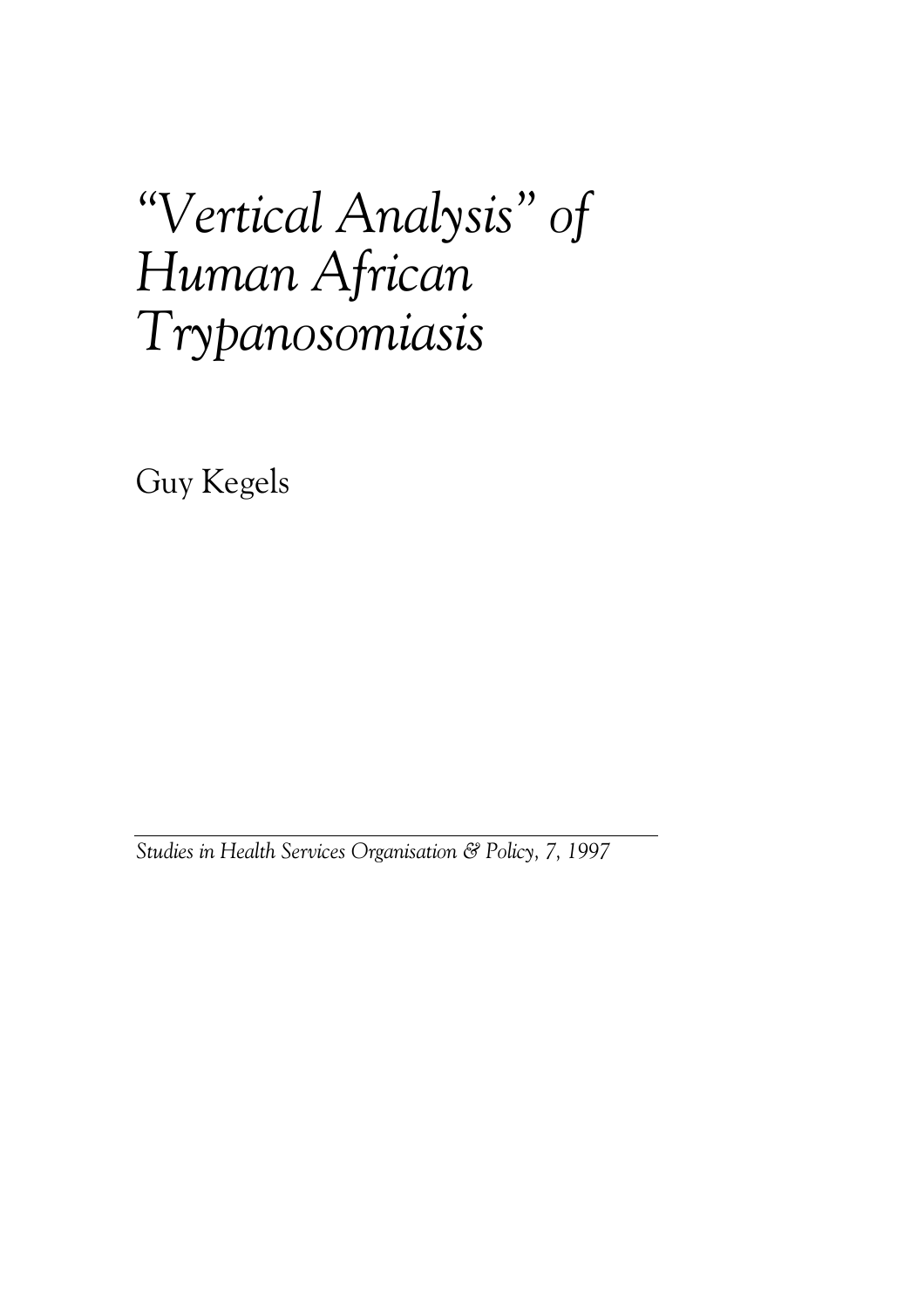

*Studies in Health Services Organisation & Policy, 7, 1997 Series editors: W. Van Lerberghe, G. Kegels, V. De Brouwere ©ITGPress, Nationalestraat 155, B2000 Antwerp, Belgium. E-mail : isa@itg.be*

*Author: Guy Kegels, ITM, Antwerp Title: "Vertical analysis" of Human African Trypanosomiasis D/1997/0450/7 ISBN 90-76070-07-5 ISSN 1370-6462*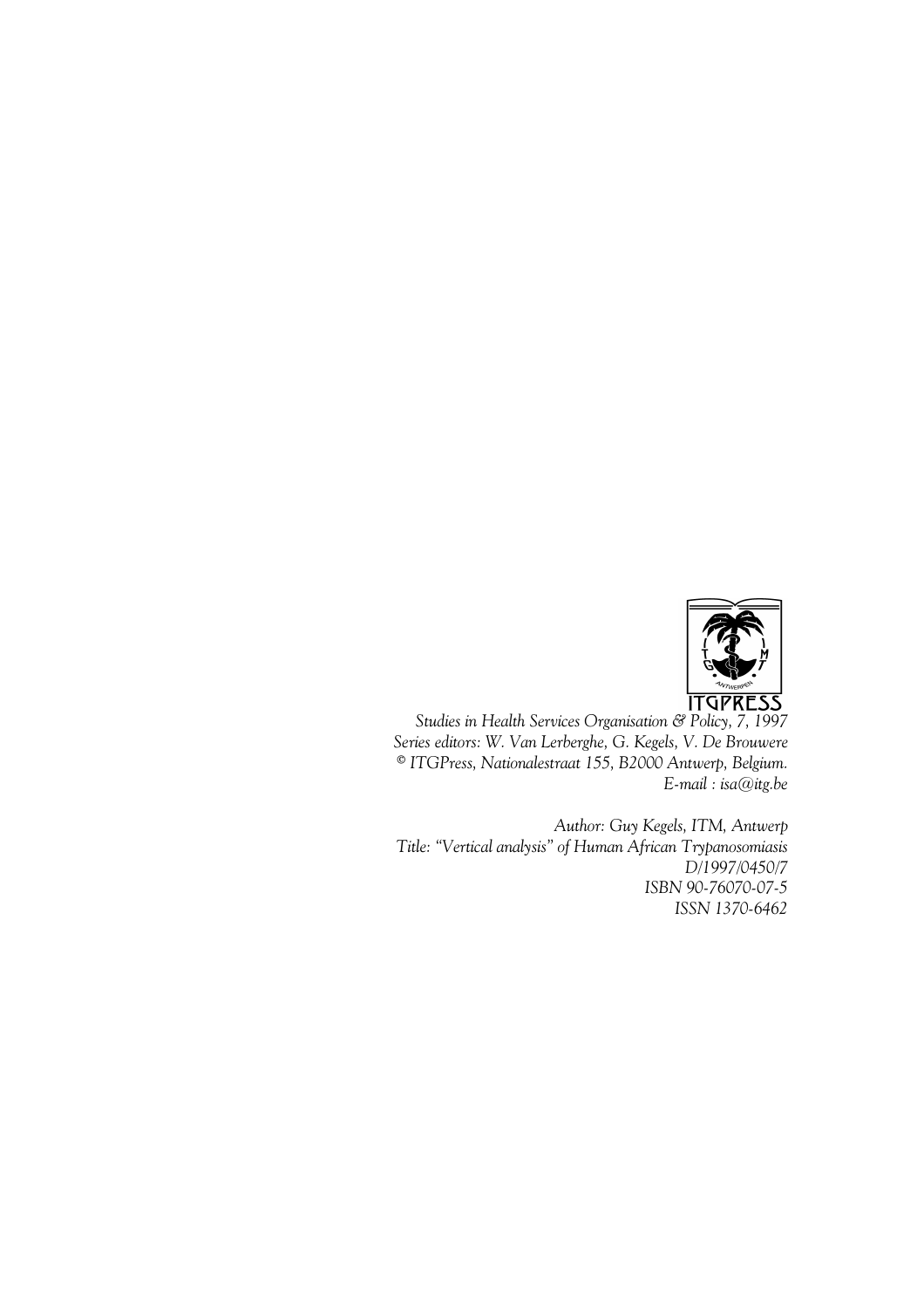# *I Introduction*

Sleeping sickness, as a clinical entity in humans, has been known to Europeans for centuries. It was described in medical terms as early as 1734 by John Atkins, a surgeon of the Royal Navy, under the name 'sleeping distemper'. For a long time it was thought that this disease was present only in the African coastal areas, the only ones that were known by Europeans, and it was regarded as something of a curiosity. Then began the penetration of the interior, and later the colonial drive, punctuated by happenings like the Brussels 'International Geographical Conference' in 1876, called by king Leopold II, and in a more formally geo-political way with the Berlin Conference of 1884-1885, called by Bismarck. The African continent south of Egypt and Sudan, and north of the Zambezi River was to be explored, civilised, mapped, protected, occupied; the slave trade was to be suppressed and other forms of trade were to be fostered. The European powers 'went in'.

Quickly sleeping sickness was to be regarded as a major problem. Africa was generally considered as an insalubrious place, but this disease was visibly something very special. The 'curiosity' was taking epidemic proportions and entire population groups were occasionally disappearing. In the Senegambia, an epidemic was observed from 1876 onward, in the Upper Volta region from 1880. A violent epidemic broke out in Nigeria in 1886, another one around Lake Chad in the same year. In the Congo Independent State, sleeping sickness flared up along the Congo river and the Lualaba in the course of the 1890s, quickly followed by the more northern territories and the Kasai region. In Angola, in 1870, sleeping sickness broke out in the Malanje focus, east of Luanda, and again in 1895 in the plantations along the Cuanza river in the same general area. In the French Congo the Niari region was suffering from the same problem in 1895. And so on.

But around 1900 it became a very hot issue indeed. Suddenly the 'sleepy distemper' had started to kill thousands and tens of thousands of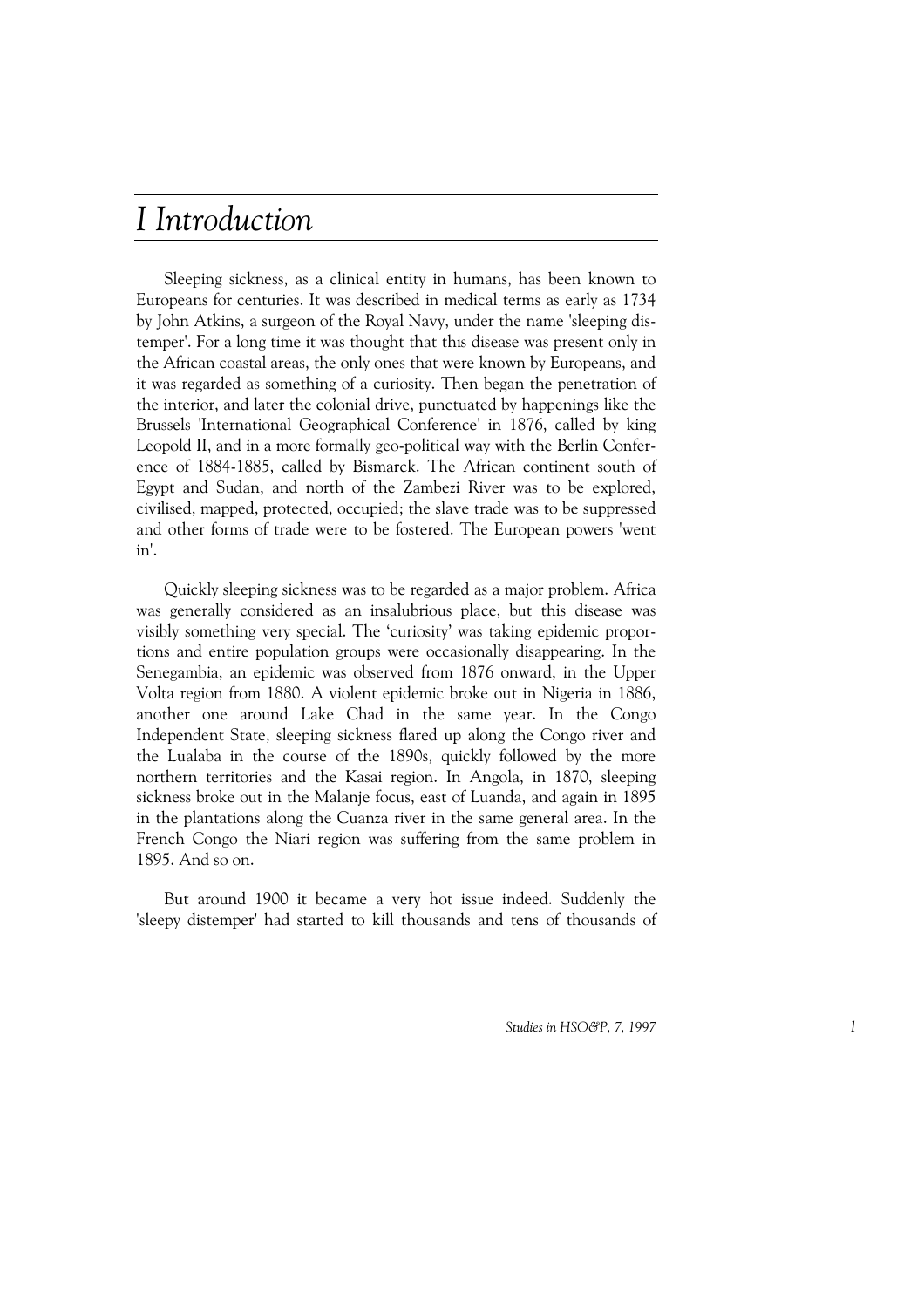Africans in a few years' time in the area of the Busoga District, on the northern shores of Lake Victoria. This epidemic, the violence of which remains to this day an enigma, was described as, and felt to be, a scourge that was going to decimate the African populations, which for various reasons was considered intolerable. Intervention was deemed extremely urgent. And once interventions were selected and decided on, they were implemented with force - of course in the context of the spirit and prevailing values of these (early colonial) times.

How were these interventions selected? Evidently on the basis of the understanding, at the time, of the mechanisms of transmission, propagation and diffusion, and on the basis of what was known or thought to be known about the 'disease entity' and its 'natural history'. In other words, on the basis of available epidemiological and clinical understanding. Epidemiology and clinical investigation being 'scientific' disciplines does not mean, however, that they can be seen as entirely independent from the epoch (and its values) in which they are practised.

The accumulation of a systematic body of observations concerning sleeping sickness (a clinical entity not linked with the *Trypanosoma* parasite before 1902) in the first decades of the 20th century is a rather epic tale. At the origin of this huge effort must have lain an acute sense of urgency, induced by the conjunction of a rather spectacular epidemic, (colonial) political, economic and military considerations, and the emergence of 'tropical medicine' as a field that was establishing itself and cutting out its rightful place in the order of things medical.

Even present day, cool headed historians investigating this period do not escape the taste of drama and the feeling of awe inspired by what was happening then. Witness a sentence taken from M. Lyons' book *The colonial disease*: *'In the five years between the close of 1900 and the end of 1905, sleeping sickness killed over a quarter of a million Africans in the British Protectorate of Uganda. This tragedy sparked off one of the most dramatic chapters in the history of medicine.'* (M. Lyons, 1992) Or, to take another sample, this time by a contemporary molecular biologist: *'Sleeping sickness was the AIDS of the turn of the century. This disease made AIDS look like nothing. Two thirds of the*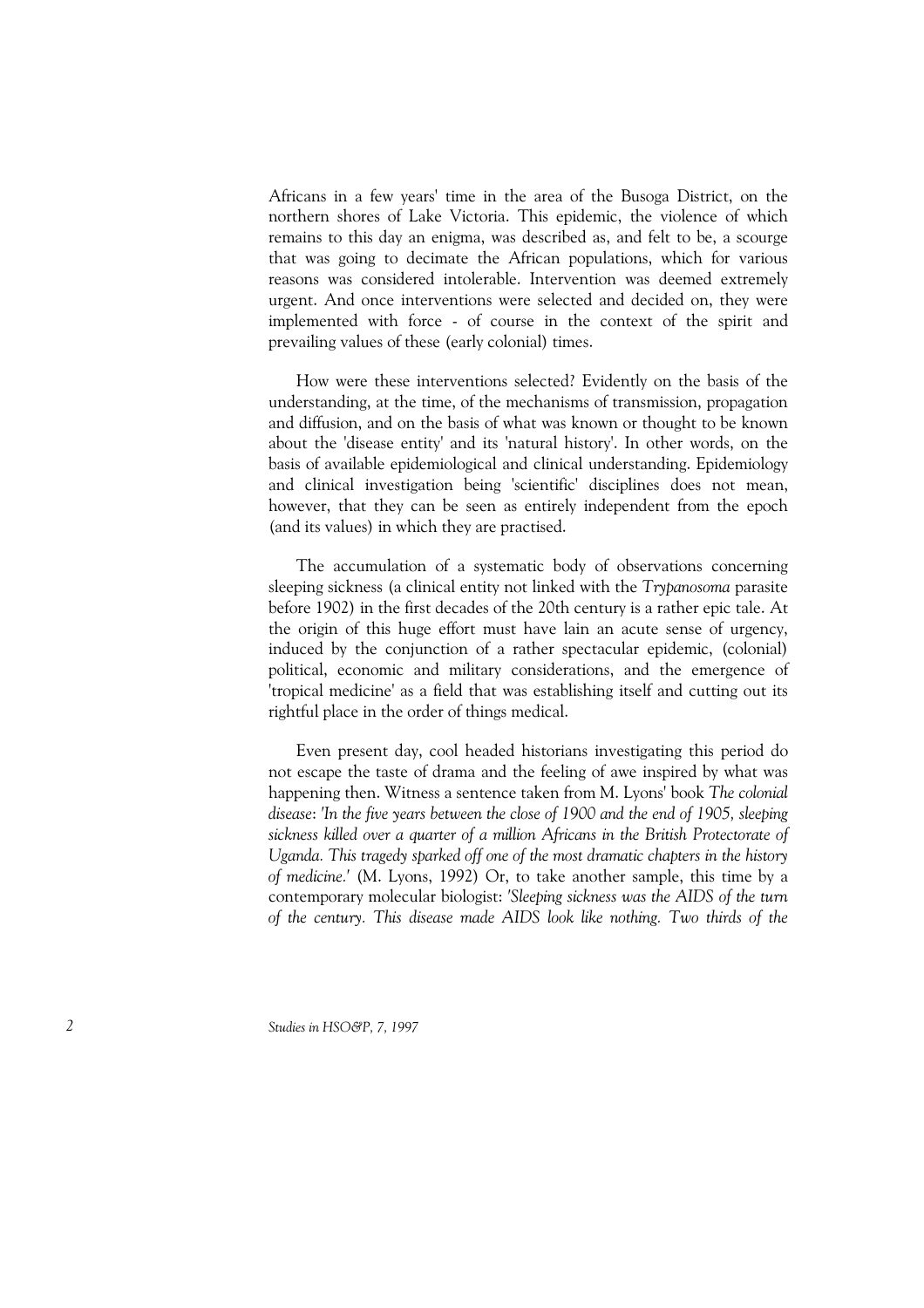*people on the north shore of Lake Victoria died and no one knew what was causing it. All the big colonial powers were there and they were worried that the disease would disseminate to enormous numbers of people.'* (J. Boothroyd, quoted in G. Kolata, 1985).

Such was the stage at the time the Lake Victoria epidemic broke into its full force, by 1901. A lethal disease was threatening the promises held by Africa. This enemy had to be contained, defences had to be erected, the knights of (Western) medical science were called in. This, I think, is the metaphor that may allow us to make a beginning of sense of the early history of sleeping sickness control as practised by the European colonial powers. It has to do with political power, it has to do with economic power, it has to do with scientific ambition and prestige, it has to do with the drama of deadly epidemics and the basically humane willingness to do something about it, it is at the same time very practical and eminently romantic. But the social and political dimension should not be neglected if one wants to understand why sleeping sickness - which had been known for centuries - suddenly became a declared priority. *Declaring* an epidemic is always somehow a political decision. An epidemic is, among other things, a social event, not only an epidemiological one. And investigating a threatening epidemic 'in its full force' is another kind of epidemiology than studying the relationships between diabetes and high-density lipoproteins in the previous generation's diet. Of course.

A second element that is needed in order to understand how sleeping sickness control interventions were selected at the beginning of this century, relates to the roots of epidemiological 'doctrine' in the early years 1900. We should not forget that the old dispute between 'miasmatist' and 'contagionist' theories of epidemic disease had only recently been concluded in favour of the contagionists. The germ theory, providing an etiologic explanation for (infectious) disease, was 'confirmed' and gained wide acceptance from the 1860s and Pasteurian bacteriology onward. This new and highly successful etiologic explanation, however, tended to monopolise the attention in terms of 'causation' of disease. At the risk of caricaturing and simplifying things out of proportion, one could say that controlling the 'disease' tended to be reduced to controlling the *germ* and, if that could not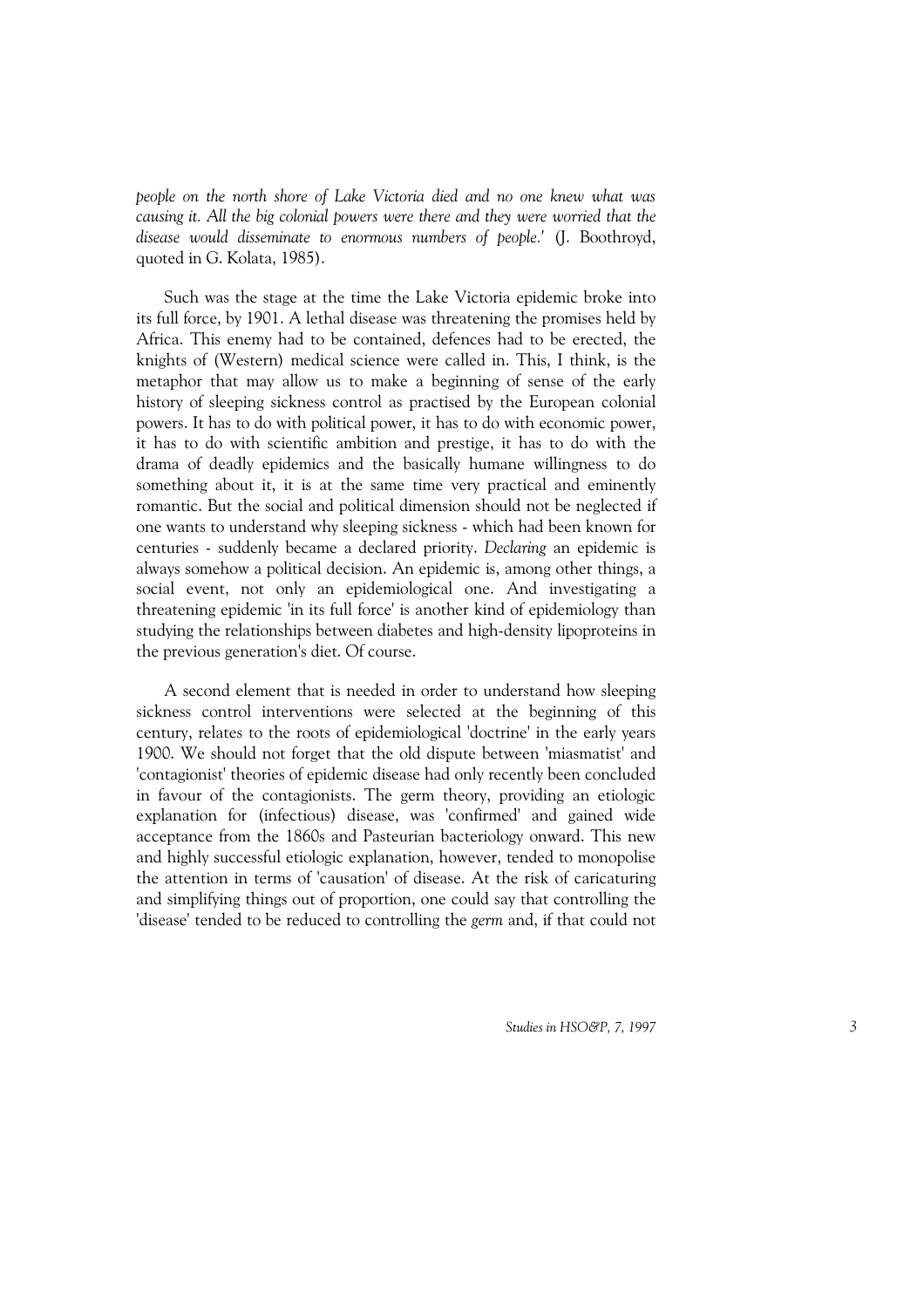be envisaged, by controlling the germ-carrying host, some way or another. This was perfectly compatible, in terms of the epidemiological doctrines of the time, with the (implicit) assumption that *epidemics are caused essentially by germ-carriers arriving in an area where the germ was not (yet) present*. In order to avoid this, 'infected' and 'not infected' areas needed to be mapped, and non-infected areas cordoned off. In other words, *propagation* of the disease (carrying it from one geographical space to another) was the prime concern and needed to be avoided at all cost. This could only be done, of course, by limiting people's movements, essentially an administrative measure - and a very difficult one to implement.

When in 1903 king Leopold II of Belgium invited the Liverpool School of Tropical Medicine (founded in 1899) to investigate sleeping sickness in what was then still called the 'Congo Free State', the Liverpool School sent a team of three scientists, Cuthbert Christy, Joseph Everett Dutton and John Lancelot Todd to the Congo. Their expedition lasted one and a half year, at least for Todd (Christy, who joined as a volunteer, did not complete the expedition, and Dutton died of relapsing fever in February 1905 and was buried in Kasongo). It produced a wealth of observations, as well in the field of scientific understanding of the disease (the scientists' prime concern) as in terms of its 'mapping' in the Congo Free State territory. Their advice to the colonial administration centred largely on the notion of *protecting the uninfected regions* (mainly the important northern Uele region), thus reflecting quite clearly the doctrinal bias of that time (emphasis on containing the propagation by containing the germ-carriers). This advice was quickly and strictly acted upon by the colonial authorities and led to a body of control measures that pervaded almost every aspect of the native population's social life (Lyons, 1992).

Somewhat counterbalancing the emphasis on 'germ propagation', at least theoretically, was the then (and now) common belief that epidemics were made possible - or were enhanced - in a situation where a set of selected, observable, physical phenomena were produced together. This 'environmental' approach went some way in trying to understand the nature and causation of epidemic disease, but was and is somewhat less helpful for deciding on immediate, urgent control interventions aimed at reducing or

*4 Studies in HSO&P, 7, 1997*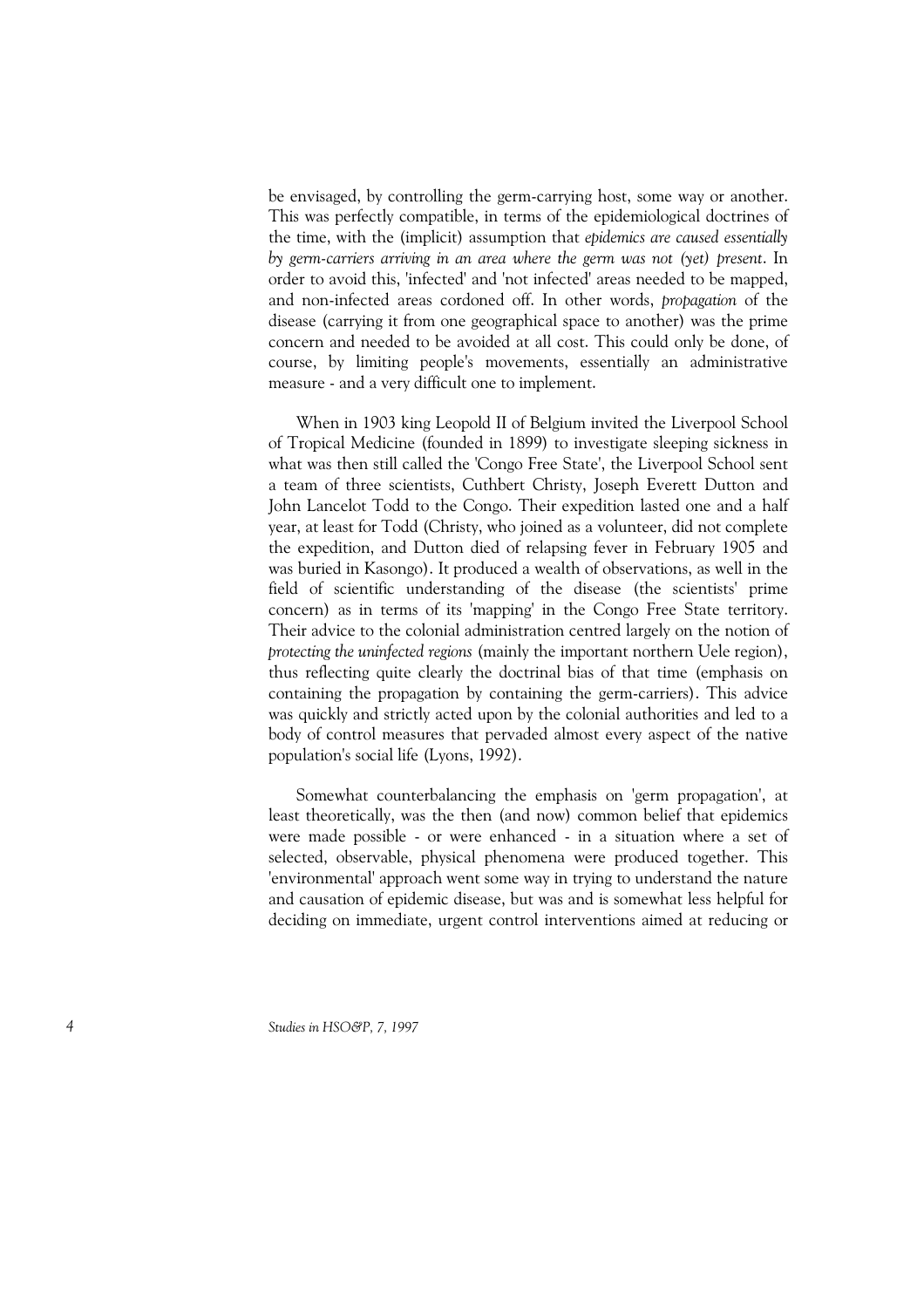containing the problem with quick results. It tried to identify and, if possible, to understand the *host* factors in disease (resistance to infection or vulnerability) and certain (physical) *environmental* factors. The importance of these phenomena had been observed quite clearly in the European 19th century context (the effects of crowding, poverty, climate, working conditions, extreme nutritional status,...); however, in terms of possible ways to change them quickly, they often were too complex to tackle effectively and rapidly.

Applied to the West African sleeping sickness problem, it was soon clear that occurrence of the disease is a very *focal* phenomenon, linked to the environmental conditions necessary for the tsetse fly to exist and to play a sufficiently effective role in the transmission of the disease from man to man. Some environments (or environmental conditions) are clearly more dangerous than others. There are basically two ways to react to this: either change the (dangerous) environment, or separate the potential victims from this (dangerous) environment. The first approach has been extensively practised with the perspective of making life difficult for the tsetse flies (bush clearing, game extermination, fly catching or poisoning), mainly in East and South-East Africa, although it also formed one of the elements of the French and Belgian approach in West and Central Africa. The second one implies, if it is to be practised on a large scale, moving and resiting human population groups or changing settlement patterns. A combination of the two approaches was called, in the terminology of Jamot's doctrine 'agricultural prophylaxis' (*'la prophylaxie agronomique').* It is not so hard to imagine what kind of resistances are to be expected if this kind of interventions are implemented consistently and on a large scale for 'beneficiaries' who do not really share the bio-medical paradigms on which they are based.

Apart from the socio-political (and geopolitical) considerations, and the prevailing epidemiological reference doctrines, a third element may be useful in trying to understand the logic in the choice of interventions, namely what could be called 'historically developed attitudes', themselves largely dependent on the difference between trypanosomiases of the savannah and those of the forest.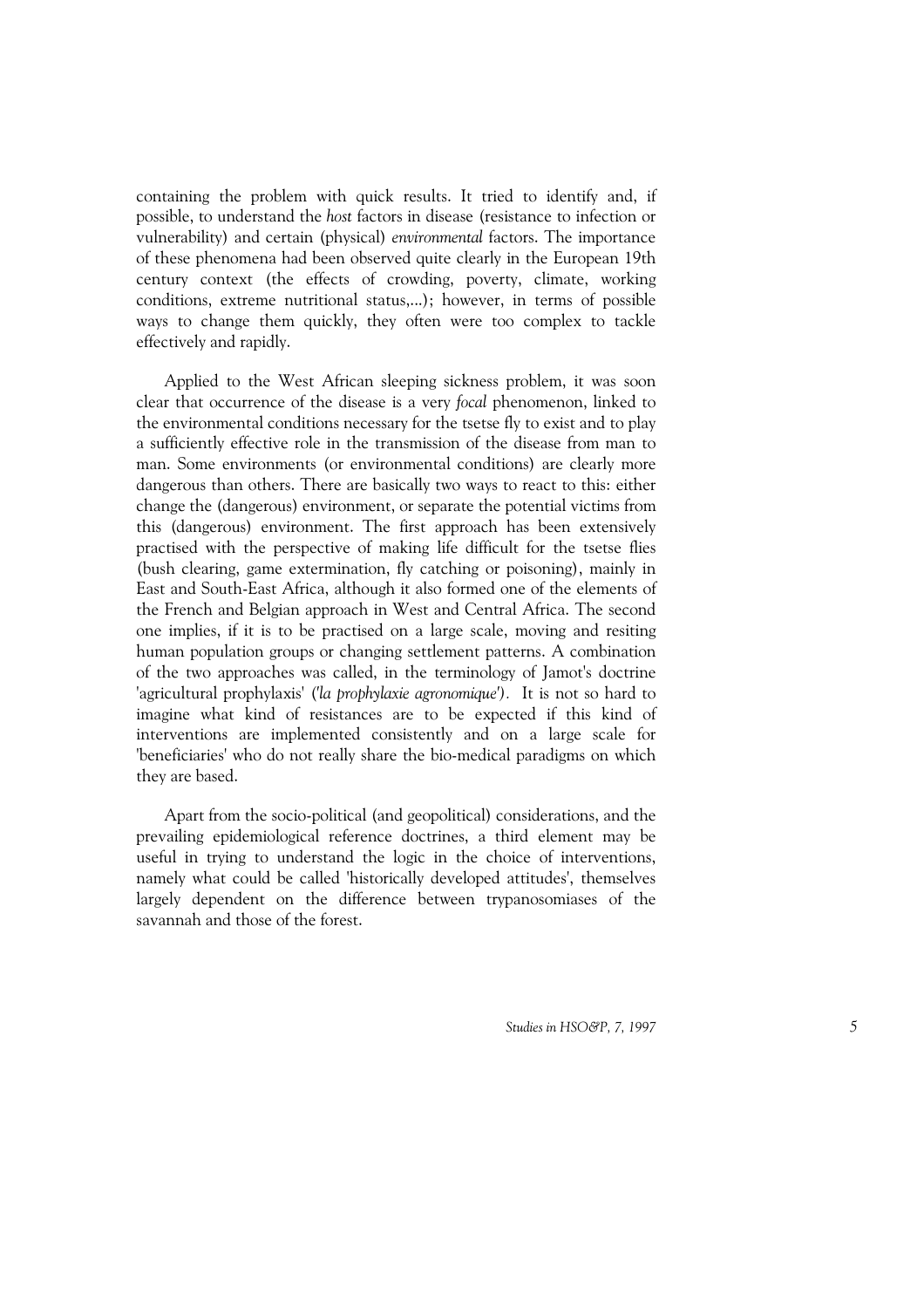The history of trypanosomiasis control is a complicated one. The fact that the name of a parasite species (*Trypanosoma*) is used to name a variety of distinct problems (human and animal, *gambiense* and *rhodesiense*) certainly contributes to the confusion, especially if in the name of (African) 'trypanosomiasis' far reaching generalisations are made.

In the East and South-East Africa (savannah) fly-belts, then mainly populated by tsetse of the *morsitans* variety, cattle could not survive because of *nagana* - a form of animal trypanosomiasis disease - known since a long time and by everybody to be 'caused' by tsetse flies, long before the etiologic agent was identified as a trypanosome by Bruce in 1894-1895. Especially the British - but before them already the Zulu - concentrated their efforts on getting pasture land free of flies, thought to 'poison' the cattle in some direct way. In 1890 the great rinder pest epidemic took care of both the game and cattle animals *and* the flies for a while, but once it was understood that the tsetse was only an intermediary, carrying the parasites from a trypanotolerant game reservoir to trypano-sensitive cattle, the logic of intervention in (animal) trypanosomiasis control was to a large extent directed towards environmental intervention. Human trypanosomiasis in East Africa - of the *rhodesiense* type - tended to be appended, as a problem, to the animal trypanosomiases which were, historically, the first and prime concern. The first - isolated - case of human *rhodesiense* sleeping sickness was reported in 1910.

Two alternative camps developed: those who wanted to starve the tsetse by removing their source of food (the game, which at the same time constituted the animal reservoir of the trypanosomes) and those who wanted to remove the tsetse without killing wild animals. For various reasons the latter faction largely prevailed. The entomologists took a leading role, but this does not mean that the 'British tradition' excluded all flexibility. When and where it was judged necessary or indicated - and notably when they were confronted with *human* sleeping sickness - the main corpus of intervention or control programs was case finding and chemotherapy.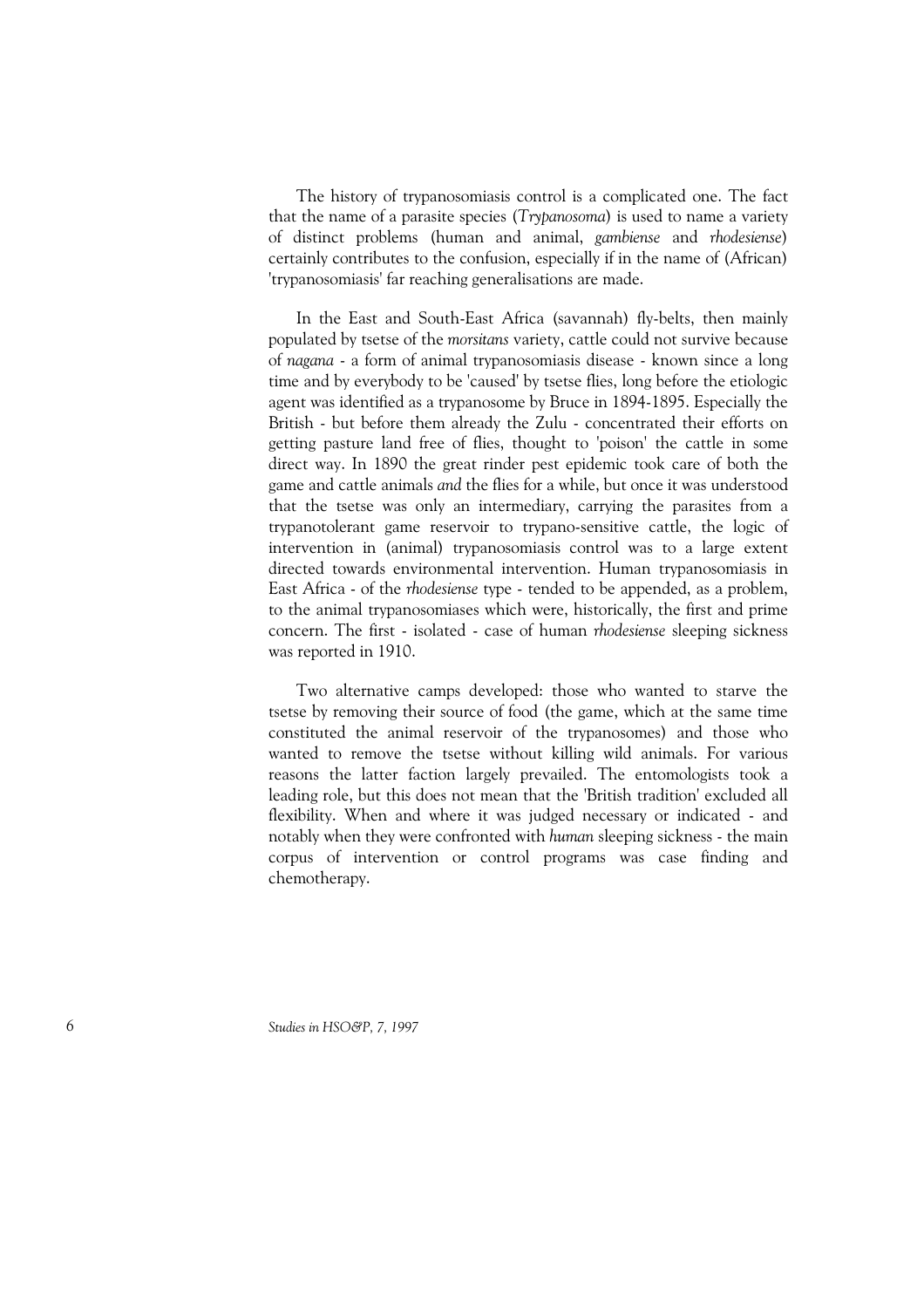On the other hand, as John Ford puts it, *'The French and Belgians were* not impressed by the entomological argument. The great Congo epidemics still *raged. In the luxuriant West African forests, bush clearing was obviously impossible and elimination of wild animals pointless when the reservoir of the trypanosome was man himself. It was a problem for the doctors [...].'* (Ford, 1979). These 'great Congo epidemics' were indeed far from easy to control. Between 1920 and 1923 more than 62,000 new cases were detected in the Kwango basin population (Belgian Congo) where average detection rates were close to 10 %. Comparable figures were obtained in the Uele basin. Even in 1930, the medical teams detected more than 33,000 new cases by examining some 30 % of the population of the Belgian Congo (with the methods available at the time). The French teams in their Central and West African territories detected and treated hundreds of thousands of parasite carriers in the first half of this century. This was a major and for a long time urgent problem indeed, and obviously quite different from the East African one, both in its nature and in its perception, and consequently in the development of traditions to tackle it.

With the emergence of progressively more effective treatment, the West African sleeping sickness control strategies concentrated mainly on the notion of 'sterilising the human reservoir' while maintaining emphasis on the containment of infected populations. Jamot's doctrine (1916) is explicitly based on the starting point that *infected people should not move*; therefore medical teams should go out and find them (and treat them where they find them), which is the basic rationale for the mobile team (or the 'spatialist') approach as developed and operationalised by the French and the Belgians. The prime effort is on man, through administrative and medical measures; the environment is somewhat secondary, although not neglected (at least in theory). Later, after the second world war, this is even more accentuated when 'chemoprophylactic' treatment is instituted with six-monthly pentamidine injections. The bulk of the human trypanosomiasis control program was concentrated on the human reservoir.

In recent years a more comprehensive trend in the interpretation of the 'epidemisation' of sleeping sickness is more and more gaining attention. The basic question always was (and still is): what is at the origin of these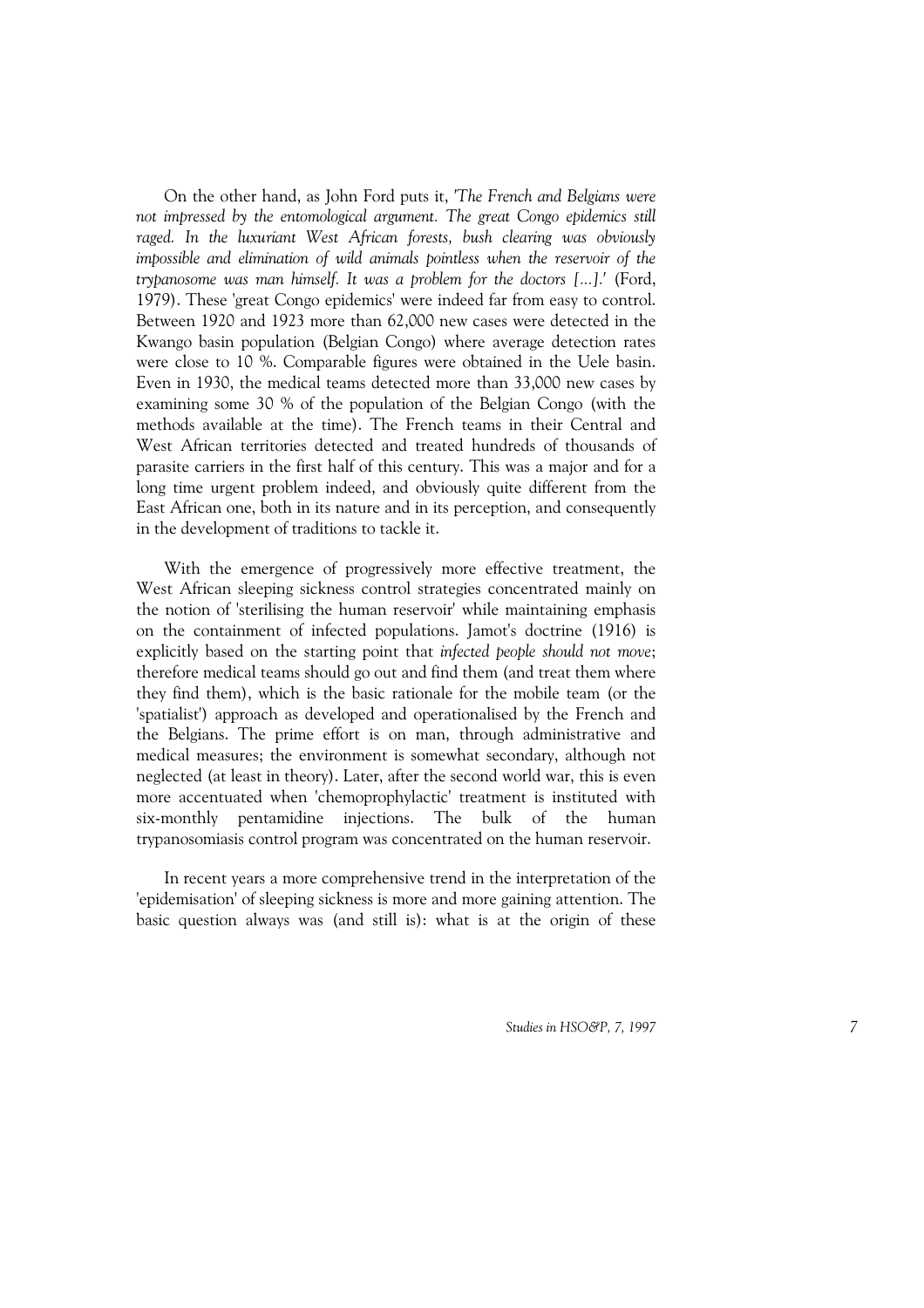'epidemics'? Somewhat simplistically, one can discern two extreme epidemiological standpoints:

- (1) the 'single source' hypothesis, with an emphasis on (germ) propagation;
- (2) the premise of the 'multiple dormant sources', with an emphasis on epidemic activation by changes in the hosts' susceptibility, brought about by changes in the social and 'ecological' environment. This is somewhat comparable to the two-level epidemiology of (e.g.) tuberculosis, where *infection* and *illness* are quite distinct events for an individual, 'illness' being brought about by entirely different determinants than 'infection'.

In line with the theory of propagation (the 'migratory thesis'), the first standpoint tries to explain the onset of epidemics by identifying parasite carriers and establishing where they came from. Its basic working question would be: who introduced this parasite into this community? Application of this logic ultimately leads to the notion of a single 'mother focus' of sleeping sickness, comparable to the epidemiological understanding of other great epidemics like influenza, plague, cholera. The focus of interest in this approach is the *parasite*. An example is Morris' attempt to describe '*The movement of sleeping sickness across Central Africa*' (Morris, 1963), by which is meant, in fact, the movement of the parasite. Another example would be to trace the Busoga outbreak or the spread of the Congo epidemics to movements of groups of people, troops and caravan trains, during the (pre-)colonial penetration. Thus the famous (or rather infamous) Busoga epidemic has been 'traced back' by some to Stanley's rescue expedition to Emin Pasha in 1888.

The second standpoint would state that in most cases slow circulation of the parasite is maintained in 'endemic', 'slumbering' foci, and that from time to time epidemic flare-ups are produced (i.e. faster circulation of the parasite among the human population) under the influence of certain conditions, many of which are not really known. The focus of interest in this approach is not so much the parasite, but its interaction with the *host* and the *environment*, in the large sense of the word. This includes not only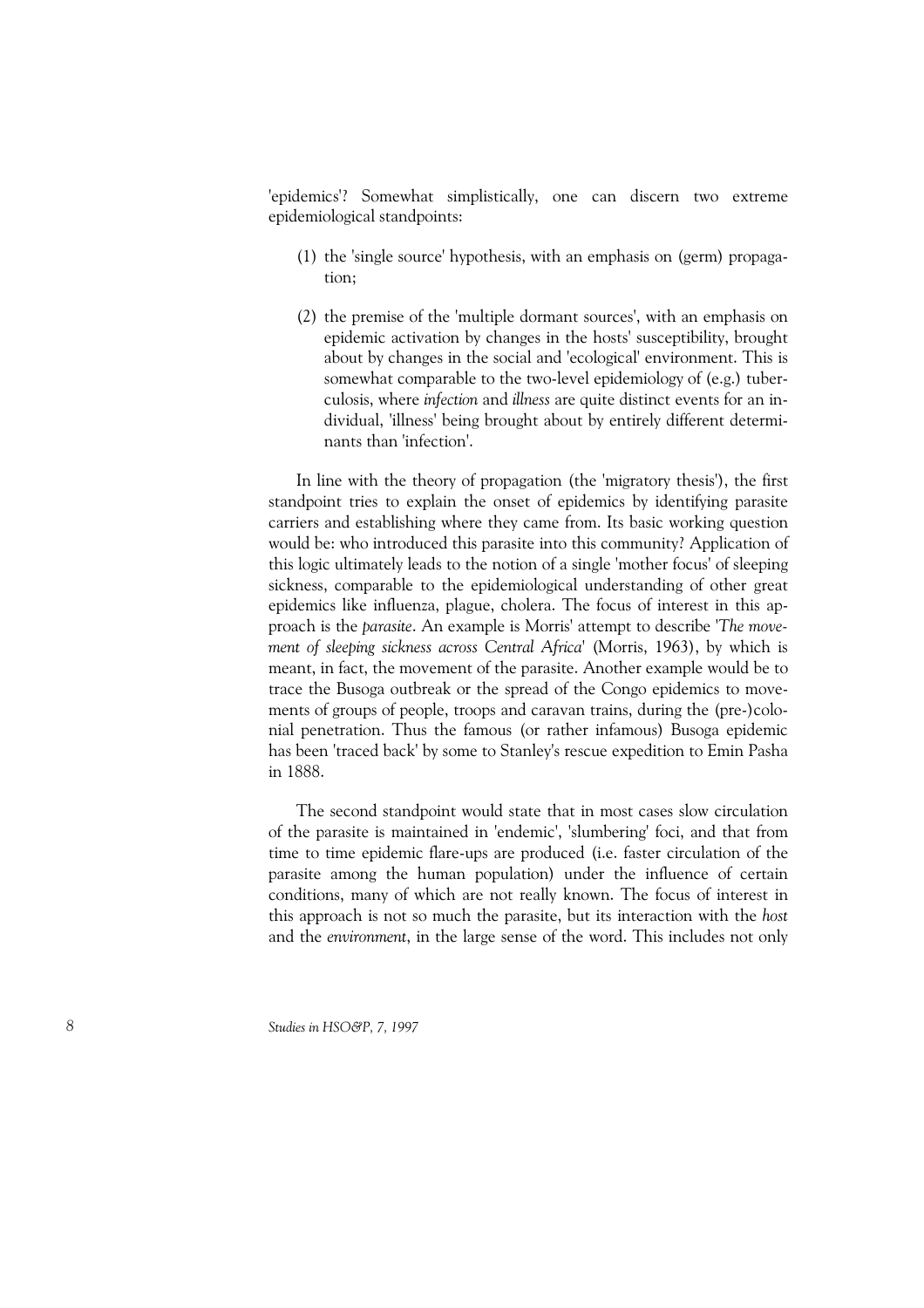the narrowly biological environment, but also the social, political and economic environments, intimately linked in a dynamic equilibrium. Thus the great epidemics which 'started' around the turn of the century would to a large extent be ascribed to the turmoil occasioned by the colonial conquest and occupation, producing radical changes in the human ecology. Examples of this approach are M. Lyons' analysis of the social history of sleeping sickness in the Belgian Congo (1992), P.G. Janssens' analysis of the epidemisation of trypanosomiases (1992), and on a more micro-social scale Hervouët, Meda and Laveissière's analysis of the Vavoua focus in Ivory Coast (1991,1992). But it would be a mistake to think that this approach is only a recent one; it was already present in the minds of control authorities, as expressed through statements about the importance of '*improvement of the conditions of living among the native tribes*' at the Conference on Sleeping Sickness in Entebbe, 1933 (quoted in Duke, 1936).

Then of course there are the combinations and the intermediate positions, with their greater or lesser biases, 'biomedicalising' or 'socialising'. The (moderate) biomedical bias would lead to statements such as: '*Human African Trypanosomiasis is in essence a biological phenomenon with, possibly or admittedly, some serious social consequences or maybe even some social cofactors among its determinants*'. A radical social (or socio-political) bias might lead to statements such as: '*Human African Trypanosomiasis is a social phenomenon masquerading as a disease*'. In the case of sleeping sickness the latter statement is likely to meet with a complete mental block on the part of the medical professions. Still, it is a useful intellectual starting point for a better understanding of the problem. We may consider the parallelism with the concept of famine.

Looked at from a somewhat mechanical perspective, 'famine' equals 'too many people and too little food', or something like 'the demand for food is far greater than its supply'. The cause may be identified as 'drought'. The solution would then be to increase the supply (which is what a relief organisation would do) or, somewhat less acceptable, to reduce demand (which is what an enemy army might do). Looked at from a socio-political perspective, 'famine' may be said to be caused by a loss of compensatory mechanisms to deal with food shortages (which may be induced by drought)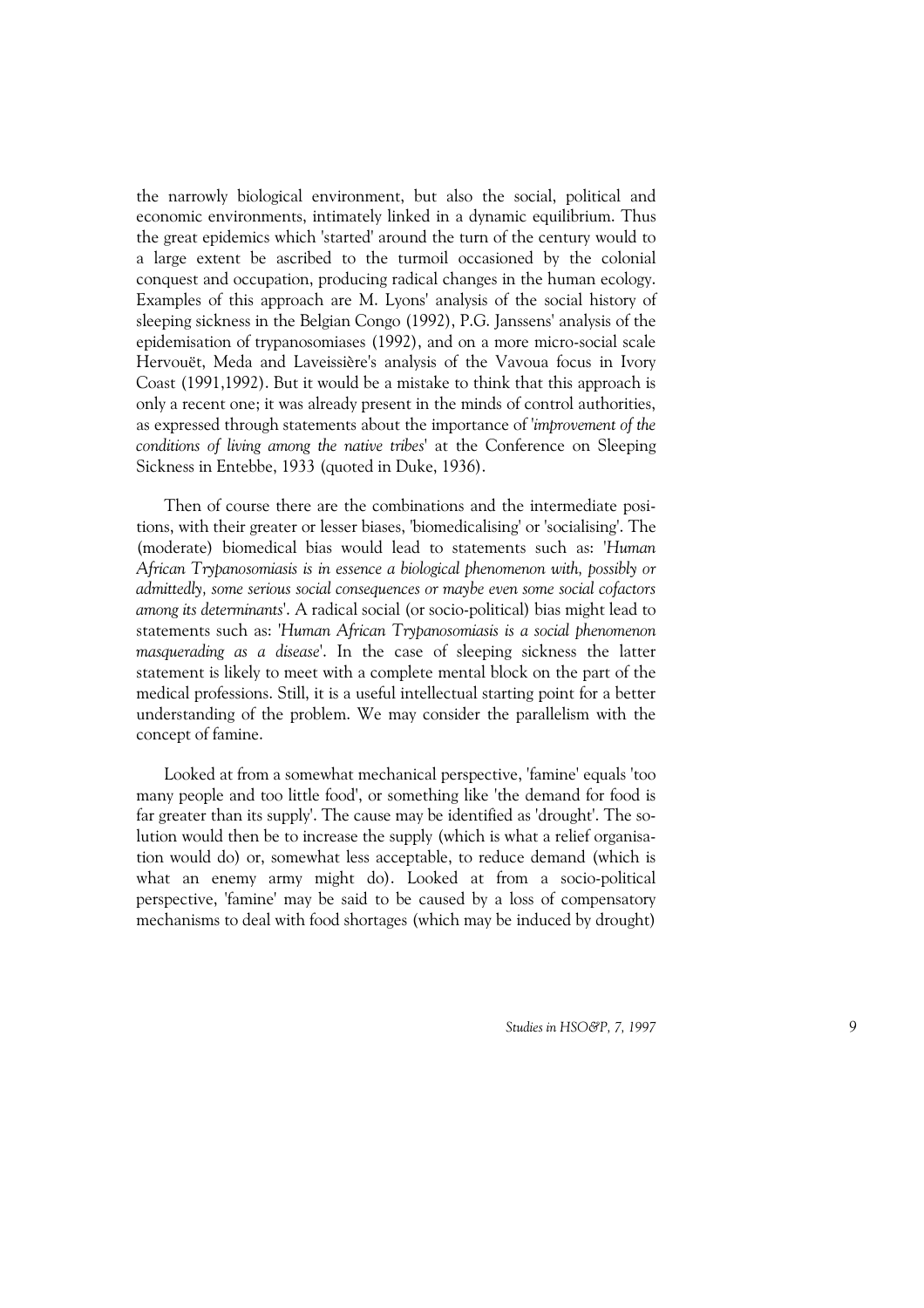because of disruptions of mainly social or political structures. The solution then is somewhat less clear-cut or less easily identified. Both perspectives do not necessarily lead to real fallacies, but the purely 'mechanical' perspective is bound to produce solutions that may very well create new socio-political problems which in turn may create or maintain further 'famine', as experience has shown.

In other words, the system of logic (the perspective) that is used to *understand* the problem can be expected to be a determinant of the kind of interventions that are selected in order to *solve* it (together with the formulation of their *objectives),* which will further have an impact on the kind of *structures* that will be set up in order to implement these interventions. What we are trying to say is that the system of logic - or the 'perspective' - is a prime determining factor; however, these systems of logic are not always made explicit, even if they have been so at some moment in time. What makes human trypanosomiasis such a difficult and at the same time such an intellectually challenging and fascinating problem is precisely the fact that different perspectives are needed in order to simply begin to understand it. The fact that trypanosomes, tsetse flies and human beings have to come together in order to produce the medically defined 'disease' *Human African Trypanosomiasis*, thus making it one of the '*diseases caused by protozoa*' (as it still used to be called in the 17th edition of Manson's Tropical Diseases, 1972), gives us one element of understanding: this is the necessary condition. But it is clearly not enough; we cannot say that it is also a sufficient condition.

This, of course, raises the question of how well we need to understand things in general, and a problem like trypanosomiasis in particular. Again, simplistically, we will discern two extreme positions.

The first one would state that we need to know as much as possible of what there is to know, in order to further our knowledge about the world. An illustrative phrase that fits in with this position would be 'to push back the frontiers of the unknown' (a phrase that actually can be found in recent calls for candidates for academic prizes; a certain romanticism has not yet disappeared from the face of the academic world).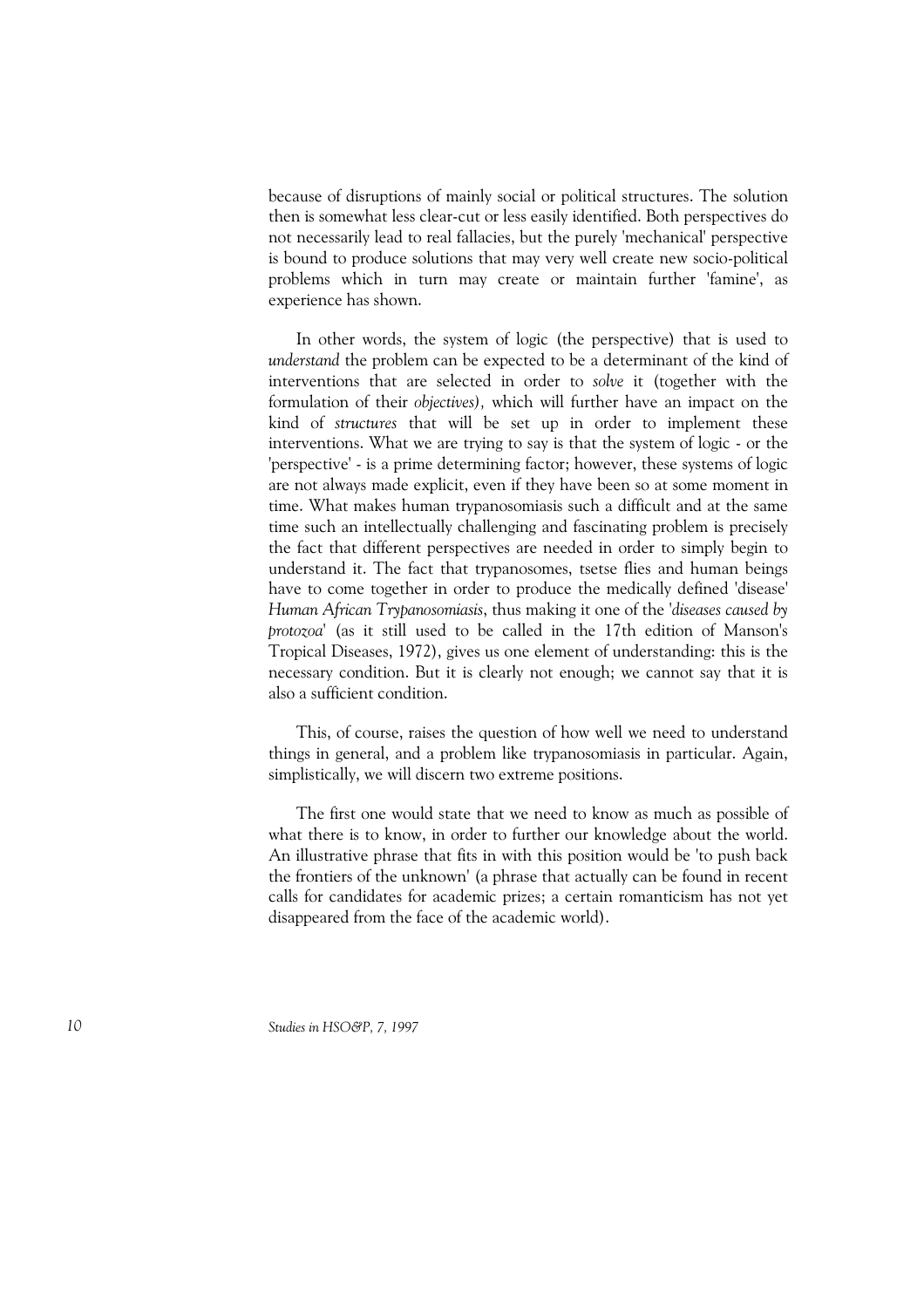The second one would state that we need to know only what is needed in order to decide on specific action, thus reducing the notion of 'relevance' to 'practical relevance'. Looked at from the first position, everything is potentially relevant or 'interesting'. Looked at from the second position, knowledge is relevant only if it gives us a sufficient basis (a sufficient 'theory') to decide on - and to implement - a course of action, or a control strategy.

Still taking illustrations from real life, the trypanosomiasis literature and oral tradition provides somewhat contradictory sentences like:

"*The epidemiology of human African trypanosomiasis is far from understood.*"

and:

"*L'épidémiologie* [de la trypanosomiase humaine africaine] *est d'une simplicité cristalline*." (Lapeyssonie, 1992)

The second statement refers probably to the fact that the basically simple *Trypanosoma-Glossina* life cycle provides all the elements that are needed to *justify* a chosen control strategy: detection and treatment of as many parasite carriers as possible, or eliminating as many tsetse flies as possible, i.e. with the most effective techniques. The strategy can be made more effective by improving the techniques, but that would not change the stratagem in any essential way. Therefore, everything that complicates the simple life cycle model can be judged to be 'irrelevant' or 'academic'. This would fit in with the words of a frustrated trypanosomiasis control officer: '*I know what to do; just give me the necessary resources to do it*'. True, of course, except for the fact that the resources are always part of the problem. But again, both statements, although contradictory, cannot really be faulted for obvious fallacy, at first sight, that is.

At this point, it would seem appropriate to state *our* position. This is, in fact, to a large extent determined by our outlook on public health and on the way health care (services) can be organised.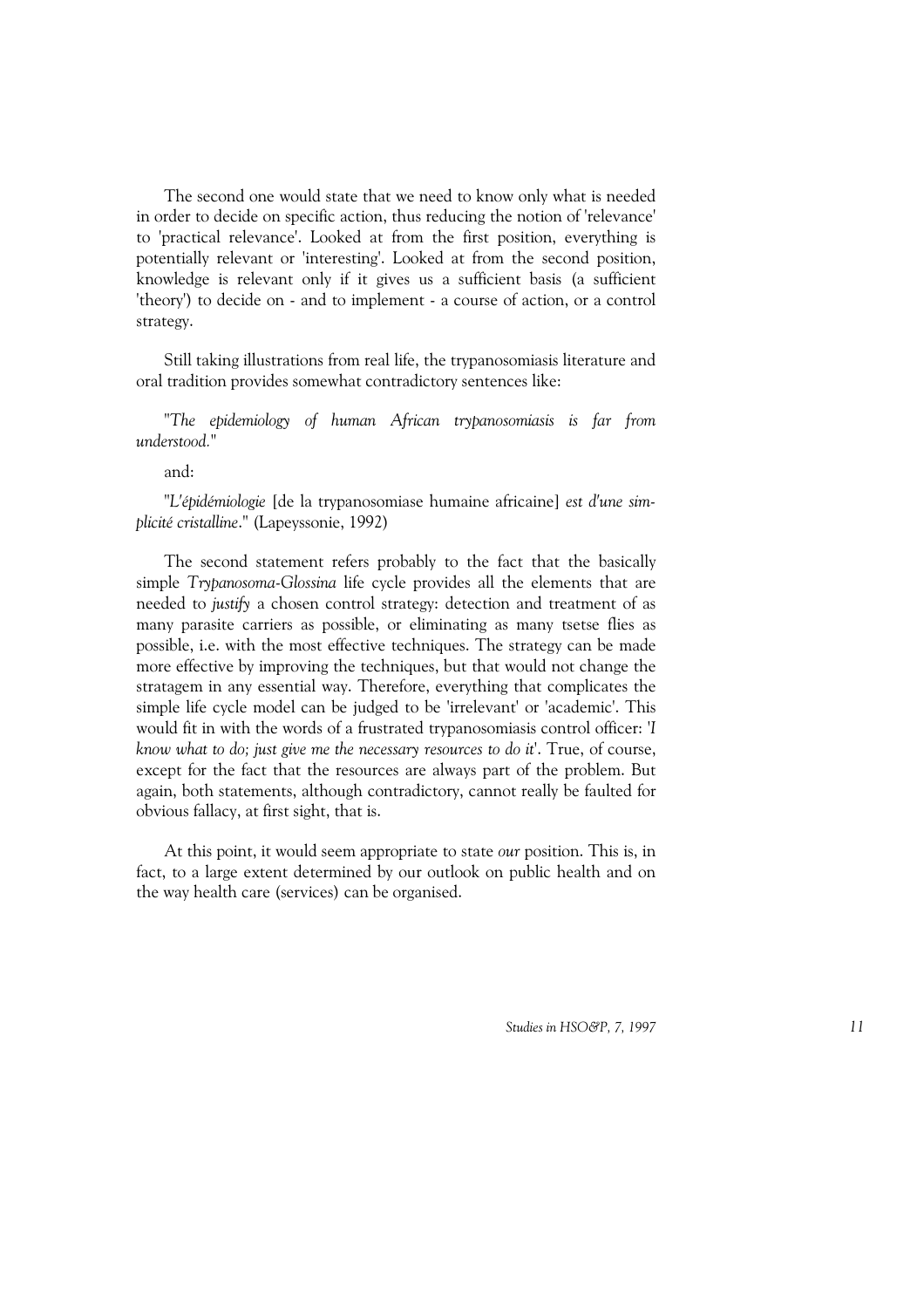It is not our position that any new element of understanding is 'relevant'. It may be 'potentially relevant', but that does not necessarily mean that it is relevant *now* or that its usefulness can be foreseen. On the other hand, it is not our position either that everything is known that needs to be known about sleeping sickness epidemiology; our understanding of the notion of relevance tends to place it in a somewhat wider perspective. It is still essentially of the kind '*what is useful for decision making*', but we start from the premise that the strategic decision *has not yet been made*. This rests mainly on two considerations:

- the simple (life cycle) model strategy, although it has unquestionably accomplished an enormous breakthrough in the past, also shows unquestionable shortcomings;

- the structural and organisational consequences of the choice of strategy, in terms of efficiency, resource allocation and health service organisation are very considerable, and are a determinant of relevance on their own.

Thus the tension between '(more) complete understanding' and 'usefulness for decision making' results in a dynamic and changing equilibrium that needs to be reassessed regularly, not only because of changing 'disease' conditions, but also because the disease problem cannot be analysed anymore outside the social and professional control systems in which it develops and with which it interacts. For someone who needs to formulate rational and rationally defensible action strategies, the human African trypanosomiasis problem cannot be adequately analysed without taking into account the environment, the population that is at risk of contracting and/or developing the disease, the health care delivery structures, and the interactions between them, all of which are elements of a 'system' within reality and all of which are of practical relevance. As these dynamics change (they always do), we may be confronted with new 'puzzles' (inadequacies of the model used so far, or more uncertainty), but we may also positively learn relevant things about a reality that may be or appear more complex than we thought. The trick then appears to be to render the increasingly complex understanding sufficiently simple to be able to *act* on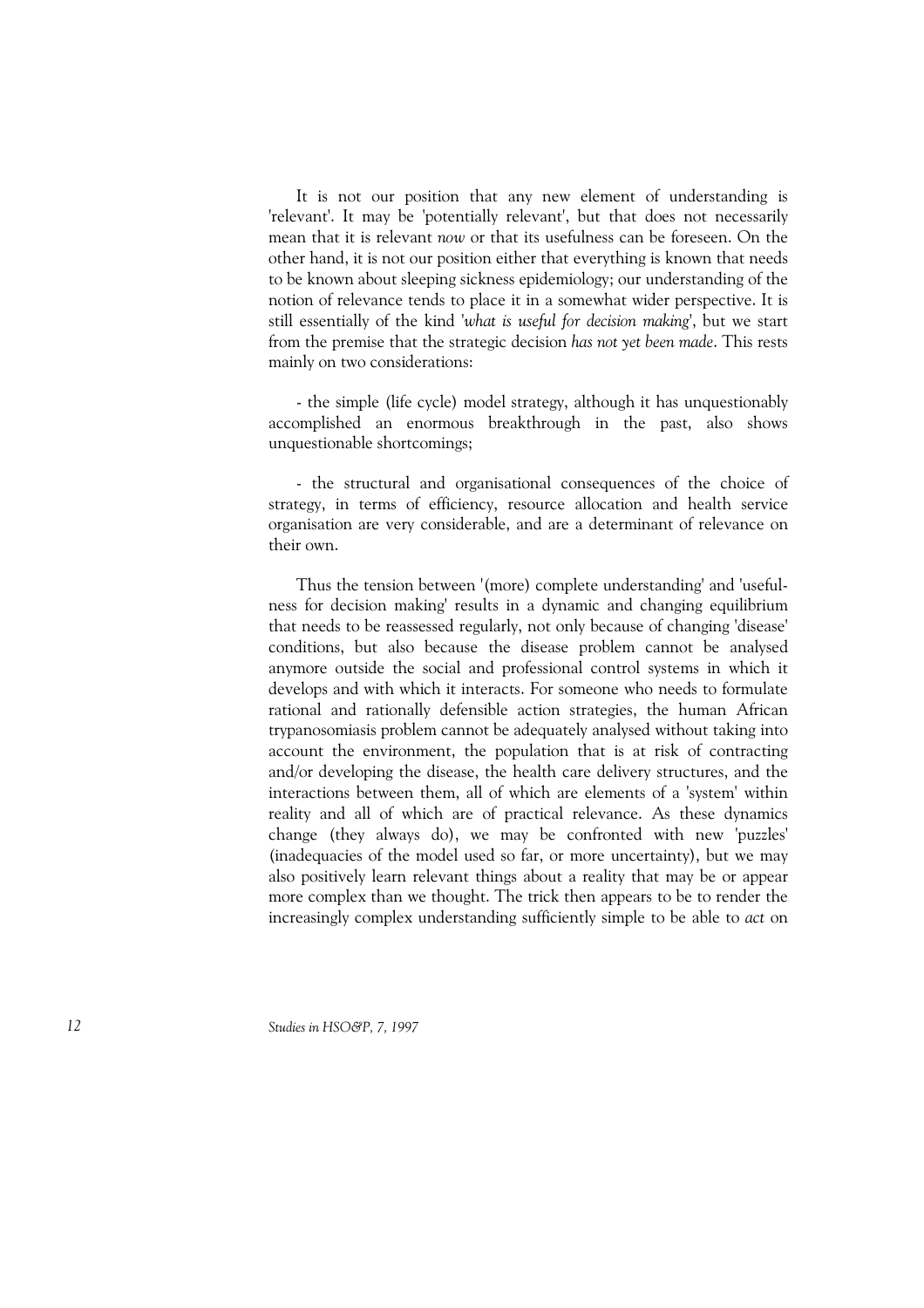the problem on the basis of a coherent set of practically relevant elements. The latter could be used as a first working definition of a 'model' - in this case a descriptive or analytic one.

Pragmatically speaking, not much is gained by a mere increase in our awe before the wonders and complexity of the world, or by a mere increase in our humility when faced with the insufficiencies of our understanding however beneficial these feelings may be for the human soul. For public health practice, better (or more profound) understanding remains relevant only if it contributes to better decision making and implementation. 'Pushing back the frontiers of the unknown' therefore needs some steering, for some frontiers are clearly more of an obstacle than others.

We hope this will clarify to some extent the structure and methodology of the work presented here.

The first part, called *Vertical Analysis*, is an attempt to analyse the problem of human West-African trypanosomiasis (*Trypanosoma brucei gambiense*) without prejudice, and to find out what is known (and relevant to us) and what is not (but should, from our perspective). The second part, the condensed summary of the Kasongo study results, will attempt to show what we have been able to learn from this survey, and to what extent some of the gaps in our knowledge are filled, if any. The third part will be an attempt to draw the appropriate conclusions in terms of problem management, from the point of view of our public health perspective and health care organisation doctrines.

It will be clear that this may look like a somewhat presumptuous undertaking, especially because, in fact, it intends to approach the problem of West-African trypanosomiasis in a way that is as comprehensive as possible. We think, however, that this 'presumptuousness' is necessary; there is a need to establish the *common ground between the epidemiological, biomedical and health-systems-organisational* disciplines, because all of them have to be used in the interaction between communities, individuals and health care providers. In this kind of needed exercise a synthesis needs to be made which is possible only if a fundamentally *generalist* attitude is adopted and maintained. Although we certainly cannot claim to be the only ones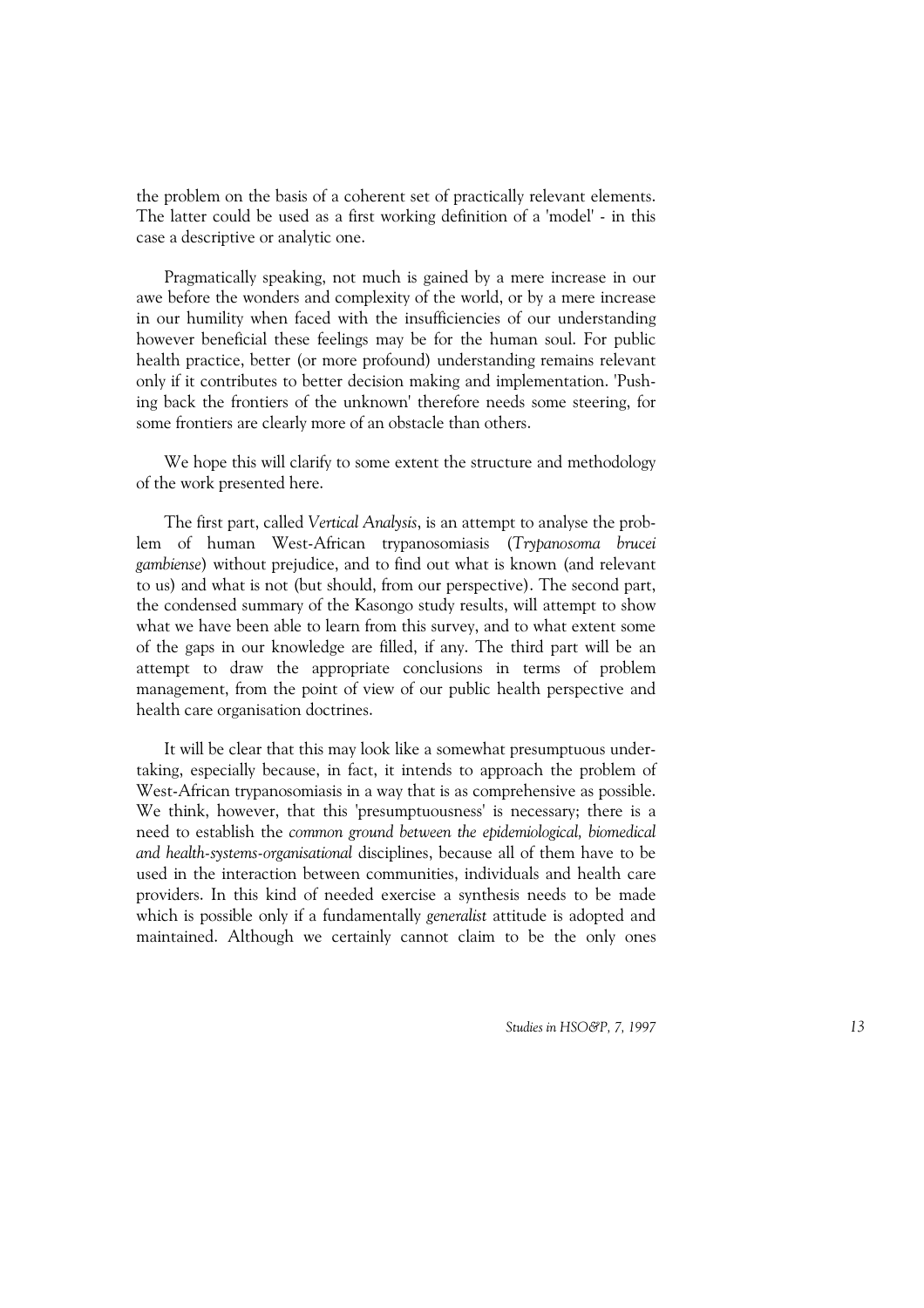capable of formulating this synthesis, it is one of the specificities of our 'general public health' discipline, as we see it, to develop methods to do so in a systematic way.

The work presented here is mainly about an application of such methods. It attempts to bring together, and to make explicit, the ways in which decisions in health care need to be made. These ways are not restricted to the sleeping sickness problem. They are applicable (and, in our view, should be applied) to most if not all important health problems for which programmes are developed. In order to be individually and socially acceptable, the decisions must not only be based on validated knowledge and understanding but also be subjected to an accepted set of values expressing the ethical dimension of human health care delivery, in which *care* includes - but transcends - *cure*.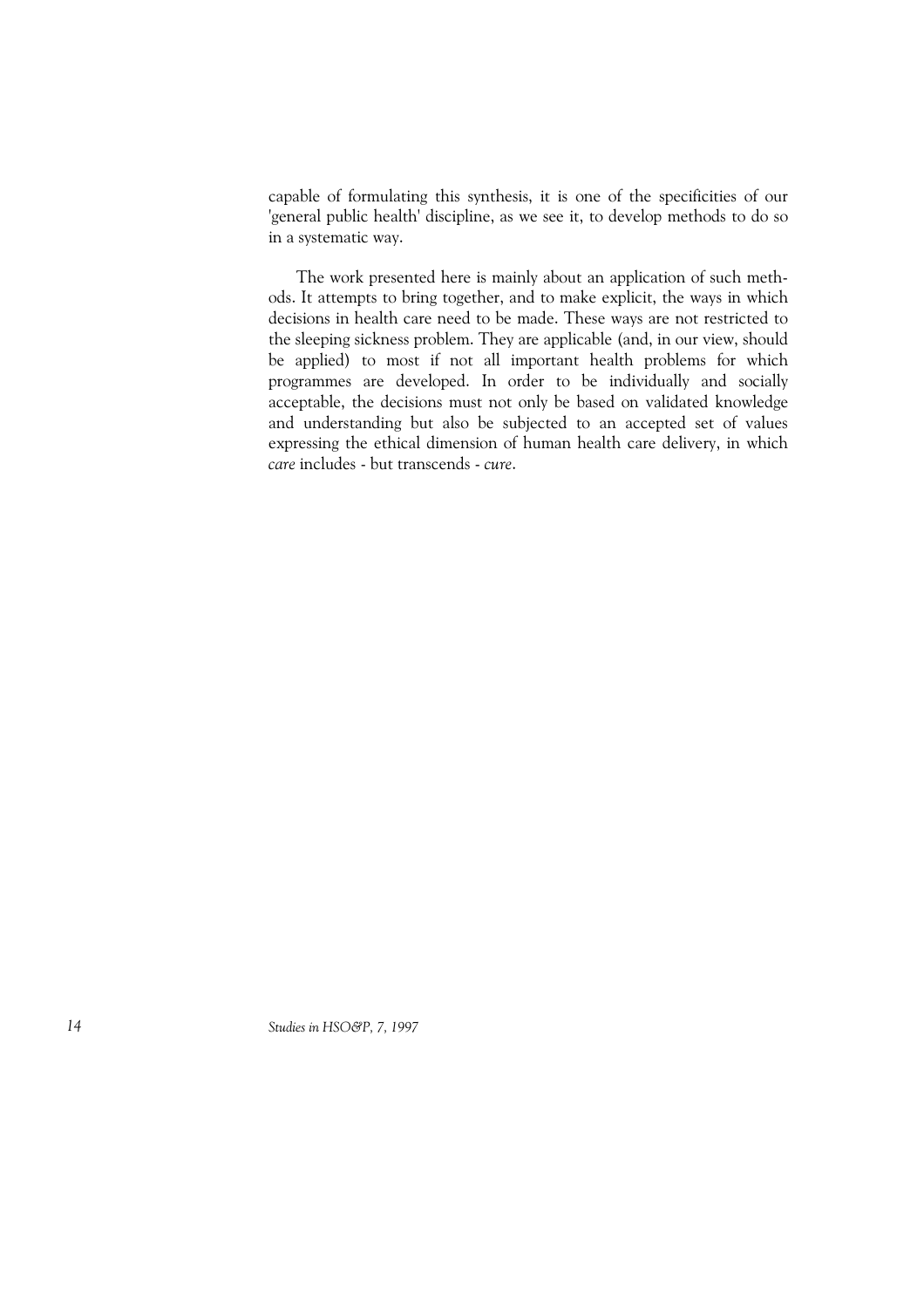# *II Vertical Analysis*

# *The vertical analysis approach*

What we will call 'vertical analysis' is an intellectual exercise that consists in the identification, description and systematic analysis of a health problem in its various aspects, in order to make an inventory of all possible solutions or interventions, which is expected to permit us to select, as objectively as possible (i.e. without prejudices and without preconceived ideas), those activities that have to be implemented with some degree of priority in order to solve or reduce the problem.

By doing this, it is highly probable that one comes to identify areas of uncertainty - or gaps in the knowledge that is needed for rational decision making - which may direct our choice of research priorities.

This approach has been formulated and codified by P. Mercenier in 1972 and has been practised systematically in the Institute of Tropical Medicine's courses in tropical medicine and the International Course for Health Development for quite a number of years by now; one could say that it has matured in the process. It has proven to be a useful tool, in our experience, in order to formulate relevant questions on specific health problems and as a 'skeleton' around which our understanding of health problems can be 'draped', so to speak, in a comprehensive way.

Generally speaking, one could say that this approach tackles the following questions: - is there a problem, and what is it? - where is the problem? what are the problem's determinants? - which elements of the problem do we want to influence or solve? - how can we influence or solve these elements of the problem?

In practice, the 'vertical analysis' encompasses 7 stages: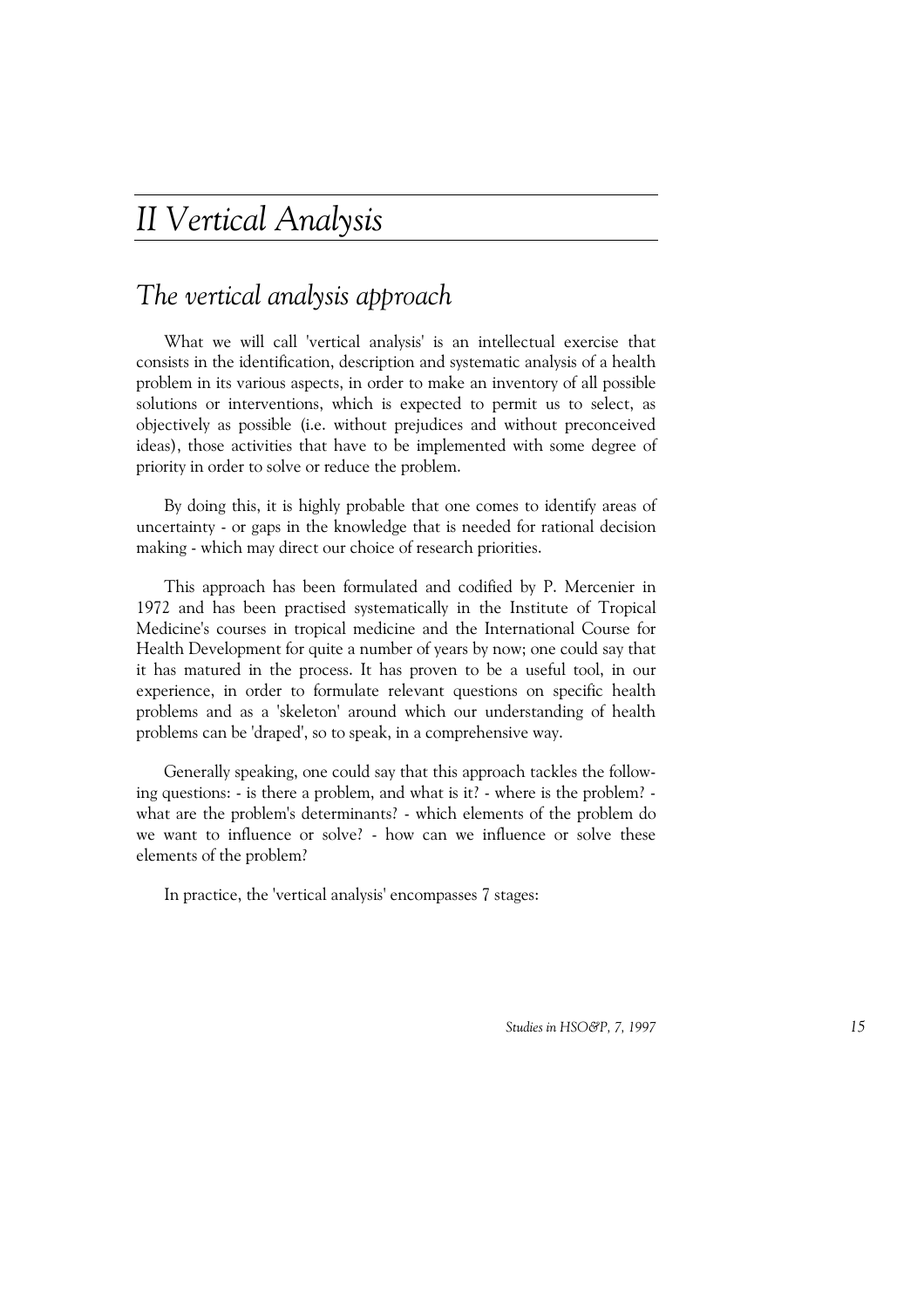- 1. An evaluation of the importance of the problem
- 2. The description of the 'system'
- 3. The listing of possible activities or interventions
- 4. The identification of the type of services necessary in order to implement these activities
- 5. The identification of the type of personnel that is needed
- 6. The formulation of operational intervention strategies
- 7. The formulation of how these interventions are to be evaluated

Although unquestionably useful, this strictly systematic approach also has its limitations, which it is appropriate to point out right from the start. Probably the most important one is that this approach tends to force one to isolate the health problem from its wider context. This is somehow linked to our 'medical bias' to label a (health) problem with the name of a disease. The latter is a nosological entity, closely linked to the medical concept of diagnosis, a logical fiction invented by the medical profession that is necessary, within the system of knowledge that is at the basis of modern medicine, in order to put some order in the observed universe. It is a biomedical abstraction.

On the other hand, a problem, even if it is restricted to be a 'health' problem, is a much broader and comprehensive concept than what can be implied or covered by the name of a disease, and it is quite possible that there exist better ways to name it or to circumscribe it than through this rather narrow abstraction that a 'disease' is condemned to be - even if for the moment we can do no better.

However, we think that, as long as we remain conscious of our bias, it is possible to maintain an attitude that is as objective as possible, keeping in mind that we are concentrating on one aspect of a much more complex reality.

In this context, it may be of interest to note that even diagnostic entities are not always as semantically and conceptually precise as they may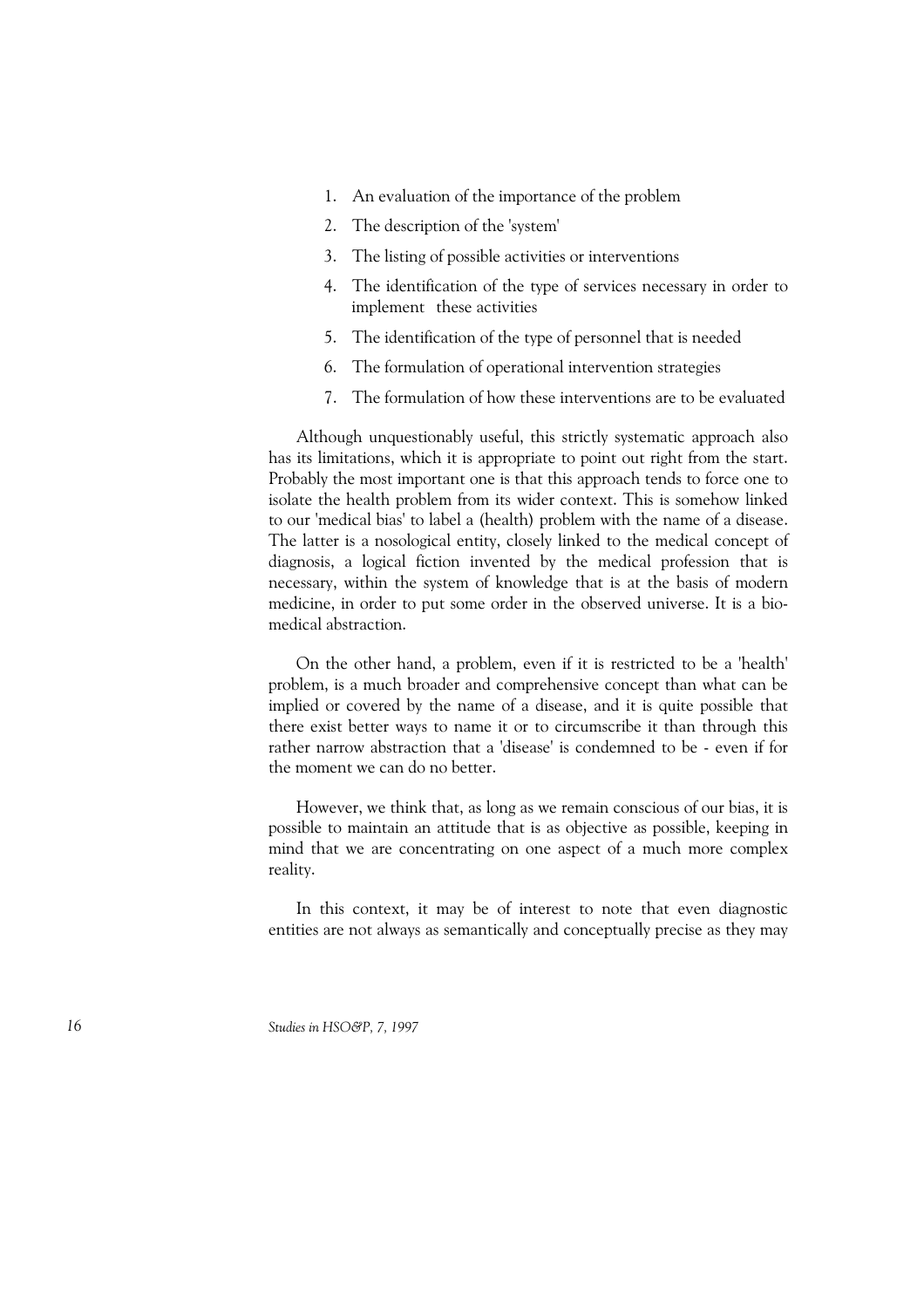give the impression to be. In fact, concerning the topic at hand, the term Human African Trypanosomiasis, as a disease entity, is an etiologic description, referring to a parasite-host relationship, whereas the term sleeping sickness is a clinical description. Although the two terms are often used interchangeably, they do not really mean the same thing. In common parlance, an asymptomatic parasite carrier can rightly be said to be a case of 'trypanosomiasis', but it would be somewhat premature to say that he is suffering from 'sleeping sickness' as long as he is neither 'sick' nor 'sleeping'.

### *Preliminary assumption*

When describing the problem of Human African Trypanosomiasis (HAT) of the *gambiense* variety, we will start from a basic working hypothesis - which is basically an option we think it is necessary to take, in order to be and remain consistent in our approach. This option is *to treat the disease as a homogeneous entity (i.e. it is considered to be one disease); it is assumed that variations in the expression of the disease are attributable to 'epidemiological' factors related to the level of endemicity, the history and dynamics of the endemic (in other words, observed variability can be 'explained').*

In this vertical analysis we will formally take the exercise first through steps 1, 2 and 3: the problem, the 'system' and the possible interventions. Issues directly or indirectly related to the selection of types of services, personnel and operational interventions (steps 4, 5 and 6) will already be touched upon in this process.

# *The importance of the problem*

#### 1. DEFINITION OF THE PROBLEM OF HAT

In the context of the vertical analysis approach, the 'health problem' is neither the parasite, nor the transmission, nor the infection, but the *individual and collective suffering caused by the disease, including its economic and social cost* (World Health Organization, 1964).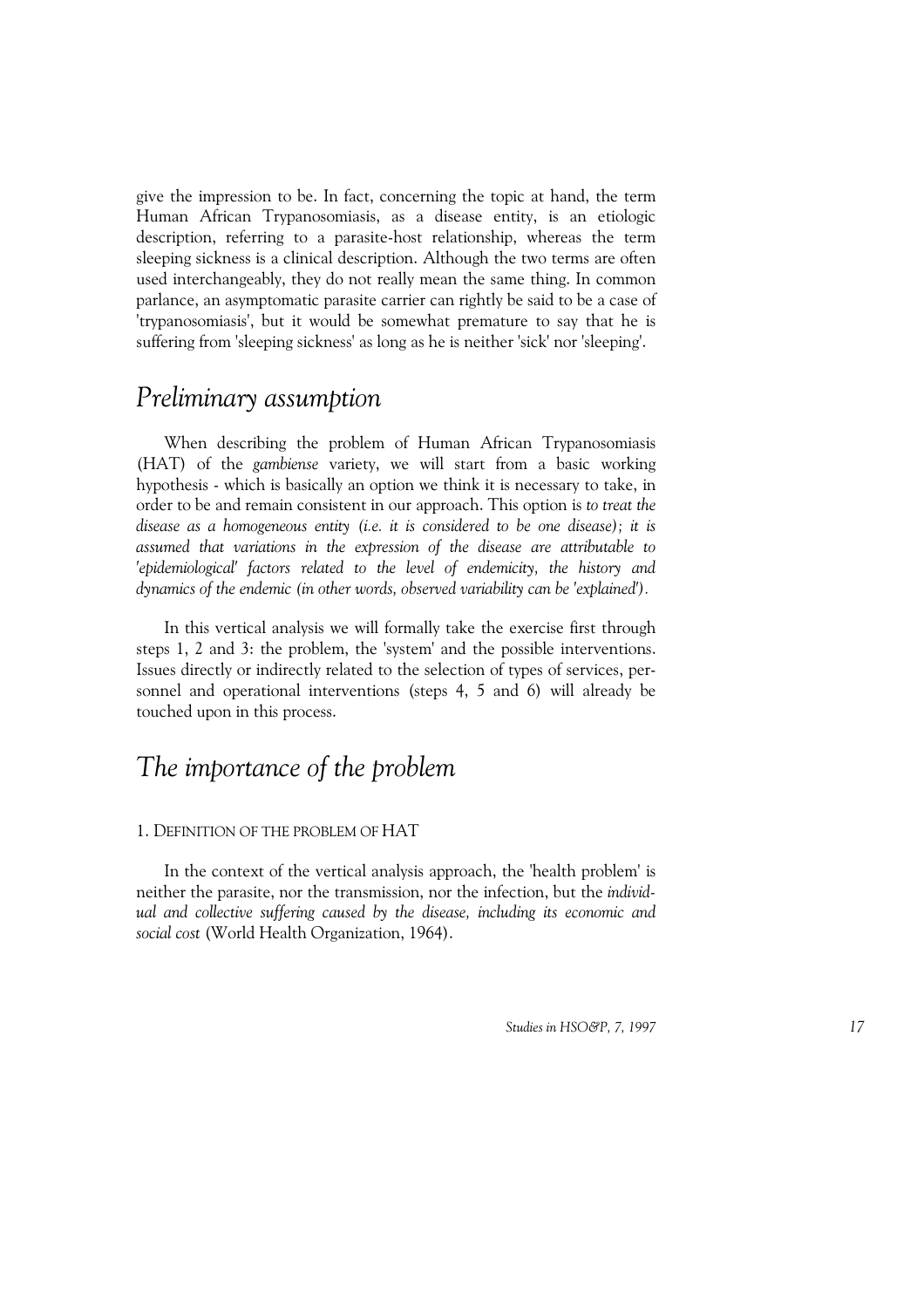In order to facilitate reflection, the 'overall' problem of HAT can usefully be split in two:

- the 'actual' or 'present' problem: the suffering of symptomatic patients, caused by their illness, and the repercussions of this on other people;

- the 'potential' health problem: the suffering that can be expected by asymptomatic infected patients, if and when they will become symptomatic, on the one hand, and the suffering that can be foreseen for the uninfected if and when they become infected and can evolve toward the stage of symptomatic patients, on the other.

#### 2. ELEMENTS OF THE IMPORTANCE OF THE PROBLEM

The *importance* of a health problem (in public health terms) is a combination of different factors: its impact on individual health and well-being (what is called here 'severity'), its frequency, its cost in the broad sense of the word. Analysis of this 'importance' serves two main purposes. First, deciding whether the health problem can be called a *priority* or not, which is essentially a question of willingness to use - or find- resources. Second, helping to decide *what precisely is most important* in a given situation, so that choices can be made and specific objectives formulated.

For the first purpose (priority yes or no), not only the 'importance' is taken into consideration, but also what we will call *'the vulnerability'* , i.e. the possibility to do something about it, (to which should be added the *perception* of the problem by the communities if we are talking about health service development in a context where rationally responding to existing 'demand' is the first obligation, independently of the tackling of 'objective needs').

For the second purpose also (deciding on what precisely will be the objectives), decisions are not reached merely on the basis of analysis of 'importance'. Again, 'perception' of the problem will need to be considered and, of course, available resources; but also elements of the problem's system description (cf. infra).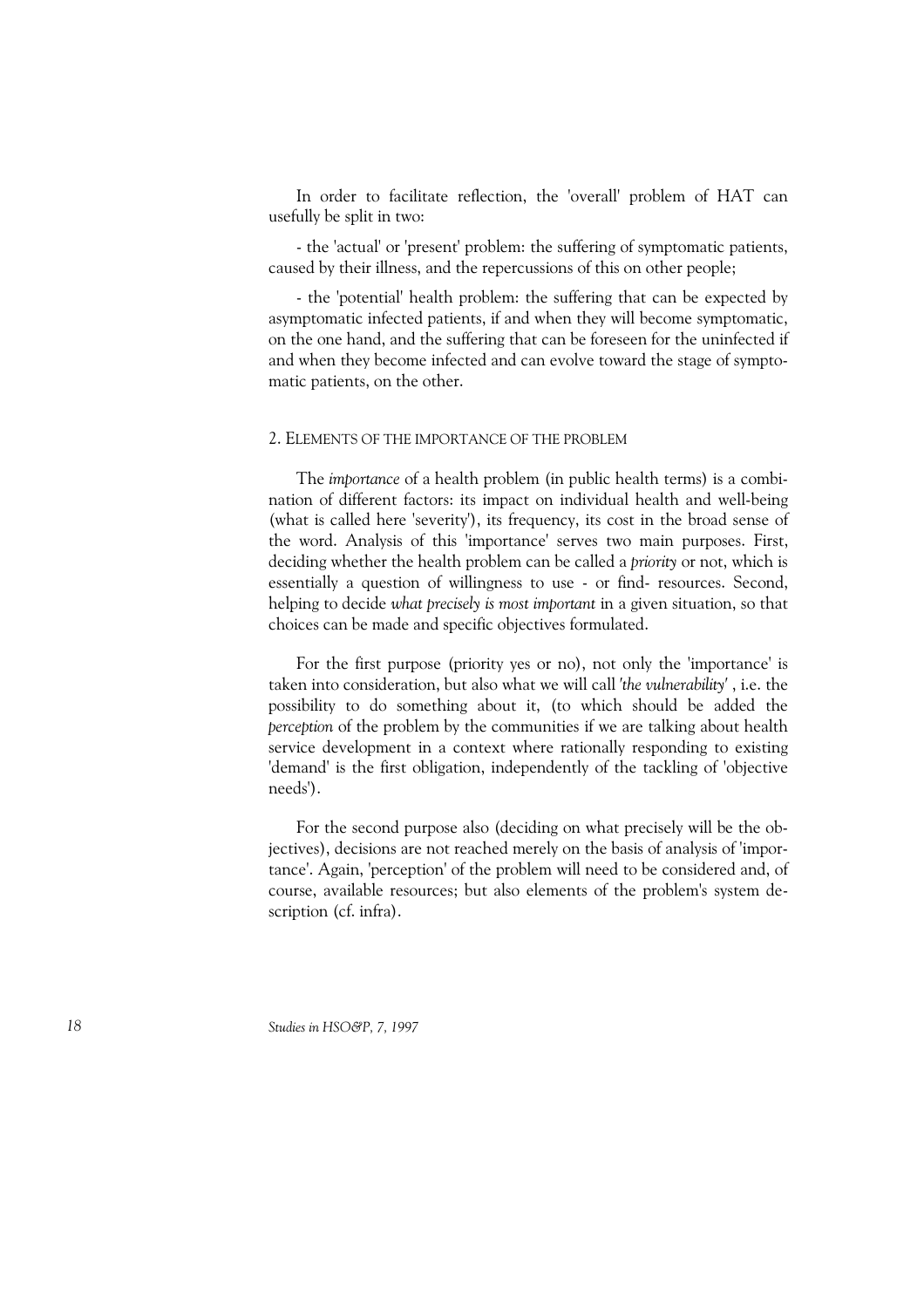Finally, if the variables of 'importance' can be quantified, they may constitute the elements of interest for the evaluation of programme impact, in case this is judged to be necessary.

#### *2.1. 'Severity' of the individual problem*

How can this 'severity' be defined? In order to be able to describe this aspect, we will use a gross simplification of the natural history model of HAT in its worst course. According to this simplified version we can divide the evolution after initial infection into two periods: the first one, generally asymptomatic, or, at least, usually without too many serious reasons for complaint; and the second one, quite symptomatic, with progressive evolution in the severity of complaints and progressive disablement, ending in death.

We will accept the hypothesis that this evolution (the worst one) will not occur in all cases. In other words, the evolution toward the symptomatic phase (of real suffering and invalidity) is not considered to be inevitable or absolute (even in the absence of intervention) and we do not preclude beforehand the possibility of 'spontaneous cure' or (a series of) systematic 'remissions'.

#### 2.1.1. Disablement and chronic health deficit

If and to the extent that infected individuals, even before the stage of Central Nervous System (CNS) involvement, are more vulnerable to other diseases, one could consider even the early (asymptomatic) stage to be disabling. However, it can be accepted that the major progressive disablement is to be found toward the end of the evolution, in the cerebral stage of the disease. The duration of this major disablement can be expressed in terms of months rather than years, its severity ends up in a (close to) total incapacity to take an active part in social life. We will develop this suffering and symptomatology in more detail later on.

The following diagram summarises the simplified evolution of the disease: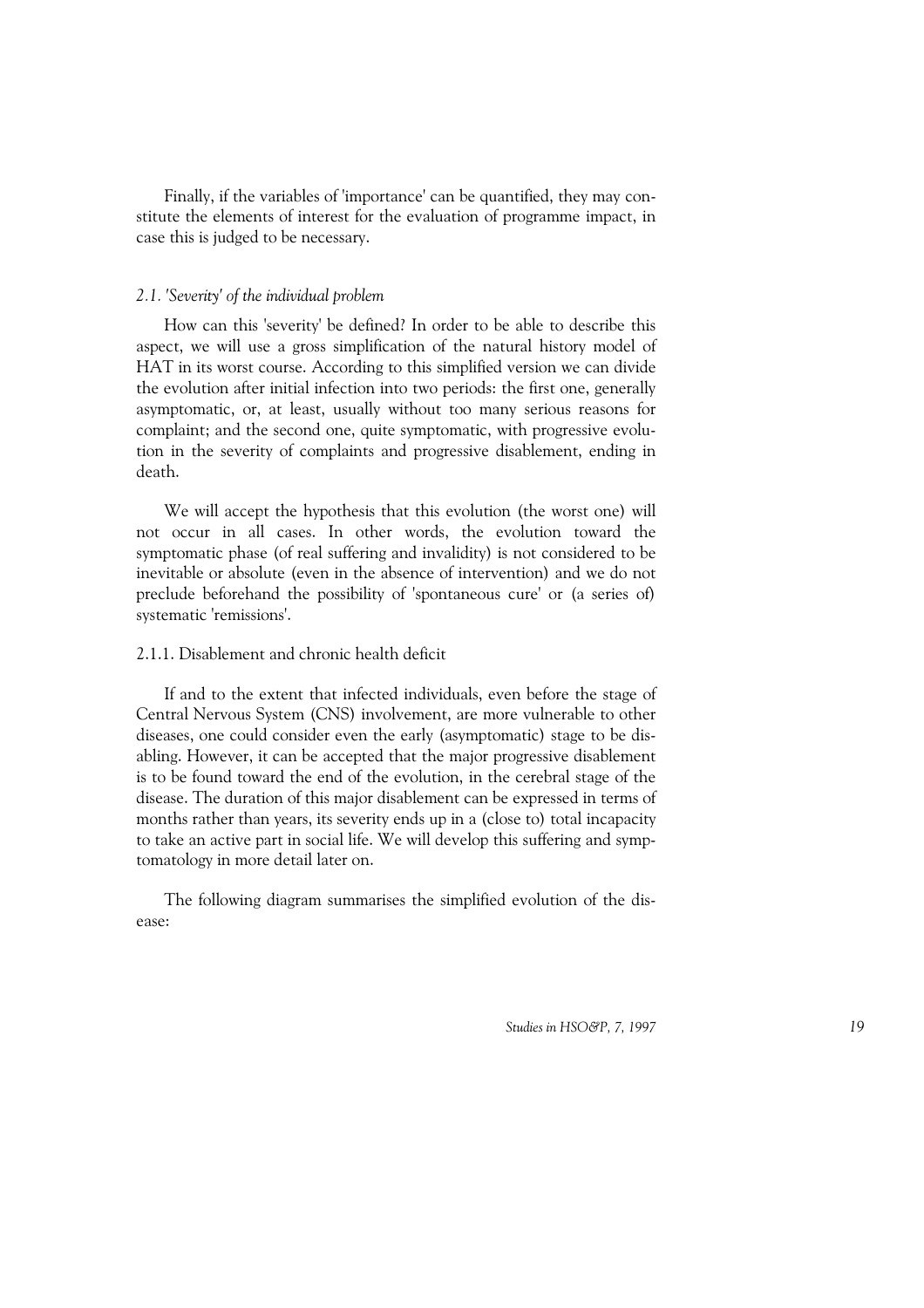

Of course, the subjective value of premature mortality (years of life lost) is not always accurately assessed by mere numbers of years. Dying at the age of 20 years instead of 30 is not usually felt to be the same thing as dying at the age of 75 years instead of 85, both individually and socially - although in both cases there would be 10 years of life lost. These 'years' would possibly need to be adjusted for *quality*, but one could also say that they need to be adjusted for *time preference* (which leads to the notion of 'discounting'): when offered a choice, most people would prefer to live (and enjoy life) *now* (or young) than to live *later* (or old). Adjusting for *quality of life* leads to the notion of QALYs (quality adjusted life years) lost or gained. Going one step further and taking into account *time preference* would lead to the notion of 'discounted QALYs' lost or gained.

Our purpose here is not to really try and quantify all this. But these additional adjustments and refinements may give an extra dimension to the relative importance of the problem we call HAT; in many micro-epidemiological settings the disease is contracted especially by the young and active rather than by the old (and usually less active...), even when one adjusts for the demographic bias that the young(er) are more numerous than the old(er) in African society. If time preference is valued, this adds to the importance of HAT as a problem

#### 2.1.2. Case fatality

The 'natural' case fatality of HAT is estimated to be close to 100 % from the moment the CNS is demonstrably affected. Before this stage, the probability to die of the disease (which is, grossly speaking, the complement of the probability of spontaneous cure and/or arrest in the asymptomatic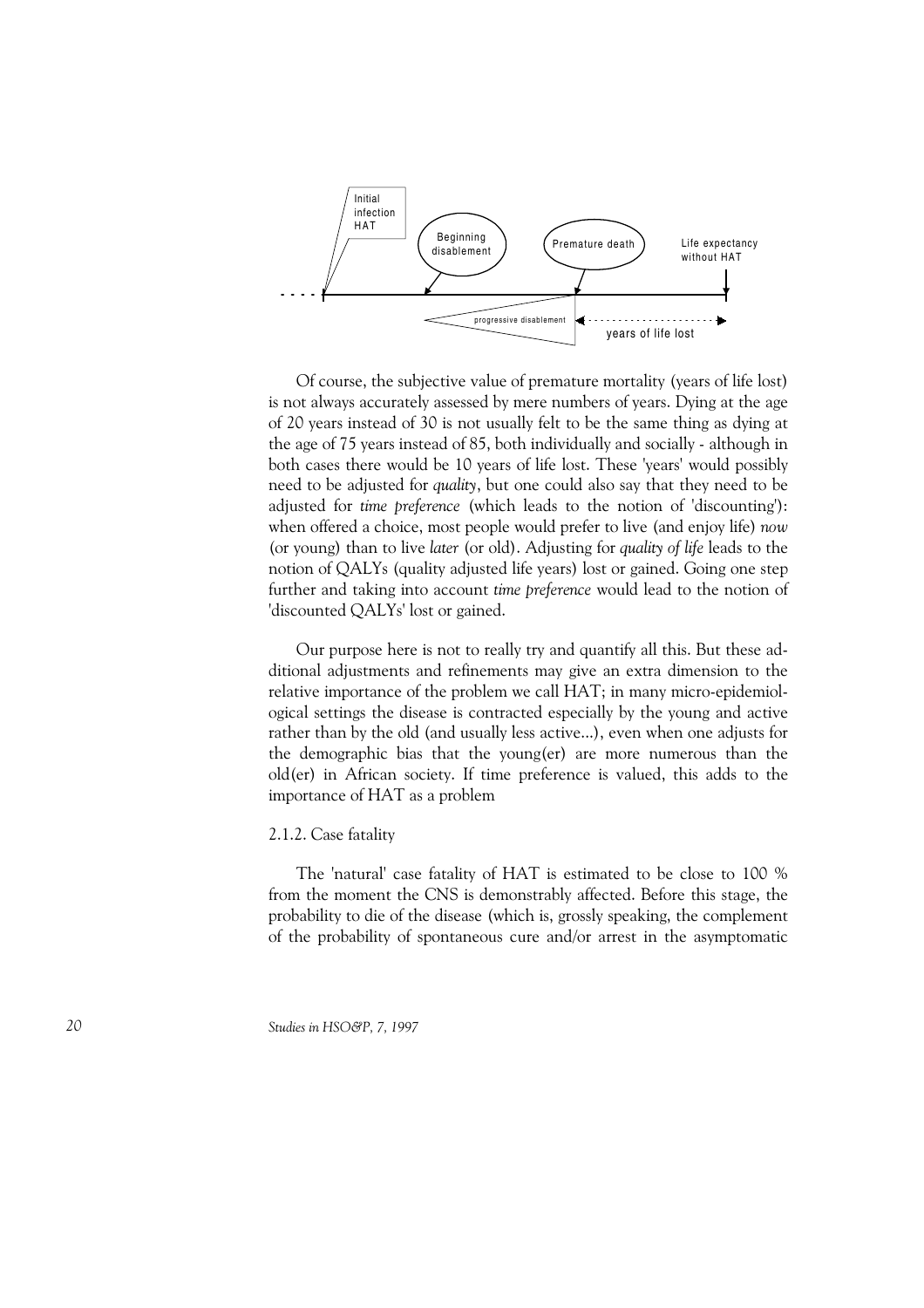phase) is uncertain and may vary according to certain variables that are linked to the history of the parasite-host relationship in the community, and to the individual and collective level of resistance potential to pathogens in general.

A problem is, of course, the fact that with the (usually) long evolution of a disease like HAT, affected patients have plenty of opportunity to die of other things like intercurrent bacterial, viral or parasitic infections. If these deaths are to be counted among the case fatality of HAT, this implies acceptance of the hypothesis that the trypanosomes are at the basis of (much) increased vulnerability to other pathogens. The evidence for this is rather scanty, except in the truly terminal phase of the clinical evolution.

#### 2.1.3. Premature mortality

This is determined essentially by the case fatality, by the mean 'natural' duration of the possible evolution toward death and by the age of infection.

If we accept that the average duration of the (worst) evolution is of the order of 2 to 3 years, that the case fatality is important (at least from a certain stage onward) and that it is possible and probable to get infected at all ages, the potential for premature decease can be considered to be quite high.

#### *2.2. Frequency*

2.2.1. The disease and the health problem, infection and morbidity, infection and suffering

As this chapter is about the importance of the *problem*, we should now be investigating the importance of *suffering* from HAT, since that is how we have defined the concept of 'problem'. In fact, this is what we should call 'morbidity'. In actual fact, the available information about the frequency of HAT 'morbidity' always uses the variable *infection* as a proxy for morbidity.

There is, right from the start, a considerable semantic and conceptual problem here. The finding of parasites (a positive parasitologic test result)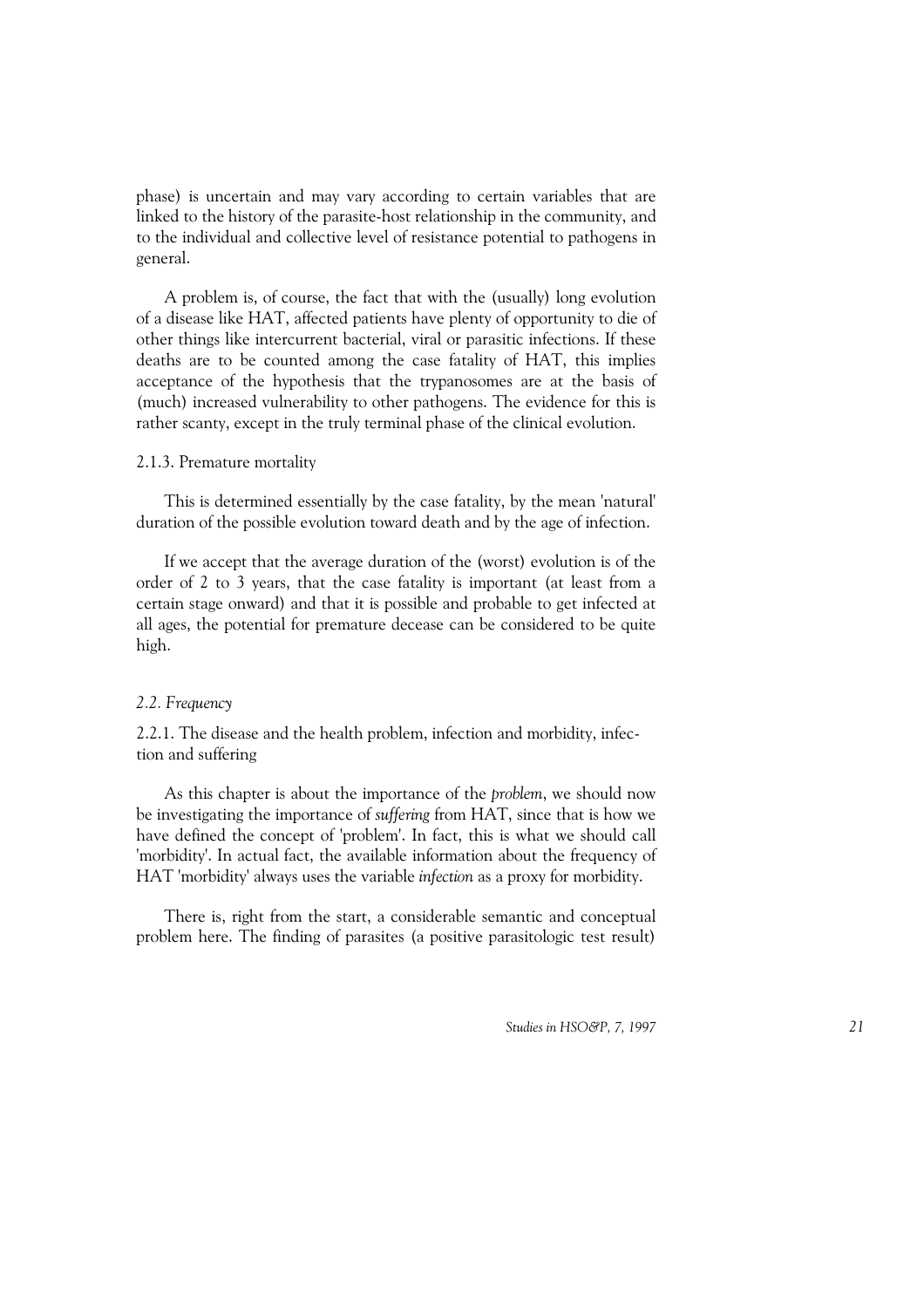does not really define *morbidity* (which is linked to the notion of *suffering*) but rather *contagiousness* (if this is defined as such!), or, more realistically, the ultimate proof of *infection*. This confusion is of the same order as the one caused by the indiscriminate use of the terms 'sleeping sickness' and 'human African trypanosomiasis', and is difficult to resolve as long as the logic of disease control (concentrating on *cure* of an *infection*) and the logic of clinical curative care (concentrating on *care* for an *illness*) are implicitly intertwined. Thus, to the extent that *infection* is not necessarily linked to *suffering*, the frequency of infection is not an accurate description of the frequency of the problem. It is one of its *determinants* and as such, it belongs conceptually to the second part of this analysis: the description of the disease system.

Another ambiguity resides in the different interpretations that are given to *direct* and *indirect* evidence of the presence of parasites. Direct evidence, the visual discovery of parasites (what we will call parasitological positivity) is usually considered as sufficient proof of *infection* to justify the need for treatment. These individuals thus become 'patients' (the French 'malade' is even more suggestive), suffering from an *infectious disease*, independent of how they have been detected and independent of subjective suffering. In this case the basis for these implications (infected  $=$  need for treatment  $=$ patient  $=$  diseased) has nothing to do with suffering. It has to do with parasites in people. On the other hand, indirect evidence of past or present infection (like the detection of specific antibodies) leads for most people to the category of *suspects*, for whom treatment is not always or not necessarily justified. The presence of antibodies is interpreted as a marker of infection and the probability that these individuals will be pronounced *diseased* is much lower. Still, in both cases (direct or indirect evidence) the question is about the same concept: infection.

Apart from this conceptual ambiguity, there also is a very practical problem with parasitologic tests; they are known to have low sensitivity with respect to the real presence of parasites, especially when done once, and there is not really a practicable reference test that can be accepted to be sufficiently 'perfect' to serve as a 'gold standard'. Therefore,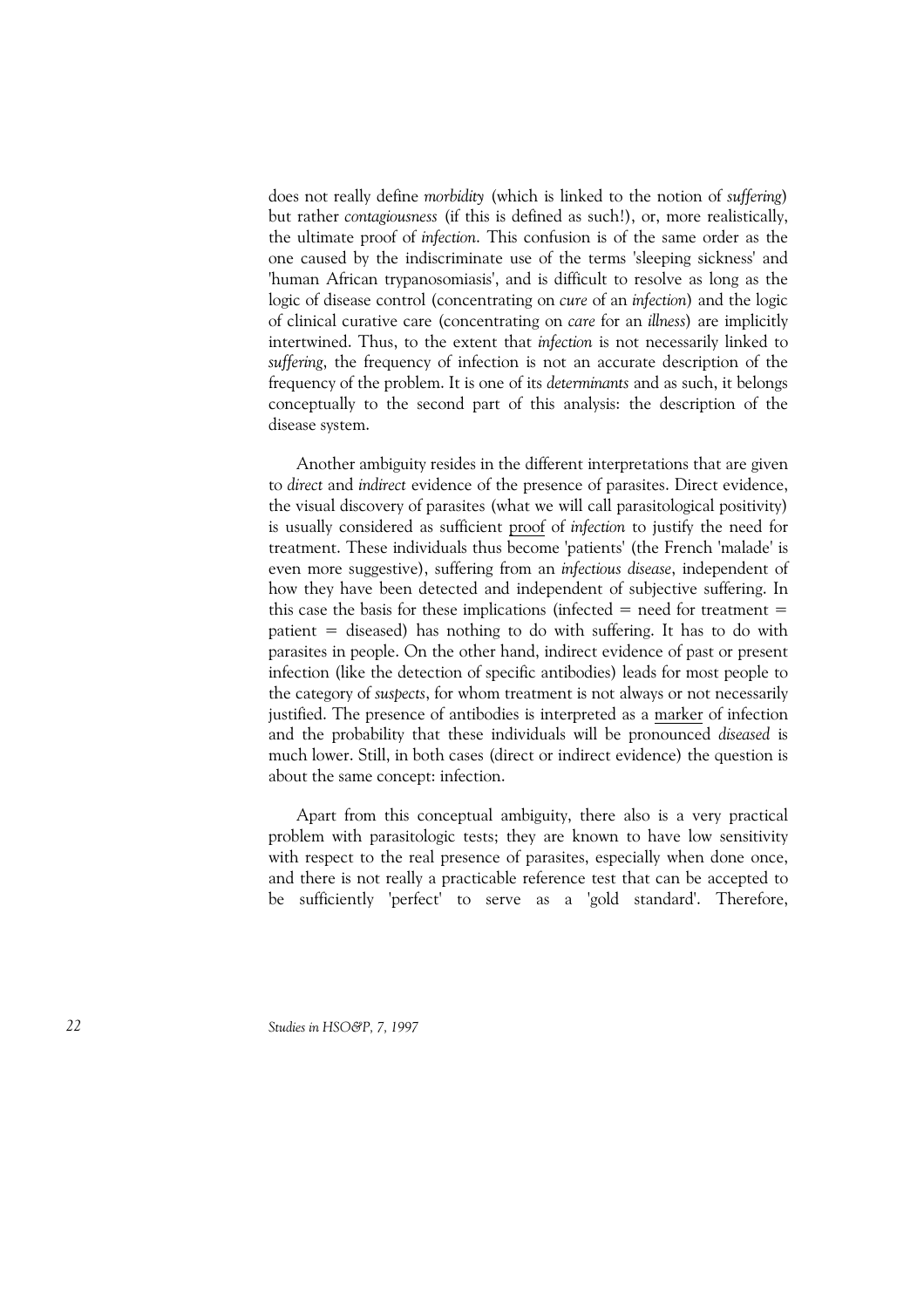misclassification is important particularly among those classified as not infected.

In spite of all these caveats, we will discuss the frequencies of infection within the context of discussion of the *problem*. The main reason is that the available information (on frequencies) does not permit us to make the distinction between evidence of infection and suffering (i.e. the problem).

#### 2.2.2. Frequency of infection and disease

#### *Prevalence of infection*

For practical purposes we can define *infection* here as the presence of *T.b.gambiense*, in whatever quantities (i.e. visually detectable or not). In terms of present day technology the phenomenon most closely linked to this presence of parasites is the detectable presence of specific antibodies.

Infection prevalence rates can in principle be measured - or estimated by *serologic prevalence* rates among those who are not old cases of trypanosomiasis (an important proportion of the latter remain serologically positive for a long time after treatment - Pépin et al., 1986). If we accept the existence of the phenomenon of spontaneous sterilisation, the notion of 'old cases' is impossible to define with precision, in practice. In that case one could restrict their definition to 'known old cases'.

Single cross-sectional serological prevalence rates may be difficult to interpret or to compare. In field conditions there may be quite a bit of crossreactivity (false positives) and for purposes of comparison the threshold (or cut-off point) for serologic positivity needs to be defined in a uniform way (although the results of serologic tests, in the case of prevalence estimates, are interpreted in a dichotomous way - positive/negative - these tests are always essentially quantitative, involving a decision on positivity thresholds). Also, in order to be comparable, serologic prevalence rates should be measured on comparable populations in terms of age distribution.

Serologic prevalence rates of up to 30 % have recently been observed in some foci in Northwest Uganda, using the CATT technique on whole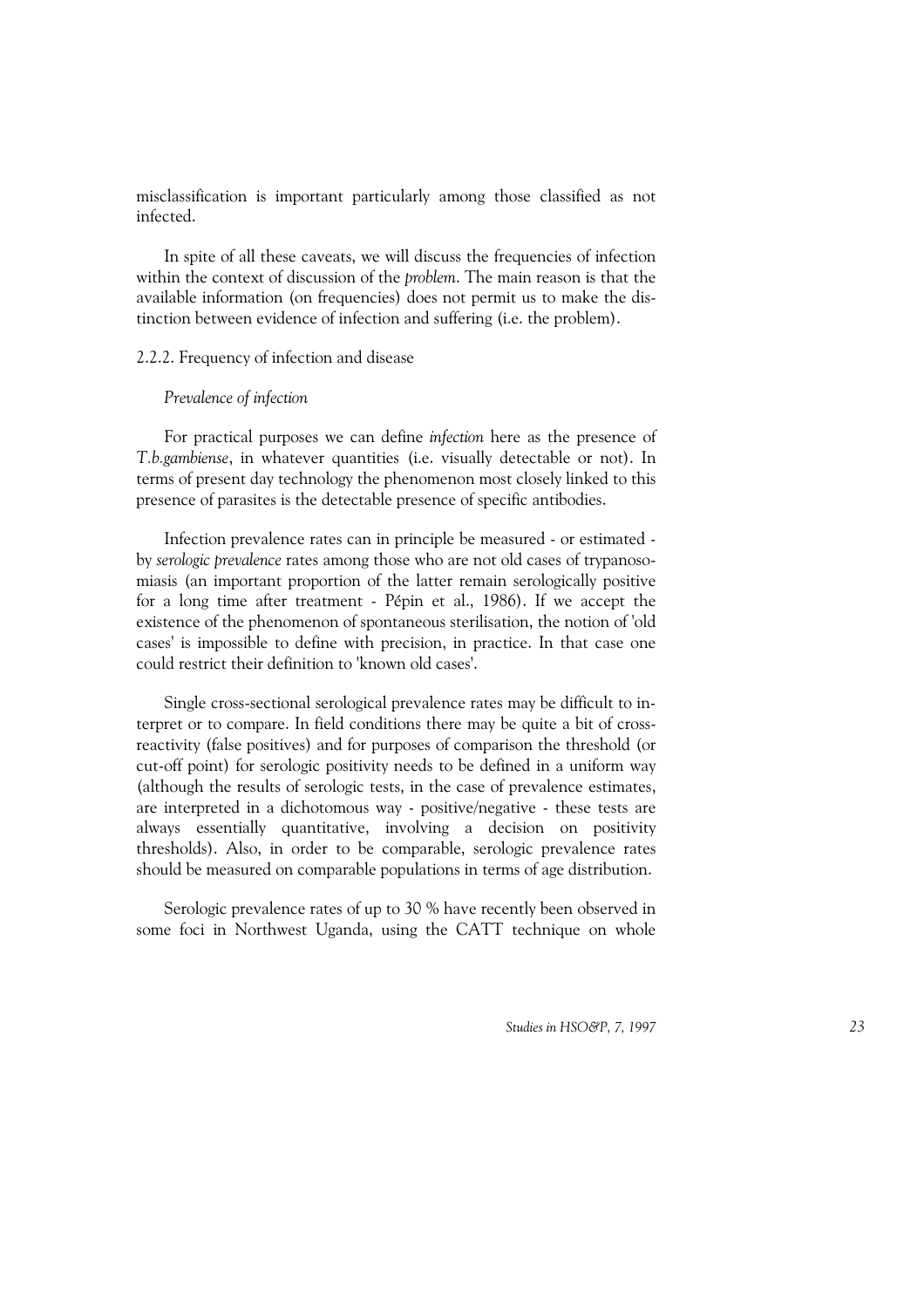blood (Paquet et al., 1992). Prevalence rates of this order of magnitude certainly denote a big problem, by any standards, and will only be found in places where sleeping sickness is (already) acknowledged as a major problem.

On the other hand, the question needs to be asked from what level of measured (serological) prevalence on one can speak of prevalence of (real) infection. Using the same CATT technique on whole blood, Bafort et al. found a *false positive rate* of 3.9 % (excluding doubtful reactions), in a sample of clinic and hospital patients, in a HAT-free population in South Africa (Bafort et al., 1986). As a measure of specificity, this may be interpreted as 'good', but it also means that in areas where HAT *is* (or used to be) endemic, a serological prevalence rate of about 4 %, with this technique, can hardly be interpreted as conclusive evidence of the presence - or of the absence, for that matter - of *Trypanosoma* infection in this human population.

#### *Incidence of infection*

Infection incidence rates could theoretically be estimated by *serologic conversion* rates per unit of time (sero-conversion is only applicable to individuals who were formerly known to be negative, by definition). In optimal circumstances such an incidence rate can give an idea about the intensity or speed with which the parasite circulates in the 'men-flies system' in a given population and in a given location.

The same technical difficulties apply as were mentioned for the measurement of infection prevalence. Moreover, in order to be significant, observed *conversion* rates need to be greater than what would be observed on the sole basis of lack of reproducibility ('within laboratory' or 'within observer') of the test that is being used.

To our knowledge, real serologic conversion rates have rarely if ever been estimated. The difficulty inherent to the calculation of this kind of rates is that one needs to follow up strictly defined and entire cohorts, which is rarely feasible in a context of control programs (in practice the main source of information on frequencies).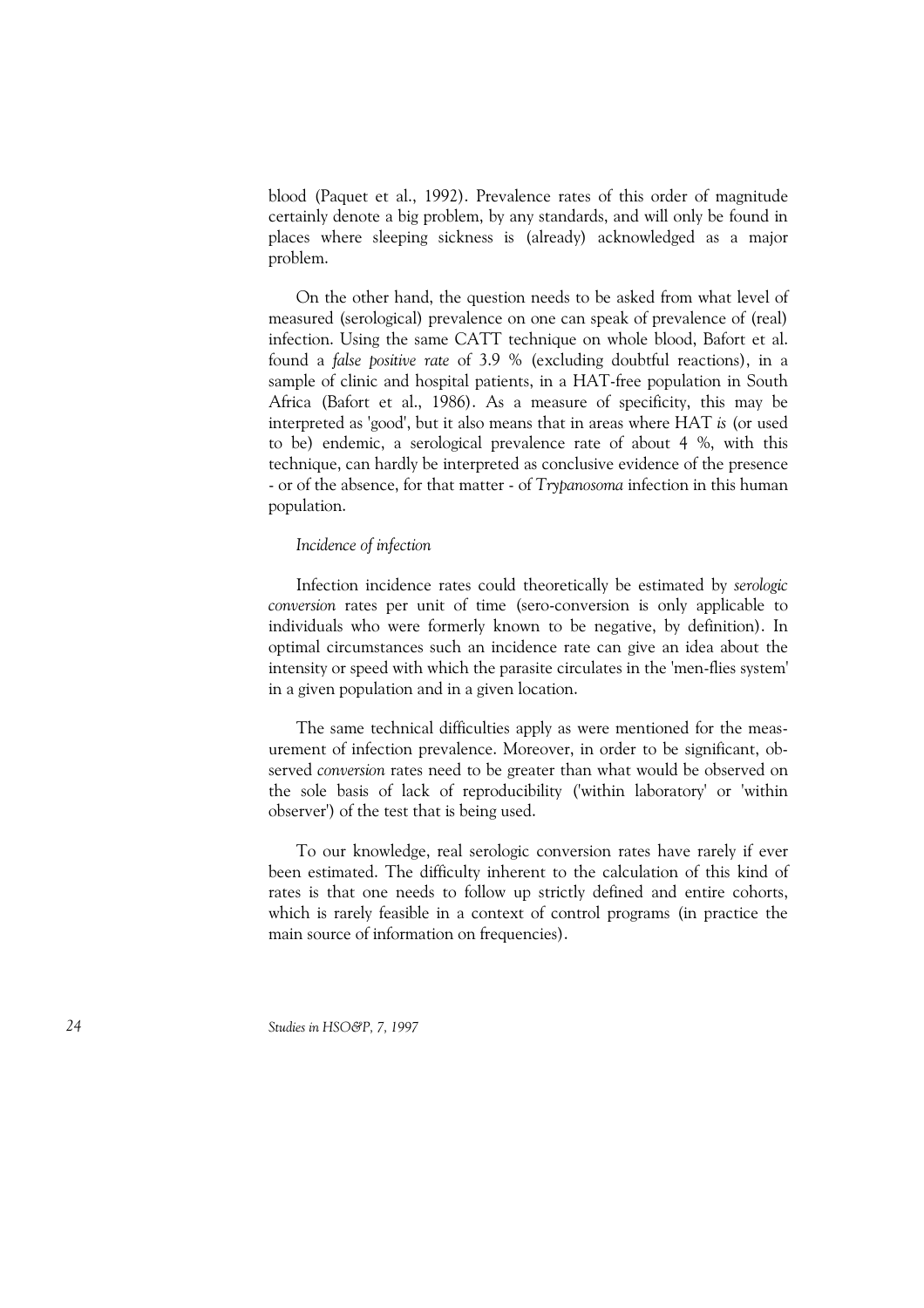#### *Prevalence of parasitic disease*

If 'parasitic disease' is defined as '(visually) detectable presence of parasites' (a positive parasitologic test), it could be measured by the prevalence rate of individuals who are parasitologically positive (possibly making the distinction between those with and those without symptoms). Recently, in 1992, parasitologic prevalence rates in the neighbourhood of 25 % have been observed in NW Zaire (Arbyn, personal communication) in some foci.

#### *Incidence of parasitic disease*

Again, if parasitic disease is defined by a positive parasitological test result, this incidence could theoretically be measured by the rate of parasitologically positives among (all!) the formerly negatives, per unit of time (which is, of course, rather a detection rate than a real incidence rate). Because of the need for strictly defined cohorts if one wants to measure this kind of rates, they are rarely available.

In practice some rough approximations are used like the 'Index of New Contagiousness' (ICN, 'Indice de contagiosité nouvelle'), for which the denominator includes all the individuals who are examined, and in which the time dimension is only indirectly involved (dependent on information about the periodicity of mass examinations).

With the presently usual parasitological techniques the measurable incidence may sometimes attain values estimated to be of the order of 25-30 per thousand inhabitants per year, in well-defined at risk populations. Measured on large populations (not all of which are at the same risk) ICN figures of 5 to 10 per thousand are on record (Burke, 1992).

An indirect measure of the incidence of the disease in a stably endemic focus is the probability for each exposed individual to have contracted the 'disease' in a life span. In foci where diagnostic and treatment facilities have been available for a long time, this can be approximately measured by calculating the proportions of formerly treated individuals in the higher age groups of the population.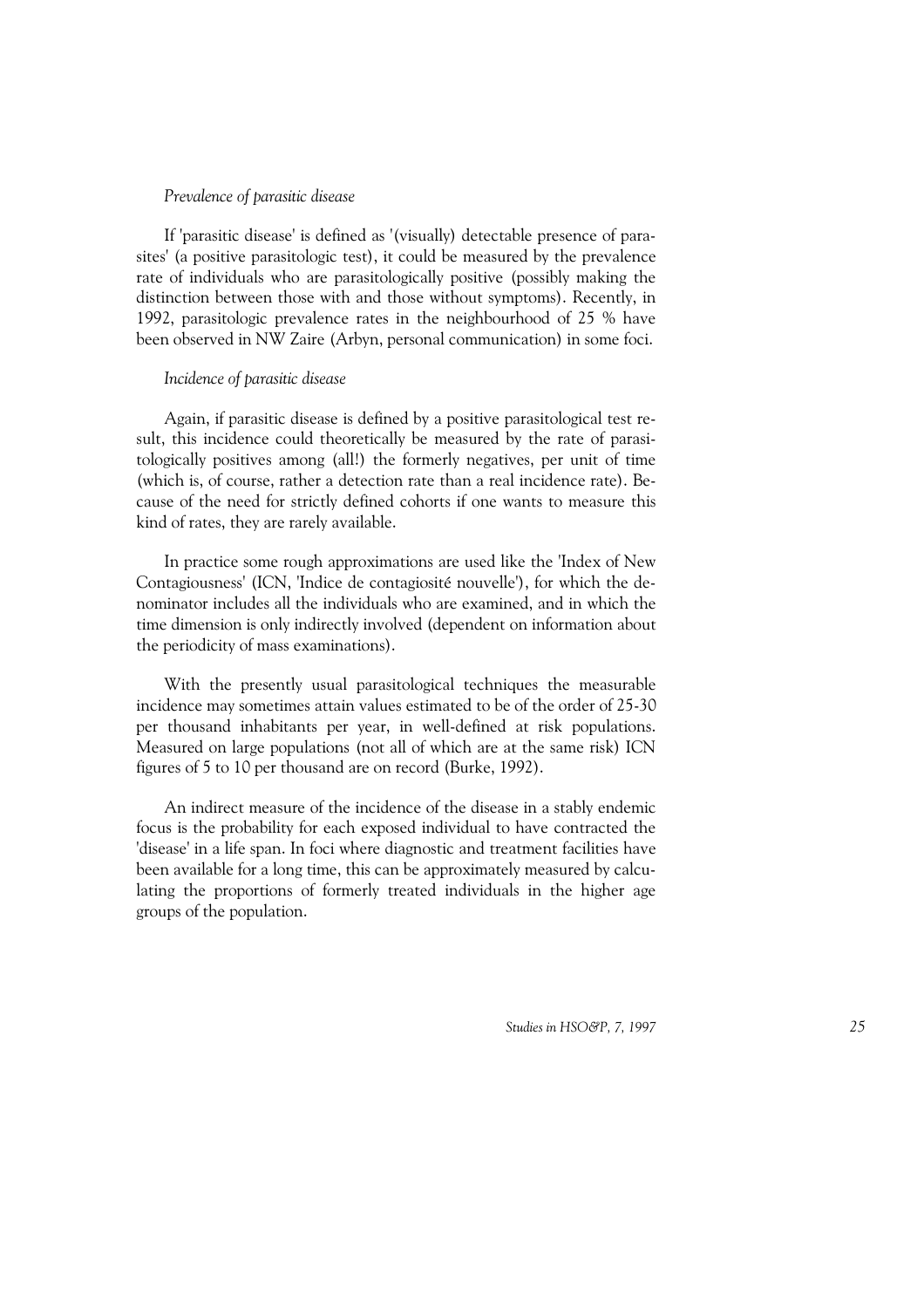In the Kasongo survey population, which we will be reporting on further, this proportion is of the order of 1 out of 3 individuals in the age group of 45 years and older (the Kasongo HAT control mobile unit's report on the year 1986 calculates an ICN of 7.8 per thousand - Unité Mobile B.C.T.- Kasongo, 1990). To the extent that the majority of these formerly treated individuals have been diagnosed by passive case detection, this proportion also gives some information on true (although past) morbidity, not only on the presence of infection. Of course, the fact that they have been identified and treated in this given area does not necessarily mean that this is also where they have been infected.

#### 2.2.3. The problem of denominators, endemic disease and epidemics.

All these prevalence and incidence rates and indices have a problem in common: how to define the denominator? HAT is said and known to be a *focal* disease, but what is a 'focus'? Where does it end? In other words, when do these rates and indices become irrelevant, because the denominators are inadequately chosen?

How to define a 'focus'? It may be considered to be an essentially spatial concept, which contains an 'epicentre', but also a 'functional space' (Hervouët, 1992), roughly defined as *'the physical and social space normally occupied by the populations who are touched by the disease, to which should be added the space occupied by the populations who habitually have contact with the epicentre'.* Such a functional space is ecologically and geographically determined but also socially, to the extent that in the pathogenic system of HAT, land use (the use of space, the management of space) and social organisation play an important role in the diffusion of the parasite.

Looked at in this way, a 'focus' becomes something conceptually more defined but also practically more difficult to determine, because in the absence of quantitative criteria of some sort this extends the notion of 'focus' to the entire geographical zone where transmission is theoretically possible, i.e., ultimately, the entire fly belt. This is very close to the initial concept of 'infected' and 'uninfected' areas (to be mapped and cordoned off) as it was used by the early European sleeping sickness investigators in the first decade(s) of the 20th century. In order to be practical, the definition should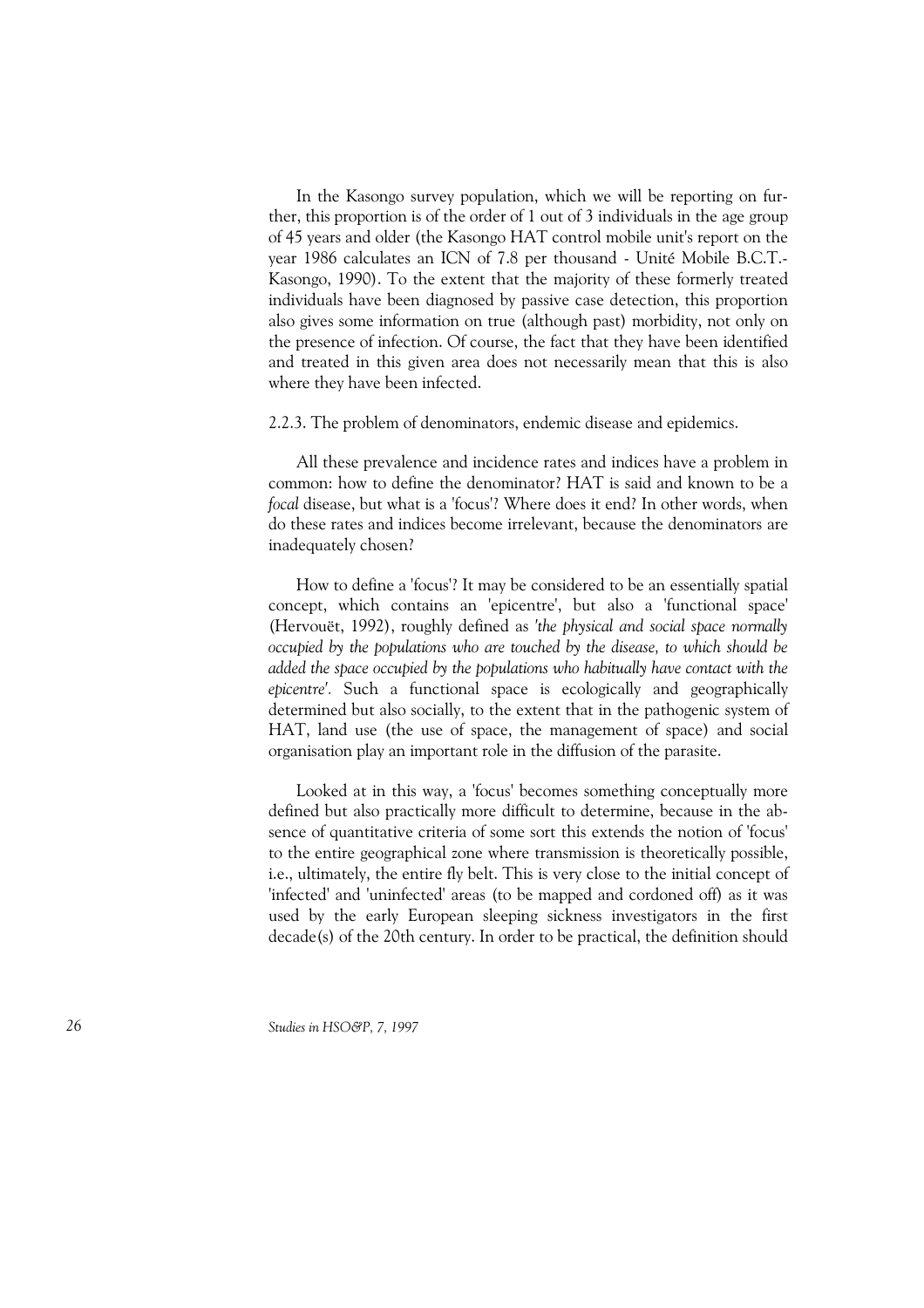include some criteria to decide where the perimeter of a 'focus' can be located. In practice, such decisions are made in an empirical way, and retrospectively, based on numbers of identified disease.

In HAT, related to the concept of 'focus' is the concept of 'epidemic'. One definition is given by Hervouët, with Laveissière, in 1992:

*'Pour ne pas compliquer les choses* (sic)*, nous considérerons ici les phases endémiques de la maladie comme celles où elle est socialement inapparente ou peu s'en faut. Au contraire dans une phase épidémique les individus touchés sont nombreux, la maladie est identifiée par les populations, et la survie de la société peut être mise en cause.*

*Le passage d'une situation endémique à une situation épidémique traduit aussi l'établissement d'un état d'inadéquation entre les potentialités du milieu et les systèmes d'utilisation du milieu mis en place par les sociétés humaines.'* [...] *'Il ne peut y avoir d'épidémisation que s'il y a, après transmission du parasite, diffusion de celui-ci à l'intérieur d'un espace, que ce dernier soit physique ou social. La transmission originelle peut être conséquence de propagation de la maladie, de l'importation du parasite d'une manière circonstancielle par un quelconque "passant", qu'il soit ou non lié aux populations résidantes. La transmission peut aussi être le résultat de la présence dans l'espace considéré, d'une manière aisément perceptible ou non, du parasite.*

*Au contraire de la propagation, circonstancielle, la diffusion de la maladie à l'intérieur d'une société est un phénomène stochastique, structurel et conjoncturel lié à la transmission qui est ponctuelle, que ce soit dans le temps ou dans l'espace, et relève des lois de probabilité en relation avec les structurations physiques et sociales données au milieu par l'homme.*

*Le passage d'une phase endémique -sans diffusion ou presque- à une phase épidémique doit être considérée comme étant la traduction de l'accélération de la circulation du parasite entre les hommes par l'intermédiaire de la glossine vectrice, c'est à dire que la diffusion est alors importante.'*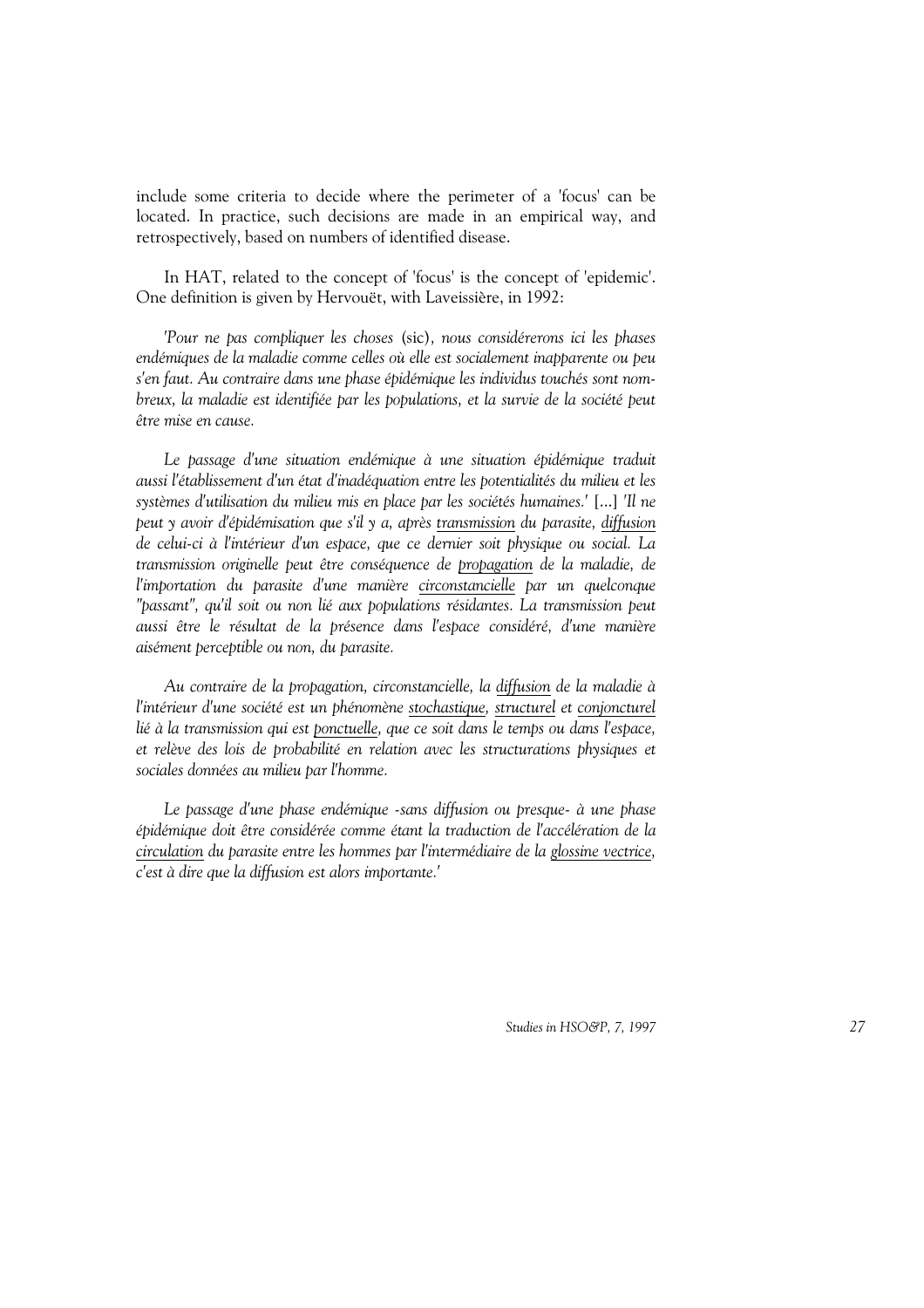We have quoted here rather extensively and in the original language because this description is the most precise and at the same time synthetic one we have met. The authors conclude:

*'La trypanosomiase humaine est un réel système écologique qui existe et change par le jeu de divers processus interactifs dont chacun s'inscrit dans un réseau de déterminations, en grande partie stochastiques, qui s'enracinent parfois loins dans le temps et souvent très au delà des limites spatiales des foyers.'*

But maybe the phenomenon of epidemics (as defined here: a socially identified disease problem) is even more complex. In the above description the basic emphasis is on the speed with which the parasite circulates in the human population, in other words on the incidence of infection. This is undoubtedly plausible and legitimate. However, it takes into account only the *'outside' mechanics* of transmission and diffusion, even though these are explained to be co-determined to a large extent by social events and practices. Another way to look at the determinants of 'epidemics' is to investigate the *'inside' dynamics* of the parasite-host relationship, how the individuals constituting human populations react to infection, and why. This would also be determined to a large extent by outside factors, but the determinant of 'epidemisation' would be a *change in relative virulence* of the parasite vis-àvis its host or host population (or conversely, a change in 'receptiveness' of the hosts for the development of the parasite), resulting in an acceleration of the natural evolution of the infection and/or the 'awakening' of dormant infections. In the words of John Ford (1979):

*'It is a complex subject, involving not only change in human ecology,* [...] *but also the associated changes in composition and behaviour of vegetation and soils, of the wild fauna and of the tsetses which live upon them and, throughout the animal components of this ecosystem, change in their immunological interrelationships.'*

Another conceptual problem with respect to the notion of 'epidemics' is the possibility that high numbers of 'cases' are simply the result of a lack of suitable intervention. Thus, observed high prevalence rates would simply be the accumulated result of 'normal' transmission and diffusion patterns. The implicit hypothesis here is that, if nothing is done about it, high prevalence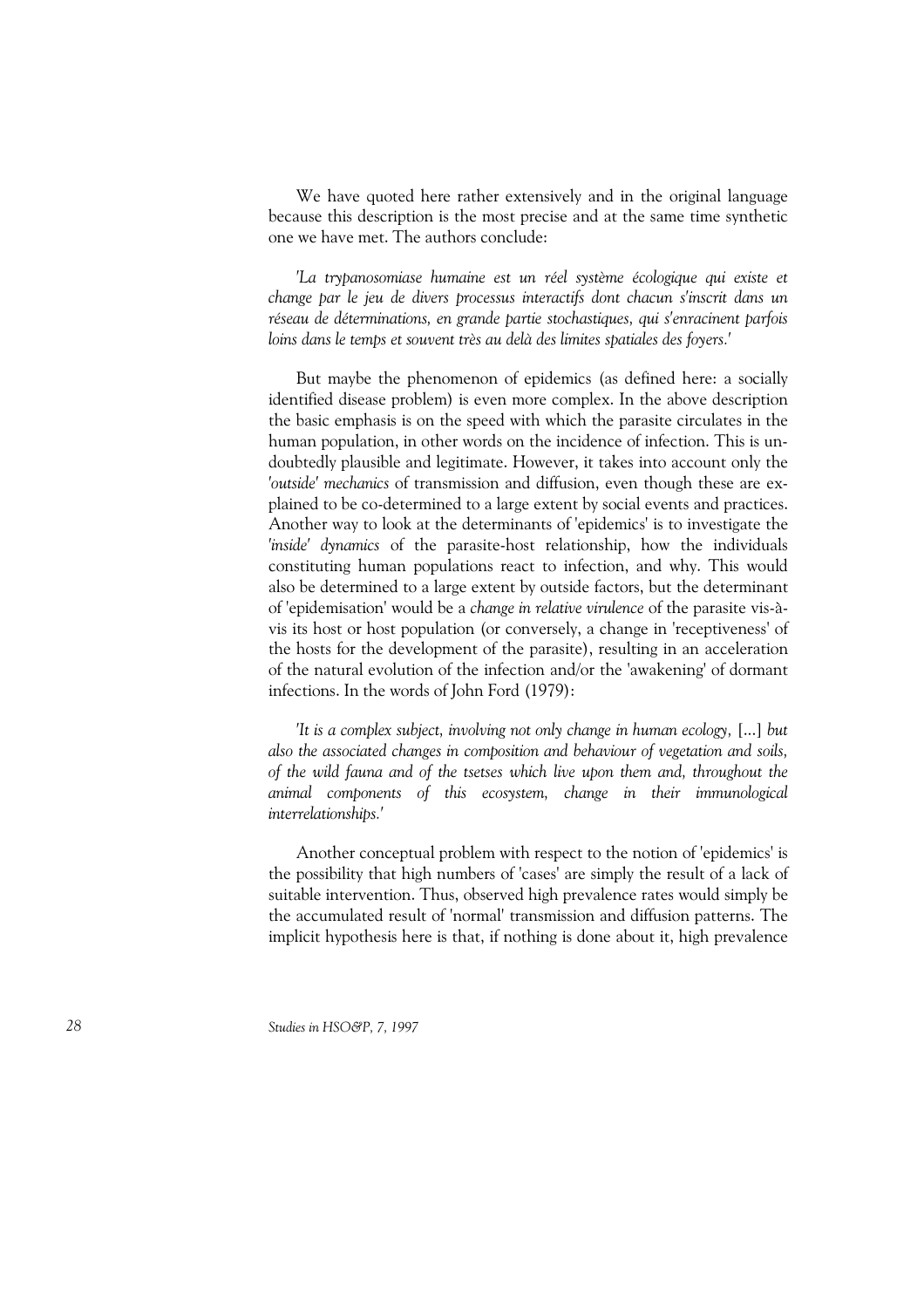rates for HAT are unavoidable (at least in some places), and have not necessarily anything to do with accelerated circulation of the parasite or with an altered response of the human host population. In that case it would be less confusing to use the term 'pseudo-epidemics', or simply 'high prevalences', the latter always being the observation that is at the basis of action oriented reflection.

So, to return to the problem of the denominators, their choice should, obviously, be based on *relevance*. It is clear to everyone that the total population of Zaire is not appropriate as a denominator if one wants to quantify some sort of incidence density of HAT in that country. For that purpose, the numerator alone (absolute number of newly identified cases) would be much more appropriate - if correctly interpreted. At the other extreme end of the range, a family size denominator (say, 30 individuals), even though a (high) rate calculated on such a denominator can be highly informative about some local aspect of reality, is not necessarily very relevant for planning purposes.

If the distribution of HAT is focal, the relevance of the chosen denominator, for *practical* purposes, lies in its usefulness for calculating a rate that is *informative* for what one wants to know for operative decision making: first, where is the 'epicentre', second, where does this 'focus' end, or, conversely, which populations are included in it, third, how does the frequency of disease evolve in time and space. If we accept this, all social units inside which HAT is non-existent (for reasons that are understood), should ideally be excluded from the denominator.

On the other hand, if the purpose is to decide on *priorities*, in a given administrative or political context, the denominator should be relevant for this particular context. In such a context, numerators are probably more decisive than denominators anyway.

#### 2.2.4. Specific mortality due to HAT

Specific mortality due to HAT is defined here as the proportion of deaths, in specific age groups, that can be attributed to HAT.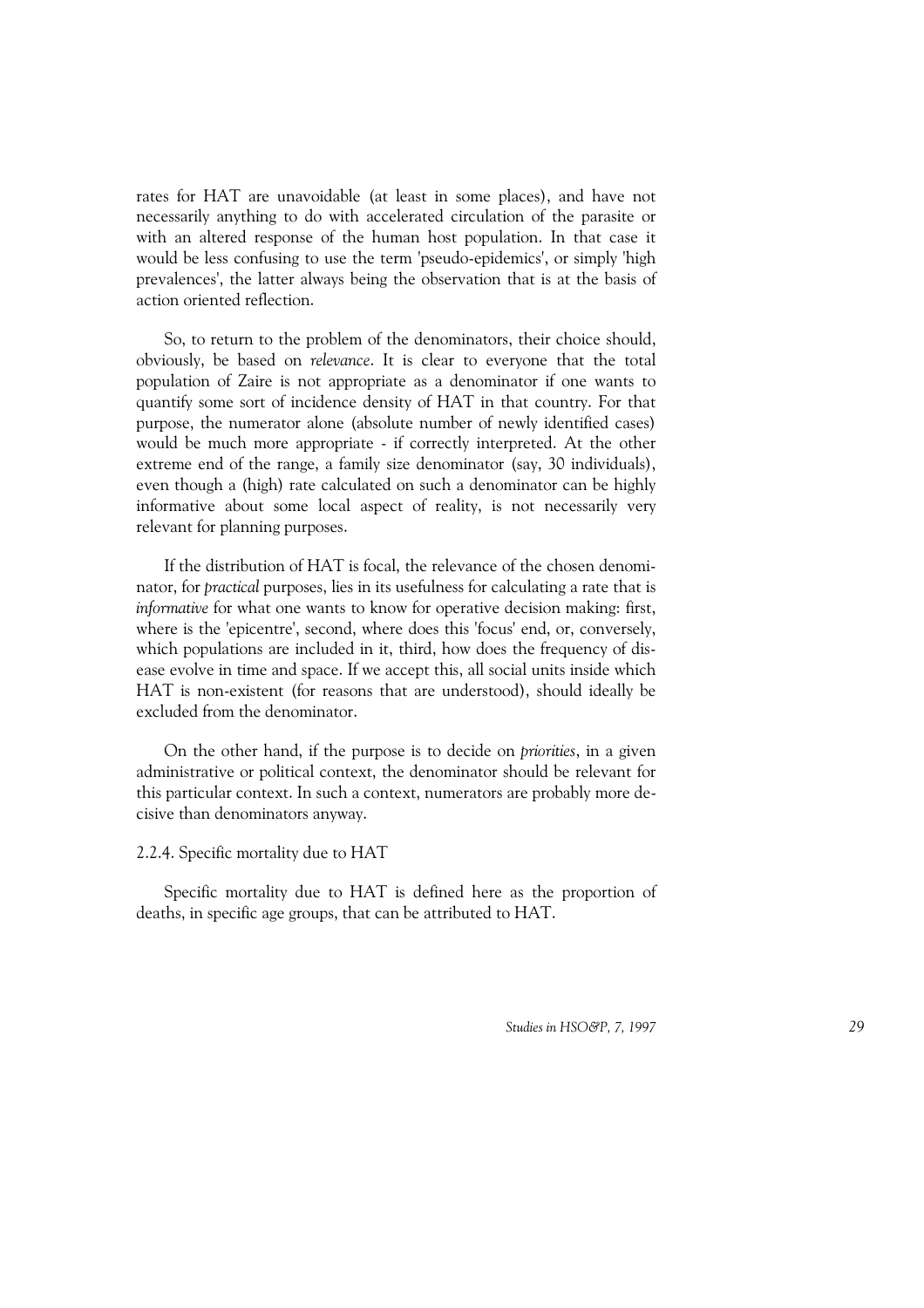Again, there is a conceptual problem here, well known in mortality statistics, which centres on the distinction between *cause of death* and *last illness*. If and to the extent that HAT renders individuals more susceptible to other diseases, or is synergistic in their lethality, specific mortality becomes difficult to define. Two extreme 'case' definitions are practicable (a *case* here is the event '*death attributable to HAT'*):

- (1) all deaths among known parasite carriers, excluding accidental or traumatic death;
- (2) only those deaths, among known parasite carriers, that have gone through the terminal clinical stage of HAT.

In both cases, precise and accurate measurement of the occurrence of these events will be very difficult. It may rather have to be expressed in terms like 'unnoticeable', 'important', 'very important', 'dramatic' and the like.

It can be accepted that in situations of high endemicity, in the absence of specific interventions, HAT is responsible for an important part of surplus mortality in the age groups that are exposed to the risk of infection generally speaking, from young adult age onward, although this is not necessarily so. Some epidemic situations have been described in which one could speak of 'more than dramatic' mortality. Probably the best known one is the much cited Busoga - or Nyanza - epidemic on the northern shores of Lake Victoria, which is said to have 'killed' 200,000 individuals out of a population of 300,000 between 1901 and 1906 and which provided the most important impetus for the colonial powers to put 'sleeping sickness' on top of their priority problems' list.

Strictly speaking, the mortality that is 'induced' by the toxicity of treatment is not really part of the 'health problem' that is HAT, but is part of the intervention, of which it is a 'cost'. The consequences of this treatment lethality are to be taken into consideration for the assessment of the *acceptability* of possible interventions.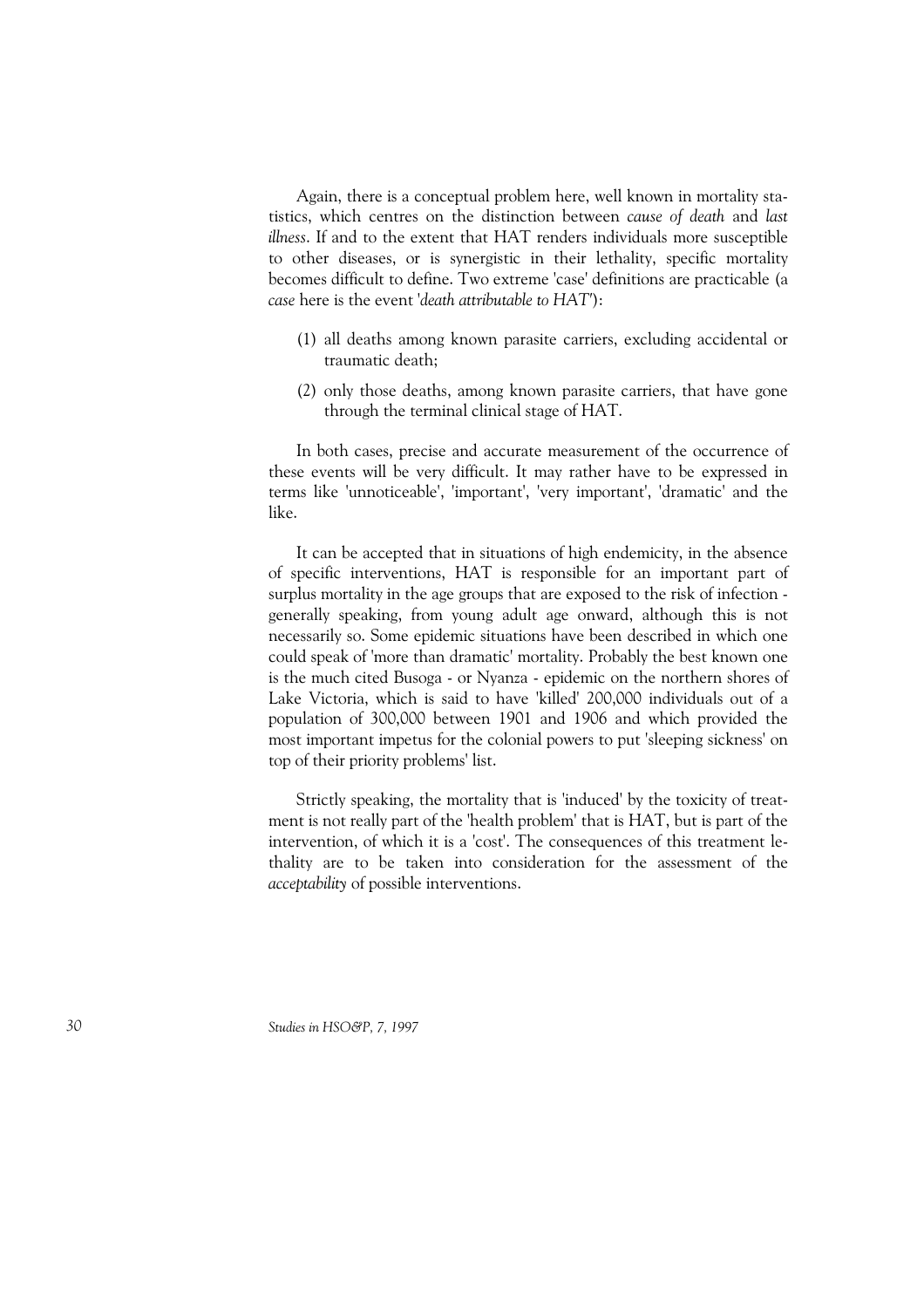#### *2.3. Economic cost*

It is useful here to make the distinction between *direct* cost and *indirect* cost.

Although technically economists may not agree on these definitions, we will define *direct cost* as the sum of all the expenses caused by attempts to do something about the (existing) problem of HAT, as well by the households or individuals as by the health services or other authorities, public or private. *Indirect costs* will be defined here as the loss of productivity or economic activity caused by the health problem.

Defined this way, it is clear that if nothing is done about the problem of HAT, there will only be indirect costs and almost no direct costs. This would mean that there is no programme or specific intervention to tackle the HAT problem and that the patients do nothing at all to seek care (be it in the modern or in the traditional sector) or to avoid infection.

It is equally clear that, with these definitions, lowering indirect costs, if possible, will have to be done at the expense of high(er) direct costs. The latter will, of course, vary with the kind of intervention that is selected.

This cost must be interpreted also in terms of the *opportunity cost* it represents, i.e. what could have been done with these resources, if they had not been used as they have, in order to meet other needs (Drummond et al., 1987). This is essentially a matter of deciding on priorities among different needs, and therefore essentially a political decision in the larger sense of the word. The notion of opportunity cost will equally intervene in the choices to be made between different possibilities of action, when costeffectiveness techniques will have to be used in order to compare different approaches.

The *indirect cost* corresponds to the loss of economic activity (production of goods and services) that can be attributed to the existence of the health problem. In subsistence economies and in situations of near universal unemployment, this indirect cost is difficult to measure. It can be accepted that this indirect cost of HAT is not the most important one,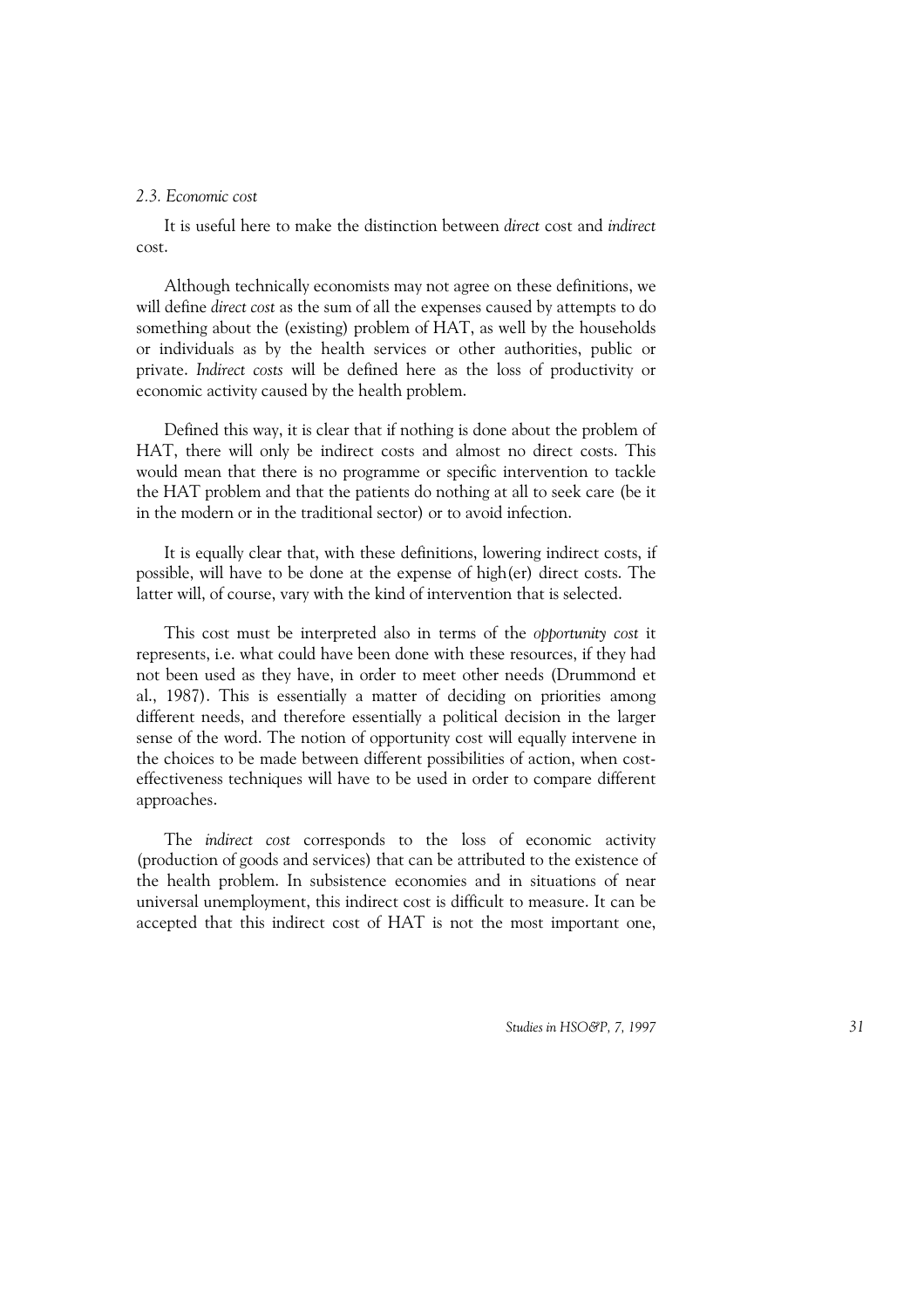except in extreme situations. Again, the classical example of one such extreme situation has been the Busoga epidemic, mentioned before, which, with the help of some hindsight, elicits present day comments like 'sleeping sickness was the AIDS of the turn of the century' (Boothroyd, quoted in Kolata, 1985). The same event induced, according to some interpretations, a profound fear among the colonial powers that the African population, an important colonial resource in terms of labour force, would be decimated (Lyons, 1992). Apart from rather qualitative descriptions of this kind, the literature in this field is not very illuminating.

#### *2.4. Social cost*

Social cost here means those more or less intangible - but very real consequences of the health problem which cannot, or at least not easily, be expressed in economic terms, and which go further than the context of individual suffering. There is, of course, also a 'social' cost to the interventions, programmes or actions undertaken in order to do something about the problem.

Among the social costs of the problem of HAT are the many problems that are linked to the reduced quality of life for the suffering individual (pain, incapacity, anxiety, fear...) and the repercussions of these problems on the other members of his/her family and the larger community of which he/she is a part. Premature deaths create orphans, widows and widowers, and almost always impose a serious burden on community and individuals. Partial or total incapacity implies that the tasks and duties of the diseased have to be taken over by other persons. If important numbers of HAT patients need to be admitted to hospitals, this may influence the quality of hospital care that can be given to other people. And so on.

Depending on the severity and frequency of the HAT problem in epidemiological terms, its social cost may be or become very important and may be the principal source of motivation for patients (or potential patients) to partake actively in the search for solutions. On condition, of course, that the social cost of the 'solution' is not greater than the social cost of the 'problem'.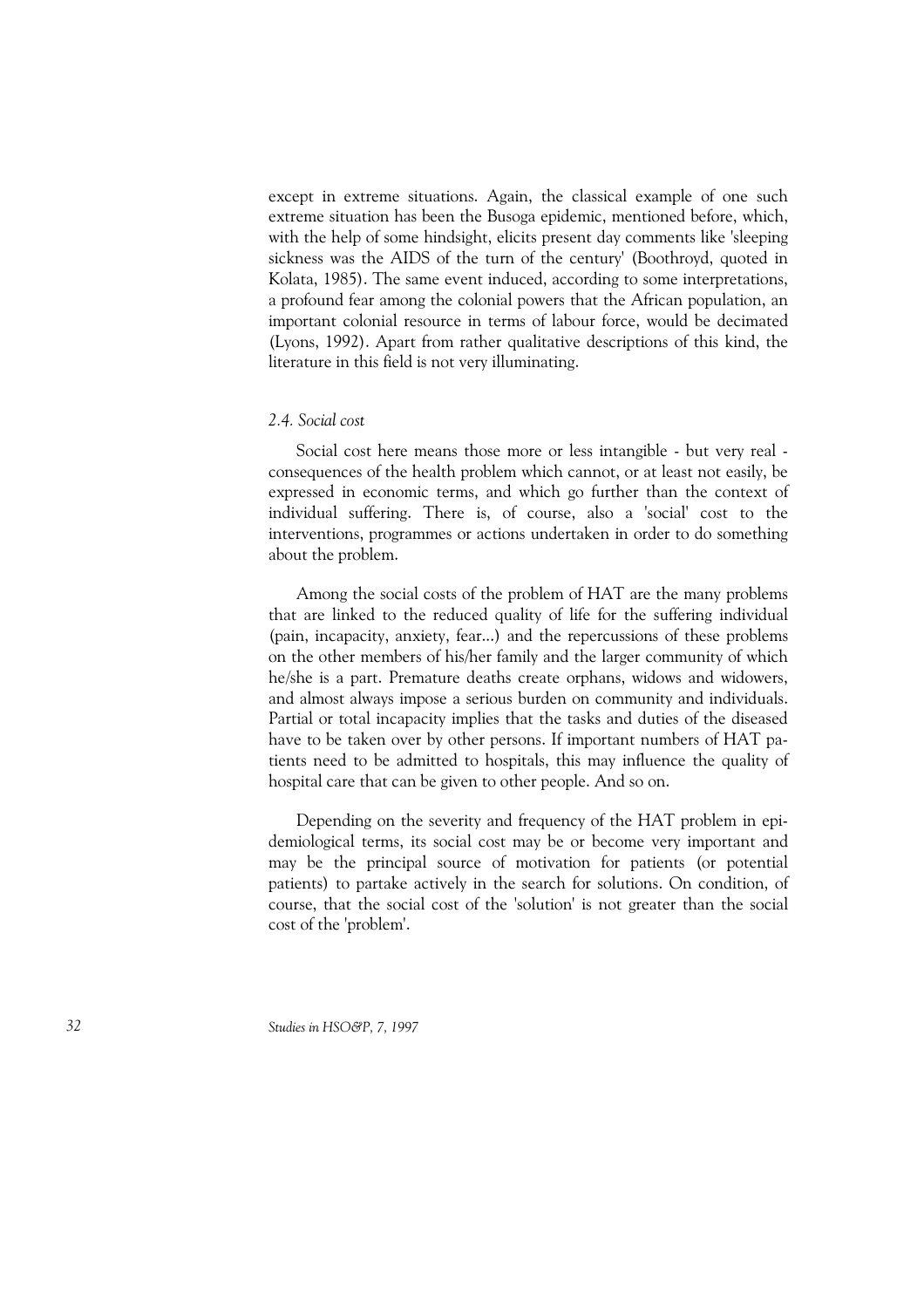#### 3. CONCLUSIONS WITH RESPECT TO THE IMPORTANCE OF THE HAT PROBLEM

HAT is a potentially very important problem in many areas, mostly well defined.

Describing its importance is not a simple matter. There is, first, the conceptual ambiguity about the difference between infection (determinant of disease) and suffering or morbidity (the real problem). Second, the frequency variables that are used (prevalence, incidence) vary over time and are not always comparable, given the range of techniques and criteria that are being - or can be - used.

Moreover, within these frequency variables, the choice of the denominators is far from simple and depends on the use one wants to make of them. For ordinary planning and management purposes, one could say that the numerators are the more important element anyway, but for research purposes (and these may be relevant also in the routine planning and management process), correct denominators are essential. In the case of a focal disease like HAT, the choice of the denominator is then essentially a problem of correctly stratifying the population, but this is possible only if the risk factors or determinants are known sufficiently well. As to the latter, we will try and find out what is known about them in the following sections: the system and the possible interventions.

### *The 'system'*

In this kind of analysis we define the *system* as a structure of constituting elements and the dynamic relationships that link these elements together. These elements are selected with relation to their relevance for describing the system in a public health perspective.

The *model* of the system is presented in the form of a diagram in which each 'box' represents a well defined group of the population (if only theoretically, but preferably also in a very practical way), according to their status of 'ill' or 'not ill', 'infected' or not, 'contagious' or not, and possibly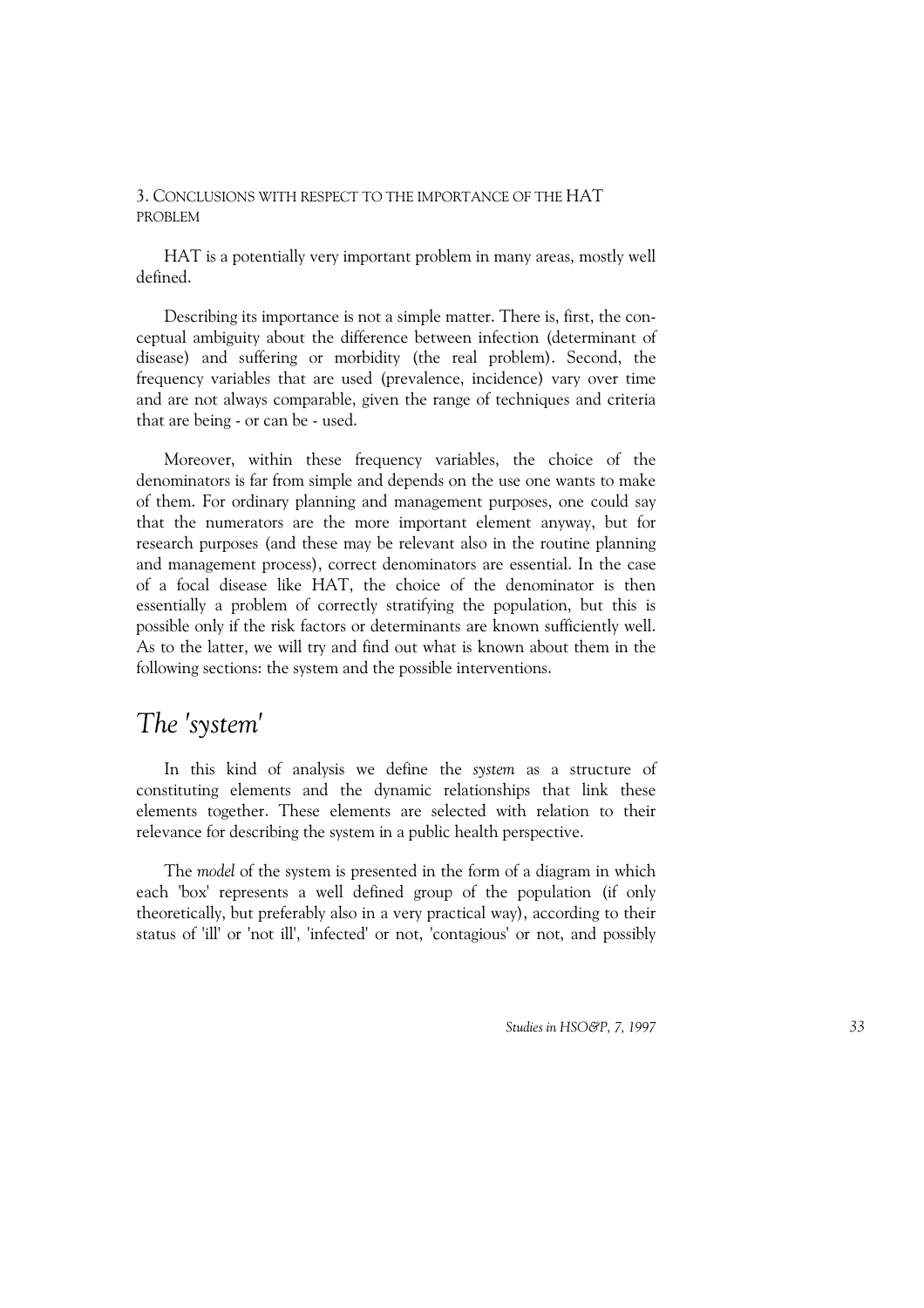according to other criteria if these are relevant. The boxes are linked to each other by the probabilities to pass from one to another (arrows), which have the dimension of 'risks' (even if the direction of the arrow is toward a more 'advantageous' status). As much as possible, these risks are expressed in their time dimension (per unit of time).

Part of this model represents the natural history of the disease. To this is added the transmission part. In order to complete it, one adds the factors that may influence the probabilities of transitions between the boxes and, if possible, the 'weight' of this influence. The complexity of the model is determined by the relevance or usefulness of the distinctions that need to be made: the model needs to be as complex (or detailed) as necessary for a good understanding of the system and for the consequent selection of interventions or activities.

In the case of HAT, which is a transmittable disease, and from the public health point of view, one could start from the principle that there are three important and relevant characteristics that may help one to define distinct human population groups in the model:

- *infection*: the fact of having been infected with the parasite, and therefore the *possibility to evolve or progress through the natural history* of the disease;

- *contagiousness*: the capacity to participate, as a source, in the transmission between man and fly;

- *suffering*: the human condition that is at the origin of a call for help, in other words, of the demand for curative care (which a health service is supposed to meet).

The simplest theoretical model would then be the following.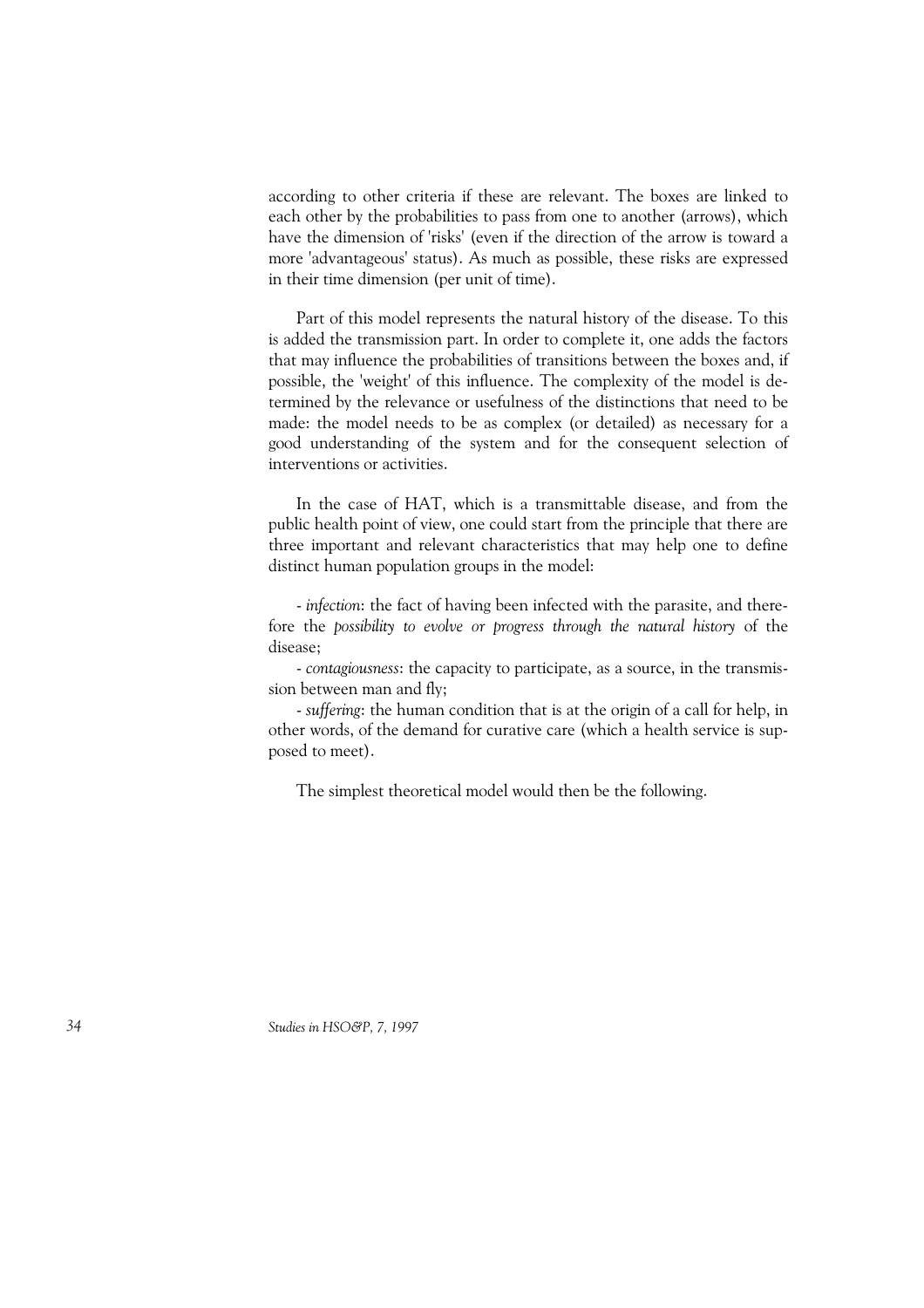

The implicit hypothesis with this presentation is that the animal reservoir, if it exists, is of marginal or negligible importance - from a public health point of view.

The condition for departure from box **A** is *transmission*.

The condition for transmission is the existence of boxes **B** and **C** (combined with the presence of flies that are susceptible to infection).

The return to box **A** can be termed *'sterilisation'*.

Between boxes **B, C, D, E** all sorts of circuits can be followed which describe (or are variations of) the natural history of HAT, it being understood that the probabilities of certain circuits are much stronger than others...

The fact that these boxes seem to be simply defined does not mean that in reality all individuals can easily be 'classified' according to these 3 criteria. To the extent that these criteria are relevant and necessary, the practical difficulties in classification would be relevant areas of research. Moreover, the probabilities to go from one box to another (in 'natural'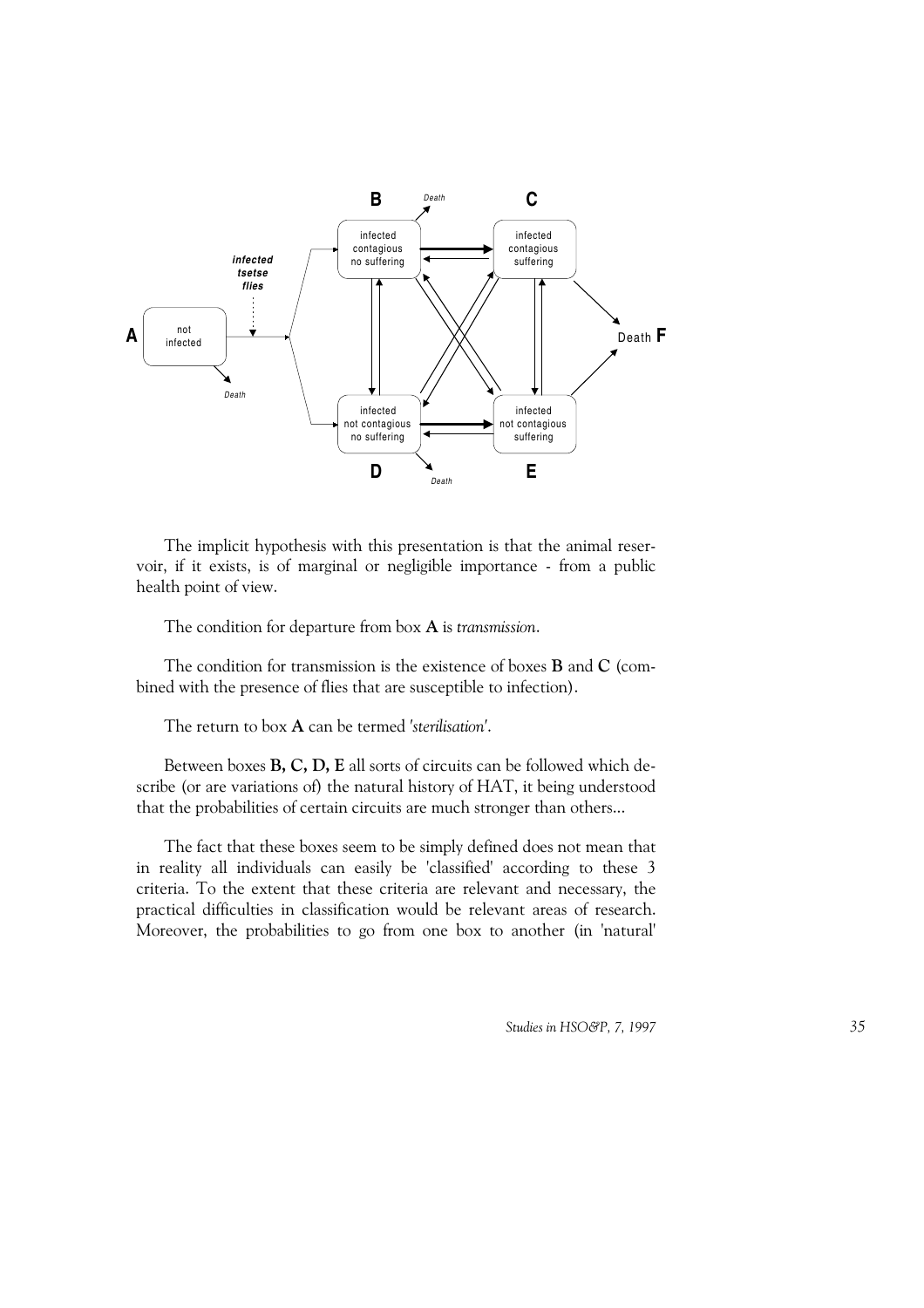circumstances) are far from well defined. Again, to the extent that it is important and relevant to know these probabilities, they also would be relevant research questions. From the public health point of view, 'important to know' means, in essence, 'useful - or necessary - for rational decision making'.

We may very well be compelled to make this first model more complex, by dividing certain boxes in two or more categories. For instance, in the boxes containing the element 'suffering', knowing that there is a potentially important progression in this suffering, it will probably be necessary to distinguish patients whose CNS is affected, or those who show a serious handicap or incapacity. But as a first step, this simple model allows us to identify the different *types* of interventions that are theoretically possible.

# *The interventions*

According to the rules of the method we are following, the first list of possible interventions should be exhaustive and include every theoretical possibility. The reason for this is that by doing so a maximum objectivity is guaranteed: elimination of certain interventions will have to be *argued* on rational grounds and based on specified criteria. All the same, certain theoretical possibilities are, almost inevitably, eliminated from the beginning (like, e.g. 'treatment of infected tsetse flies', which really sounds too much like science-fiction, at least for the moment).

This illustrates how this analytical method can and needs to be adapted to the purpose of the exercise. If this purpose is to reduce the problem by acting on the system *now* or in a foreseeable future, the list of interventions should contain only those possibilities for which at present technical possibilities exist. On the other hand, examining (or inventing) possibilities for which no technical means are presently available may be a creative exercise for the purpose of directing or generating relevant research activities.

Selection of interventions will have to be done in a second step, on the basis of well defined criteria.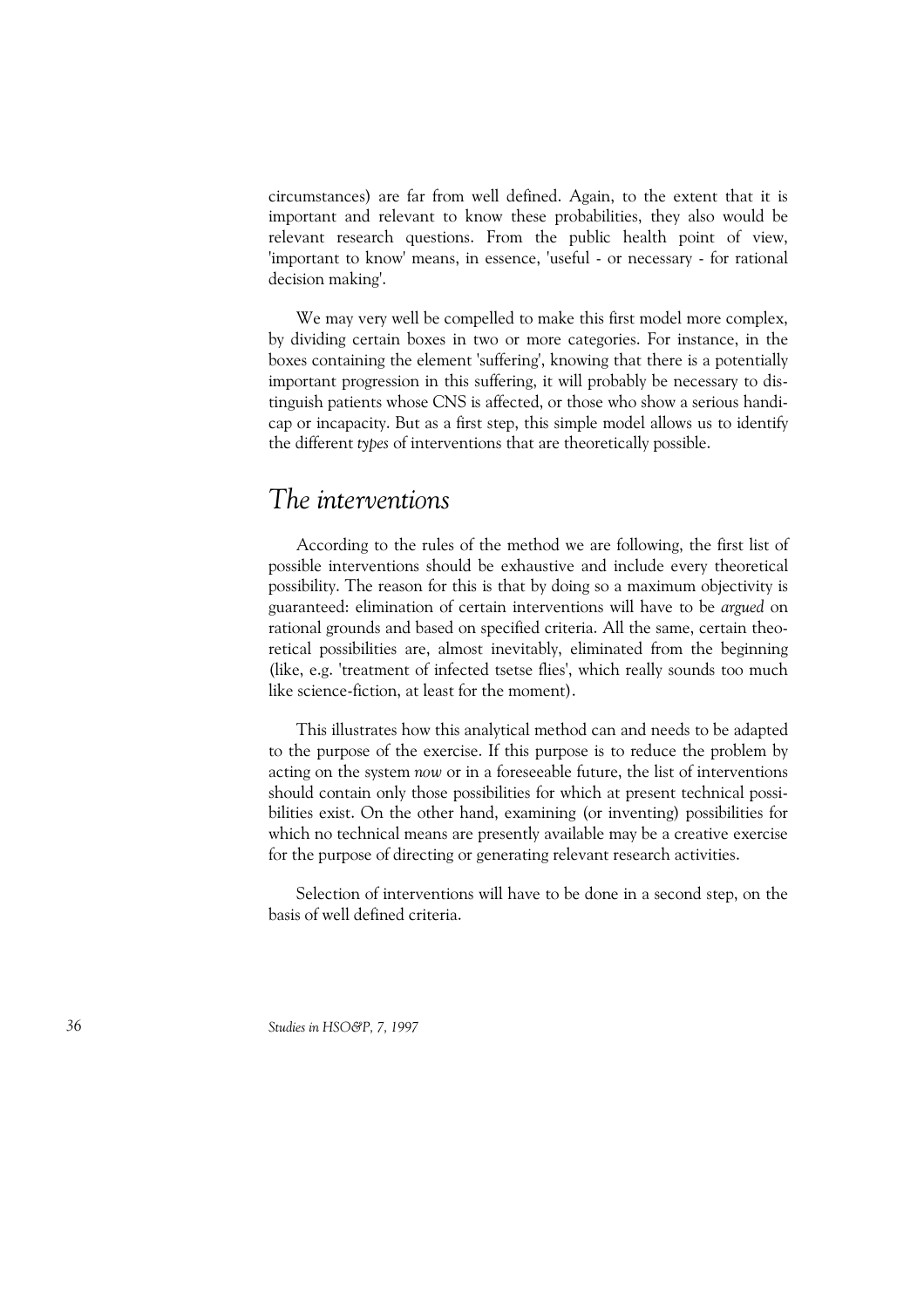We propose to order a first list of possible interventions according to a 'rough-but-robust' classification based on the different types of 'prevention':

- *Primary prevention*: prevent the non-infected from getting infected:

- avoid the contact between 'non-infected man' and 'contagious fly'
	- $\checkmark$  by acting on the contact with contagious flies (1)
	- $\checkmark$  by acting on the contagious flies (elimination) (2)
- avoid the contact between 'contagious man' and 'non-infected fly'
	- $\checkmark$  by acting on the contact with non-infected flies (3)
	- $\checkmark$  by acting on the contagiousness of man (treatment) (4)
- protect non-infected man against infection
	- $\checkmark$  by acting on his active immunity (immunisation) (5)
	- $\checkmark$  by protecting him (chemoprophylaxis) (6)
- protect non-infected flies against infection (7)
- *Secondary prevention*: stop the evolution toward suffering: - identify non-suffering infected man and treat (8)

- *Tertiary prevention*: stop the evolution of the suffering toward invalidity and death (i.e., strictly speaking, curative care):

- identify infected man suffering from HAT and treat (9)

From the public health point of view, the **criteria for selection** of an intervention would be summarised mainly by the words *feasibility* and *desirability*. These two notions are determined by a number of characteristics of the intervention, some of which they have in common:

- its *technical efficacy* (which is what one could expect of it theoretically, as measured or observed in highly controlled circumstances), but, more important,

- its *operational efficacy* (or 'effectiveness'). The latter depends on how effective a technically efficacious intervention is, or can be, in routine or real-life settings (where a lot of elements in the overall environment are not controlled), and is therefore also defined by characteristics of (i) the health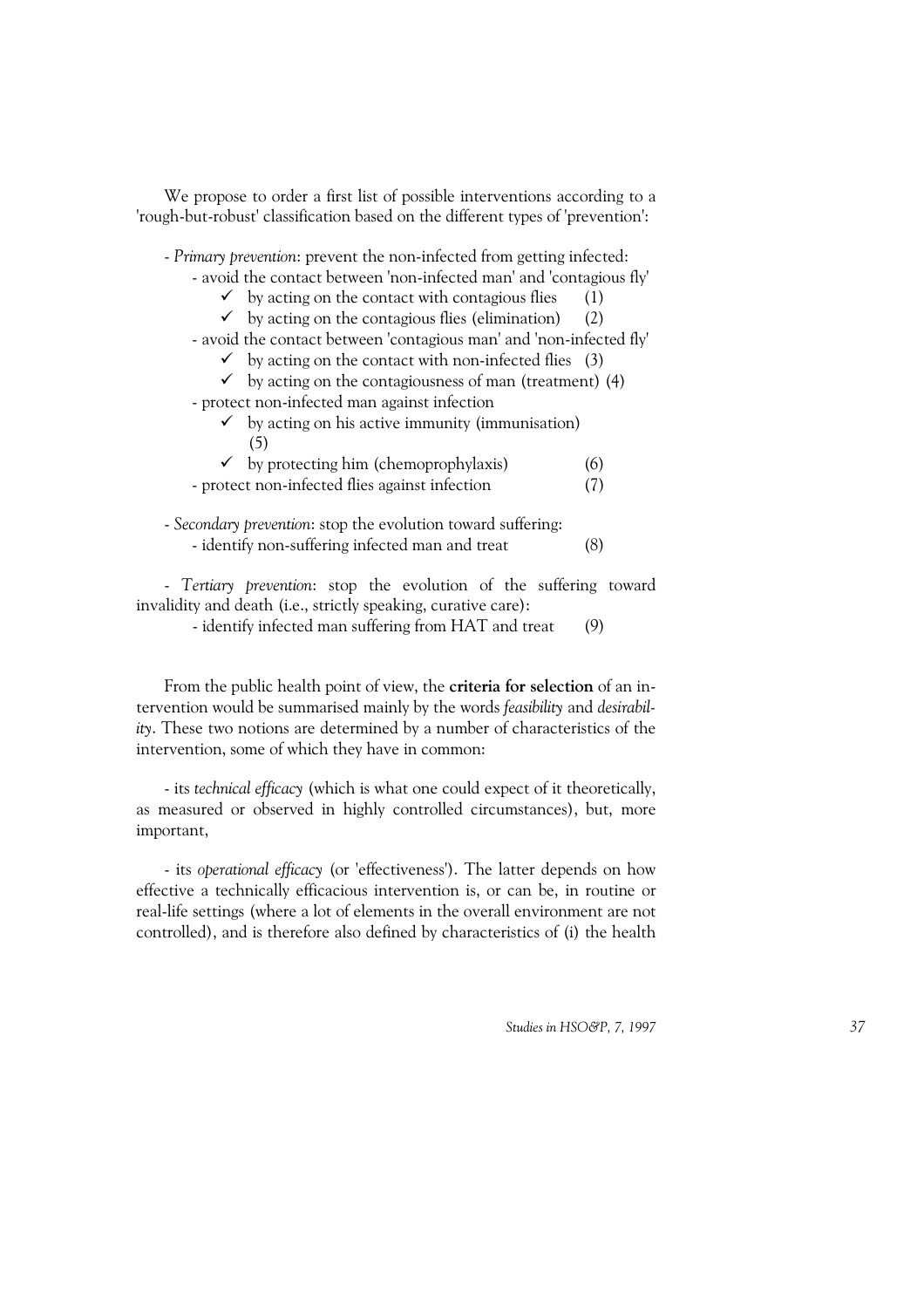service (when relevant): existence, accessibility, functioning; (ii) the community: perception of the problem and 'compliance' with the intervention; (iii) the environment;

- its *cost*, and derived from that, its *efficiency* (effectiveness as compared to resources that are available or need to be found);

- its *acceptability* and, consequently, its acceptance by the community

The comparative 'desirability' of an intervention will have to be assessed in terms of how it can influence the disease *system* as a whole and, possibly, other disease systems. This 'desirability' will depend on the effectiveness, of course, but also on the epidemiological context. It is not necessarily a criterion of the 'all or nothing' type; some activities may be more 'desirable' than others. Moreover, solving the health problem in terms of individual suffering is always considered desirable and relevant, even if it does not affect the system.

The way the listed interventions have been formulated so far, they clearly are not offering sufficient information to make this kind of selection. It will be necessary to examine in some more detail how they can be implemented.

(1) ACT ON THE CONTACT BETWEEN 'NON-INFECTED MAN' AND 'CONTAGIOUS FLIES'

This is essentially a question of the use and management of space by man. It is, in principle, possible for man to avoid encounters with contagious tsetse flies. Since he cannot know *if* a tsetse fly is contagious or not (except in areas where there is no HAT), this means, in practice, avoiding encounters with all tsetse flies.

In order to do this systematically and consciously, it would be necessary

- that man recognises tsetse flies;
- that man knows that the tsetse are the vectors of HAT;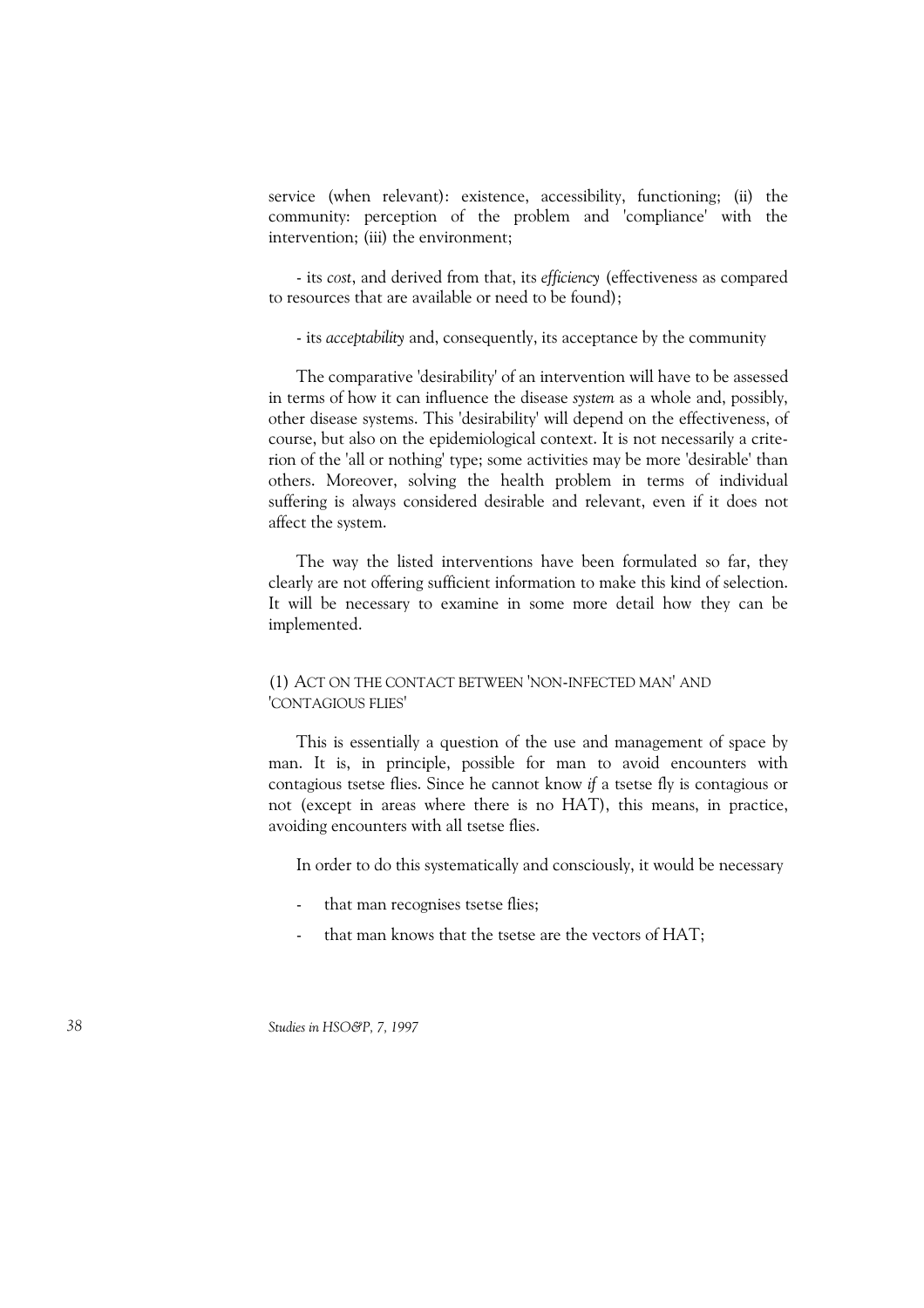- that the flies live and stay exclusively in well identifiable areas;
- that man is capable of defining and recognising such areas;
- that these areas are not of vital interest to man.

This is a matter of human behaviour. If the nuisance caused by the flies' attacks and bites is not by itself a sufficiently motivating factor for adapting this behaviour, the fear of the risk to get infected with trypanosomes will be (potentially) motivating only if the illness is a sufficiently recognisable phenomenon and sufficiently frequent for individuals and communities to pay attention to it. In this context it may be useful to point out that the link between the presence of tsetse flies and the occurrence of HAT is by no means obvious for someone who has not read the textbooks. Many areas are heavily infested with the flies without producing any case of *human* trypanosomiasis for long periods; in others, just a 'handful' of flies appears to be capable of maintaining high prevalence of the disease. In other words, in West African trypanosomiasis it is not (so much) the number of flies that is correlated to the occurrence of infection, but rather (among other things) the 'closeness' of the man-fly contact, resulting in a higher probability for each single fly to bite different men. In terms of 'closeness', one of the more effective transmission modes is exemplified by the 'peri-domestic' transmission as described by Frézil and his team in the Niari focus in Congo (Frézil et al., 1980; Gouteux, 1991). Another type of possibly very close contact is produced in an environment where the tsetse's ecological requirements force it to live and hunt in highly restricted areas (like rare water holes) which also happen to be vital to man (cf. Dutertre, 1968; Snow et al., 1991).

A KAP survey in the Vavoua focus in Ivory Coast (Laveissière and Meda, 1992) revealed that only 11 % of interviewed individuals knew that HAT was transmitted by tsetse flies. Moreover, only about 37 % really knew how to recognise the flies. (It is true that many of these people were not indigenous from the area but that situation is not uncommon anywhere, nowadays).

The effectiveness of an adapted behaviour in 'using and managing space' (i.e. its effectiveness on the level of endemicity of the disease) may be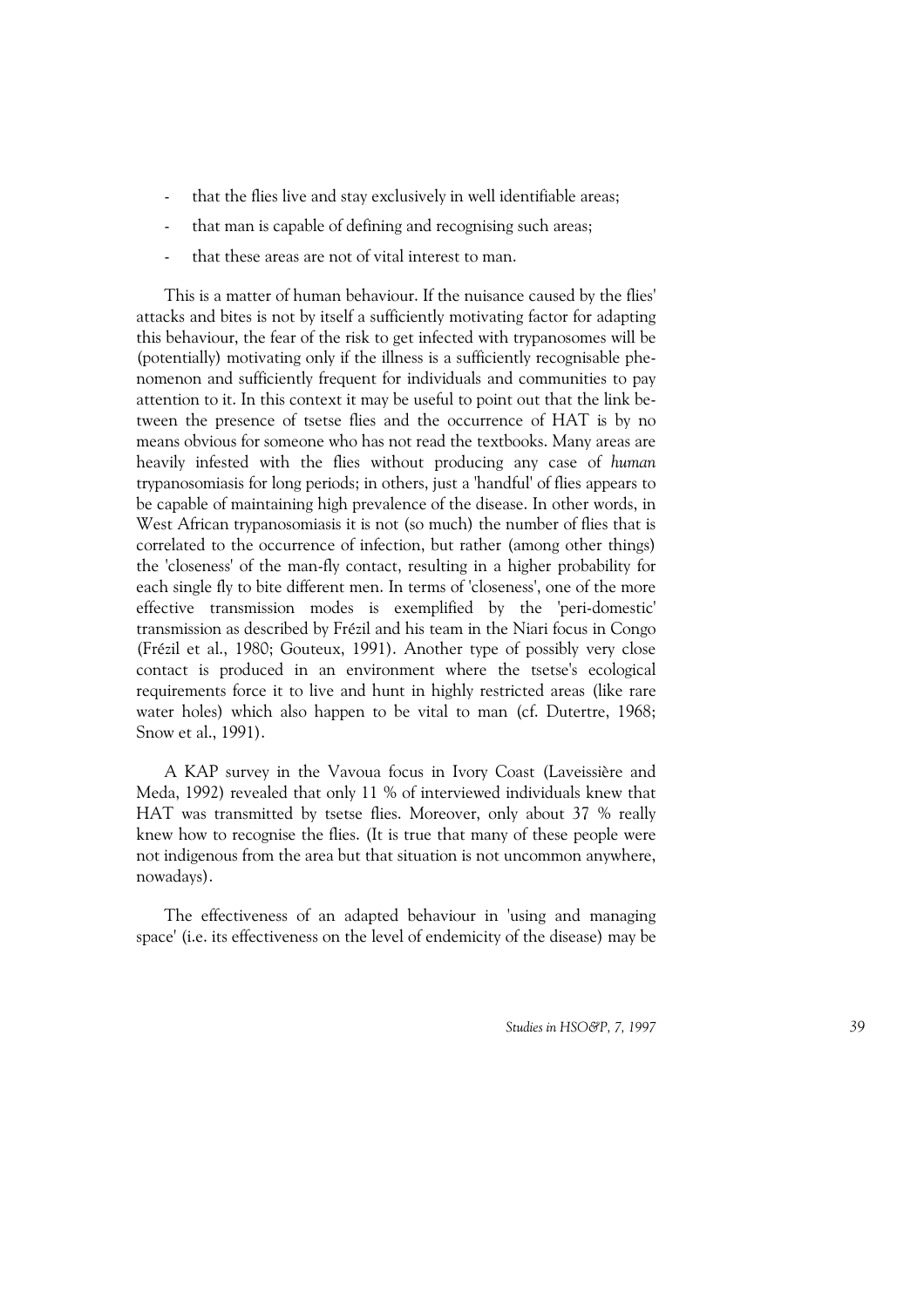quite high (cf. the differences between ethnic groups living together in certain foci of Ivory Coast, as analysed by Hervouët and Laveissière - 1987), even if it is not necessarily legitimate to state that this behaviour is consciously adopted with the objective of reducing or avoiding the HAT problem. They show that different ethnic groups, living within the same geographical 'focus' show quite different incidences of trypanosomiasis and that this difference can be attributed to the way their 'social space' is conceived and organised.

If we are talking in terms of *interventions* this would mean actively trying to change people's behaviour, a notoriously difficult thing to do. If we are talking in terms of *research* (trying to understand), the theoretical potential of investigations into the space using behaviour of population groups would be the possibility of identifying sub-groups in a focus' population that would be more at risk (or the only ones at risk) of being infected, thus better circumscribing the 'focus population'.

On the basis of almost all past experience one can say that the real effectiveness of trying to *induce a 'conscious' change* in people's behaviour is very low as long as the problem is not perceived to be grave, the risk to be high, and the change in behaviour understood to be effective. In early 20th century colonial times, a different use of space was often *imposed* on the local population. This involved measures such as destroying villages, moving and resiting populations, trying to change the settlement patterns of entire ethnic groups (like the Azande in Central Africa), controlling the movement of individuals ('medical passports') and communities; these interventions went under the name of *'administrative'* or *'agricultural' prophylaxis* and proved to be extremely difficult to implement (as can easily be imagined).

Another type of intervention that can theoretically be considered consists in *modifying the ecosystem*. An example of such an intervention (from the pre-colonial era, even) is described<sup>1</sup> by G. Prins (1989): *'Shoshangane of* 

*40 Studies in HSO&P, 7, 1997*

l

 $1$  A more detailed account of this story, or at least of a remarkably similar one - the names are either spelled differently or really are different - is given by Swynnerton*,*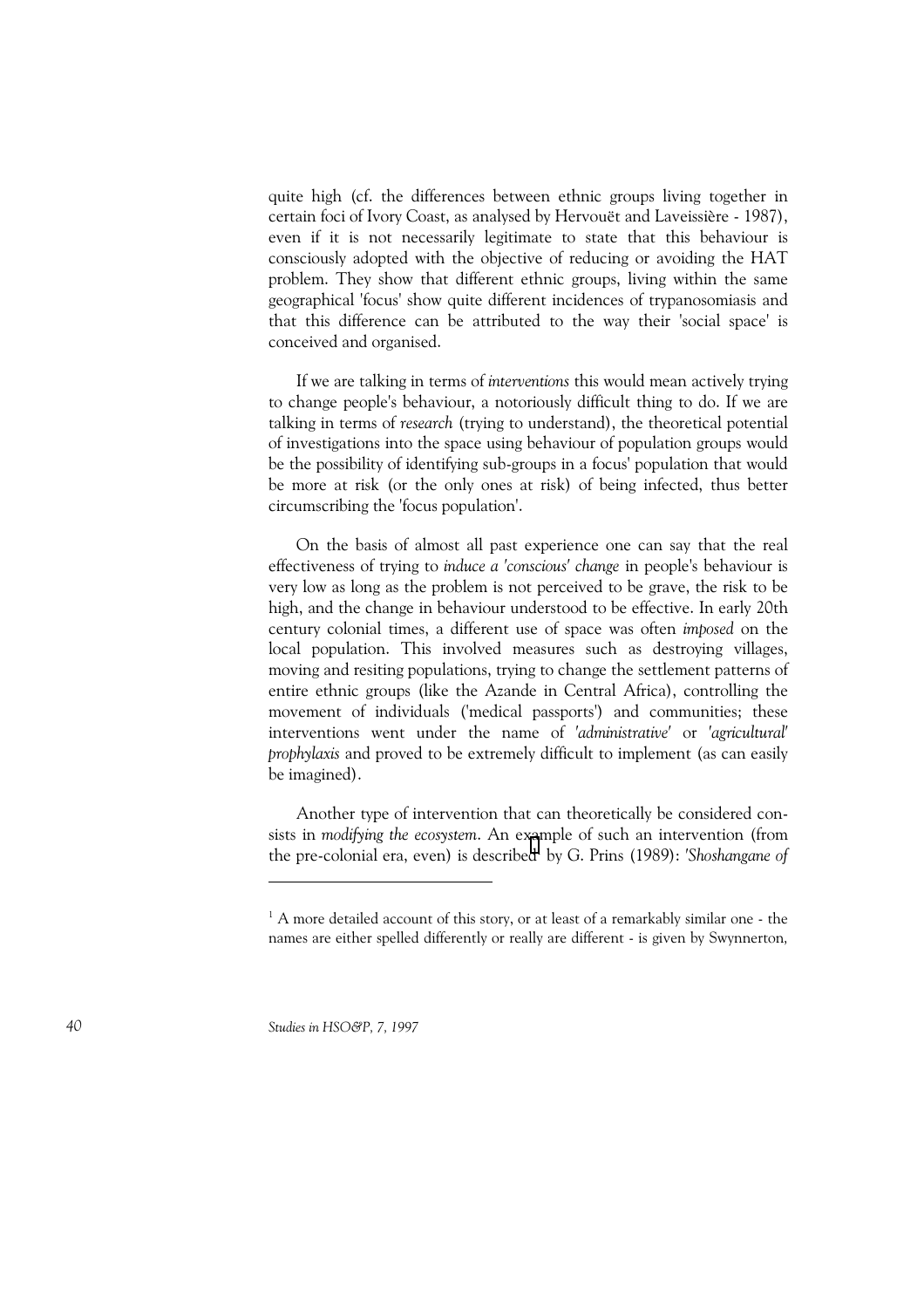*the Gaza ordered his people to congregate around him in the tsetse bush of the Mzilizwe valley. The bush was cleared, the new land cultivated (and thus kept clear), but several large areas were deliberately left uncleared. Wild game was confined to them and outside them the game was hunted. Game guards controlled their movement. The tsetse vanished.' [...] 'Shoshangane was succeeded by his son in 1885.'*

Of course, the perceived problem in this area (Southeast Africa) and at that time, was not really human trypanosomiasis, but *nagana*, the animal form of sleeping sickness, for which the correlation with (and the role of) tsetse flies had been well perceived since a long time (i.a., see Bado, 1993), and which made it impossible to keep cattle or horses in large areas of land. Thus the problem was rather well understood and its existence felt everyday (although Shoshangane's rather drastic solution was implemented in the spirit of an 'experiment' or an empirical test which proved to be successful). Nevertheless, it remains a clear example of how modified land use *can* be effective in avoiding contact with the tsetse. It is also clear that the type of societal organisation plays an important part in the feasibility of this kind of intervention.

Still another theoretical solution, if one wants to avoid man-fly contact would be to offer other targets for the flies to feed on. This rests heavily, of course, on the hypothesis that, in practice, there is no other than a human reservoir.

There is evidence that for *G. palpalis*, to have a real chance to become infected with metacyclic forms of *T. brucei gambiense*, a number of rather restrictive conditions need to be fulfilled (Wijers, 1958):

- the fly's first blood meal must be taken within the first 24 hours after emergence of the fly;
- the first host must be human (and sufficiently contagious);

1921.

l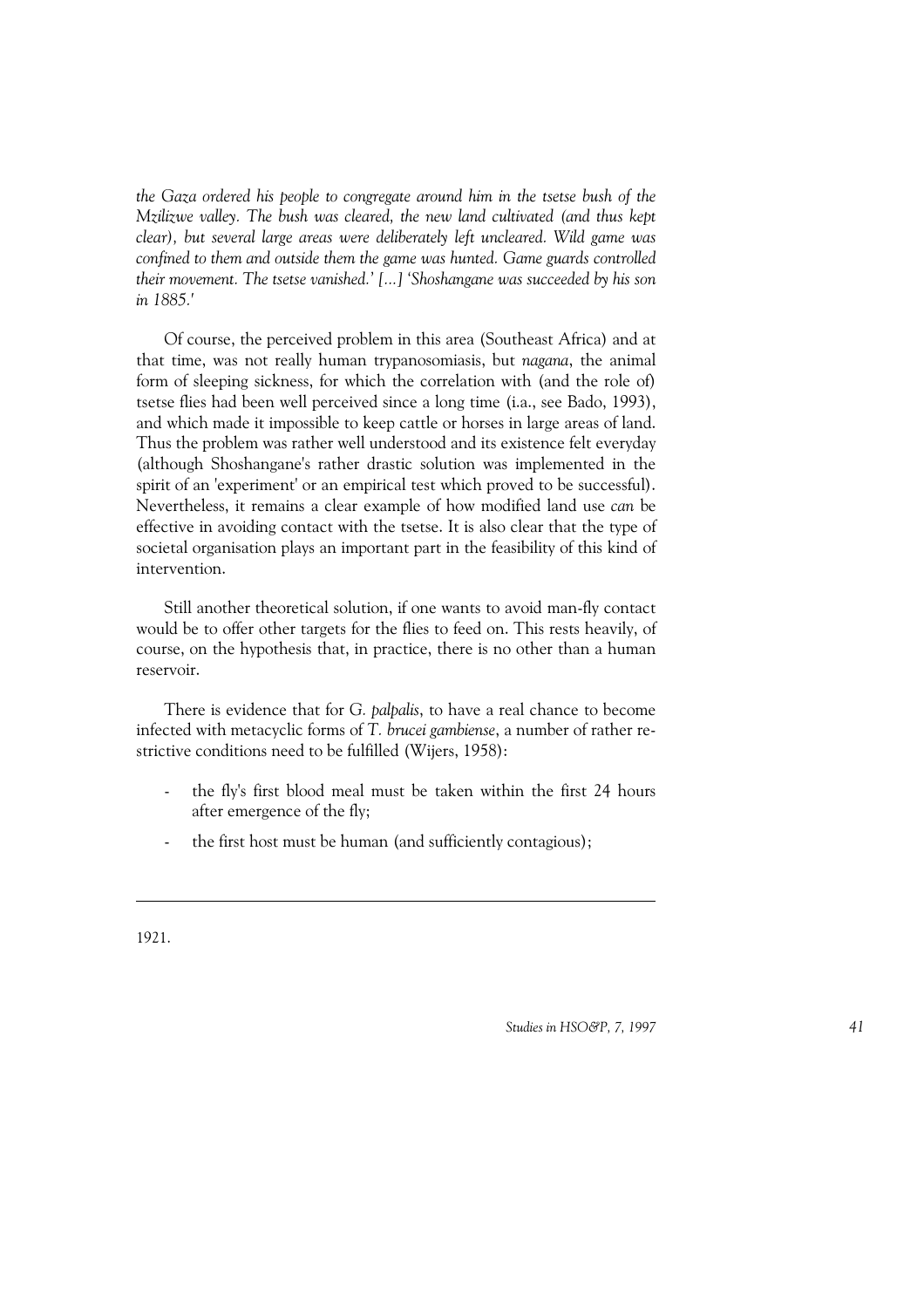the fly must then survive for at least 18 days in order to become contagious for man.

If there is a choice of other likely animals to feed on, the probability that this first blood meal is taken on a contagious human is, of course, reduced (Sékétéli, 1989).

Other remaining possibilities to reduce man-fly contact are physical barriers (?) and repellents (?)

After reviewing this possibility of intervention, what can we conclude so far?

- In terms of *theoretical efficacy* we can say that, depending on a number of conditions, man can avoid contact with tsetse flies through his use of geographical space and by influencing the ecosystem. It has been done and it is being done, although usually only to a certain extent. Its theoretical efficacy is quite high.

- In terms of *operational efficacy*, the effectiveness in routine situations of this kind of intervention is dependent on many conditions, not the least of which is the willingness to change one's behaviour and the fact that tsetse infested territory must not be vital to man.

- In terms of *cost*, the intervention's cost is mainly determined by the opportunity cost of alteration of land use and/or of behaviour.

- In terms of *acceptability*: this will depend on the 'cost', but also on the perception of the problem and the risk involved in contacts with infested flies, but also to a high extent on the understanding of the effectiveness of a change in behaviour.

In conclusion: this is probably not very realistic as a main intervention, but can possibly be useful as a secondary measure, in selected areas and environments.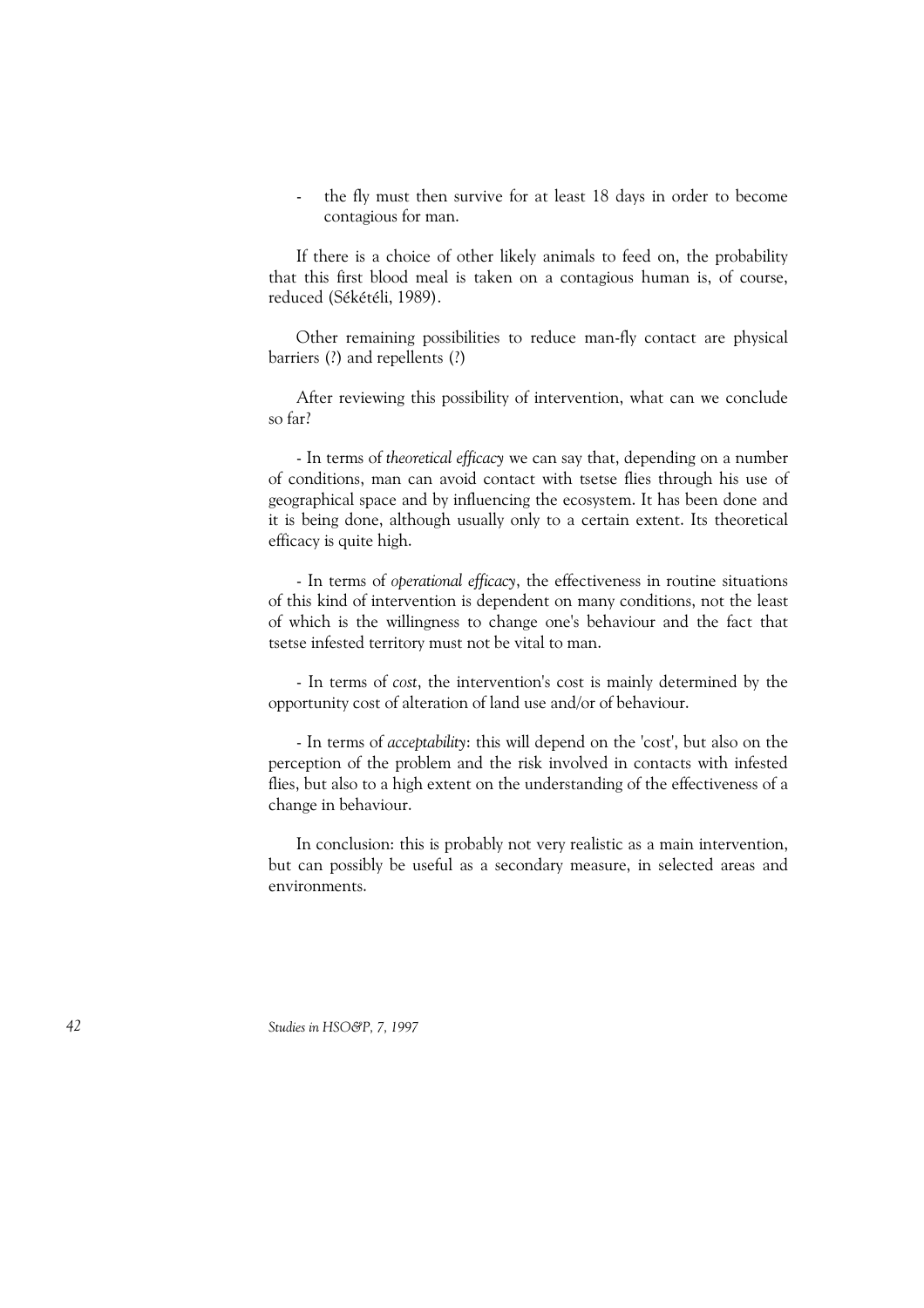### (2) ELIMINATING CONTAGIOUS FLIES

The objective here is to reduce, as much as possible, the number of infecting bites.

In practice this amounts to eliminating all *Glossina* flies without distinction, infective or not, i.e. 'vector control'. Various methods have been tried and are available:

- trapping and killing;
- poisoning with insecticides (by spraying or by using impregnated screens);
- reducing fertility in the fly population (sterile males).

Making life hard for the tsetse flies by modifying the environment, which may also 'eliminate' the fly population very effectively, has been covered under *(1)*.

At present, the most popular trends in vector control appear to be the use of traps (several sub-species specific versions of which are named after their different inventors or after the focus where they have been developed) and impregnated screens.

Another effective means of reducing tsetse fly populations appears to be ground spraying of the vegetation in and around villages, with remanent insecticides like the pyrethrinoids. Possibly available atomisers used for agricultural pest control can be used for this method (Sékétéli et al., 1985; Sékétéli and Kuzoe, 1986).

A reduction of the apparent density of the vector population by more than 90 % is said to be satisfactory if it can be maintained for the duration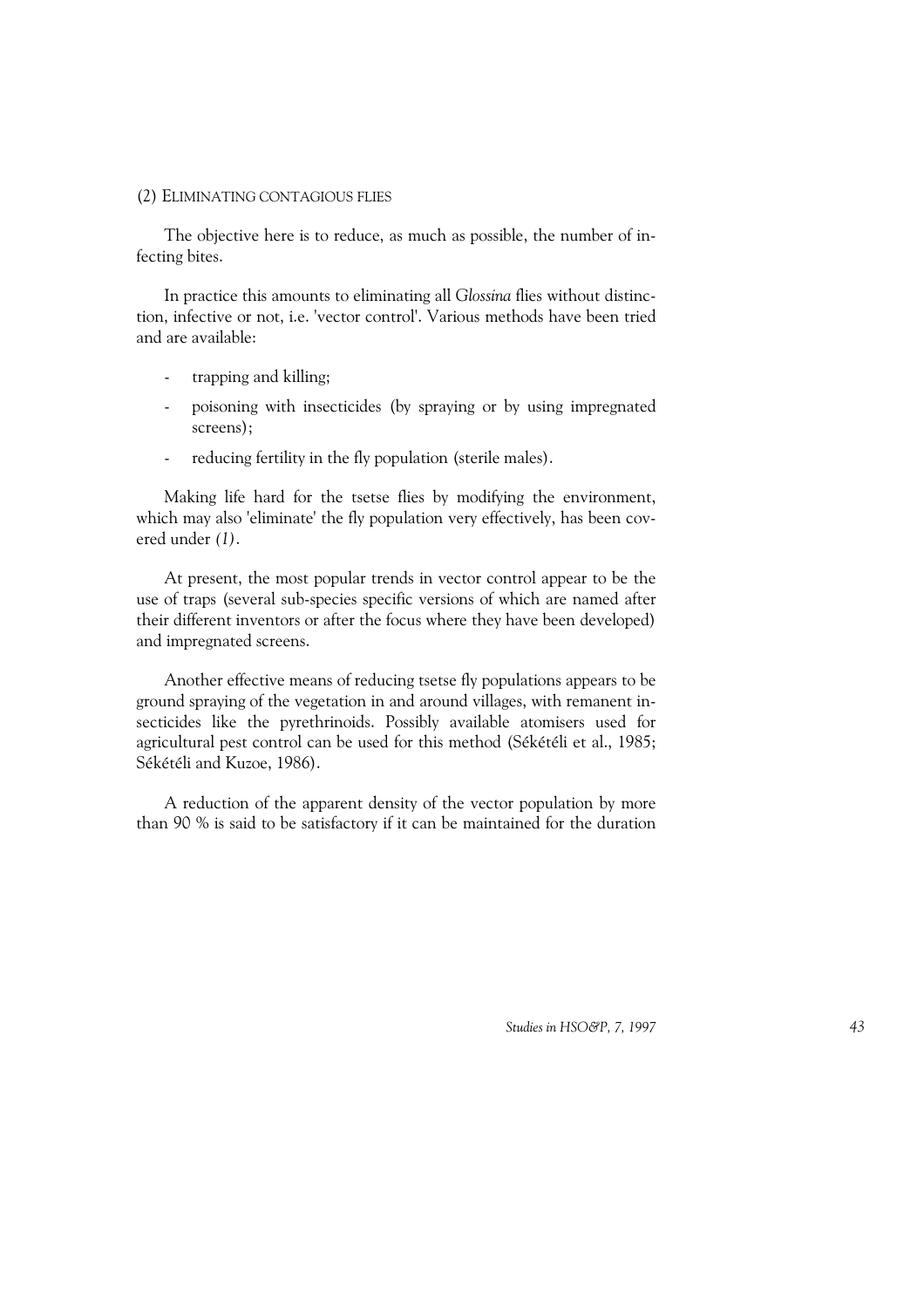of the pupal stage of the insect (Sékétéli and Kuzoe, 1986) , which is about 1 month at a temperature of 25 °C.<sup>2</sup>

- The *technical feasibility* of vector control by trapping and spraying appears to be good, if and as long as the necessary resources are available. The 'social' feasibility of maintaining the necessary effort, on a large scale, for a long time, poses an important problem of organisation and motivation of the community.

- The *impact of vector control on the level of endemicity* (in the human population) depends on a number of factors.

a) If vector control is practised as an isolated measure: one would not expect much initial impact on the *prevalence* of HAT. If and when the number of infecting bites can be reduced to almost zero, one can expect an im-

*44 Studies in HSO&P, 7, 1997*

l

<sup>&</sup>lt;sup>2</sup> Normally tsetse populations have a relatively slow rate of increase, although at low fly densities the fly populations will tend to grow faster, due to the absence of normal density-dependent constraints (Rogers and Randolph, 1984).

Because of the relatively slow rate of increase, sustaining an additional fly mortality of 3 % per day can eradicate an (isolated) fly population within one year (Dransfield et al., 1991).

Savannah flies (generally of the *morsitans* group) are highly mobile (flights of up to 2-5 km a day). For trapping and killing interventions this means that these flies will readily find their way to traps and targets. In these circumstances for vector control interventions (by trapping) to be effective, large control areas  $(> 100 \text{ km}^2)$  are needed, but relatively few traps are needed per km².

On the other hand, riverine and forest flies (generally of the *palpalis* group) are less mobile (flights of 200-500 m). Therefore the number of traps/km² offered to the flies needs to be much higher, but more local control (e.g. at village level) is possible (Dransfield et al., 1991).

Female tsetse flies copulate only once and are larviviviparous; they live for about 3- 4 months and bear <10 larvae in this lifetime (Janssens and Burke, 1992). This opens up the theoretical possibility to effectively decrease reproduction by introducing (sufficiently competitive) sterile males. In terms of operational feasibility, however, this approach has never been sufficiently simple to break through as a large scale intervention.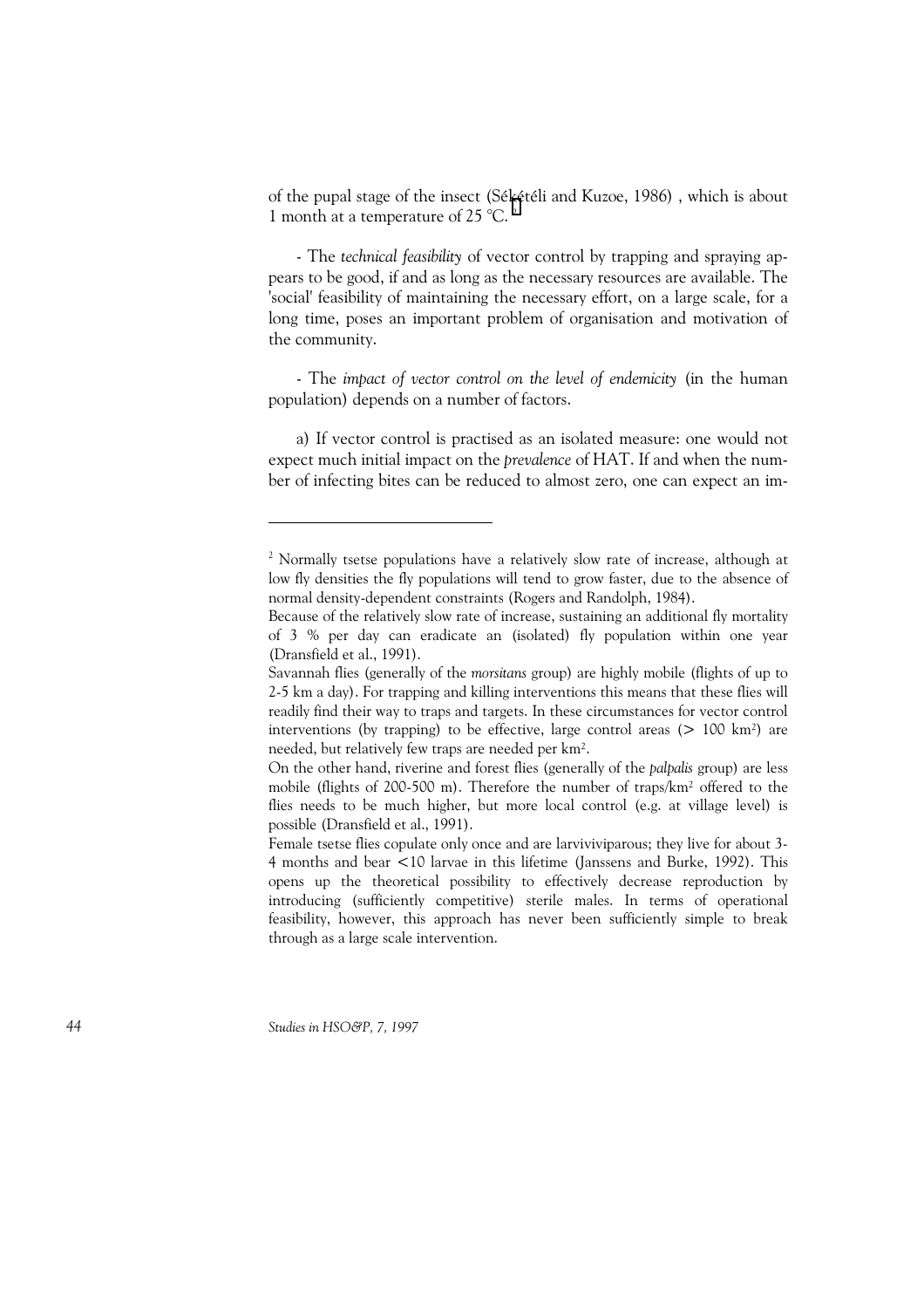portant and rapid reduction of the *incidence of infection* (but this is difficult to measure directly)<sup>3</sup>.

b) If vector control is practised jointly with case-finding and treatment of contagious men: the 'marginal return' of the vector control activities seems to be related to the effectiveness of the case-finding and treatment. If the latter is high, resulting in a reduction of HAT endemicity to very low levels, the marginal return of vector control appears to be lower (Simarro et al., 1991).

c) The level of endemicity is a co-determinant of the potential impact of vector control activities: possibly a well implemented vector control programme may be the decisive input that is necessary in order to *extinguish* a 'focus' that has been 'activated', in other words, to entirely stop the

l

It has been shown that tsetse susceptibility to *Trypanosoma* infection is strongly associated with (maternally inherited) midgut infection with 'Rickettsia-like Organisms' (RLOs) (Maudlin and Ellis, 1985; Maudlin and Welburn, 1988). To what extent this is associated with different fly behaviour is not known. More aggressive probing behaviour has been observed with infected tsetse flies of the *morsitans* group (Jenni et al., 1980), but to what extent this would be true for flies of the *palpalis* group (the most important one in West African HAT) we do not know.

<sup>3</sup> Remarks:

<sup>-</sup> tsetse fly populations re-establish quickly to their previous levels once vector control activities are stopped. In order to have a significant impact on the level of endemicity of HAT, vector control as an isolated intervention can have a more or less lasting effect only if it is maintained over a longer period than the survival of contagious men;

<sup>-</sup> the flies' infection rates with *Trypanosoma brucei* are consistently very low (less than 0.5%, even in situations that are termed 'epidemic' - Moloo et al., 1971). Reduction of the flies' numbers as a 'blanket measure' (which is the kind of vector control we are talking about here) can be expected to reduce the number of infective bites on condition that these low (fly) infection rates can be attributed only (or mainly) to purely probabilistic factors. If this is not the case (in other words, if a subgroup of especially effective vectors exists that may have different habits), vector control would have to be more selective in order to be effective.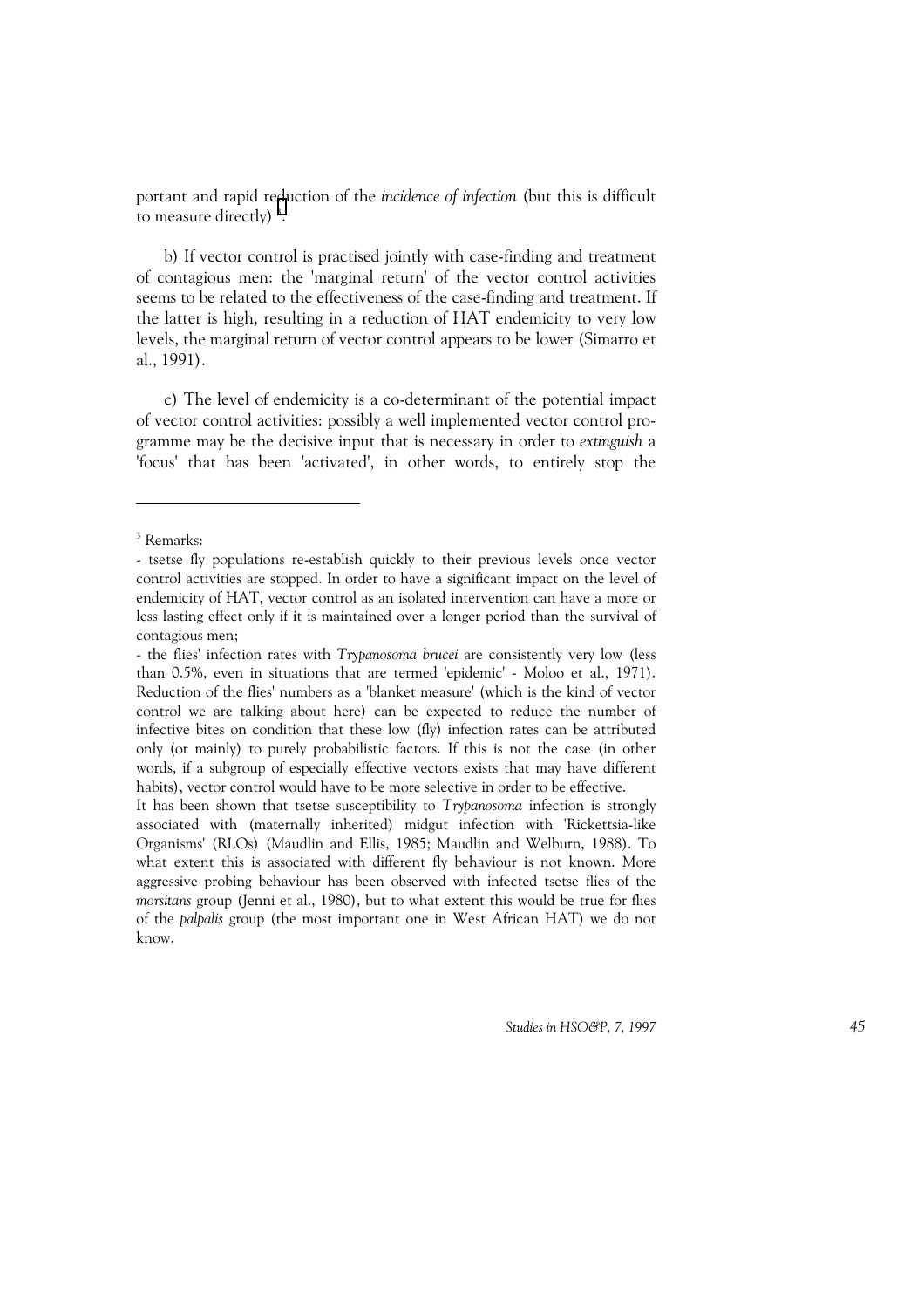parasite's circulation in a given area for a sufficiently long time. It is not something to be done in order to 'prevent the apparition of cases of HAT', at least not in a tropical forest environment (Laveissière and Meda, 1992). This may be different in the case of HAT of the *rhodesiense* variety, where new cases are recognised easily and quickly, given the natural history of this (different) disease. In the latter case, even vector control as an isolated measure may offer visible 'protection' to important populations (Lancien, 1991).

d) The 'stability' of transmission also plays a role: vector control programmes are much more cost-effective in zones where the transmission is 'unstable', i.e. where the flies are living in a less favourable biotope than would be ideal (for them) (Lancien, 1992). In such a case, 'tipping the balance' to the detriment of the tsetse is easier and quicker to achieve.

e) The fly species: some fly species have more of a predilection for human beings than others. In HAT, not so much the size of the tsetse vector population is important, but rather the intensity of man-fly contact. The degree of anthropophilic feeding behaviour of the different fly species can be examined by identifying the host species of the blood in captured tsetses' stomachs. If some fly species were not anthropophilic at all, reducing their numbers would evidently not result in reducing the number of maninfecting bites (which would always be close to zero). However, within the *G. palpalis* group, the main vectors of West-African *gambiense* trypanosomiasis, this is not very likely. The species specific behaviour is mainly of interest for the effectiveness of the traps and screens that are being used to control the fly population.

# - *Cost of vector control activities.*

There is no uniform way of expressing cost for this kind of intervention. This is explained by the different types of environments in which it is practised (savannah, forest, 'pre-forest',...), resulting in quite different approaches in terms of surface to be covered and, therefore, widely varying numbers of traps and screens needed. Thus, cost per surface unit covered is not necessarily useful for comparison purposes. Because of varying population densities and different exposure distributions, cost per protected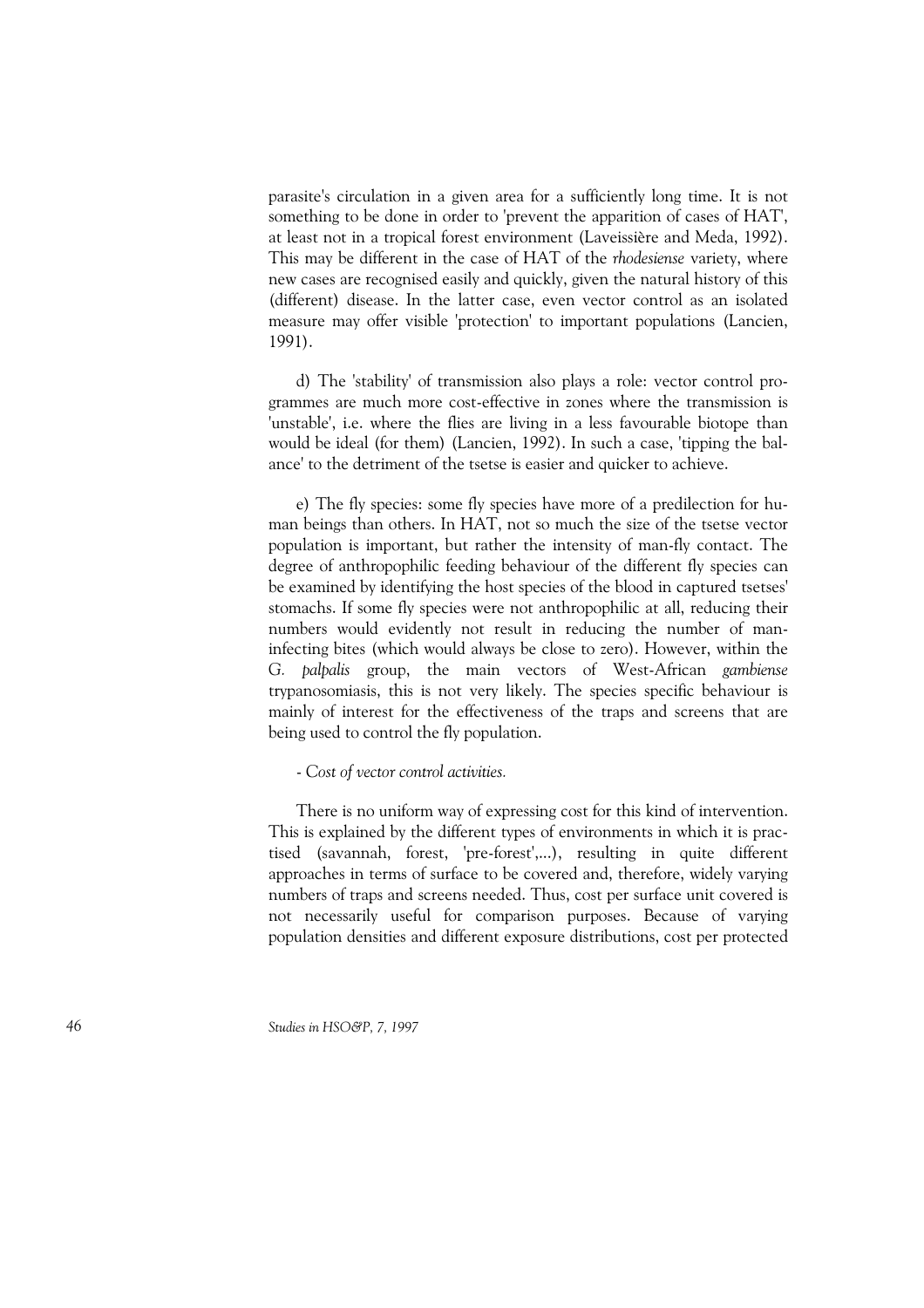individual is not very enlightening either. The cost of a trap appears to vary between US\$ 3 and 10, depending on the type. In South East Uganda (*rhodesiense* territory nowadays, transmitted by *G. fuscipes*) total annual program cost for vector control (using traps) was calculated to be US\$ 95 per km² (Lancien, 1991), of which US\$ 45 are needed for the traps alone.

In forest conditions (Ivory Coast) annual cost was calculated at US\$ 125 per km² or 7.25 per inhabitant, for the first year. After that, it would drop to US\$ 18 per km² - or US\$ 1 per inhabitant (Laveissière et al.1990).

Dransfield et al. (1991) calculate the cost of 1 'NGU' trap at US\$ 15 per year to make and operate, excluding labour and transport costs for servicing.

What can we conclude for an intervention aimed at eliminating contagious flies?

In terms of *theoretical efficacy*, what needs to be done is a drastic reduction of the number of flies in order to reduce transmission or stop it altogether. This reduction needs to be maintained for a sufficiently long time. The theoretical efficacy is quite high.

In terms of *operational efficacy*, the effectiveness of vector control in routine situations will depend very much on the input of expertise and on the motivation of the communities to continue implementing or supporting these activities.

The *cost* of vector control interventions is quite high in situations where an extensive fly belt needs to be tackled. It is possibly much lower if transmission sites are restricted to a small number of identifiable places. Exact figures may be available to us, but are not easy to interpret. However, vector control is never cheap and cost is likely to be the major constraint for this type of intervention if it is to be practised on an important scale.

The *acceptability* can be assessed to be high in principle and initially. The social and economic cost for the community may easily become too high in the long run, depending on motivation. This motivation may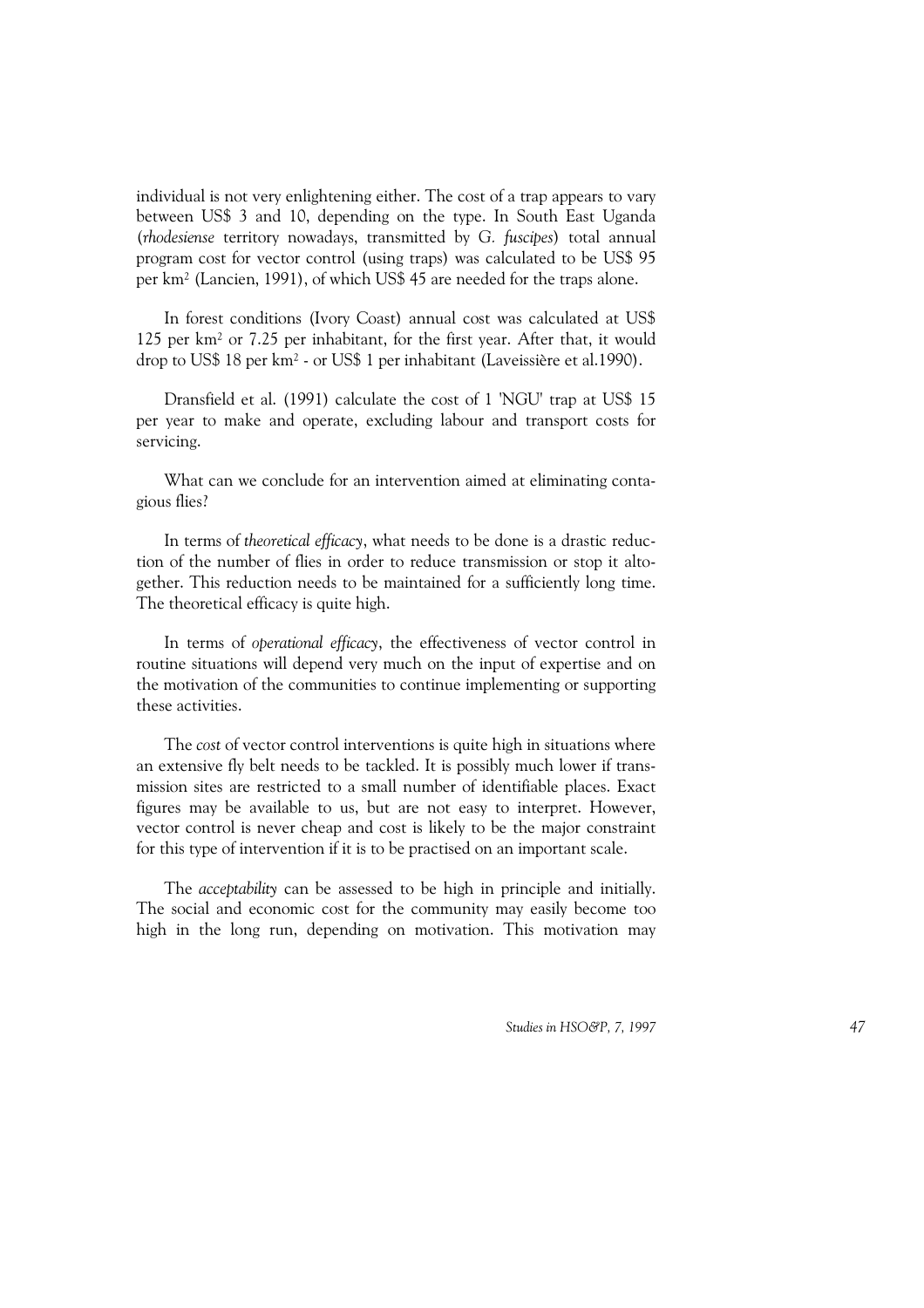depend, among other things, on the nuisance felt to be caused by the flies (i.e. mainly on their numbers), which is not necessarily related to the problem of HAT. However, motivation can be influenced, although this cannot be expected to be easy.

Conclusion: in principle a feasible and desirable intervention, but its feasibility depends very much on cost and consequently on the motivation to bear that cost. Results in terms of reducing human suffering will not be quick in the case of *gambiense* HAT.

In terms of needed knowledge, it appears that a lot of issues in the transmission dynamics through the tsetse vector population remain largely mysterious and/or unexplainedly variable. The finding that tsetse susceptibility to trypanosome infection is highly associated with another fly infection could open up important perspectives for a better understanding of HAT epidemiology and, thus, for a more rationally founded approach to tackle the problem.

# (3) ACT ON THE CONTACT BETWEEN 'CONTAGIOUS MAN' AND 'UNINFECTED FLY'

In practice this means identifying 'contagious men' as soon as possible and removing them (physically) from the transmission cycle. Another way to obtain this would be to act on the man-fly contact in general, but this has been covered in (1) and (2).

In the early history of sleeping sickness control this (removing infected people from the transmission cycle) was practised or attempted on a large scale, (identification and isolation of sleeping sickness patients in lazarets), among other reasons because there was not much of an alternative... We will not belabour the lack of acceptability of this kind of intervention in the present context, given the available alternatives.

If it is assumed that this exclusion from the transmission cycle is theoretically possible or feasible, the potential impact of this type of intervention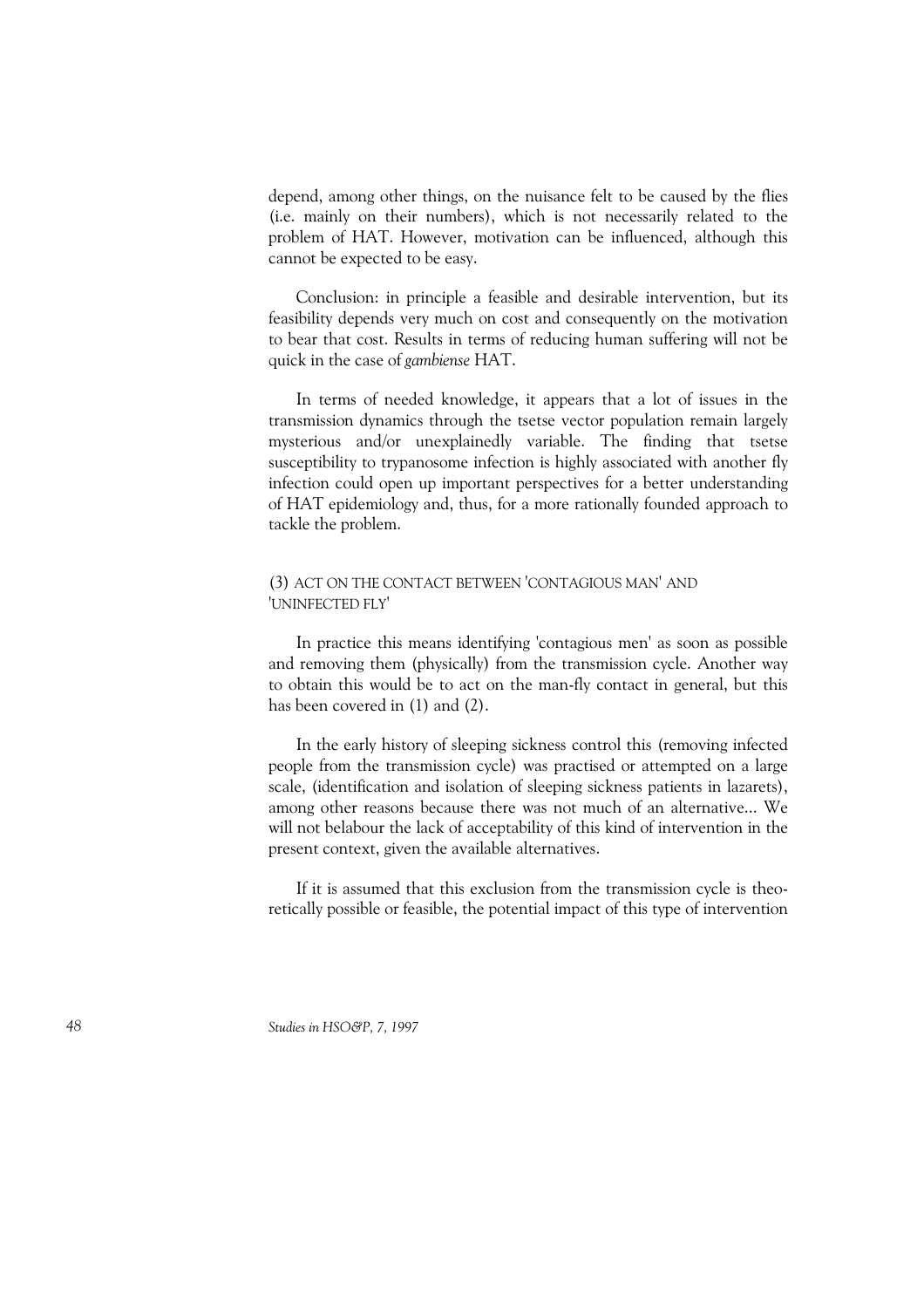will in the first place depend on the technical possibility to *identify contagious men*, all or most of them, sufficiently early.

### *Identifying contagious men*

Theoretically, *'contagious man'* is defined as *'an infected person capable of transmitting Trypanosoma parasites to the vector flies'* .

In practice, on the basis of a consensus firmly rooted in tradition and rarely challenged, are considered contagious all persons who can be shown to be carriers of parasites

- a) visually (i.e. on the basis of morphologic criteria), and/or
- b) on the basis of biochemical criteria (antigen serology), and/or
- c) more indirectly, through the parasites' effects:
	- presence of specific antibodies (Ab): Ab serology
	- pathognomonic clinical signs (if they exist).
	- alterations in bio-chemical characteristics of body fluids

The choice of a), b) and/or c) implies a series of **underlying hypotheses**.

In all three cases, it is admitted that *' demonstrable infection' equals 'contagiousness'.* To what extent this is true is not really known. Clearly contagiousness is not possible without infection, but it is far from clear that infection is a sufficient condition for contagiousness.

There is a theory that only recently infected man would be contagious (Dutertre, 1968). This would be derived from Duke's observation that a strain of parasites residing in the same vertebrate host loses its aptitude for transmission. Furthermore, the quality rather than the quantity of parasites would play an important role, the 'stumpy forms' of the parasite being the most infective for the fly, and these stumpy forms would be most frequent in the course of the initial multiplication processes of the parasite (in man),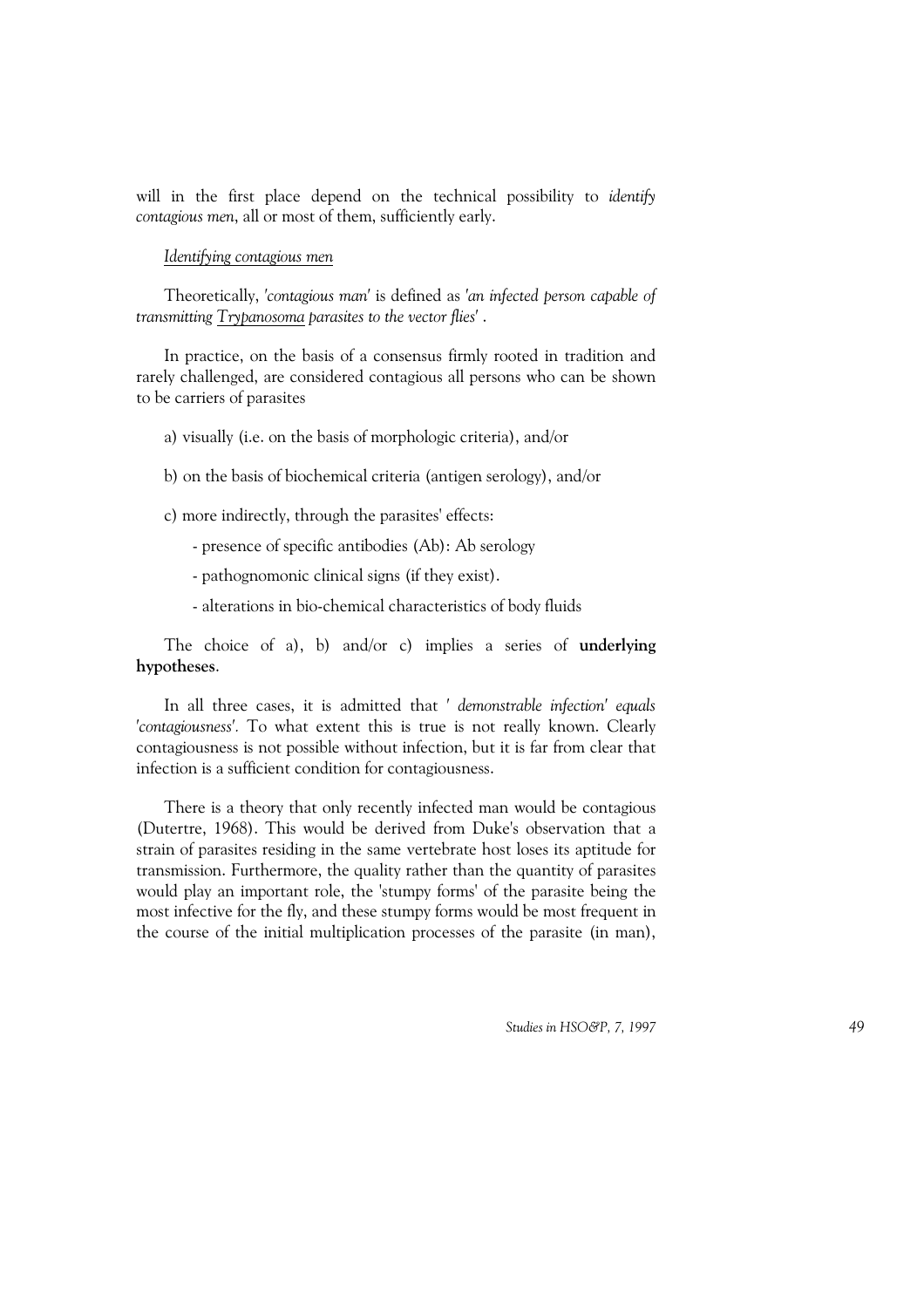when different antigenic expressions of its coat are succeeding each other, but would disappear again afterwards (Dutertre offers no supporting references for this, in this otherwise consistently coherent and rich description). If this is true, the human reservoir of trypanosomiasis would be really functional as a source of transmission for a limited time only in each infected individual.

The hypotheses involving the parasite's life cycle and the infectivity of 'stumpy' and/or other forms have been a matter of much controversy, and the question does not seem to be resolved. The 'stumpy form hypothesis' was first formulated and thought to be confirmed by Muriel Robertson (1913), and went for a long time unchallenged. Duke (1933) provided some indirect (and rather weak) supporting evidence, and remarked that 'nontransmissible strains' are more likely to be found in slowly progressive disease than in the early stages. In 1960, Wijers and Willett, using monkeys, observed no relation between the level of parasitaemia and infectivity for the flies, but a good relation between proportions and absolute numbers of stumpy forms and infectivity. After 12 hours in the fly gut, only stumpy forms appeared to remain (Wijers and Willett, 1960). In 1964, Walker challenged Robertson's conclusions in these terms: '[...] based on one monkey, too few trypanosomes, no accurate counting method and only demonstrated in two of the three cycles given.' (Walker, 1964) It is true that Robertson's way of presenting and interpreting quantitative data looks rather artistic when assessed with present day critical methods... In 1971, Ormerod affirms that stumpy forms are not necessary as the sole infective stage for the fly (and also reintroduces the existence of amastigote extravascular forms in sleeping sickness trypanosomes - Ormerod and Venkatesan, 1971). He reaffirms in 1979 that stumpy forms are not known to be infective or not (he regards them as a degenerating form), but that other forms are known to be infective, and presents an alternative life cycle which is reproduced in the latest edition of Manson's *Tropical Diseases* , including tissue stages during which the trypanosomes change from one antigenic variant to another (Ormerod, 1979), a phenomenon also observed by Van Marck et al., who observe that the choroid plexus matrix could serve as a shelter for trypanosomes - and that invasion of cerebral parenchyma by parasites leads to a dead end - at least in rodents (Van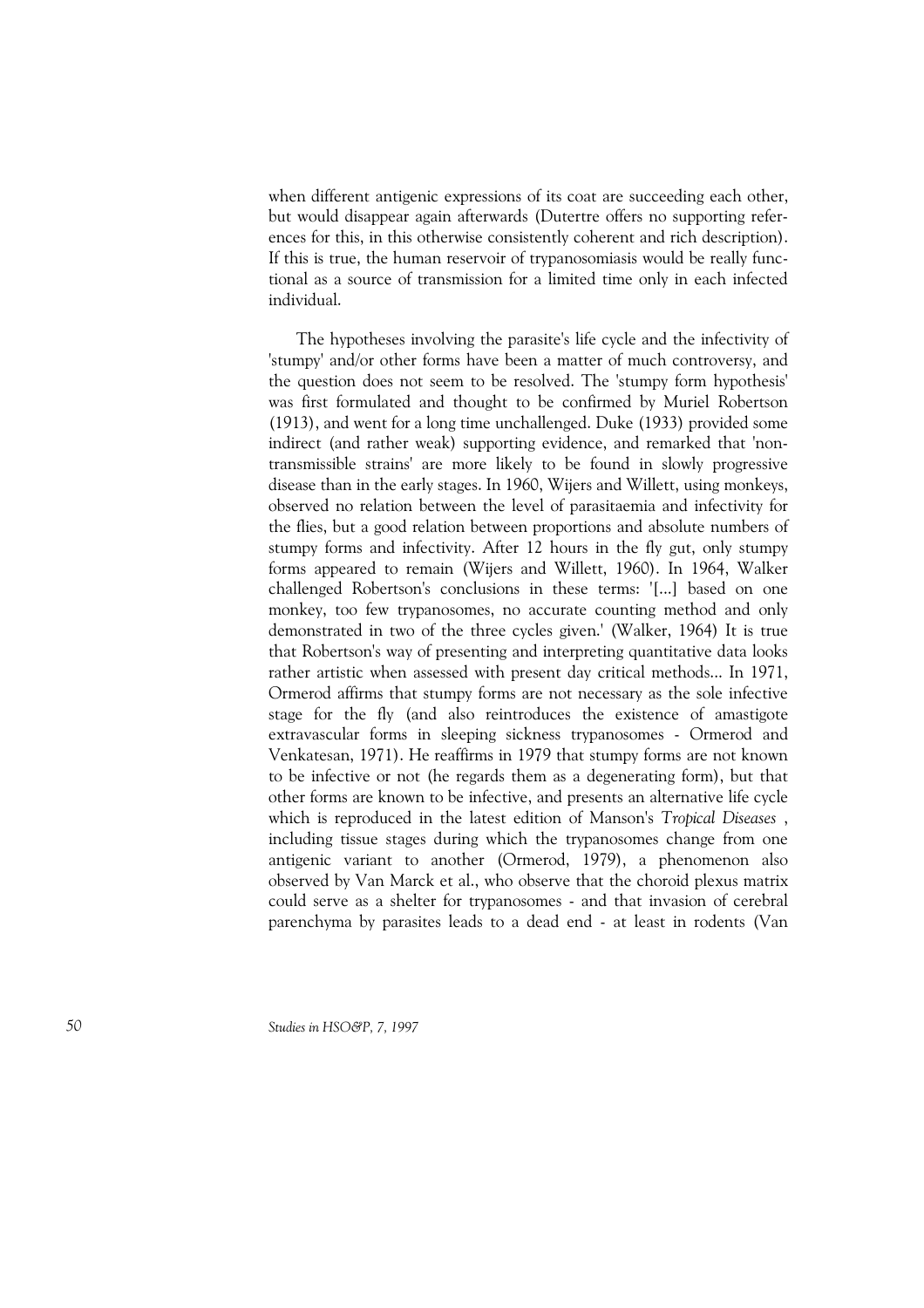Marck et al., 1981). The infectivity of the stumpy forms is, however, brought back on the scene by the entomologists when Turner et al. report that in the tsetse midgut, slender forms were killed more rapidly than stumpy forms, suggesting that 'stumpy forms are primarily responsible for transformation to procyclics' (Turner et al., 1988). As we stated before, the question does not seem to be resolved. The existence of extravascular forms, however, appears as a possibly quite relevant parallel product of life cycle research, in spite of the enigmatic '*elimination of most information about tissue stages of this parasite in the English literature between 1912 and 1969'* (Ormerod, 1979).

Let us go back to the possible methods for identifying 'contagious man'.

- ad a): visual demonstration of parasites: the use of presently available visual (morphological) techniques as a criterion for decision on contagiousness implies that this contagiousness is directly related to the level of parasitemia. If parasites can be seen, the person would certainly be contagious; if one cannot see parasites, this would not necessarily mean that there are none, but the contagiousness would be considered to be less.

Even if, at first sight, this seems 'logical', on the basis of what has been said before and of what is known about some animal models there is reason to be somewhat less than positive in this assertion. The 'acute mouse' model fails to infect tsetse flies; the 'chronic rabbit' model appears to be much more contagious for the flies (Le Ray, 1989). Nevertheless, within one host species, the relation between contagiousness ('infectivity' for the tsetse fly) and level of parasitemia seems to be an easily accepted hypothesis, although nobody knows if this is really true.

- ad b): demonstration of parasite matter (Ag or DNA): if the method gives no information on the quantity of Ag or DNA - e.g. the extremely sensitive polymerase chain reaction techniques (PCR) - it would be admitted that there is no relationship between this quantity and contagiousness.

- ad c): presence of specific Ab: this assumes that, if there are parasites, there are Ab (which is not always true); it would equally be assumed that, if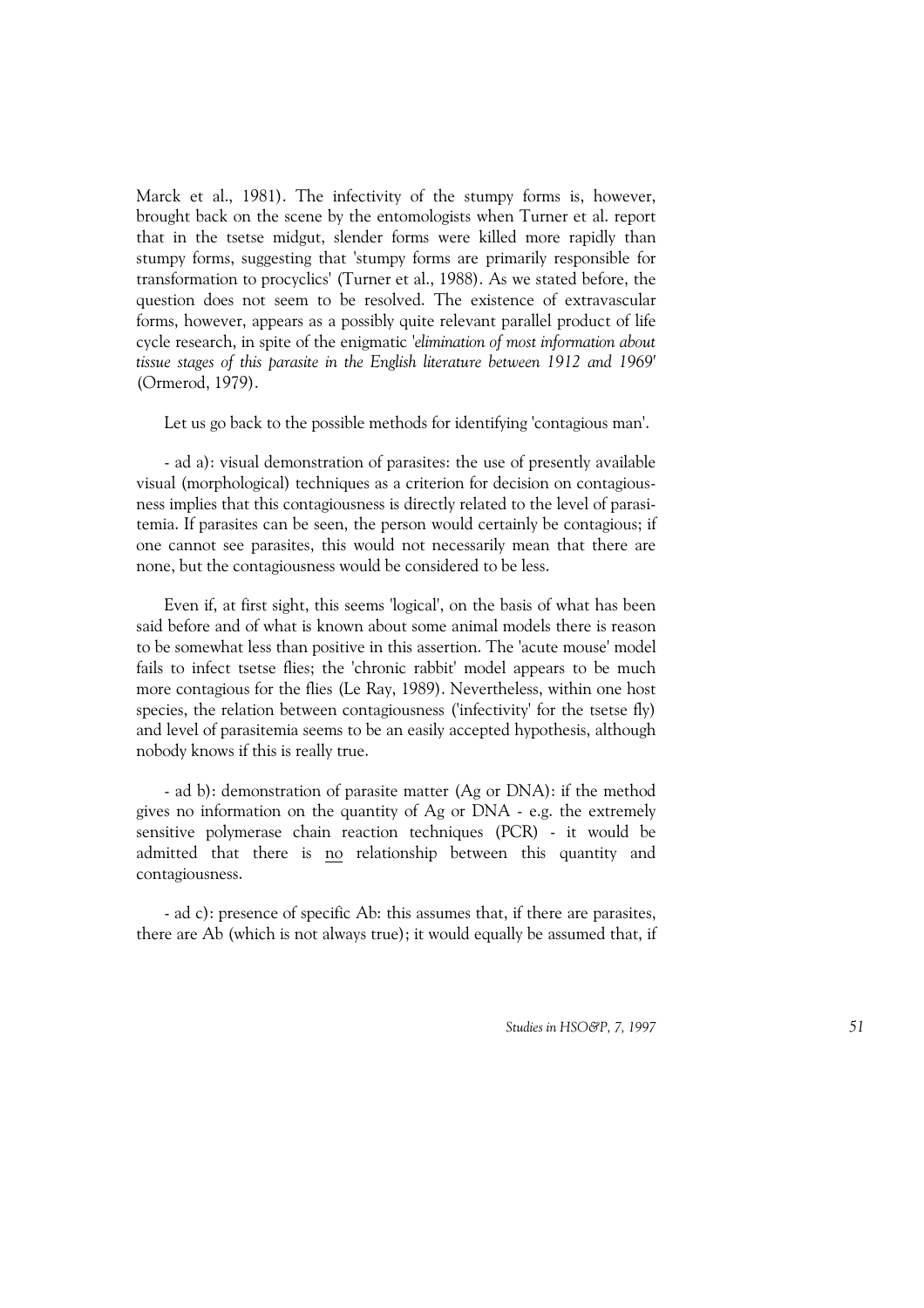there are Ab, there are Ag and therefore parasites (which is not always true either);

An alternative to the laboratory is to depend on clinical signs. This assumes that sufficiently pathognomonic signs exist, and it would be assumed that, if these signs are produced, the person is (still) contagious.

All these methods present a number of problems. All the techniques that are used have insufficiencies in terms of sensitivity and specificity, to variable degrees. These problems are partly attributable to the techniques themselves, partly to fluctuations (in time) of parasite densities (particularly in the case of visual morphological techniques). The most specific techniques have problems of *operational feasibility*, because of their technical complexity, the work load they imply when used on a large scale, and their cost. Therefore there is a need to *'concentrate'* contagious people first with a *screening* test, based on the presence of a 'screening sign'.

# *Screening*

The choice of the screening sign is based, implicitly or explicitly, on a series of hypotheses with respect to the natural history of the disease. Ideally, for a chronic or slowly evolving disease:

- the screening sign occurs **early** in the evolution of the disease;
- **all the affected individuals** present the sign at some time in the evolution of the disease (potential for sensitivity of the sign);
- the sign is present **for a sufficiently long time**, so that it is not missed by periodic (repeated) examinations, if this is the strategy that is used;
- the sign is present **with a higher probability** among the 'diseased' than among the 'non diseased' (if this is not the case, the 'screening sign' would not concentrate the target population, but would only reduce it in a random way). Such a higher probability is expressed by a *likelihood ratio* (LR) that is >> 1.0, but, indirectly, one can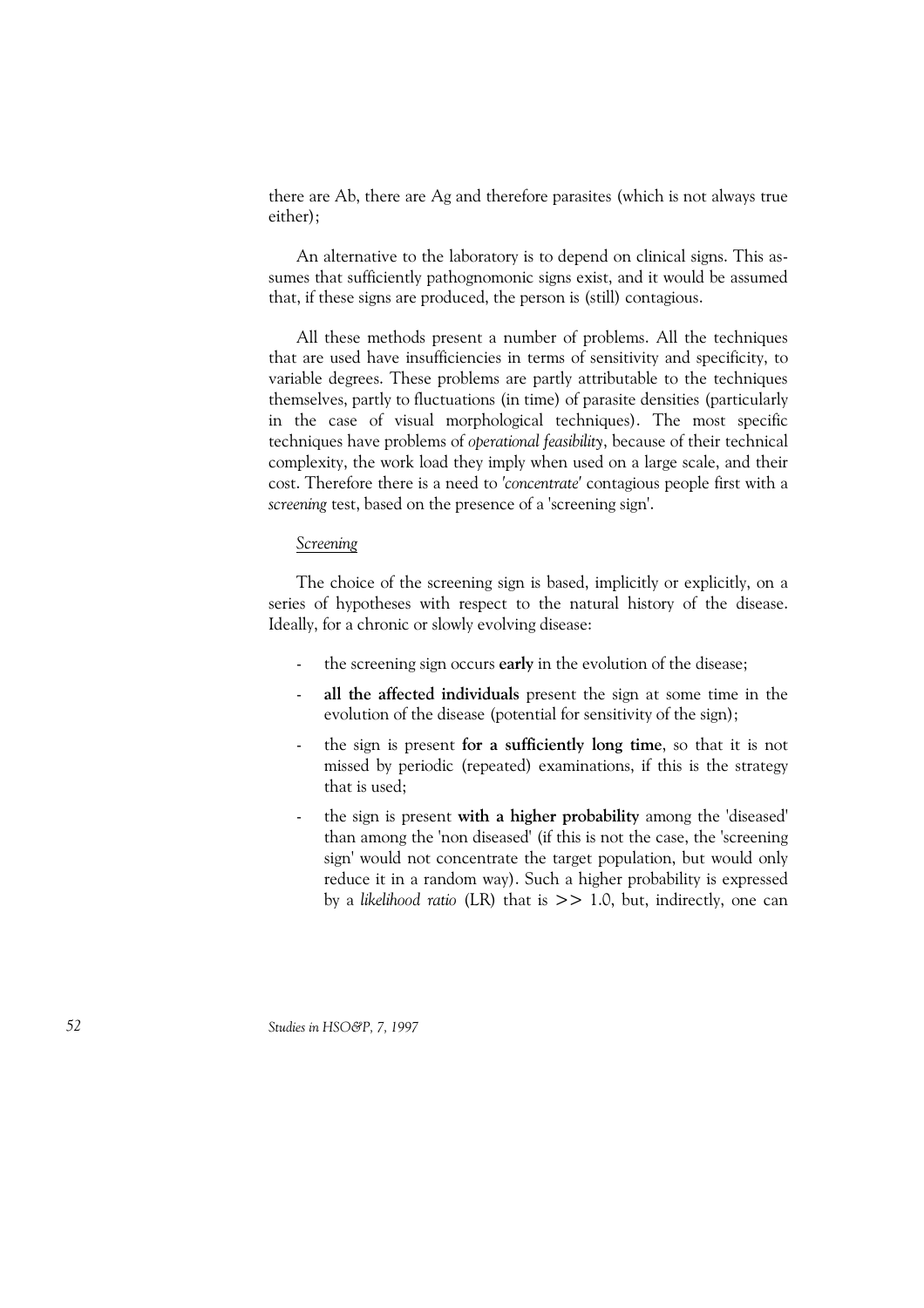obtain a comparable information through figures of *relative risks or odds ratios* (RR,OR), which are then also  $\geq$  1.0;

- the sign is **easy to identify** and its identification is **not costly**.

 Apart from this last criterion, which results only from the need for efficiency, all these criteria are determined by the *natural history* of the disease (place of the sign in the evolution of the disease, duration of the sign, frequency of the sign) or by the *epidemiological situation* of the environment where the disease develops (LR, RR).

Generally used screening signs are

- the presence of 'typical' neck glands (in practice usually 'puncturable' glands)
- the presence of specific antibodies
- the presence of suggestive complaints or symptoms.

**Gland palpation** has the important advantage not to be very costly and not to involve sophisticated technology. However, as an isolated practice and in mass examinations, the *likelihood ratio* of this sign (presence of glands) is very variable and may not even be significantly different from 1.0. This was recently quantified in *Kwamouth* - on a point prevalence basis using 1981 data - (Mentens H., 1992, personal communication) and in *Kasongo* - on a longitudinal basis (see further in this work), thus resulting in a random (or almost random) reduction of the target population, without any real contribution to effective concentration for case finding. Apparently this is not always so. Using data published by Todd in 1910, the sign 'enlarged glands' can be calculated to have a (significant) likelihood ratio of 2.37 and a sensitivity of 0.45; both these values point in the direction of a very useful screening sign. Generally speaking, the LR of this sign tends to be higher and gland palpation more useful when the disease is highly prevalent (or 'epidemic') as was recently observed once more in Northwest Zaire in 1992; once the prevalence has been brought down, or has fallen by itself, the 'concentrating power' of this screening sign tends to be much reduced. This may happen rather quickly: anticipating on the results of the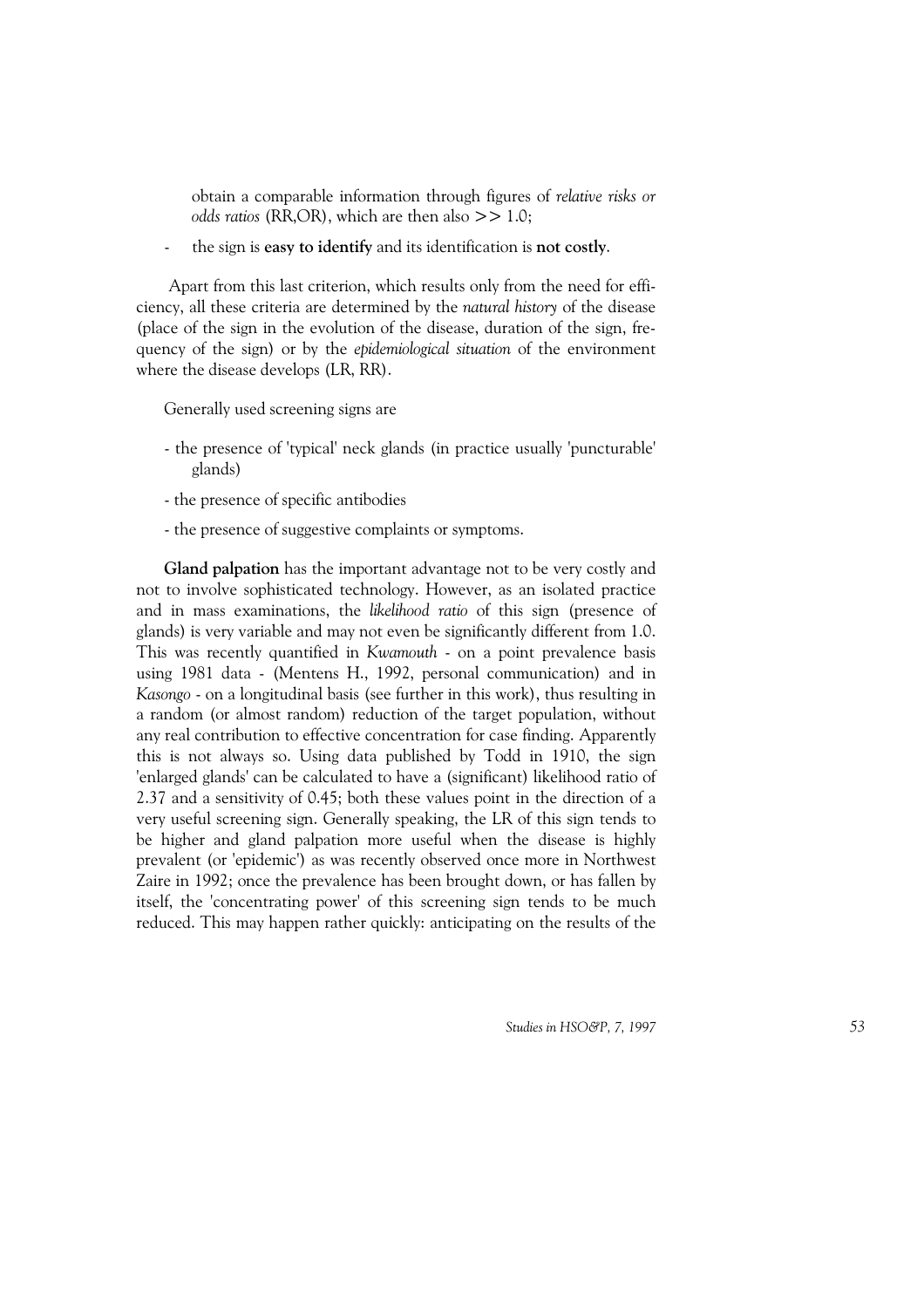Kasongo survey that will be reported on further, in a multiple round study resulting in the finding of 40 parasitologically positive cases, 11 cases were identified by gland puncture, but 10 out of these 11 were identified in the course of the first of a total of 4 rounds.

This conclusion is far from new; it has been suggested decades ago, but often the differences in usefulness of gland palpation were attributed to geographical variations of the disease or differences in parasite 'strains'. Like most generalisations in the field of trypanosomiasis, it should be regarded with appropriate suspicion.

A second problem concerning the value of gland palpation as a screening test is the question if this sign occurs early in the disease, and how long it lasts (a few months?). In Winterbottom's original description (1803) of the sign that was given his name, it is mentioned as a feature that is soon followed by the clinical cerebral stage (in: Ormerod, 1991) and it was considered as such by the slave traders of that time and before. Also in the Kasongo study, out of 11 parasitologically positive cases identified through gland puncture, 9 were in the second stage of the disease as determined by cell counts in cerebrospinal fluid (CSF). Again, this may depend, at least to a certain extent, on the level of endemicity.

Clearly, as a screening sign, the 'presence of typical glands' has serious drawbacks. The least that can be said is that it can not always be relied on.

The **presence of specific antibodies**, detectable by mass screening techniques, is an early sign (2 to 3 weeks after the initial infection) and is expected to stay more or less constant during the entire evolution of the disease. Its LR in relation to the visual detection of parasites is very high, as well as its Positive Predictive Value (PPV) in situations of perceived endemicity. Its sensitivity, very high and far superior to that of the typical glands, varies between 80 and 95 % (Noireau et al., 1988), depending on the technique and probably on the parasite strains' variations.

A problem with serological screening techniques that is not very well documented is the lack of stability of individual test results over time. 'Spontaneous' sero-inversion rates have been observed that are surprisingly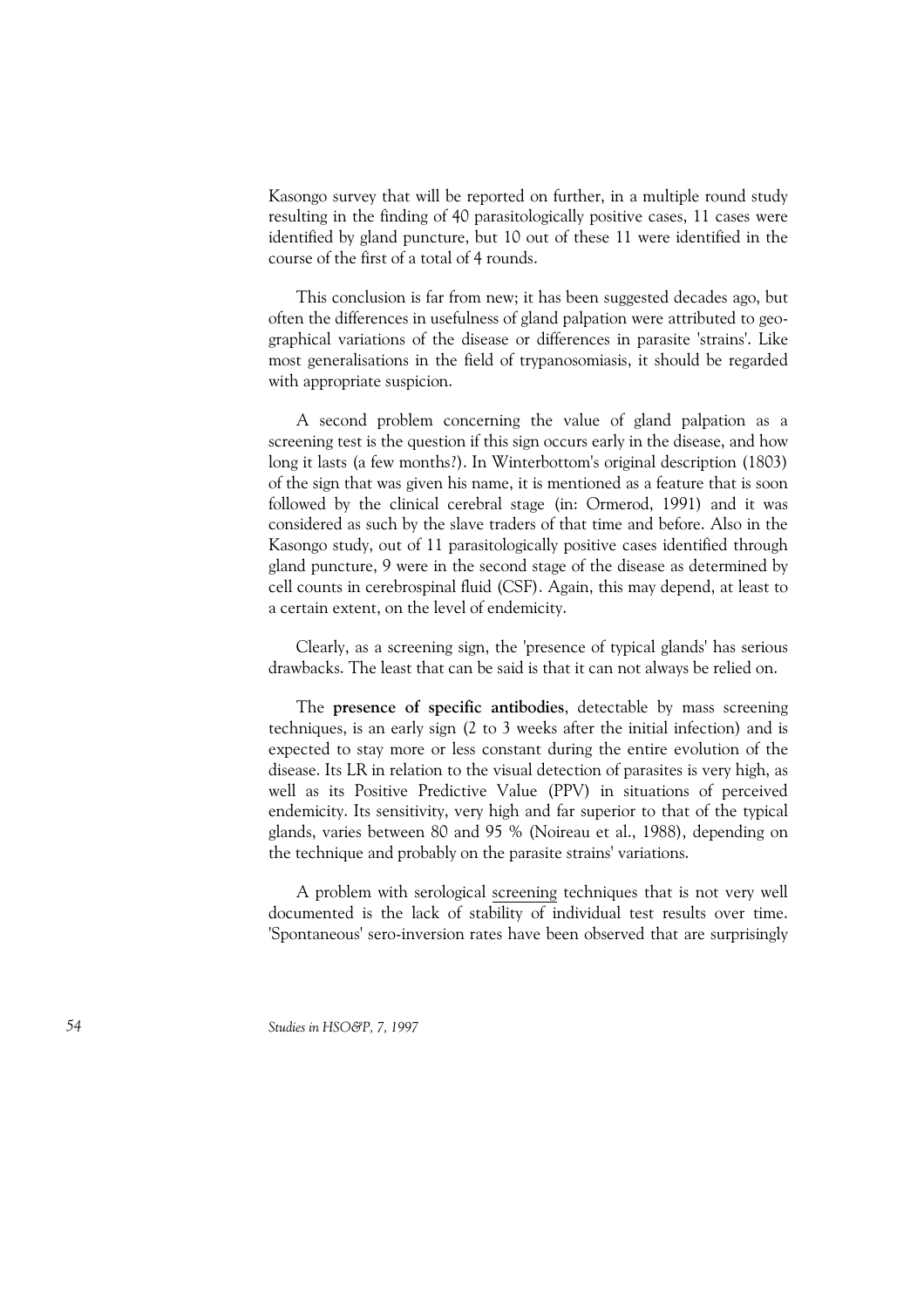high (reaching almost 50 % between two rounds in the Kasongo study, using indirect immunofluorescence; similar observations with the card agglutination test - CATT - on whole blood have been made in Ivory Coast and in Zaire - Laveissière et al., 1990; Pépin et al., 1986). Part of this lack of stability may be attributed to a biological reality (lowering of antibody concentrations below the positivity threshold), but another part reflects the lack of reproducibility that is inherent to the techniques itself. In order to obtain the full potential of these serological tests, this latter aspect needs to be controlled as carefully as possible and these tests need to be handled in a highly standardised way and with effective quality control measures. A positive serological screening result is without any doubt a very useful screening sign, but it also has its limitations.

The **presence of suggestive symptoms or complaints** (different from 'signs' such as the presence of glands or biochemical characteristics) is generally considered to be a screening sign of limited effectiveness if the objective is to identify contagious men early in the evolution of the disease. Logically speaking, the potential of this sign would depend on:

- the *existence* of early symptoms and their *frequency*;
- the *'perception'* of these symptoms by the individual or his social surrounding (are these symptoms perceived as 'problems' and can they be expressed as such?);
- the *motivation* they induce to express these 'problems' to someone whose function it is to 'find cases';
- the capacity of the 'case finder' to *recognise* these symptoms or complaints as a screening sign;
- the *discriminating quality* of this sign with respect to HAT.

Collective experience seems to indicate that, even if and when the verbal expression of complaints is highly facilitated and actively sought, complaints are concentrated in the group of patients who are generally qualified as 'second stage' (with altered CSF). However, the perception and the motivation to express complaints (in a context of HAT case finding) rest on individual psychological, cultural and social considerations that are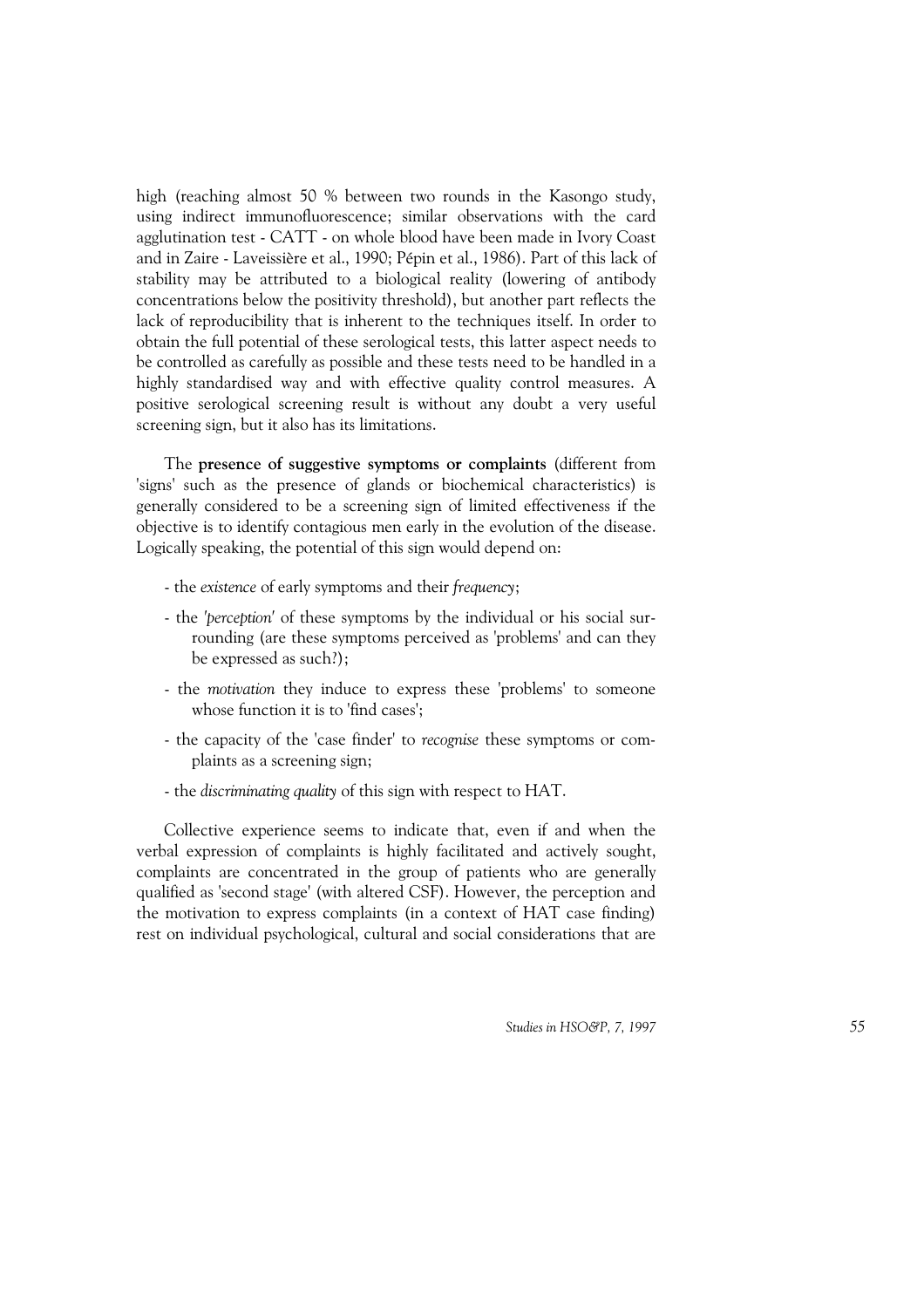much more complex than what could be expected on the basis of purely and narrowly rational logic...

Still, in spite of their relative insufficiencies, the *simultaneous* use of the three screening signs that have been mentioned (glands, antibodies, complaints) will improve the effectiveness of the case finding, because the lack of sensitivity of any one of them will be partly compensated by the sensitivity of the others. The most sensitive sign (presence of antibodies) will always let go a number of 'contagious' individuals who will be partly recuperated by the much less sensitive sign (typical glands) or the sign (symptoms-complaints). The sensitivities are *unequal* but also *partly overlapping*. Moreover, their relative values appear to change with the epidemiological dynamics of the disease.

The possibility of *alterations in biochemical characteristics* offers a curious case of the 'blind spot' phenomenon in medicine, and we propose to develop this in some detail.

From the earliest years of parasitological trypanosomiasis research, around the turn of the century, it had been noted that the blood of sleeping sickness patients produced an immediate '**auto-agglutination**' when whole blood was put on a slide and covered with a cover slip. Whenever investigators at that time saw this phenomenon, they reacted by examining the blood in an extra careful way (as John L. Todd wrote in 1904: [...] *"bloods which 'agglutinate' in this manner are looked upon with the greatest suspicion"* (Dutton et al., 1904). However, it was considered that 'this appearance was by no means an infallible test for the presence of trypanosomes', and they left it at that. Six years later (1910) the issue was raised again and Todd, who had not considered it necessary to publish the observations before, apparently dived back in his field notes and produced a remarkable table, which we think worthwhile to reproduce here in a format that looks somewhat more contemporary (Todd, 1910).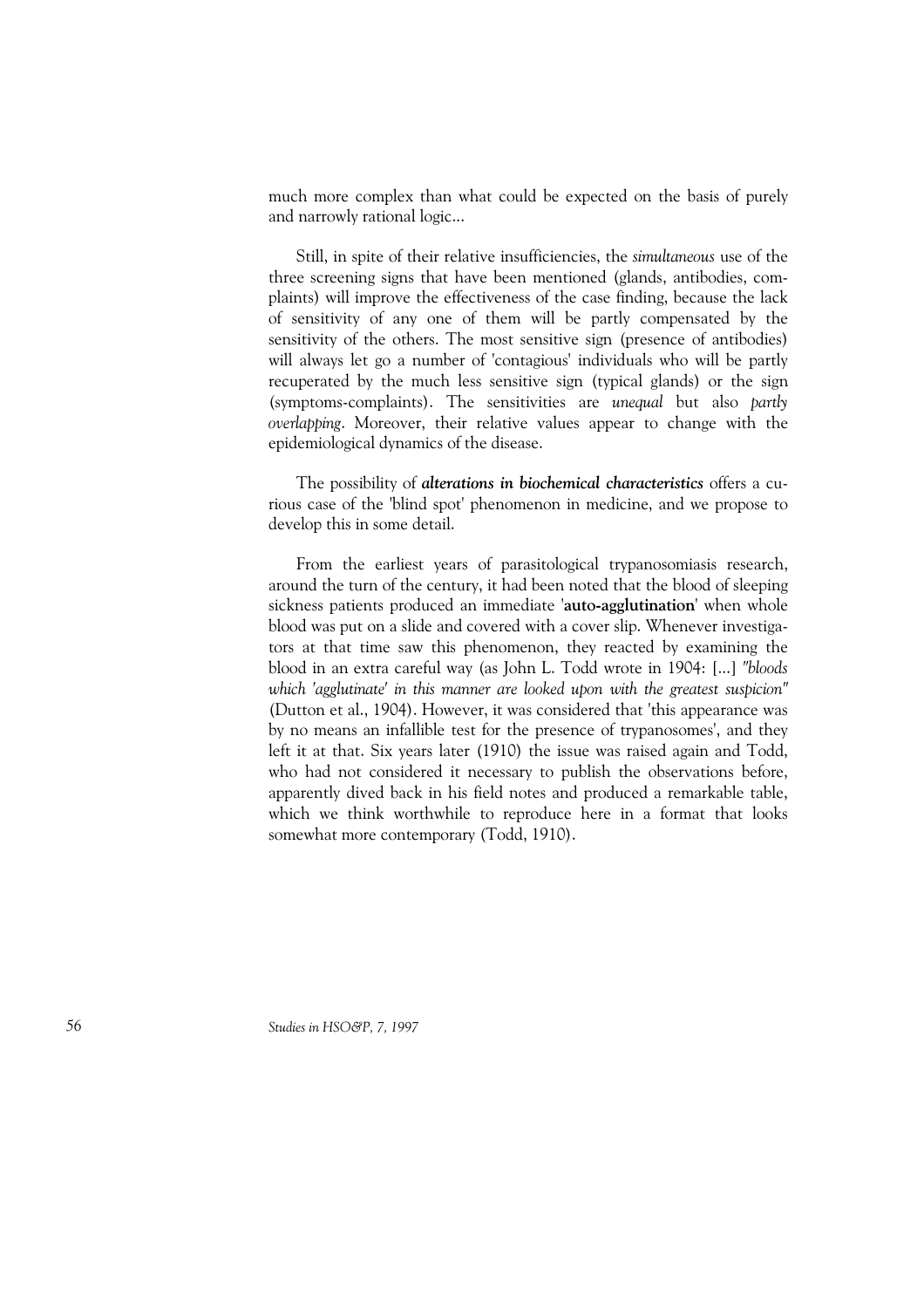

In 1911, Warrington Yorke published a long article, mainly reporting on investigations into 'agglutinins', in different species of mammals including man (Warrington Yorke, 1911). Todd's 1910 article is given quite a bit of attention here, in the concluding pages. Yorke ends by writing "[...] *In conclusion it may be stated that in the light of the information obtainable a well-marked degree of auto-agglutination of the red blood cells is an extremely rare occurrence, apart from infection with trypanosomes".*

In 1912, A. Dubois published another 'note', confirming in fact Todd's sensitivity figure on a series of 38 untreated cases (parasitologically confirmed): 34 out of the 38 (89.5 %) presented 'marked' *("nette")* autoagglutination (excluding 'weak' agglutination - Dubois, 1912). His purpose is to draw attention to the fact that this auto-agglutination also occurs in people without trypanosomiasis (34 'healthy' individuals, 19 with agglutination; 22 'variously diseased' patients - '*malades divers*' -, 20 with agglutination). Dubois concludes: "[...] (la présence de l'auto-agglutination) *n'entraîne aucune conclusion diagnostique chez le noir du Congo"*. However, his 'healthy' patients are described as 'no trypanosomes were found or they were not looked for because the person had no signs to suggest such a search', which suggests rather strongly that they may not be so innocently healthy as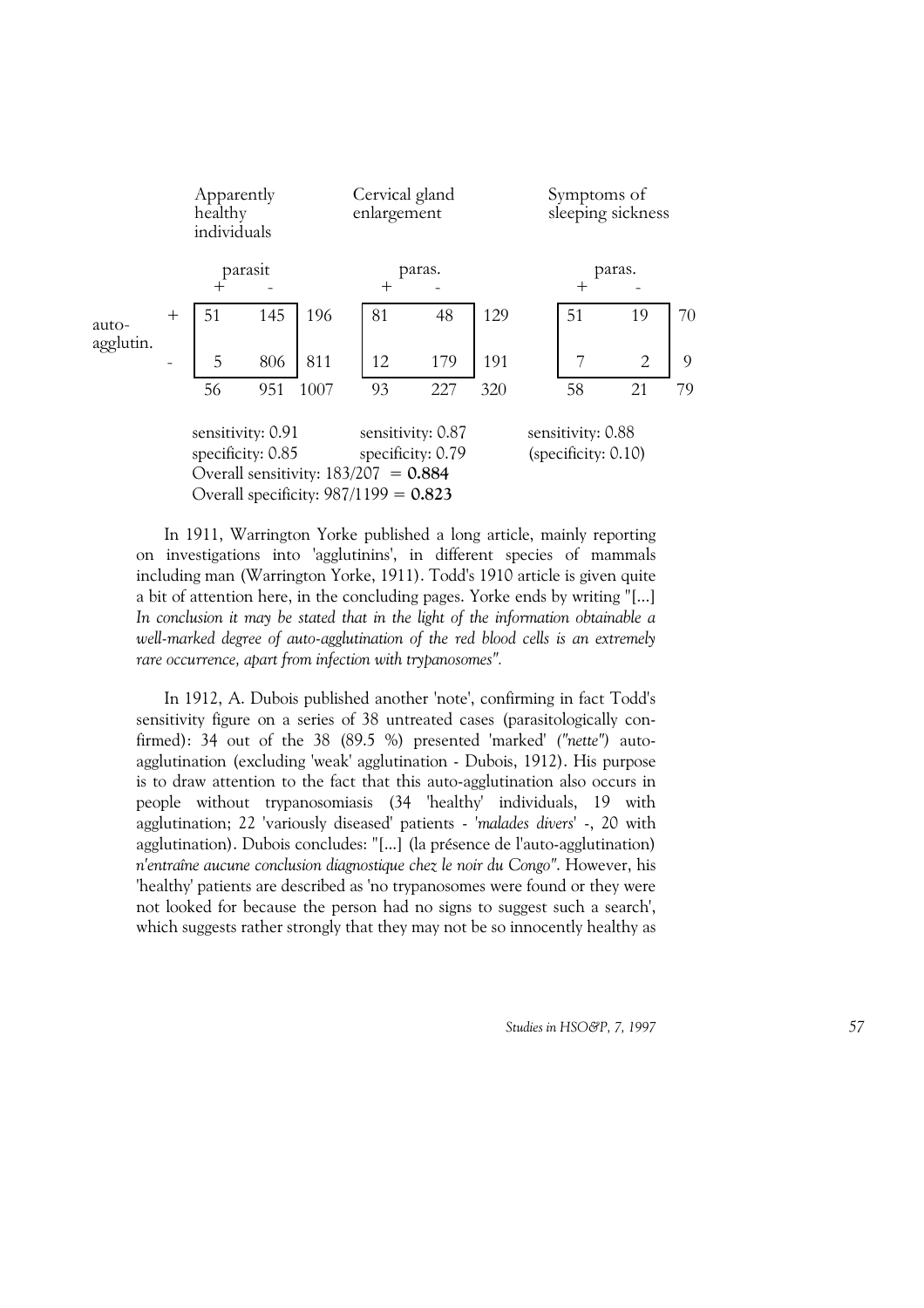would be needed for a relevant specificity calculation on a general population. As for the 'variously diseased' patients, Todd had already gone out of his way to show that auto-agglutination also occurred (though less markedly) in cases of relapsing fever, syphilis and beriberi. It is striking how fervently this 'lack of specificity' is stressed by the investigators of that time.

Nevertheless, the auto-agglutination phenomenon remains (quietly) on the scene. In 1927 Ledentu and Vaucel (Institut Pasteur de Brazzaville) write: "[...] *L'auto-agglutination des hématies est jusqu'à présent le seul signe objectif classique de probabilité de la trypanosomiase, probabilité assez vague d'ailleurs, comme l'ont montré L. Todd et A. Dubois*" (Ledentu and Vaucel, 1927). Using the same scoring system for agglutination as Dubois, they present findings on a group of 74 parasitologically confirmed cases of trypanosomiasis, resulting in a sensitivity (excluding 'weak' agglutination) of 60/74 or 81 %. They also examined a group of 96 individuals (controls) in whom no parasites were found, the majority of which were 'suspect' because of enlarged cervical glands. Using the same 'cut-off point' as used for sensitivity (i.e. 'weak' agglutination is counted as absence of the sign), autoagglutination would be absent in this group ('specificity') in 62/96, or 65 %. Again, this is not a group of patients in which trypanosomiasis can be firmly excluded, as these authors are well aware: *'En réalité, il est bien probable que bon nombre de ces suspects étaient des malades* [...]'. Their main purpose was to compare the performance of the 'formol-gelification' test (Gaté-Papacostas) with the auto-agglutination, the latter appearing to have some 'normative' status. Incidentally, this formol-gelification test appeared to have had a sensitivity of 100 % in the group of 'cases' and a 'specificity' of 73 % in the group of 'controls' as defined here. Its main obvious drawback is that it takes 30 minutes before the result can be interpreted as 'negative'. Although the crude auto-agglutination has not been forgotten entirely, more sophisticated tests are being developed, hoped and expected to provide more insight. One of these is the 'red-cell adhesion', a variant of the 'Rieckenberg reaction', i.e. adhesion of red cells on trypanosomes from laboratory animals - not to be confused with auto-agglutination (Brussin and Beletzky, 1925; Davis and Brown, 1927; Duke and Wallace, 1930) *)*. Apparently, as the sophistication of laboratory techniques grows, the far too simple auto-agglutination (which produces itself) recedes from the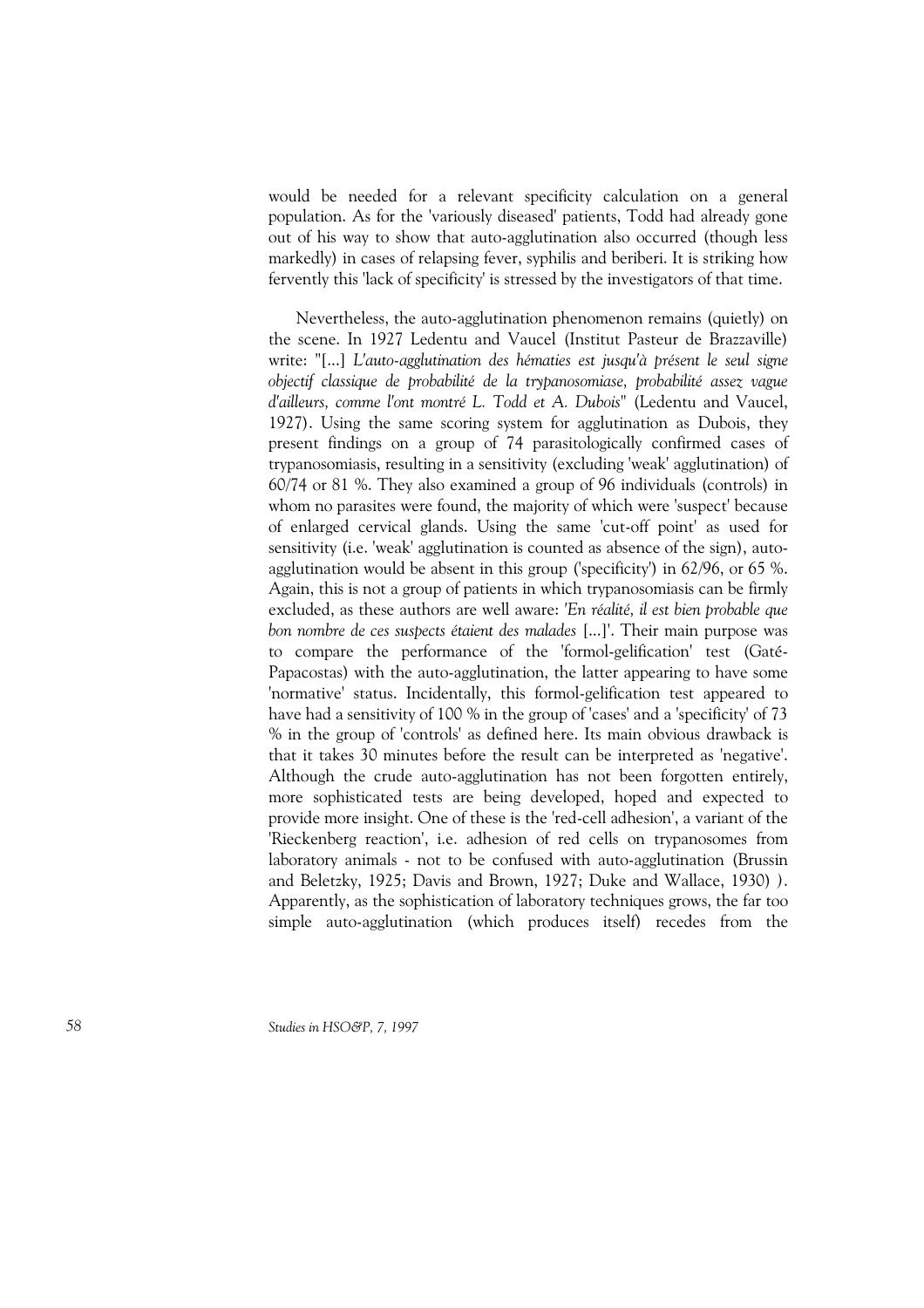investigators' interest, to the point of being forgotten. While everybody starts looking in other directions, the auto-agglutination phenomenon appears to disappear in some long lasting collective amnesia.

The concepts of quantified sensitivity, specificity, positive and negative predictive values were not yet as fashionable at that time as they are now (except for sensitivity, which was sometimes calculated in the form of percentages), but all the data were there. The curious thing is that these findings have never been acted upon on a large scale, until Noireau and colleagues had the idea to repeat the experiment and published their findings (Noireau et al., 1991). Their experiment is conducted on 100 parasitologically confirmed patients and 166 controls (immunological noncases) and auto-agglutination is assessed under the microscope with a power of x 20 (Todd stated that auto-agglutination can be 'recognised, very easily, by the naked eye', but it is not entirely clear whether that is how he assessed the phenomenon in his series). They come up with a sensitivity of 91 % and a specificity of 90 %, values that are basically very similar to the ones Todd provided the data for. The fact that their specificity figure is higher can be attributed to a more sensitive parasitological technique, which eliminates more false positives (agglutination  $+$  / parasit. -) than in Todd's series. Their main conclusions are that this technique could be very useful for 'health workers in deprived areas' (in general first line health care structures), especially because of the high *predictive value of a negative result* (99 % in a situation where the prevalence of the disease would be 3 %). Of course, in such a situation, the prior probability of *not* having the disease is already very high (100 % - 3 % = 97 %; a negative auto-agglutination result would only add 2 % more certainty, but that kind of reasoning is applicable to all kinds of screening tests). We have no idea to what extent their findings are being acted upon in the practical organisation of case identification in the field.

At any rate, looked at with the presently prevailing, 'probabilistic', attitudes (of what some of us would call the *Homo economicus bayesiensis*), and if these data are confirmed in other epidemiological settings, this autoagglutination phenomenon appears to have the potential of a remarkable screening test. It would compare very well with present serological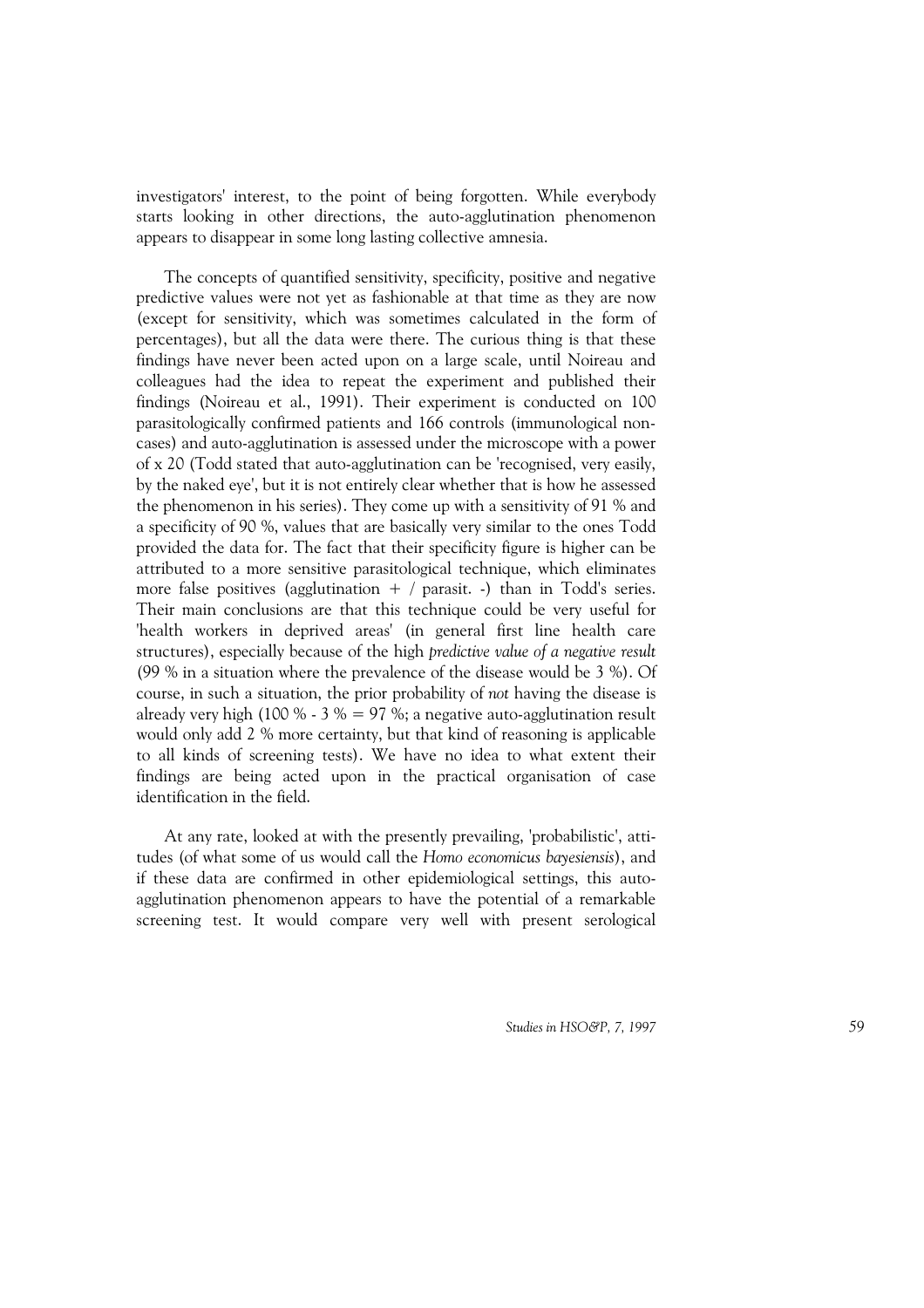screening tests applied on general populations, which would make it especially useful for *active* case-finding (where 'active' refers to the fact that the initiative for the contact is on the side of the health service). To what extent its specificity remains reasonably high in a population of sick patients (like the ones presenting at some curative clinic, be it in a health centre or in a referral hospital), thus making it a useful screening test for *passive case identification* without increasing too much the work load involved in confirmation, is less clear. It is also quite possible that, in order to be of value for *excluding* trypanosomiasis in such a setting (in other words, for the predictive value of a negative result to remain very high), even 'weak' autoagglutination should be considered as a positive result. Investigations of this type would surely be of great practical importance.

Since in the present context the intervention which would consist in identifying 'contagious men' and removing them (physically) from the transmission cycle, is not acceptable anymore, given the available alternatives, we will not discuss its (lack of) merits here. We will only keep in mind the discussion of the problems of identifying contagious men when discussing the next intervention.

#### (4) ACT ON THE CONTAGIOUSNESS OF MEN THROUGH TREATMENT

Practically speaking, this amounts to identifying contagious men and treating them effectively. In this context, an 'effective' treatment is one that *'eliminates contagiousness'*. Again, in practice, the hypothesis will be that 'contagious' equals 'infected', not necessarily on conceptual grounds, but in terms of identification criteria. Effective treatment will thus be expected to guide people back to box A, the 'not infected' (i.e. 'sterilisation'). If this equation ('contagiousness' = 'infection') is not accepted, one could ask the question if there does not exist a 'treatment' that eliminates - or reduces contagiousness (the capacity to infect tsetse flies) without eliminating infection in man (the presence of parasites). Although at first sight this may seem unusual, it is not to be excluded *a priori*. There are parallels in medicine: tuberculosis patients, treated with isoniazid alone, which prove to be infected with isoniazid resistant strains, appear less contagious than before treatment (Riley et al., 1962). Another example is the treatment of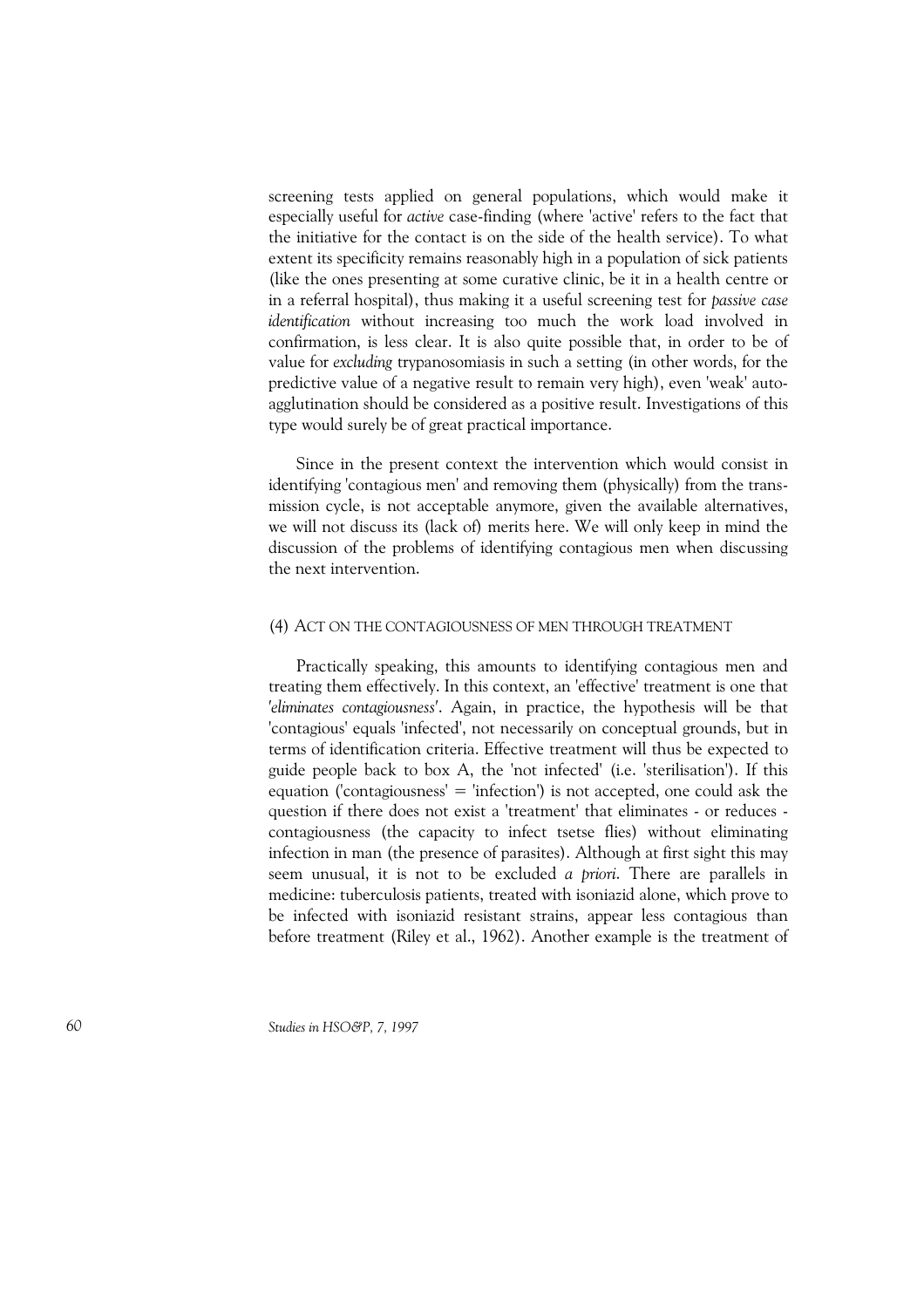pertussis patients with antibiotics, which is done solely in the hope that contagiousness may be reduced.

To what extent therapy-resistant HAT patients remain contagious for tsetse flies is, to our knowledge, unknown.

The question of the identification of contagious men has been treated above *(3)*.

The *effectiveness of the chosen treatment* (on the contagiousness of man) will depend theoretically:

- on the level of contagiousness before and after treatment implemented according to the state of the art (the hypotheses concerning the degree of contagiousness, in practice and according to the screening techniques used, have been expressed above);

- on the feasibility of (correct) execution of the treatment.

How can one measure the degree of contagiousness of men? One can submit that contagiousness is reduced to zero when there is 'sterilisation' (absence of parasites). However, this is impossible to observe directly, given the relatively poor sensitivity of the techniques that are used in order to demonstrate parasites, and given the sometimes prolonged presence of positive antibody test results among individuals who were correctly treated (Paquet et al., 1992; Kegels et al., 1992; Pépin et al., 1986).

In a more indirect way, and in the long(er) run, one can deduce a reduction of the *contagiousness* through the observation of an appreciable and sustained reduction of the *prevalence* (of infection) after treatment of all the 'infected' individuals in a community that is more or less stable and sedentary, in the absence of vector control activities. According to the observations of *Van Nieuwenhoven* in the Sudan, this is exactly what happens (Van Nieuwenhove, 1992a). A similar observation is reported by Bruneel et al. in Zaire (1994). The observations in Kasongo go in the same direction: reduction of serologic prevalence rates after one year of intensive case finding, even if in the latter case only those 'infected' individuals were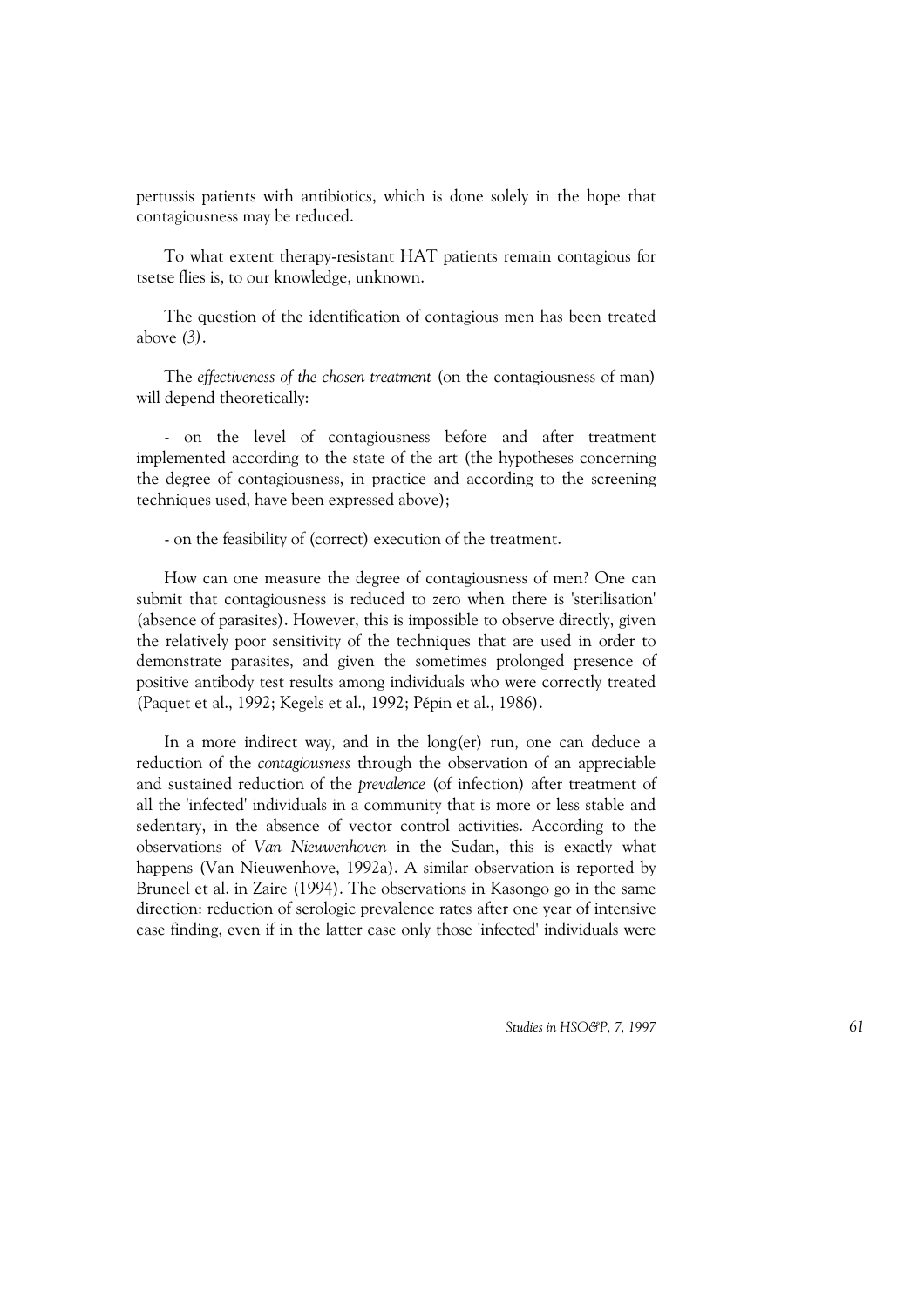treated who ended up being confirmed cases according to visual, morphological criteria (parasites observed in gland fluid, blood or CSF).

A question that, to our knowledge, is not resolved is, whether treatment of an infected individual (supposedly contagious) in the second stage of the disease, with a treatment that does not attack parasites in the CNS, has a (lasting) impact on the contagiousness of this individual; and, if any, for how long? In the early Atoxyl treatment days, every detected parasite carrier was treated with this drug in the hope of 'sterilising' the peripheral blood, although it was known that the drug could not *cure* patients with irreversible central nervous system involvement; but to what extent this had any impact on transmission is not known.

Generally speaking, the intervention *(4)* has been one of the mainstays of systematic trypanosomiasis control ever since some sort of sterilising treatment has been available. Its objective is the reduction of the human parasite reservoir. The interpretation of its success in reducing the prevalence of parasite carriers needs to take into account the screening method used for identification of infected individuals. Since it appears that the value of a screening sign like 'gland palpation' depends on the epidemiological dynamics and history of the endemic (being much less useful in 'late epidemic' or 'low endemicity' situations: less sensitive and less discriminating), it is somewhat understandable that maintained trypanosomiasis control campaigns, entirely or mainly based on this screening sign, end up being less and less effective. This could be one of the reasons why the HAT problem reappeared on the Zairian scene so unexpectedly soon after the loosening of the (very intensive!) control measures, which were yielding progressively less and less 'cases' in the late fifties: it is possible that the human reservoir had not been cleaned up as thoroughly as was thought because, among other things, the screening technique (neck gland palpation) was not effective anymore in identifying parasite carriers.

What can we conclude from this analysis of interventions (3) and (4)? In this context one aims for a depletion of the 'human reservoir'. While we know that the reservoir *is* located in infected human beings, we do not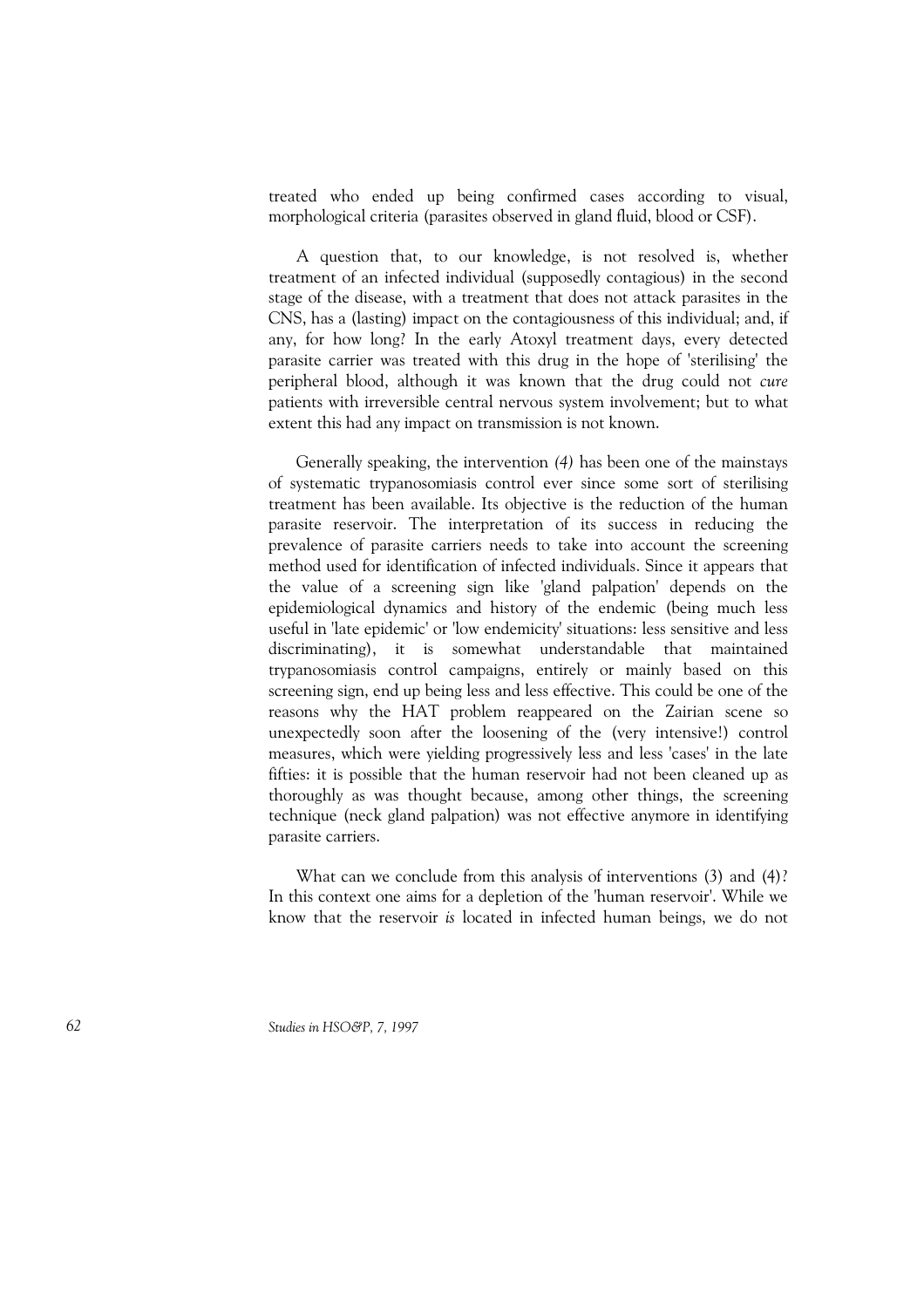really know in which groups of this infected population contagiousness for tsetse flies is significant (i.e. relevant for transmission). Depletion of the human reservoir would be highly effective in reducing transmission if treated populations are highly sedentary with little demographic exchanges between foci.

Thus, in terms of our criteria:

- *theoretical efficacy*: potentially quite high;
- *operational efficacy*: the effectiveness of these interventions will depend on
	- the effectiveness (sensitivity) of the identification procedure;
	- the coverage (with these interventions) of the exposed population;
	- the effectiveness of treatment in terms of reducing contagiousness.

Especially the first two elements represent important problems, but these are to a certain extent vulnerable;

- *cost*: always (very) high, but variable according to the technology used for identification and treatment. Cost-effectiveness (in the medium and long run) with presently available identification techniques is probably better, in spite of higher initial investment, because of longer lasting effect;
- *acceptability*: if these interventions are implemented on a massive scale, their acceptability will depend to a large extent on the perception of the problem that is being tackled (HAT). Participation (or 'compliance'?) with this kind of interventions seems to have been rather low in recent decennia.

The more important areas of the unknown seem to be the following.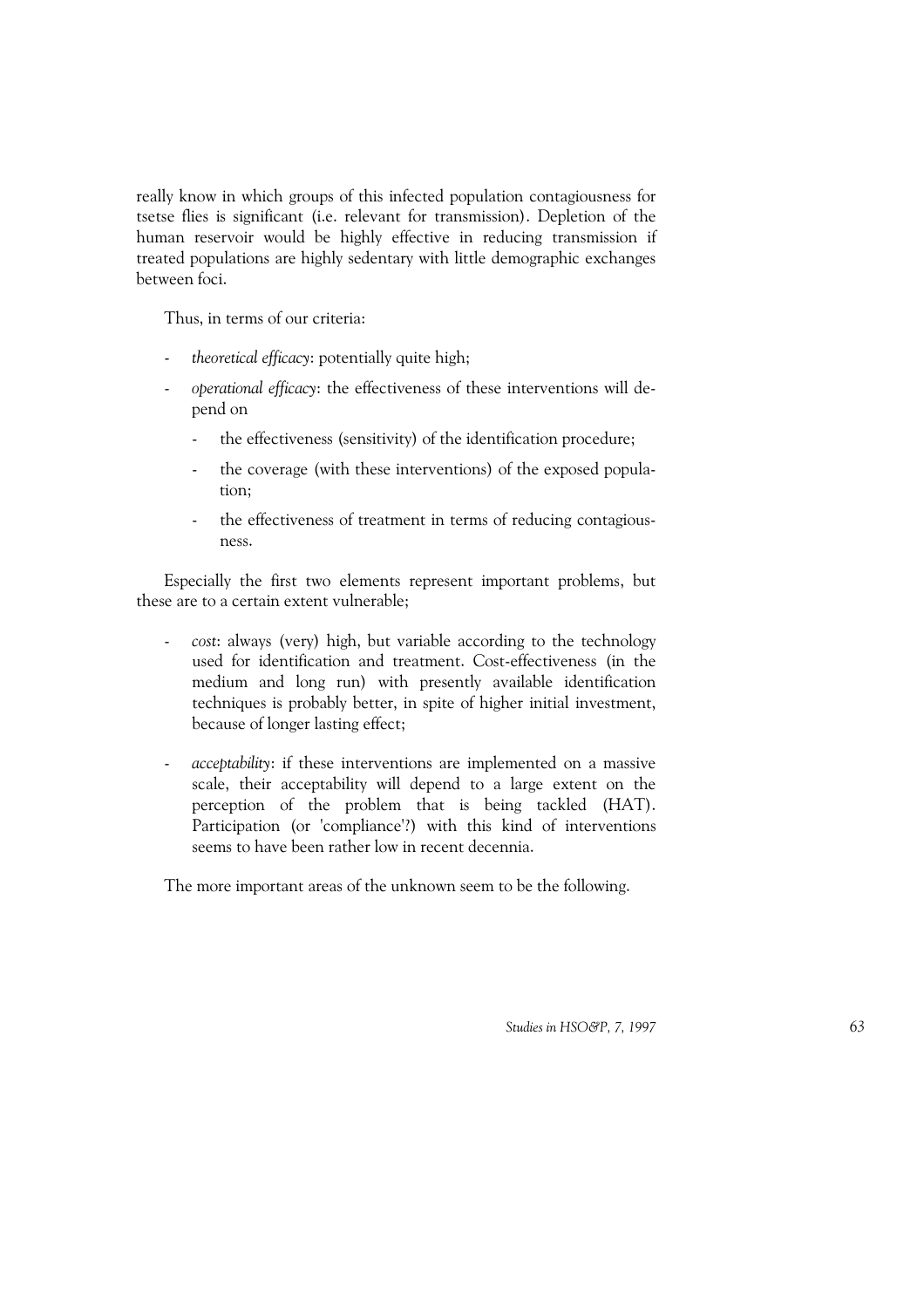*Which* infected individuals are contagious for tsetse? All or some? If some, when? What is the most important group? This question emerges as a fundamental one in terms of efficiency in routine conditions.

In the hypothesis that all infected individuals are to be considered contagious, what is the effectiveness of identification procedures? An answer to this question is needed in order to be able to predict the possible impact of these interventions and, therefore, for planning purposes.

Keeping in mind that we are in the discussion context of reducing or stopping man-to-fly *transmission*, we are compelled to conclude that the rational basis for this kind of control intervention, in *ordinary circumstances* of low or stable endemicity, is not very firm. The same or similar methods may be used with another purpose (prevent the future suffering of infected human beings), which will be analysed later.

### (5) PROTECTING UNINFECTED MAN THROUGH (ACTIVE) IMMUNISATION

Although it would, of course, be very nice if an effective and non-toxic vaccine against this disease could be developed and used, up till now all attempts to develop an effective human vaccine have failed, for various reasons, mainly related to the antigenic wizardry of the parasite.

#### (6) PROTECTING UNINFECTED MAN THROUGH CHEMOPROPHYLAXIS

In order to have good impact, chemoprophylaxis implemented as an isolated measure, must: be effective (good protective effect); be non-toxic; and be maintained for a sufficiently long time and with sufficient coverage.

When given to (or taken by) the *uninfected only*, effective chemoprophylaxis would protect them as long as the substance is present in protective concentrations.

When given *indiscriminately* to all individuals of a community where HAT is endemic, and to the extent that the substance is also curative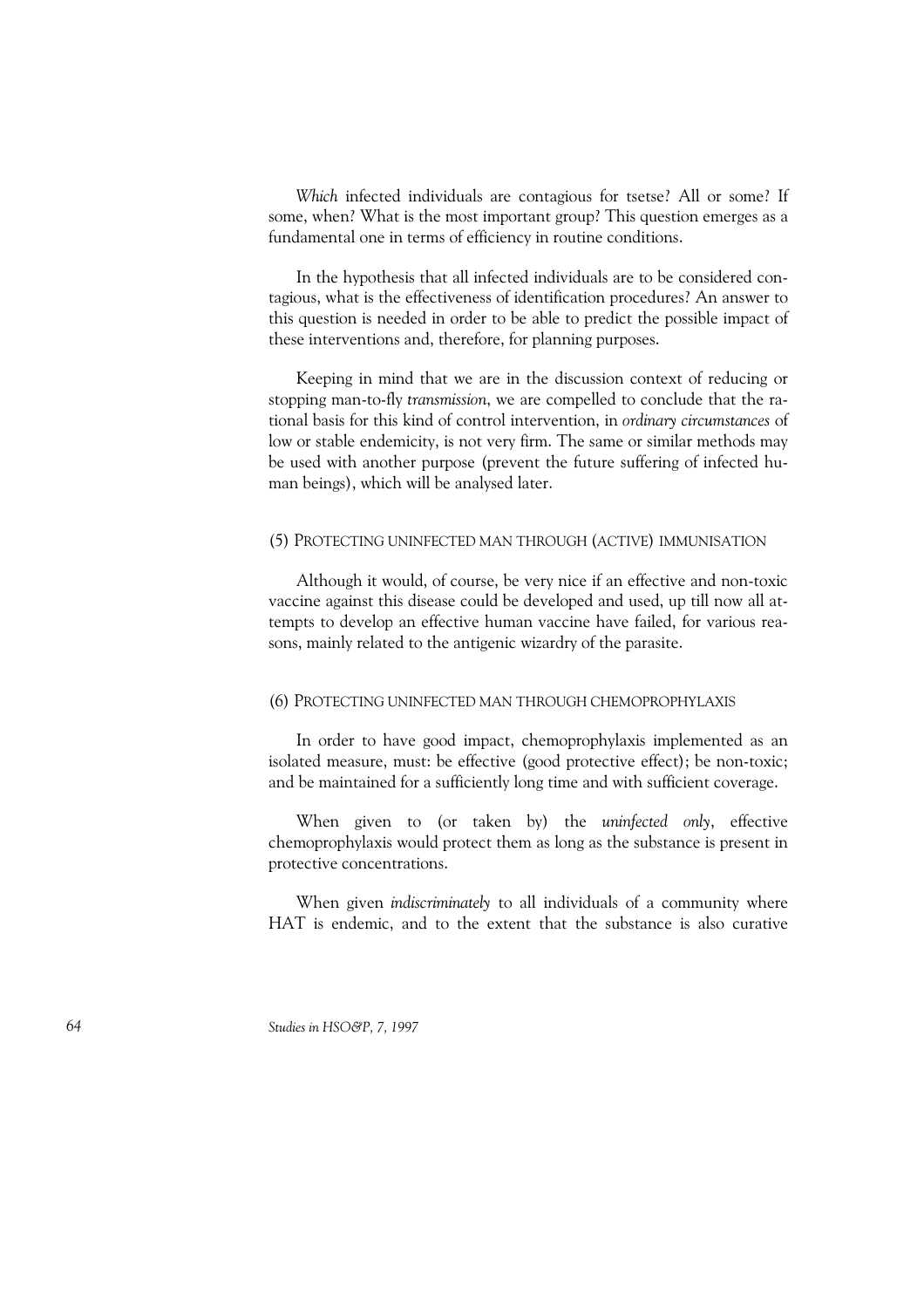('sterilising') for the non-identified infected individuals, one could theoretically expect a spectacular drop in the transmission, since the *contagiousness* of man for the flies is tackled at the same time as his *receptivity* for infection by contagious flies. If chemoprophylaxis were maintained for a sufficiently long time, the human population would be 'sterilised' and new generations of flies could not get infected. Ideal.

This optimistic scenario assumes: that the protective effect of the substance is (close to) 100 %; that the 'curative' or 'sterilising' effect (elimination of man's contagiousness) is (close to) 100 %; and that man is the only reservoir.

Let us accept that, for all practical purposes and as a general rule, the third assumption is confirmed for HAT of the *gambiense* variety.

In the history of trypanosomiasis control, especially in the former French and Belgian colonies, *suramin* first, but later especially *pentamidine* was thought to meet the conditions of 'protection' and of 'elimination of contagiousness' sufficiently well in order to be operationalised in the form of mass chemoprophylaxis ('pentamidinisation'). Moreover, pentamidine had the advantage of being eliminated very slowly from the organism; the protective effect of one injection was thought to last up to 6 months, which corresponded, at that time, to the interval between the rounds of the HAT control teams. Knowing that this substance does not pass the blood-brain barrier sufficiently well, and therefore does not penetrate the CNS, it was known from the start that this operation could not be sufficient to 'eradicate' the disease (in the hypothesis that a person, receiving pentamidine while being at the stage of CNS involvement, will remain contagious or become contagious again as long as he survives). However, it is often admitted that the practice of mass pentamidinisation has been useful, in the former Belgian and French colonies, to "reduce the HAT problem to manageable proportions" (as expressed in the 17th edition of Manson's 'Tropical Diseases'). This is not quite correct; in the Belgian Congo the first pentamidinisation campaigns were started after 1945, while the 'Index of New Contagiousness' (Indice de Contagiosité Nouvelle) had dropped already to 0.24 % in 1940, which is a quite 'manageable' situation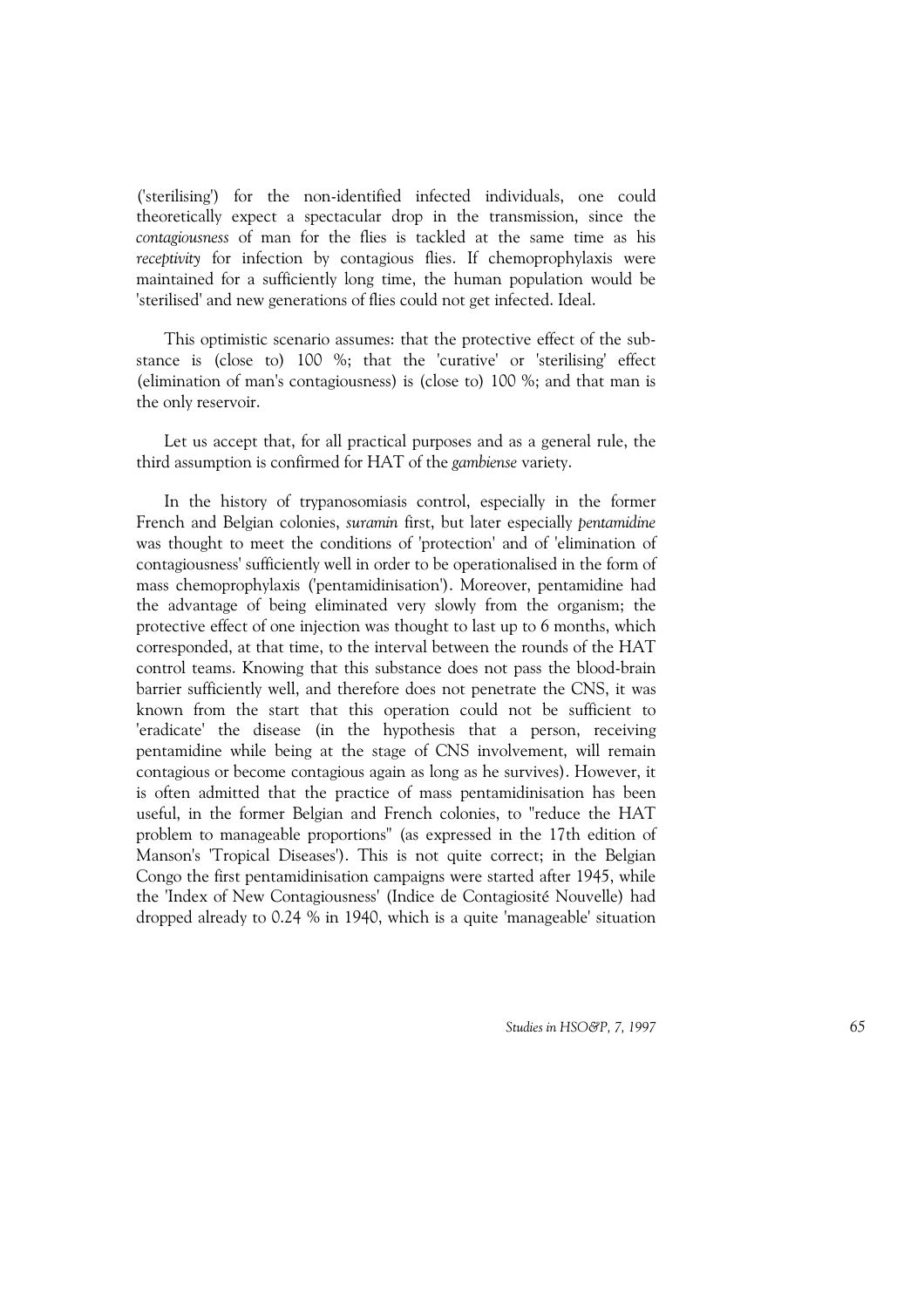already (cf. Burke, 1971). At any rate, during the years of systematic mass treatment with pentamidine in the Belgian Congo, from 1947 onward, the numbers of new detected cases of trypanosomiasis declined steadily, in spite of increasing detection efforts, and in contrast with the 1941-1948 period during which these numbers remained rather stable (Janssens and Burke, 1992). The effort made for these campaigns is difficult to imagine these days; around 1950 some 2,000,000 people in the Belgian Congo received a pentamidine injection every 6 months (Burke, 1971).

It may be illuminating to re-examine the (published) evidence on which the "long lasting protection" of pentamidine was based. One such publication appeared in 1944 (Van Hoof et al., 1944). If one only reads the conclusion, one would find: *"Evidence is adduced of the prophylactic value of pentamidine. Guinea-pigs [...] were free from infection for at least 120 days. Volunteers injected with a single dose of 0.002 or 0.003 grammes per kg resisted for 10 to 12 months repeated bites of infective tsetse flies."* One has to read the rest of the article to find out that the total number of volunteers was *two* and that no control volunteers (without pentamidine prophylaxis) were used in the experiment. Dissection of the flies resulted in the conclusion that Boukumu, the first volunteer, had been bitten, over a 12 month period, by 60 infective flies (infected salivary glands) and Moya, the second volunteer by 32 infective flies over a period of 9 months. The underlying assumption appears to be that no one can sustain such a challenge without becoming detectably infected (it is true that in nature, assuming a fly infection rate of 0.2 % in an endemic focus, 60 infective stings over 12 months correspond to a daily number of more than 80 tsetse stings, which is quite a bit). But even if we accept for the moment that in these circumstances no controls were necessary (which is quite debatable), it would be hard to imagine, nowadays, how an entire pentamidinisation programme could be justified on the basis of the results of experiments involving a sample of 2 individuals. A second experiment (Van Hoof et al., 1946) appeared to clinch it: guinea-pigs receiving a total of 6 mg/kg were 'protected' for 60 days; 3 human volunteers, this time receiving 4.5 mg/kg, did not become demonstrably infected for *up to* 184 days. Conclusion: "*la pentamidine peut prévenir l'infection naturelle de la maladie du sommeil chez l'homme pendant 6 mois*." Prophylactic pentamidine campaigns were started in the Eastern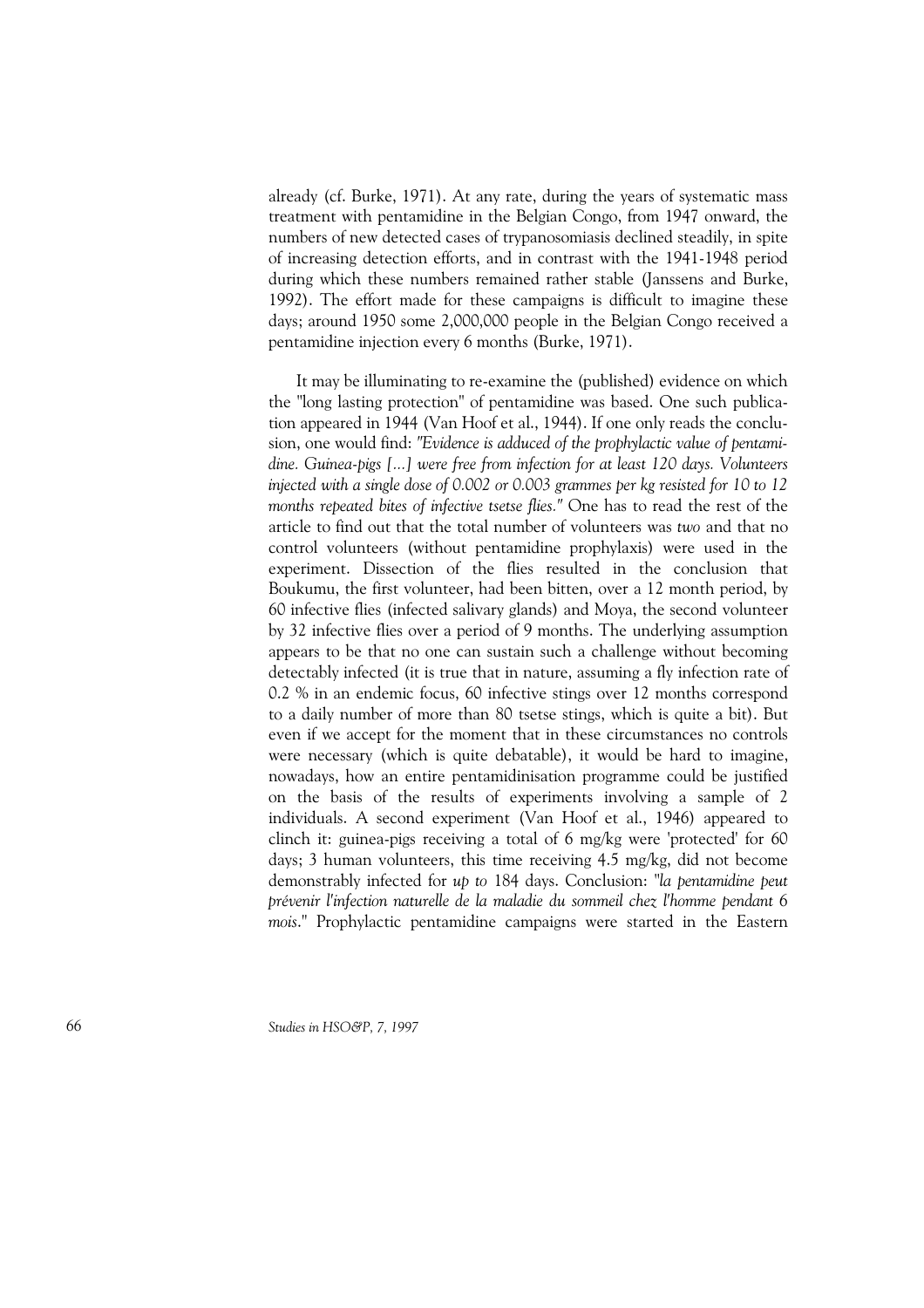French territories in 1946, in the Belgian Congo in 1947. One can only hope that there was a lot more indirect supportive evidence to justify this move.

Investigation of the prophylactic action of trypanocidal drugs had been started before, notably by Lyndhurst Duke on suramin (Duke, 1936), who used, first, 7 'protected' volunteers (and 7 'clean', unprotected volunteers as controls) and later another group of 9, and then again 9 volunteers. All those having received suramin resisted experimental infection for at least 3 months. (Duke's published experiments were conducted mainly for *T. rhodesiense* infection, presumably with a view to controlling *outbreaks*; suramin could provide a more humane strategy than the "*dreaded old-time consequences of detection as a sufferer: removal to a distant hospital, wholesale evacuation of the homeland, and all the well-remembered restrictions and dislocations imposed in the days of our comparative ignorance and inexperience...*")

The low toxicity (or, at least, the low lethality: 1 death per 300,000 injections) of pentamidine was confirmed after some years of prophylactic mass campaigns (Gall, 1954; Jonchère, 1951). Injection sites are very tender and sterile gluteal abscesses are reported in 5 % of cases, using the intramuscular route (Pépin and Milord, 1994).

The argument that is often put forward against the practice of chemoprophylaxis is that it would 'hide' the infection and that afterward one would only see cases with CNS involvement, who are more difficult to treat. This is rather obvious, given the properties of pentamidine, but it is hardly an argument. In the logic of *protecting the uninfected*, it would suffice to discover the optimal periodicity of injection for concentrations not to fall below the ones needed for effective protection, while making sure that infected (and supposedly contagious) men are identified and treated adequately. We now know that for many people this period of effectiveness is much shorter than 6 months. Recently reported elimination half-lives, after one dose, vary from 9.4 hours (Conte et al., 1986) to 29 hours (Conte, 1991), and after 10 daily doses a median elimination half life of 47 hours was observed in trypanosomiasis patients (Bronner et al., 1991). The latter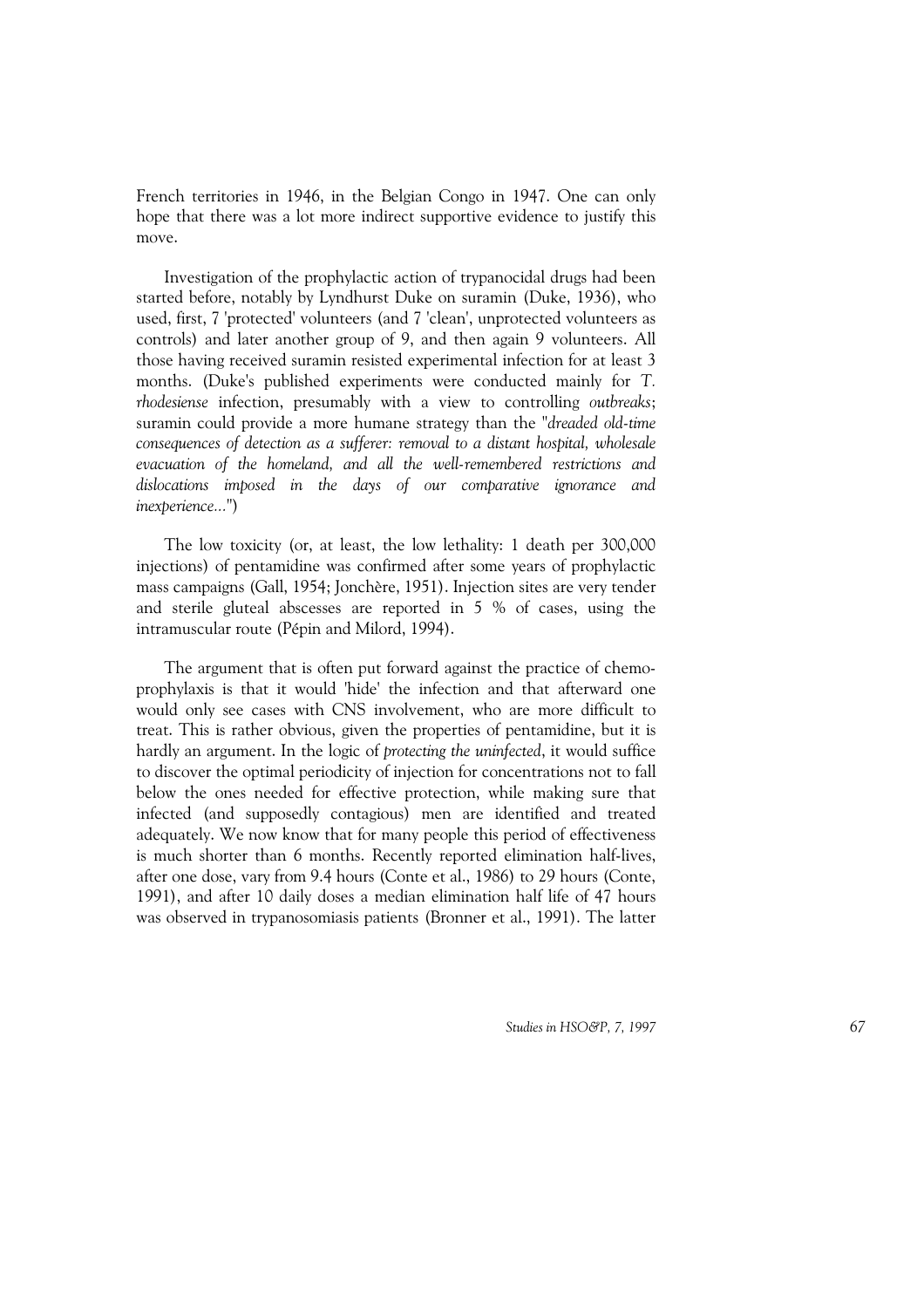also report that pentamidine was detected in all examined CSF samples, at a concentration of 0.5 to 0.8 % of the plasma concentration (an observation not reported before). Interestingly, a recent investigation put the elimination half-life of *suramin*, after a 6 g (therapeutic) dose, at more than 44 *days* (Cheson et al., 1987).

In view of all this recently emerged information on elimination halflives, the effectiveness of the systematic pentamidinisation as practised in the forties and fifties, may have to be attributed more to an "early therapy" effect (of newly infected individuals) than to a real "chemoprophylactic" effect (for not yet infected individuals). Of course, these concepts are difficult to separate in practice.

Probably the most important argument against this 'chemoprophylactic' practice is its *cost*, if it is to be implemented correctly, and how this cost compares with that of other interventions. Moreover, the question should be asked if the drug is sufficiently innocuous and from which moment (or from which low level of endemicity or transmission) its massive use should be stopped in order to avoid creating more problems than are solved.

### Conclusion:

Theoretically this is a desirable kind of intervention if the tools are adequate. Feasibility is severely limited by cost and limited duration of protection. If an effective intervention is carried out to identify and treat infected individuals, administering prophylaxis to still exposed but not infected individuals in selected circumstances may be effective - and feasible - in helping to reduce the prevalence of infection significantly; but the perfect *prophylactic* drug still needs to be invented.

## (7) PROTECT THE TSETSE FLIES AGAINST INFECTION

Although at first sight this looks like science fiction, let us not forget that a conceptually comparable approach has been highly successful in rabies control in Europe: the principal 'vectors' of rabies, wild foxes, were successfully immunised with an oral vaccine, incorporated in judiciously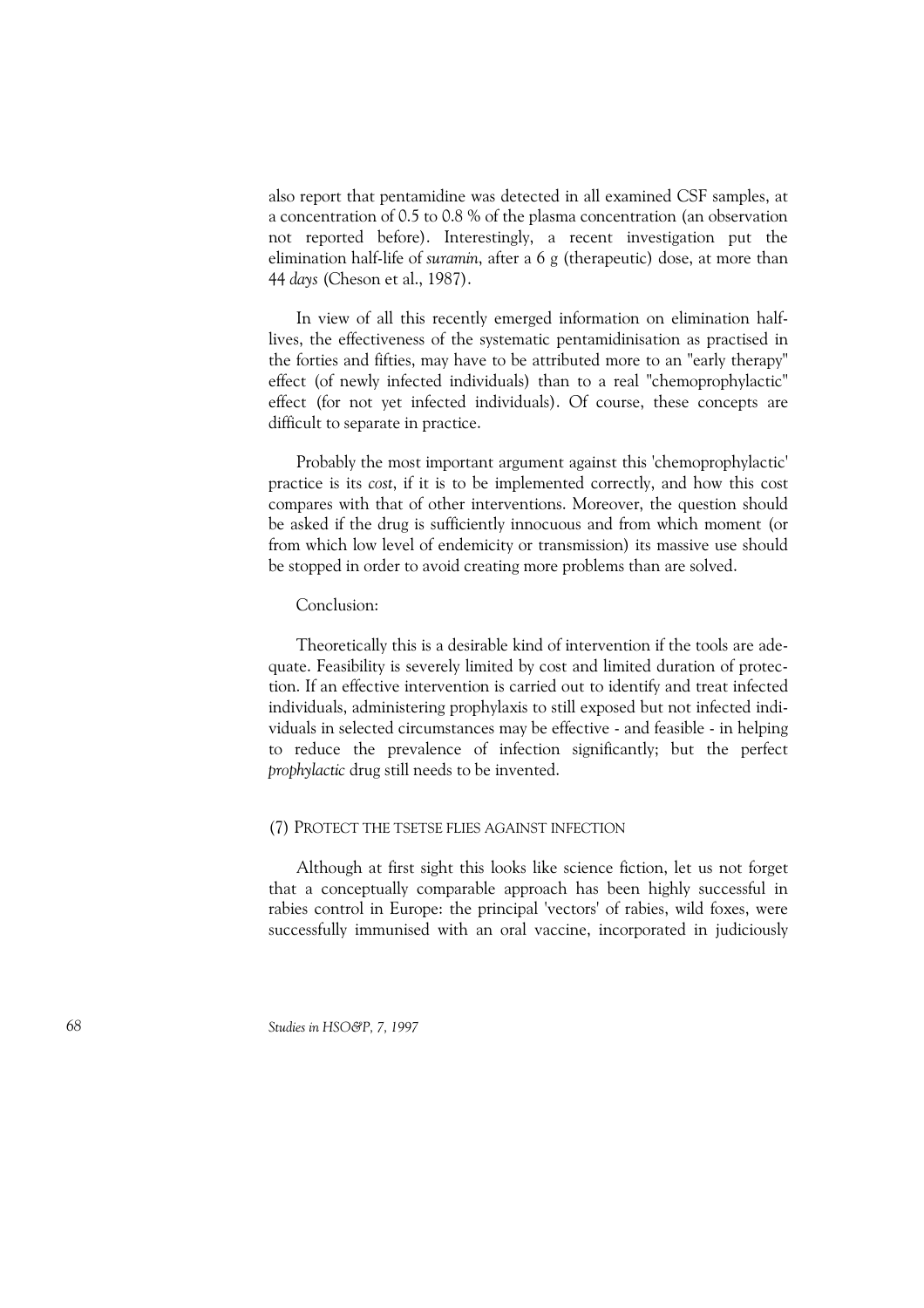distributed bait (strictly speaking, in the case of rabies, foxes can also be considered to be the 'reservoir' rather than the 'vector'...). Of course, this is not quite the same thing as 'immunising' flies, although the idea is rather alluring.

Science fiction or not, it appears that some gene sequence regulating the tsetse fly's susceptibility to infection with trypanosomes has been identified and that a modified gene sequence can be incorporated in the fly's genome ('genetically engineered immunisation'? P. Elsen, pers. comm.) To what extent this approach is feasible on a large scale as a control activity is, of course, another matter.

Although we may not (yet) be able to *act* on the susceptibility of the tsetse flies to trypanosome infection, a better understanding of this issue is certainly of interest for a better understanding of HAT epidemiology. If we knew what determines the flies' susceptibility to trypanosome infection, we may have learned something crucial for understanding HAT transmission.

There is not only the finding of genetically 'regulated' susceptibility; another finding is the high association between (previously established) RLO midgut infection in the flies and susceptibility to trypanosome infection, mentioned before, through lectin regulating mechanisms (Maudlin and Ellis, 1985; Maudlin and Welburn, 1988), which throws a remarkable light on the dynamics of transmission. If this finding is widely valid, there would appear to be a subgroup among the fly population, independent of taxonomic criteria and maybe also of feeding behaviour, that may be responsible for transmission. One can therefore formulate the hypothesis that if the flies do not have this 'RLO disease', they will not get the '*Trypanosoma* disease'. In that case it would of course be relevant to know what determines the occurrence of this 'RLO disease', and how we can possibly act on this.

It may sound far-fetched, but if it were possible to 'protect' the tsetse from RLO infection, to prevent them from getting it, there might not be a problem of HAT.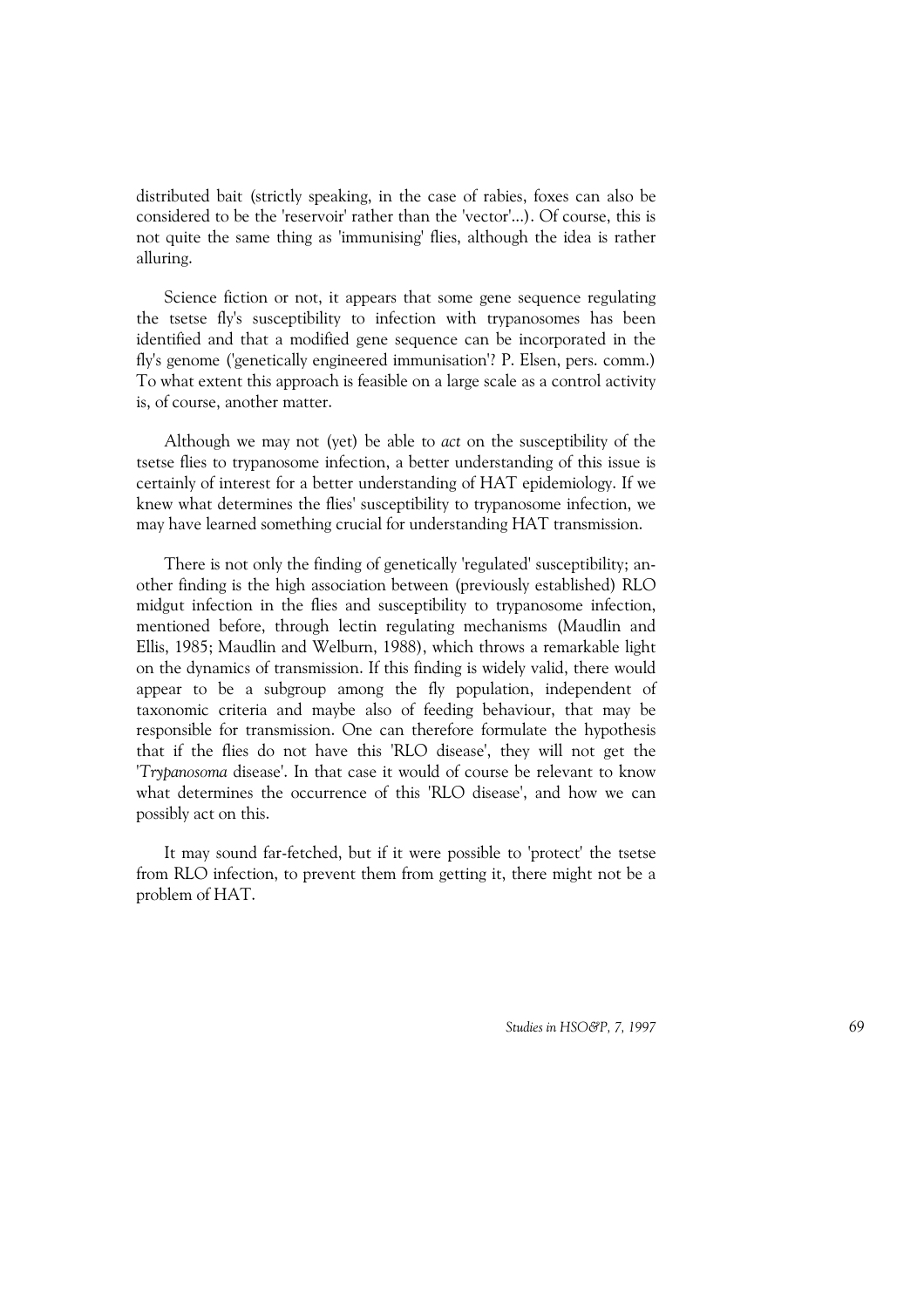# (8) IDENTIFY INFECTED INDIVIDUALS BEFORE THEY START SUFFERING AND PREVENT THE SUFFERING THROUGH TREATMENT

This kind of intervention is in the area of what is called 'secondary prevention' (halt the evolution toward suffering).

We are not talking here about the notion of 'contagiousness' (i.e. acting as a source for transmission, and thus conceptually linked to the transmission process), but rather about the notion of 'infection' (i.e. to be a parasite carrier, conceptually linked to the probability to *evolve in the natural history of the disease*). In practice, the tendency is to use these two notions indiscriminately, because we do not know whether it is technically possible to make the distinction.

However, in a context of secondary prevention, the benefit of treatment is dependent on the *'value of treating'* as compared to the *'value of not treating'.*

The decision to *treat non-suffering infected man* implies, in practice, two levels of uncertainty: is the person really infected or not; and is the infected person really going to evolve toward suffering or not?

Let us accept that it is possible to determine with certainty whether a person is infected or not. In this case it would be necessary to know what is the 'predictive value' (the term 'prognosis' would be more apt) of this sign for the phenomenon 'ulterior suffering caused by trypanosomiasis'.

This question can be represented by a contingency table: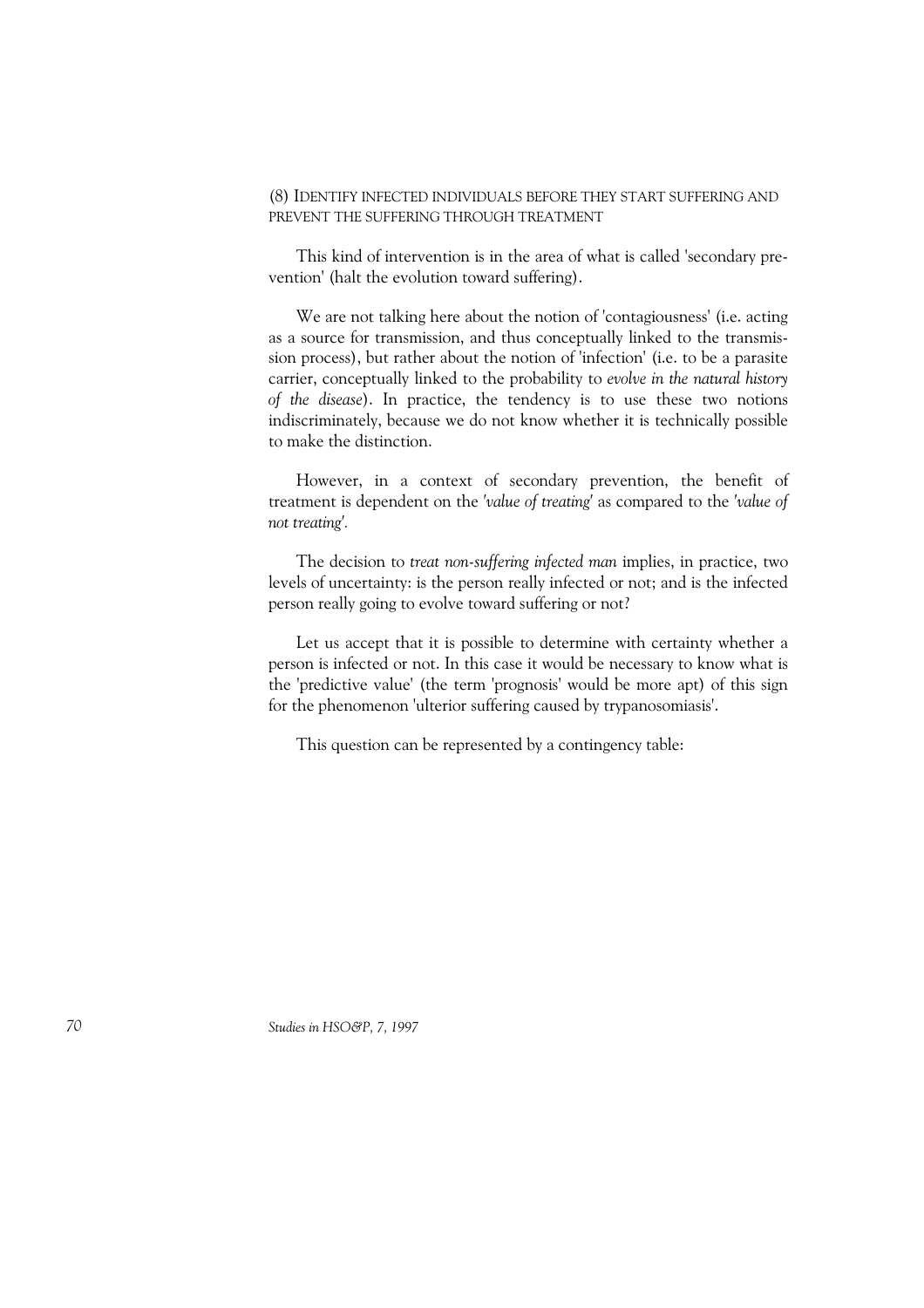### Suffering in future



Since we start from the principle that, by definition, a not-infected individual cannot progress in the natural history of HAT, '**c**' equals zero (there are no 'false negatives' for this sign -FNs) and among the not-infected there are nothing but 'True Negatives' (TNs).

The 'positive predictive value' of the sign 'infected' equals **a/(a+b)** (i.e. the prognosis, in probability terms, of future suffering). This value would be one of the elements of description of the natural history of the disease. It is unknown with any accuracy. Moreover, it is suspected to vary according to elements that determine human 'resistance' to the parasite's effects, like nutritional status (Dutertre, 1968) and some sort of acquired immunity of the premunition type (Burke, 1971; Burke, 1992) which may be limited to locally prevalent strains of trypanosomes.

Let us suppose, all the same, that we know this value with sufficient accuracy. We would then be left with the second level of uncertainty, that of the characteristics of the test that is used to decide whether someone is infected or not: to what extent does the test result correspond with reality?

A second contingency table could represent this question: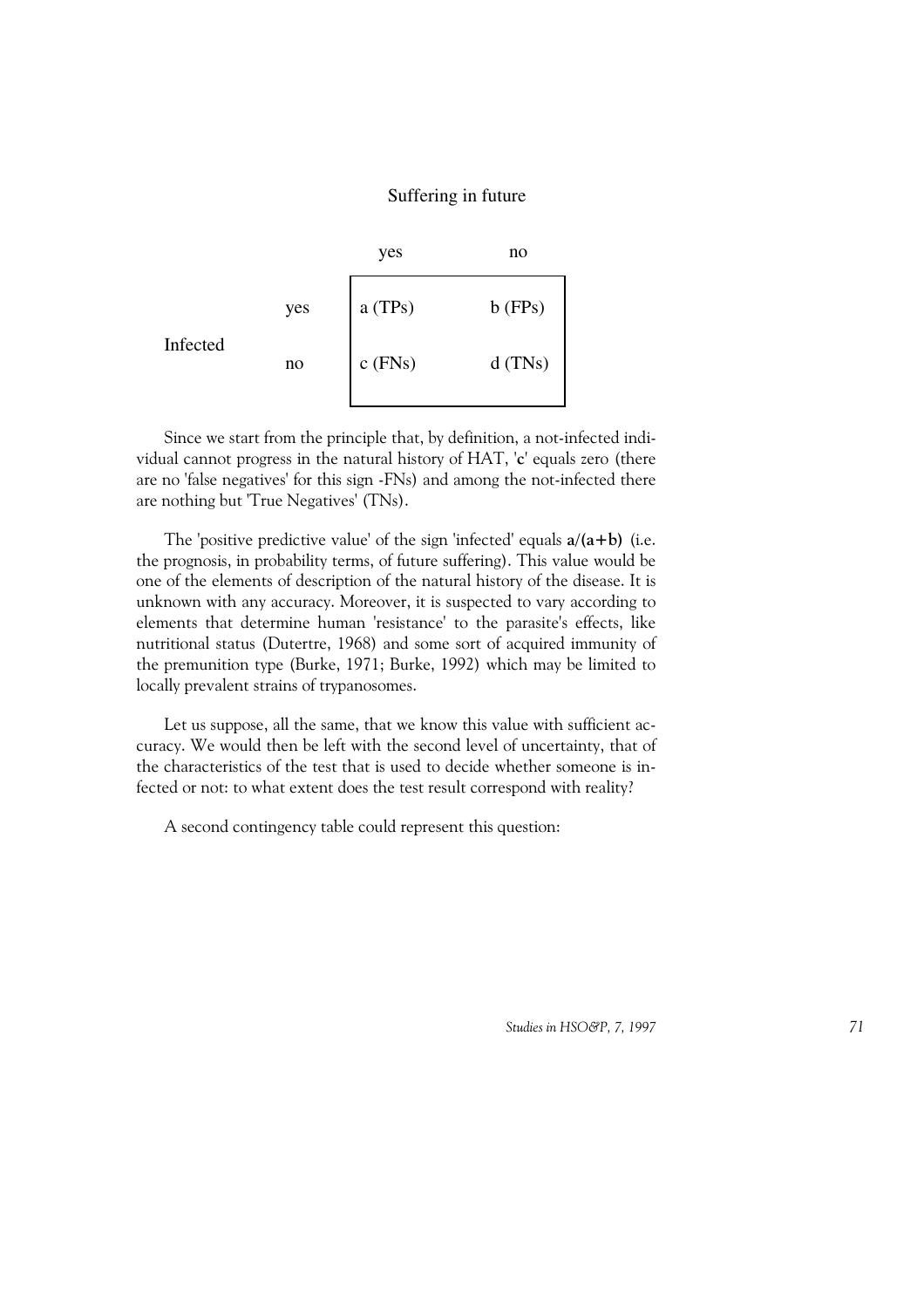

This time, none of the values (a',b',c',d') is expected to be zero.

The *'value of treating'* would then be composed of the advantages of treating the TPs (the number of whom depends partly on the predictive value of the test) minus the disadvantages of treating the FPs (the number of whom is also partly depending on the predictive value of the test).

The *'value of not treating'* is composed of the advantages of not treating those who are not going to suffer, minus the disadvantages of not treating those who would suffer.

Of course, all these 'advantages' and 'disadvantages' are partly subjective and the way they are expressed needs to be made explicit. However, as long as the basic probabilities are not known, even approximately, one can hardly speak of a very 'rational' decision (in this precise context which is 'secondary prevention': stop an infected person to evolve toward suffering).

In practice, the question is probably still more complex. In fact, the concept of *infection* carries with it a *time* dimension. A person who received an 'infective' bite (from a contagious fly) can, in all probability, go through a relatively short episode resulting in getting rid of the infection ('abortive infection') The phenomenon of transient serologic positivity on screening (or spontaneous serologic inversion) supports this hypothesis (which refers, by the way, to a rather general phenomenon in human medicine). On the other hand, this 'infective bite' may also result in long time presence of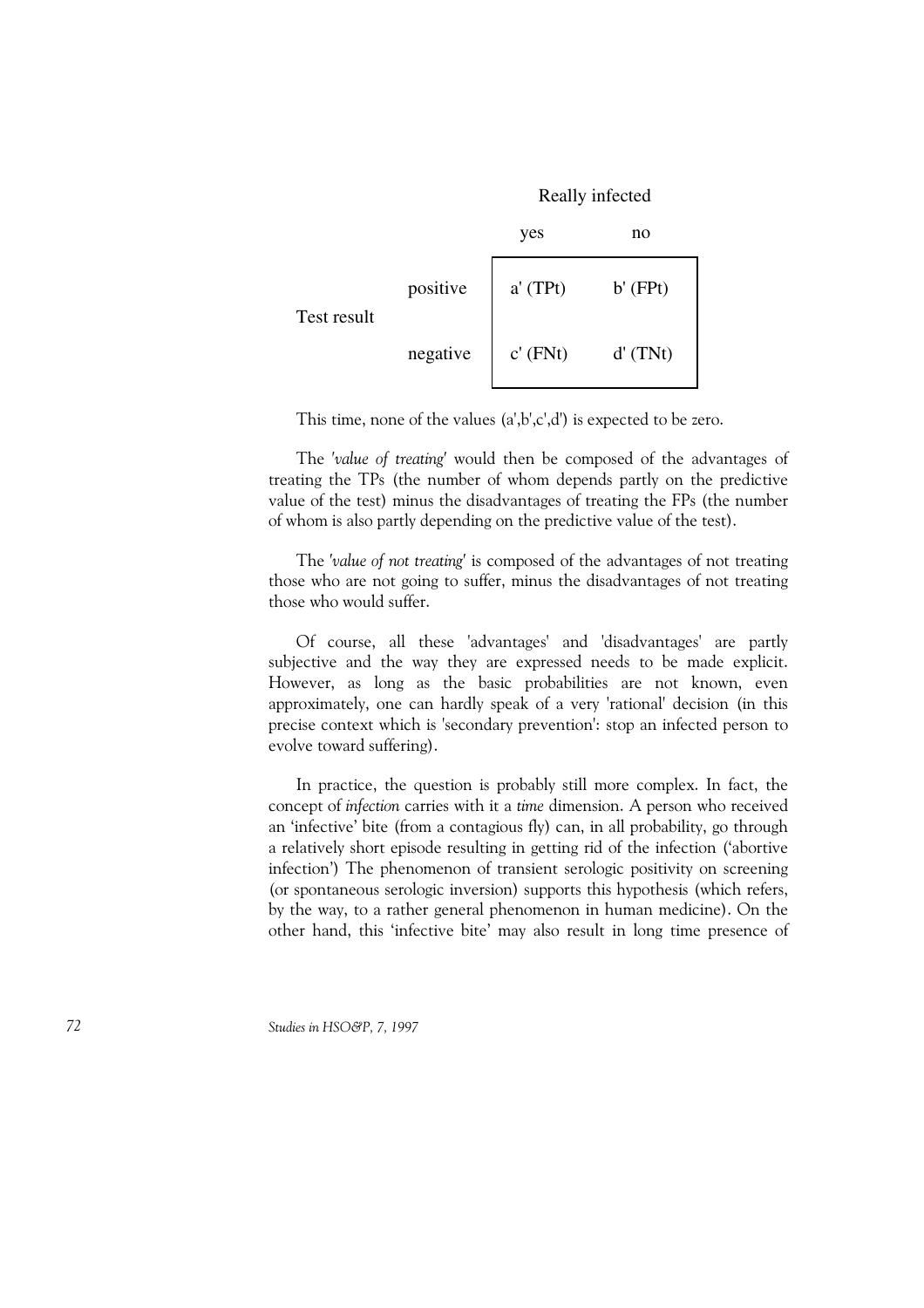parasites ('sustained infection'). The question is then to find out, with a sufficient level of certainty, on the basis of a test result, whether the person belongs to the first or to the second category. This question is superfluous only to the extent that, in the composition of the *value of treating*, the element 'disadvantages of treating false positives' (in terms of ulterior suffering) can be considered to be non-existent or negligible.

Can we conclude anything at this point?

As for the *theoretical efficacy* of preventing future suffering in infected individuals, by treating them, we can be confident that adequate treatment *is* effective, but we do not really know how effective it is, because we do not know as much as we would like about the natural evolution of the infection. In other words, we are confident, all things considered, that the value of treating is higher than the value of not treating, but we cannot say by how much.

In terms of *operational efficacy*, the effectiveness of such an intervention would also depend on our ability to identify infection in individuals, in other words on the operational characteristics of tests to diagnose *Trypanosoma* infection, and on the number of people reached with the intervention. With presently available tests, the *technical* feasibility of such an operation is probably quite high, but the *social* feasibility is likely to depend on the perception of the HAT problem in the community.

The *cost* of an operation of this kind is high when high numbers of people are to be reached, and is furthermore variable according to the techniques used.

The *acceptability* will depend to a high extent on the perception of the HAT problem in the community and on the relation between health services and communities. This perception is, of course, different in a low endemicity situation from what can be expected in a high endemicity or epidemic situation.

The natural evolution of the infection (to illness and suffering) and its possible determinants remain imperfectly understood, although clinical and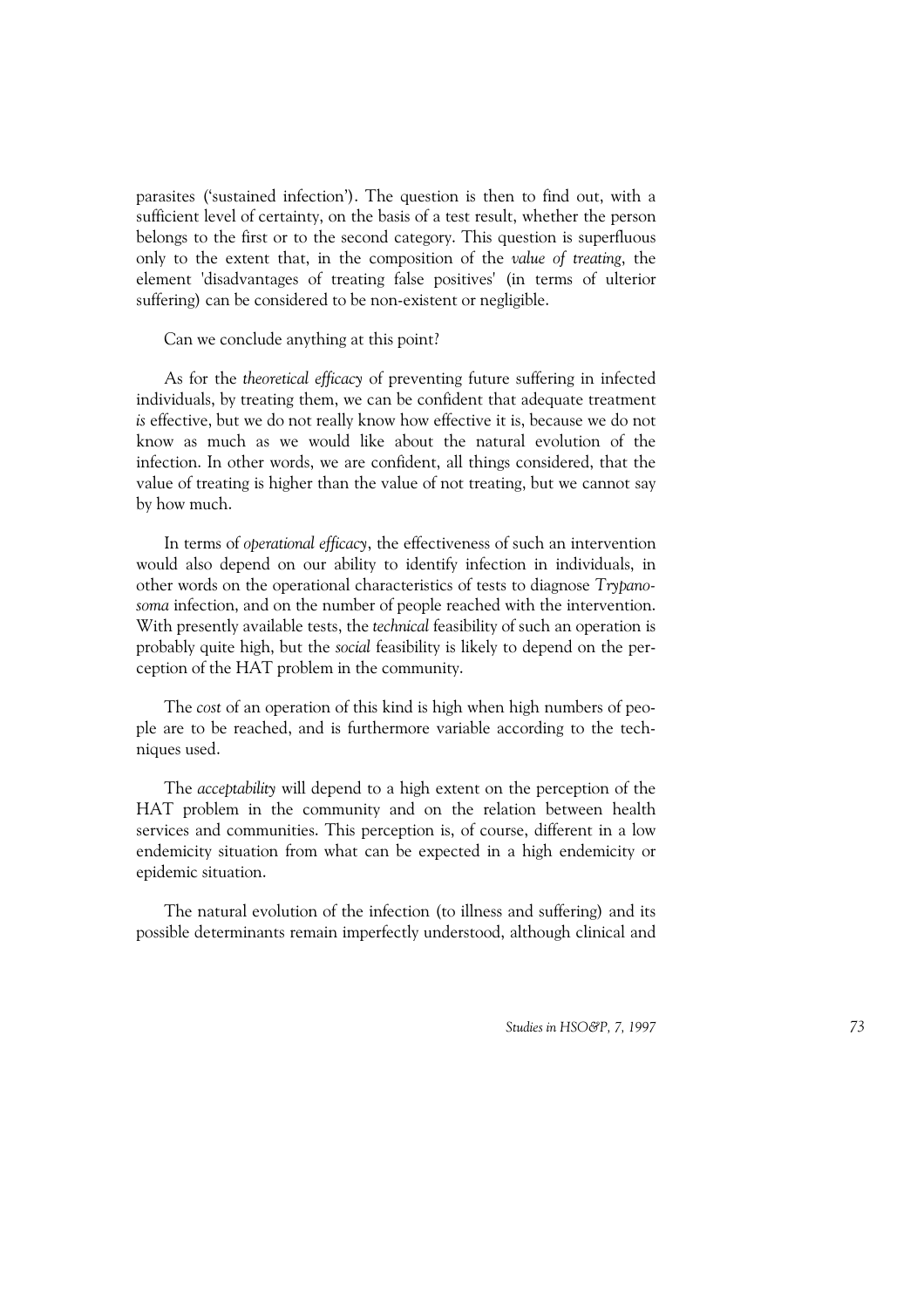pathological descriptions of clear cases of disease are quite documented and rich.

Conclusion: this kind of intervention is certainly desirable in situations of high endemicity or in the case of epidemics. In such situations it is also likely to be feasible because the community can be expected to participate actively (having made its own cost-effectiveness assessment, consciously or not). If we accept this, the decision to be made is rather on *when* this kind of intervention would have to be started - and when it would have to be stopped - and *how* it would have to be organised (which kind of service, which kind of personnel, which target groups, etc.)

## (9) IDENTIFY INFECTED INDIVIDUALS SUFFERING FROM HAT AND TREAT THEM

This amounts to stopping or reducing (individual) suffering attributable to HAT and to stop and reverse the evolution towards (permanent) incapacity or death.

The need to distinguish, among the suffering, the patients with (massive?) CNS involvement is based on the difference in necessary or sufficient treatment. This distinction is made on the basis of the sign *altered cerebrospinal fluid* (CSF). The test used to decide on this sign is, in practice, the counting of cellular elements per unit of volume of CSF, or its albumin content, or the finding of parasites in the CSF on the basis of visual, morphologic criteria; more sophisticated, but less often used is the finding of a sufficiently high concentration of specific IgM antibodies (Mattern, 1968; Dutertre, 1968; Van Meirvenne, 1992).

It is generally accepted that without effective treatment, the probability for a patient with CNS involvement to evolve towards permanent incapacity and death, in a relatively short time, is close to 100 %. How long this generally takes is not very clear (or is very variable), just as it is not very clear how to define - or describe - this CNS involvement: it has been argued more than once that this CNS involvement occurs quite early in the natural history of the disease (Dutertre, 1968; Boa et al., 1988). Part of this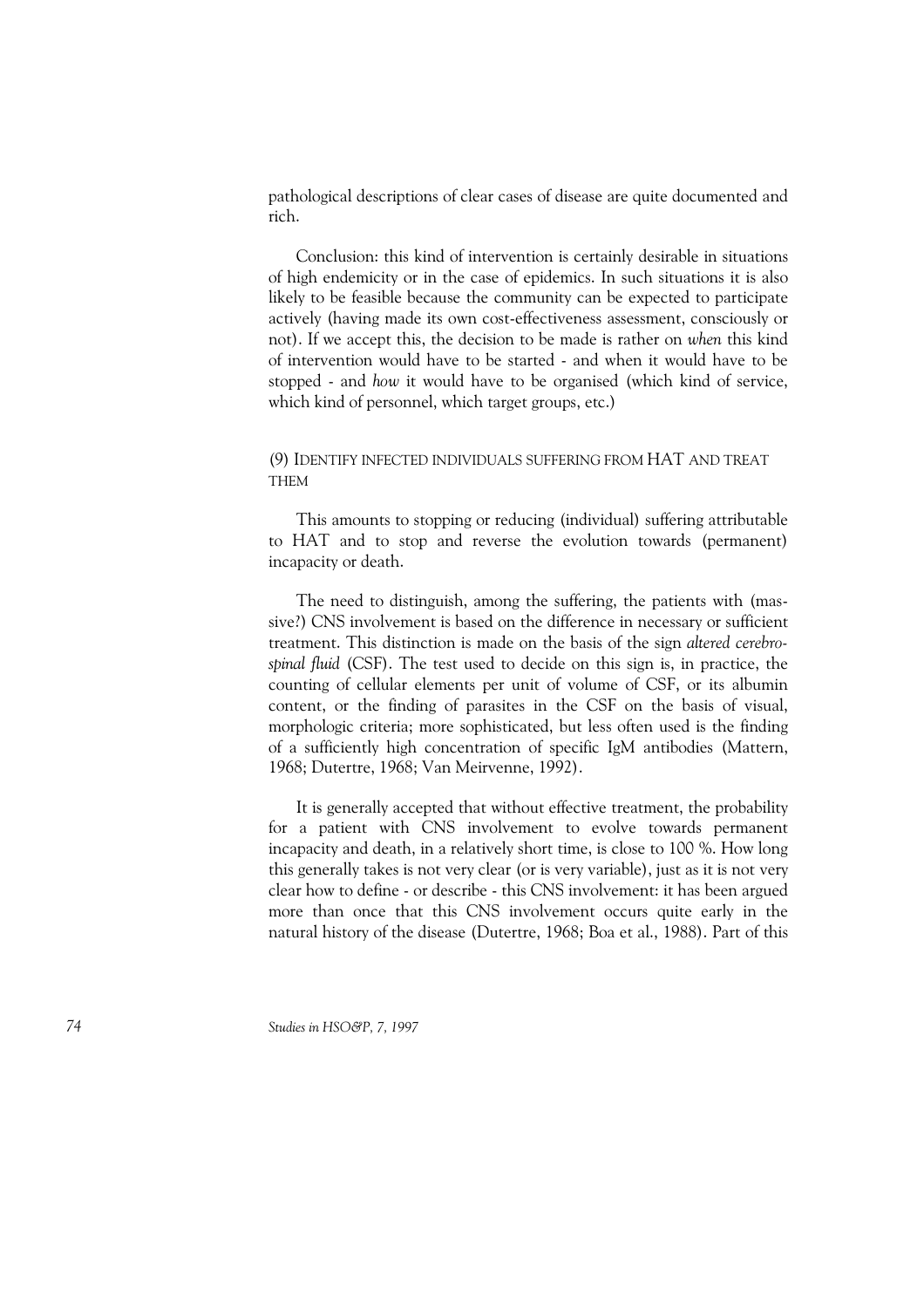uncertainty is probably due to the fact that the decision on CNS involvement (yes or no, stage I or II, stage II treatment or not) is taken on the basis of biochemical and biological examination of the CSF (laboratory results as 'objective signs') whereas the presence of clinical (neurological) signs and symptoms of cerebral involvement would result in quite different conclusions. Clinical evidence and biological (laboratory) criteria only partly overlap.

A possible confusion is the one between *invasion* of the CNS by the parasite and *CNS involvement*. The latter is an essentially *clinical* phenomenon, the signs of which are structural (evidence of inflammatory reaction: cells, protein) or functional (clinical signs and symptoms that can be traced to CNS malfunctioning). These clinical phenomena are then attributed to the lasting presence of Trypanosoma parasites in the CNS (who have 'settled' there, so to speak). The former, 'invasion' of the CNS by the parasite, is a description of parasite behaviour, with no explicit time dimension; it could be a transient phenomenon with or without functional consequences.

One could say that the likely sequence of events, pathology wise, would look like this:

- from early in the evolution of the infection, parasites are carried with the blood stream to the cerebral blood vessels, at first intra-vascularly;

- at some moment in time, parasites penetrate into the *peri-vascular* tissues, where they produce some peri-vascular reaction and meningeal irritation, resulting in what Manson terms a 'chronic lepto-meningitis'. The clinical translation of this would be composed of signs of meningeal irritation: increased numbers of cells in the CSF, etc., possibly already some *Trypanosoma* parasites in the CSF.

The question now is whether we can say that this is a sign of cerebral *involvement*? Has the blood-brain barrier been successfully overcome (from the point of view of the parasite), or is this only an inconclusive temporary 'skirmish' with transient results;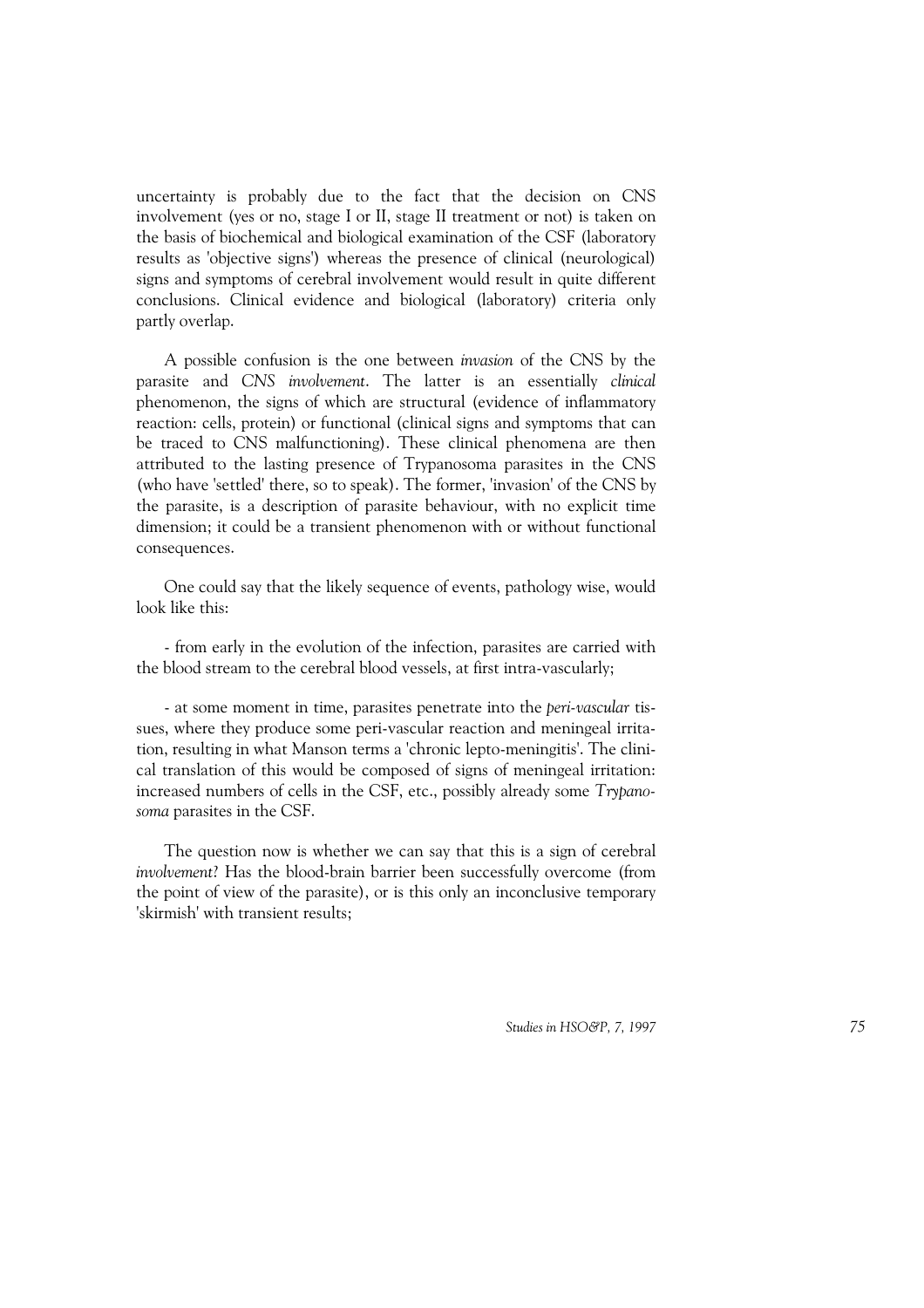- finally (and possibly) there is invasion of the *brain tissue*, in advanced stages, i.e. presence of parasites in brain centre tissue without relation to blood vessel structure: the brain centres are affected, the blood-brain barrier has definitely been overcome and the parasites are there to stay. An alternative interpretation is that in this stage the role of the parasites is not so important anymore in terms of infective agents, but that the immune systems and mechanisms are out of control and are at the basis of progressive demyelinisation and destruction of brain centres, without affecting the cortex directly (Dutertre, 1968).

To what extent this latter description is accurate is, however, debatable. After having carried out a post-mortem on 24 natives and 2 Europeans, Mott reports lesions as 'primarily interstitial' with 'some secondary parenchymatous atrophy' and wonders why so few trypanosomes are found in sections (Mott, 1906). The quasi absence of parenchymatous lesions is supported by the finding that - at least in rodents - 'invasion of the cerebral parenchyma by parasites leads to a dead end' (Van Marck et al., 1981), whereas, in chronically infected rodents, trypanosomes were found to concentrate extravascularly in the choroid plexus in mice, the matrix of which could serve as a shelter for the parasites; trypomastigotes have been observed dividing within ependymal cells in the choroid plexus (Abolarin et al., 1986). The 'destruction' of brain centres seems to be *functional* rather than structural, and may be dependent on perivascular processes.

Frézil and Coulm find a reversed correlation between the numbers of WBC in CSF (essentially a sign of meningeal inflammation) and the concentration of antibodies in blood, but a straight correlation between numbers of WBC in CSF and antibody concentrations in the spinal fluid (Frézil and Coulm, 1977), which supports the formulation of a 'cerebral polarisation' hypothesis 4 .

*76 Studies in HSO&P, 7, 1997*

 $\overline{\phantom{a}}$ 

<sup>&</sup>lt;sup>4</sup> It is said that the difference between 'meningeal irritation without invasion of the brain centres' and 'invasion of the brain centres' cannot be established clearly on the basis of cell counts in the CSF; the transition would be progressive and there would not be a clear cut-off point (Neujean, 1951a); moreover, meningeal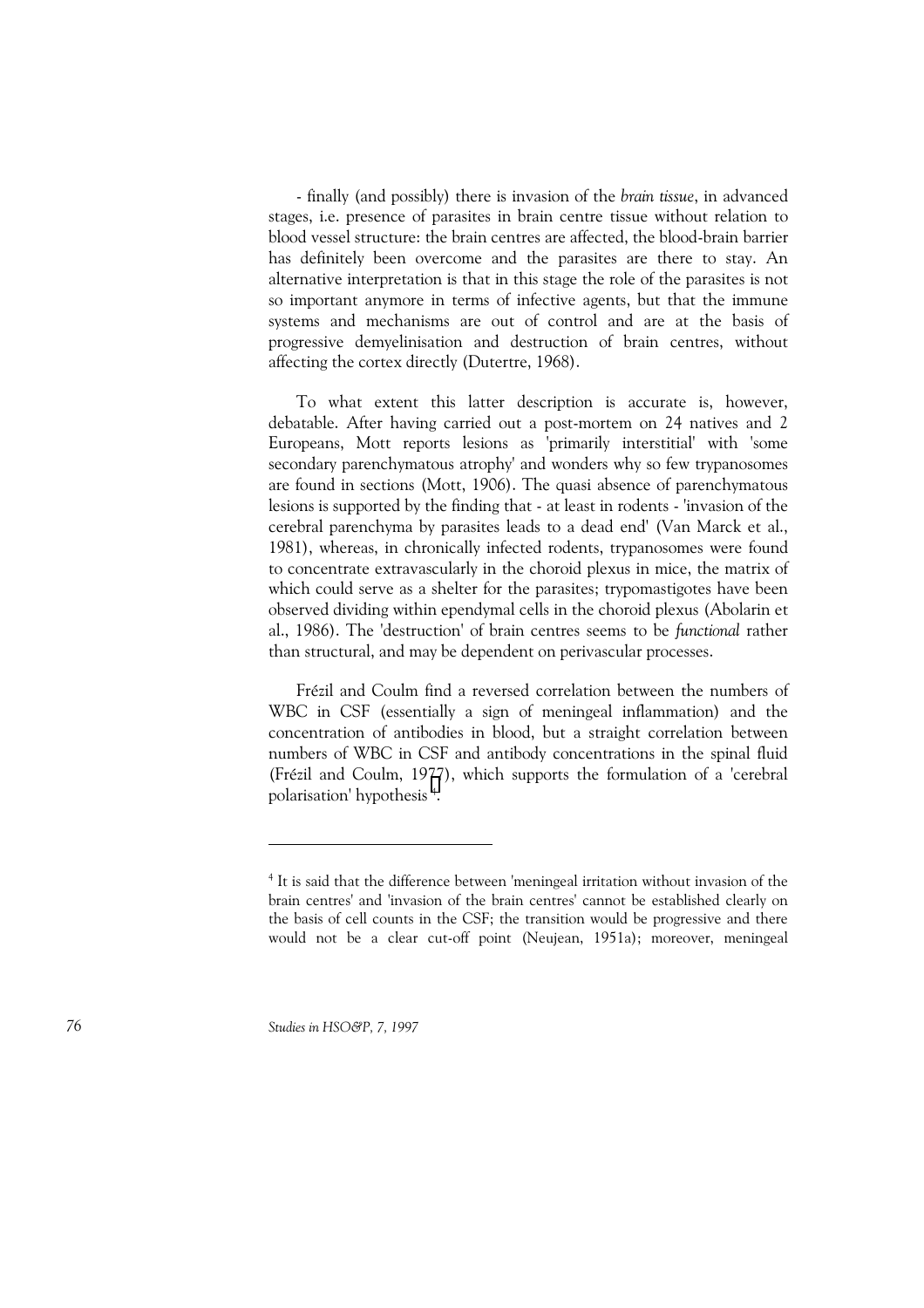A better criterion than inflammatory signs like CSF cell counts and albumin is certainly desirable if one wants to continue making the distinction between stage I and stage II, in view of different treatment methods. According to some, the distinction between stage I and II has no scientific interest at all (Dutertre, 1968).

The confounding effect of other diseases (like, e.g. syphilis) on the number of cells in the CSF is probably negligible<sup>5</sup>.

l

If we examine Neujean's own published data, however, this 'progressive transition' is far from evident, and the figures are certainly not convincing statistically. Moreover, if we present the distribution of cell counts in his series of 716 patients, with his cell count classes, we come up with a *bimodal* distribution, separated by a trough at 20-29 WBC/ $\mu$ l:

| $0 - 9$     | 36 % | $(0-3:10\%$ | 4-9: 26 %) |
|-------------|------|-------------|------------|
| $10 - 19$   | 12   |             |            |
| 20 - 29     |      |             |            |
| 30 - 99     | 13   |             |            |
| $100 - 499$ | 26   |             |            |
| $500 +$     | Q    |             |            |

Although the essential arbitrariness of the choice of cell count classes makes it difficult to interpret this kind of data, this type of distribution suggests the existence of 2 distinct groups. This is further supported by the observations on the high efficacy of pentamidine treatment for patients with up to 20 WBC $/\mu$ l (Neujean, 1951b) and even with up to 40 cells (Duggan and Hutchinson, 1951) or more (Lourie, 1942), but it must be noted that in this latter report the follow-up period is only one year. The upper limit of 'normality' of CSF was put at  $3$  cells/ $\mu$ l in 1942 at the Meeting of the Scientific Committee on Trypanosomiasis Research in Lourenço-Marques (Neujean and Evens, 1958), but it is difficult to find out on the basis of what criteria this decision was made.

<sup>5</sup> It may be useful to mention that for the intervention we are developing here the question is not so much anymore to compare the *value of treating* to the *value of not treating*. Whenever there is (individual) suffering, the question of treatment or no treatment is not relevant anymore; some help needs to be given, and preferably an

inflammatory processes would be found very early in the evolution of the disease. These conclusions have been reached on the basis of the phenomenon of 'relapse' (with cerebral involvement) after treatment with suramin or pentamidine.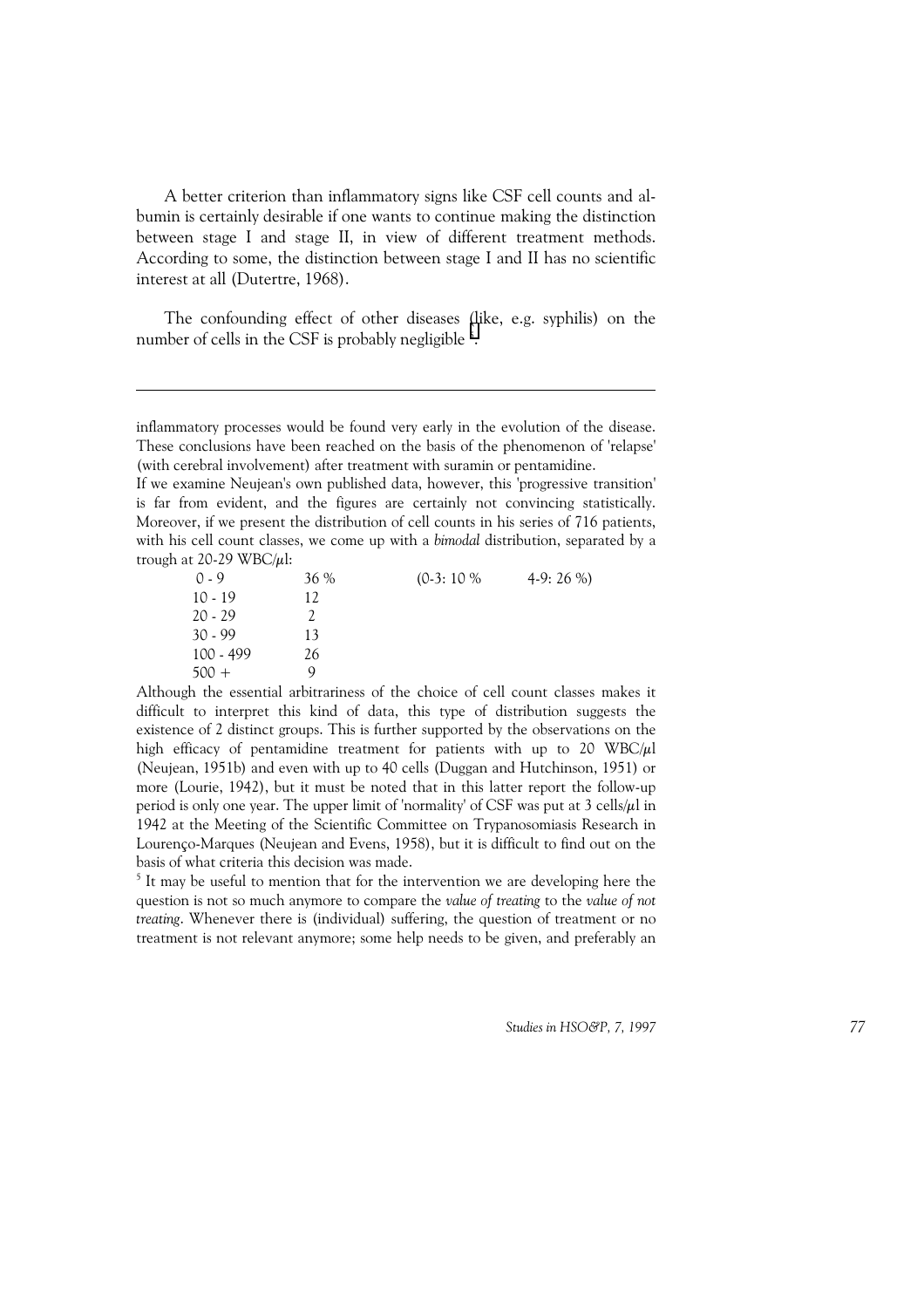The more relevant question here is *which is the most appropriate* treatment. The probability of error in attributing observed suffering to HAT is not zero, but is variable in time, because of the fact that 'individual suffering' due to HAT is also variable in time.

In this context, the two principal questions to be resolved appear to be:

(a) how to identify people *suffering* from HAT

(b) how to select the best method of helping them (choice of treatment)?

*(a) Identification of people suffering from HAT disease*

The first question can be subdivided in other sub-questions:

- how to establish or facilitate contact between suffering individuals and health care providers

- how to establish the link between the suffering and HAT?

The answer to the first 'sub-question' (facilitate contact) lies essentially in the field of the organisation and availability of health services (accessibility in time and space, acceptability). The answer to the second one, the question of (correct) diagnosis, lies essentially in the field of the operationalisation of services (strategies and technical means of diagnosis) for the specific problem that is HAT. Conceptually and epistemologically this requires first an answer to the question: "to what extent can one be sure that the observed suffering is caused by the disease HAT, and to what extent can one be sure that adequate treatment of the *disease* (in the case of HAT this can be summarised by the presence of parasites) will also be adequate treatment of the *illness* (the suffering of the individual patient).

*78 Studies in HSO&P, 7, 1997*

 $\overline{\phantom{a}}$ 

effective form of help. The only conceivable 'value of not treating' in this case would be based on the probability of being wrong when attributing the suffering to HAT.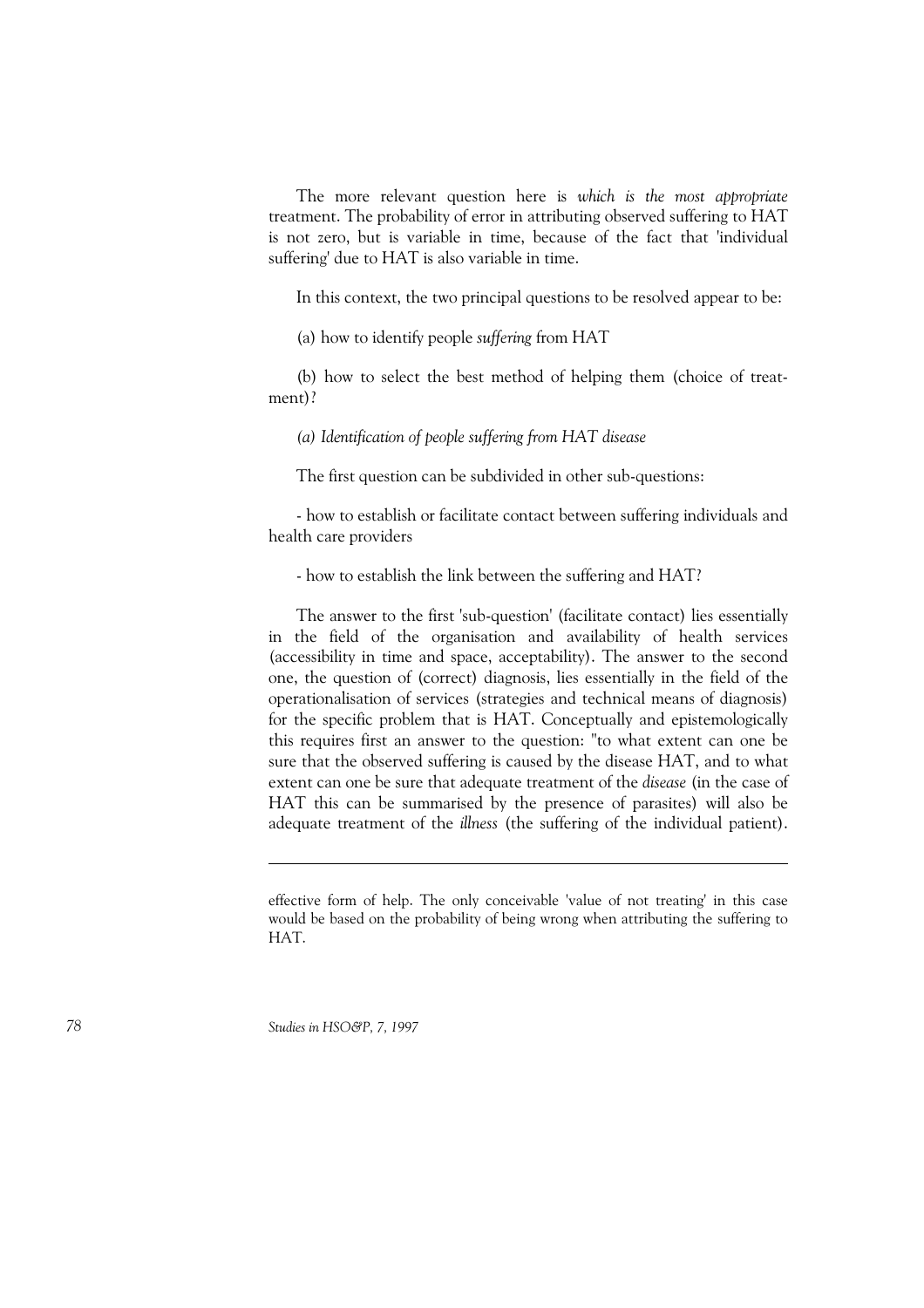This is basically a question of semiotics: is the relation between sign and event causal or not.

Although in the precise context of this intervention (reducing the individual suffering) a number of relevant questions can be formulated concerning these semiotic links, we will propose to simply accept their existence.

However, a less theoretical question is the one about the nature of this suffering.

What is this suffering caused by HAT? To what extent is it linked to the 'staging' of the disease? Is there some specific kind of suffering when the CNS is not (yet) involved (or invaded)? Is this possible (early) suffering of a kind to motivate the patient to seek care in some 'modern' health care delivery structure? Do all the patients with CNS involvement have problems, and possibly starting when?

The importance of answers to these questions lies in the consequences in terms of detection strategies if and when 'multi-functional' services are available and functioning. If there exist signs and symptoms that are sufficiently motivating for a patient before the stage of CNS involvement, it would be possible to make use of them in a strategy of early detection - with a better prognosis in terms of treatment.

What do we know about it? Are there any hard facts? Several attempts have been made to systematise signs and symptoms of trypanosomiasis. Three useful approaches can be distinguished:

- comparing frequencies of signs/symptoms in a population of known cases with those in a population of controls (non-cases)
- describing frequencies of signs/symptoms in a population of known cases;
- comparing frequencies of signs/symptoms in a population of stage I cases with those in a population of stage II cases.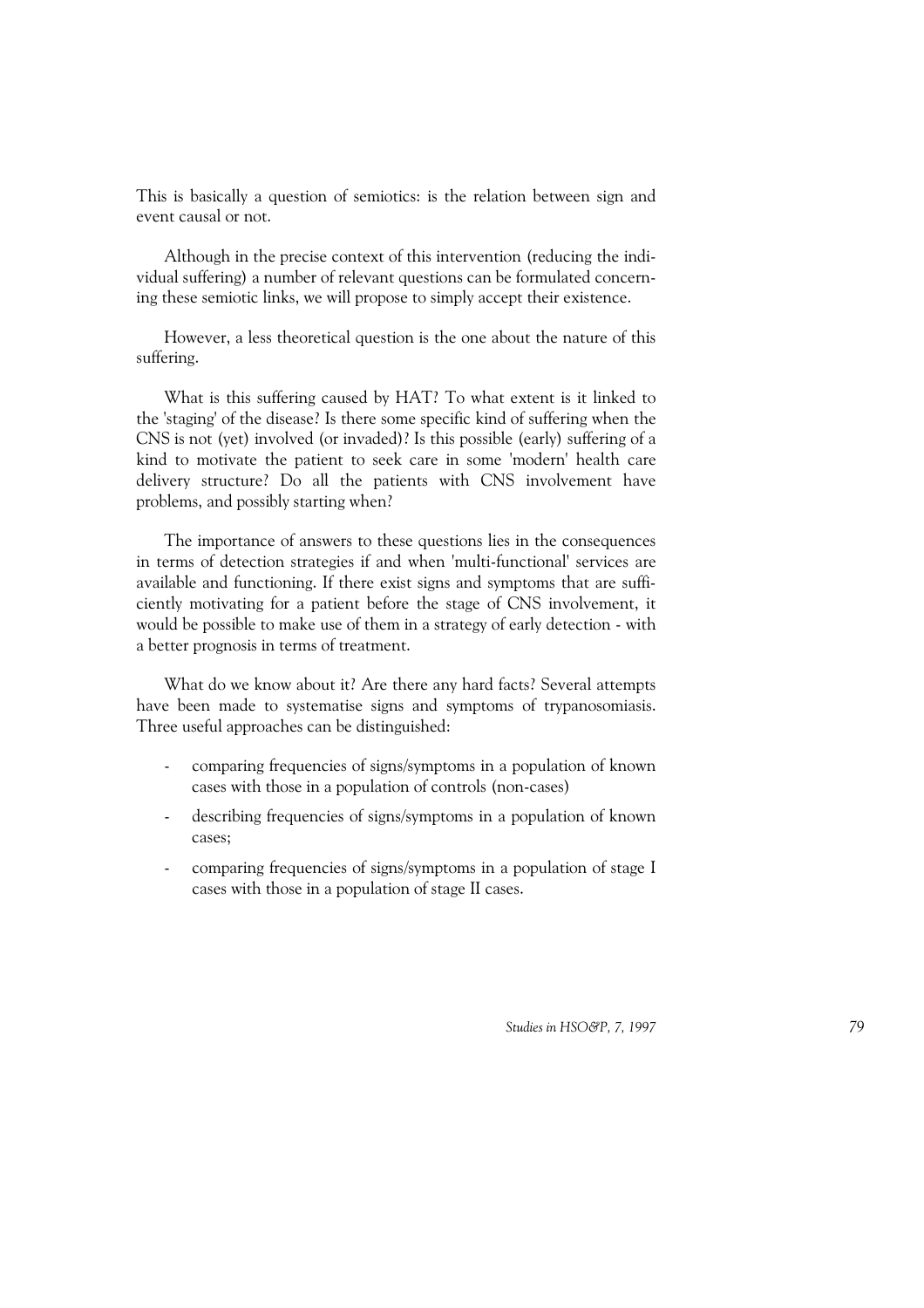For the comparison of populations of cases and controls, the concept of odds ratios can be applied. This has been done in Kwamouth, Zaire (De Muynck, Mentens, Henry; data of 1981, analysed in 1992; personal communication). By using a 'risk score' composed of odds ratios of clinical data and certain risk factors, they end up identifying about 2/3 of detected parasite carriers, positive at direct parasitological examination. This is, of course, a sensitivity figure only; it tells us nothing about specificity (which is rather low). In this analysis, no distinction has been made between stage I and stage II patients.

As compared to the control group, clinical signs with significant odds ratios appear to be:

- *poor general condition* (OR 5.9, observed in 30 % of cases),
- *itching* (OR 2.2, 10 % of cases),
- *head aches* (OR 6.3, 17 % of cases),
- *inversion of sleeping rhythm* (OR 4.4, but rare),
- *apathy* (OR 5.4, but rare),
- *pain in the feet* (OR 8.0, 9% of cases),
- *personality changes* (OR 7.6, but rare).

The situation in which this study has been carried out is one of (very) high prevalence: 118 parasitologically confirmed cases against 1990 controls, parasitologically and serologically (IFI) negative (i.e. a prevalence of about 6 %). In this population the presence of cervical lymphadenopathy of all sorts (very frequent, about 2/3 of the population) does not contribute to distinguish 'cases' from 'non-cases' (OR not significantly different from 1.0). At any rate, lymphadenopathy is rather a *sign* than a *complaint* (which is an expression of suffering), and in this context we are mainly interested in 'suffering'. However, if we consider the clinical elements mentioned above, we find a number of 'sufferings' (or potential complaints, since 'suffering' becomes a 'complaint' only through its formulation) that qualify as 'discriminating signs' and which could be helpful in identifying patients suffering from HAT (even if we have to put them all in the same category, with or without CNS involvement; it can be suspected that in this population of 'cases', the majority would be classified as stage II).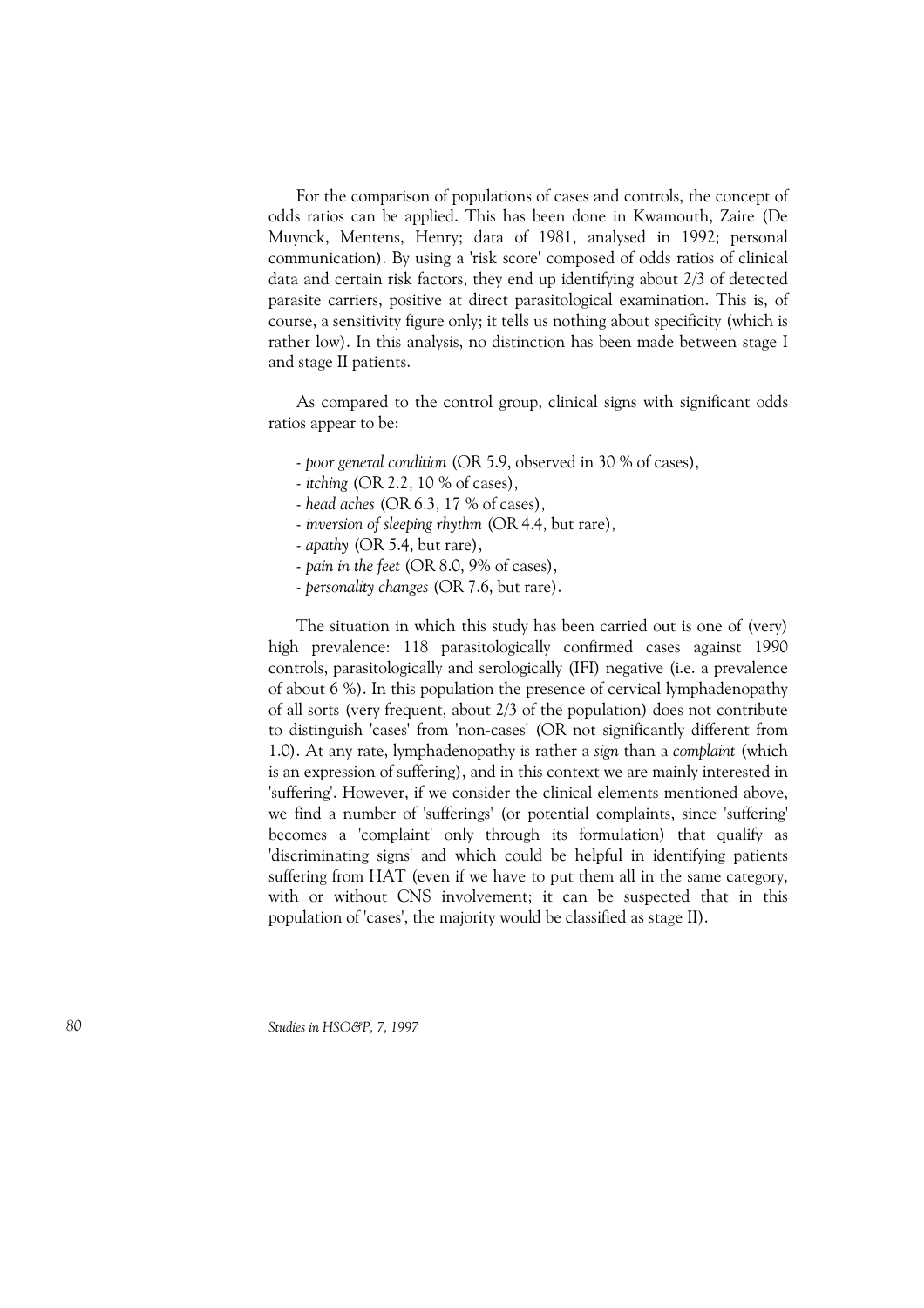In the longitudinal *Kasongo study* (data of 1989-90; see further), where the prevalence is much lower (40 parasite carriers identified in the course of 4 rounds with intervals of about 4 months, in a population of some 3000 people), 30 cases out of 40 present with an 'altered' CSF (cell count  $>=5/\mu$ l). Of these 30 'stage II' cases, 20 have expressed no complaint that could be considered 'suggestive' for HAT (in answer to an open question). None of the cases with normal CSF expressed any 'suggestive' complaint, except one (if 'generalised itching' is considered to be such a suggestive sign).

All the same, among the 40 cases that were identified (with parasitological confirmation) 15 have been diagnosed by passive casefinding, and one can reasonably assume that they have contacted a curative service point for some reason. All 15 had an 'altered CSF'.

*Frézil* has attempted to put some order in data on symptomatology, while trying to place them in a framework of the natural history (or the natural evolution) of HAT, and while adding elements of 'kinetics' of the endemic and 'level of immunity of the populations' as explanatory elements (Frézil, 1983). In other words, his approach tries to take into account the natural history of the disease in terms of its evolution in individuals as well as in terms of its historical evolution in population groups.

He analyses clinical signs ('objective signs' as well as 'potential complaints') in a population of 317 cases actively identified in two foci of the Congo Republic (Loudima and Ngabé). Some of his observations:

### *- '... nous avons été frappés par la pauvreté de la symptomatologie...'*

*- '... La symptomatologie varie en fonction du degré d'endémicité du foyer: dans le foyer épidémique de Loudima, les signes sont rares et le pourcentage des ganglions positifs important. Tandis que dans le foyer de Ngabé, en récession, les ganglions sont rares, et les signes cliniques souvent plus marqués.'*

*- '... il semble y avoir un décalage entre l'évolution clinique et l'évolution biologique: on note des malades en 2ème période paraissant moins gravement atteints que d'autres en première période.'*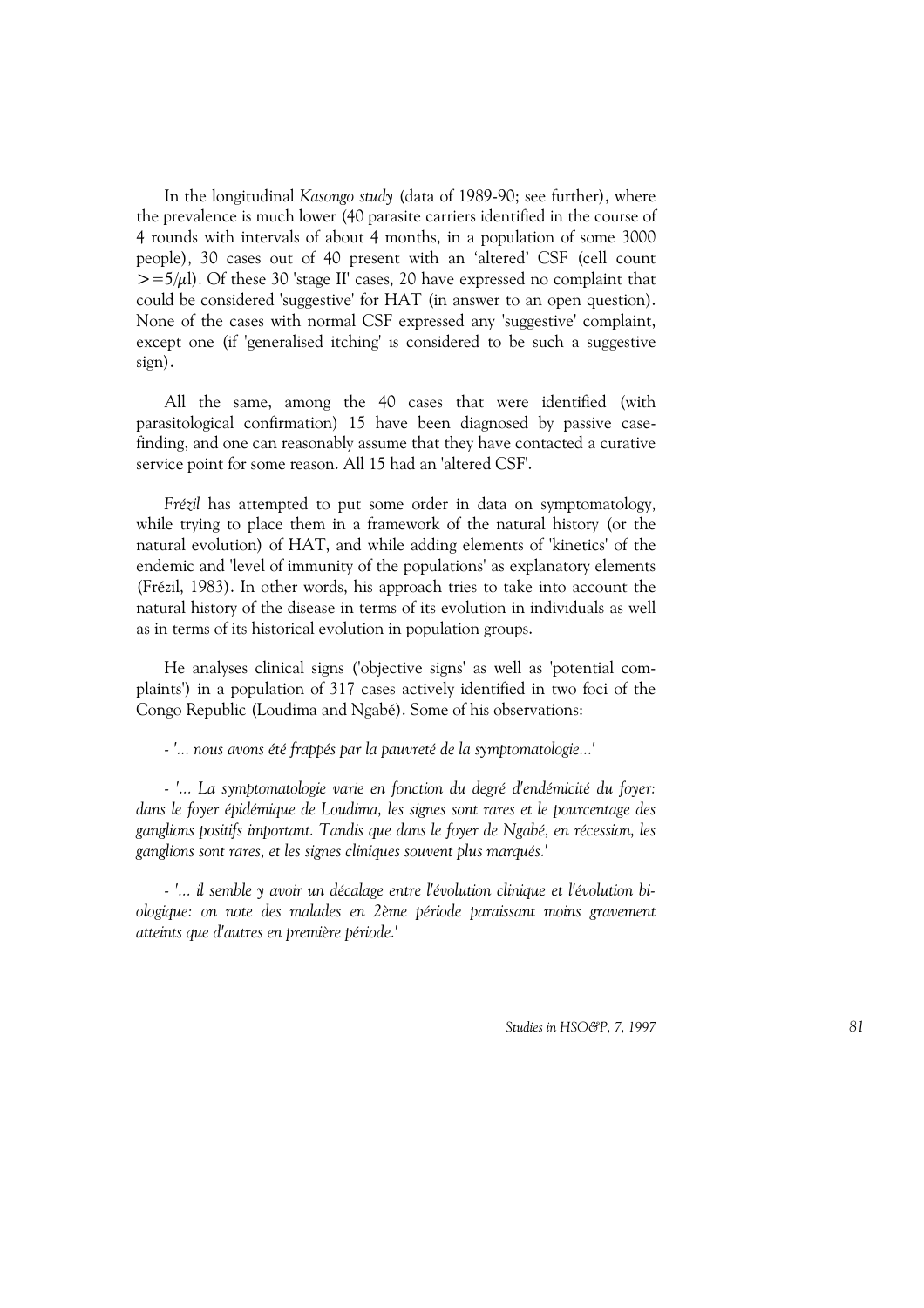*- '... à souligner: - la précocité des signes nerveux qui souvent se manifestent chez des malades à LCR non encore perturbés. [...] Et Dutertre (1968) affirmait:* "le système nerveux est atteint dès le début et c'est une des raisons qui font que les périodes ont peu de signification".' *(note: there seems to be a change in paradigm here...)*

*- '... Seuls, les troubles du sommeil, les ganglions chez les sujets de plus de 30 ans et les oedèmes de la face chez les sujets de moins de 20 ans constituent des signes intéressants, mais ne concernent qu'une proportion trop modeste de malades.'* (??)

In other words, it is complicated. And this complexity is, without doubt, very real. Yet, one of the important advantages of Frézil's type of analysis, it seems to us, is that he does not try to get rid of the problem by saying that HAT is different everywhere and that there is no 'common denominator', but that he maintains the starting point that there exists something (more or less) homogeneous (or at least recognisable) *within which differences could be explained* if one knew the mechanisms that produce these differences. And he suggests some of these mechanisms that are not based only on 'diversity of strains' or on 'geographical' criteria: the level of endemicity and the level of immunity of the population, in other words, two aspects of the 'historical' dynamics of the parasite-host relations. This may not be a big *scoop* in the HAT literature (suggestions in that direction have been formulated tens of years ago), but at least it provides an interesting and somewhat more systematic lead, provided it can be followed...

An attempt to classify signs and symptoms according to the staging (I or II) has been made in the (forest) focus of Daloa, Ivory Coast (Boa et al., 1988). Their data are not presented in the form of odds ratios, but these can be calculated from the data as published. They analysed 300 cases, only 39 of which were 'stage I'. Almost half of these 300 cases (48 %) were detected through spontaneous consultation.

'Stage II' in this study was defined by positivity of one or more of the following signs:

more than 4 cell elements per mm<sup>3</sup> in the CSF (249/261 ; 83 %)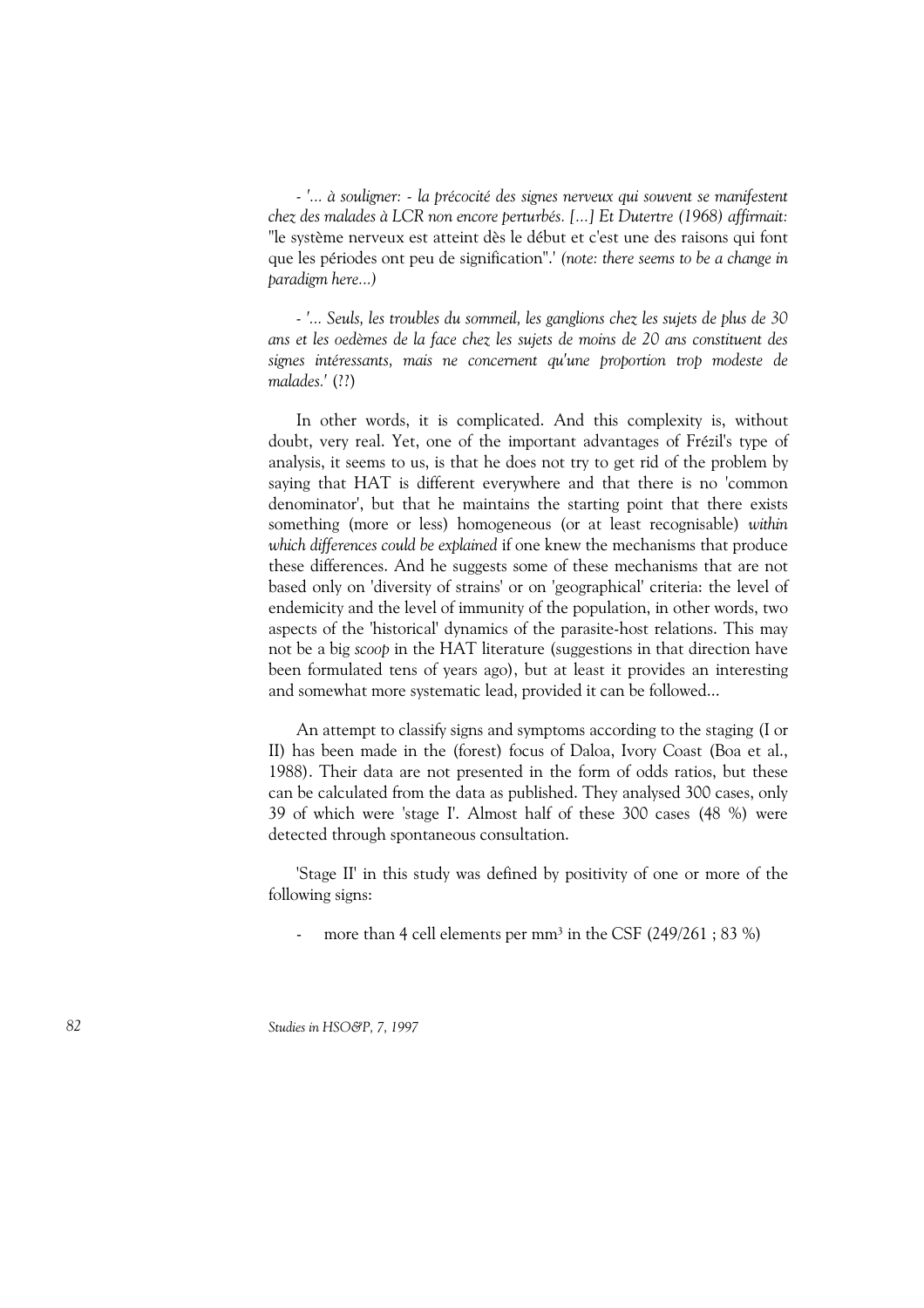- and/or more than 40 mg protein per 100 ml in the CSF (165/261; 55 %)
- and/or visible presence of parasites in the CSF (169/261; 56 %)

The contingency table for calculation of the odds ratios would take the following format:



### Odds ratio =  $a/b$  divided by  $c/d = ad/bc$

On the basis of the odds ratios, signs and symptoms that appear to be *not useful* for distinction *between stage I and II* (i.e. OR not significantly different from 1.0) include:

- lymphadenopathy (interpreted very broadly; present in 87 % of all cases)
- head aches (present in 73 % of all cases)
- itching (present in 43 % of all cases)
- temperature  $>= 37.5$  ° (present in 30 % of all cases)
- splenomegaly (present in 15 % of all cases)
- 'endocrine disorders' (libido disorders in man, amenorrhea, ravenous appetite, facial oedema..(?)) (present in 16 % of all cases)

More useful signs for distinction between stage I and II would include: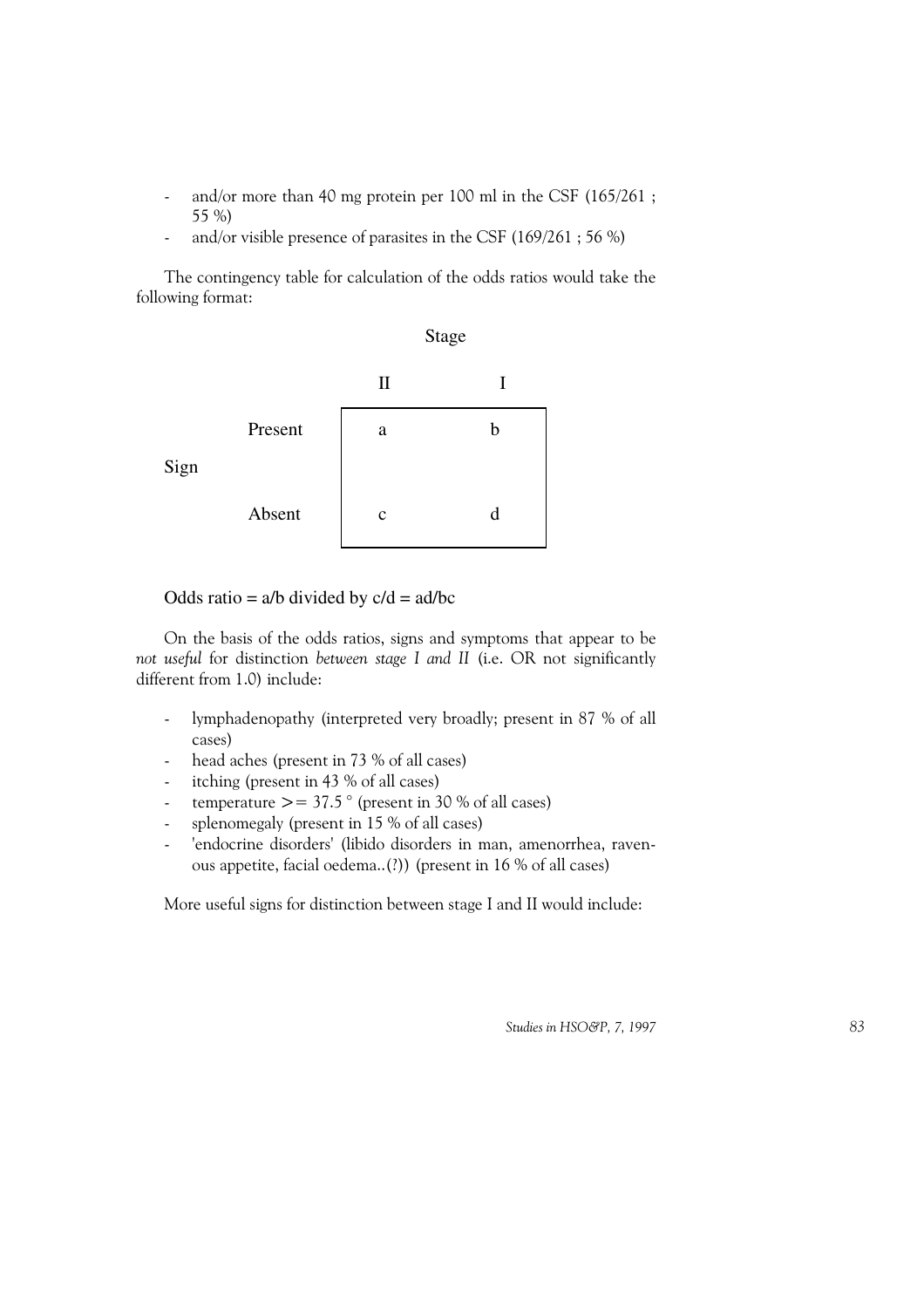- 'more than mild' disorders in waking and sleeping (present in 19 % of all cases):

> OR for stage II: 4.01 (statistically significant) Positive predictive value (PPV) for stage II: 0.953 Negative predictive value (NPV) for stage II: 0.164

- - 'more than mild' peri-oral reflexes (present in 25 % of all cases) OR for stage II: 2.44 (not significant) PPV for stage II: 0.932 NPV for stage II: 0.150
- 'more than mild' cheiro-oral reflexes (present in 34 % of all cases) OR for stage II: 5.347 (significant) PPV for stage II: 0.961 NPV for stage II: 0.178
- 'abnormal movements' (a very widely interpreted notion, including 'trembling'; 34 % of all cases)

OR for stage II: 3.2 (significant) PPV for stage II: 0.941 NPV for stage II: 0.167

All these more useful signs are rather clear clinical evidence of some disorder of the CNS brain centres (contrary to the signs that appear not useful) which is not very surprising. Their positive predictive value (for deciding if the patients are to be classified as stage II, as defined here) is very high (more than 90 %), but the absence of these signs does not mean much in terms of staging: the negative predictive value is very low (less than 20 %).

It should be remembered that all these patients are parasitologically confirmed parasite carriers and that the predictive values are to be understood only in terms of belonging to stage II as defined here. It should also be remembered that this sample contains not more than 39 stage I patients (13 % of the sample population), therefore the prevalence of stage II patients is extremely high (87 %). Knowing this means that the PPV of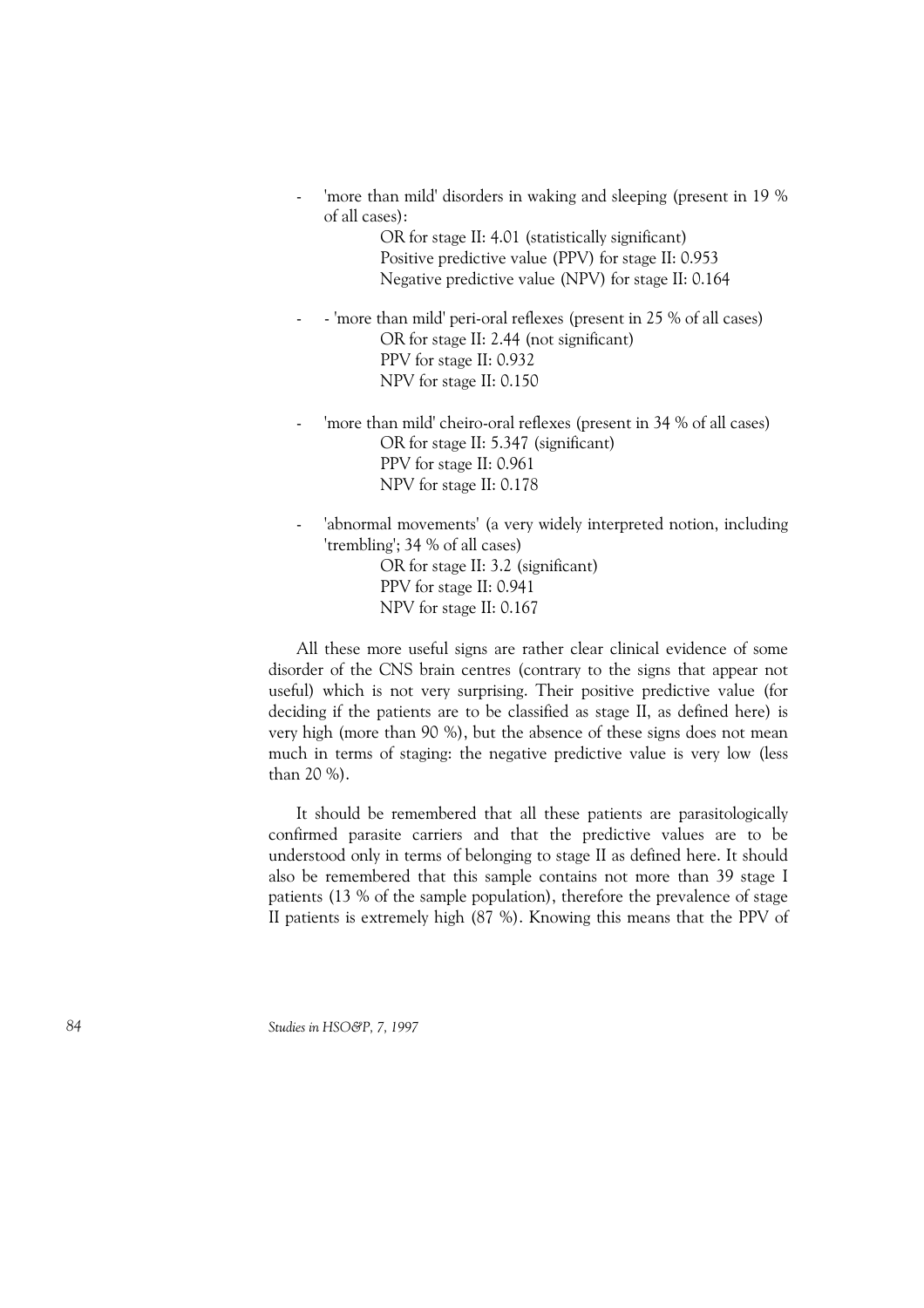the simple visually confirmed presence of parasites , for belonging to stage II, is already as high as 0.87 (before looking at anything but parasites in blood or lymph gland fluid). Thus the high PPV values found for the 'more useful' clinical signs is not surprising; in order to mean anything at all, in terms of additional information, they should at any rate be significantly higher than 0.87 (and even 'itching', one of the 'not so useful signs' has a PPV for belonging to stage II of 0.90).

These authors comment that if the vast majority of their patients are classified as stage II, most of them are in what they call the stage of *acute early CNS involvement* ('atteinte précoce aiguë du SNC'), which they argue on the following grounds:

- high frequency of 'initial' signs and symptoms among stage II patients (essentially archaic brain-stem reflexes ?);
- weakness of expression of neurological symptoms for most of these patients;
- high frequency of presence of parasites in CSF.

Their implicit question (although it is formulated as sympathy with the difficult choices a practising physician is faced with) is whether these patients with 'acute early CNS involvement' should be subjected to the dangers of treatment with melarsoprol (Arsobal $\mathcal{B}$ ). The answer to this question, it seems to us, lies in the comparison of the (lack of) effectiveness of treatment with less toxic first stage drugs and the toxicity of melarsoprol treatments for these patients.

This comment about 'early CNS involvement' reveals elements of an underlying model of the 'natural (clinical and pathological) history' of the disease HAT, and more specifically about the staging. First, it is implied that there exists such a thing as 'initial' (presumably 'early') signs and symptoms of CNS involvement (be it on the basis of the nature of these signs, or on the basis of the strength of expression). Second, it is implied that the presence of parasites in CSF is something that occurs *early* in the process of CNS involvement.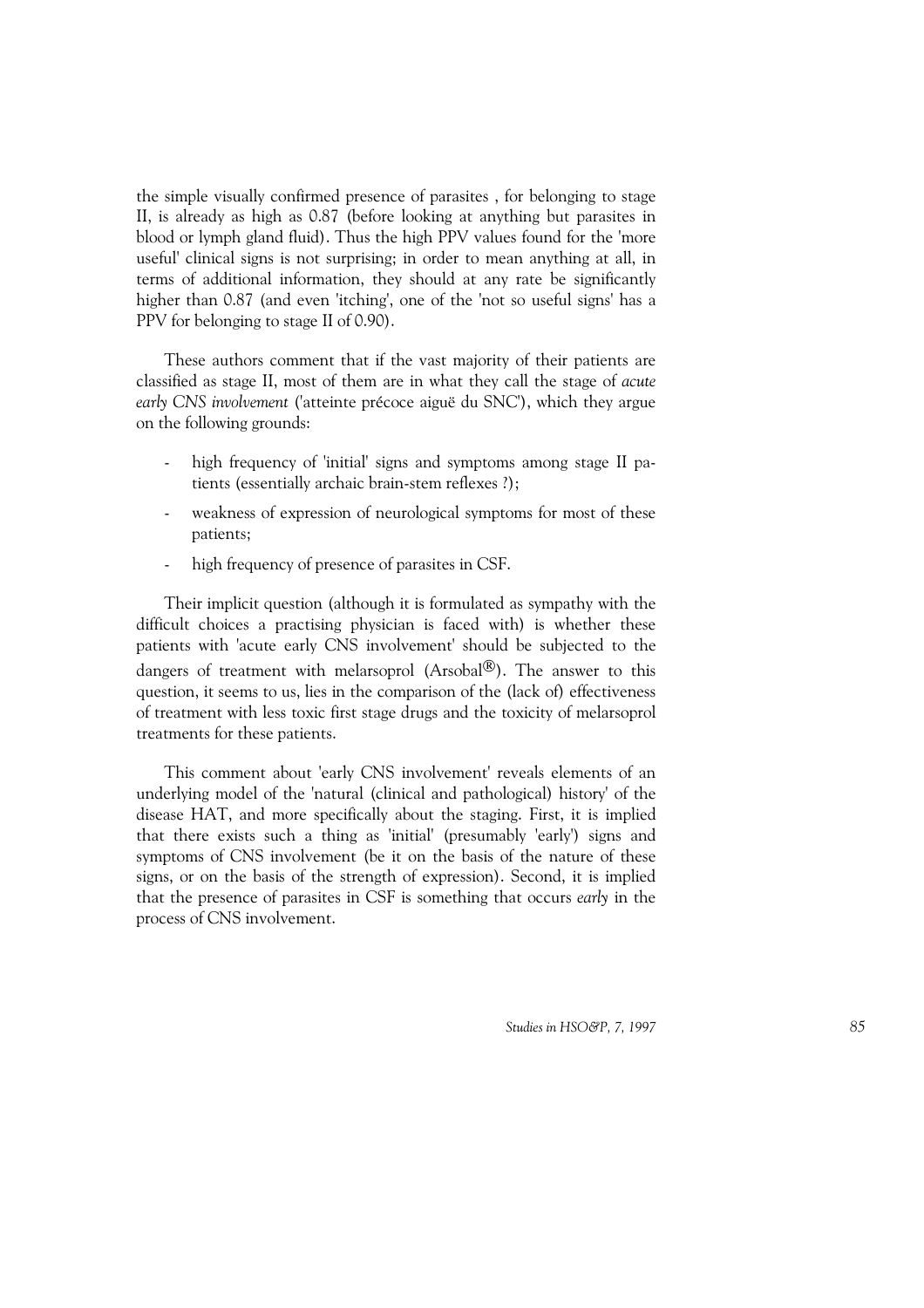This latter assumption may sound somewhat unusual in the light of previously conducted studies; in a series of 716 cases, 139 of whom had trypanosomes in their CSF, Neujean found a very clear correlation between the *number of cells* in the CSF and the *frequency of the presence of parasites* in the CSF (Neujean, 1951a, p.1174). The same author concludes, independently from this observation, that CNS involvement is a progressive process, translated in CSF terms by the appearance, *first*, of lymphocytes, *then* of raised albumin concentrations, *last* of pathological cells and trypanosomes (ibid., p. 1230). Finally, the appearance of cells other than lymphocytes appears to be correlated to the total number of cells in the CSF (ibid., p. 1178). Thus, there would be a correlation between the progressive CNS evolution of the disease, the number of cells in the CSF and the appearance of trypanosomes in that fluid, the latter being a sign of more advanced CNS involvement. However, this reasoning still rests on the assumption that the event 'evolution to advanced stages of the disease' (i.e. progressively more thorough functional destruction of the nerve centres) is correlated with the sign 'increasing abnormality of the CSF'. A definite confirmation of this assumption (is the relation between sign and event accurate and constant) can only be given by the results of clinical trials, which are formally very difficult to conduct, if only for ethical reasons. The available evidence is largely drawn from control programme data, treated by retrospective case-control methods, or based on 'experience', individual or collective. As Burke (1971) remarks concerning the late interbellum period - even if his comment applies to the epidemiology of HAT rather than to the study of clinical and pathological sequences - *'[...] Malheureusement, encore une fois, les tâches sont nombreuses et le personnel restreint. Il faut à tout prix dépister et traiter les malades*. *On se borne à observer sans avoir le temps d'étudier à fond.'* (Burke, 1971) Studies like the one Neujean conducted in Kinshasa (then Leopoldville) around 1950 tried to fill some of the important lacunae in systematically acquired knowledge.

Curiously enough, Neujean concluded from his experiments that there is no way of knowing, on the basis of the usual CSF examination, whether a patient's CNS is attacked or not. Since the process of CNS involvement is a 'progressive' one, it may occur early in the course of the disease, and for him *all* trypanosome carriers should receive a treatment that reaches the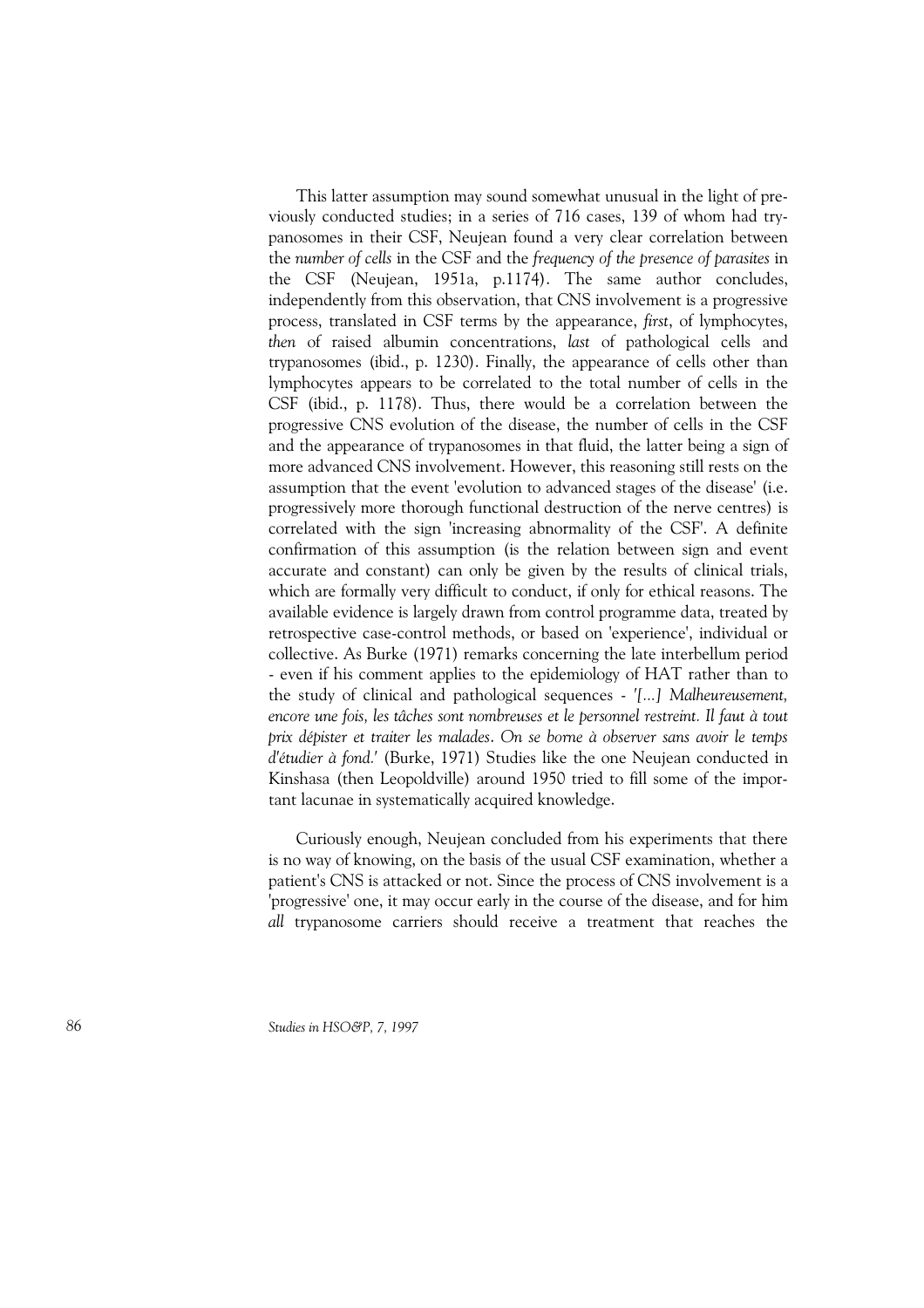parasites in the nerve centres, at least in the case of standardised treatments in a context of mass programs where no more sophisticated investigations can be carried out. Unfortunately there is no argumentation involving the comparison of 'costs' and 'benefits' (in the broad sense of the word) other than 'indubitably reduced chances of healing for those who have continued their CNS invasion *à bas bruit'*. In other words, ordinary CSF examination, using standardised criteria for cells, protein and parasites, would yield too many *false negatives*. In this approach, somewhat suprisingly, there is no question about the hazards of false positivity, which makes it a rather typical example of the 'medical maximising bias' as described by Scheff: the decision rule generally used in medicine is primarily based on the reluctance *to miss a case*; the treatment of 'false positives' is easily accepted as a justified price to pay (Scheff, 1963).

The question then seems to be: is the staging of the disease HAT, on the basis of CSF examination with the usual criteria (cells, protein, parasites), a useful 'fiction' or would it better be abandoned altogether? If it is an anatomical and/or pathological 'fiction', its only usefulness can reside in the possibility of reducing toxic sequels of stage II treatment, and maybe in better financial feasibility through partly cheaper treatment.

In this context, the 'value of treatment' approach can usefully be applied, not on the question of 'treatment vs. no treatment', but on the question 'advanced stage treatment vs. early stage treatment'. The main theoretical - but also very practical - question here seems to be: *are advanced stage treatments* (melarsoprol, DFMO, nifurtimox, all of which carry with them important immediate post-treatment mortality) *as dangerous for early stage patients as they appear to be for advanced stage patients?* To our knowledge, the answer to this question is not entirely clear. Haller and colleagues state that reactive arsenical encephalopathy (RAE) with melarsoprol treatment according to 'Neujean's protocol' (Neujean, 1952; Neujean and Evens, 1958) occurs both in patients with and without CNS involvement, but show a series in which RAE occurs 6 times as often in stage II patients  $(12/165 \text{ vs. } 2/165; \text{ chi-square} = 7.44; \text{ p} = 0.006)$  (Haller et al., 1986). Pépin and Milord report that RAE occurs twice as often (12 %) among patients with more than 100 cells/ $\mu$ l in the spinal fluid than among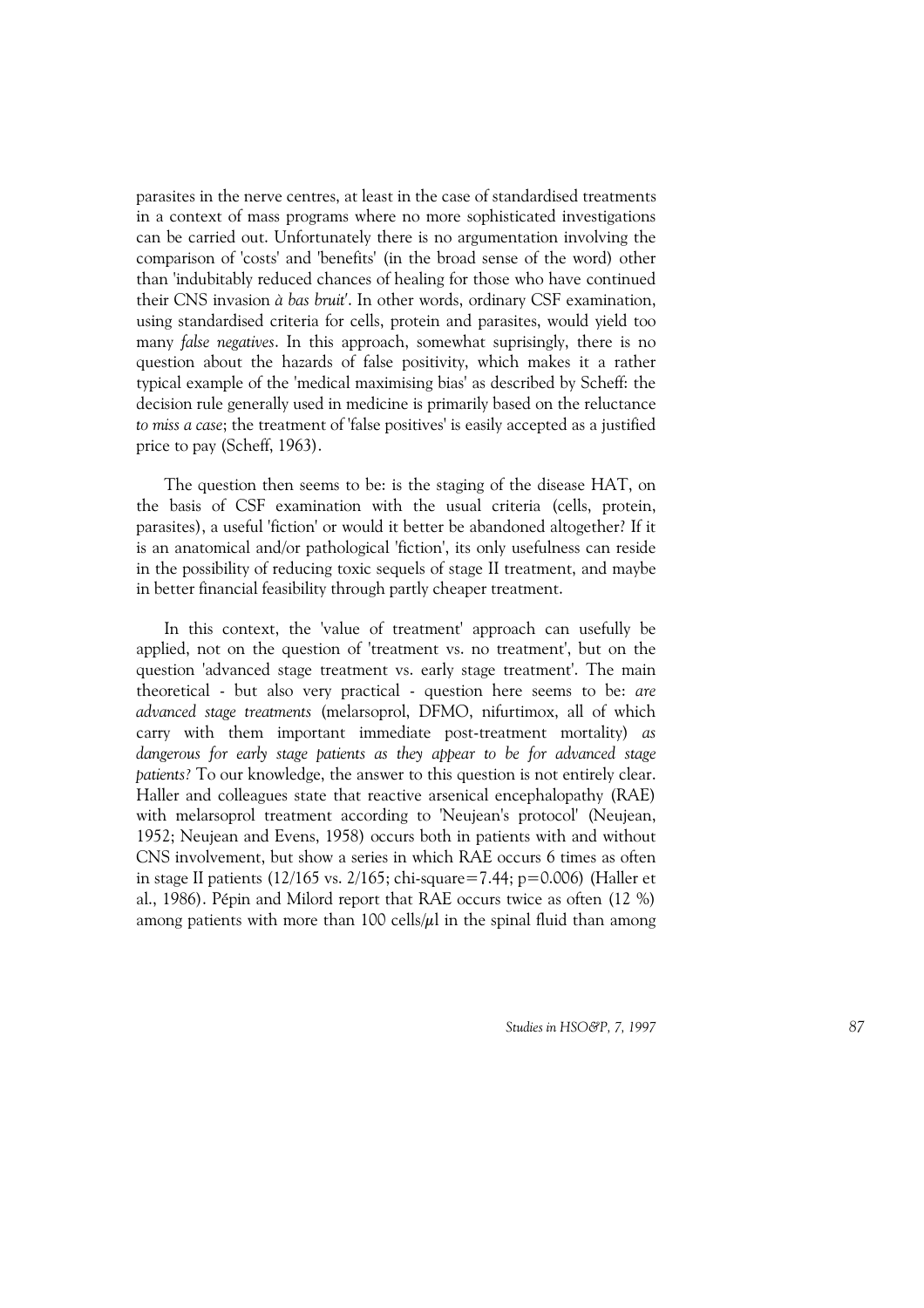those with 6-99 cells/ $\mu$ l in the CSF (6 %), but their entire series (556 cases) is composed of patients classified as 'stage II' (Pépin and Milord, 1991). Most other authors do not separate patients on the basis of cell counts in CSF.

Another hypothesis (Ginoux et al., 1984) is that encephalopathy observed with melarsoprol treatment is related to the number of *series* of injections (melarsoprol is administered in one or several series of 3 injections, the series being separated by 2 weeks).

Recent statements express an (implicitly) different attitude, focusing more on the problem of false positivity;

*- '[...] Current CSF-parameters* [parasites, leukocyte count, protein content], *used to distinguish between disease stages, are unsatisfactory . Those criteria are arbitrary. Recent concentration techniques allow to demonstrate trypanosomes in some otherwise normal CSF-samples, although those patients may still get cured with early-stage drugs. CSF leukocyte count and CSF protein content are not specific at all.'* (Van Nieuwenhoven, 1992b, referring to Cattand et al., 1988)

*- '[...] The mere finding of a few trypanosomes in the CSF is no conclusive indication for involvement of the CNS. More reliable parameters are the increase of white blood cells, total protein, albumin and particularly the presence of IgM and anti-trypanosome antibodies.'* (Van Meirvenne, 1992; no supporting references, but based on Mattern, 1968). Mattern does not say, however, how he identifies patients with CNS involvement.

When reviewing all this, one may come to the conclusion that there are those who fear to do too little, wanting to avoid false negatives; and there are those who (also) fear to do too much, wanting to avoid false positives;

The problem of uncertainty is not present in all cases; it becomes most prominent (as usually with measurements of continuous variables involving the notion of a cut-off point), in the 'area of uncertainty', where false positives and false negatives overlap. It is not unlikely that this area of uncertainty will be of variable importance according to epidemiological factors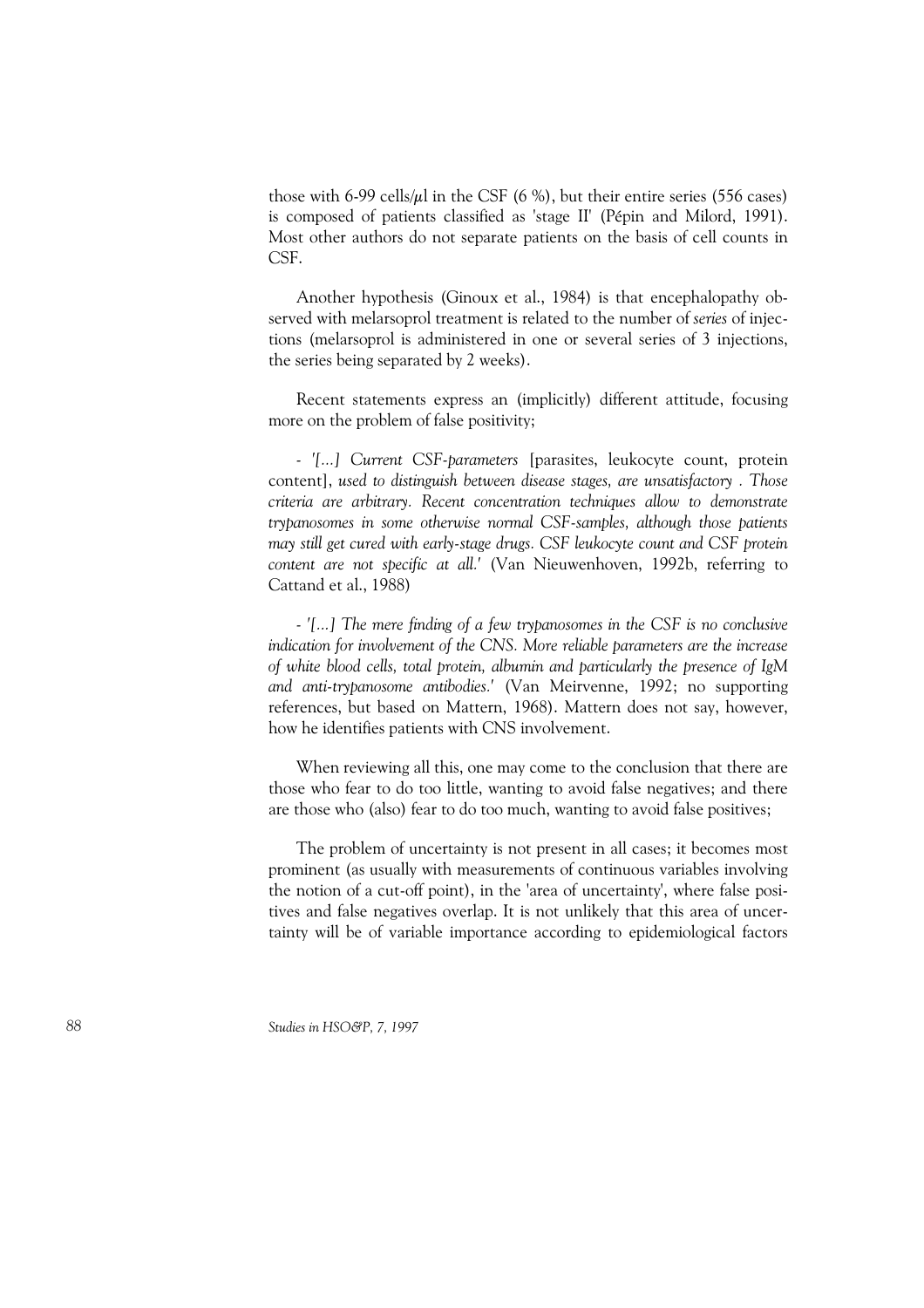(level of endemicity, history of the disease in the population), but we do not seem to know much about these - at present.

Going back to where we started from (identification of individuals suffering from HAT), and putting aside for the moment the uncertainties that surround the staging of the disease, we feel that it is admissible to say that, at least theoretically, the potential for identification of HAT sufferers on the basis of complaints (if expressed) is not negligible. A more systematic strategy of identification on the basis of certain discriminating signs could certainly be worthwhile, as long as one does not expect to find all parasite carriers this way.

### *b) Choice of the most adequate treatment*

The *selection of the treatment* depends on the following criteria:

- effectiveness (not only in terms of 'sterilisation' but also, and in the first place, in terms of reducing suffering);
- ease of execution (possibility to standardise, acceptable duration, technically easy to administer);
- absence of untoward effects;
- efficiency (acceptable economic cost)
- acceptability for the patients (linked to the first three criteria, but also linked to socio-cultural factors; in case the patient has to finance the treatment himself, the economic cost will also interfere).

The *effectiveness* of different alternatives of treatment seems to change according to a number of variables. If efficacy is defined in terms of sterilisation and absence of relapse among survivors, it appears to be linked to variables like *successful previous treatment, the clinical stage of the disease* (even before the stage of altered CSF (?)), *age of the patient* (?)*,* and maybe some others.

The one that is probably the most relevant is the *failure of previous treatment*; as a matter of fact, it appears that retreating relapsed cases with the same therapeutic regimen (or with the same drug) results in far lower prob-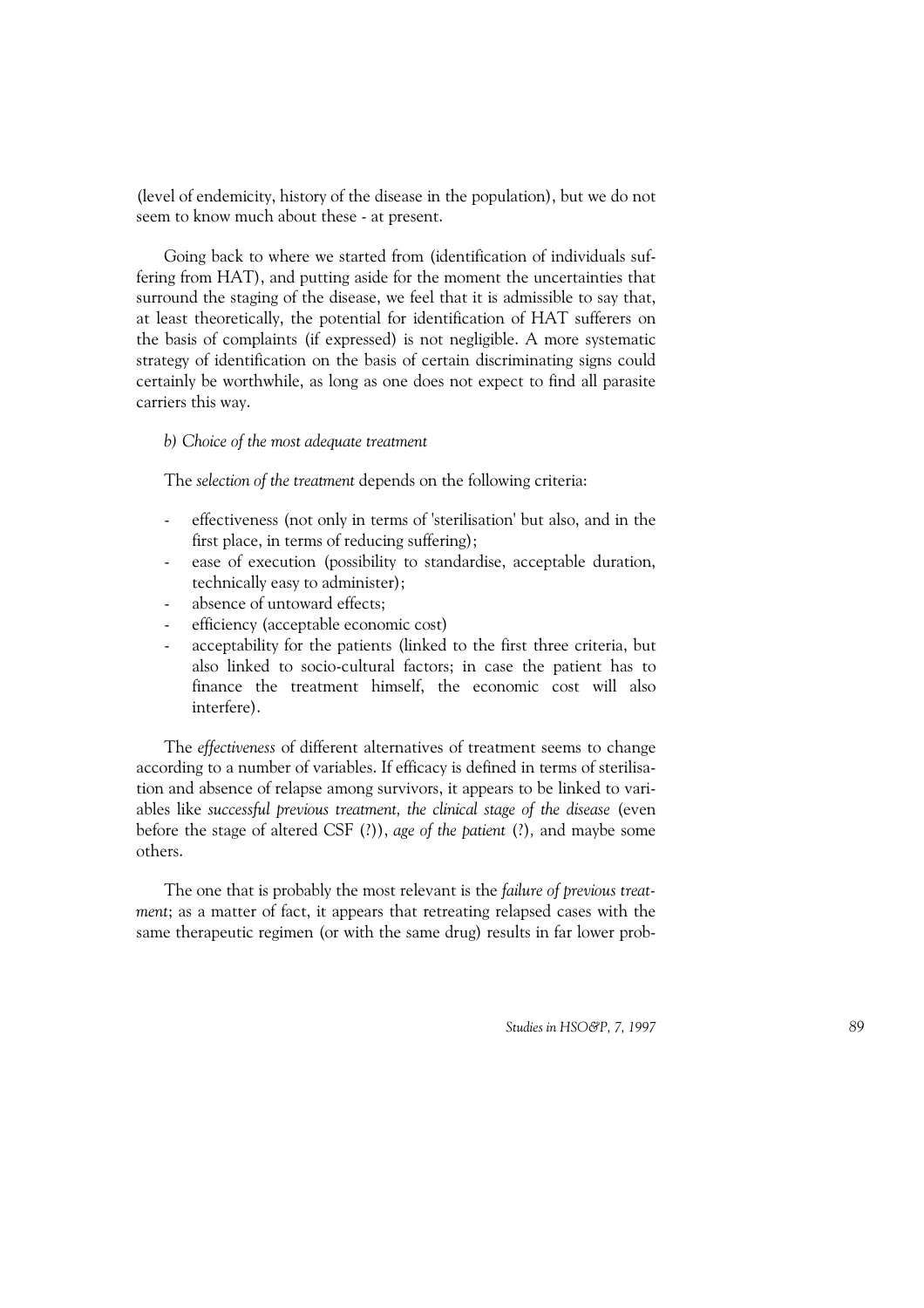ability of success in the medium term (important 're-relapse' rate - Ngampo, 1992; Pépin and Milord, 1994; Neujean and Evens, 1958). The chances for success are strongly and progressively reduced with the number of successive relapses. Of course, this is not really surprising and suggests rather clearly that the problem resides in the parasites' resistance to the drug.

Of course, measuring or interpreting data on effectiveness is a whole problem area all by itself. These problems include: theoretical and practical definitions of 'cure' and 'relapse' (involving the theoretical and practical definition of the necessary duration of follow-up and the criteria used for decision making), lack of standardisation of patient groups (especially for the newer treatments), which denominators are being used for 'cure rates', lack of rigour in the carrying out of the treatments, and all those other practical problems that are associated with difficult working conditions and the need for long follow-up periods.

At present, drugs accepted as effective - and available so far - are:

- in stage I treatment only:

- *suramin* (Bayer 205)
- *pentamidine* (Lomidine®; Pentacarinate®)
- diminazene aceturate (Berenyl®; for veterinary use; not officially registered for human treatment)

- in stage II treatment:

- trivalent arsenicals: *melarsoprol* (Mel B, Arsobal®): introduced in 1948 (the pentavalent arsenicals tryparsamide and atoxyl are less effective and less toxic);
- nitrofurans: *nitrofurazone* (Furacin®); not used anymore (high toxicity); *nifurtimox* (Lampit®): recently introduced (1977 first, again in 1981);
- *eflornitine* or *DFMO*: recently introduced (1981).

Resistance to some of these drugs has been an important feature, especially in the case of tryparsamide. Around the time of the introduction of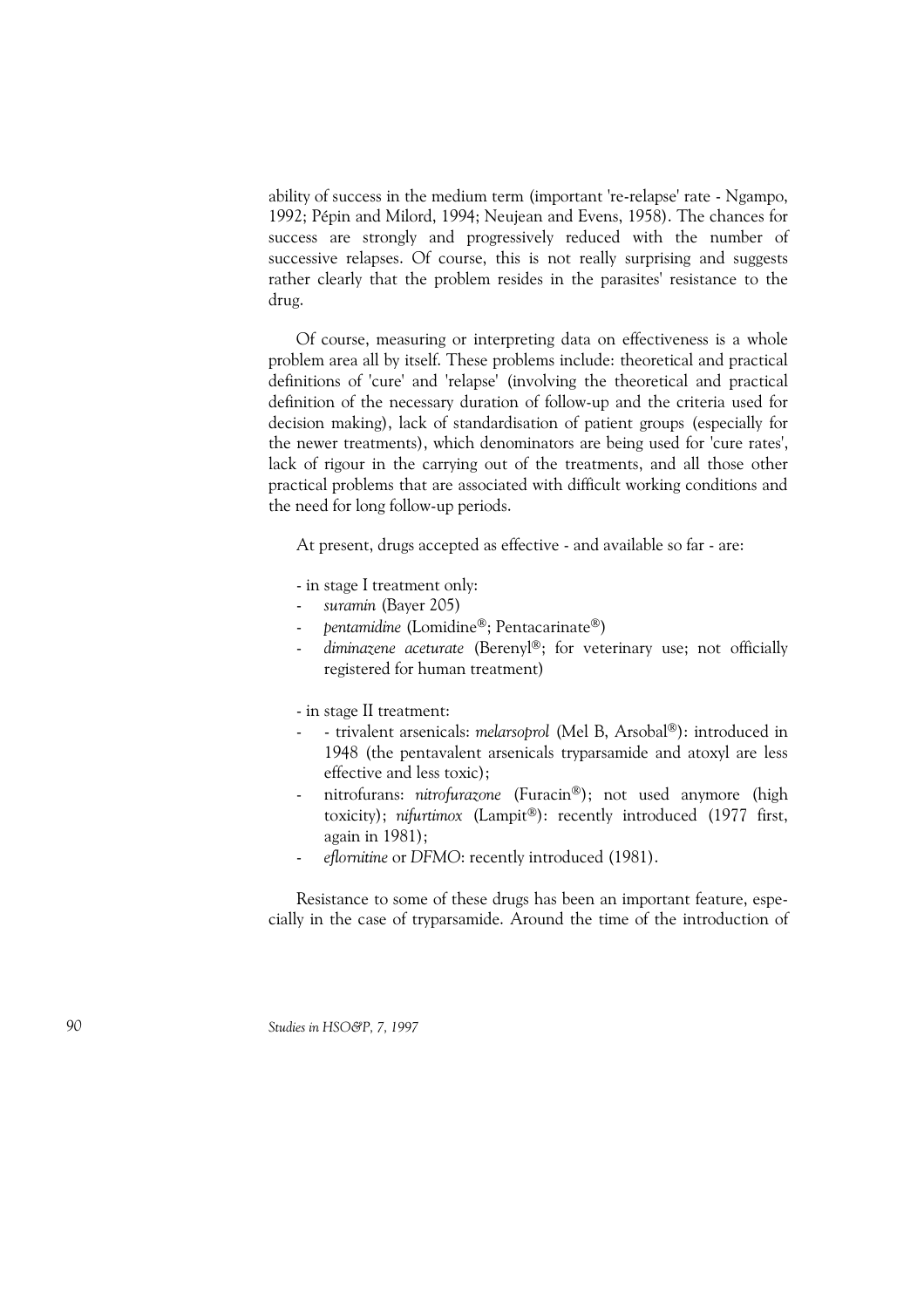melarsoprol, resistance to tryparsamide in the Belgian Congo was said to be as high as 80 % (Friedheim, 1949; Van Hoof, 1947), although, for example, in Sierra Leone the situation was far less dramatic, apparently (Duggan and Hutchinson, 1951). At any rate, melarsoprol got an enthusiastic reception as the new miracle cure; Friedheim's first reports state a cure rate of 100 % (50/50) and 'no untoward effects', among mostly tryparsamide resistant patients (Friedheim, 1949), and a relapse rate of only 3.3 % in a much larger series of tryparsamide resistant patients in Cameroon (Friedheim, 1951).

Still, generally speaking, remarkably little additional resistance to the first line drugs (suramin, pentamidine, melarsoprol) appears to have developed over the decades (Apted, 1980; Pépin and Milord, 1994).

The *ease of execution* is not really a value by itself, but will determine to a large extent the accessibility and acceptability of the treatment or treatment regimen.

If the treatment can be standardised (as well in terms of its administration as in terms of the necessary follow-up), it is possible to delegate it to non-specialists, which opens up wider possibilities for accessibility and continuity of treatment. In order to be 'standardisable', a task needs to be relatively *simple* and all contingencies (or at least the great majority of them) need to be foreseeable and foreseen, and formulated in the form of intelligible instructions. Concerning the delegation to non-specialists, our main rule is that this delegation does not depend on the severity of the (health) problem nor on the importance (or even the cost) of its solution (or the response to the health problem), but in the first place on the *possibility to standardise* the activity or the task, and, consequently, on the technical *possibility to supervise* it adequately. Moreover there should be sufficiently *frequent occasions to execute* the activity or the task.

If we agree on these criteria, this standardisation-delegation-supervision complex is not so simple as would be apparent at first sight. We only have to consider all the problems that appear to be connected with the correct (i.e. rigorously according to the rules) carrying out of screening and diagnostic tests, which are seemingly simple and theoretically standardised, in order to understand that in practice variations are more numerous than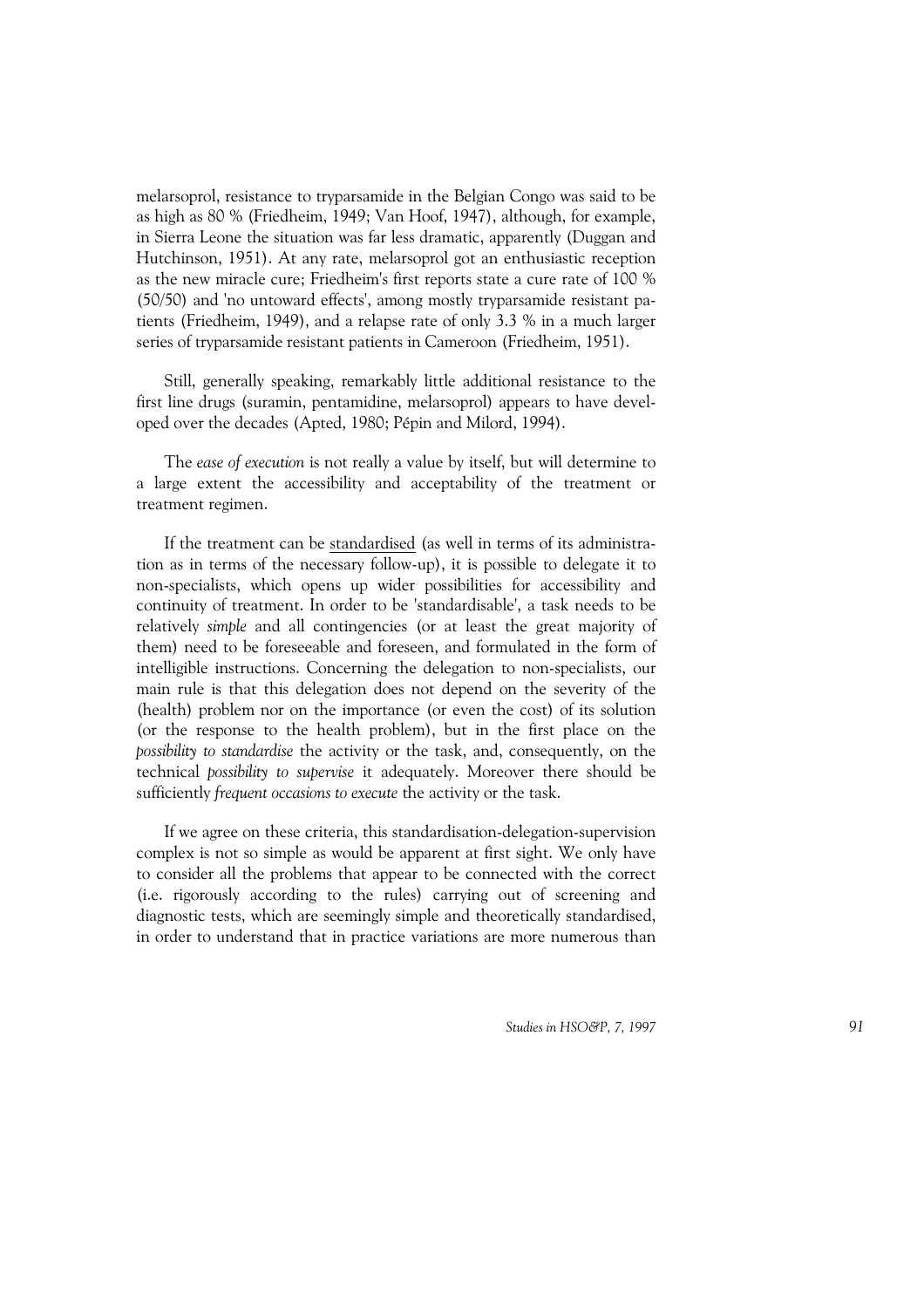would be imagined. See the variants of the CATT test used in the Congo Republic (Penchenier et al., 1991; reproducibility of IFAT test between Kasongo and Antwerp laboratories, briefly reported further in this work).

If treatment (or some of it) is delegated to polyvalent health care structures, its accessibility and acceptability may, generally speaking, be increased. But on the other side of the scale are increased difficulties of logistics, training, supplies and supervision, all of which are not negligible. This kind of decision thus has to be made according to local realities. However, this tension between 'accessibility' (directly linked with delegation and decentralisation) and problems of, broadly speaking, 'logistics', is rather universal and should be considered systematically.

We may take as an example the case of DFMO treatment (even without taking into account its economic cost). Let us accept that there are, grossly speaking, two major modes of administration: one intravenously, the other orally. Let us accept also that, in cases with evidence of CNS involvement, the (immediate) effectiveness of the intravenous treatment is between 90 and 95 % and that the effectiveness of oral treatment is less: some 80 % (summarised from Milord et al., 1992). Let us also accept that oral treatment can be decentralised in non-specialised health care structures - with acceptable problems of 'logistics' - and that this would not be the case with the IV treatment mode.

In that case, the 'accessibility' of the 'better' treatment mode (IV) is conditioned by the willingness to pay the 'logistic price' not only of supplying DFMO but also of supplying IV fluids (far from negligible) and of more complex training (not to speak of greater needs for hospital admission and intensity of hospital care), which puts limits to the possibility of decentralising the treatment. Thus it is conceivable that the oral treatment, although technically less effective, may produce a net result that is more interesting in terms of influencing the 'disease system' (because it can be made more accessible through decentralisation), if there is willingness and commitment to pay the other kind of 'logistic price' (supplying oral DFMO to a greater number of health care structures, instructing them on its use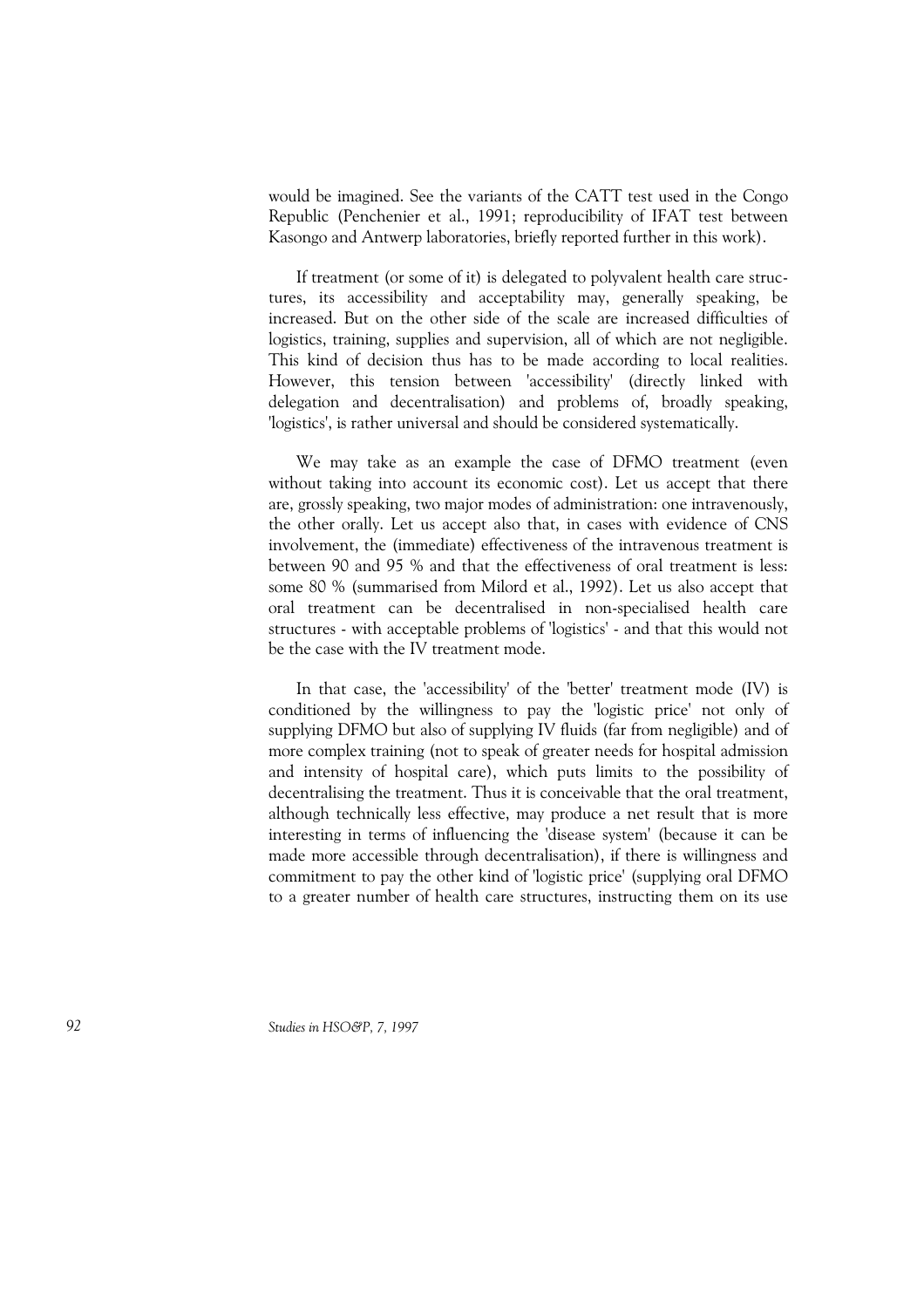and providing supervisory support). Essentially this kind of choices depends therefore on the existing health care structure and its organisation.

The *absence of untoward effects* is a criterion that appears to be a subject of non-resolved debate, in the case of HAT.

One gets the impression that this debate is centred around two axes. The first one seems to oppose, in terms of the *origin* of the existing toxic effects, the *pharmaceuticals* themselves to the *state of the patient* (staging). The problem here seems to be that nobody really seems to know the discriminating criterion (or sign) for the prediction of severe toxic reactions (which can be summarised by the term 'encephalopathy'), once the patient has been classified as 'HAT with CNS involvement'. For the moment, and to our knowledge, there is no clearly convincing evidence that there would be a relevant difference between patients with and without CNS involvement, at least as far as melarsoprol is concerned. It seems reasonable to state that reactive encephalopathy can be expected more often, statistically, among patients with higher cell counts in the CSF, but it does occur also in patients with 'normal' CSF.

The second line of thought, for explaining the severe toxic reactions, centres on the subject of *how the treatment is carried out* (more or less 'aggressively') and how quickly or how completely the parasites are 'massacred' *(cf.* Hunter et al., 1992; for the opposed view: Milord and Pépin, 1992).

A newer, third line of investigation is into the possible role of cytokines and other immune mediators.

The question is important, given the fact that stage II treatment is closely followed by death in proportions that vary between 2 and 10 %, depending on the series, as well with melarsoprol as with DFMO, maybe less with nifurtimox (Pépin et al., 1987; Milord et al., 1992; Van Nieuwenhove, 1992b).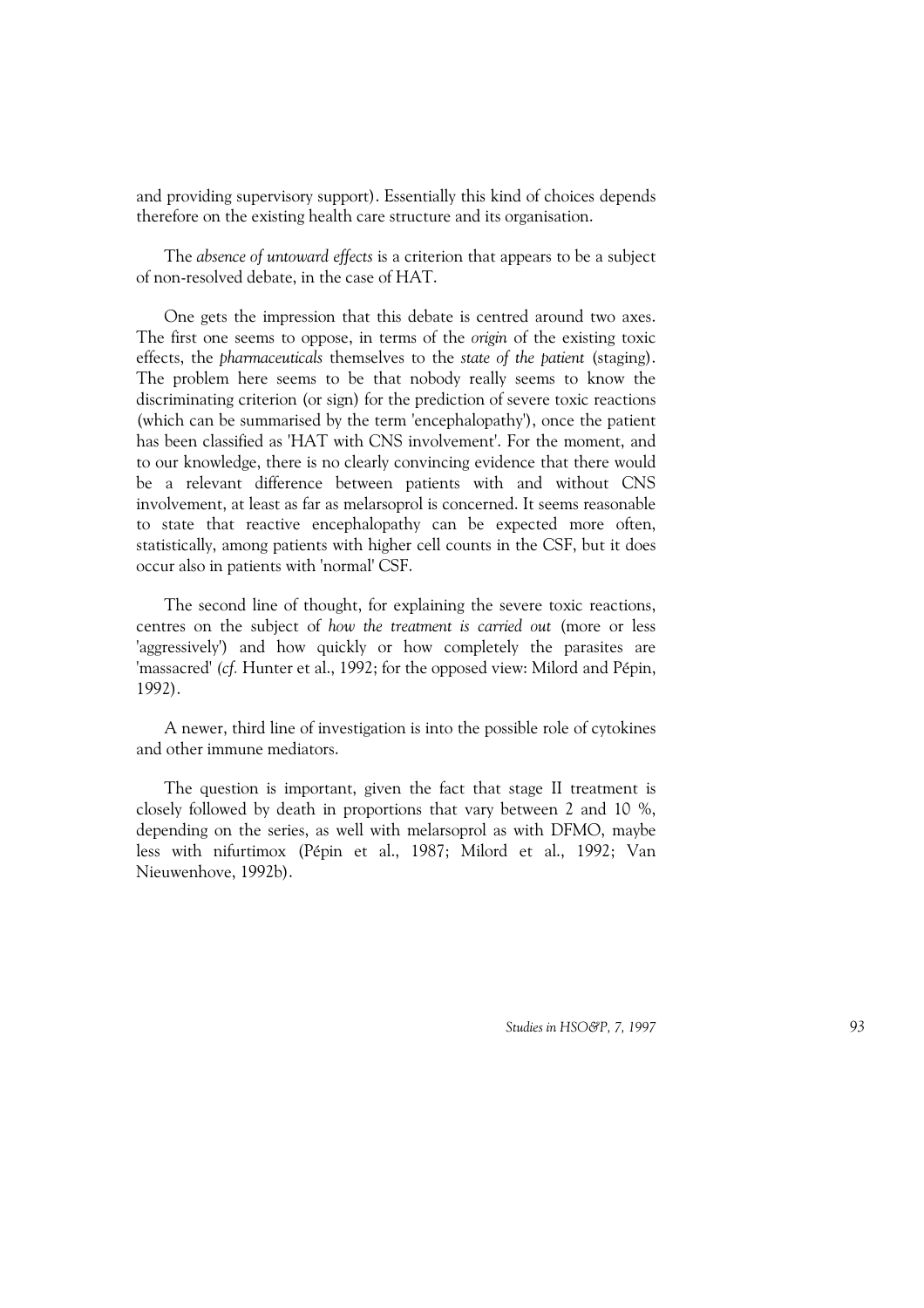Melarsoprol treatment, apart and independent from the risk for encephalitis, also carries an appreciable risk (10 %) for potentially severe polyneuropathy (Nkanga et al., 1988; Pépin et al., 1989).

Severe toxicity with the use of stage I drugs (suramin, pentamidine) is very rare in terms of immediate mortality; for pentamidine it is estimated at 1 death per 10,000 treatments (Organisation Mondiale de la Santé, 1986).

When comparing the toxicity of different treatments, the practical problem that has to be resolved is, of course, to what extent observed deaths (or other severely dangerous phenomena) can be attributed to the treatment, apart from the problem of homogeneity of the patient populations for the purpose of comparison. Probably the most reliable indicator of lethal complications is the proportion of *all* deaths observed during or immediately after treatment, even if it is not possible to establish with certainty the causal link between the two events (treatment and death), which means that this indicator will almost certainly overestimate real treatment toxicity.

The *efficiency* of different treatments is expressed in their relative costeffectiveness. This 'effectiveness' needs, of course, to be defined: which outcome is it that will be measured: 'sterilisation', remission or clinical improvement, lack of relapse, years of life gained (possibly adjusted for quality, and even discounted...), combinations...

Also the cost needs to be defined. Which elements are taken into account? In this area, the literature is not always very enlightening. When one wants to compare different treatments, a rather obvious problem is that it is very difficult to separate the treatments and the overall strategy in which they are used. Thus, it is not always very relevant to limit oneself to the sole cost of the drugs (cf. the choice between the two modes of administering DFMO with their respective 'logistic prices'). Nevertheless the cost of the necessary pharmaceuticals for an (average) treatment is already an important indicator and can be interesting in its own right. Some of these prices are given below. They are of necessity somewhat approximate figures.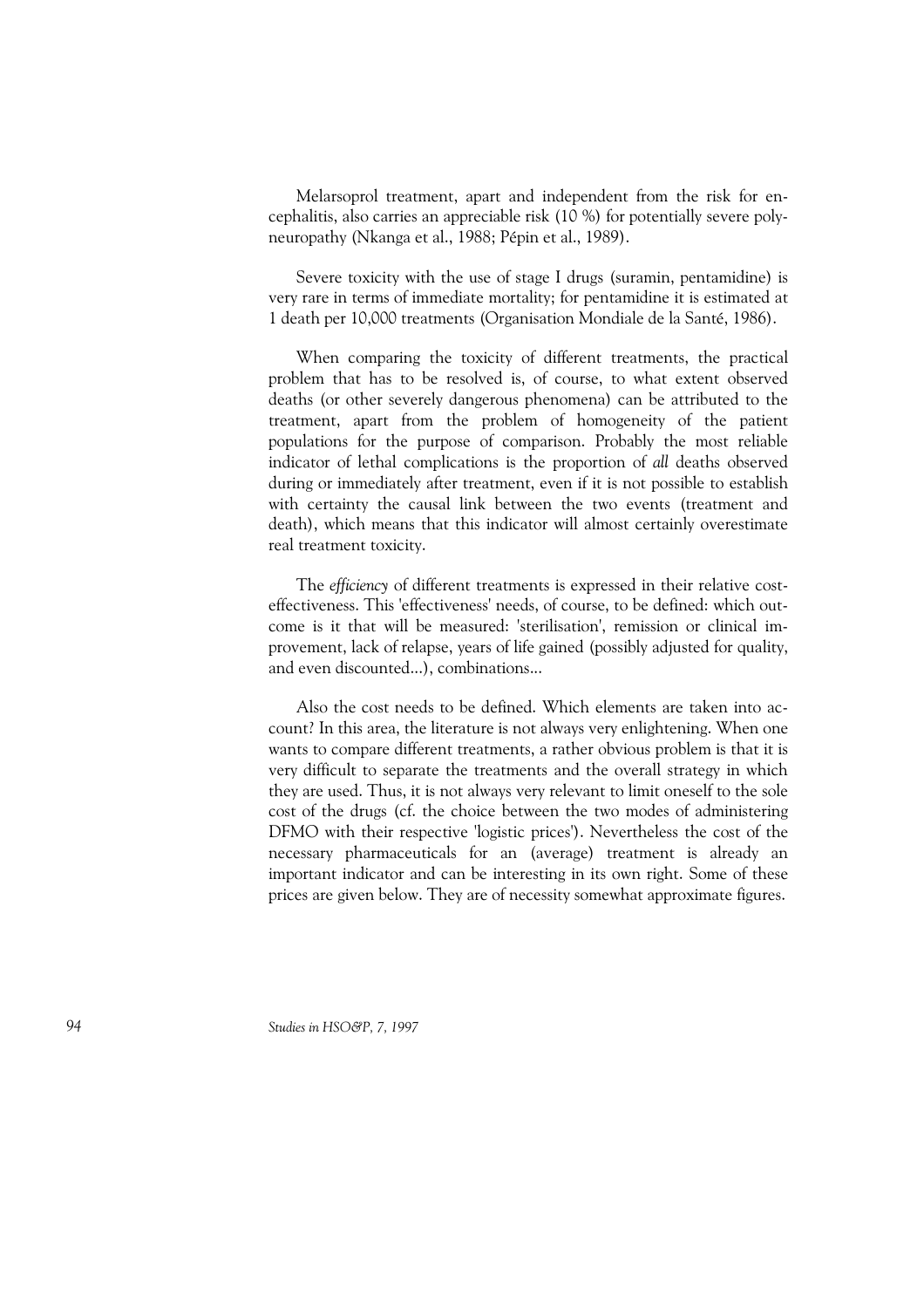| Drug                     | <b>Treatment</b>    | Cost in    | Cost in    |
|--------------------------|---------------------|------------|------------|
|                          | dose                | <b>BEF</b> | US\$       |
| Pentamidine              | 10 vials            | 385        | $11$ $(*)$ |
| Suramin                  | 6 vials             | 1500       | 43 $(*$    |
| Diminazene               | 1.5 g               | 50         | $1.5$ (*   |
| Melarsoprol              |                     |            |            |
| - for stage I treatment  | 4 vials             | 850        | $25$ (*)   |
| - for stage II treatment | 12 vials            | 2560       | $73$ $(*)$ |
| <b>DFMO</b>              |                     |            |            |
| - orally                 | ??                  |            |            |
| - I.V.                   |                     |            | $500$ (**) |
| Nifurtimox               |                     |            | 10(?)      |
|                          | $15 \text{ mg/day}$ |            |            |
|                          | 21 days             | 555        | 16         |

(\*) Early 1990 prices, FOB + 20 %, syringes etc. not included. 1 US\$ =  $35$  BEF. (Van Nieuwenhoven - Lunda, Rapport d'évaluation BCT, 1990, annex 9). (\*\*) Another source mentions US\$ 140, for the active substance only.

Due to the relatively recent interest in pentamidine for the treatment of *Pneumocystis carinii* pneumonia (PCP) in HIV patients, the sales price of this drug has been multiplied by a factor 30 in 1994, but the producing company has agreed to deliver the drug free of charge for the treatment of African trypanosomiasis, under the trade name Pentacarinate® (Pépin and Milord, 1994).

Most of these treatments are quite expensive (in a context of African developing countries) nowadays, and the development of new drugs, rendered necessary by the progressive (and inevitable) increase in the frequency of resistance, is seriously hampered by the economic considerations of (lack of) profitability, given the poverty of potential customers in this particular market. The company that developed eflornitin (DFMO) as a trypanocidal drug, out of what originally was meant to be a cytostatic drug (at one point in time, DFMO was a '*drug desperately in search of a disease*', as S. Van Nieuwenhoven puts it - 1992b) has offered all rights (and production procedures) to WHO, but these negotiations do not appear to have resulted in any firm bilateral commitment up to this day,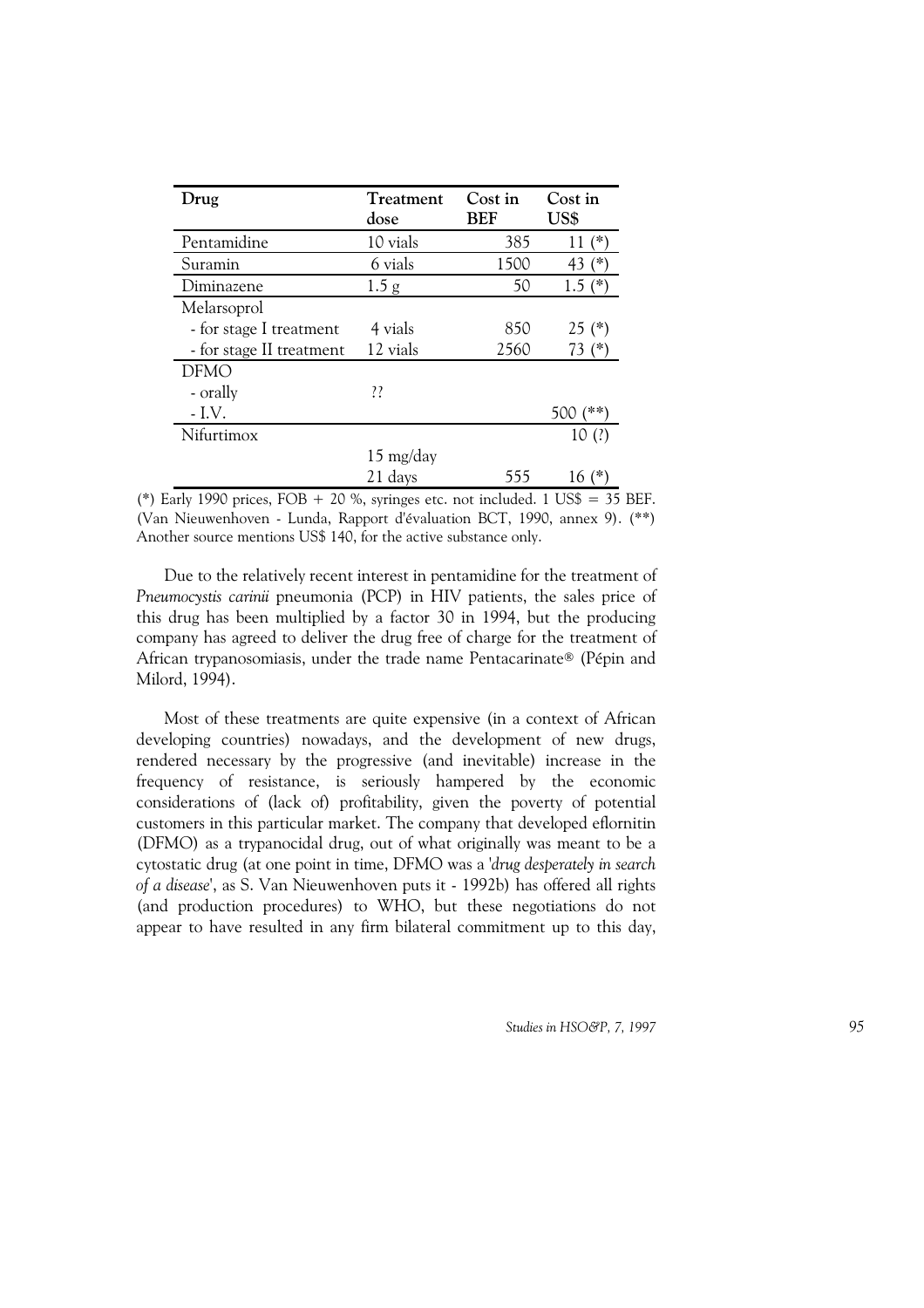and production by Marion-Merrell-Dow was said to be discontinued after 1993. At any rate, DFMO treatment is likely to remain very expensive.

However, there appear to be major differences in the cost of these treatments, the cheapest one (for stage II patients, at least) being nifurtimox. The drawback of the latter drug is its oral administration mode extended over a period of 3 weeks, which needs to be strictly supervised (especially in view of the fact that many cerebral stage trypanosomiasis patients are likely to be confused and cannot be depended upon to carry out pharmaceutical treatment instructions correctly). Apart from this consideration, melarsoprol has been associated for so long with (effective) trypanosomiasis control (more than 40 years by now), that for many people it must have become synonymous with treatment. This may help to explain why it remains the (almost) unchallenged mainstay drug for HAT control programs.

# *Conclusions at this point*

Having come this far in our 'vertical analysis' it may have become possible to identify and list some of the more important *gaps in available knowledge* which it would be relevant to try and fill in, if we want to formulate rational decisions for a more efficient and feasible way to tackle the HAT problem.

Necessary knowledge (or insights) can be structured in two main fields:

- *insight in - or understanding of - the disease problem's system*: this can be subdivided in areas that we could roughly designate as clinical epidemiology (natural history, 'epidemiology of the *illness'*), and the epidemiology of the endemic/epidemic (the system's model, 'epidemiology of the *disease'*);

- *the operational characteristics of the tools* we (can) use to do something about this health problem, and how we can refine or improve them. By 'tools' we understand here the wide range of techniques and applications that are used and combined in different strategies, i.e. 'tools' in a rather wide sense.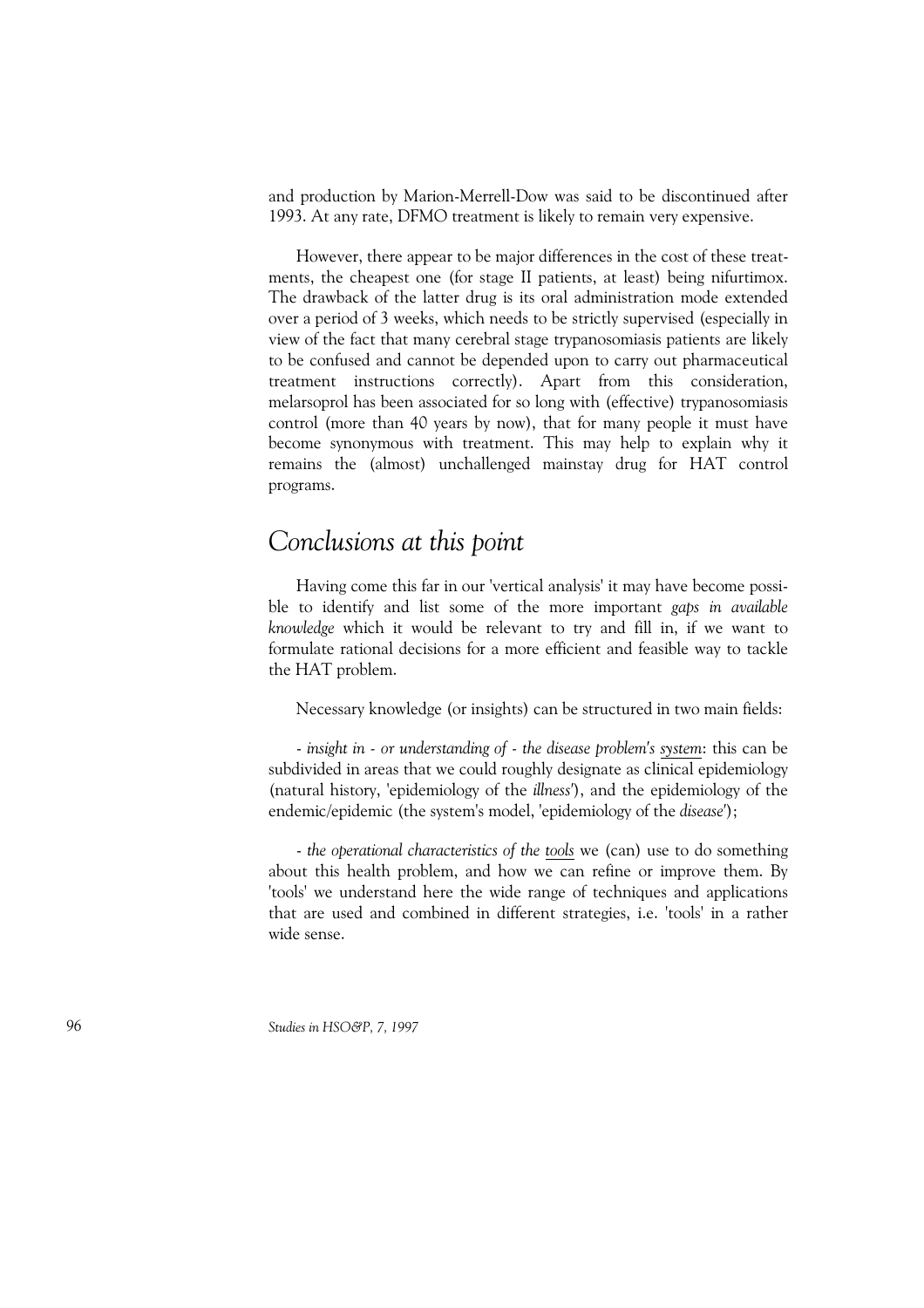A list of questions concerning these fields would be, inevitably, somewhat coloured by our interest in questions related to validity, relevance and cost-effectiveness of strategies to control HAT in basic health services, and by our level of knowledge and understanding of the problem at hand. The following is, therefore, not meant to be complete.

Questions regarding the *natural history of the illness:*

- What is the most likely sequence (and probability) of events in the trypanosomiasis illness, and more specifically the place of serological changes, presence of 'typical glands' and symptoms in the natural history of the illness? This includes the question of the probability for 'infected' individuals to evolve toward 'suffering'.
- How to define 'stage II' (what is it, if it exists), or, translated in practical terms, how to distinguish patients with (irreversible) cerebral involvement?
- Is the danger of treating patients with 'stage II' drugs (like melarsoprol) comparable for everyone, irrespective of the real staging status (if this notion is relevant)?

Questions in the area of *epidemiology of the endemic/epidemic*

- What determines the evolution towards an 'epidemic' situation and how can we (better) predict such an event?
- What determines contagiousness in man (for flies)?
- What determines man's susceptibility for infection?

Questions in the area of *operational characteristics of tools (s.l.)*

- How to decide on the most adequate (and safe) drug treatment for individual patients in rural Africa? This would include better ways to identify *which patients* to subject to which type of treatment, as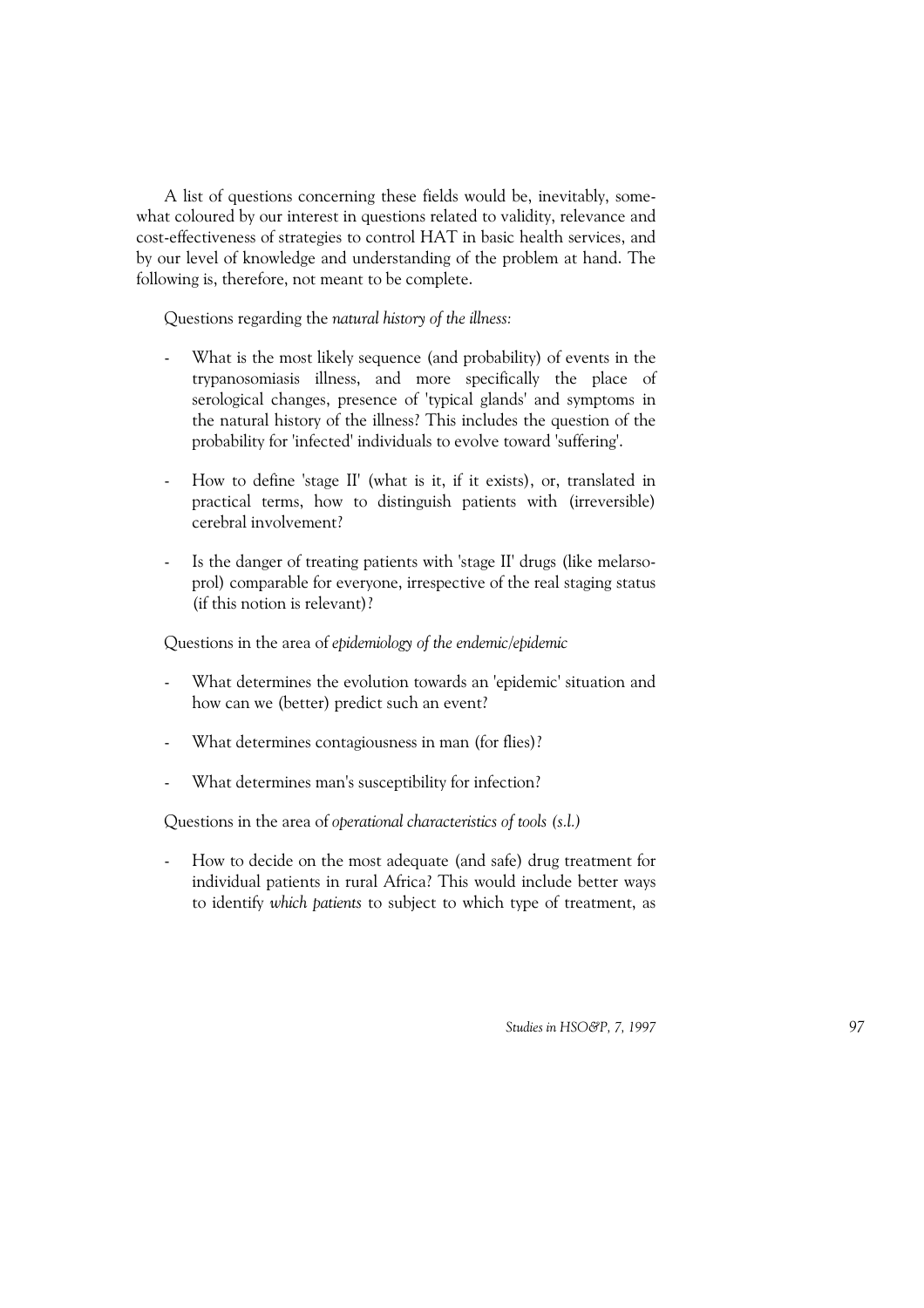well as finding *optimal treatment mixes* (effective, efficient and less toxic) using available drugs.

- What are the operational characteristics (essentially sensitivity and specificity) of different screening and diagnostic tools (signs and techniques)?
- What is the effectiveness and efficiency of different screening criteria or signs? An important practical point in this category, it seems to us, would be the possible confirmation of the operational usefulness of the auto-agglutination phenomenon.
- What is the marginal effectiveness (or usefulness) of an active case finding approach as compared to an approach where the initiative for contacting (permanently accessible) health care providers is on the side of the individual (or community)?

To our knowledge, partial or hypothetical answers to these questions have been formulated, but a lot of inconsistencies remain. One of the reasons (though certainly not the only one) why a more precise knowledge is needed is the fact that, in the present context, a potentially quite important problem like HAT needs to be tackled with possibly quite restricted resources and at the lowest possible cost. For decision making purposes, we need elements that can guide us in answering the question: given the present situation, and given the available resources, how can we best control the problem? - or how one needs to know more when one is poor.

In the following part, which reports on a longitudinal research effort that has been carried out in Kasongo (Maniema region, Zaire), we will try to develop an answer to *some* of these questions. We will describe the research project and the information it has produced, but we will also develop the questions it has generated, at least for us, in terms of the validity and reliability of the results. In a sense, sometimes we may end up with more uncertainty than we started from. Fortunately, this will not always be the case.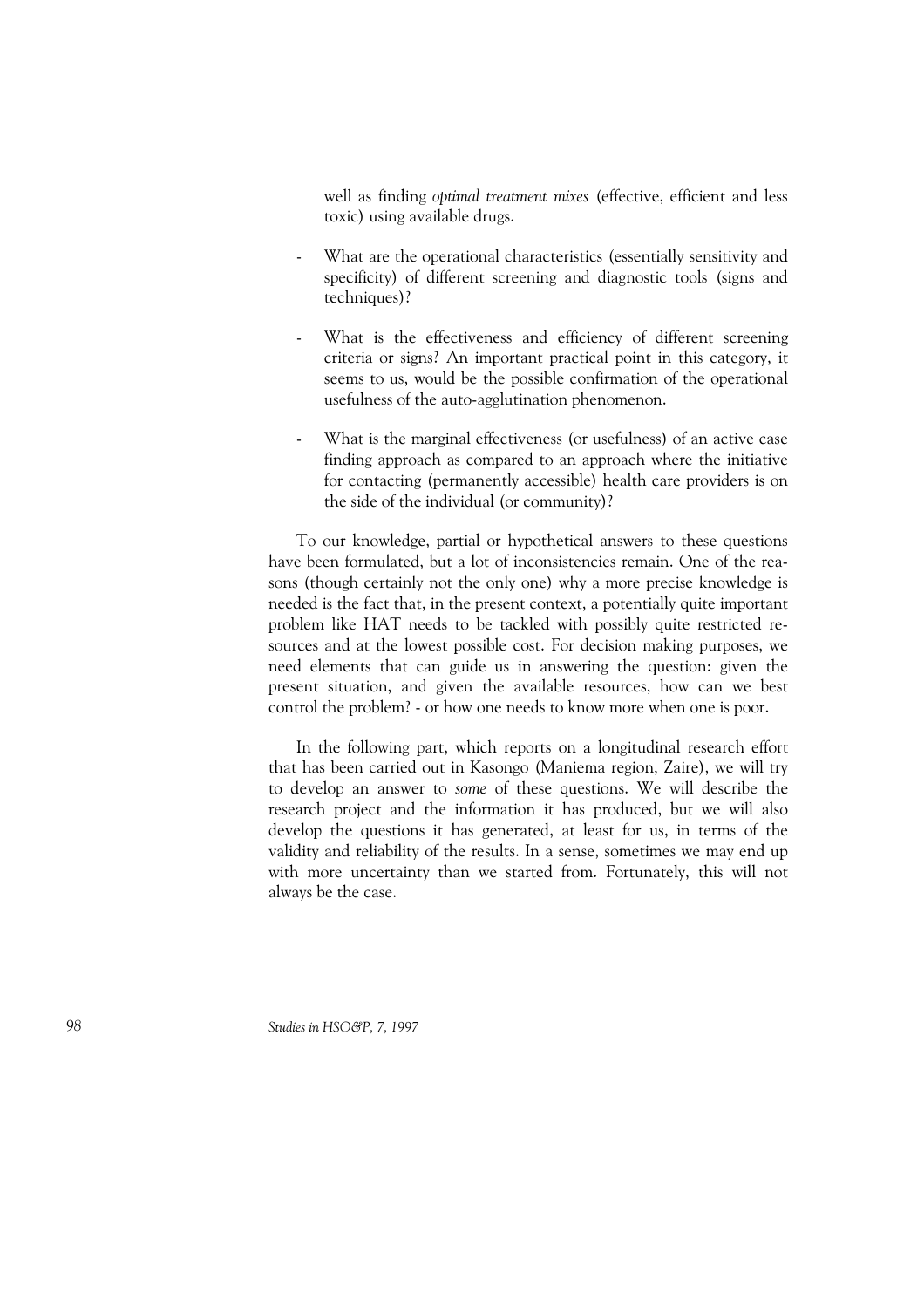# *III The Kasongo Study*

# *Origin and basic research questions*

In 1977 Mercenier published a paper in which he analysed detection mode and presenting symptoms of a series of 384 trypanosomiasis cases in the Kasongo health zone (Maniema, then Zaire), where a number of functioning general health care structures were available, and where a specialised (mobile) trypanosomiasis control team was also active (Mercenier, 1977). This analysis showed that in the examined series 292 (76 %) of detected cases were diagnosed after a spontaneous consultation, and that of the 68 who had not yet consulted and for whom the information was available, only 3 were symptom-free (as determined *a posteriori*). Thus the potential of passive case detection through permanent, decentralised general service points, in this series, appeared to be very important.

As this ran contrary to the prevailing (though mostly implicit) trypanosomiasis control doctrines, this statement was sufficiently controversial to make the idea grow to set up a carefully designed population based prospective study into early signs and symptoms that could be used to detect the disease. The Kasongo district provided a good setting for such a study, since it contained old and more or less "stable" trypanosomiasis foci. In one of these, in the area of the Kongolo health centre, a cluster of villages was selected, containing some 2500 people. Based on the experience of active and passive case detection in the past, the annual detection rate in this population was about 10 to 12 new cases per 1000 inhabitants. A prospective multi-round survey over two years was thus expected to yield some 50 cases of trypanosomiasis.

The study was designed around the following questions:

- *What is the predictive power of indicators of risk, detectable in a rural setting with a permanent and accessible first line health service, and to what*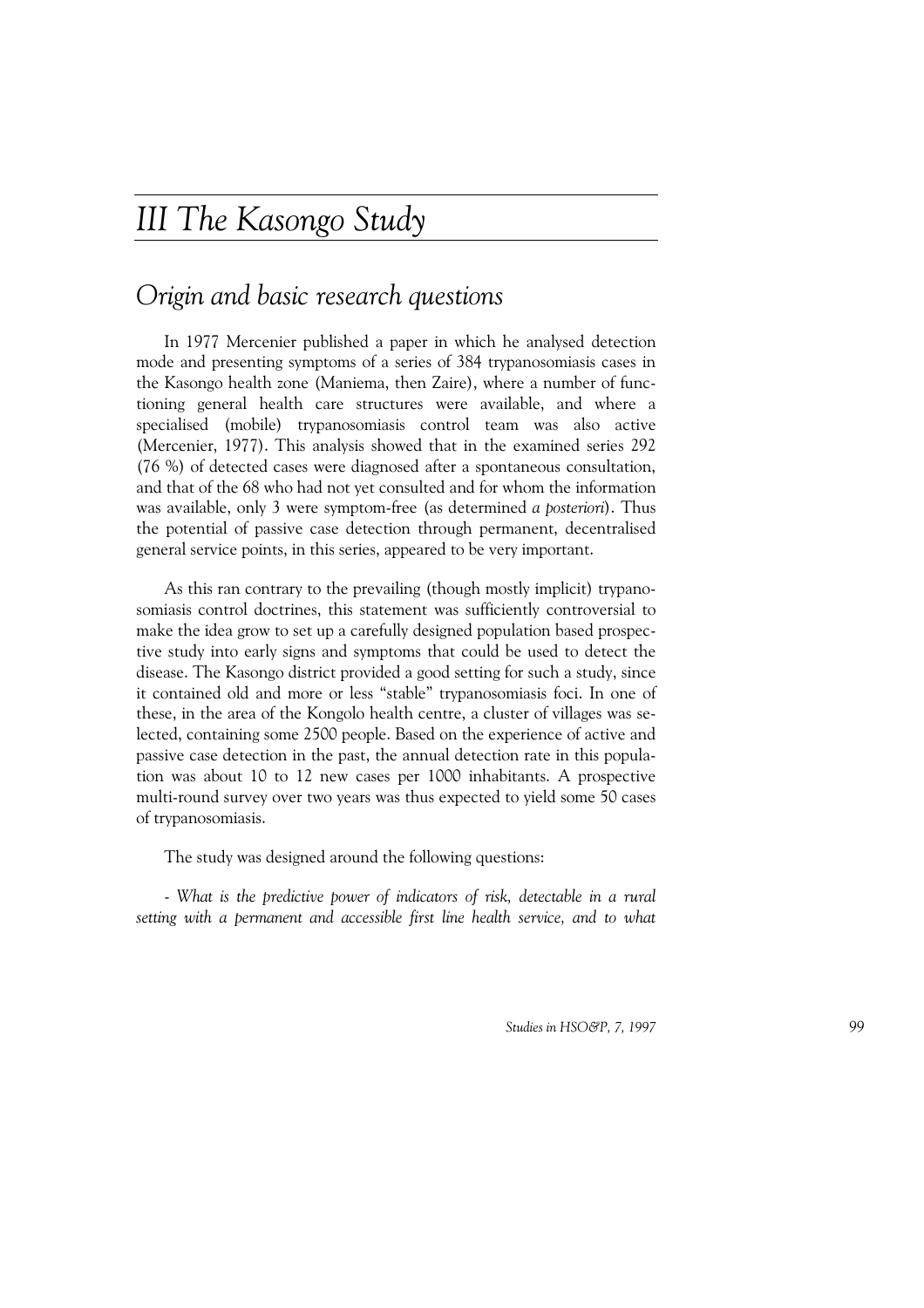*extent can they contribute to* early *detection of trypanosomiasis with T. b. gambiense ?*

- *What would be the marginal effectiveness of an active case finding strategy as compared to passive case finding in an adequately functioning basic health service?*

"Indicators of risk" (more accurately, maybe, "risk markers") were understood as, on one hand, a number of variables about which no prior hypotheses are formulated, but for which the individual information would be available in the study (like sex, age, area of residence, etc.). On the other hand there are a number of variables about which prior hypotheses are formulated and tested. Examples are cervical gland status, serological status, history of previous treatment for trypanosomiasis, and declared symptoms or health related complaints, expected to possess (some) significant or relevant predictive or prognostic power. The choice of these variables is justified by the feasibility of their identification in a first line health service setting. With the hindsight we now have, we must add that the autoagglutination phenomenon was not, at the time of the study design, within our field of vision - regrettably.

In each of the survey rounds the entire study population was to be screened for four signs:

- a positive serological test result, as determined by the Indirect Fluorescence Antibody Test (IFAT), carried out on dried blood, collected on Whatman 4 paper, in the laboratories of Kasongo and of the Institute of Tropical Medicine in Antwerp. Results of this IFAT test were expressed in terms of a semi-quantitative scale with four possibilities ("negative", "weakly positive", "clearly positive", "strongly positive");
- the presence of "typical" neck glands (i.e., in practice, which can be punctured with a needle);
- declaration of one or more "suggestive" symptoms, according to a preestablished list, with a duration of at least 30 days;
- being an infant (less than 2 years of age) born to a mother who was detected as a parasite carrier.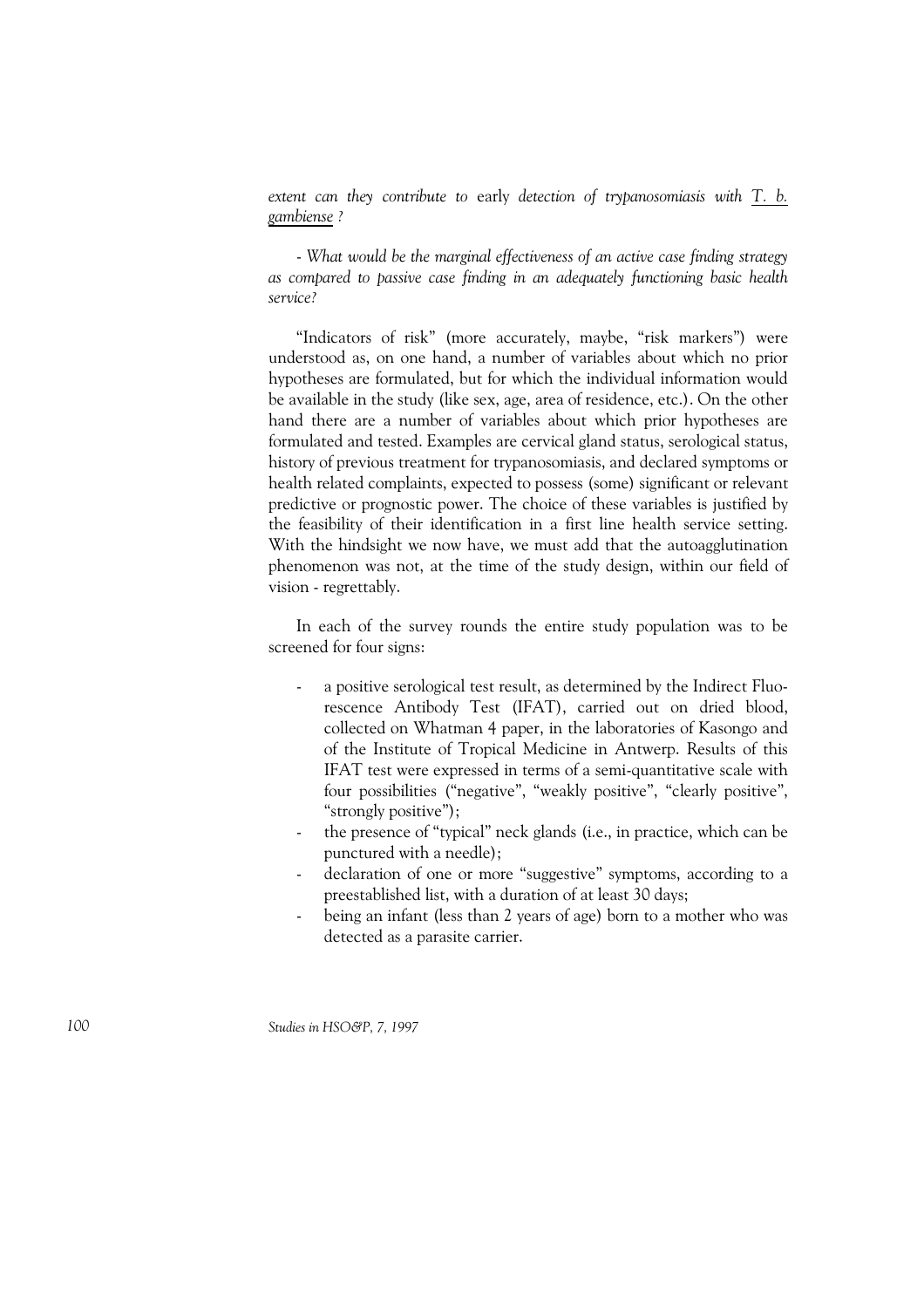Every individual who screened positive for one of these criteria was eligible for further parasitological investigation, in the same and possibly following rounds until found positive, with a combination of tests including gland puncture (if "typical" glands were present), microscopic examination of fresh blood, microscopic examination of a Giemsa coloured thick smear and of the "buffy coat" after centrifugation in heparinised 100  $\mu$ l capillary tubes. If any of these were positive, cerebrospinal fluid was tapped and examined (white cell count and microscopic search for parasites).

Three months after a thorough census of the study population, the first round was started in January 1989.

According to the protocol, 4 rounds were foreseen in 1989 and 4 in 1990, covering a period of 24 months. In practice, only four rounds could be done, over a period of 18 months. Part of this can be explained by important problems of logistics; the second part of the explanation is the culmination of the political tensions between Zaire and Belgium in June 1990, resulting in a stop of all official technical co-operation and reducing the duration of the survey by 6 months.

# *Findings*

A detailed account of the analysis and results has been provided elsewhere (Kegels, 1995). Here we will restrict the presentation of findings to a summary of the main results, divided over 4 areas of interest.

### VALIDITY - RELIABILITY OF TEST RESULTS

In terms of reliability of the IFAT screening results, quite a bit of *random error* misclassification occurs. Comparing two laboratories, they appear to disagree on the other lab's *positive* results in about 1 out of 3 cases, independently of the fluorescence threshold chosen (i.e. including "weakly positives" or not). Within one laboratory, in a blinded reproducibility study, this proportion is reduced to somewhere between 10 and 15 %. However,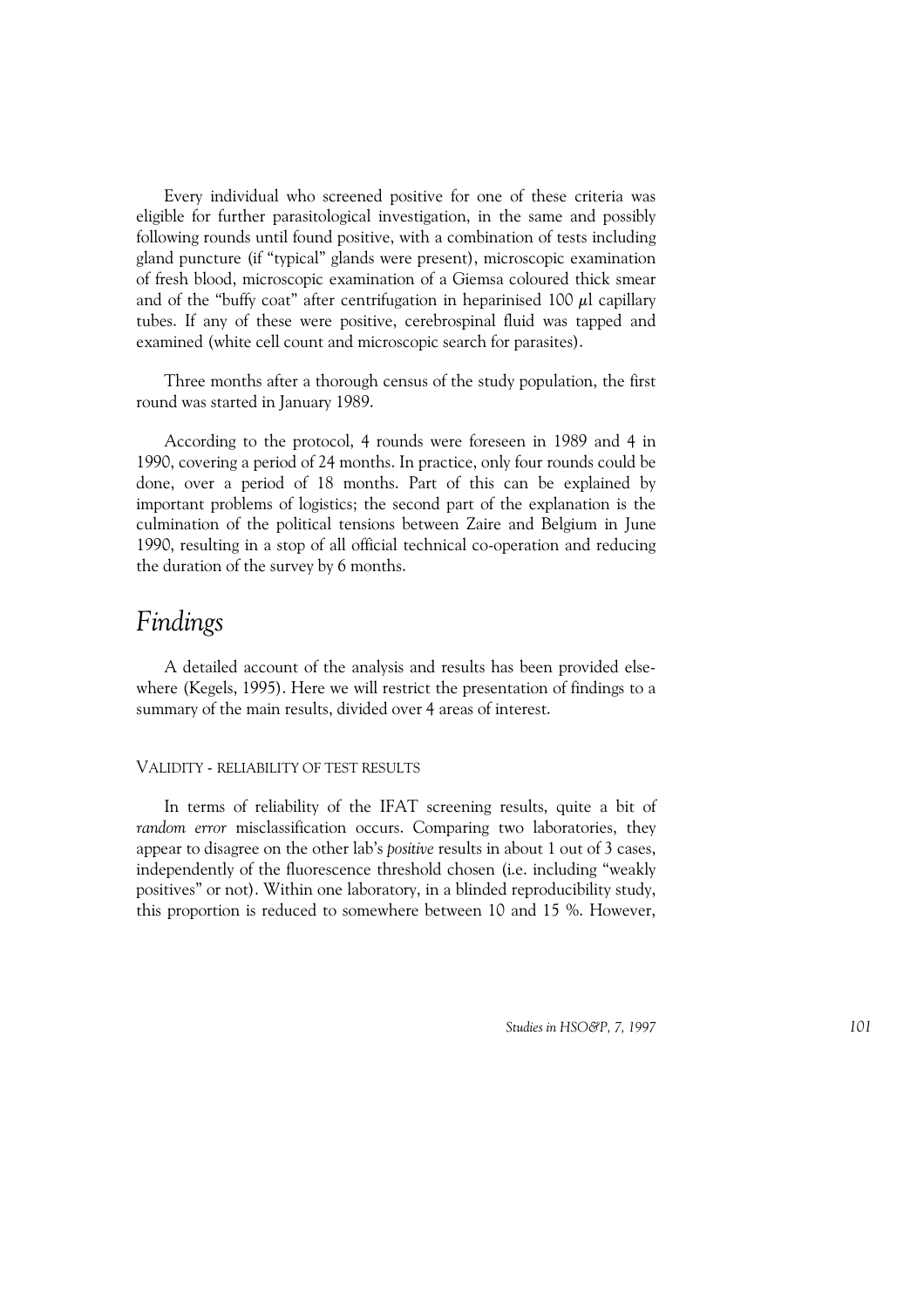comparison of the two laboratories does not reveal any *systematic bias*, since they arrive at the same overall serological prevalence.

When formerly or presently treated cases are eliminated from the cohort, observed sero-conversion rates between the rounds of the survey are not meaningfully different from what can be expected on the basis of the test's inherent lack of precision (at this level of transmission).

Lack of IFAT reproducibility is concentrated in a relatively small group of individuals. Changes in IFAT results (conversion or inversion) are far less meaningful in previously treated cases.

Over time, individual IFAT screening test results appear to fluctuate a lot under and over the positivity threshold, also among those who were never treated before. The majority of recent "conversions" end up negative again, without treatment.

The reliability of the declaration of symptoms in answer to open questions (in a population based study setting) is questionable. Possible explanations may be linked to the interview situation itself and to perception and motivation of the interviewees to declare health problems.

#### ASSOCIATIONS BETWEEN POSSIBLE INDICATORS OF RISK

In this area and this population, the presence of "typical" neck glands, or of any type of neck glands, is not associated with serological IFAT positivity. However, the (rare) individuals who produce both signs (typical glands *and* IFAT positivity) are very likely to be detected as parasite carriers.

The prevalence of IFAT positivity appears to increase progressively and continuously with age, also among those who have never before been treated for trypanosomiasis. If we include "weak positivity", this serological prevalence (among those never treated before) increases gradually from 1.4 % below the age of 10 years to more than 12 % above the age of 50. Excluding "weak positivity", this gradient goes from 0.6 % to some 5 %.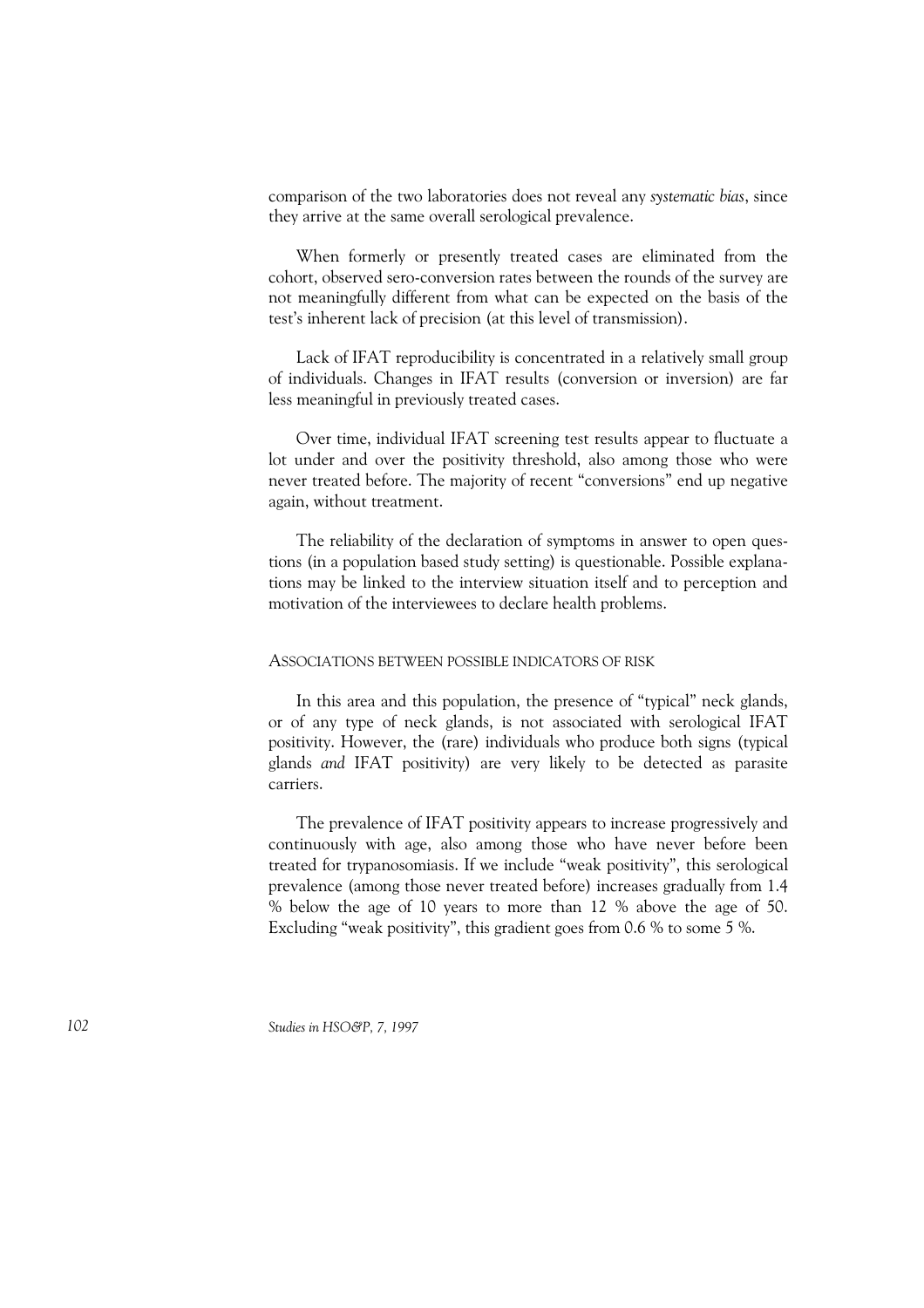The prevalence of "typical glands" (or any kind of neck glands) decreases gradually with age, from more than 25 % with "typical glands" below the age of 20 years to some 5 % above the age of 60.

IFAT positivity among previously treated individuals is much more frequent than among never treated individuals. The frequency of this serological positivity decreases with time elapsed since the last treatment, but this evolution is a matter of years rather than months.

#### CHARACTERISTICS OF PARASITOLOGICALLY CONFIRMED CASES

Among the parasitologically confirmed patients, the distribution of cell counts in cerebrospinal fluid appears to be bimodal. Two sub-populations are separated by an empty "dip" between 40 and 80 cells/ $\mu$ l.

Parasitologically confirmed infection occurs at all ages, but is most frequent in the age group between 10 and 50 years in this population.

In this study setting, 15 out of 40 parasitologically positive individuals have been identified in a "passive" mode. Among these patients almost all (14/15) have cerebrospinal fluid cell counts of more than 80 cells/ $\mu$ l.

#### OPERATIONAL TEST CHARACTERISTICS

A positive IFAT screening test result is no conclusive evidence of patent infection.

As measured against parasitological confirmation, the IFAT screening test's sensitivity in this situation is of the order of 83 %, for cases confirmed in the same round. Sensitivity increases to some 88 % when parasitological positivity in the same *or following rounds* is accepted as definition of disease. These figures are independent of the IFAT positivity threshold used ("weakly" or "clearly" positive). Therefore, the higher positivity threshold appears to be as effective for screening purposes as the lower one, and much more efficient.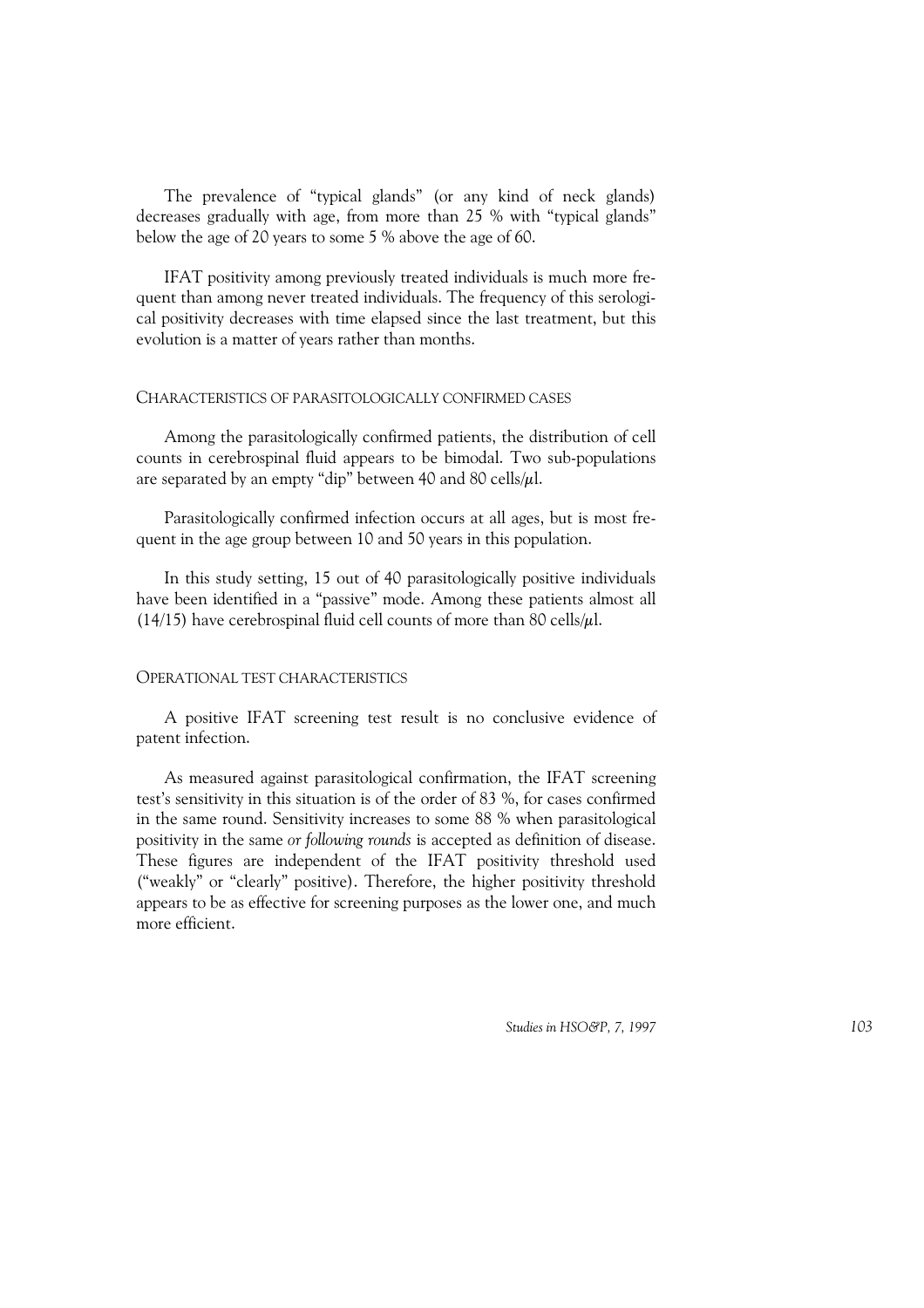As measured against parasitological negativity in the same round, and using the higher positivity threshold for the IFAT test, the latter's specificity per round is between 97.4 and 98.6 %. The highest specificity figure is reached when "absence of disease" is defined as parasitological negativity during the whole survey as well as before the survey (never treated), and would be 98.5 % for the population of the first round.

The sensitivity of the sign *presence of "typical neck glands"*, as measured against parasitologically confirmed cases of the same round, is some 41 % in this situation. Sensitivity increases to 49 % if calculated on the group of parasitological positives in the same or following rounds. The specificity of the sign *"typical neck glands"*, as measured against parasitological negativity in the same round, ranges between 79.4 and 90 %. If "absence of disease" is defined as parasitological negativity throughout the 4 rounds of the survey, the specificity of the sign in the first round would be 79.4 %.

The odds ratio (OR) of the single sign *"typical neck glands"* (as measured against parasitological confirmation) is consistently very low, as well as its positive predictive value (PPV). However, when combined with IFAT positivity, this very rare combination has a very high OR as well as PPV, but unacceptably low sensitivity from the point of view of disease control effectiveness. Moreover, the majority of parasitologically confirmed infections with this combination of signs have high cell counts in the cerebrospinal fluid (the latter is true, for that matter, for all the screening signs).

The presence of the single screening sign *"any kind of declared symptom of at least 7 days' duration"* identifies a group in the first round population in which two thirds of its eventually parasitologically confirmed cases will be found.

If parasitological confirmation is maintained as the necessary condition for treatment, and if parasitological investigations, when negative, are continued after screening, the best combination of sensitivity and specificity (effectiveness and efficiency) is obtained with the single screening criterion "IFAT at least clearly positive".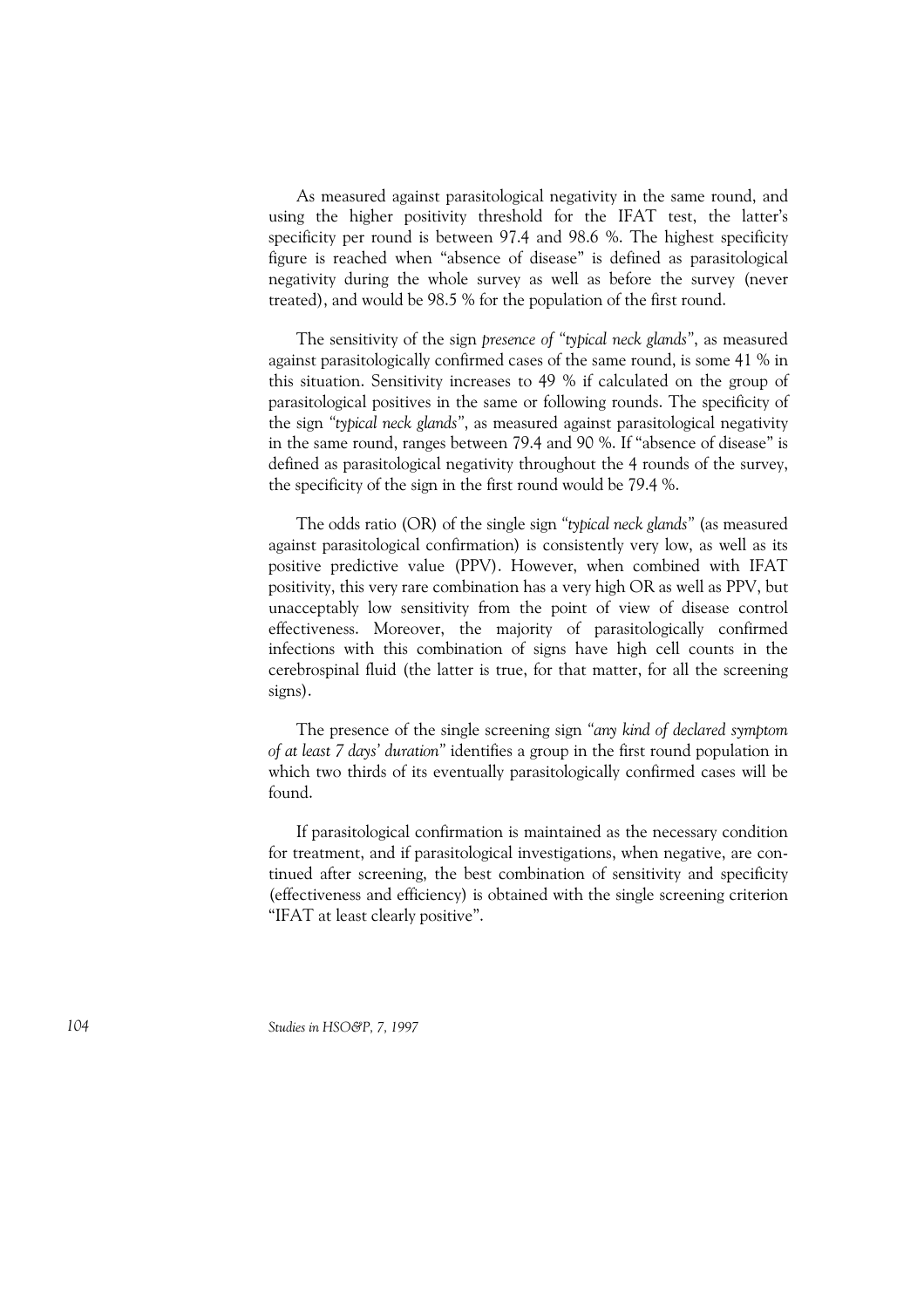Within an unchanging cohort population (in this epidemiological situation) the marginal effectiveness of repeated IFAT screening (at intervals of 5 to 6 months) is negligible as compared with pursued parasitological follow-up of the initial IFAT positives.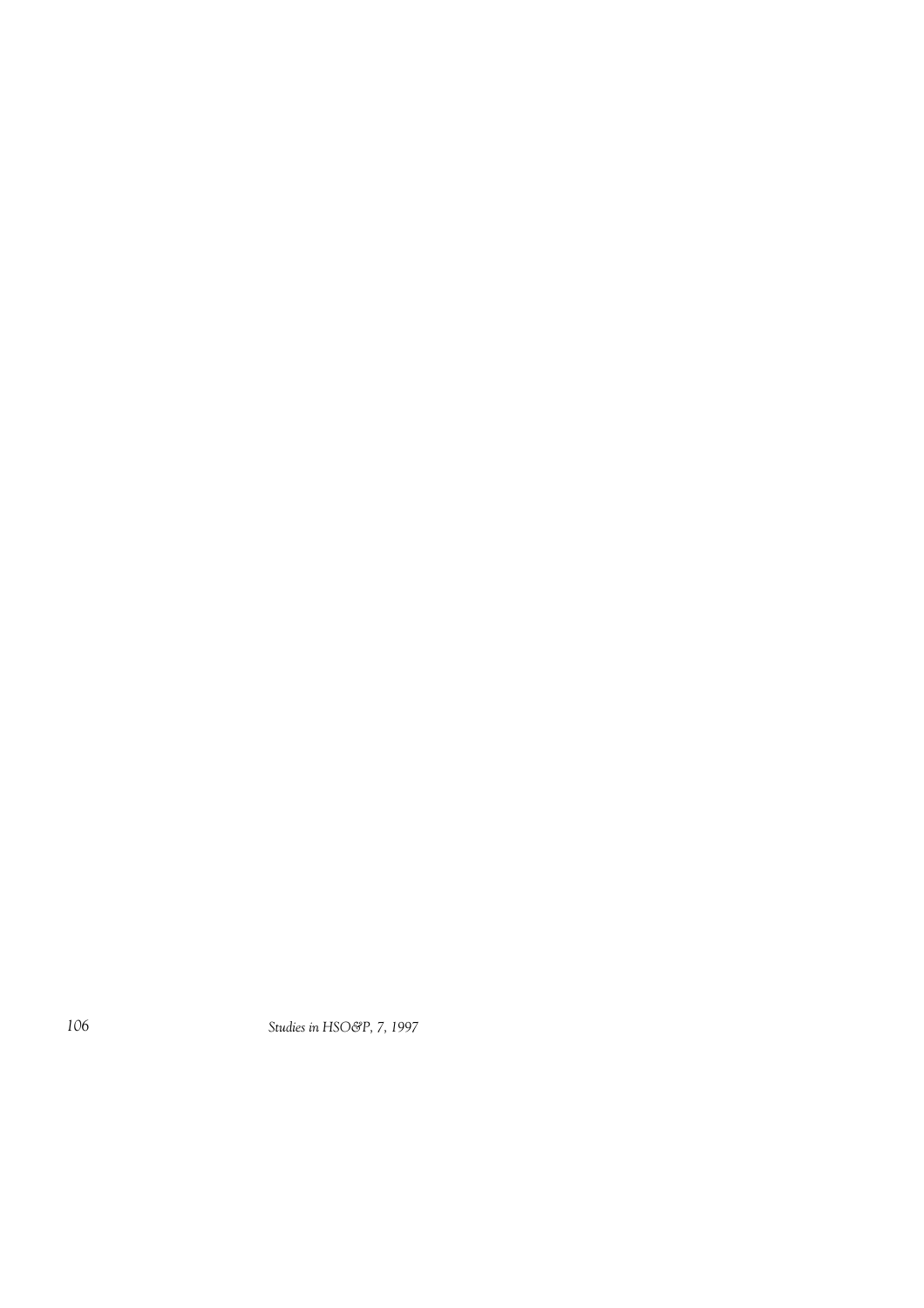# *IV Consequences for managing the West African HAT problem*

# *Consequences with respect to the disease system's model*

The Kasongo study set out to examine the 'predictive value of indicators of risk and to what extent they could contribute to early detection of trypanosomiasis with *T.b. gambiense*'. This means, in other words, an examination of the operational 'qualities' of tools used to identify infection, be they 'concentrating' screening tools or diagnostic ones.

The findings of the Kasongo survey are not very revealing as far as early or late symptoms are concerned, as we have observed. But they shed a somewhat unsettling light on what we have considered as reliability and validity of other techniques used for identification of infected individuals. The presence of 'typical glands' turns out, or is confirmed to be almost unrelated to the detection of parasites, be it directly (parasitological confirmation) or indirectly (serological positivity), at least in this situation. Even the serologic screening technique, though unquestionably more effective than gland palpation for the detection of infection, has important problems of 'reliability' which are far from negligible: between-laboratory agreement is far from perfect; within-laboratory agreement is much better, but again not quite perfect; and individual test results change a lot over time, mainly in the direction of sero-inversion, without any specific treatment. Less pronounced, but quite intriguing is the change in predictive value of the IFAT test with age.

It could be argued that this IFAT screening technique is not the best serological test available at the moment. This may be true. However, on the basis of available evidence and on the basis of theoretical considerations we have every reason to believe that the presently available and possibly better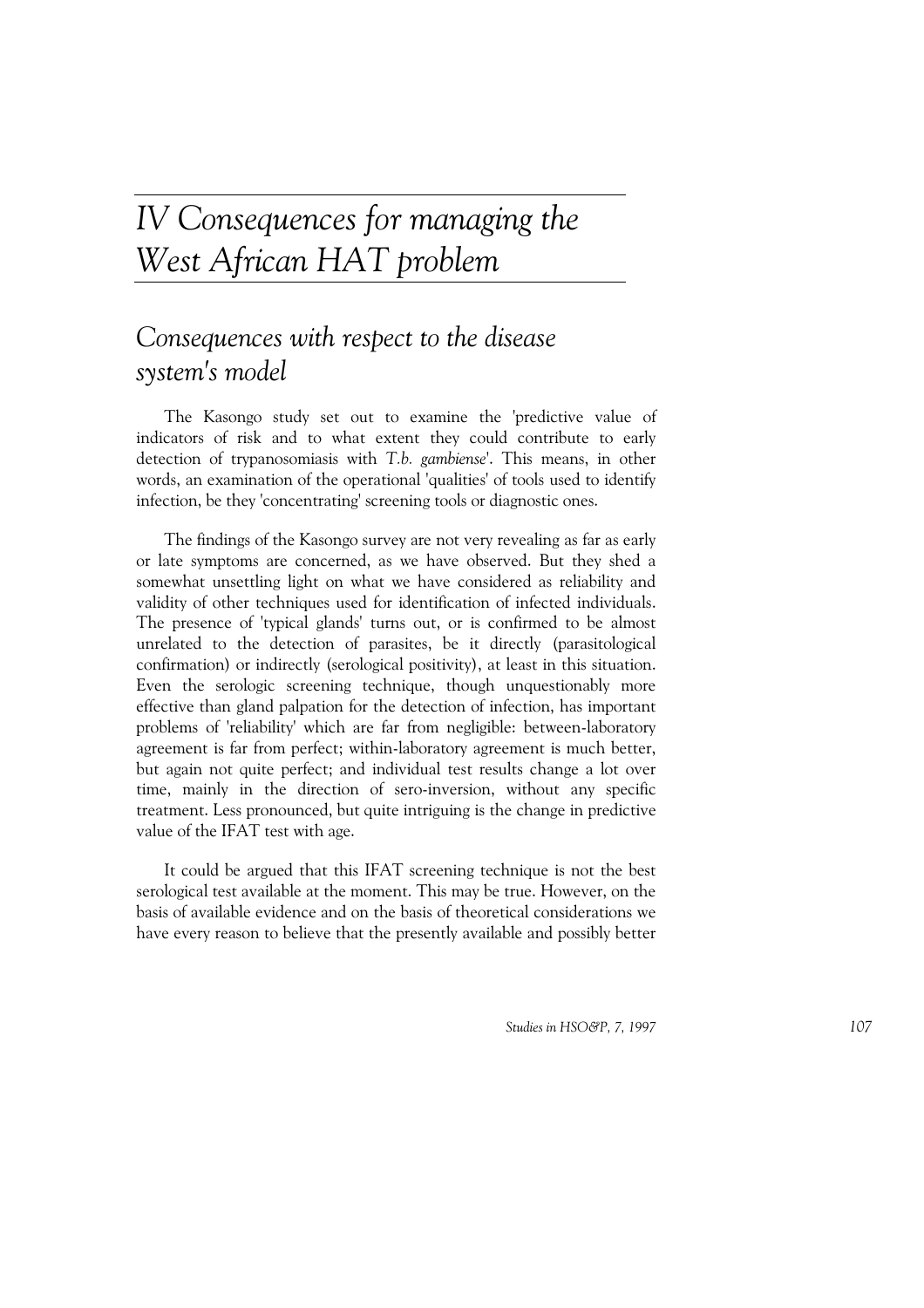tests - like the CATT - would produce comparable results in terms of reproducibility, when used on a large scale and in routine settings. The question then comes up: is it *only* a matter of reliability?

We could also try to explain these findings by looking from another angle.Up till now we have always organised our reflection on the basis of the hypothesis that West African HAT disease is a predominantly *linear* process, based on the simple initial model used - and implied - for the vertical analysis exercise. After having analysed the possibilities for intervention that were formulated on the basis of the simple initial system's model (the vertical analysis) and what we can learn from the Kasongo experience, we can ask the question if it would not be useful to adapt the first model (which is largely theoretical and utilitarian for the purposes of the analysis) into something possibly more relevant.

#### What is the problem with the simple model?

A first problem with HAT epidemiological models is the real difficulty that is caused by the difference between what we could call *conceptual* classes and what we could call *semiotic* classes. What we have used in the initial model are 'conceptual' classes, i.e. more or less homogeneous groups defined by the presence or absence of some conceptual criteria, like 'contagiousness', 'infection' and 'suffering'. This has been, we think, very useful for purposes of analysis: it creates the opportunity to analyse in some depth the concepts and the tools that we are using in tackling disease related problems. However, it is less adapted to practical decision making: decisions are made on the basis of concrete factual observations, i.e. on the basis of the *expression* of these concepts (if these are the concepts that we wish to maintain as the most relevant). Grouping people in model classes according to combinations of concretely expressed, observable phenomena, is what we could call a *semiotic* classification, in which, e.g. 'contagiousness' is expressed by some test result or systematically observable phenomenon, as well as 'infection' and 'suffering'. The problem now resides in the fact that there is a lot of uncertainty about the congruence of (relevant) concepts and their alleged expression. As an example, the semiotic class [parasitological test negative *and* serological test negative] is not (entirely)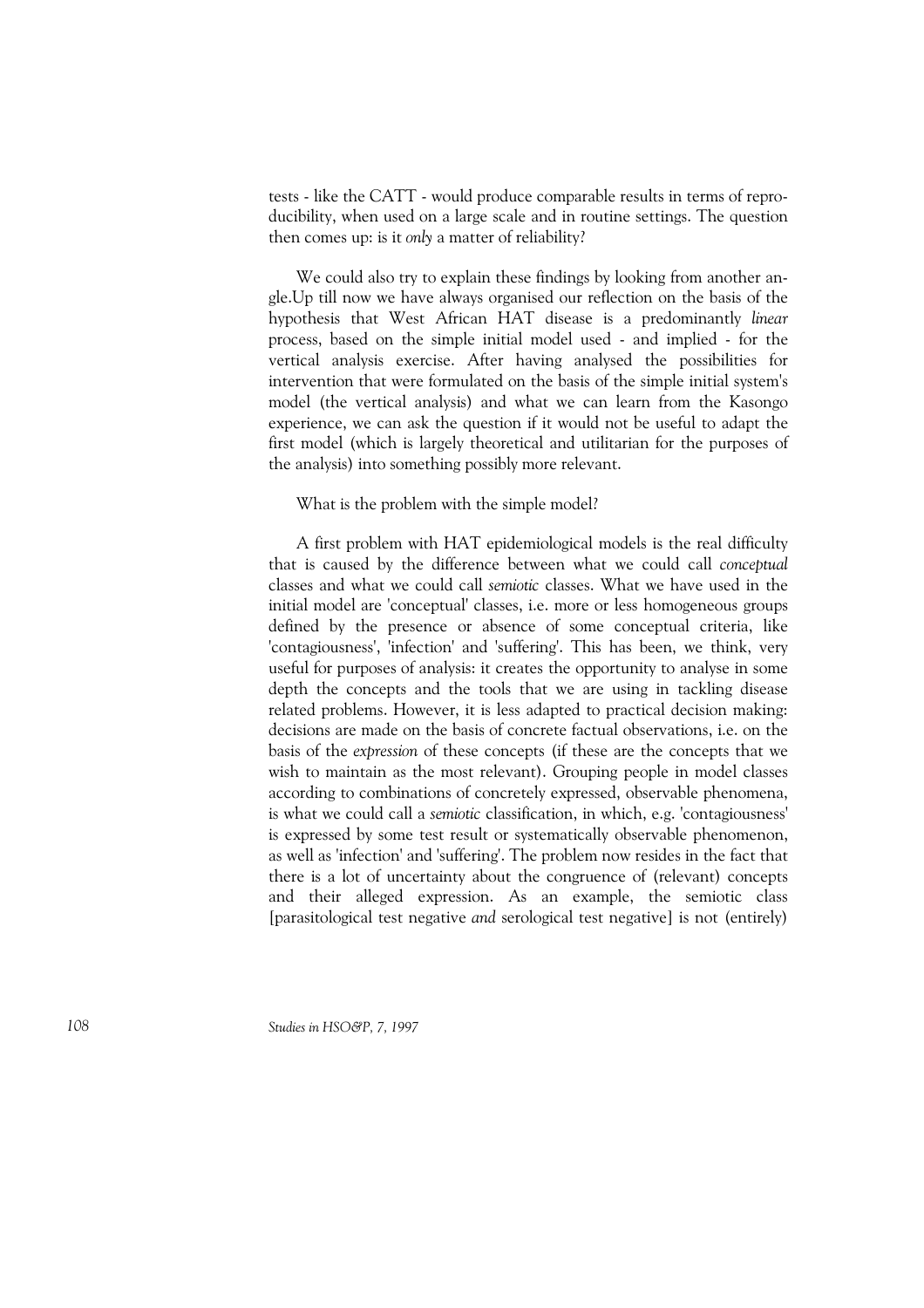congruent with the conceptual class [not contagious *and* not infected], nor does the combination [parasitological negative *and* serological positive] indicate with certainty [not contagious *and* certainly infected]. In other words, each 'conceptual' class would have to be split up in a number of 'semiotic' classes in order to get all the possibilities together, which would make the model very complicated, not only structurally (the number of boxes) but also in terms of quantifying the transitions (between boxes).

Although, to some extent, this kind of problem is common to virtually all disease systems if they are examined in some depth, it appears to be very pronounced in HAT. This has to do with the imperfections of available tools (tests and signs) and of our capacity to interpret them. It also has to do with the apparently great variability in the expression of the 'natural history' of this disease, of which the determinants are clearly far from understood. But it is certainly related equally to the constantly recurring ambiguity between the logic of *disease control* and the logic of *care for illness*, between the concept of *parasite carrier* and the concept of *patient*, between the attitude of considering a parasite carrier as a *danger for society* and considering him/her as a *suffering* (or potentially suffering) *individual*, in need of care. Because of this ambiguity, which consists mainly in the implicitly made assumption that what is good for society also happens to be good for the individual (treating a 'contagious' individual will eliminate a source of transmission but will also 'save' the infected patient - thus blending disease control with caring for the individual), the implicit model that has always been used is a very simple one, based on the life cycles of the parasite in the vector and in the host. In order to support the decision 'kill as many parasites as possible', no complicated conceptual classification models are needed and it is not even very relevant to look for detailed knowledge about the spontaneous evolution of this infection. Thus the preferential decision to *act* (treat) whenever a person is a parasite carrier (within some reasonable margin of certainty) makes a conceptual classification largely superfluous: all that is needed is a practical criterion that switches the light to green: treat. The conceptual classification is then subordinated to and equalised with the semiotic one, and any doubt is felt to be counterproductive. The concepts (infection, contagiousness, suffering) tend to be fitted to the signs (antibodies, parasites, glands,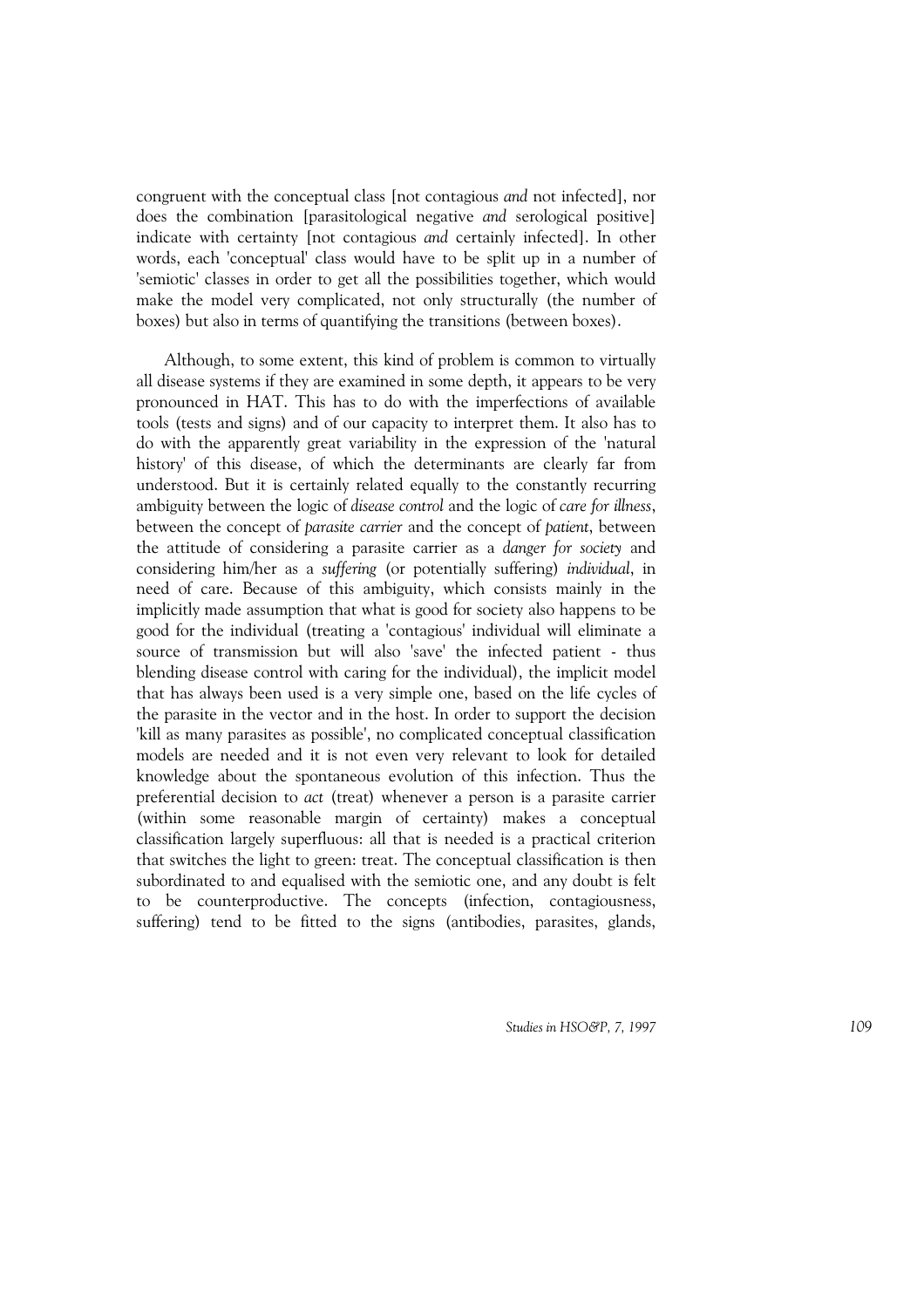symptoms); not the other way around. This is, of course, nothing unusual, and a very frequent practice in medical decision making. But it tends to limit development of our understanding of the disease system to what is useful for *doing* something (or more), not to what could lead to *not doing* (or doing less).

On the other hand, a very practical, biological phenomenon, very typical of human African trypanosomiasis, complicates modelling: the parasite's quite amazing capacity to keep the host's immunity mechanisms busy by unpredictably altering its phenotype to a new 'disguise'. The practical consequence of this is, that the concept of 'immunity' (or maybe 'resistance') does not coincide with the presence of 'specific' antibodies (as would be the case in most of the 'ordinary' infectious diseases). In trypanosomiasis, immunity (or resistance) appears to be a very relative concept, and probably would have to be replaced by something biologically far less 'satisfying' (and much more difficult) like '*parasite-host equilibrium*' or lack of it. This equilibrium is likely to be subject to change over time, determined or co-determined by a number of largely unknown influences, themselves changing with time. If this is true, the system's model cannot be adequately represented by simple flow diagrams with (more or less) constant probabilities of transition from one status to another. It will need to be made much more 'dynamic looking', by complicating the diagrams or by adding a profusion of question marks, or by adding lots of footnotes. Finally, a helpful or handsome way out of the problem could be to make a sort of hybrid model that includes conceptual as well as semiotic criteria.

A possible example of the latter solution could be the following system model, unquantified and restricted to the developments in the vertebrate human host.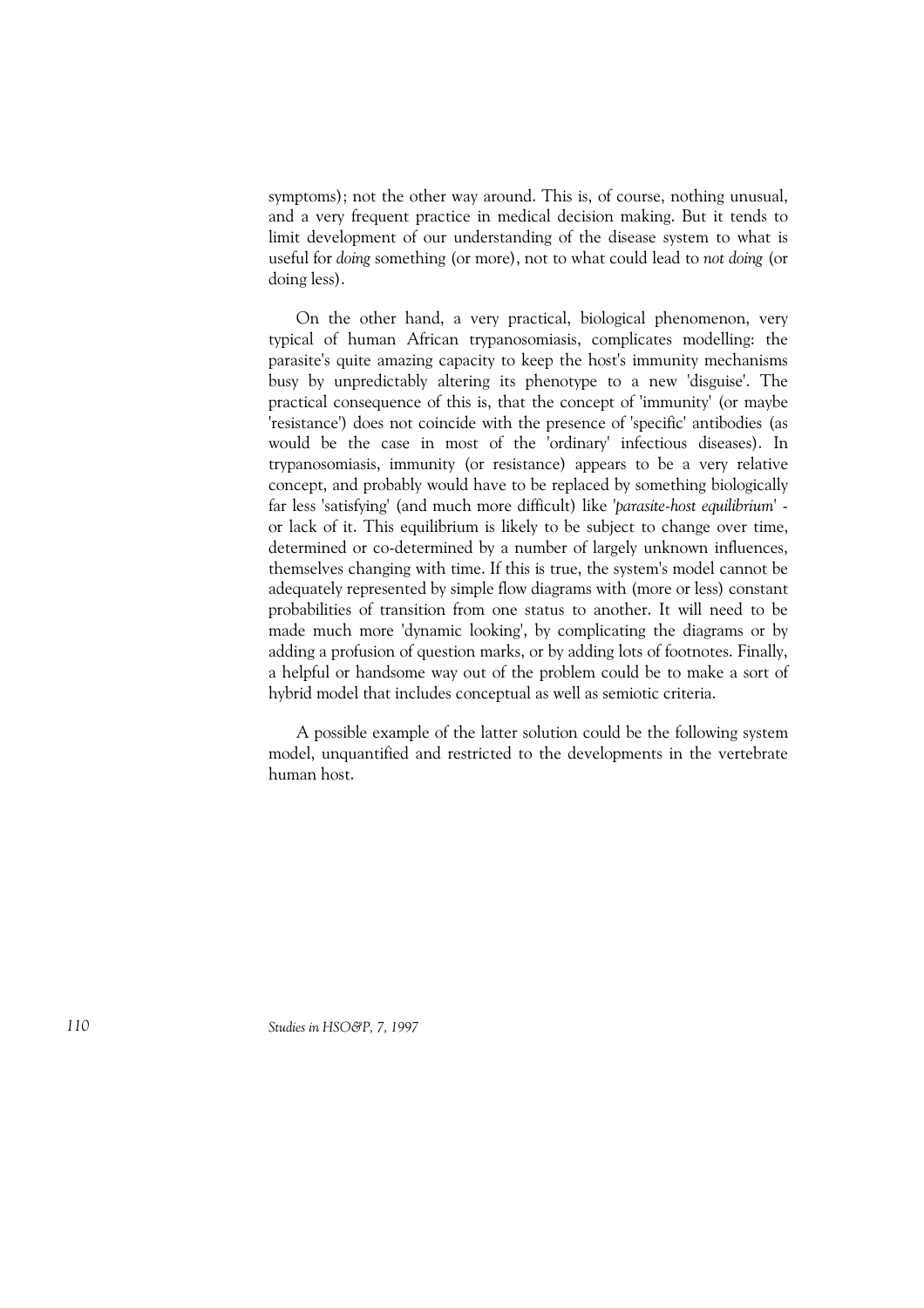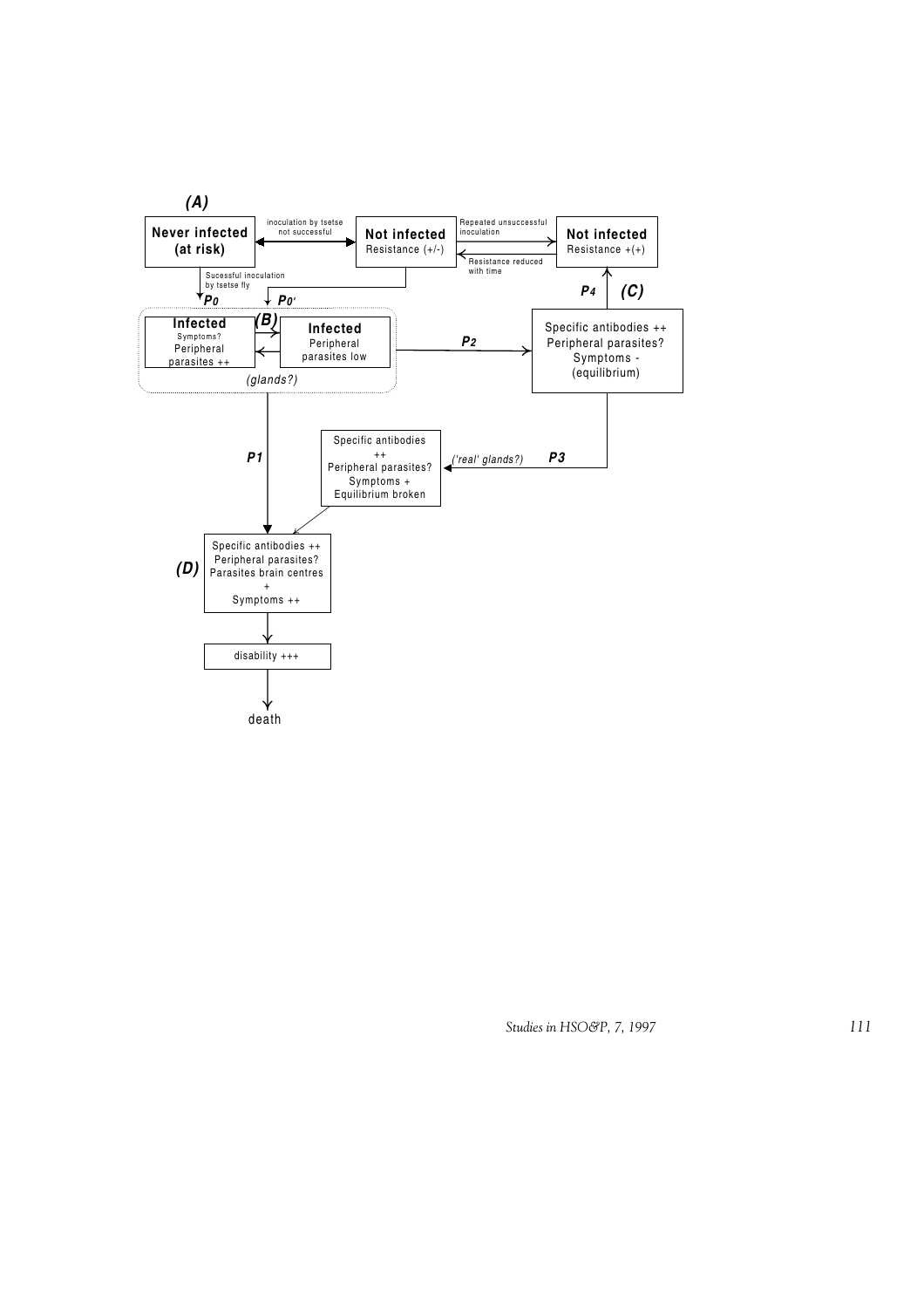In this representation, the probability *P0* is the probability for a non-infected individual to have an infective inoculation 'catch on', in such a way that the parasites start multiplying in the human host (transition from (*A*) to (*B*)). This may involve a series of consecutive waves of high parasitemia as the parasite population develops new antigenic disguises, reacted upon by the production of adapted immune substances. This may happen several or many times (oscillating between the two boxes in sub-system (*B*)).

*P1* would then be the probability that the evolution of the illness is more or less instantaneous (transition from (*B*) to (*D*)). The immune mechanisms of the host are unable to control the development of the infection and a (most likely) irreversible process is started in which brain centre involvement becomes progressively more important, ending in severe disability and death: 'sleeping sickness'. Serological evidence of antibodies is present, but these are either not specific enough or the immune defence system is insufficiently effective for some other reason.

An alternative path would be represented by the probability *P2*. In this case, an equilibrium is reached within the host, and the infection is 'put to sleep', so to speak, for a variably long period of time and there are no symptoms (suffering), but serological evidence of specific antibodies remains (box (*C*)). When for some reason the equilibrium is broken, and the parasites 'wake up', the evolution would be along the line of *P3*: symptoms develop and sleeping sickness follows. If the parasites cannot survive, the human host would follow the path *P4*, which is one of spontaneous 'sterilisation'; a new infective sting by a tsetse fly would be necessary to start up a new episode of infection.

So far, a model like this one can hardly be faulted for 'truth content'. The categories' existence is plausible, and so are the theoretical flows - although some may have been omitted. But the *relevance* of the model depends on the relative values of, for example, probabilities *P1* and *P2*, and the absolute and relative values of *P3* and *P4*.

The existence of a status that could be described more or less accurately by box (*C*) has certainly been documented, but rather as an anecdotal phenomenon. Instances of development of sleeping sickness symptoms more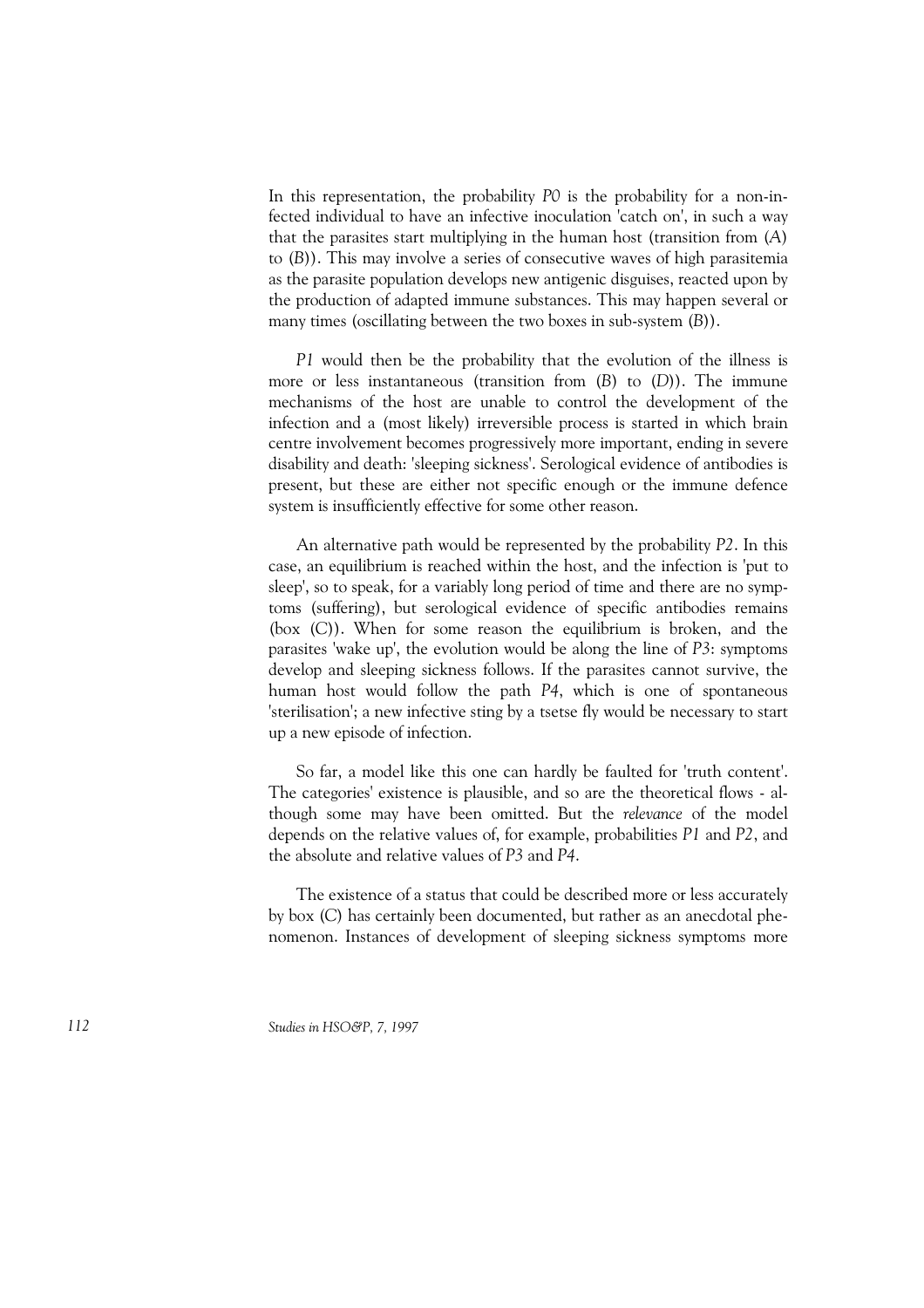than 10 years after leaving endemic areas have been described, and if one includes the phenomenon of *trypanotolerance* (asymptomatic, healthy status in the presence of prolonged, proven parasitemia) in this category, this has been described as well - again, as a rather anecdotal phenomenon (e.g. Ginoux and Frézil, 1981). To what extent this type of evolution could be a widespread occurrence, is unknown. But if it were, what could be the arguments in favour of it and what could be the possible relevance for decision making?

Arguments in favour of the existence of a possibly important group of 'latent' (asymptomatic) infections, which may also be self-limiting, may include the following.

Many serologically positive individuals keep feeling perfectly 'normal' or would make statements to that effect - for long periods of time (taking into account the fact that trypanosomiasis generally occurs in areas where many other tropical and cosmopolitan diseases are endemic: malaria, filariases, schistosomiasis, iron and folic acid deficiency,...which may add a lot of 'static' to 'feeling normal'). They may never develop sleeping sickness symptoms. This 'stating to feel normal' is, of course, a relative argument given the fact that subjective statements can hardly be verified.

Serological positivity, as an isolated sign, has a PPV for the visual confirmation of presence of parasites, of close to 1/3 in the Kasongo survey (repeated and multiple parasitological examinations). However, the combination of serological positivity *and* presence of 'typical' neck glands (a *sign*, although not necessarily a *complaint*) has a PPV that is much higher (2/3) and is, moreover, strongly associated with altered CSF and probably brain centre involvement.

This could be interpreted by saying that an important proportion of serological positives are stably living with parasitemias that are low or virtually negative, whereas identifiable subgroups have (more easily) detectable parasitemia levels and are in a phase of 'evolving' disease. Again, this is not necessarily very convincing as an argument; other interpretations can easily be invented.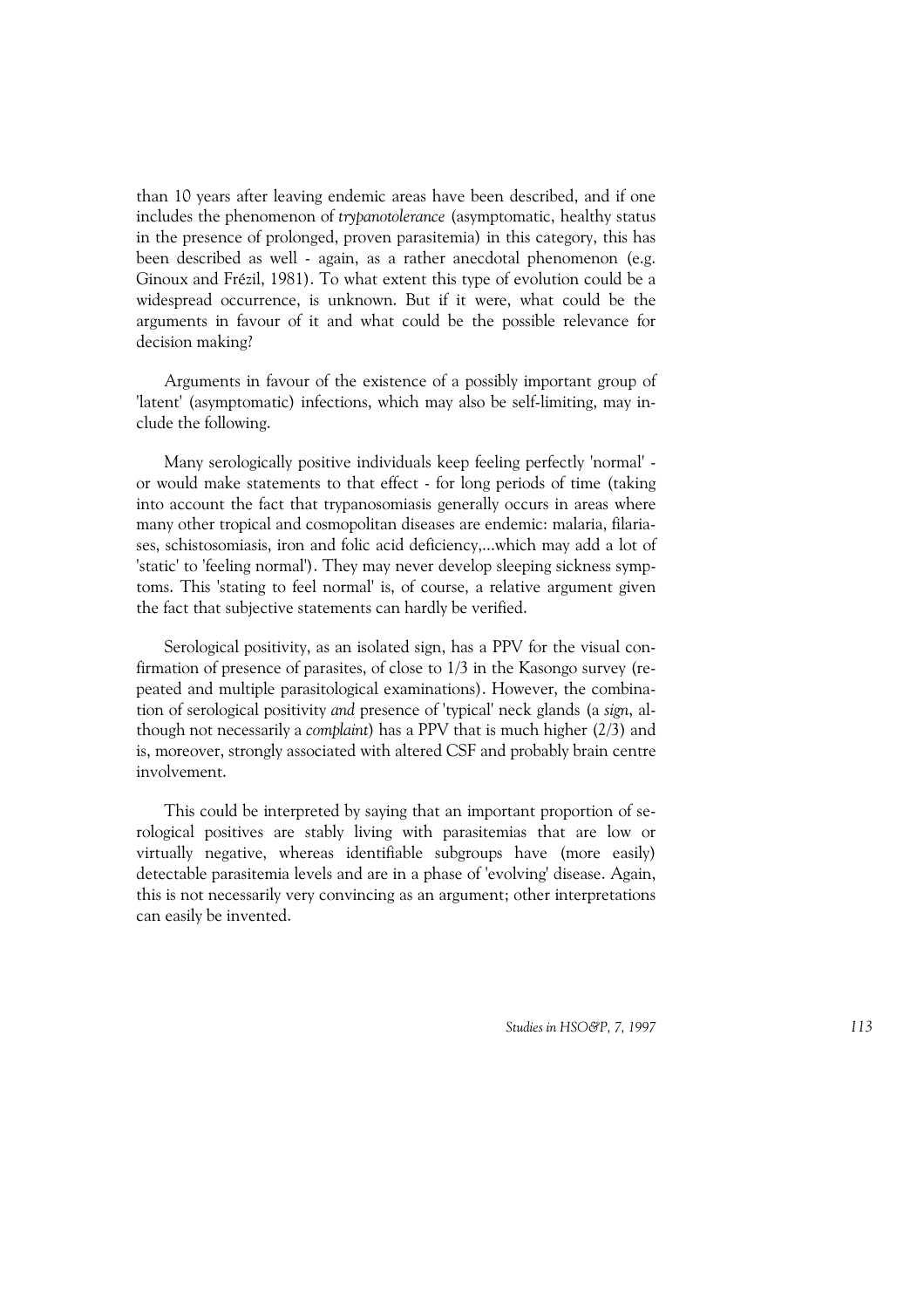Serologically positive individuals are observed to revert to negativity without treatment. This has been observed in the Kasongo survey, but has been mentioned elsewhere (De Raadt, 1989) and it has been reported *en passant* in other situations (Laveissière et al.1990; Pépin et al.1986). There is no fundamental reason why this observation should be attributed *exclusively* to test imprecision.

'Epidemics' of sleeping sickness have been noted to coincide with 'hard times' (socio-political turmoil, famine,...), which could be interpreted as contributing to generally lowered resistance of the human population (Ford, 1979; Janssens and Burke, 1992). If a relatively important subgroup of the population is living in some 'stable' equilibrium with its parasites, and a more or less collective lowering of resistance occurs, the *P3* of the model would increase first, symptomatic sleeping sickness would rise, the problem would be socially recognised and an epidemic 'declared'. Thus increased incidence of the *illness* could, in a first phase, be explained without necessarily having to invoke an increased speed of circulation of the parasite (higher transmission-diffusion). If this is true, measures solely aimed at reducing transmission (like vector control) can be expected to be rather ineffective (on a short term basis) in such a situation <sup>6</sup>.

If it is true that changes in illness incidence are (at least for a significant part) provoked by changes in the probabilities *P1*, *P2*, *P3*, themselves varying under the influence of factors that are difficult to identify and maybe impossible to quantify, this is of course bad news for epidemiometric modellers. It would confirm the old reputation of *gambiense* sleeping sickness as a mysterious and often totally unpredictable disease. It would also be consistent with the success story (from the point of view of disease

*114 Studies in HSO&P, 7, 1997*

 $\overline{\phantom{a}}$ 

 $<sup>6</sup>$  Maybe it is useful to stress that we are talking here of human African trypanosomiasis of</sup> the *gambiense* variety. A possible way of explaining the difference with the *rhodesiense* type could be that in the latter the 'stable equilibrium status' is far less frequent (if not virtually non-existent), and the predominant pathway is an evolution along the vertical lines of the diagram, without any detour or return. If this is true, *rhodesiense* 'epidemics' can be tackled effectively and immediately at the transmission level and effective vector control can be expected to reduce the incidence of illness. Which seems to be the case (cf. Lancien, 1991), although this also seems to be questioned (Williams et al. 1993).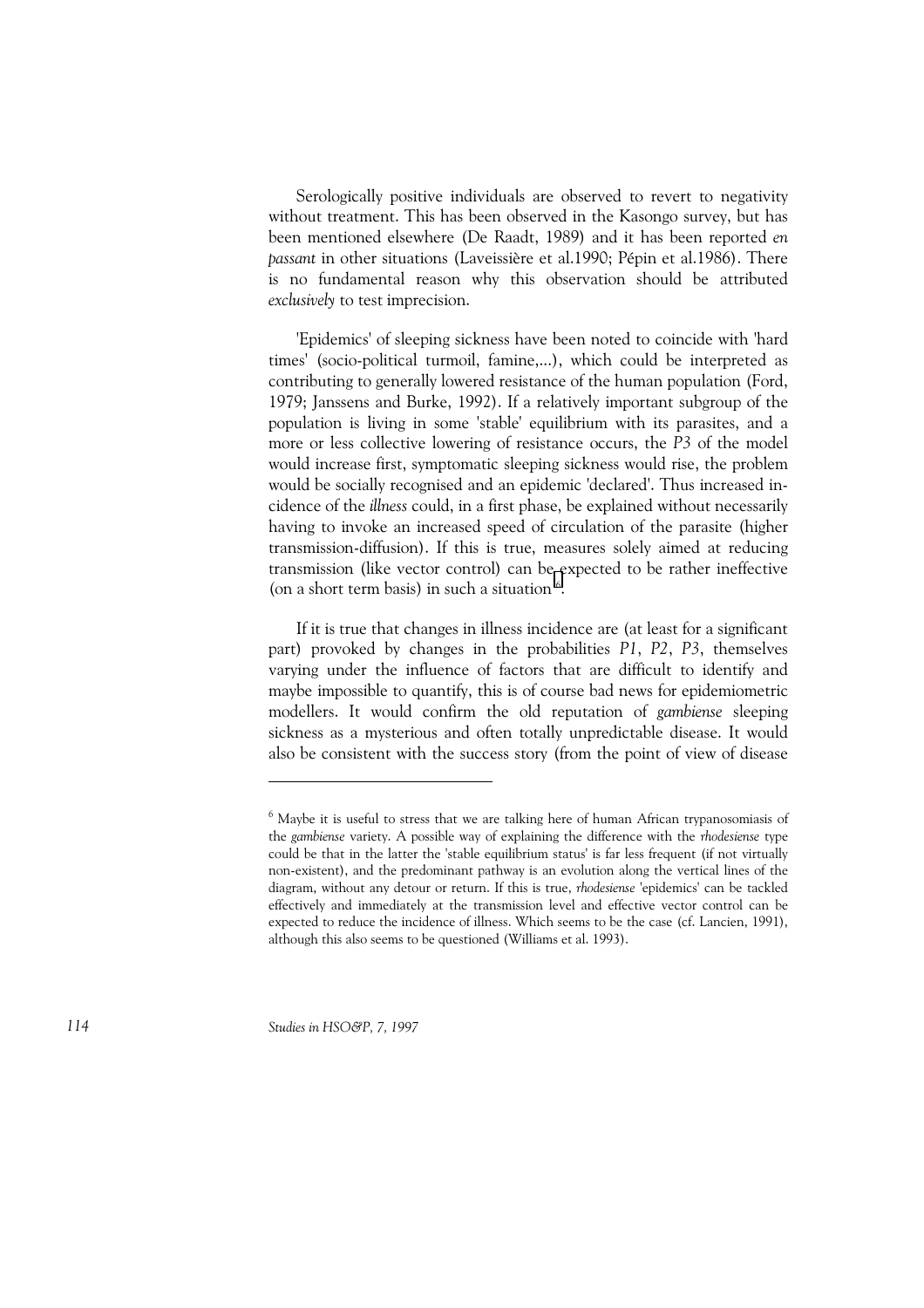control) of the strategy that consists in systematically treating *all* serologically positive individuals (using a '*diagnostic*' test) - where and if such a strategy is feasible (Van Nieuwenhove, 1992) or the comparable approach reported by Bruneel et al. (1994): even if the individuals with 'stable' equilibrium status were *not* contagious for the tsetse flies and thus not important as a reservoir for *transmission*, they would constitute a pool for potential illness and therefore be a human 'reservoir' for *illness*. Eliminating infection in this latter 'reservoir', through adequate 'sterilising' treatment, could make the illness disappear for quite some time in a community. Which it seems to do.

This does not mean, of course, that the intensity or speed of transmission through the vector would be unimportant in the genesis of epidemics or in the maintenance of endemicity. The frequency of the event 'transmission' (the probabilities *P0* in the model's diagram) should logically depend on the numbers of contagious individuals in a given population and on the 'closeness' of the man-fly contact. If the latter factor is constant, the relation between the prevalence of (contagious) infection and the incidence of new infection (transmission) is unknown, but could theoretically be of several more likely types (Mentens, 1992). Graphically the more obvious ones could be suggested as follows:



If the relation is of the type (a), this would mean that a relatively small decrease in the prevalence of (contagious) infection would result in a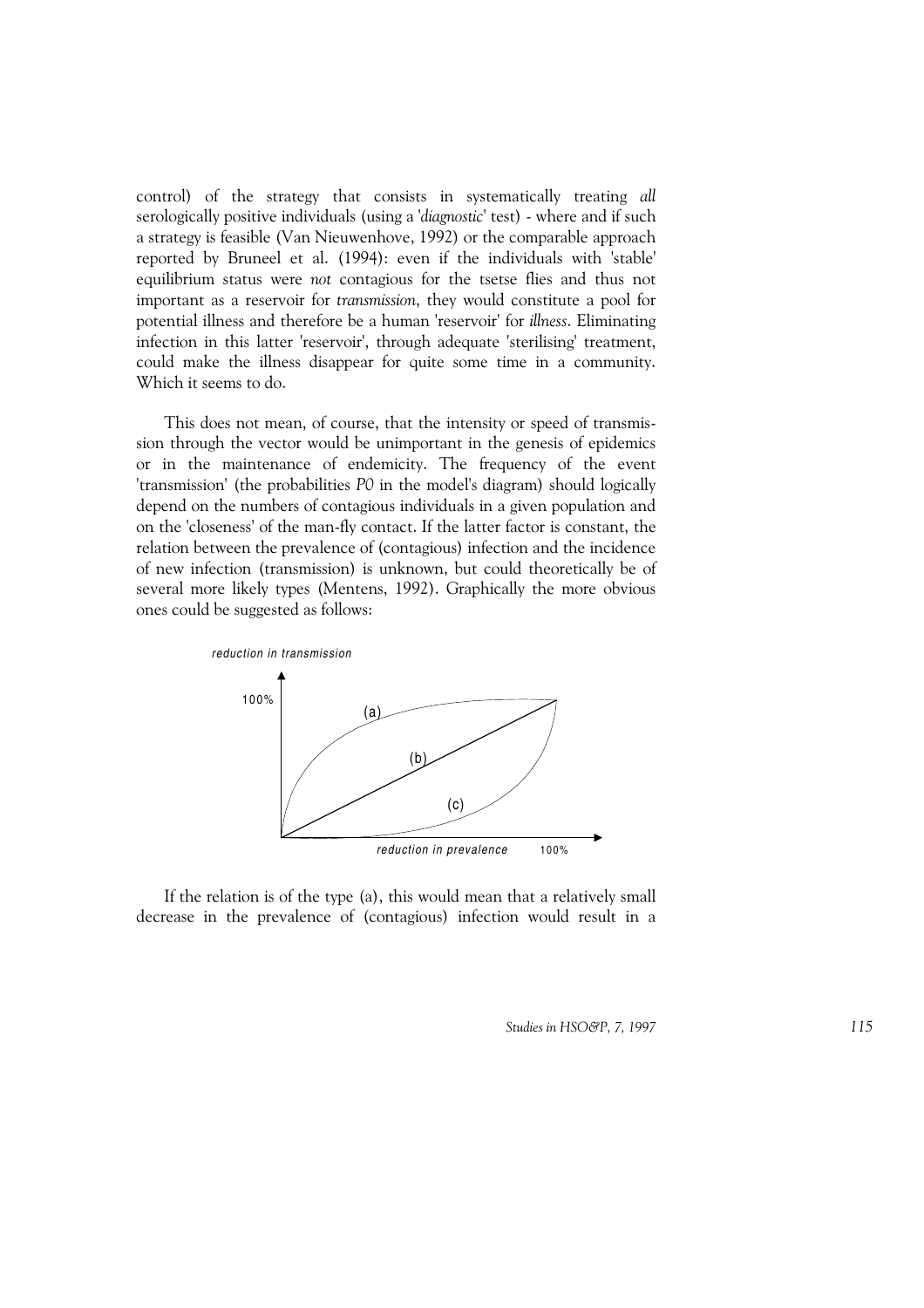disproportionately important reduction of the transmission. On the other hand, if the relation is of the type (c), a very important reduction of the prevalence of (contagious) infection would be needed in order to obtain a significant decrease of the incidence of new infection. Type (b) would, of course, be a simple linear relationship.

As said before, it is not known which type of relation prevails, nor whether the type is unique or not. It could be that it changes with the situation or environment, or with fly species, behaviour or other characteristics. A general argument in favour of type (a) is that control activities in the past (e.g. before the African states' independence), although using screening techniques that were not always very sensitive (as we now know), still succeeded somehow in almost eradicating the disease, which would be compatible with the existence of some threshold of prevalence below which transmission becomes very difficult, and that this threshold may be higher than expected a priori. But the same observation could be used in support of type (c): maybe the final 'success' of these control activities should be attributed to their sheer volume and the obstinacy with which they were continued for decades without interruption, until in the end (and with the help of massive pentamidine administration!) the disease appeared to 'die out'. We do not know. And, of course, there is no good reason to exclude the possibility that the curve could be S-shaped or even more complex.

Still, the general impression is that, in ordinary circumstances, transmission of human trypanosomiasis is, because of its complexity, a rather 'fragile' process, and that (again, in ordinary circumstances) not much would seem to be needed in order to reduce it significantly.

With our 'hybrid' conceptual epidemiological model, the most violent or explosive epidemics would be those where *P0* and *P1* and *P3* are all more or less simultaneously raised. This could happen for various reasons, related to hosts, parasites or environment, and it is quite possible that these probabilities exert a 'vicious circle effect' on each other. All this is speculative, but plausible.

If such a model remains - or has to remain - extremely vague in quantitative terms, what could possibly be its usefulness or relevance?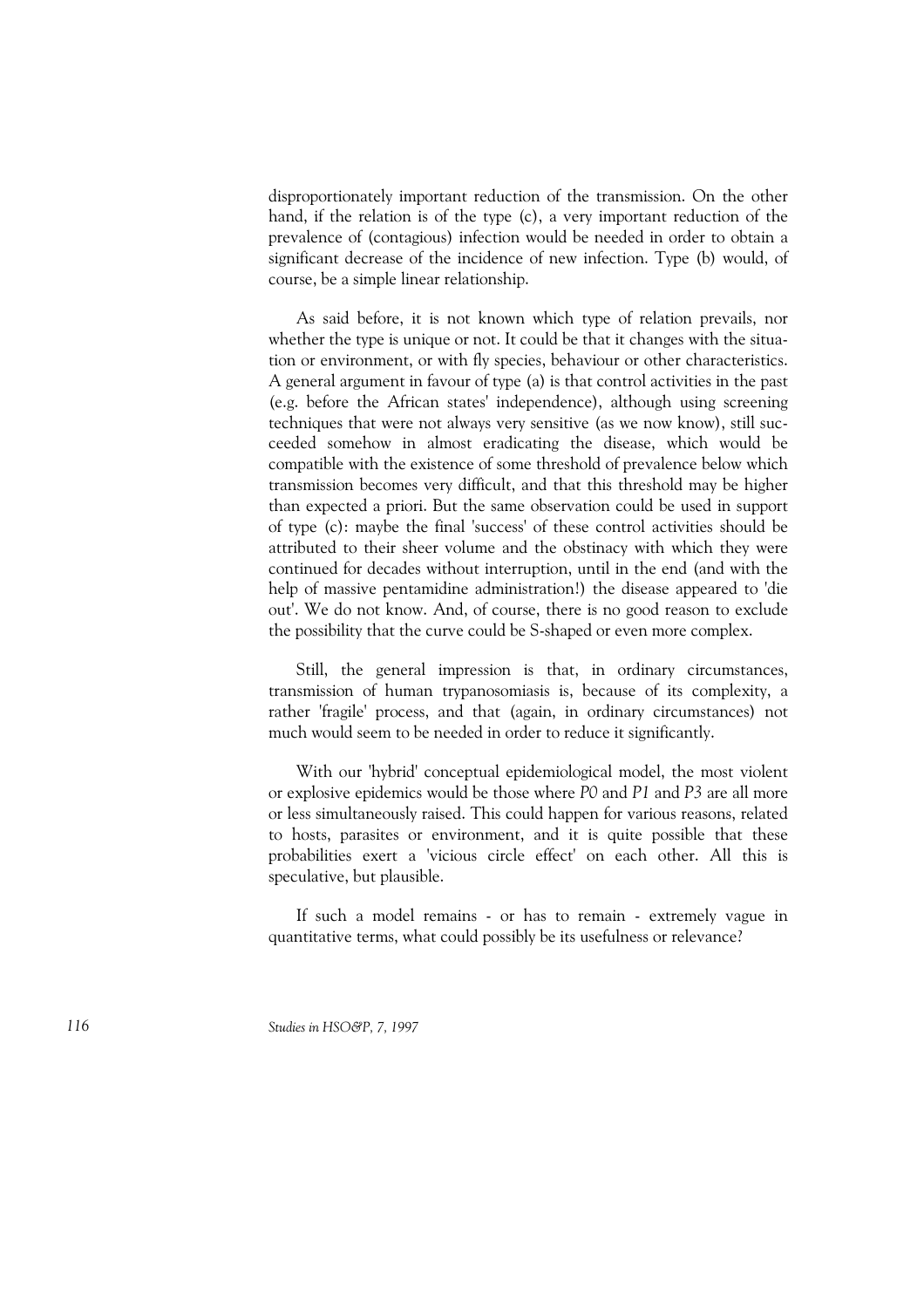We think that the explanatory power of such a model is potentially higher, in theoretical terms. The extent to which it also has a higher potential for correctly *predicting* what is going to happen in a given situation will to a large extent depend on reduction of the uncertainty about the transition rates P1, P2, P3, P4, but also on the comparative 'contagiousness' of each of the various 'infected' groups. In particular, if the category 'stable equilibrium' is an important one (*quantitatively*) and *if* at the same time this group is highly contagious, these people would probably represent the most important reservoir for *transmission* as well as for *illness*, and their identification and treatment would be expected to be very effective in terms of control of the endemic/epidemic. On the other hand, as these people would not be *ill*, the acceptability of treatment would represent quite a problem (not necessarily insuperable, but certainly not easy to solve in a non-epidemic or not clearly epidemic situation). One way out of this problem could be to identify this group (e.g. serologically) and to consider them, operationally, to be a group at *high risk*, to be followed up closely. In practice, this can only be done if, where and when a reasonably accessible and preferably permanent service is available, in which this kind of followup activity can be integrated. If it so happens that the contagiousness of these people is not a big problem, this follow-up strategy would still remain highly relevant, given the fact that the *reservoir for illness* remains and can be circumscribed.

Theoretically, all this opens up areas of relevant but difficult research.

From our (public health) point of view, what will determine relevance of (further) research? A first criterion is that it needs to support decision making in some foreseeable way. However, another important criterion has to do with the decisions themselves and how they are related to *needs*, *demand* and *supply* of health care provision and health related interventions.

We will define *need* as the professionally and objectively defined health needs of a population, *demand* as the subjectively defined set of problems as identified and expressed by the population, and *supply* as the set of health care activities a given health service is capable of offering.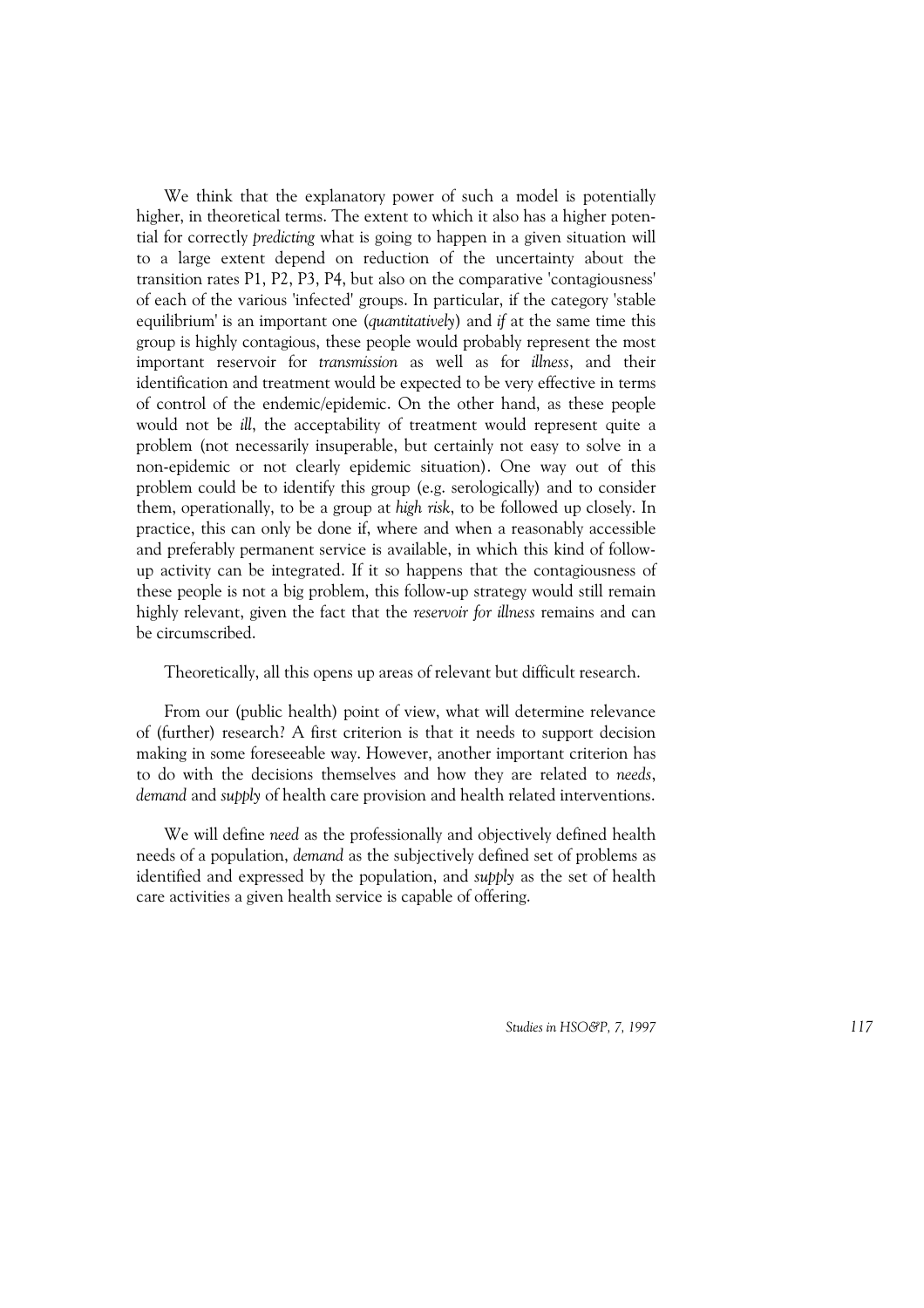In our hierarchy of values, the first thing a health service must do is to respond to *felt needs*, i.e. to the area where demand and need overlap. This is essentially and mainly the domain of curative care and the initiative for contact is predominantly on the side of the 'patients', expressing their demand. To the extent that a health service wants to tackle *unfelt needs*, the initiative changes sides and the responsibility for the action and its consequences is entirely on the side of the health care providers: they must be able to foresee what will be the effect and what will be the cost of *their* action, especially if their action is an 'aggressive' one. In the field of responding to felt needs (demand), it may be acceptable to provide 'care' without 'cure'. When tackling *un*felt needs, this is not permissible: the proposed action (be it in the form of curative, preventive or promotional activities) *must* be effective (Cochrane and Holland, 1971; Holland, 1993; McCormick, 1994). And since the proposed action always carries a cost that is ultimately born by the community, this kind of activity *must* be efficient also (i.e. as cost-effective as possible). Thus, the more health service action is addressing unfelt needs, and the more it is aggressive in nature and/or scope, the more this action needs a sound scientific basis. Therefore, the relevance of research activities does not only depend on their mere technical 'usefulness' for decision making, but also on the ethical, responsibility related implications of the decisions they are going to support. If we want to do better than what people ask us to do, we'd better be quite certain that we are really going to do better, *and* at an acceptable cost. In other words, we need to understand the disease system sufficiently well to be able to adequately predict what will be the effect and cost of our action.

How can we apply this to the problem and the disease system of West African sleeping sickness?

In essence, the questions seem to be: what do we need to know, and is what we know sufficient, in order to decide whether or not we are going

- (1) to treat ill (suffering) parasite carriers (a felt need)?
- (2) to identify and treat not yet suffering parasite carriers (an unfelt, potentially a felt need)?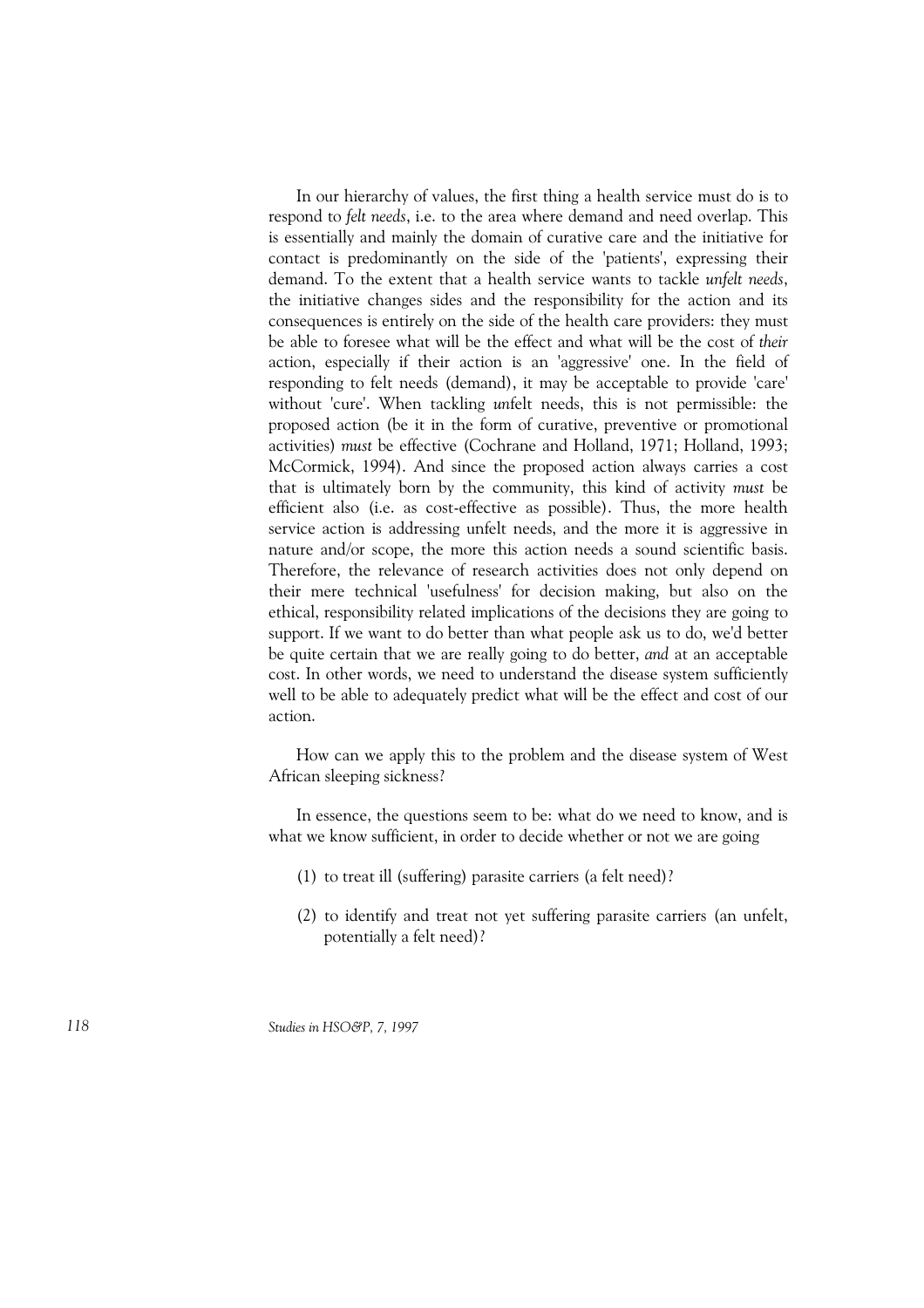- (3) to develop a programme to reduce the human reservoir (target: transmission)?
- (4) to develop vector control activities(target: transmission and 'pest' nuisance)?

The answer to the *first* question is *yes*, without any reasonable doubt. We may be justified in having theoretical doubts about ascribing the illness (the suffering) of individuals to the presence of *Trypanosoma* parasites, but we have little justification not to treat such people as cases of what we call the disease HAT. The decision here is not whether or not to treat, but *how* to treat *which patients*. There are important areas of uncertainty left as to the last question.

The answer to the *second* question (shall we go and identify not yet suffering parasite carriers, in order, of course, to do something with them for their benefit) depends on how sure we are that they are going to evolve towards illness (suffering). To our knowledge, the answer to this question is far from precise, although it is reasonable to accept that very many will develop illness. To the extent that this kind of decision involves important initiatives on the side of the health service, possibly not corresponding with a need felt by the potential patients or the population, this question would in principle need to be resolved *before* we can decide on this kind of action. It may be useful, for clarity's sake, to note here that in an 'epidemic' situation formerly 'unfelt' needs may very well turn into 'demand', and even to demand for 'aggressive' action. It is also clear that if the identification of and action taken with not-yet-suffering parasite carriers had little or no consequences in terms of induced suffering and of cost, the need for more thorough understanding would be reduced. However, this is really not the case.

If we accept that infection is a necessary but not sufficient condition for developing illness, what do we need to know? First, what are the respective *probabilities* of developing disease, of staying infected without illness and of 'sterilising'? Second, are there *determinants* for these different evolutions and what are they?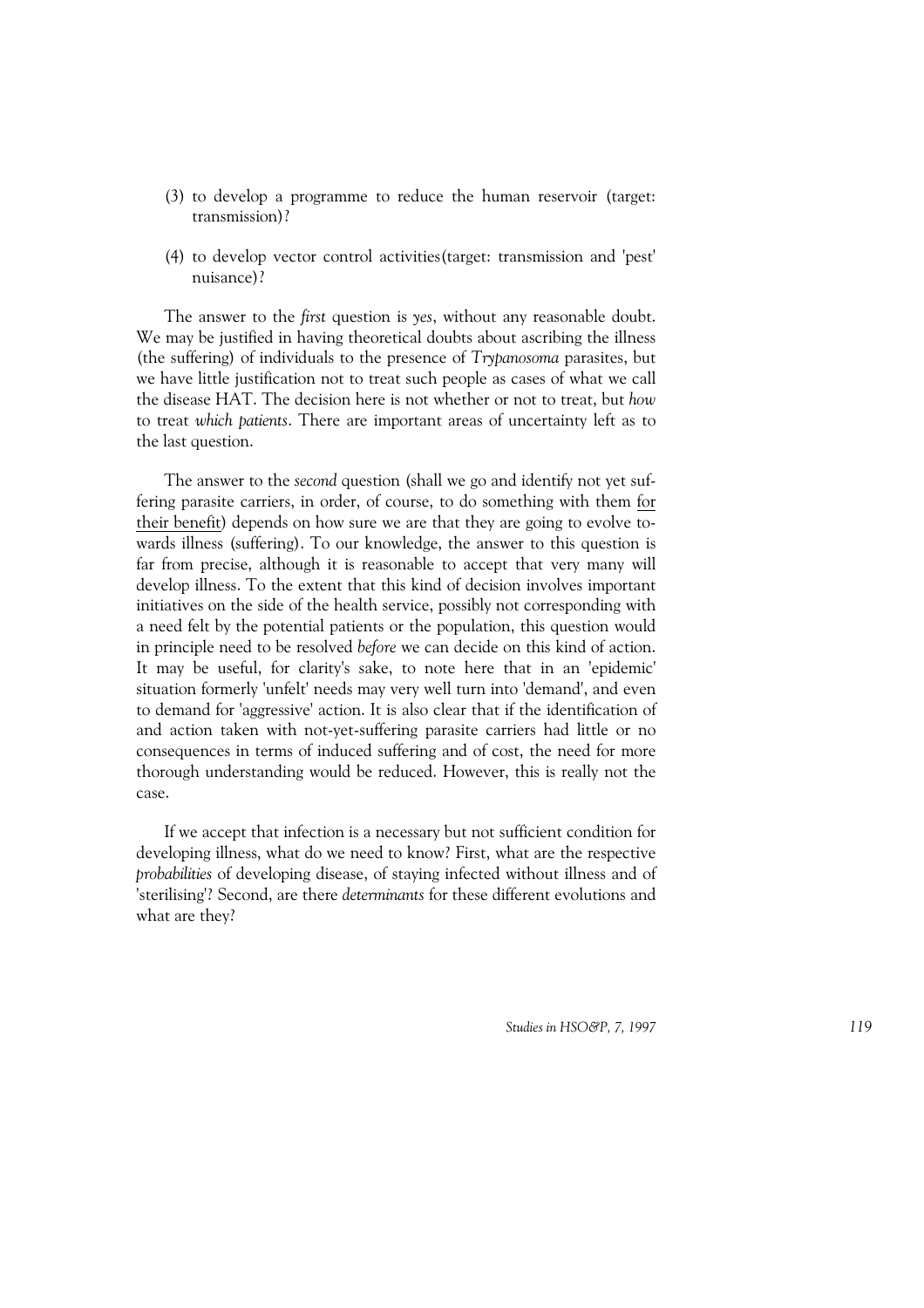The answer to the *third* question (shall we try to interrupt transmission by systematically acting on the human parasite reservoir) depends on how sure we are of our ability to identify sources of transmission, in other words contagiousness. Up till now, the general practical consensus seems to be that the concept of 'contagiousness' is to be synonymous with the concept of 'infection' (i.e. being a parasite carrier). In fact, the truth is that we do not know how to distinguish these two states, although they are conceptually and practically fundamentally different.

As far as we can understand, the basis for the decision to act on the human reservoir in an active way is that tsetse flies cannot get infected if there are no vertebrate (say, human) parasite carriers. In the light of our position stated above, this can hardly be considered as a sufficiently illuminating and justifying insight (always *when we are talking of non-epidemic or low endemicity situations)*.

If we accept that the tsetse flies' susceptibility for *T. brucei* infection is consistently and highly associated with Rickettsia like organisms (RLO) infection in the flies - this feature has been observed and reported (Maudlin and Ellis, 1985; Maudlin and Welburn, 1988), but may not be universal then the logical conclusion would be that the transmission of *T. brucei* is to a large extent determined and conditioned by identifiable and variable *characteristics of the tsetse population* (other than their taxonomic characteristics and feeding and breeding behaviour). This is already a remarkable finding. But what is possible for the vector may also be true on the side of the vertebrate host. Why would there not be identifiable characteristics of the human population, other than parasitemia, that determine or condition receptivity for infection, contagiousness and transmission? A clear parallel is to be found in the HIV story, when it has been demonstrated that the presence of sexually transmitted diseases (other than HIV infection) plays a highly determining role in the probability of sexual HIV transmission (Kreiss et al.1988; Laga et al.1991; Cameron et al.1989; Plummer et al.1989 and many others).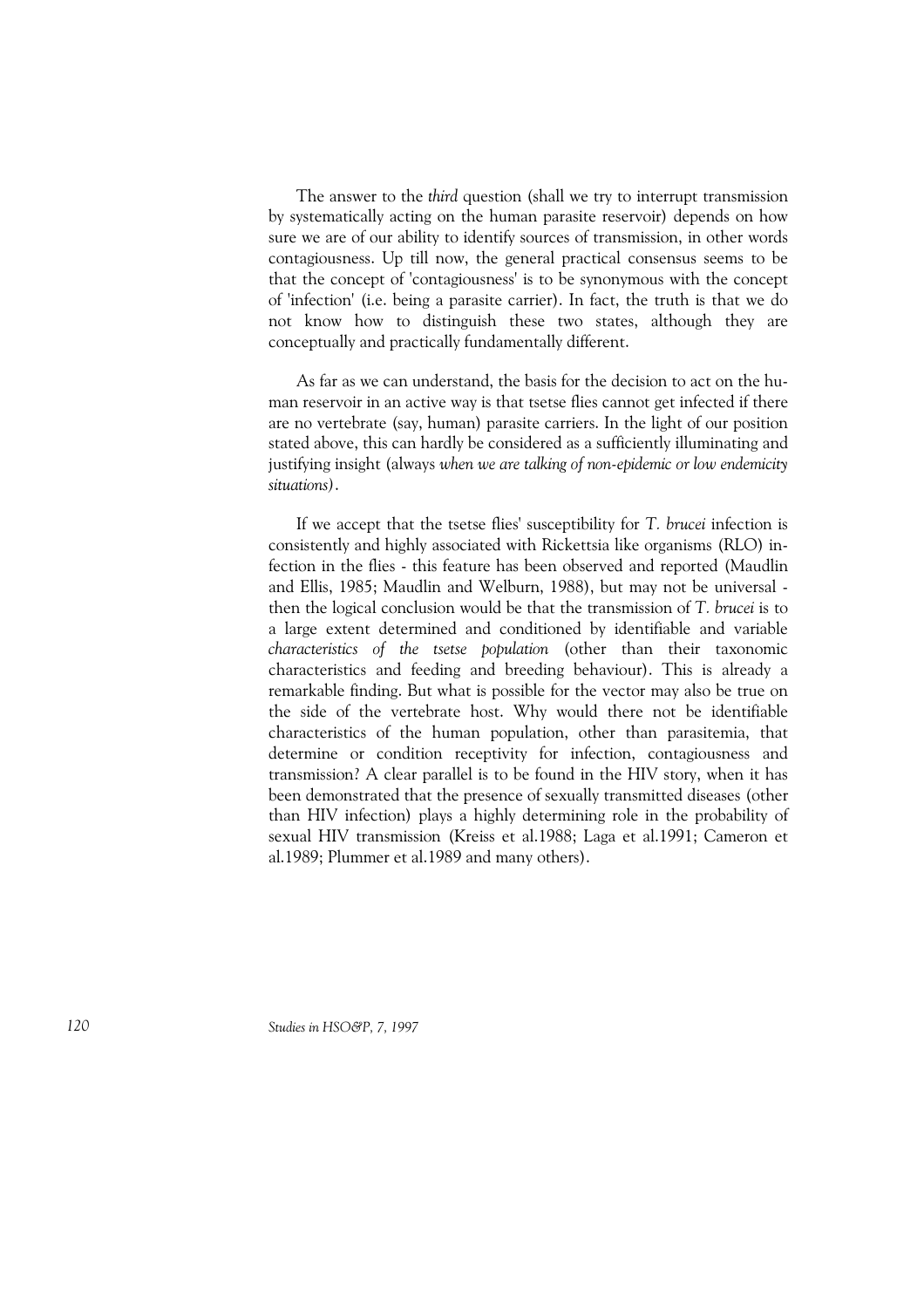The answer to the *fourth* question (do we know enough to decide on trying to control the fly population) is, in our opinion, a 'probable yes', depending on the circumstances.

If the flies are a great nuisance, which depends mostly on their sheer numbers or density, there may be a demand for adequate technology to reduce these numbers. However, in that case it may also be very difficult to control the vector and the effort needed may be felt to be too high. Moreover, we know that the fly density is not *per se* the most important determinant of transmission.

On the other hand, it may also be that the flies are not felt to be a great nuisance, but that there is a serious felt problem of HAT. In that case, it may be that small fly populations, often living in a biotope that is unfavourable to them, can be effectively controlled without too much effort, in a geographically targeted way, an action in which the community and health professionals can develop a fruitful interaction.

If the flies are felt to be a great nuisance *and* at the same time there is a serious felt problem of HAT (a typical situation might be the 'peridomestic' mode of transmission), selective vector control activities in addition to treating patients may be feasible and effective if continued for a sufficiently long time. The technology for this is available: correctly positioned fly traps and/or screens and/or sixmonthly ground spraying (the bush clearing alternative appears too cumbersome to be widely 'acceptable', especially in a forest environment).

If further research activities are needed in this field of tackling the tsetse link in the transmission chain, they are, we think, of two types:

- fundamentally epidemiological research into the determinants of the tsetse populations' capacity to transmit the infection. If these determinants are (better) known, direct or indirect surveillance of the tsetse populations might provide useful information to predict changes in the speed of transmission and thus possibly 'epidemisation' of the HAT problem;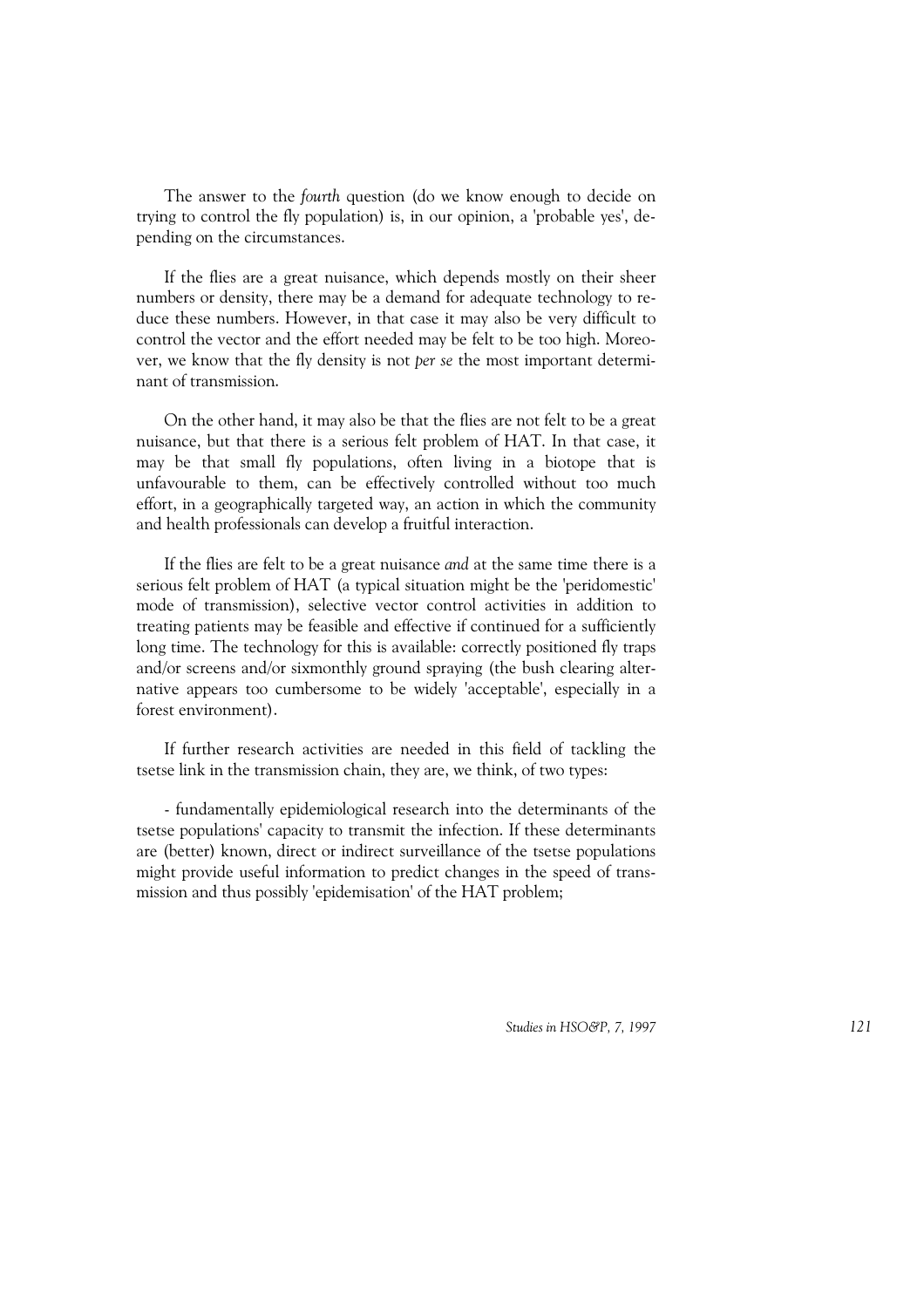- action oriented research, aimed at better understanding under which conditions and how vector control activities can optimally be implemented in real life and routine situations

# *Consequences for the practical management of the HAT problem*

For the rational formulation of operational strategies with respect to the handling of the HAT problem, we need not only an adequate model -or insight- into the *disease* system, but also an adequate understanding of the *health* system (or the health care delivery system): what are its functions, its responsibilities, how does it relate to the community, what is its optimal organisational model, on what basis are decisions made concerning its activities, how do different structures and levels relate to each other, how are they developed, how are they managed?

In the following pages we will first develop our premises on how health services should be organised and then how the handling of the HAT problem can fit in these structures.

# 1. THEORETICAL CONSIDERATIONS ON HEALTH SERVICE ORGANISATION

#### *1.1. Concepts in the area of health service organisation*

The definitions proposed here reflect the conceptual tradition of the Public Health Unit of the Institute of Tropical Medicine in Antwerp. They are the result of an effort to put together, in a coherent set of concepts, a model through which health service organisation and functioning can be analysed.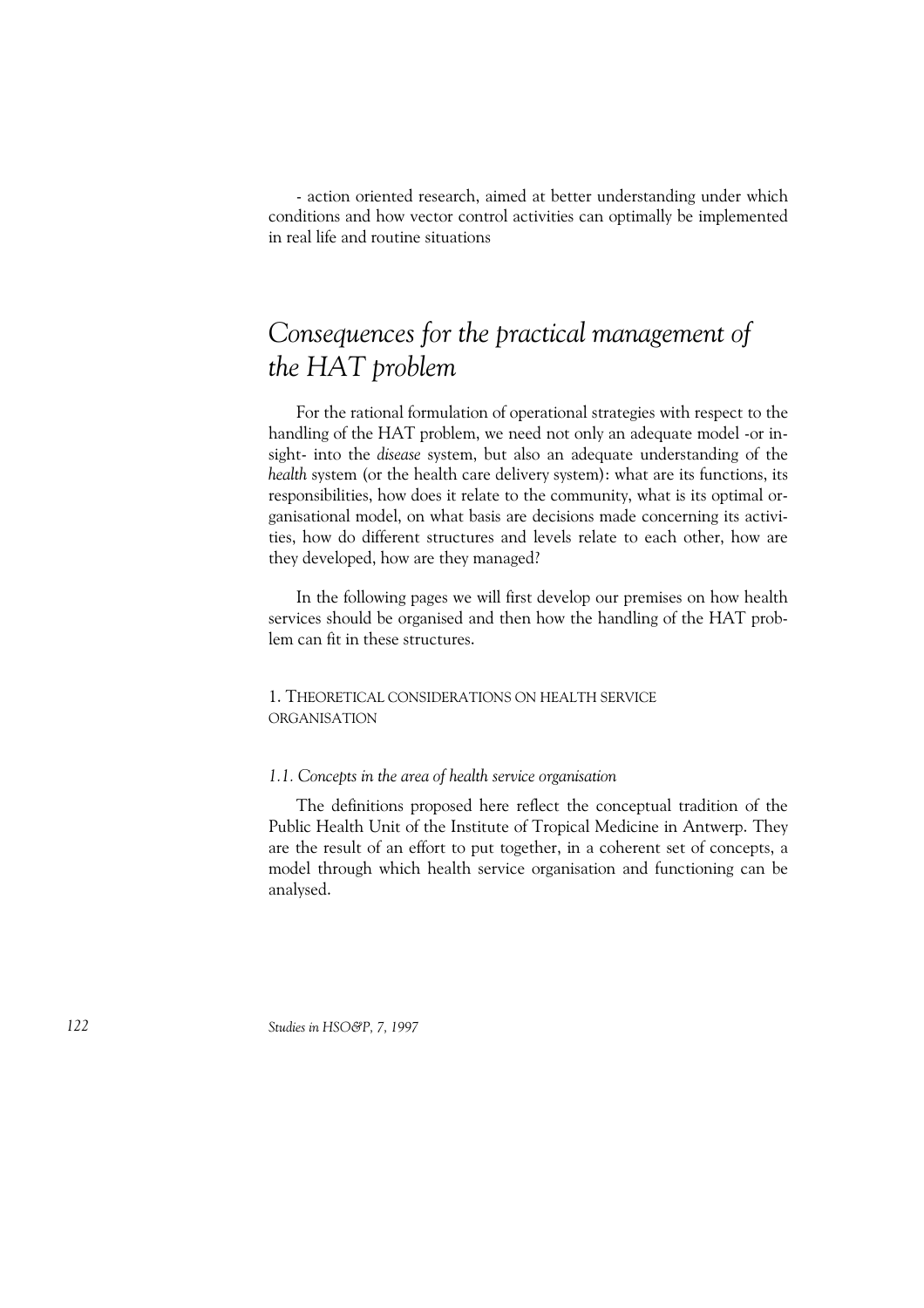These definitions are not universal in a semantic way. They are to be seen as working definitions intended to make communication possible; semantically, they are a set of less-than-universal conventions.

#### - *Three areas of the 'vertical'*

We use the adjective 'vertical' principally with three different nouns: a vertical *approach* (or vertical 'analysis'), a vertical *programme* and a vertical *structure.*

We will define a '*vertical approach*' (or vertical analysis) as the intellectual exercise that consists in analysing the importance and 'vulnerability' of a health problem (such as, for example, the one resulting from Human African Trypanosomiasis) in a systematic way (i.e.step by step) and without prejudice (if such an attitude is conceivable...), according to a rigorous methodology. Part of this is what we have tried to do in part II.

A '*vertical programme*' is defined as a set of activities, (preferably) useful and necessary, aimed at reducing the importance of a health problem or of a limited number of health problems, but without taking position on the structure or the service that is going to implement these activities. An example of a vertical programme is the 'Extended Programme of Immunisation' (E.P.I.)

A '*vertical structure*' is a structure - or a service - that is in essence *specialised*, tackling one health problem or a limited number of health problems. The fundamental objective of a vertical structure, when it implements a (vertical) programme, is usually formulated in *epidemiological* terms, and a vertical structure will be judged or evaluated according to the criteria of effectiveness and efficiency, resulting from the optimisation of its operational technicity (unless it is evaluated on more emotional grounds).

- *Horizontal structures and integrated systems*.

Conversely, a '*horizontal service*', in the area of health care delivery, is an essentially multi-functional ('polyvalent') service, with the purpose of responding to all the problems of suffering (actual or potential) as they are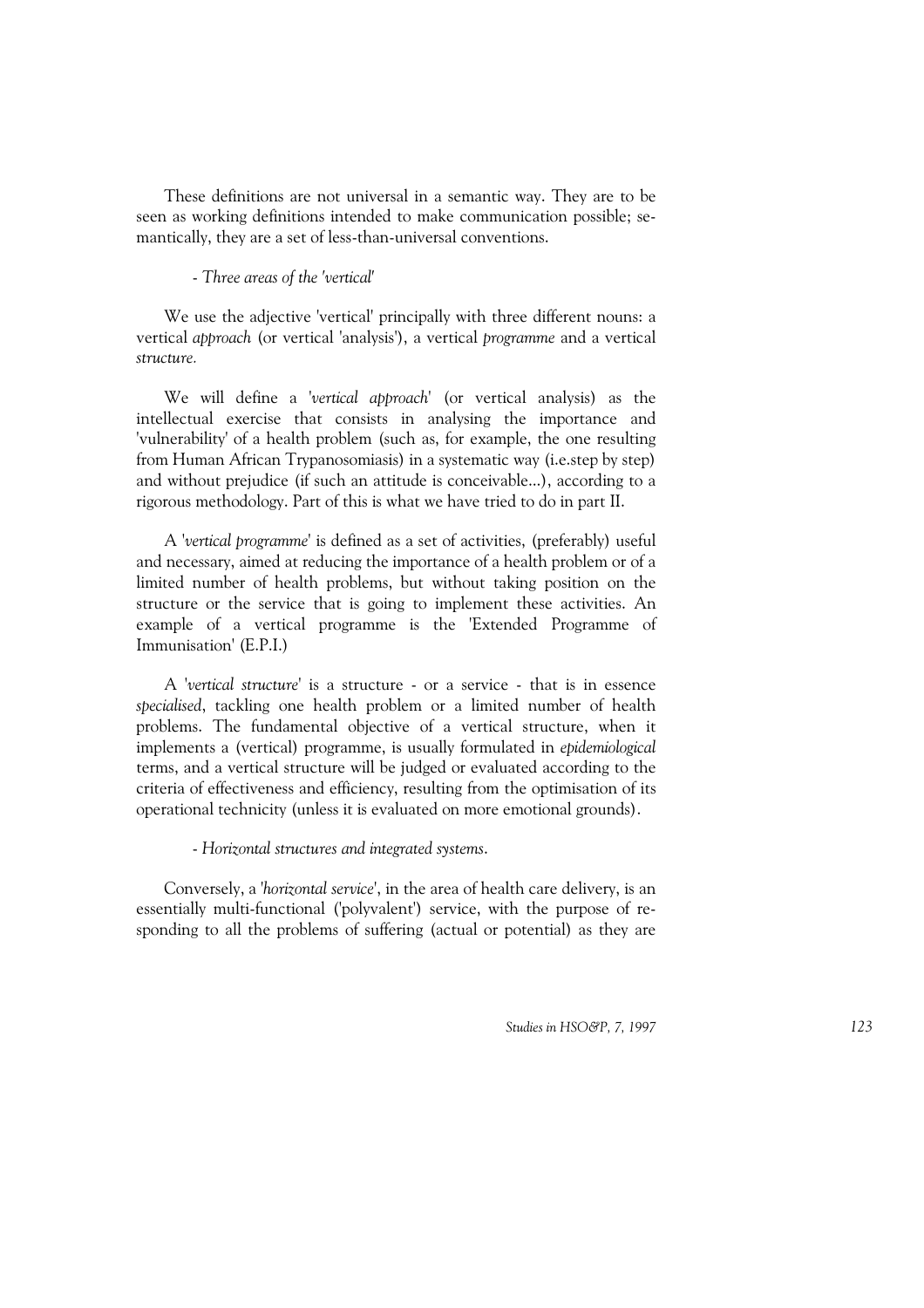present in a community. It delivers health care that is said to be 'integrated' and 'continuous', through a package of activities that is large enough to be able to respond to the community's demand. Its organisational structure rests on the principle of accessibility, in the temporal and spatial dimensions of the word. Thus its first line functional units will be *permanent* and *decentralised*.

Such an organisational structure is also built on the principle of complementarity between different tiers of the health care delivery system what we call an *integrated system*. In such an integrated system the different tiers (first line structures, referral level structure) have functions that are *not overlapping* (i.e. the functions of one level are not the ones of the other), there are *no gaps* in the delivery of care (i.e. the system is able to respond to all demand, even if it is accepted that some problems have a higher level of priority than others), and there is an *optimal movement of individuals and information* between the different levels (no useless barriers for referral or counter-referral, transfer of the necessary information in the two directions).

The principal place of interaction between the community and a horizontal service is the *first line health service*. In Africa this is most often materialised in the form of a Health Centre or a 'dispensary'. The quality of the health care at this level is to a large extent defined by criteria pertaining to the social quality of *human relations*: taking into account the total person, accepting shared responsibilities on both sides, empathic attitude of the health personnel, involving individuals and communities in decision making, etc. 'Health' in this context is conceived as a value among others, one of the conditions that have to be met for people to realise their potential, not only as an epidemiological dimension. Therefore, such a (horizontal) service will be judged or evaluated not only in terms of effectiveness and efficiency, but also in terms of its *acceptability* to the community it serves. This acceptability is essentially determined by a relationship of *confidence*, which is in turn conditioned by a level of technical quality perceived to be good (or sufficiently good) and by the quality of interpersonal relationships in the interactions between service staff and the community. In order to be *good*, such a service must first have *credibility*.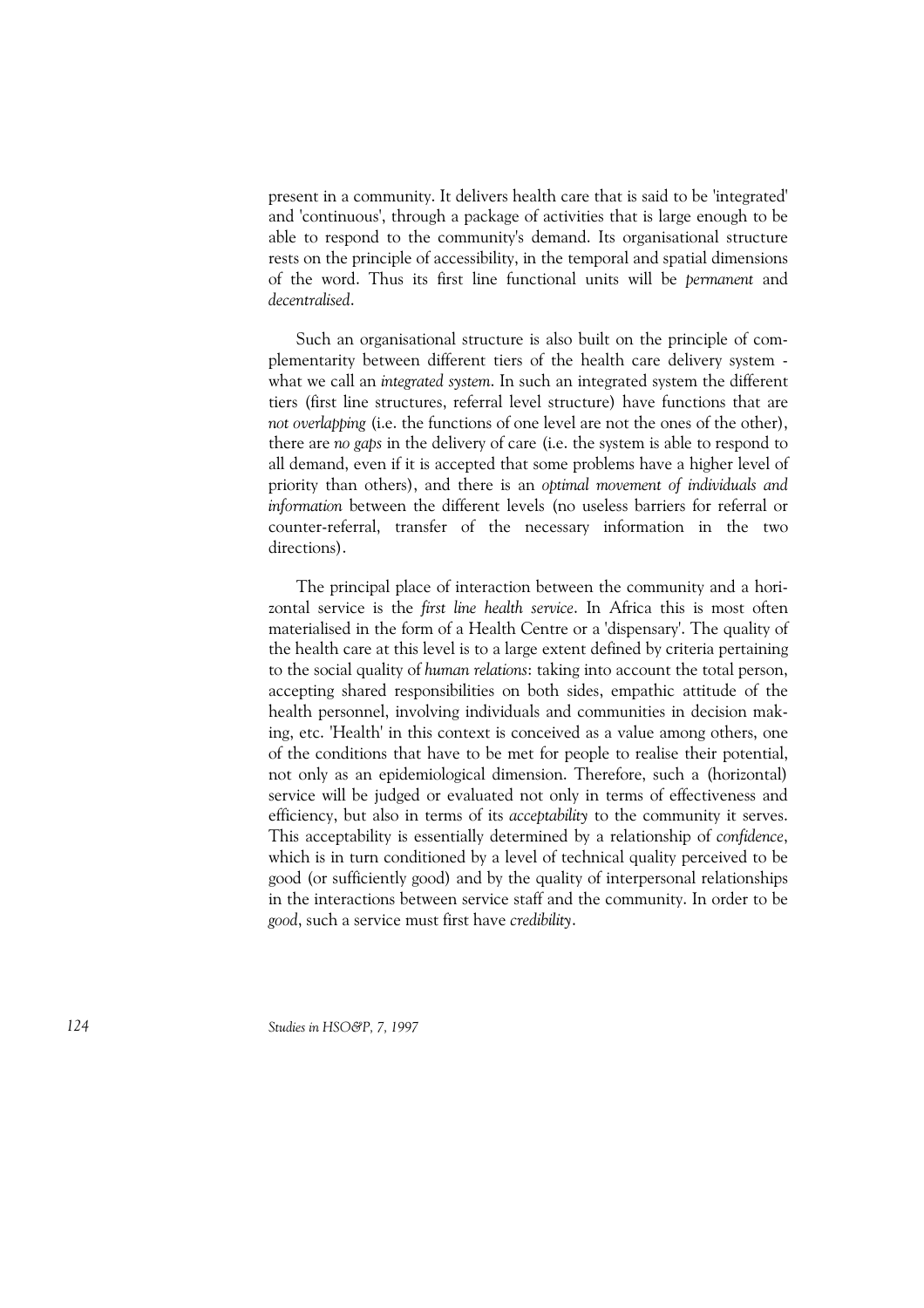## - *Different meanings of the notion of 'integration'*

The words *integration* and *integrated* have already been used: 'integrated' care, 'integrated systems'. There are still other uses of this term, which deserve to be made explicit. We will try and put everything together.

When we use the term *integrated care*, we mean that as well curative as preventive as 'promotive' care is given to a given community by the same (small) team, which accepts to take the responsibility for making such a package of care available, and which must, therefore, be multi-functional ('polyvalent').

By the term *integrated system* we mean a body composed of complementary elements which have a common objective, organised in such a way that within this system functions are not overlapping, that there are no 'gaps' and that there are no useless internal barriers (cf. supra). A good 'horizontal' service is organised as an integrated system.

One can also *integrate a (vertical) programme (or its activities)* in the activity package of a horizontal service. The decision whether or not to proceed with this 'integration' must take into account the requirements of the (vertical) programme as well as those of a horizontal service. Among the latter, the *credibility* criterion is among the most important ones. We will come back to this further on.

# *1.2. Conditions for the integration of 'vertical' programme activities in 'horizontal' services*

From the point of view of someone in charge of multi-functional ('polyvalent') services (a 'horizontalist'), and within the terminology that we have just described, *one does not integrate (polyvalent) services - or their resources in the implementation of a programme*, but one can *integrate programme activities in the package of activities of a (multi-functional) service*.

The decision to do this (or not to do it) is made, in principle, according to rational and explicit criteria, not because one is *for* or *against* integration.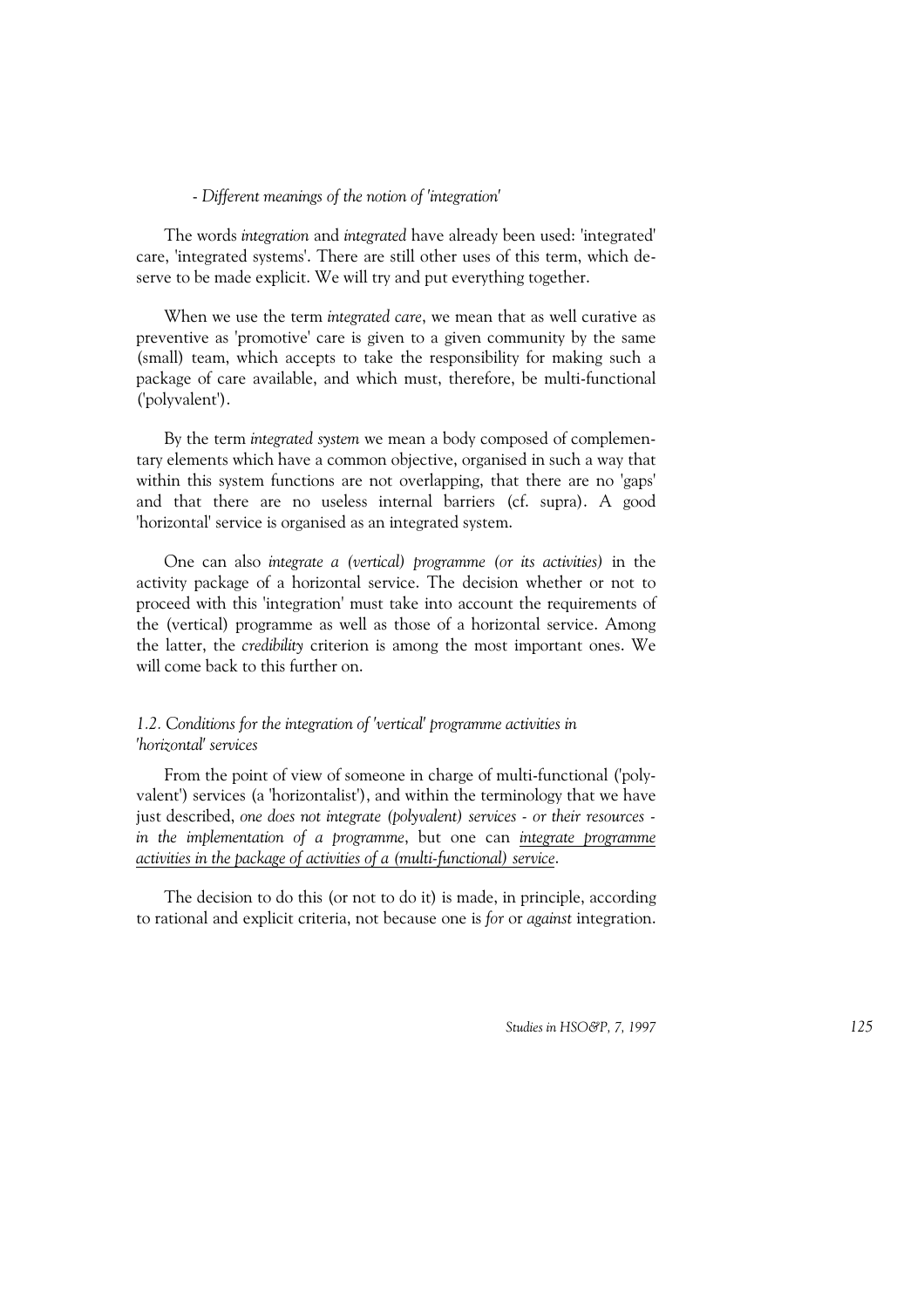This having been said, it is true that a 'horizontalist' will tend to have a certain bias in favour of integration, but only to the extent that a widening of the capacities of a basic health service may add to its value and credibility, thus possibly contributing to a better interaction with the community. However, this is not necessarily always the case. A quite typical example is the Immunisation Programme.

It is, of course, for a Health Centre team, of great importance to be able to offer its population the possibility to have their children immunised. This is a useful and important activity, which has become quite essential these days, contributing to the liberation of individuals and communities from a number of important health problems. Thus, integration of vaccination activities in the Health Centre's package of activities is almost certainly an excellent thing, from the point of view of a horizontalist. But the situation is quite different when it is the 'National Extended Programme for Immunisation' (a 'vertical' programme with certain vertical structures) which decides '*to integrate*' the existing multi-functional services in order to implement its programme, formulated in operational terms of maximum coverage. In this case a possible hazard would consist in a 'drain' of multi-functional personnel toward intensive and prolonged vaccination activities, possibly with financial 'incentives' and the whole range of sticks and carrots (the objective is maximum coverage), so that the other essential activities of a multi-functional team end up being abandoned. In such a case, the multifunctional ('polyvalent') structure cannot live up to its role anymore, and this 'integration' will have been disastrous. Examples of such situations are not really difficult to find.

That is why we propose the following (simplified) method as an element of decision making concerning the possible integration of (vertical) programme activities in the package of a multi-functional structure.

For this decision methodology, the questions are the following:

(a) *What* would need to be done in order to reduce the health problem (e.g. HAT, but this applies to any health problem for which a programme is being developed) in a given environment, once it has been decided that the problem is sufficiently important and 'vulnerable'?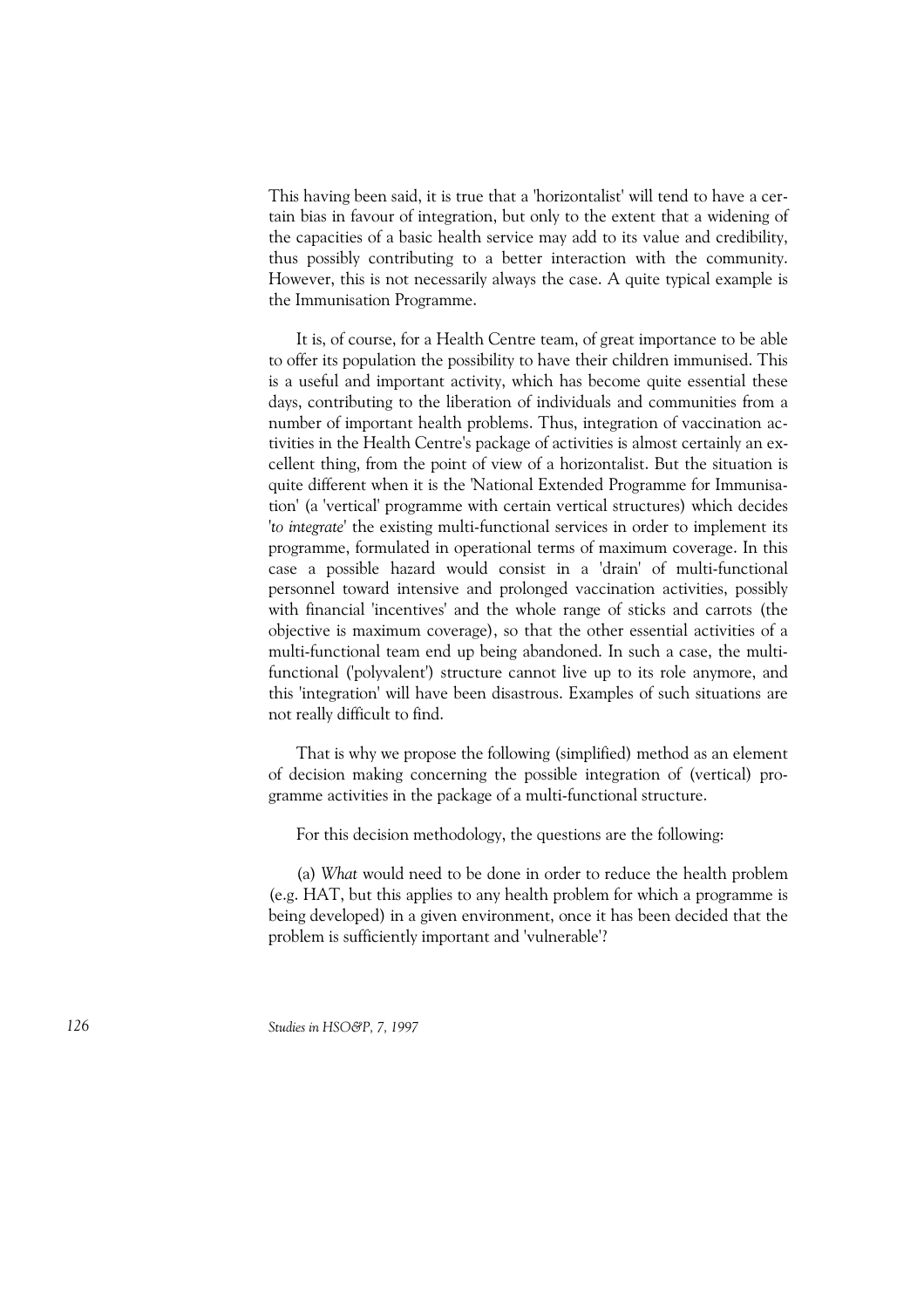The answer to this question should be the outcome of a 'vertical analysis' and will probably consist in a 'programme'.

(b) *How* can we operationalise this programme, taking into account this environment's realities?

The elements to be considered now are:

− the *existing structures*: geographical distribution, competence, existing or potential technical level, range of activities, work load, motivation, etc.; in short, an inventory;

− is it *useful* (for the effectiveness or success of the programme) to integrate some or all of the tasks included in the programme in the package of activities of existing structures?

− is it *feasible* (practicable) to integrate these tasks or activities in the package of basic multi-functional structures, given their level of technicity and competence (possibly selecting an adapted technology)? In this context it is important to remember that the possibility to delegate important responsibilities to non-specialised personnel with a limited theoretical competence, does *not* depend on the severity of the health problem, but on the extent to which it is possible to *standardise* and *supervise* the activities;

− is it *opportune* (for the existing structures and for their functioning) to integrate these tasks in their package of activities? As a rule, adding a relevant activity, and one that is perceived as such by the community (and thus acceptable and accepted), can be considered to be an enrichment for a basic health care structure (say a Health Centre), but *not at any price*. If the new activity can only be implemented at the cost of abandoning or neglecting other relevant activities, the balance may be negative.

(c) If it is *potentially effective, feasible and opportune* to integrate these activities, and if they are implemented correctly, what will be their *impact* on the health problem? If this impact can be assessed to be good or acceptable, one will have gained something valuable by integrating. If in spite of the adopted strategy the health problem remains too important (or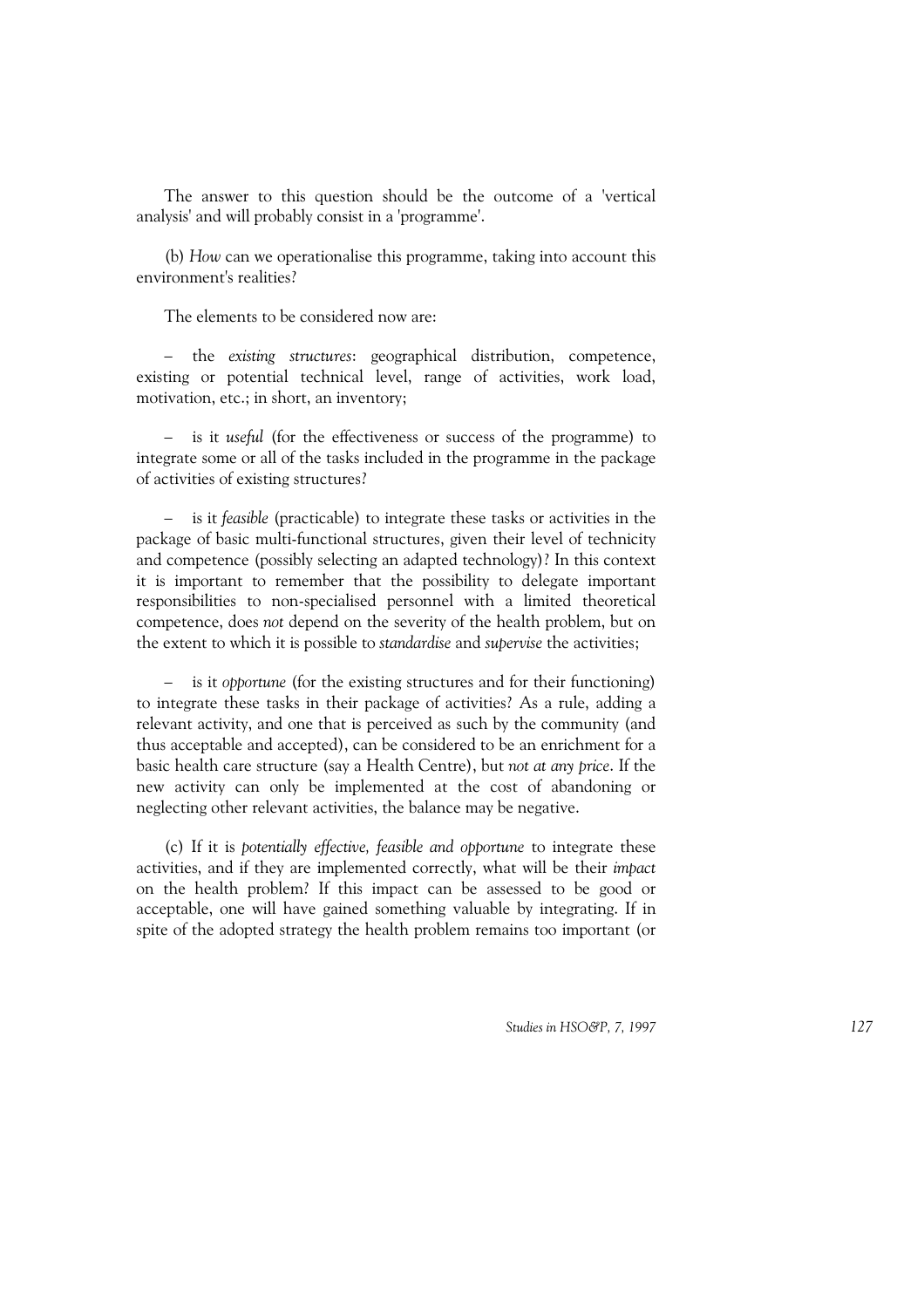even unchanged), supplementary or different interventions will have to be considered.

If it is not useful or opportune to integrate an activity, it is better to forget about integration.

One special element that somewhat hides behind all these criteria is the *required speed of response* to existing health problems. Integrating new activities in existing multi-functional structures takes time, if only because inevitably a number of resistances, internal and/or external, need to be overcome. Therefore, if the health problem needs a quick or urgent response, it is often not useful, *nor* feasible, *nor* opportune to integrate such an activity in a basic health service unit, at least not to begin with. Typical examples could be the control of a cholera epidemic, or responding to high demand for contraceptive services in (typically) urban situations in developing countries.

#### *1.3. Complementarity and levels of decision making*

One can be (or position oneself as) a 'verticalist' or a 'horizontalist', by training, by conviction, by ideology, by doctrine, by habit, even by character or by nature. The difference between the two approaches can result in a debate, a conflict even - latent or open - but this is not necessarily useful or even opportune. These approaches are essentially complementary; however, they can only really be so if there is some mutual understanding.

In the (theoretical) field of definitions, one can try to side-step the problems that are situated at the level where the horizontal and vertical systems of logic meet, in a relatively easy way by using neutral and dispassionate words like 'complementarity'. But in everyday practice this is a lot less easy... Horizontal and vertical systems use different quality criteria (since they have different objectives), and historically their relations have often been strained because of power conflicts and competition for (by definition limited) resources. Looked at this way, this relation is rather comparable with the sometimes tumultuous relations that can be observed to develop between general practitioners and specialists. Only from the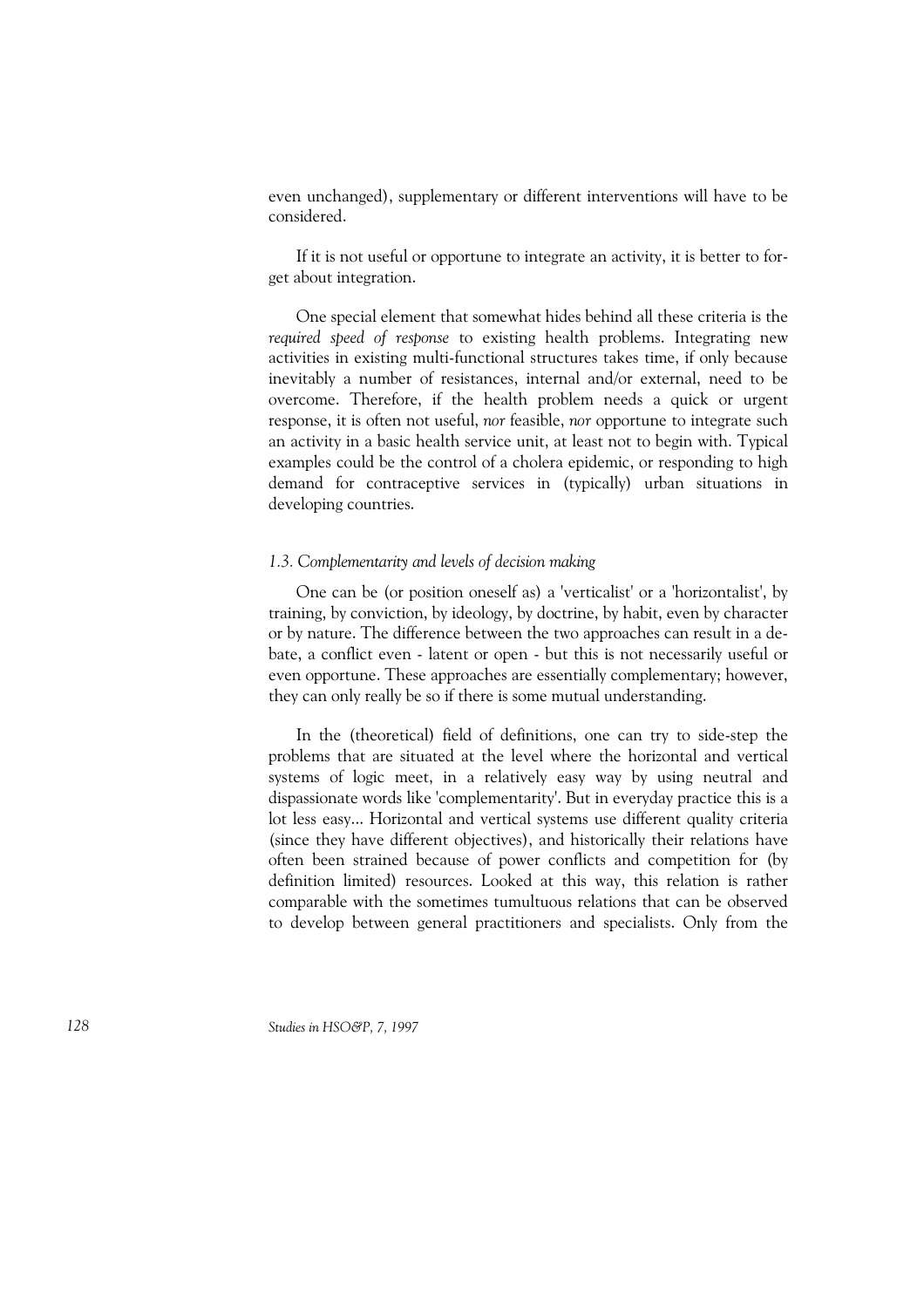moment when the former and the latter's specificity is mutually recognised and accepted can dialogue and co-operation really begin.

If and when a 'horizontal' system is organised as an 'integrated system', administrative and technical responsibilities are unified (just avoiding the word 'integrated') within the same team. These days, the level that is considered to be the most adequate for operational decision making, where the top-down planning/programming and the bottom-up decision logic meet, is the 'health district'. If we accept this, *all* the health care inside this well-defined territory (and its population) that is called the district, is delivered under the administrative and technical responsibility of the district leading team, in which the medical doctors must find and take their responsibility. The task of a district leading team can be described as the 'translation' of a country's health policy (and its priorities) into an operational practice that is adapted to the local reality.

Within this doctrine (using the word without the negative connotations it sometimes carries with it), interventions of vertical, specialised *structures* (like, e.g., the ones of specialised trypanosomiasis control teams) are implemented *in support* of horizontal structures' activities (and not the other way around). The support of competent and trained medical specialists consists essentially in establishing quality *norms*, in *training* of operational personnel, in technical *quality control*, *evaluation* and *research and (technical) development*. To the extent that the specific health problem is sufficiently frequent, the operational personnel (to be trained) will preferably (as a rule) be of the multi-functional ('polyvalent') type. If the problem is too rare (but still judged to be important enough), the operational personnel will logically be of a (more) specialised type.

Still within this doctrine, a dominant role is given to the district leading team (which represents and guides the 'horizontal' integrated system). This option rests on several considerations:

First, the necessity to have an overall view on all (health) problems and to master at the same time the technical, social, operational and administrative systems of logic, in order to be able to set relative priorities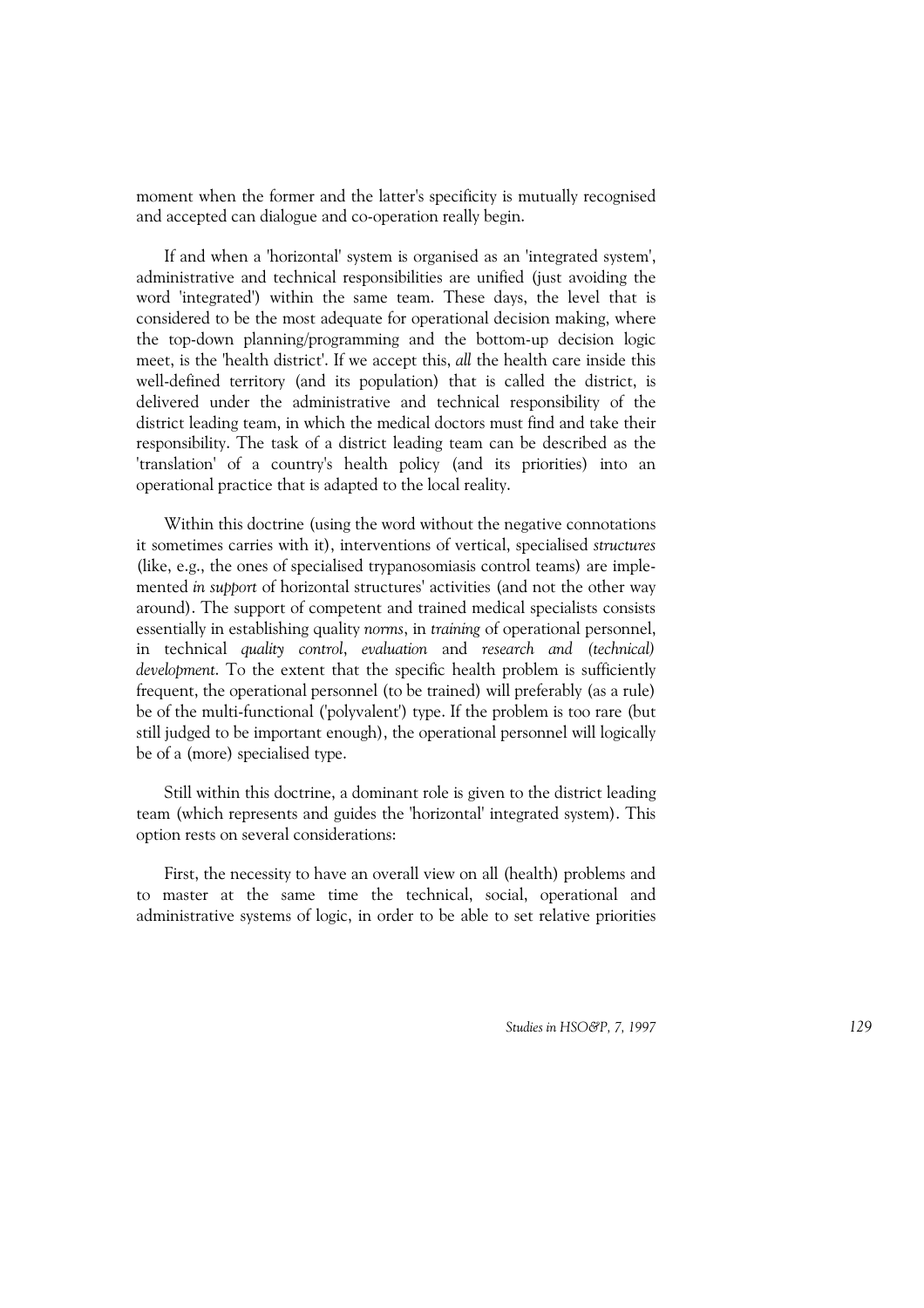(which is essentially a matter of resource allocation and management, human as well as material and financial resources);

Second, the 'fragility' of horizontal systems, whose functionality depends to a large extent on the dynamics that are developed with the populations. The relations of a 'horizontal' service with its population (especially at the level of first line structures like health centres) are relations of dialogue and participation, in a social and 'political' relationship of shared responsibility. A vertical, specialised structure or service, with an epidemiological objective ('disease control'), functions in a necessarily somewhat different relationship that cannot always avoid a 'coercive' approach (even if the latter is disguised in the form of 'social marketing', and even if this might possibly be justified or acceptable);

Third, the absurd situations that result from a systematic negation of this doctrine, where, for a given population, an autonomous service 'takes care' of maternal health, another of immunisations, a third of diarrhoea problems, a fourth of malaria, another one of trypanosomiasis, one of family planning, of sexually transmitted diseases, etc., etc...., all with their logistic systems, their information systems, research programmes and seminars. It would appear self-evident that such a mosaic is highly inefficient, and, moreover, perfectly opaque for the patients. If there is no one who can operate some kind of *synthesis*, the patient is reduced (and will feel reduced) to an 'epidemiological object', instead of being at the centre of the caring effort. But this synthesis function does not lead anywhere if it is not accompanied by a co-ordination or steering function. Which means that the principal decision centre should be where the synthesis is made.

Of course, if and when horizontal, multi-functional services do not exist (for reasons of health service coverage problems) or do not function at all, the potential relational problems between horizontalists and verticalists do not really exist either. However, it would not be an irrelevant question to ask what could be the sense of an isolated vertical intervention in a context where there is no (reasonably permanent) multi-functional basic service. Such an intervention can only be justified (in terms of effectiveness) to the extent that the specific problem that it tackles constitutes, all by itself and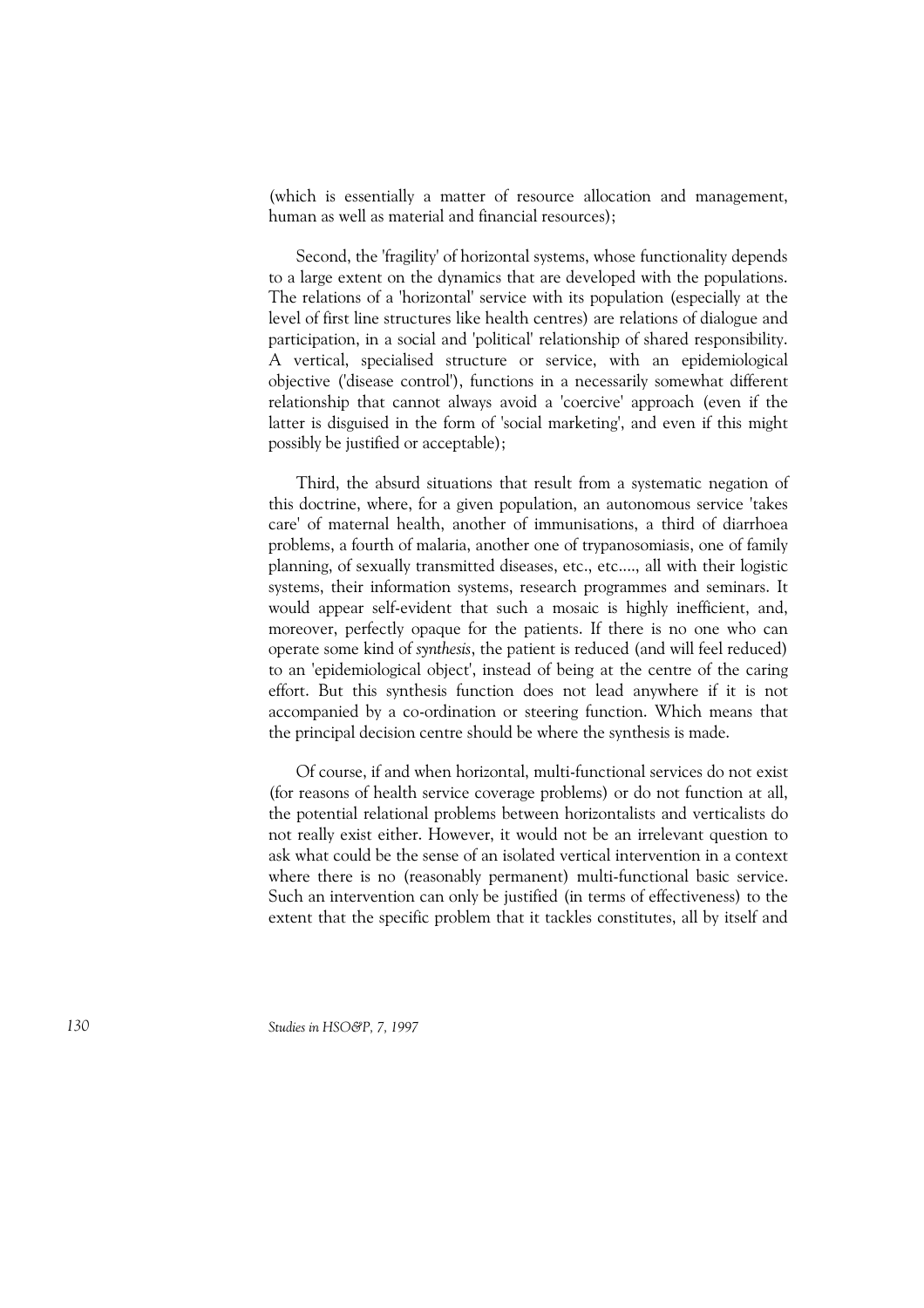even in isolation, such a severe and frequent health problem that its solution will be perceived as an improvement of the population's well-being. In practice this means we are talking about severe catastrophic or epidemic phenomena (in the large sense of the word) or about severe morbid phenomena with a clearly limited geographical distribution. Otherwise, there is a high risk that an isolated vertical intervention will do nothing but displace the sources of suffering, without resulting in an overall positive balance.

# 2. OPTIMISING THE HANDLING OF THE PROBLEM OF HUMAN AFRICAN TRYPANOSOMIASIS

#### *2.1. Relevant variables to take into account*

The objective of disease control is, or should be, to reduce the *problem*, as we have defined this word before: the sum of suffering and cost (broadly defined) occasioned by a health problem.

Since HAT is, in medical terms, an 'infectious disease', the possible control targets can be identified as the *transmission process(es)*, the people who are identifiably *at risk* of developing illness, and the people who *are ill*. Consequently, action would be directed mainly at:

- correctly diagnosing ill people and treating them effectively.
- identifying infected people at risk of developing illness and preventing their evolution towards illness;
- reducing or stopping transmission;
- identifying present or potential problems ('surveillance' s.s.)

When it comes to selecting the activities in a particular situation, a number of 'relevant' variables have to be taken into account, which can be usefully ordered according to several '*contextual*' dimensions... One can look at it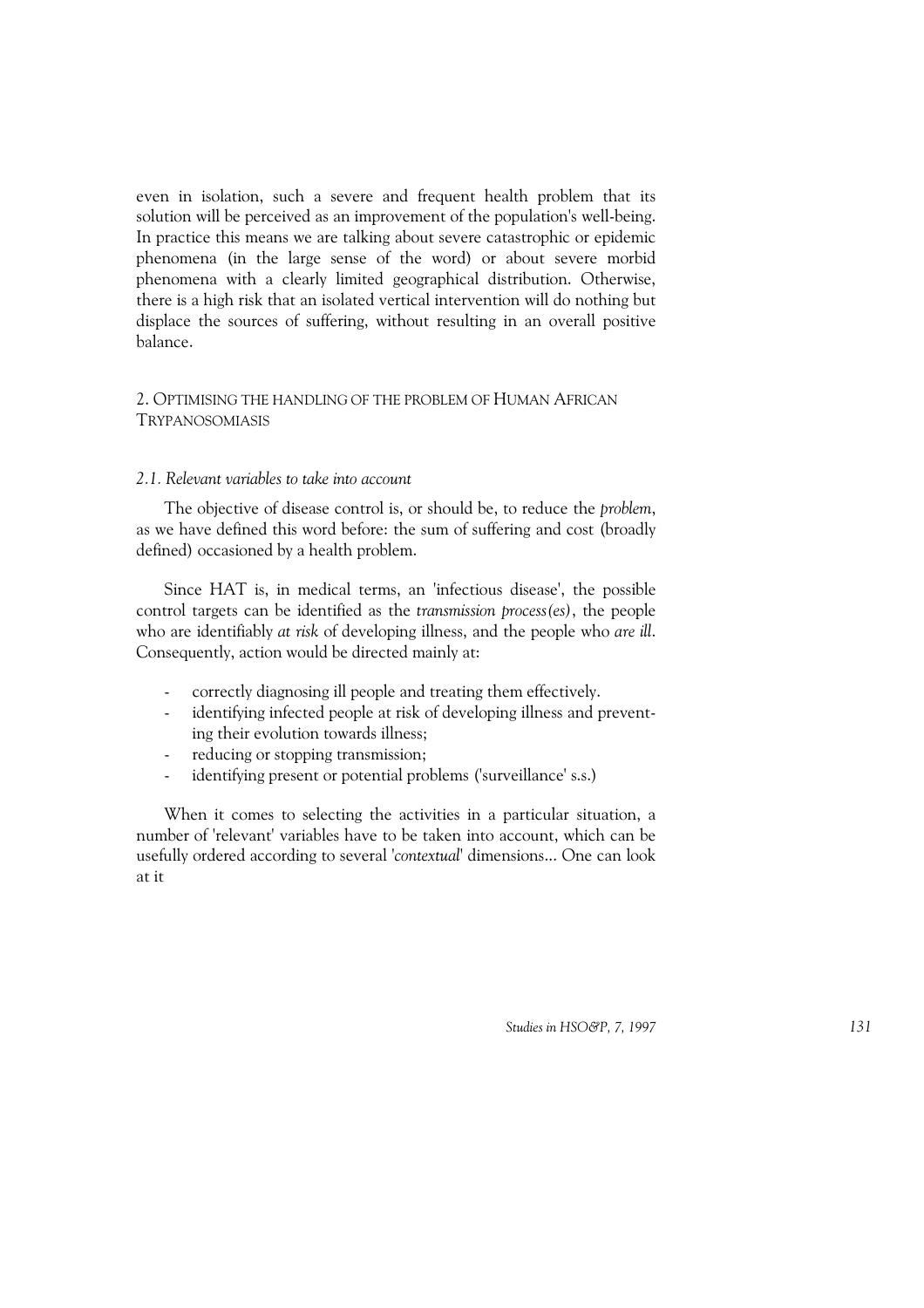- along the dimension of the context of the *HAT problem*, as an isolated problem (which is what we have done in the 'vertical analysis' part);
- as a problem that is embedded in the wider dimension of the *sum of all the health* problems a community or society is confronted with;
- as a health problem that is embedded in the still wider dimension of the context of general or *overall 'development'*.

It will probably not come as a surprise if, by widening the dimensions, we will be confronted with conflicting variables, and that the selection of activities will be the result of a balancing act, inherent to most if not all 'dynamic' situations.

Within the first (and simplest) dimension of considering HAT as an isolated health problem, selection of activities or interventions will most readily be guided by knowledge of the variables *effectiveness*, *efficiency* and *acceptability*, within a context of accessible services.

Whereas the first two of these variables are predominantly technical in nature, the latter one (acceptability) already involves a number of environmental, social and circumstantial variables. The acceptability of an intervention (for a given community) can be said to be determined by the *perception of the problem* (by the community) and by the *cost of the intervention* (for the community). 'Perception of the problem' can be determined by the *weight of the (present) suffering* in the community (frequency and severity of illness) but also by the *memory of (past) suffering* as a social historical phenomenon: the latter depends on the 'collective memory' within a given community (and on the time that has elapsed since, say, the latest 'epidemic') and on the cultural explanation that is given to the health problem by the community. On the other hand, 'cost of the intervention' for the community can be determined by its *economic cost*, but also by its *social or subjective cost* (e.g. in terms of effort and time needed for participation in control activities, not to mention the effort of possibly having to change usual behaviour) and the expected or observed *iatrogenic effects* of the intervention - to be balanced against the observed objective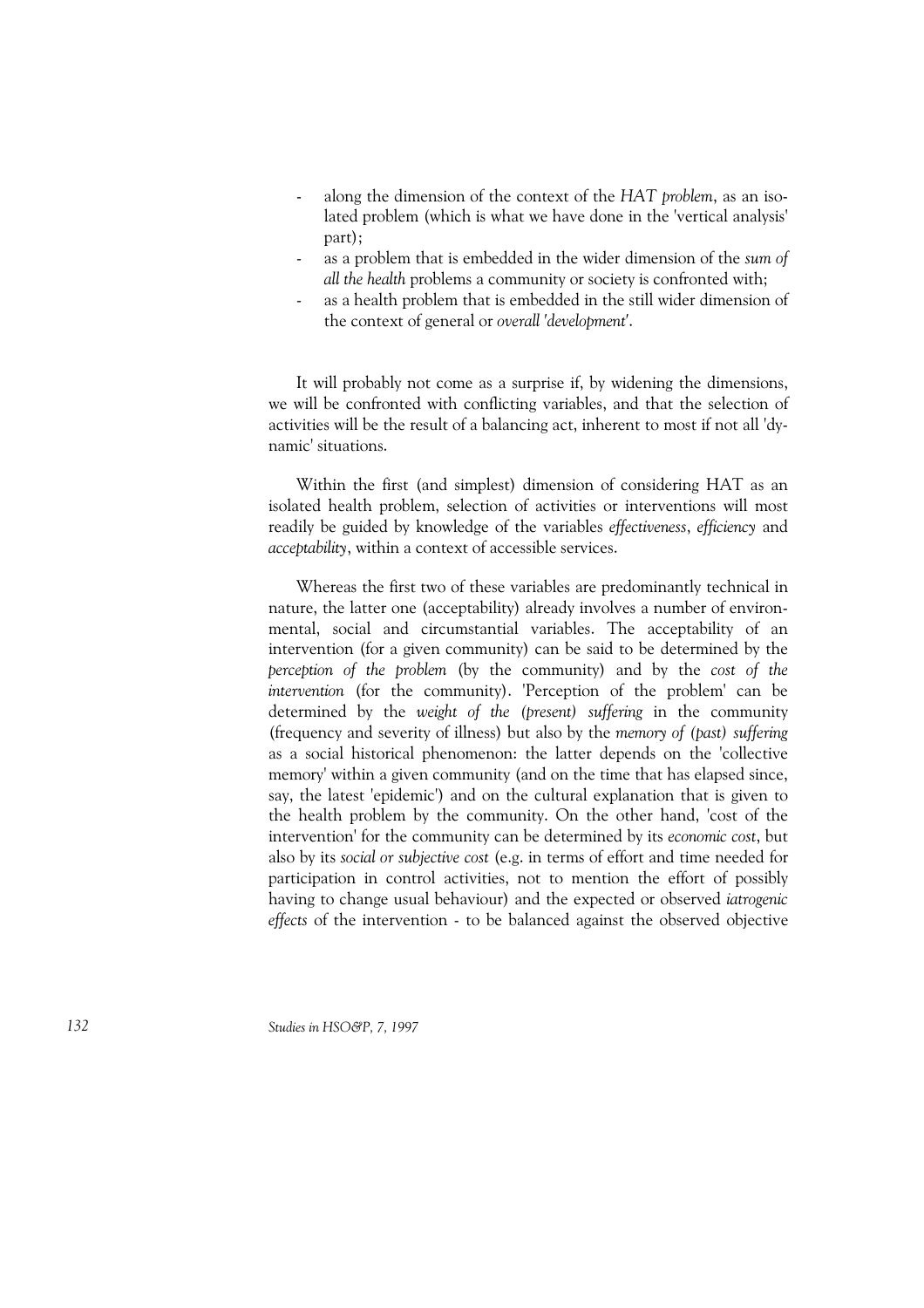and subjective positive effects. That all these determinants of 'acceptability' form a complex but highly determining system, is maybe most dramatically exemplified by the difficulties AIDS control programs run into, even in communities where the problem is clearly and openly dramatic, and even if the proposed intervention (say, condom use) is so 'rational' and seemingly evident. Likewise, in trypanosomiasis control, acceptability is in part determined by people's conclusions from past experience and from their personal and collective 'cost-effectiveness analysis', and this is likely to be different when we are dealing with the population of an historical focus' epicentre or with a refugee population arriving in an endemic area.

Still staying within our first 'dimension' we could roughly summarise the variables that may be relevant for selecting activities:

- effectiveness;
- efficiency;
- acceptability;
- perception of the problem (by the community): collective memory (history of the focus); felt weight of suffering (frequency of recognised illness);
- cost of the intervention (for the community and individuals): economic cost (money); social and subjective cost (time, effort, change in behaviour expected); expected or observed iatrogenesis.

When we start widening the horizon to the dimension of all health problems within a given community or society, more variables will come up.

First and most evident seem to be the availability and use of *resources* (financial, material and human), and the opportunity cost that all choices entail. In the economic and political context of the countries where HAT occurs, these resources (especially the financial ones) are predominantly of the public or semi-public type (as opposed to 'private') and their use is therefore to a large extent dependent on political - or policy - decision making (which should not be surprising). But even if the decisions are made within the (technical) management of health service organisation, the question will always crop up what will be the order of the HAT problem in the priority list. HAT never occurs in areas that are free of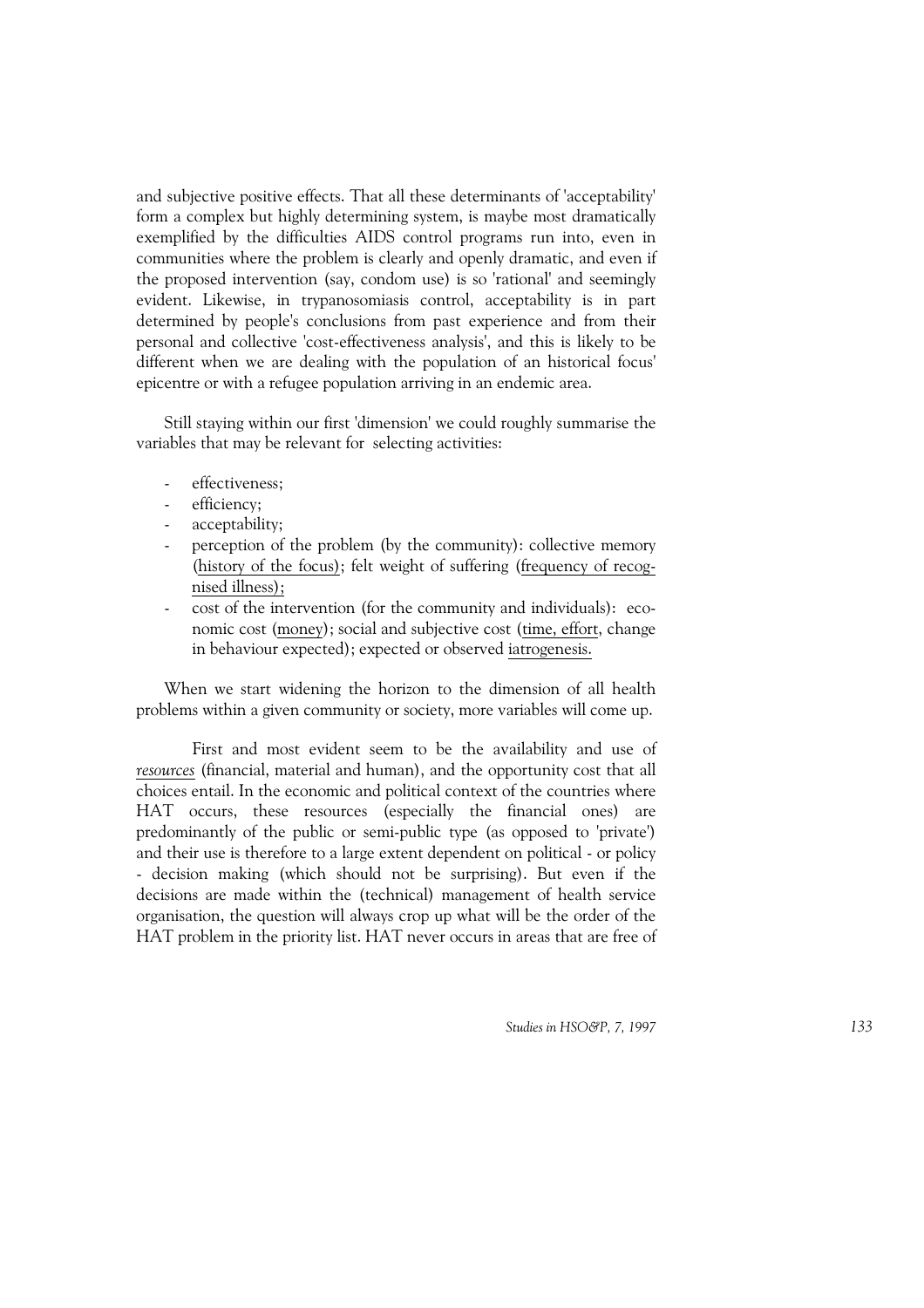other major priority problems. Its order on the priority list will, therefore, not only depend on its own (variable) importance as a problem, but also on the importance (also possibly variable) of the others. In order to manage that kind of necessary flexibility, one would need, of course, adequate information, which is not necessarily synonymous with 'very precisely quantified' information. But it should be at least reasonably continuous and dependable, and the quality of this information will depend to a large extent on the quality of the interactions between the community and the health service, and on the interactions between different elements of the health service. The presence of well functioning polyvalent services within an 'integrated system' is in this context an asset, the more so if the interaction between community and health service results in a positive two way communication. If this is the case, understanding 'acceptability' issues and possibly influencing them becomes much more feasible, and matching professionally defined 'needs' with 'demand' as expressed by the community becomes (somewhat more) possible.

Another aspect of a specific disease problem, looked at in the context of the sum total of all health problems, is the possible 'displacement' effect it may have on the occurrence of other specific health problems. We are not talking of the possibly iatrogenic effects of interventions here, but of the possibility that diseases may 'hide' one another, in such a way that when one goes down, another one ('automatically') goes up. A rather typical example of this kind of 'see-saw' effect is the observation that the risk to develop cerebral malaria is higher in 'well nourished' children: malnutrition seems to 'hide' cerebral malaria (McGregor, 1988). In the case of HAT, the relation with other diseases may rather be the other way around, trypanosomiasis enhancing rather than hiding other health problems (which would be an argument to move it up on the priority list). P. Richet observed a long time ago that in many cases present foci of river blindness (*Onchocerca volvulus*) are located in places that were formerly important foci of sleeping sickness (Hervouët, 1990), but this can probably be 'explained' through population densities dynamics (flies/man ratios) rather than through any 'protective' or hiding effect.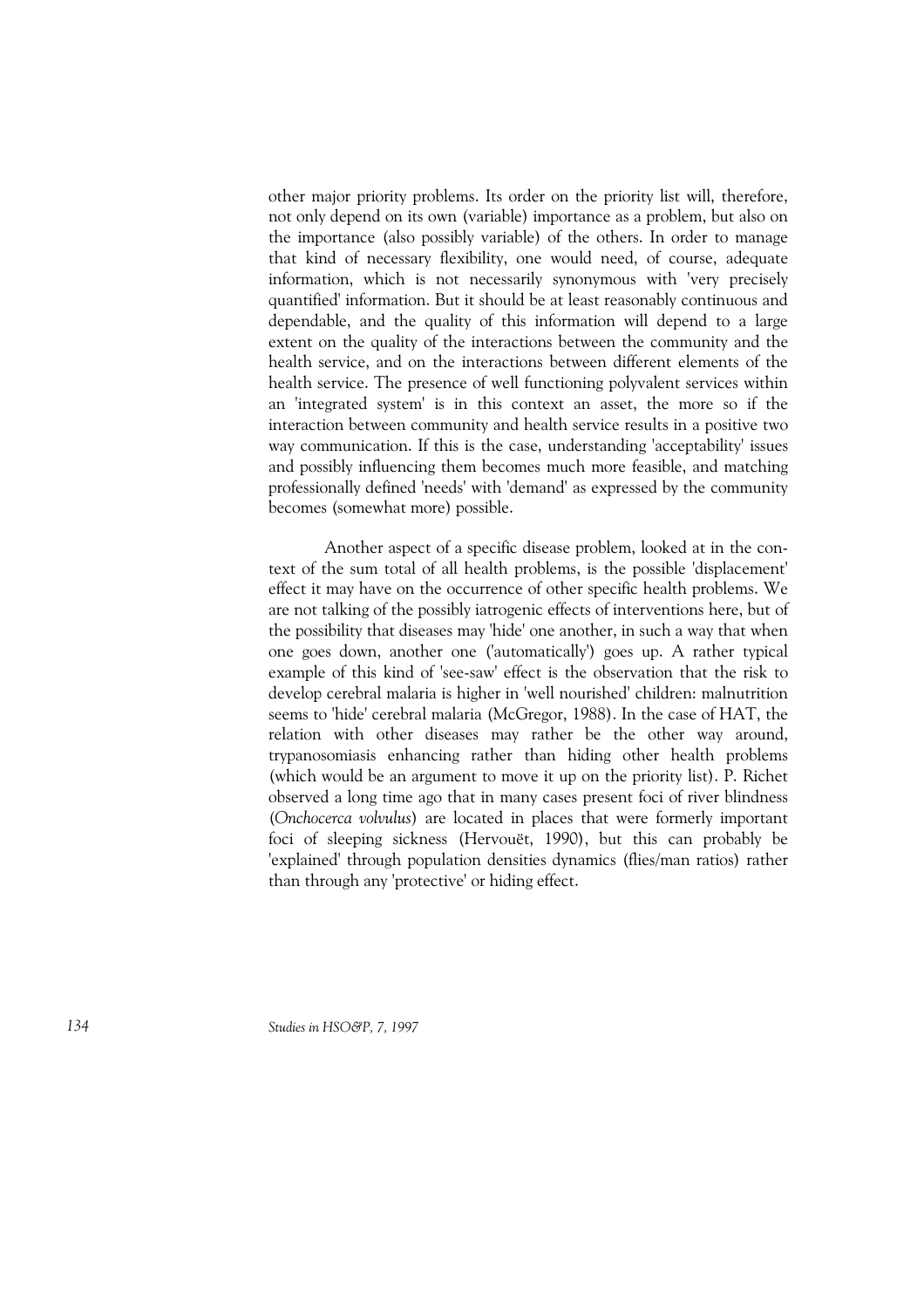When we start looking at disease control activities in the ultimate dimension of 'overall development', the questions and variables may become very numerous and complex indeed. In this dimension, the question is not only if a specific problem like HAT should be higher or lower in the health sector's priority list, but also what would be the priority rating of *health care activities* in general, given the needs and demand in other areas of 'development'. In the early 20th century, sleeping sickness got an extremely high priority rating by the authorities, and it is probably safe to say that this was the case because the then colonial powers considered the solution of this problem to be an absolutely necessary condition for everything else they had in mind. It is probably safe also to say that in the present context this attitude does not really prevail anymore. In recent years even international funding or research institutions appear to be reducing budgets earmarked for (human) trypanosomiasis research.

Although this 'overall development dimension' (be it in a socio-political context of purely economic trade development or in a broader social development context) is quite important and often quite determining in terms of resource allocation, it is somewhat outside the control of health care professionals and managers. Even if for the moment HAT is not the most fashionable or favourite resource wagon to jump on, we should at least be able to formulate rational strategies, either to be prepared when resources are made available, or in order to make them available, or to decide what to do in the meantime.

# *2.2. Operationalising: selection and organisation of activities related to the parasite and the human host*

If we accept the existence of 'relevant' variables for optimising management of the HAT problem, it follows that the selection and organisation of specific activities will also vary. We will now try to formulate realistic and feasible alternatives for different real-life situations, with a first level modulation around one of the variables: the availability of functioning, permanent polyvalent services.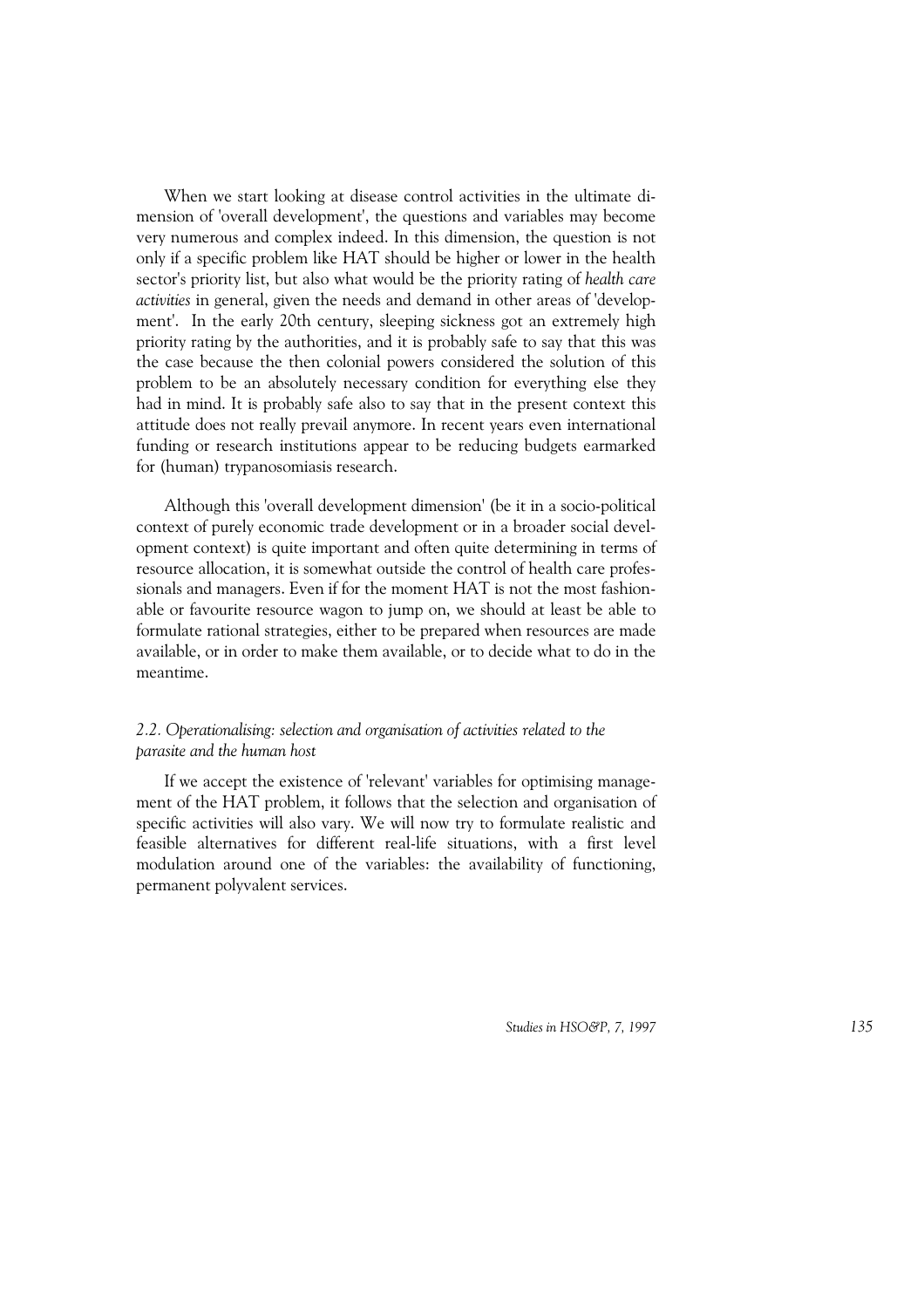For this development we will concentrate on the parasite and the human host, without considering the vector. This is not to say that interventions on the vector should not be considered, but because of their specific technicalities they are outside the scope of this discussion.

2.2.1. When functioning polyvalent services are available on a permanent basis.

A preliminary hypothesis that we can reasonably accept is that the foci of sleeping sickness endemicity are known.

Generally speaking, with respect to the problem of HAT, the functions that would be expected from a health service can be summarised as follows:

- (i) detection of ill patients, and provision of effective care to ill patients;
- (ii) identification of the at risk groups and diagnostic follow-up of at risk groups, and provision of effective cure for confirmed infection;
- (iii) surveillance (s.s.)

'*Detection of ill patients*' amounts to correctly diagnosing symptomatic patients as cases of trypanosomiasis, in need of specific and effective treatment. This logically includes a decision strategy on the kind of treatment to be selected, and on the choice of the personnel and the kind of health care structure that will have the responsibility for this treatment.

The term '*at risk*' can be used in different senses: first, at risk of being *infected* (contact with vector tsetse flies, behaviour linked elements); second, at risk of developing the *illness* in a more or less near future. The latter notion rests on the acceptance of a (long) period of stable equilibrium hostparasite, and would be translated in practice by a combination like [*serology positive* | *asymptomatic* | *no detectable parasitemia*]. These individuals can be considered to carry a higher risk of developing symptomatic illness than the others and are, therefore, an 'at risk group'. Their identification rests mainly on the presence of the (screening) sign 'serology positive' - or any valid equivalent. As a general rule, we will accept that in HAT the first 'at risk' groups (exposed to infection) are usually known from past experience if and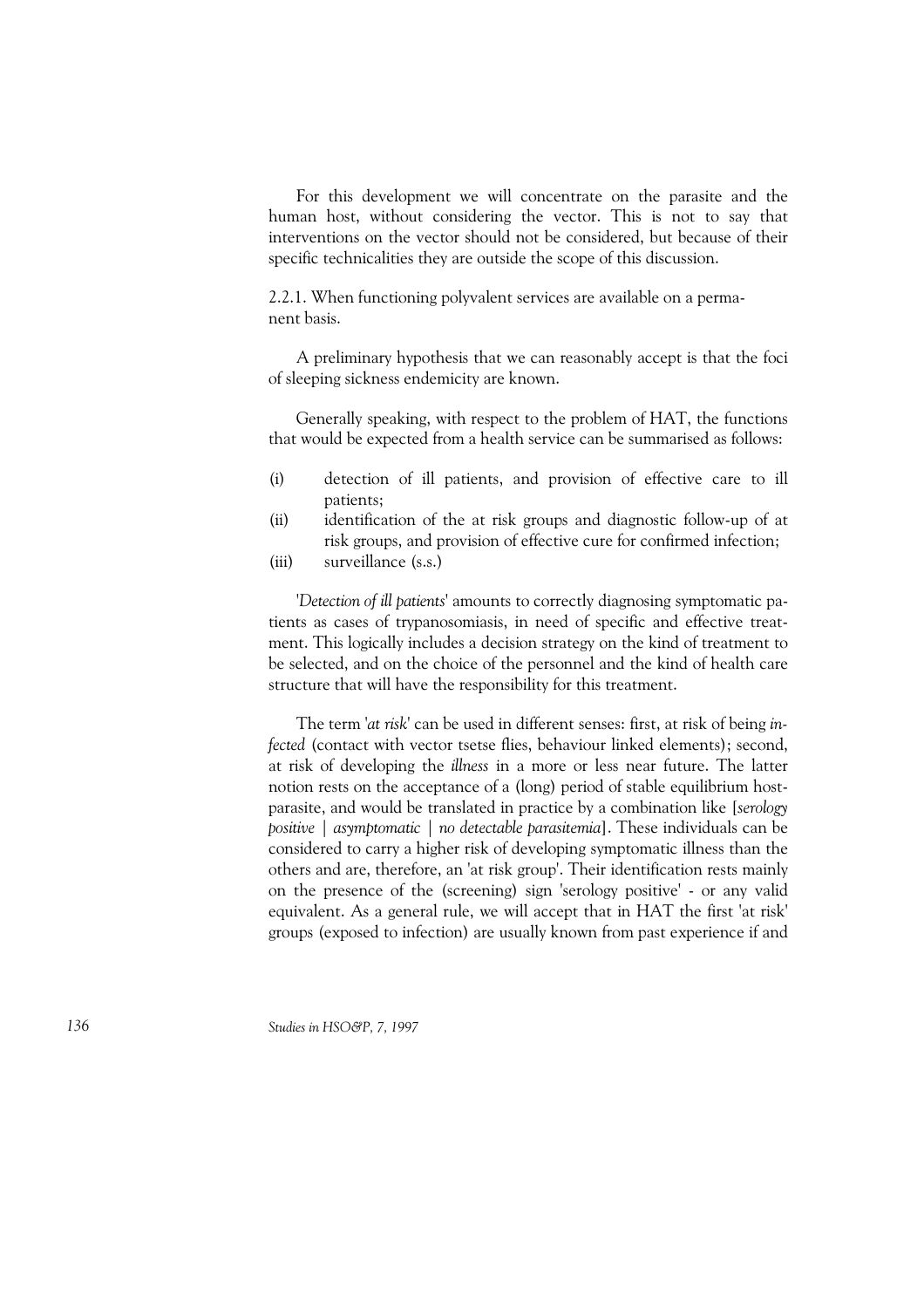when their distinction is useful (i.e. if almost all cases are concentrated in these easily identifiable groups within a geographically defined community). Thus 'identifying the group of individuals at risk' will be a more continuous function if we define 'at risk' in the second sense of 'at higher risk of developing symptomatic disease', and this will be the meaning of the term in this section.

We use the term 'surveillance' here in the narrow sense of the word, i.e. *not* (necessarily) including active control measures. In this sense, its main purpose is to be kept informed about the level of endemicity or the magnitude of the sleeping sickness problem. To the extent that it is possible to predict a change in frequency of the HAT problem on the basis of observations other than on *human beings* (e.g. changes in the ecological systems, changing land use patterns, changes in the fly population, etc.), such information may originate from elsewhere, outside the interaction between community and health service. However, in practice this 'surveillance' will inevitably involve case detection and/or screening activities, thus approaching and overlapping with the other functions (identification and follow-up of at risk groups, detection of ill trypanosomiasis patients).

#### *(a) Detecting ill patients and providing effective care*

A permanent multi-functional service is always expected to respond to felt need: in terms of the items on our list this means *detecting ill patients as cases of HAT* and *providing effective care*. To what extent these functions can be fulfilled effectively either at the first line level or at referral level (health centres or hospital) depends on the degree to which the activities they imply can be decentralised, standardised and supervised. This is essentially a matter of logistics, selecting techniques, formulation of instructions, training and supervision. There is little doubt that diagnosing an illness as a case of HAT *can* be done effectively at first line level, without insuperable investment. Techniques are available and sufficiently specific with respect to the detection of parasites. They may not be as sensitive as would be desirable, but they can be repeated and more than one technique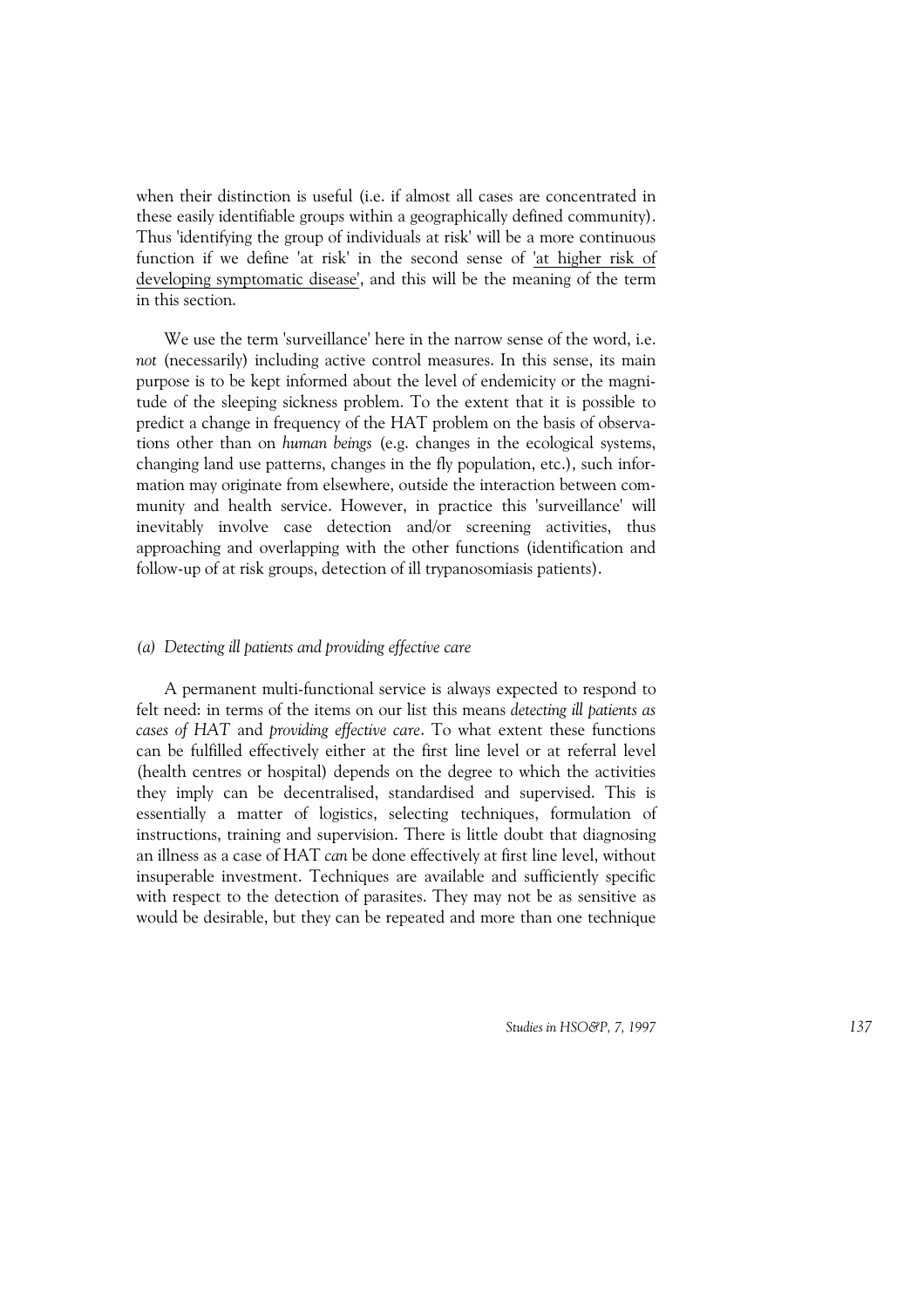can be used in order to improve sensitivity. Decentralised and permanent health centre staff would normally be in a better position to carry out an individual 'parasitological diagnosis programme' involving repeated contacts and appointments.

Deciding on the place where treatment should be carried out may be more delicate. Treatment can, in principle, be sufficiently standardised for use at first line level. However, two aspects have to be considered: the frequency of the diagnosed disease and the risks inherent to the treatment. Very low frequency is an argument against decentralising treatment, as the necessary skills cannot be maintained sufficiently through practice. On the other hand, a high frequency may entail a very high workload, also because, according to presently available treatment regimens, treated patients need to be followed up with sixmonthly lumbar punctures for 24 months after termination of treatment. Stage II melarsoprol treatment itself comprises 12 IV injections spread over 30 days and patients need to be closely supervised for adverse reactions. Diagnosis, treatment and follow-up work for a patient with altered CSF adds up to a minimum of some 5 hours, not counting administrative and retrieval activities and not counting nursing, communication and time 'lost' between patients. If a health centre would treat some 50 patients a year, or on average one each week, this would add up to a very considerable proportion of personnel time. In such a situation, one can also expect, statistically, between 1 and 4 lethal encephalopathies in the course of one year. This would not necessarily be a worse outcome than in a hospital environment, but it may be psychologically very difficult or unacceptable for health centre staff, living in the same social environment as the community they serve, and the staff's credibility may be at stake. If these considerations would weigh heavily, alternative options could be to refer to a hospital environment for treatments with the (dangerous) 'stage II' drugs and/or 'relapses', or to strengthen the health centre with trained staff and equipment. This kind of decision would have to take into account the problems inherent to referral (which may not be accepted, for a variety of reasons: too difficult, too costly), balanced against the problems inherent to decentralised treatment.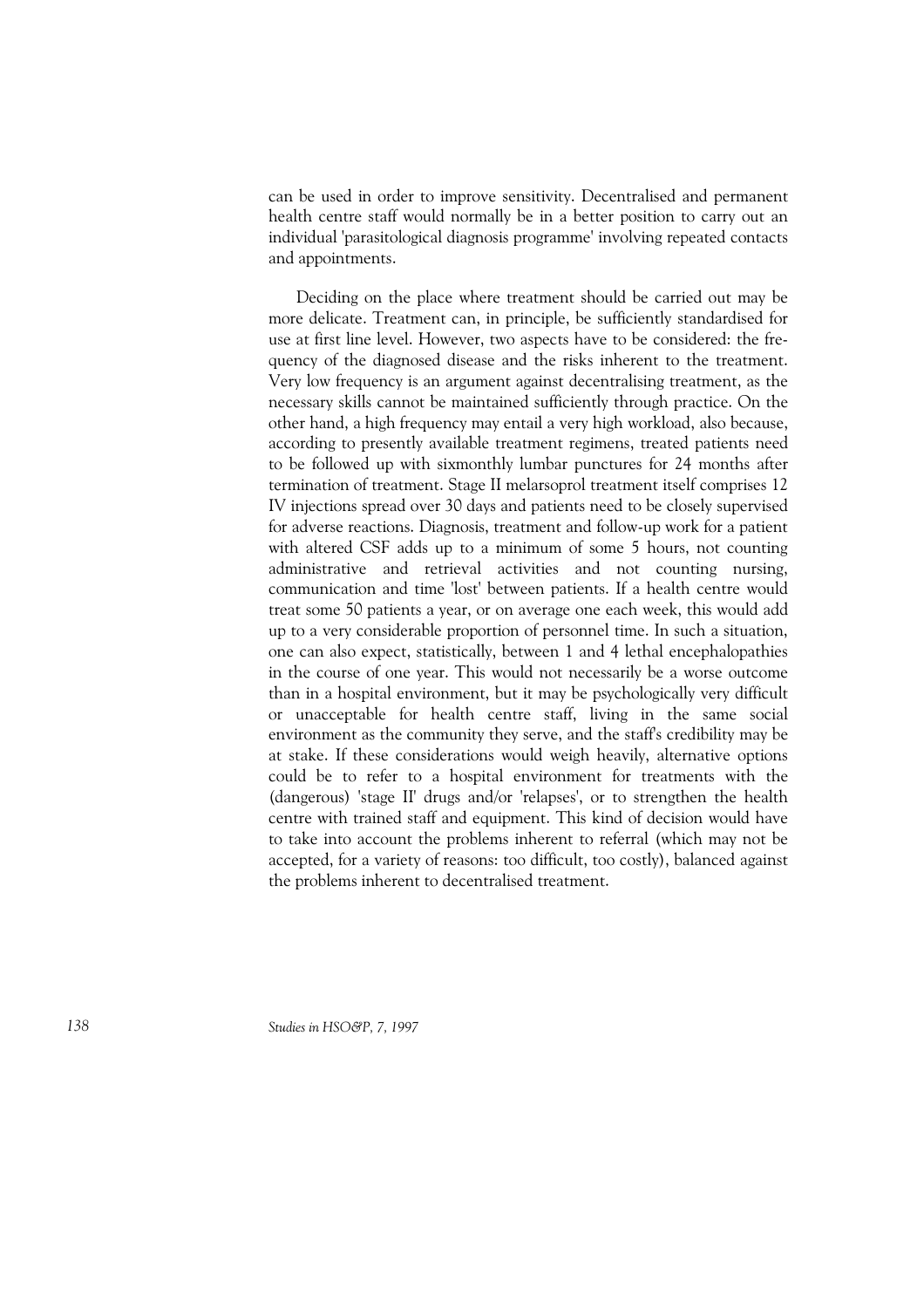# *(b) Identification and diagnostic follow-up of the group 'at risk of illness', followed by appropriate action*

The activities this function implies consist in (1) identifying individuals who are at higher risk of developing symptomatic illness on the basis of signs of increased probability of infection, and (2) detection of proof of *infection* through some form of organised diagnostic follow-up. In contrast with the former function, these activities are performed on a population of individuals who do not suggest a symptomatic case of HAT.

As these activities may or may not be a response to a felt need, their integration in the package of activities of multi-functional basic health care structures is a decision that may have to be argued. In a situation of *high prevalence*, there may be a demand for this more preventive approach, and the question then would be *how* to organise it in the most effective and efficient way. If there is no demand, and if *prevalence* of the disease is *low*, organising these activities in polyvalent health services (or any other) would have to be based on the argument that it is demonstrably useful. At the collective level, this implies the existence of a (lower) 'threshold' prevalence of infection below which further 'epidemisation' of sleeping sickness is more unlikely (for a long time), and that there exists a practicable method to achieve this. At the individual level this implies that actively curing asymptomatic infection will significantly improve the individual's future prospects in terms of health. Both implications are likely to be true but difficult to quantify and probably the quantities involved will be variable according to the situation.

If it is decided to start *screening* populations or population groups for *likely infection*, i.e. identifying individuals who are at risk of developing symptomatic illness, this can be done in several ways.

### SCREENING AND FOLLOW-UP IN THE **PASSIVE** MODE

In the 'passive' mode the initiative for contact lies with the patient. In this 'passive mode' the attitude of the health centre staff (with respect to the problem of HAT) can vary in 'aggressiveness': the most 'aggressive' attitude would be to screen *all* patients for HAT, no matter what their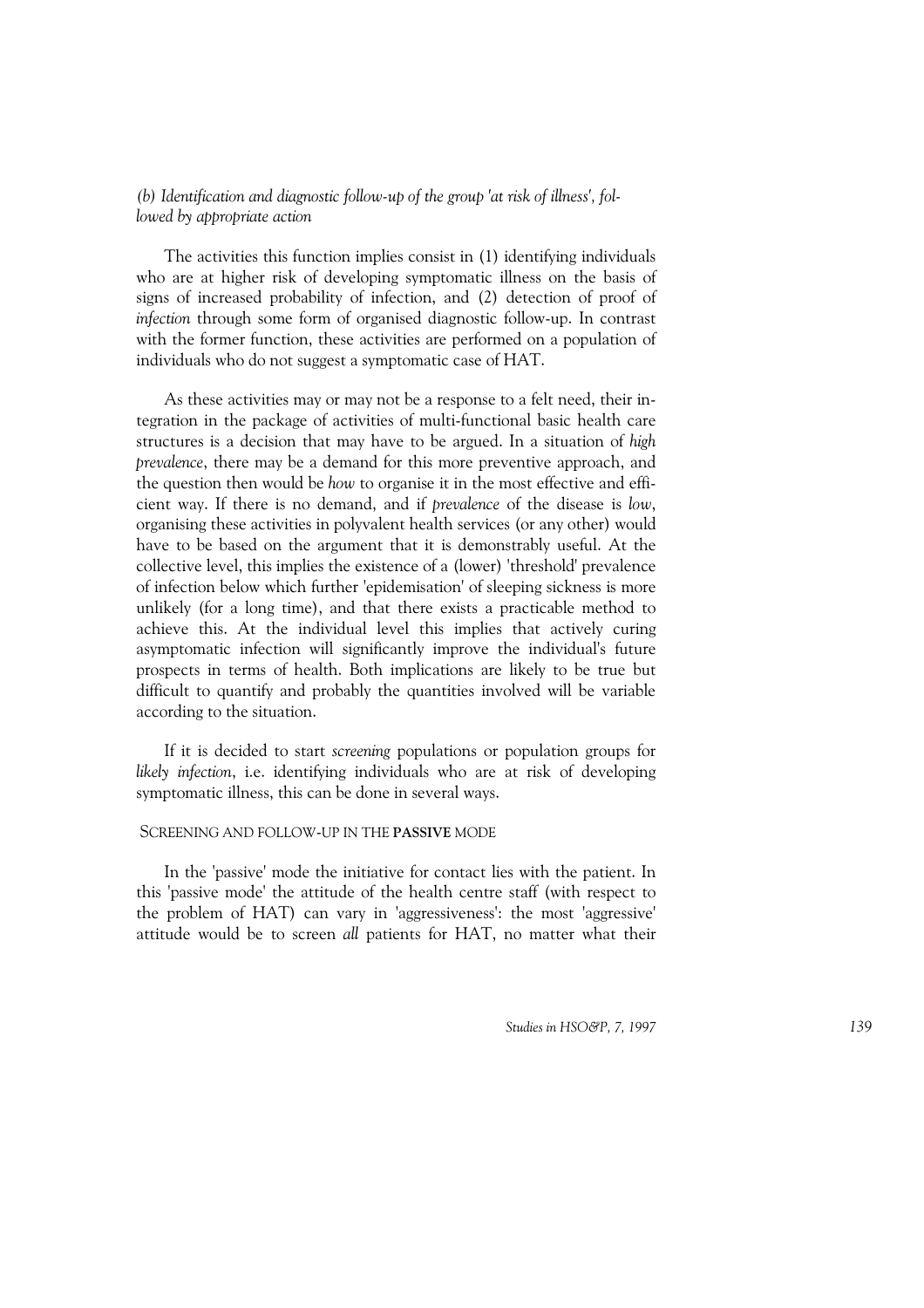reason for contact is; the least aggressive one would be to 'check' for a trypanosomiasis screening sign only when the reason for contact is somehow loosely suggestive of this disease (in other words, a more sensitive clinical combination than 'suggestive signs' calling for diagnostic confirmation).

#### - *Indiscriminate screening in the passive mode*

The *effectiveness* of such aggressive screening for identification purposes (still in the 'passive mode'), would always depend on the sensitivity of the screening test, whether the objective is to correctly identify individuals at risk, or ultimately to reduce the prevalence of trypanosomiasis infection in the community. However, for the latter objective, such passive mode screening can only be effective if a high proportion of the exposed population contacts the permanent service within a reasonable time period, which depends on the service's accessibility and acceptability, and its credibility. To the extent that identification of 'at risk' individuals would have to lead to further action, the speed with which the test result can be obtained is likely to influence the effectiveness of such a strategy: if some sort of retrieval needs to be organised (re-contacting patients when the test result is available), this will of course reduce practicability (by increasing work load) but also reduce effectiveness (retrieval is virtually never 100 % complete). Moreover, if retrieval is necessary this will be possible only if a well-organised filing system exists and if there is a good relationship of confidence and trust between the community and health service staff. This quality of relationship is to be considered as a continuous rather than as a yes-or-no type of variable and it is quite possible that retrieval activities actually contribute to an improvement of this relationship. But the least one can say is that they complicate life, and a screening test that involves retrieval should have serious advantages of another type (like much lower cost) to justify its selection.

The *efficiency* of this screening option, in terms of identification of 'at risk' individuals, will depend on the cost (broadly defined) *per correctly identified individual*, and thus not only on the cost of the screening procedure but also on the prevalence of the 'at risk' condition in the population to be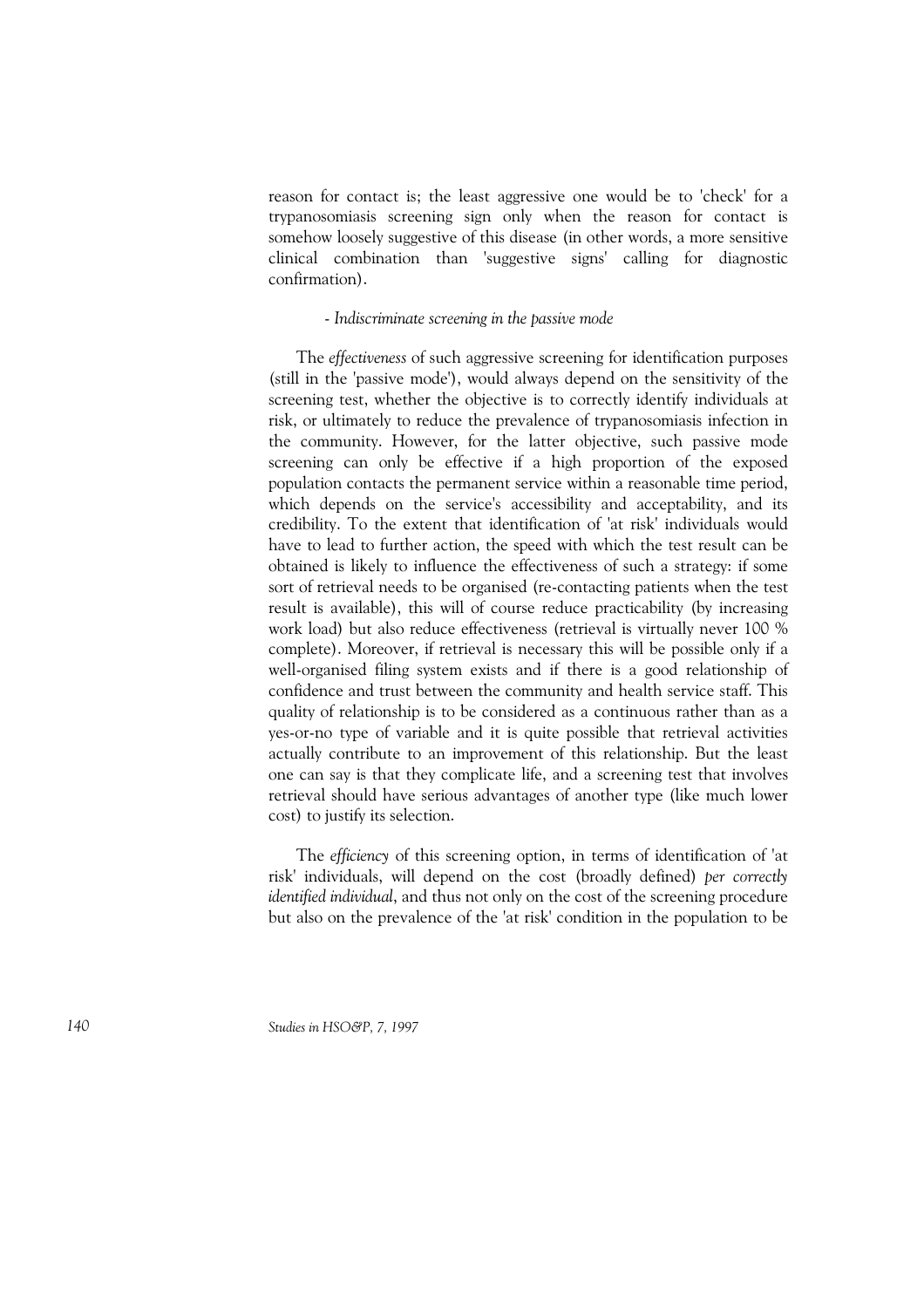examined. If this prevalence is low or drops to very low values, the cost of this systematic screening, even in the passive mode, will become unacceptable when compared with the returns - if only in terms of psychological acceptability by the staff. Another criterion of efficiency would be measured by the work load that ensues from identification of at risk individuals (their follow-up). In this sense, efficiency will depend heavily on the screening procedure's specificity and positive predictive value as measured against the follow-up results.

Thus, for this systematic 'passive mode, indiscriminate screening' option in polyvalent health care structures, the *conditions* appear to be:

- high proportion of the population using the service (if the objective is to reduce the prevalence of infection);
- perceptible prevalence of the condition the screening is supposed to detect;
- a sensitive screening test, which should moreover
	- be of reasonable technicality (at least with regard to what should be done at health centre level) and highly standardised
	- be cheap
	- be sufficiently specific in terms of ulterior evolution towards illness
	- preferably allow immediate interpretation

These ideal qualities of the screening test are somewhat mutually exclusive in practice. At present the IFAT serologic test (screening version, on filter paper) is a cheaper test (at health service level about BEF 2) than the CATT, but requires centralised interpretation, which eliminates 'immediate decentralised interpretation' at the time of contact. The CATT screening test performs very well in the field and is capable of yielding immediately available test results, but is more expensive (delivered at health service level, about BEF 10) and its interpretation also needs to be correctly standardised and supervised. The cheapest screening test of all, neck gland palpation, in spite of its long history, cannot be relied upon to be sensitive or specific in many situations.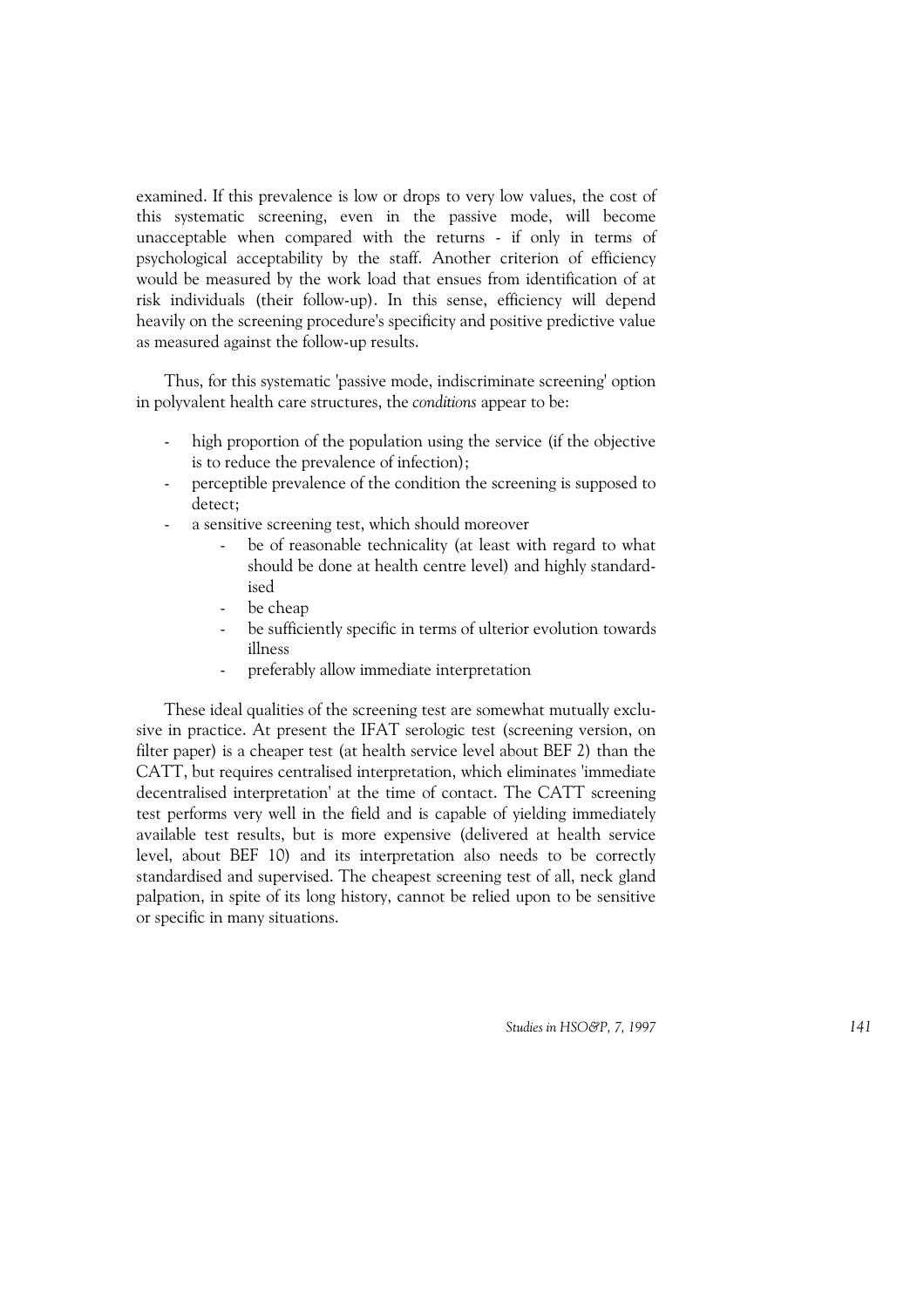The *feasibility* (or practicability), of screening all contacts with some reliable screening test would depend on its cost (in financial terms and in terms of work load) and on its acceptability. As this acceptability is not very likely to be a problem with presently available screening tests, cost is likely to be the determining factor here.

In a setting like the one studied in the Kasongo survey, the prevalence of a screening sign like *[IFAT at least clearly positive]* would be some 3 % of the general population. It is not unlikely that a higher prevalence will be obtained when this screening is applied to health centre *curative contacts* (in the Kasongo survey population the prevalence of IFAT positivity among those who declared *any* kind or symptom of at least a week's duration was about 6 %, which is more than twice the prevalence found among people who did not declare such symptoms: 2.4 %). If all screening sign positives are subjected to an immediate follow-up action (parasitological examination), this can lead to immediate identification of parasitologically confirmed infection in some 15 % of this group. If only those are followed up who also have typical glands, the number of people to examine is much lower (7 to 8 times), and parasites may be found at the first examination in more than half of these individuals. If all people with typical glands would have to be followed up (independently of their IFAT status), some 20 % of the contacts may have to be examined, and the first examination would be positive very rarely: slightly more than 1 out of 100.

If the promising operational characteristics of the *auto-agglutination* test are confirmed, this test could well be the most appropriate one for this kind of screening strategy. It would have it all: minimal supply logistics, cheap, low technicality, high sensitivity and specificity, immediate interpretation. Moreover, if the high negative predictive value is confirmed, it would also be of use at the other end of the 'aggressiveness spectrum' in the passive mode (only examining contacts with reasons that are suggestive for the disease).

The last question to be decided upon is the *periodicity* of repeating the screening test on those individuals for whom it is negative. Again in a Kasongo-like endemicity situation, yearly infection rates (incidence of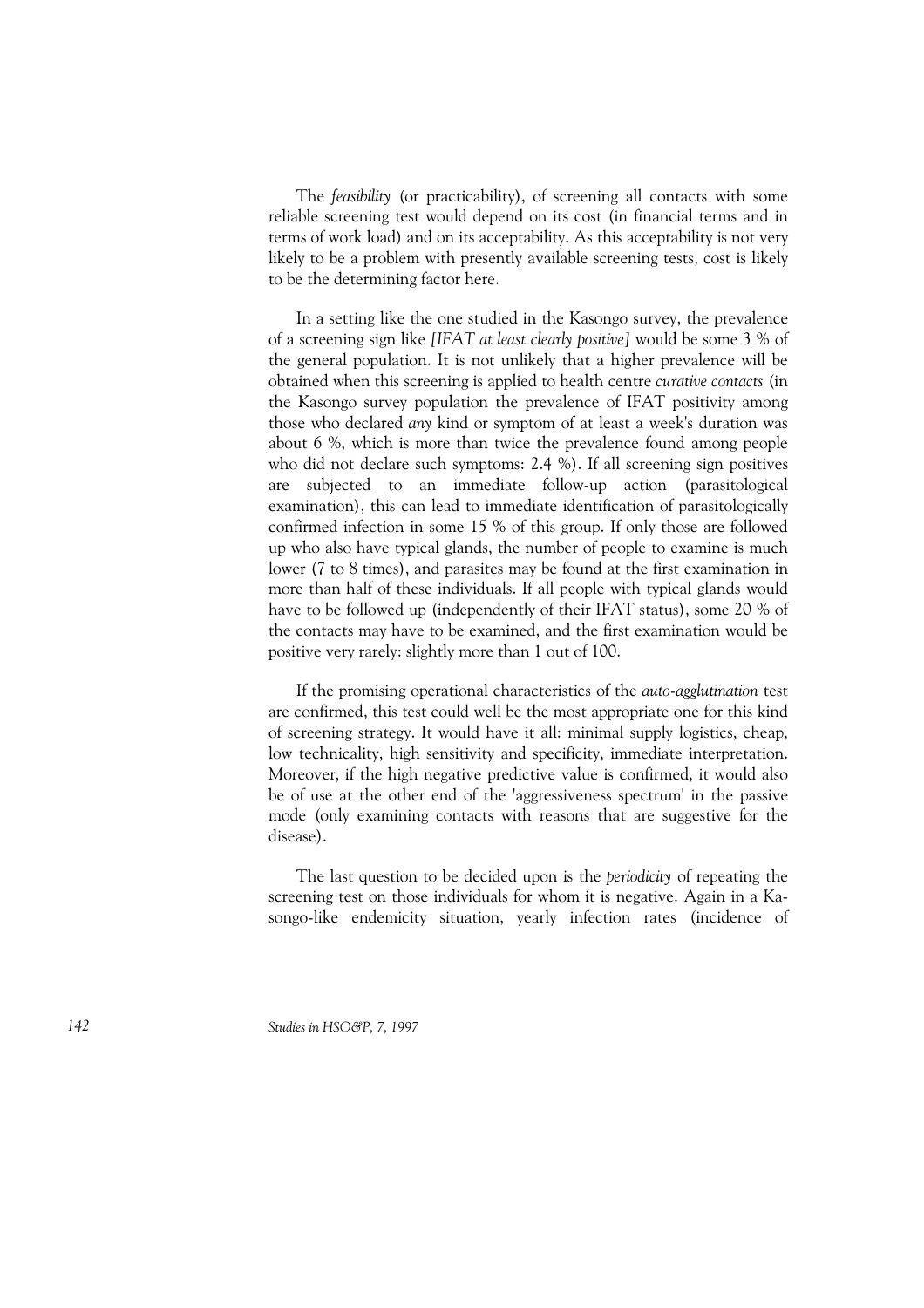infection) can be estimated to be very low. Serologic screening as a systematic *routine* measure (in the passive mode!) can certainly be separated by more than one year. It could be argued that this observation is valid only because the screening sign positives were followed up intensively and treated as soon as parasites were detected, thus quickly reducing the 'contagiousness' of the human reservoir and transmission. We do not know to what extent this is true; but at any rate there is not much of a point in screening aggressively and then *not* following up those who have been identified as at higher risk of infection. The results of the Kasongo study clearly show that repeated parasitologic examination is far more effective in identifying parasite carriers than repeated serologic examination of the same population.

Of course, if the screening sign is extremely simple and cheap to perform, the periodicity of the individual screening is a less important issue (always in the passive mode). This goes to show once again how interesting the auto-agglutination phenomenon could be as a screening sign or test.

#### - *Diagnostic follow-up*

Diagnostic follow-up of those identified as at higher risk can also be done in a more or less intensive (or 'aggressive') way.

One way of modulating follow-up intensity is by restricting follow-up to more selective screening criteria: e.g. only those who present the screening combination with the highest positive predictive value, like mentioned above. This will result in much reduced sensitivity, if the objective is to find as many parasitological infections as possible, but may be expected to be very efficient. The lowest type of follow-up intensity would probably be to consider the presence of the risk screening sign as a piece of information, and to use it only as an extra incentive to search more quickly and/or more intensively for parasites when suggestive signs or symptoms are presented, or to go and search more actively for possibly unexpressed health problems (with more directive questioning).

Another way to modulate follow-up aggressiveness is to increase or decrease the number of parasitological examinations. We have seen in the Ka-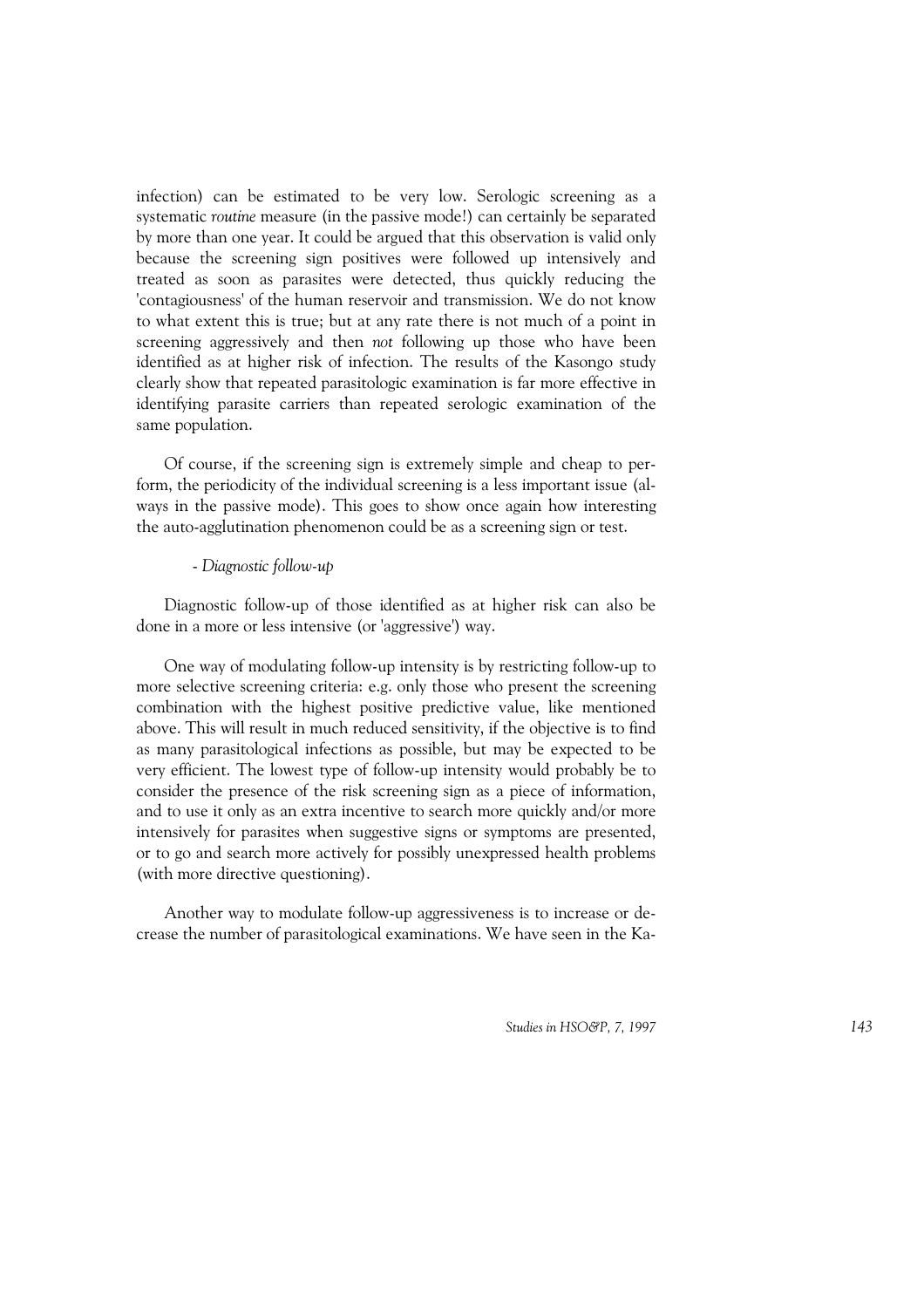songo study that within the identified group at risk repetition of the parasitological examinations, spread over a period of about one year after the initial (negative) examination added an appreciable number of parasitological positives to the first 'harvest': 13 parasitologically confirmed infections were added to the 10 confirmed in the first round, and it is reasonable to assume that the majority of these are not newly infected individuals.

Since we are still analysing a *passive* mode identification strategy, this means that we are dealing with health centre *contacts*. Organising this kind of individual follow-up examination 'programme' on the basis of screening of contacts will involve quite an effort, but such a programme can be expected to be followed more smoothly than if the contact for risk identification is made at the initiative of health personnel. However, in populations with relatively high prevalence of infection, it may result in an important work load. In Kasongo-like endemicity situations, and limiting the number of parasitological examinations to a maximum of 4 occasions, a health centre with a homogeneously exposed population of 10,000 may have to carry out some 20 parasitological examinations per week, only on the basis of follow-up of the identified group at risk (if some 40 % of the population passed by the health centre at one time or another in the course of one year - we are still analysing the passive mode). This may be a contributing argument for strengthening a health centre with extra (trained) staff.

#### - *More selective screening in the passive mode*

Still remaining in the passive mode (the initiative for contact remains with the individual as a patient), and still maintaining a screening strategy for higher risk groups as relevant, this could also be limited to *certain groups*, known to be more 'exposed' to the infection, or who are new in the area.

The possibility to stratify a population on the basis of exposure depends, of course, on the local transmission epidemiology. In the Kasongo study population, the probability of infection is homogeneously distributed over the entire group with respect to variables like area of residence, sex and occupation. Only age could be regarded as a possibly useful stratifying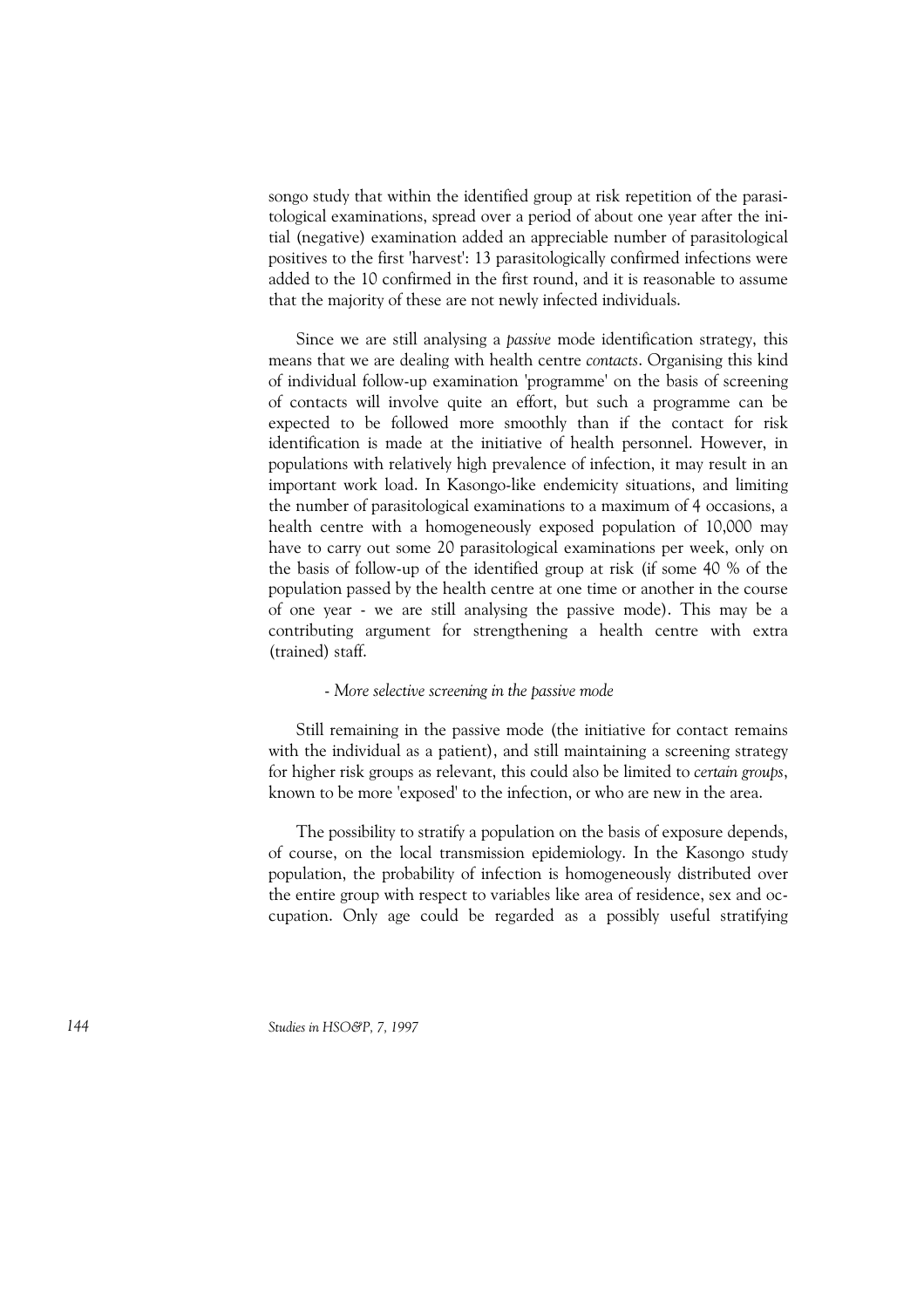variable, but not in any absolute way. In other situations, however, this can be quite different and risk stratification can be pertinent.

If the prevalence of infection is or becomes very low, systematic screening is impracticable in a multi-functional permanent health care delivery structure. If aggressive screening of all contacts (in the passive mode) is judged to be justified at a certain level of endemicity, it will have to be abandoned when and if the prevalence of infection and disease is reduced. An intermediate attitude could then be more selective screening.

The progression (in the passive mode) could be the following:

- aggressive screening *all* contacts (curative and preventive) with a one year periodicity
- aggressive screening all contacts at lower periodicity
- screening all curative contacts only
- screening curative contacts with complaints of a certain minimum duration (e.g. one week)
- screening only curative contacts from defined exposure groups and immigrants
- screening only curative contacts with suggestive signs or symptoms (combined with parasitologic examination).

In very low prevalence situations, it is less likely that motivation for intensive parasitological follow-up of screening sign positives will be high, and the case detection strategy will evolve towards purely passive case finding on the basis of clinical signs and expressed symptoms.

### SCREENING AND FOLLOW-UP IN THE **ACTIVE** MODE.

In the **'active' mode** the initiative for contact lies with the health service. Again, this can be done to varying degrees.

#### *Indiscriminate screening of a selected and identifiable exposure group*

If it is known that HAT is concentrated in more or less easily identifiable subgroups of the population (for whom it is a significant health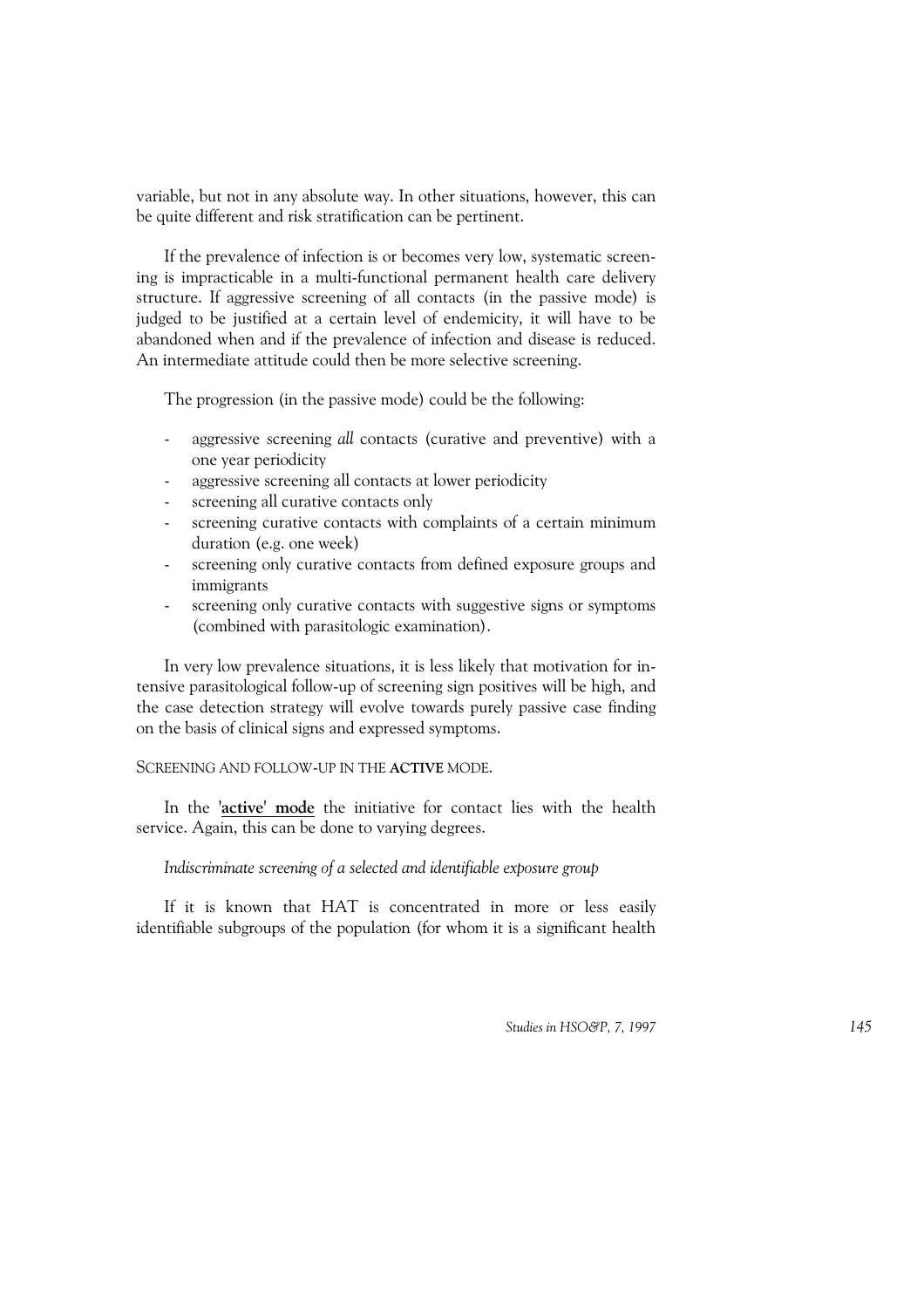problem), the screening effort can be concentrated also and thereby reduced in volume. This depends of course on the local epidemiology of the focus. In the study area of the Kasongo river focus, no such subgroups could be identified to an extent that would justify 'active' selective screening. But in other foci, HAT can be considered to be an 'occupational hazard', be it of fishermen or of plantation workers (like in the Ivory Coast forest foci) and the efficiency of screening activities could be enhanced by an *active*, but selective approach.

Screening in the active mode can also be considered, as a complement to passive mode screening, for exposed population groups whose access to curative care is severely limited (e.g. for reasons of distance). Such active mode screening can possibly be combined with other outreach activities that need to be organised for such groups (like preventive activities in the area of mother and child health).

#### *Indiscriminate screening of the entire population of a HAT focus*

This would be a drastic, expensive (especially in terms of work load) and unusual adventure for ordinary polyvalent health centre staff and should not be decided upon lightly, if ever.

If in spite of reasonable 'passive' screening activities by permanent health centre staff the HAT problem is out of control (i.e. an epidemic or high prevalence situation), systematic active screening of the unscreened rest of the exposed population will be necessary. If the polyvalent staff is to keep carrying out its other (equally important) duties, *such systematic screening will best be carried out by specialised and of necessity mobile teams*. The question then is who will do the diagnostic follow-up and who will take the responsibility of treatment and post-treatment follow-up.

In terms of *diagnostic follow-up* (after screening), one of two fundamental options can be taken: to base the decision of treatment on the visual confirmation of the presence of parasites, or not (necessarily). In the latter case, a serologic technique that is more specific than the screening technique needs to be used, i.e. 'serological *diagnosis*' (like with the CATT test on diluted serum). The level of technicality of this latter method (and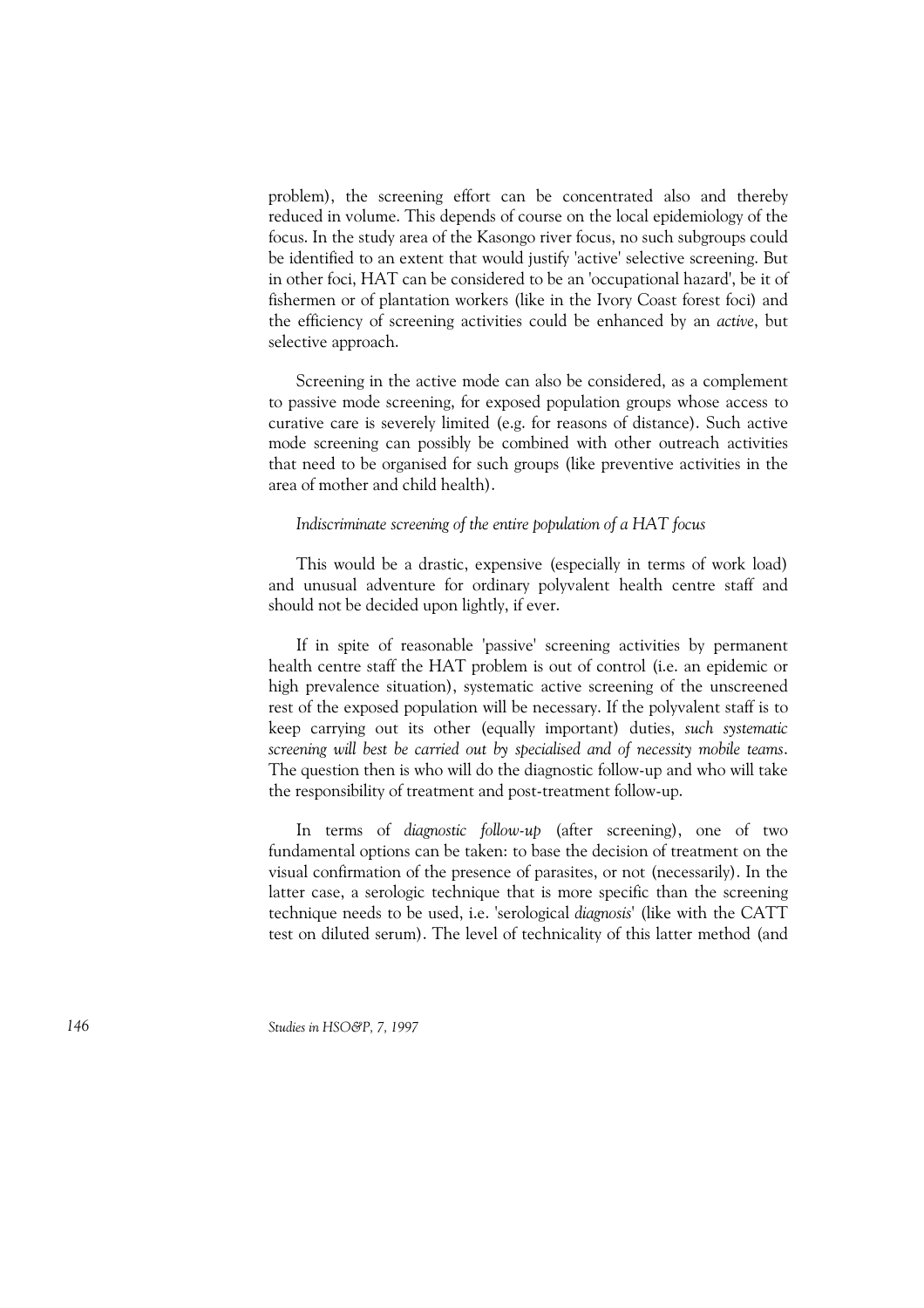the need for rigorously standardised interpretation of the test results) must be considered too high for delegation to other than specialised, well trained, disciplined, experienced and supervised technicians. If correctly carried out, and in situations of *high prevalence*, it probably has enough specificity for a positive result to be sufficient evidence to institute lumbar puncture and treatment, (especially) in situations where no alternative case finding modes are available and the situation is 'urgent'. Its great advantage is that no time consuming repeated (microscopic) parasitological follow-up examinations are needed.

In such situations of *'high prevalence, urgent response required',* liberal use of pentamidine (or any valid equivalent) for individuals without altered CSF must be considered a useful strategy, although the evidence to support this is only indirect (though rather convincing). The more important argument in favour of this strategy is these drugs' (relative) lack of toxicity, and the cost of such a strategy can be reduced by using it as a 'prophylactic' measure in a selective way: pentamidine (or some equivalent drug) only for the group of serologic *screening* sign positives, but serologic '*diagnosis'* criterion negatives (in practice, e.g. CATT positive on whole blood, but negative on diluted serum).

However, if this sero-*diagnostic* technique is not available or cannot be used, and classical microscopic examinations have to be used for confirming infection, it can be predicted that one time examination will probably miss (more than) half the patients who would eventually be found infected if the examinations were repeated several times.

To the extent that at risk patients have been identified and this information is transferred to permanent health service structures (health centres), a diagnostic follow-up programme could be organised with these structures, but this is by no means self-evident. Again, this may be an indication for strengthening the health centre structure, possibly on a temporary basis. And again, liberal use of pentamidine for those with unaltered CSF may be the more pragmatic solution in such a situation.

The desired *periodicity* of this kind of active screening activities will in the first place be determined, in practice, by the screening coverage and the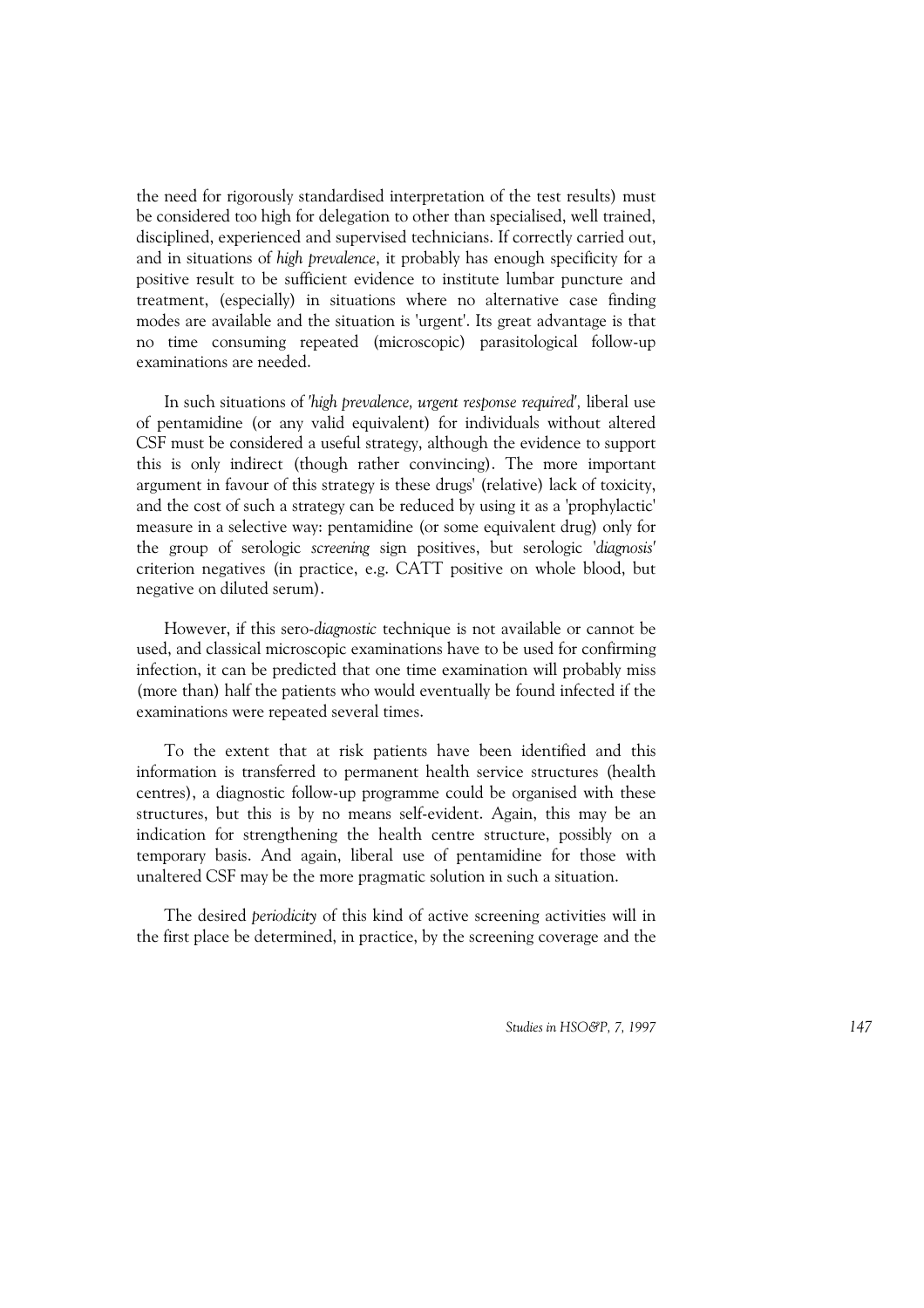demographic changes (mobility!), and probably to a lesser degree by the incidence rates of infection (speed of transmission/diffusion). If screening coverage is of the order of 50 % (as is quite often the case in present large scale active case finding efforts), even very sensitive screening techniques may miss important numbers of infected individuals. To what extent a repetition of the active screening effort will recuperate an important proportion of the uncovered population is, of course, dependent on the reason behind the low coverage. If observed lack of participation with active screening activities is based on *refusal*, simply repeating the same thing will probably not increase coverage. If there are reasons of a more probabilistic kind, coverage may be raised significantly by simple repetition. In order to have an idea about these reasons, the quality of *communication* is, obviously, an essential factor.

The selection of where to locate treatment and post-treatment followup activities will have to be made according to the criteria developed before.

According to this type of analysis, it appears that the contribution of basic, permanent and polyvalent health services to the *screening* and *followup* of 'at risk' individuals is potentially quite important, but that, if it is possible and feasible to integrate this activity in the HC staff's package of activities, a number of choices still would have to be made. To make these choices in a rational - or at least reasoned - way, the relevant variables need to be taken into account. There is not just one good way to do it, and if one approach has been selected, it may well have to be changed or adapted after some time, given a changing disease environment.

#### *(c) Surveillance*

As we have defined 'surveillance', in the narrow sense, it is in essence a matter of gathering the necessary intelligence, as efficiently as possible, to decide on the kind of action that would best be taken in a given health system environment, and how this action will need to be adapted to a changing environment. If the epidemiological characteristics of the transmission are sufficiently understood, surveillance will rest essentially on information about the numbers of HAT illness and/or infection present in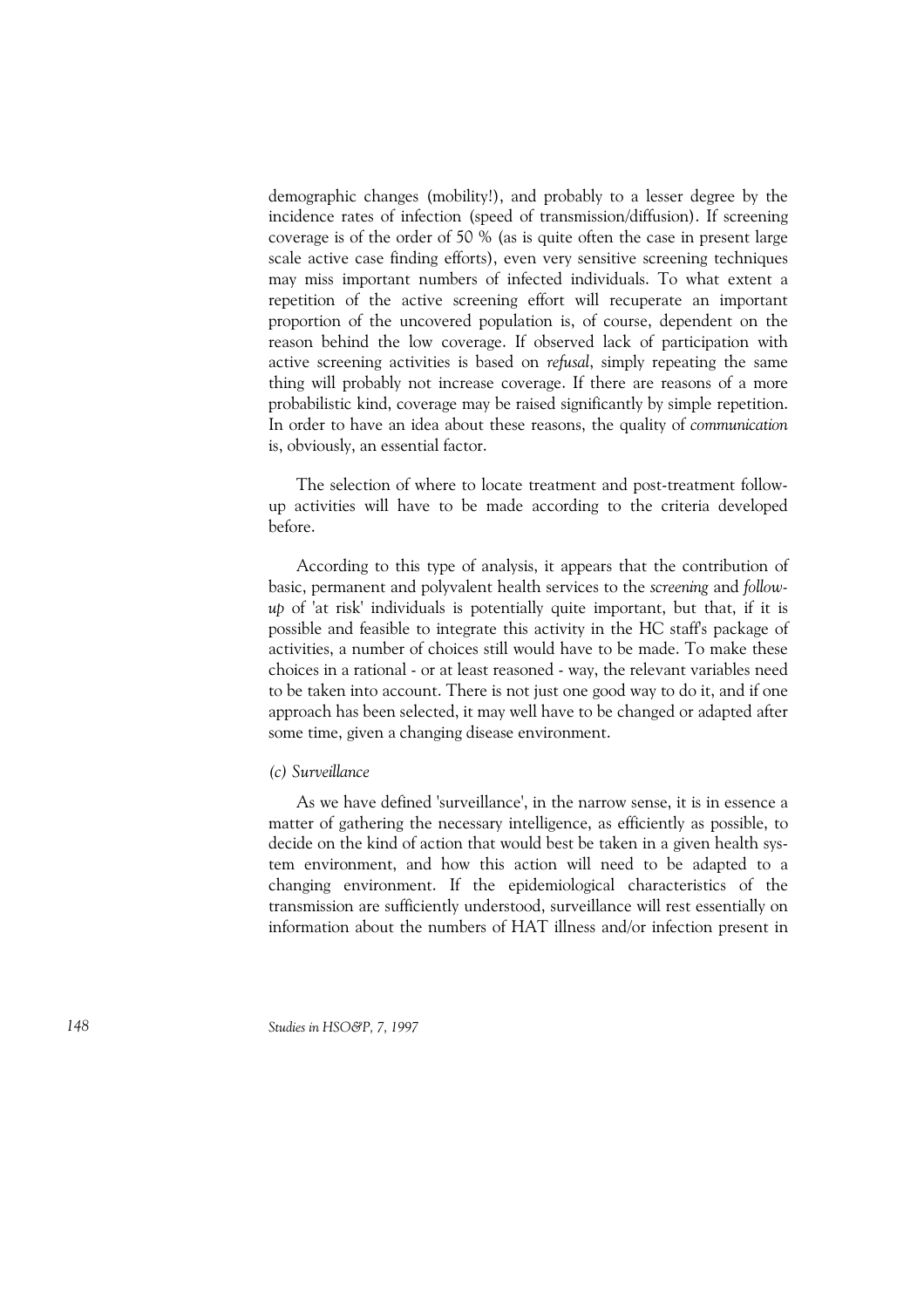the community. To the extent that permanent case finding structures are available, information on HAT infection will be available for the populations who are effectively covered by this kind of services. If *additional* information on these populations is needed, this will be outside the functions of such multi-functional services and such information will have to be gathered by *specialised* services.

For purposes of planning and resource management, the available information will have to be aggregated according to the needed planning level.

In all cases, and especially if the prevalence is very low, all health workers in endemic areas should remain constantly alerted to the existence of HAT as a cause of illness.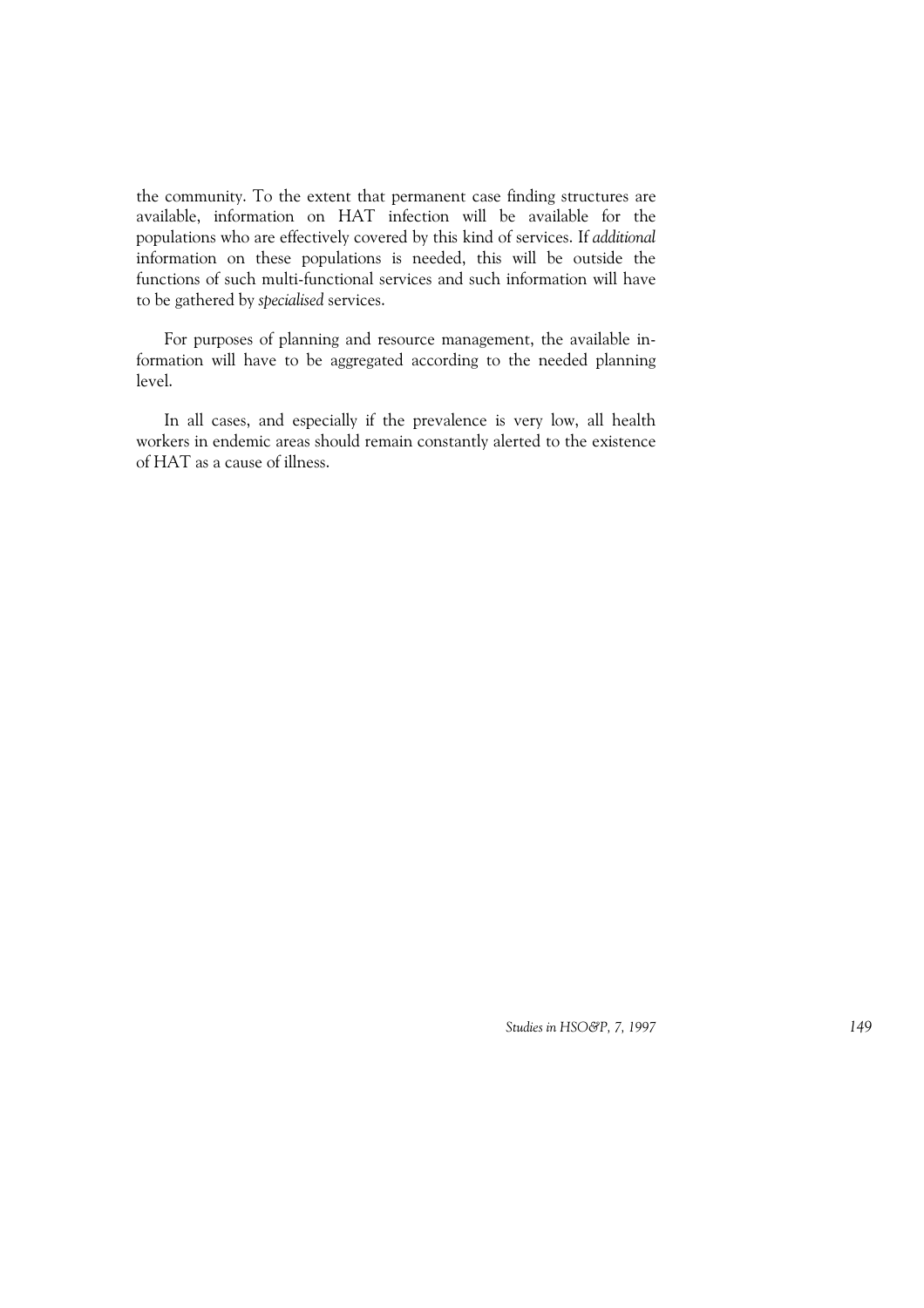2.2.2. When functioning polyvalent services are not available on a permanent basis

In such a situation the question can be asked if there is any sense in trying to do something about an isolated problem like HAT. We have already formulated the position that, in order to be of any use at all, isolated interventions aimed at isolated problems need to address a problem that is *all by itself* sufficiently severe for its solution to be perceived as a meaningful improvement in health status; in other words: severe epidemic phenomena (which HAT can be or become) or localised phenomena without 'epidemic' character, but with high prevalence for locally determined reasons (like the iodine deficiency - endemic goitre - cretinism complex, or the yaws problem - Meheus, 1985).

If HAT disease is a socially recognised and identified problem in a situation where there are no functioning permanent services available, there is obviously a felt need. This is, or may be, the situation that is covered by the analogy of the 'house on fire', which implies calling in the fire brigade - if there is one, and if it is not judged to be too 'expensive'. From the point of view of the professional, the fire may be a blazing one or may be just a smouldering one, but the decision to intervene, in the present context, should preferably be based on a felt need, shared by a large proportion of the community, if only because the kind of intervention that is needed implies a high level of participation on the part of the people. Direct coercion is not of this age and, moreover, it quickly becomes counterproductive.

Of course, 'felt needs' are not something dependent on 'fixed thresholds'. HAT is a highly focal problem, and the communities in the historical foci also have their collective memories. To the extent that HAT control activities have become more efficient in the course of history, the threshold for 'felt need' can be expected to go down, since these communities also make their own cost-effectiveness analysis.

If it is accepted, in accordance with what has gone before, that the approach to the HAT problem needs to be modulated according to the circumstances, and that this modulation can be structured along a basic set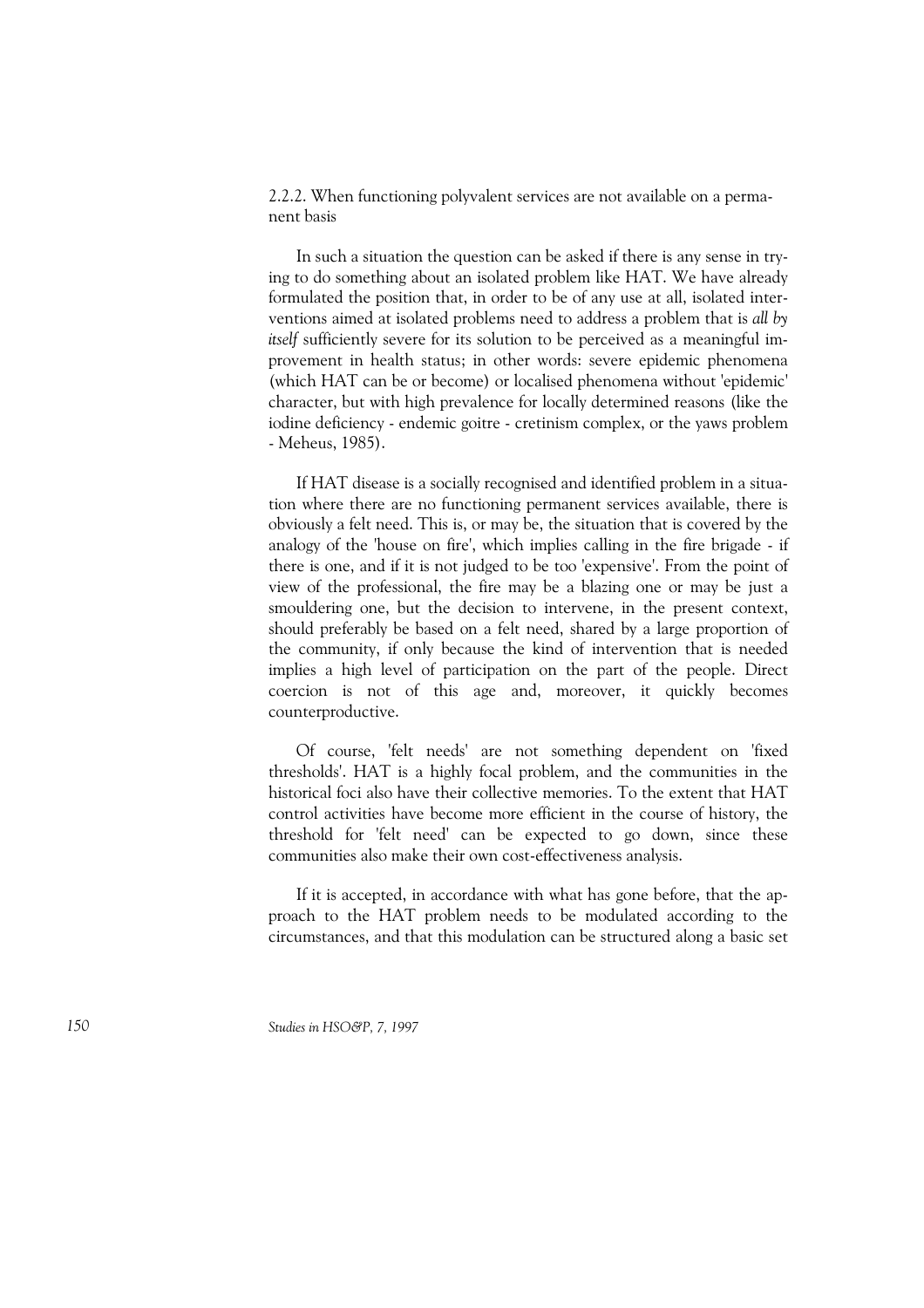of variables (like prevalence, felt needs, degree of emergency, level of technicality of the required response, feasibility, effectiveness, efficiency, credibility of general health services), then one can also see the need for a *flexible decision making structure* at the operational level. The main characteristics of such an operational management structure would be that it needs to be

- *decentralised*, i.e. responsible for and located in a manageable territory and population;
- in *close and permanent contact* with this population, in such a way that it can observe correctly and communicate adequately with the communities and individuals;
- *sufficiently supported* by specialised structures (including specialised personnel) where needed, in terms of logistics, know-how, training, technical quality assurance, and complementary interventions.

If a functioning district system exists, and if it is adequately supported by specialised structures, it would be the appropriate management structure as we have just described it. Such a formulation is subtly - or not so subtly different from admitting that basic (general) health services also have a part to play in tackling the HAT problem; our formulation states, in fact, that it is the vertical HAT control structures who *also* have their part to play, a necessary and indispensable one, but complementary or subsidiary to the role of those who take the overall responsibility for the health of a community.

*With this kind of reasoning, the focus of interest for the decision making process is not so much controlling the parasite (anymore); it turns more towards assisting the community and the individuals in managing their own problems. Epidemiological and health care provision doctrines do change. The initial, almost century-old 'mechanical' doctrine of the germ and germ carrier who should be contained, has been adapted, or rather 'amended', since then. We think it has been also enriched, even if we may feel more insecure because of many as yet unanswered questions, and even if we may have the feeling that our present understanding of the HAT problem is more 'fuzzy' than before. The health care provision attitude of doing something for the communities, has evolved to the ideal*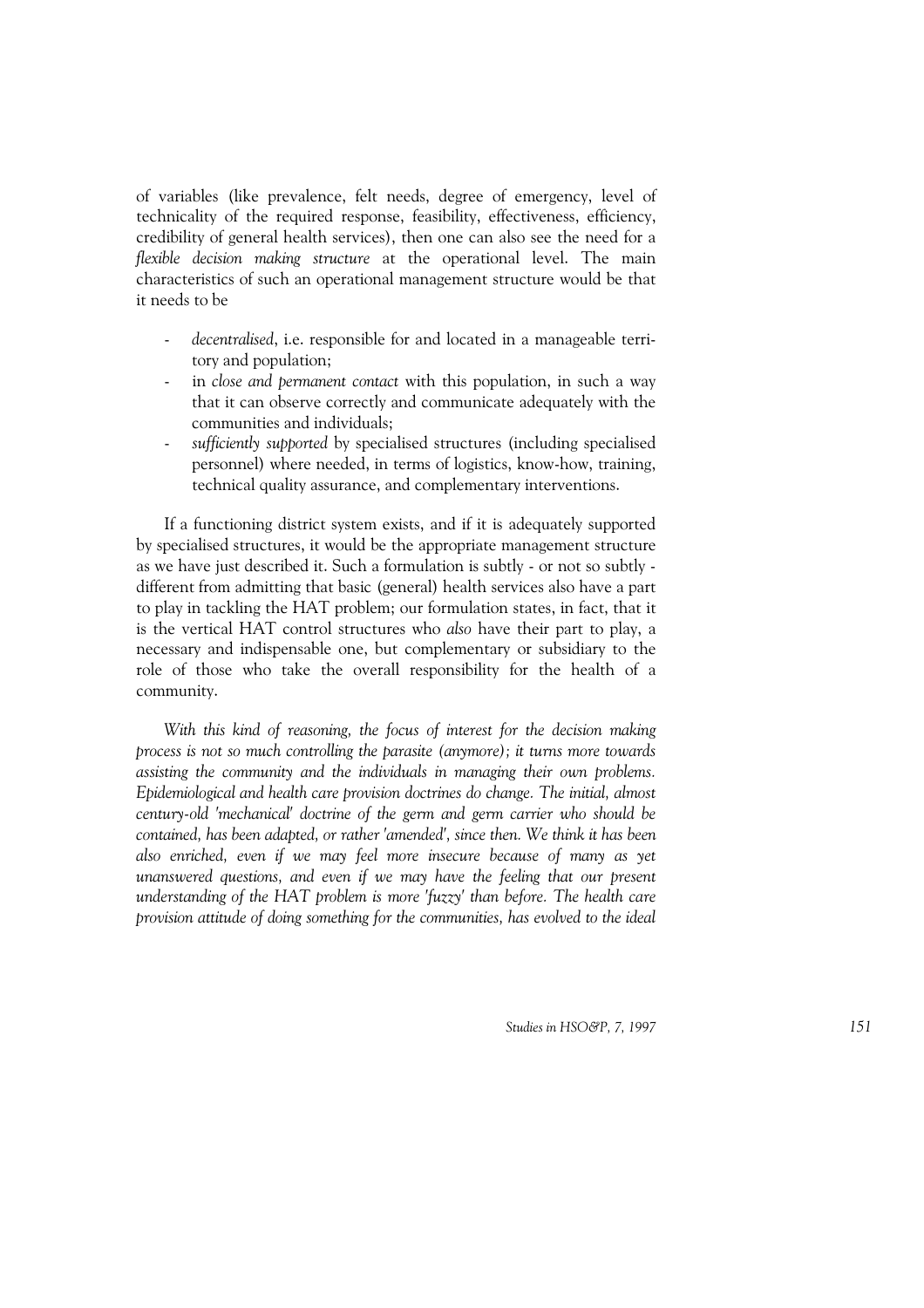*of doing what is necessary with the communities. We think the latter is a more realistic and at the same time more humanely acceptable kind of health care delivery, but it has never been simple or easy, and it will never be*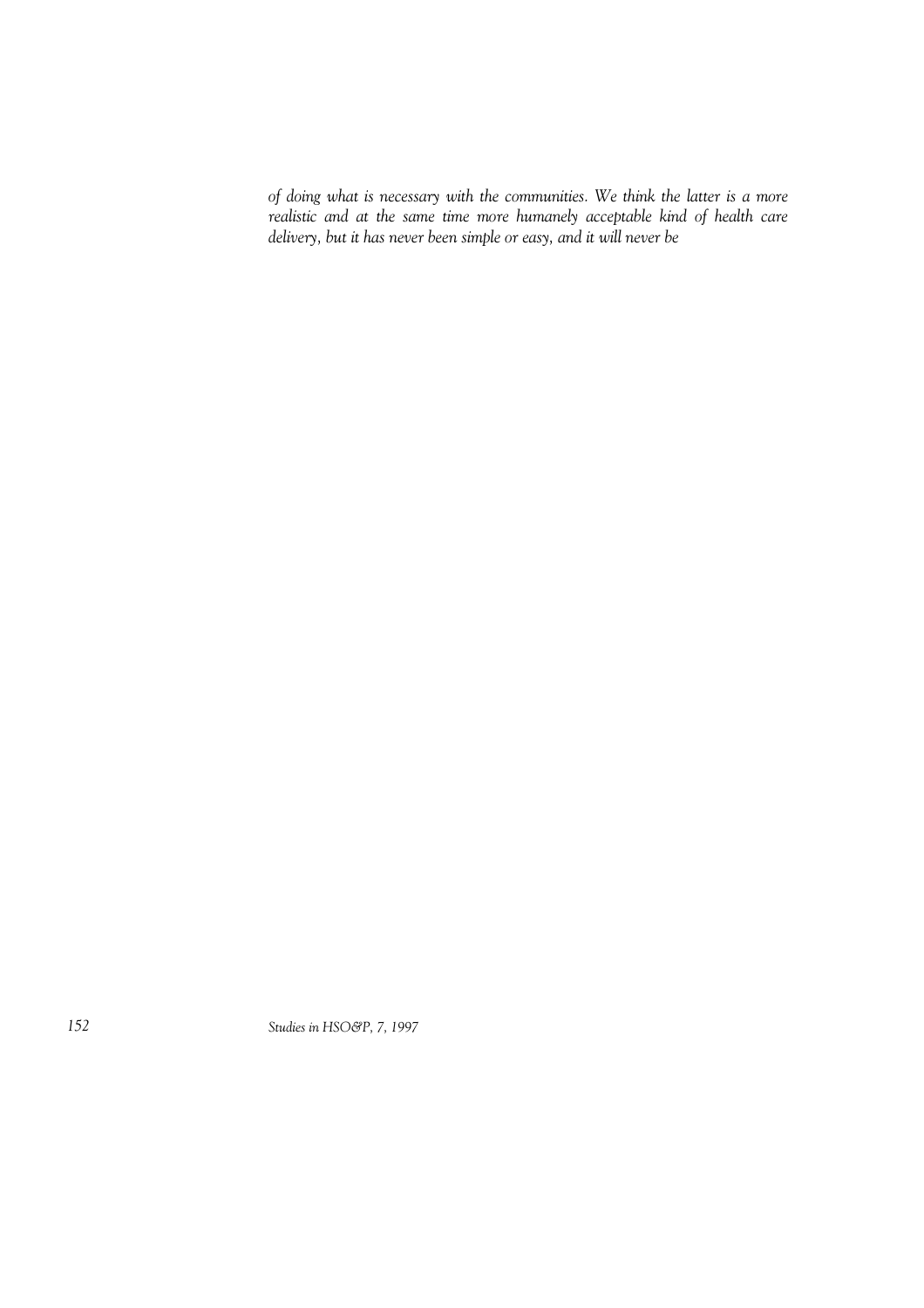# *Appendix : A chronology of West African trypanosomiasis*

The following is a chronological list of events that have a bearing on this work. It is, of course, far from exhaustive and we are well aware that many important events have been omitted. On the other hand, it may contain events that are relevant only to Kasongo and the Maniema region, the site of the study that is reported on in chapter III.

Its purpose is to enable the reader to follow the chronology of the events that have punctuated the history of West African Trypanosomiasis as we look at it now, and to provide some historical markers that have not necessarily clear links with trypanosomiasis but add some wider perspective. It has no historical pretentions and the sources are all secondary ones. We have drawn heavily (and gratefully) on P.G. Janssens' impressive chapter on the African Trypanosomiases in *Médecine et Hygiène en Afrique Centrale de 1885 à nos jours* (P.G. Janssens, M. Kivits and J. Vuylsteke; 1992) and on Maryinez Lyons' book *The Colonial Disease* (M. Lyons; 1992), both of which can without any doubt be considered as authorititative in the field. Another important source is Mulligan's (ed.) *The African Trypanosomiases* (1970), and more especially the chapters by Duggan (*An Historical Perspective*) and by Williamson (*Review of Chemotherapeutic and Chemoprophylactic Agents*). Of course, the responsibility for possible errors and mistakes remains ours.

- **1734** *John Atkins* (a surgeon of the Royal Navy) provides a medical description of what he calls 'the sleeping distemper'.
- **1803** *Winterbottom* describes the enlarged cervical glands in sleeping sickness that will be called 'Winterbottom's sign' later on. This sign was already being used by the slave traders as a sign of poor prognosis.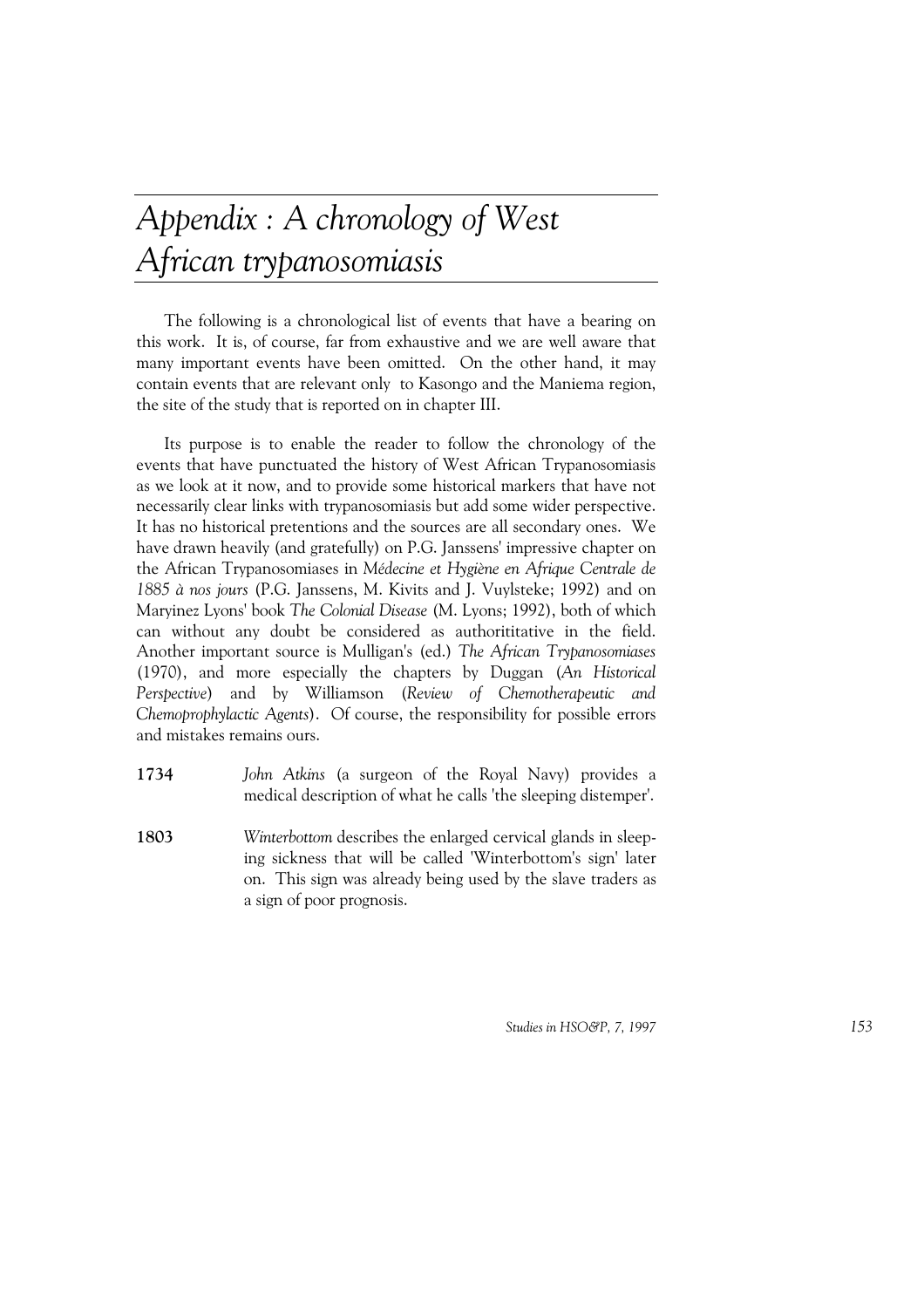| 1849-1855 | Livingstone's first expedition explores the continent from the<br>Cape over the Zambesi region to St Paul of Luanda.                                                                                                                    |
|-----------|-----------------------------------------------------------------------------------------------------------------------------------------------------------------------------------------------------------------------------------------|
| 1855      | Livingstone's second expedition goes from Luanda back to<br>the Zambesi region, over Victoria Falls to the Indian Ocean.                                                                                                                |
| 1858      | Burton and Speke reach Lake Tanganyika and Lake Victoria<br>(Nyanza).                                                                                                                                                                   |
| 1858-1863 | Livingstone's third expedition explores the lower Zambesi ba-<br>sin.                                                                                                                                                                   |
| 1866-1873 | With Livingstone's fourth and last expedition, he reaches<br>Nyangwe on the banks of the Lualaba (not far from<br>Kasongo) and ends up in Ujiji, east of Lake Tanganyika.                                                               |
| 1870-     | Sleeping sickness breaks out in the Malanje focus (Angola)                                                                                                                                                                              |
| 1871      | Stanley's undertakes his first expedition, in search of Living-<br>stone. They meet in Ujiji.                                                                                                                                           |
| 1873-1875 | Cameron's expedition meets the caravan carrying Living-<br>stone's embalmed corpse in Tabora. Cameron continues<br>west, through Kasongo and Nyangwe, and reaches Benguela<br>on the Atlantic coast.                                    |
| 1875      | Tippo Tip (alias Hamed ben Mohammed el-Murjebi), a pow-<br>erful Afro-Arab trader, establishes a trading post in<br>Kasongo. Nyangwe had also been established by the Arabs,<br>who controlled the Lualaba river downstream from there. |

**1874-1877** *Stanley*'s embarks on his second expedition, starting from the East Coast. Stanley meets Tippo Tip in Nyangwe, where he buys permission to descend the Lualaba, and travels down to the Atlantic coast.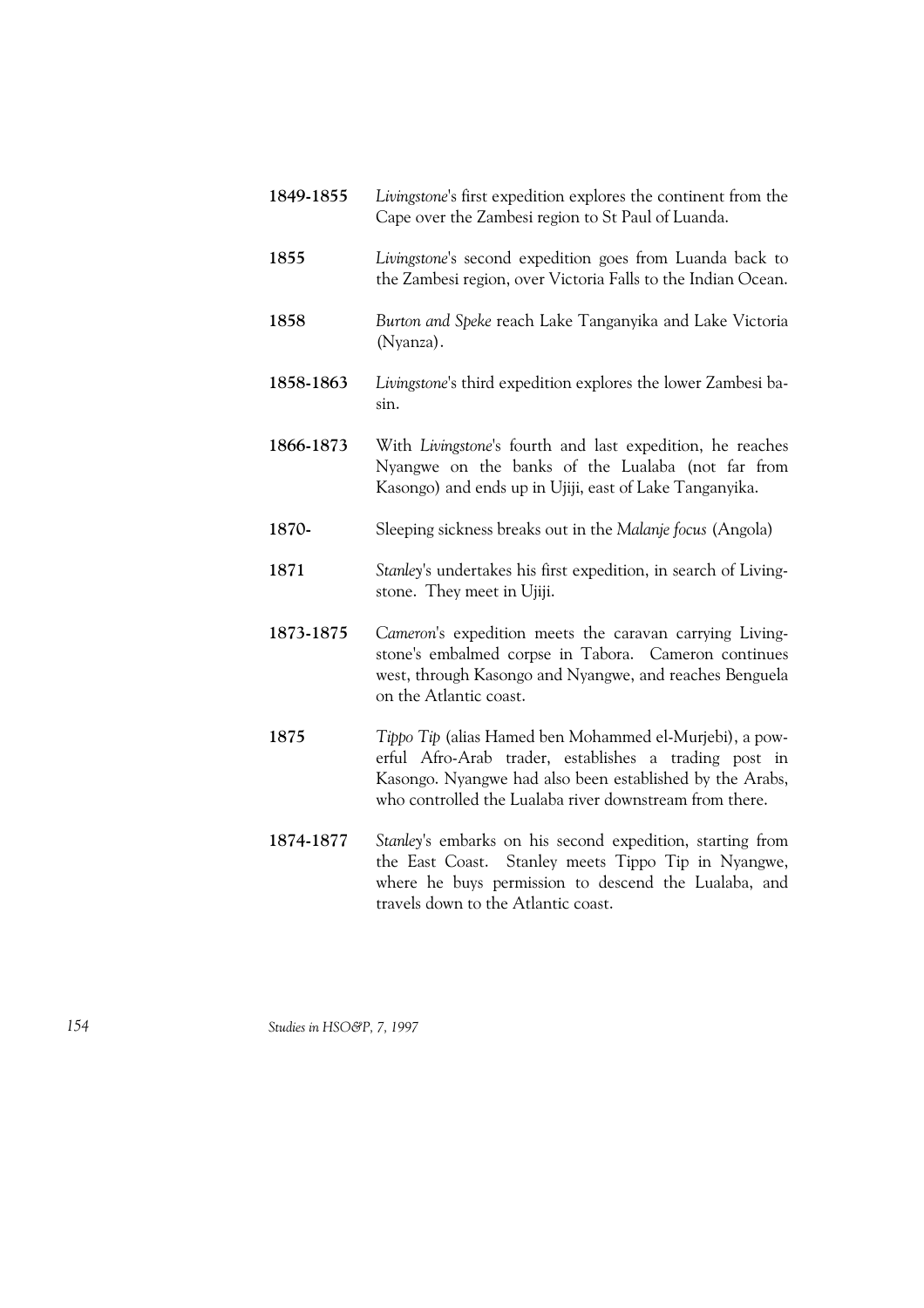| 1876      | The 'International Geographical Conference' is held in<br>Brussels, called by Leopold II, king of Belgium.<br>A sleeping sickness epidemic is observed in the Senegambia                                                                                                                                                                                                                                                                                                                                                                                  |
|-----------|-----------------------------------------------------------------------------------------------------------------------------------------------------------------------------------------------------------------------------------------------------------------------------------------------------------------------------------------------------------------------------------------------------------------------------------------------------------------------------------------------------------------------------------------------------------|
| 1878      | Stanley and Leopold II meet for the first time.                                                                                                                                                                                                                                                                                                                                                                                                                                                                                                           |
| 1879-1884 | Stanley's third expedition takes him on the Congo-Lualaba<br>upstream to Kasongo.                                                                                                                                                                                                                                                                                                                                                                                                                                                                         |
| 1880-     | A sleeping sickness outbreak is observed in the Black Volta<br>region (Upper Volta)                                                                                                                                                                                                                                                                                                                                                                                                                                                                       |
| 1884-1885 | The 'Berlin Conference' is called by Bismarck, the German<br>Chancellor.                                                                                                                                                                                                                                                                                                                                                                                                                                                                                  |
| 1884      | Khartoum falls as a result of the Mahdist revolt. General<br>Gordon's lieutenant, surnamed Emin Pasha, retreats to the<br>south.                                                                                                                                                                                                                                                                                                                                                                                                                          |
| 1886-     | Sleeping sickness foci are detected in Nigeria and the Lake<br>Chad region.                                                                                                                                                                                                                                                                                                                                                                                                                                                                               |
| 1887-1890 | Stanley's fourth expedition is set up, to rescue Emin Pasha.                                                                                                                                                                                                                                                                                                                                                                                                                                                                                              |
| 1890      | The Brussels Conference for the abolition of the slave trade<br>in Africa is held.<br>Sleeping sickness outbreaks are observed along the Congo<br>and Lualaba rivers.<br>Tippo Tip retires to Zanzibar, leaving behind '30,000 guns'<br>to protect Arab trading interests.<br>Work starts on the Matadi-Leopoldville railroad, in the<br>Congo Free State (finished in 1898).<br>The catastrophic rinder pest epidemic sweeps away an<br>alleged 95% of the (East-?) African livestock (and a<br>comparable proportion of the wild game) between 1890 and |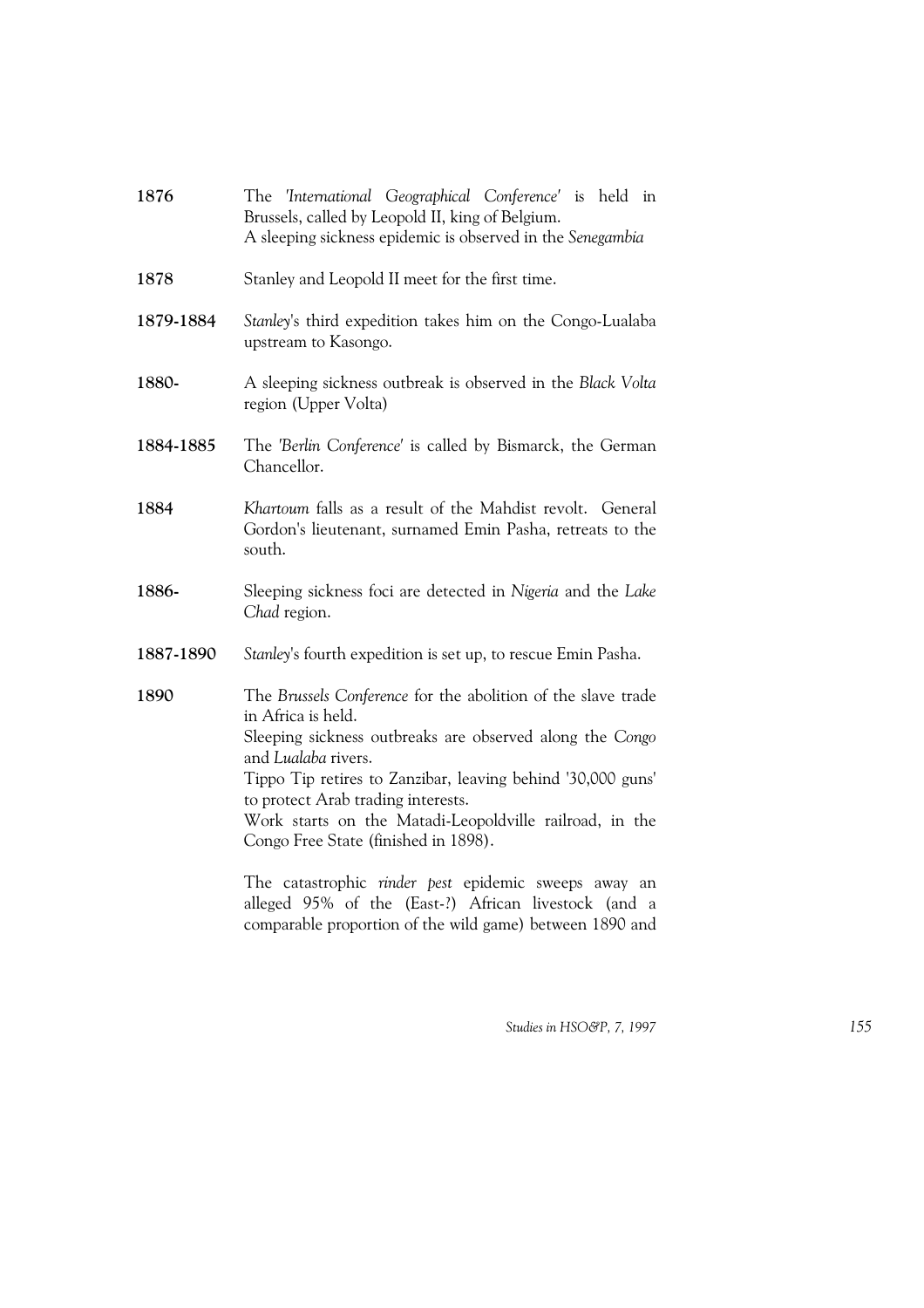1896, at the same time drastically wiping out the tsetse fly populations on the eastern side of the continent. At the time, human sleeping sickness of the (East-African) *rhodesiense* variety had not yet been observed or described by Europeans.

**1892-1893** *Dhanis'* heads the *Arab campaign* in the Maniema region. Sergeant Lippens and De Bruyne die in Kasongo, in 1892, killed by Tippo Tip's son, Sefou. Dhanis takes Nyangwe and Kasongo from the Afro-Arab traders in 1893.

**1895** Sleeping sickness becomes a serious problem along the *Cuanza* river (Angola). *Bruce* identifies *'Trypanosoma brucei'* as the aetiological agent of animal trypanosomiasis ('*nagana*') and calls attention to the role of the tsetse flies in the transmission of the disease (the flies were already widely known by the indigenous peoples to be associated with the animal disease).

- **1896** The first cases of sleeping sickness are reported in the *Busoga* region (Uganda), the beginning of the famous Busoga epidemic.
- **1899** The *London* and *Liverpool Schools of Tropical Medicine* are founded.
- **1901** The *Hamburg Institüt fur Schiffs- und Tropenkrankheiten* is founded. The Liverpool School sends an expedition to the Gambia. *Dutton* identifies Trypanosoma parasites in human blood (of a patient suffering from what would be called 'trypanosoma fever').
- **1902** Castellani, Christy and Low are sent to the Busoga area (Uganda), as a team of the Royal Society. *Castellani* spots a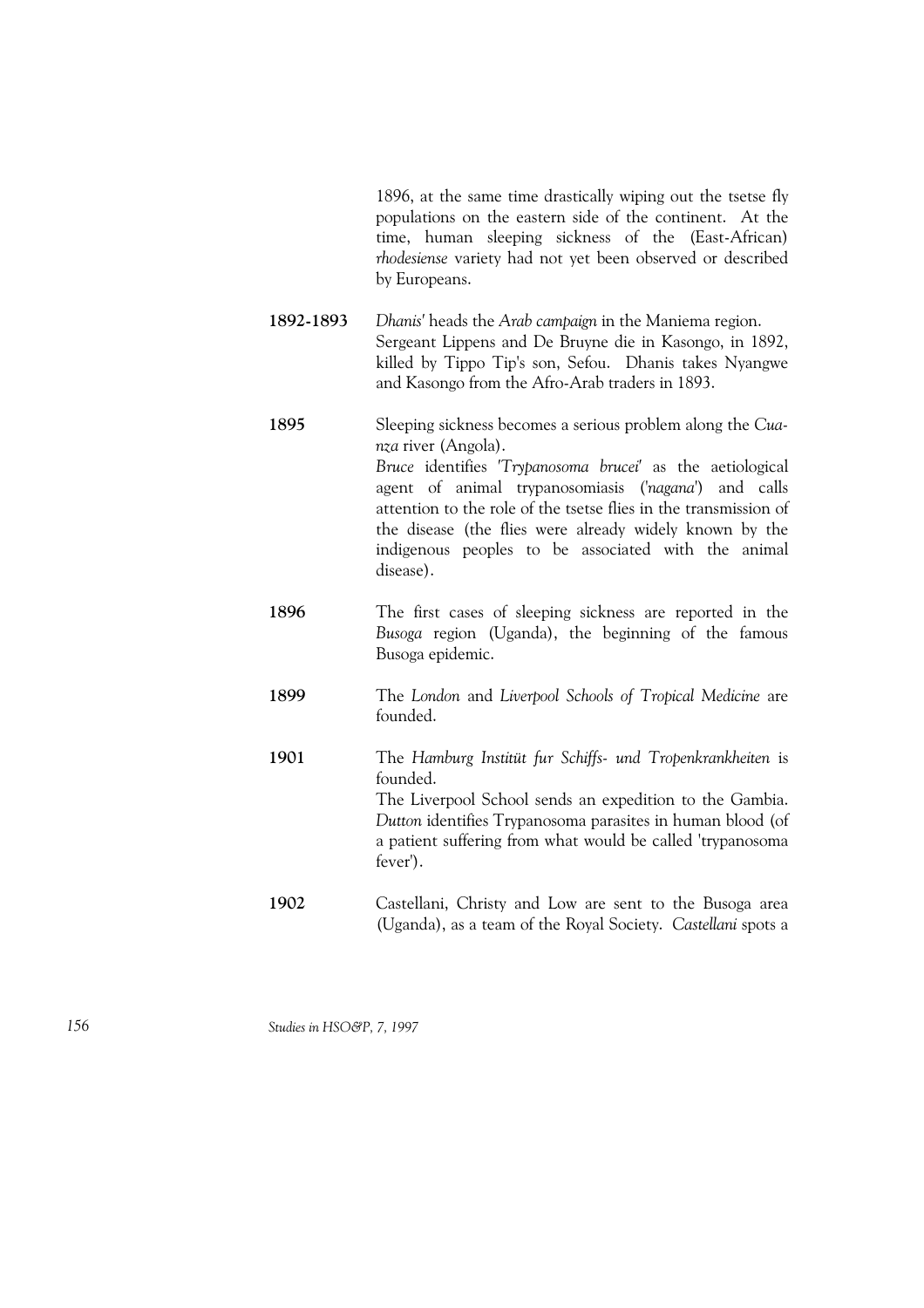'fish-like parasite darting about' in sleeping sickness cases; *Baker* finds Trypanosoma parasites in a patient's blood. Castellani finds a trypanosoma parasite in the cerebro-spinal fluid of a sleeping sickness patient.

Dutton's, Baker's and Castellani's findings establish the link between human sleeping sickness and the Trypanosoma parasite.

**1903** Leopold II invites the Liverpool School of Tropical Medicine to investigate sleeping sickness in the Congo Free State. *Christy, J.E. Dutton and J.L. Todd* start on an expedition that lasts till 1905. Christy leaves in 1904. Dutton dies of relapsing fever (the aetiological agent of which he had identified) and is buried in Kasongo in February 1905. The only one to complete the expedition is Todd. At the start of the expedition, Dutton is 28 years old, Todd is 27.

> *Bruce and Nabarro* demonstrate the role of *Glossina palpalis* in the transmission of *Trypanosoma gambiense* .

**1904** The notorious *Casement Report* (named after the British Consul to the Congo Free State) is published, in which abuses inflicted on the indigenous population are highlighted. In Britain, the 'Congo Reform Association' is created.

**1906**

The *Brussels School of Tropical Medicine* is opened. In 1933 it will be transfered to Antwerp, where it will be renamed '*Prince Leopold Institute of Tropical Medicine*'.

A Congo Free State administrative circular (G.G. Wahis) forbids all Africans with sleeping sickness to travel in uninfected areas. Three lazarets are created. Drug treatment is instituted: available drugs are Atoxyl, Trypanrot, strychnine sulphate, tatar emetic (none of which passes the blood-brain barrier effectively). The trypanocidal activity of Atoxyl had been demonstrated in Liverpool, 1905, by *Wolferston*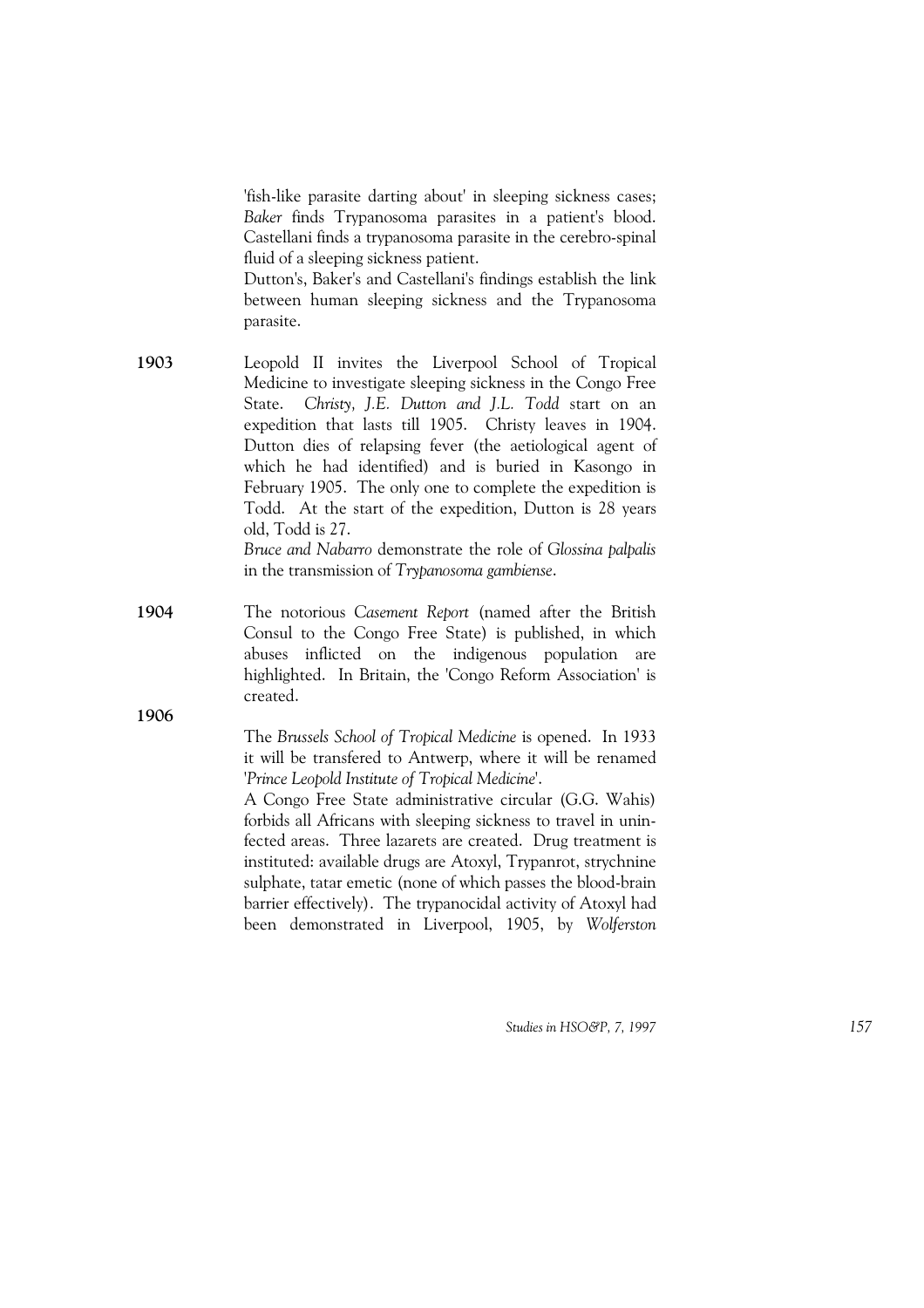#### *Thomas*.

Probably the most prominent figure in the development and testing of antimicrobial compounds (arsenicals and dyes) around the turn of the century is *Paul Ehrlich* (1854-1915), who developed, among other things, the 'magic bullet' *Salvarsan* (and to whom also the Atoxyl compound is attributed by some). According to Williamson *"most of the important principles and requirements on which all synthetic antimicrobial drug developments still rely, were laid down before the First World War, in a context primarily of experimental trypanosomiasis."*

- **1908** A Congo Free State administrative circular forbids Africans not employed by the state to travel without medical papers.
- **1909** *Kleine and Taute* unravel the complete biological *glossina*-*trypanosoma* life cycle.
- **1909-1910** The first case of *Trypanosoma brucei rhodesiense* (an isolated one) is identified.
- **1910** A Belgian Congo administrative circular institutes obligatory *medical passports*, valid 18 months and visaed every 3 months by a doctor. A *'cordon sanitaire'* is established around the north-eastern Congo triangle, believed to be uninfected with *T. b. gambiense*.
- **1914** The Belgian Congo administration gives doctors the powers of territorial administrators in regard to sleeping sickness.
- **1916** *Emile Jamot* (a French trypanosomiasis control officer) formulates his famous '*Doctrine de Jamot*' (mobile medical teams should go and find infected people, and treat them where they find them).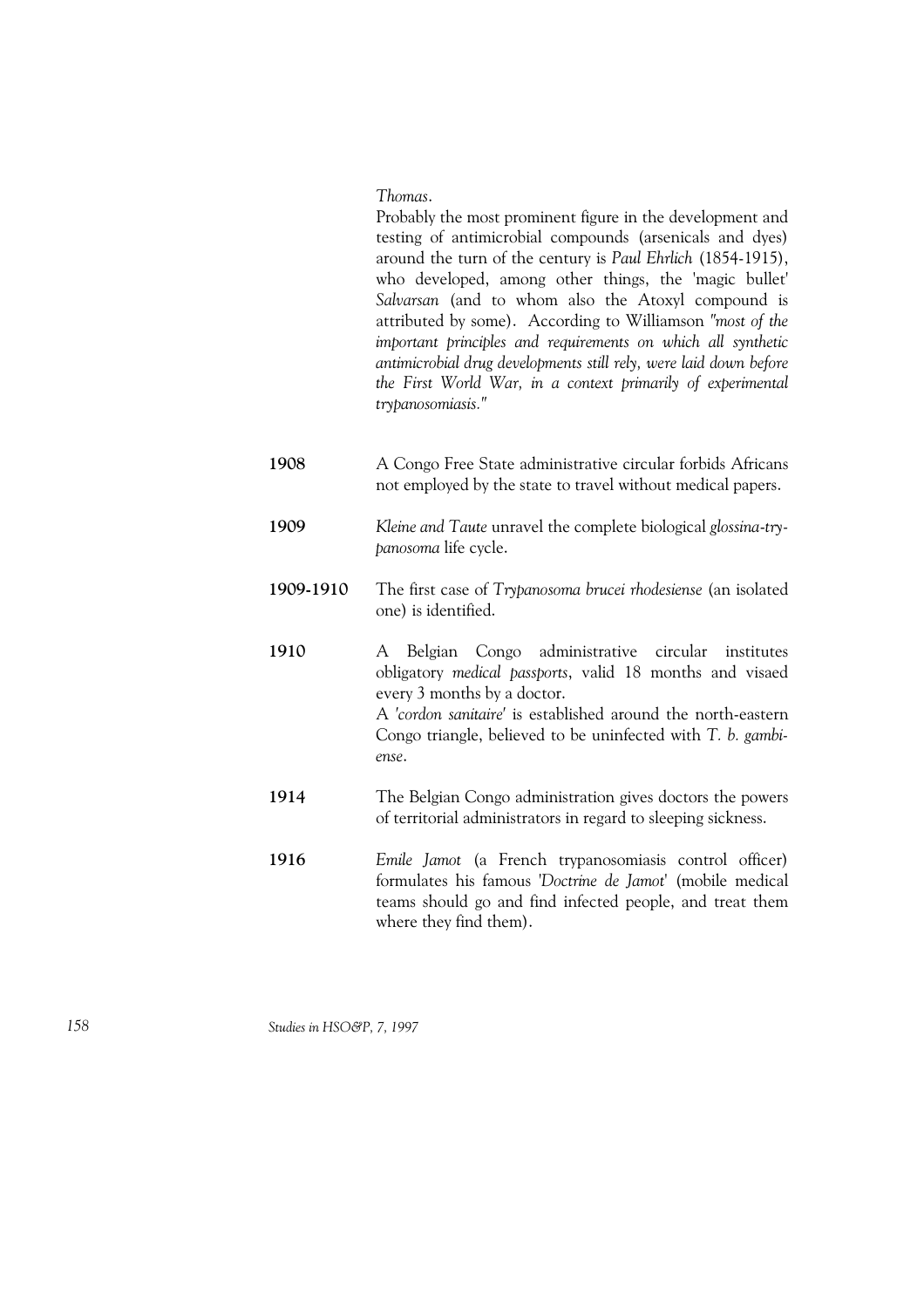- **1917** *Peirce, Brown, Jacobs and Heidelberger* synthesize *tryparsamide*, which can pass the blood-brain barrier. *Dressel and Kothe* synthesize *suramin* (Bayer 205).
- **1920** The first 'Sleeping Sickness Missions' (surveys) are organised in the Belgian Congo (Uele and Kwango regions).
- **1926** The first chemoprophylactic trials, using suramin, in the Belgian Congo are set up.
- **1932** A mobile sleeping sickness control team starts operating in the Maniema region (where Kasongo is located).
- **1939-1943** A second outbreak of human sleeping sickness takes place in the Busoga area, this time of the East African variety (*T. b. rhodesiense*) and transmitted by the vector *G. pallidipes*, whereas the first and more famous epidemic (1900) was of the *gambiense* variety and transmitted by *G. fuscipes*, then still called *G. (palpalis) fuscipes*. The change in vector species is attributed to the modified ecology of the region (development of sugar cane plantations). According to Lancien, the more recent outbreaks of *rhodesiense* sleeping sickness in the Busoga area (from 1960 onward) are again transmitted by *G. fuscipes*, which is capable of transmitting *T.b. gambiense* as well as *T.b. rhodesiense*
- **1947** *Friedheim* synthesises *melarsoprol* (Arsobal ®), a trivalent arsenical that can pass the blood-brain barrier and is to this day one of the mainstay drugs in (human) trypanosomiasis control. Around the same time *pentamidine* (Lomidine ®), a long

acting diamidine derivative, becomes available. It had been identified as a trypanocidal drug in 1939 by *Lourie and Yorke*. From the late 1940s mass chemoprophylaxis with pentamidine is being practiced in the Belgian Congo and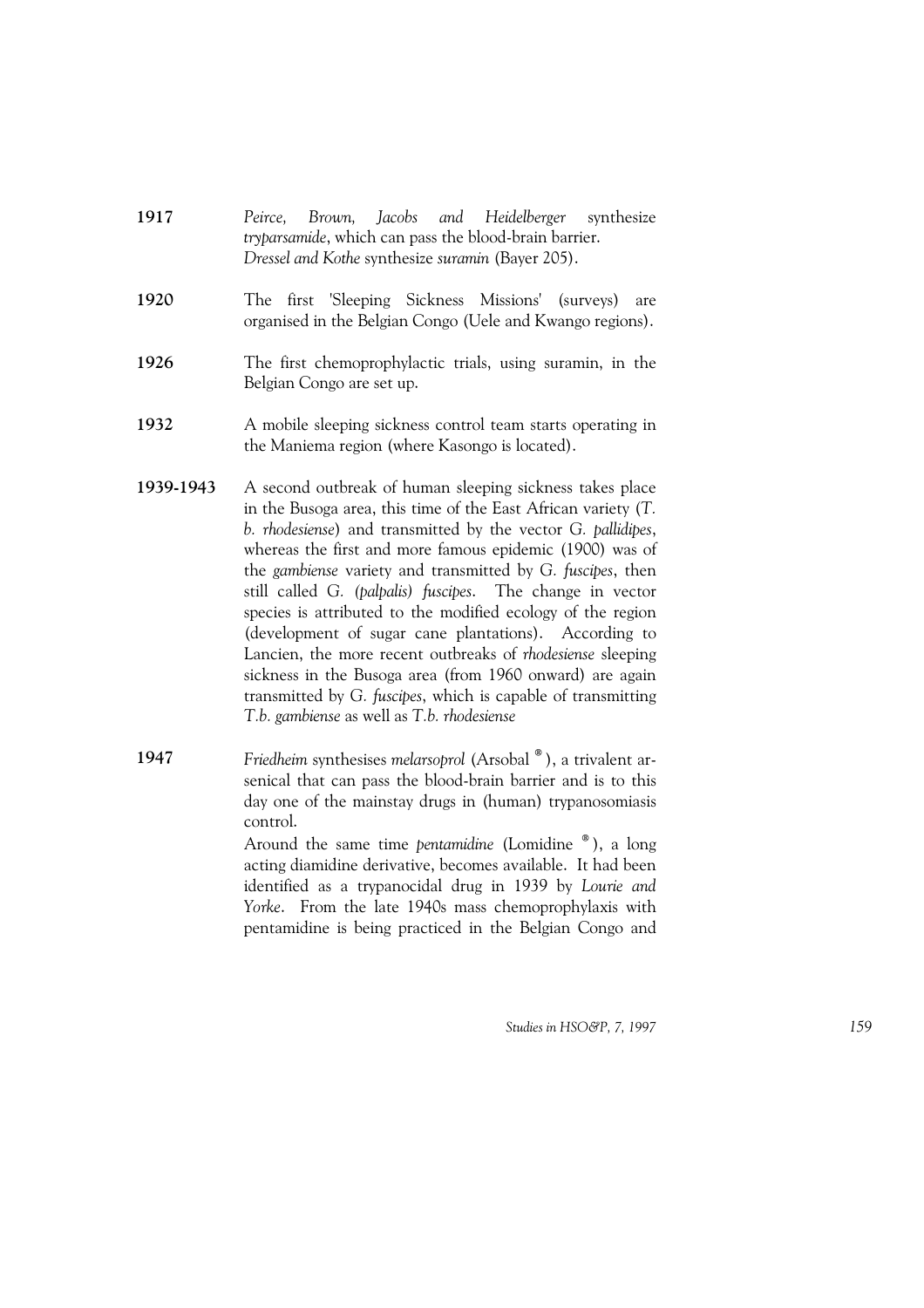other areas of Central Africa.

- **1959** Examination of about 70 % of the population of the Belgian Congo yields some 1,100 new cases for a population of some 13 million. Systematic mass examination is discontinued immediately after the Central and West African countries gain independence.
- 1977 *Nifurtimox* (Lampit <sup>®</sup>), another stage II drug, is introduced. It is withdrawn shortly afterward, then re-introduced in 1981.
- **1981** *Eflornitine* (or DFMO), still another stage II drug, is introduced.
- **1986** The Central Bureau for Trypanosomiasis Control (BCT, Bureau Central de la lutte contre la Trypanosomiase) in Zaire reports 10,514 newly diagnosed cases for an examined population of 1,559,064 individuals. The New Contagion Index ('*Indice de Contamination Nouvelle*', the proportion of newly detected parasite carriers in the examined population) is again close to 1.0 % by the early 1990s.
- **1994** Trypanosomiasis specialist P. Cattand estimates the case load in Zaire at *150,000* cases, "*with some villages reaching 'unheard of' prevalence levels of 70 % infected*" ('*TDR news*' *No. 46, November 1994*, published by the UNDP/WB/WHO Special Programme for Research and Training in Tropical Diseases - TDR).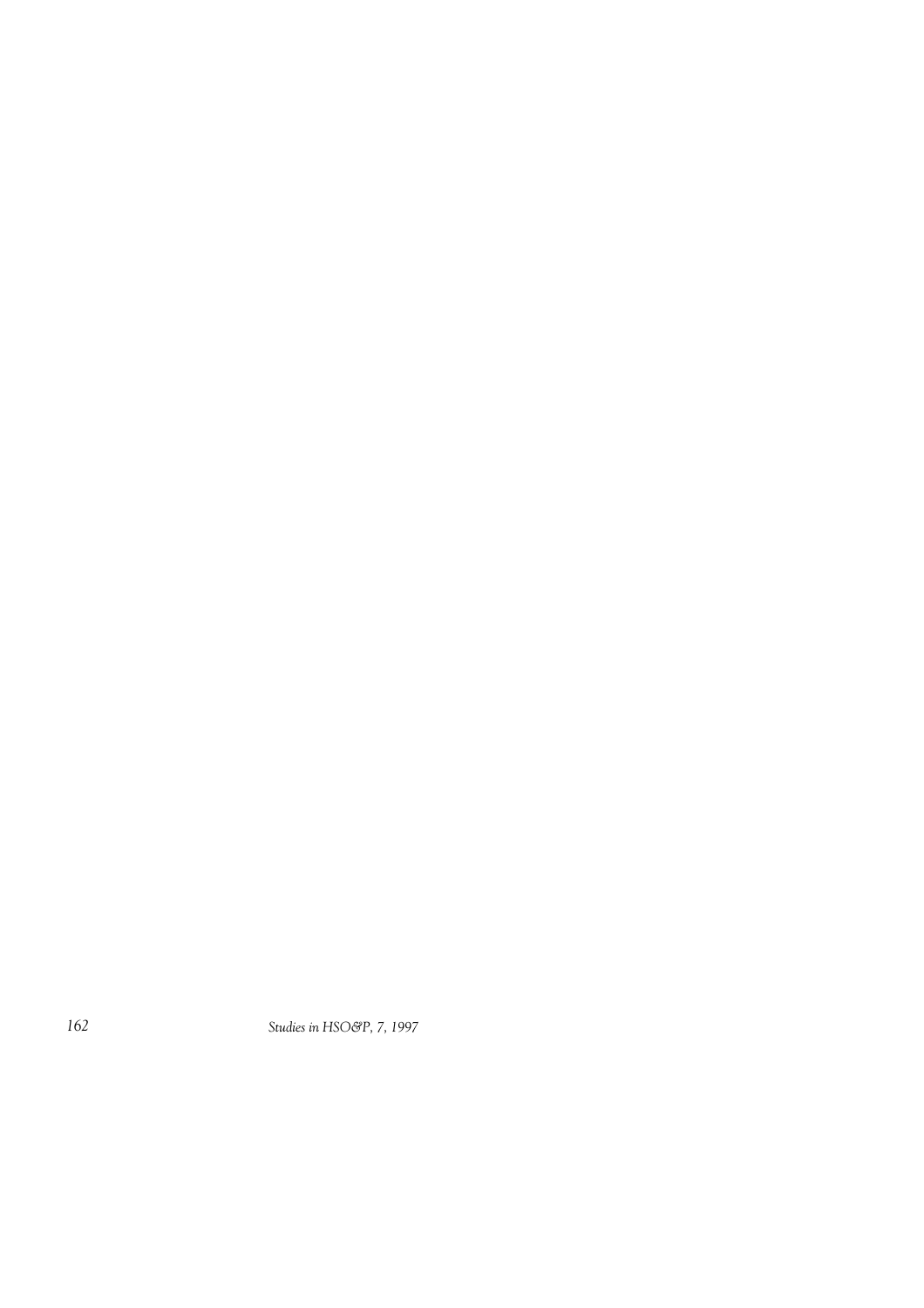## *References*

ABOLARIN, M.O., STAMFORD, S.A. and ORMEROD, W.E. Interaction between *Trypanosoma brucei* and the ependymal cell of the choroid plexus. *Trans.R.Soc.Trop.Med.Hyg.* 80 (4):618-625, 1986.

APTED, F.I.C. Present status of chemotherapy and chemoprophylaxis of human trypanosomiasis in the eastern hemisphere. *Pharmacol.Ther.* 11:391- 413, 1980.

BADO, J.P. De l'observation du sommeil à la découverte du trypanosome et de la glossine. *Med.Trop.Mars.* 53 (2):149-157, 1993.

BAFORT, J.M., SCHUTTE, C.H.J. and GATHIRAM, V. Specificity of the Testryp CATT card agglutination test in a non-sleeping-sickness area of Africa. *South Africa Med. J.* 69:541-542, 1986.

BOA, Y.F., TRAORE, M.A., DOUA, F., KOUASSI-TRAORE, M.T., KOUASSI, B.E. and GIORDANO, C. Les différents tableaux cliniques actuels de la trypanosomiase humaine africaine à *T. b. gambiense*. Analyse de 300 dossiers du foyer de Daloa, Côte-d'Ivoire. *Bull.Soc.Pathol.Exot.* 81:427- 444, 1988.

BONTINCK, F. *L'autobiographie de Hamed ben Mohammed el-Murjebi Tippo Tip (ca.1840-1905)*. Bruxelles:Académie Royale des Sciences d'Outre-Mer, 1974.

BRONNER, U., DOUA, F., ERICSSON, O., GUSTAFSSON, L.L., MIÉZAN, T.W., RAIS, M. and ROMBO, L. Pentamidine concentrations in plasma, whole blood and cerebrospinal fluid during treatment of *Trypanosoma gambiense* infection in Côte d'Ivoire. *Trans.R.Soc.Trop.Med.Hyg.* 85:608-611, 1991.

BRUNEEL, H., VAN DEN EECKHOUT, A., MOLISHO, D., BURKE, J., DEGROOF, D. and PÉPIN, J. Contrôle de la trypanosomiase à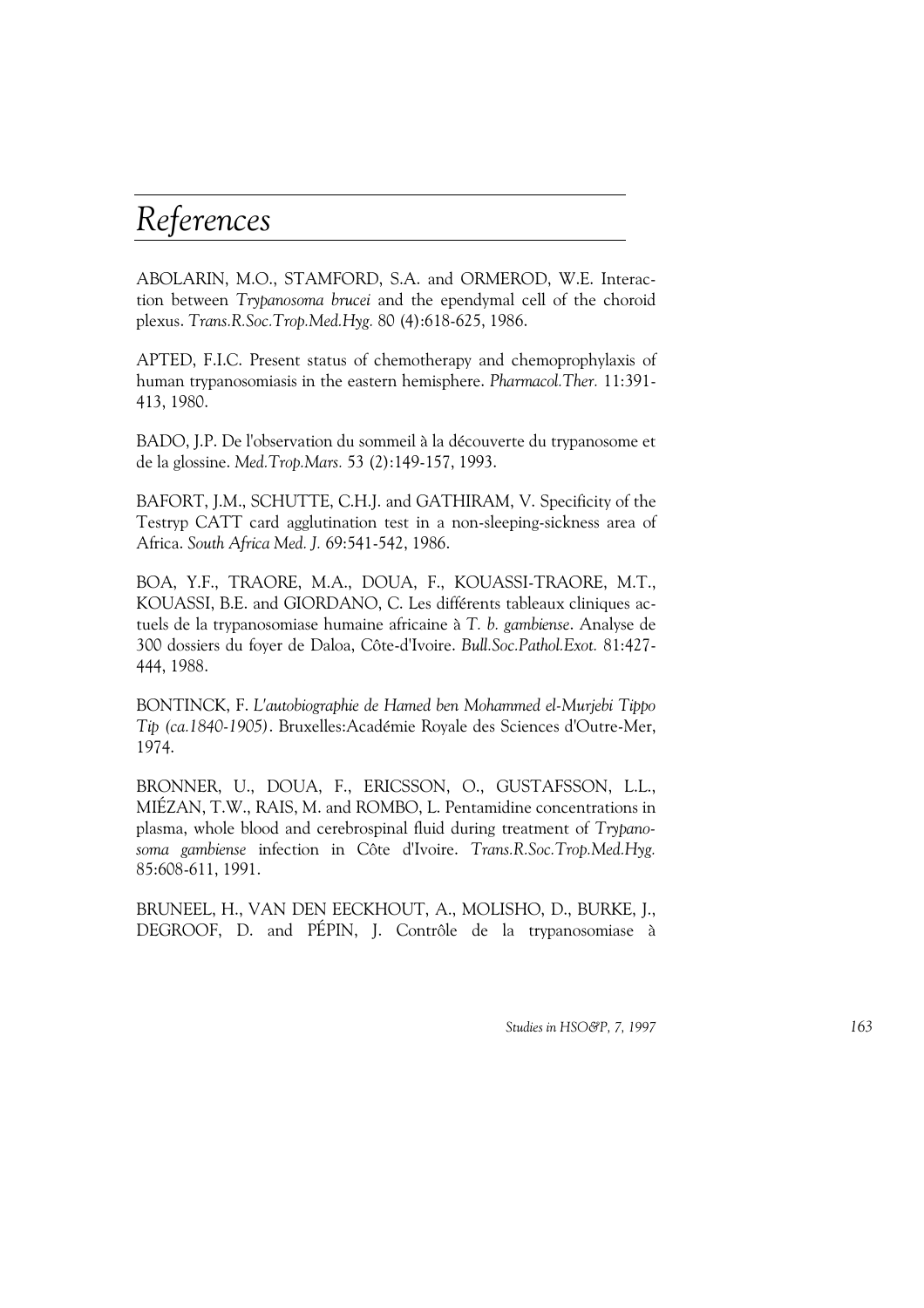*T.b.gambiense*. Evaluation d'une stratégie basée sur le traitement des suspects sérologiques par une dose unique de diminazene. *Ann.Soc.belge Méd.Trop.* 74:203-215, 1994.

BRUSSIN, A.M. and BELETZKY, W.K. Rieckenbergs Phänomen und dessen Anwendung in bezug auf Immunitätsvorgänge. *Zentrallblatt f.Bakt., Orig., 96:*32-53, 1925.

BURKE, J. Historique de la lutte contre la maladie du sommeil au Congo. *Ann.Soc.belge Méd.Trop.* 51, 4-5:465-477, 1971.

BURKE, J. La maladie et son traitement. In: *Médecine et hygiène en Afrique Centrale de 1885 à nos jours*, edited by Janssens, P.G., Kivits, M. and Vuylsteke, J. Paris, Bonn, Leuven: Masson, Dürr und Kessler, Peeters, 1992, p. 1482-1496.

CAMERON, D.W., D'COSTA, L.J., MAITHA, G.M., CHEANG, M., PIOT, P., SIMONSEN, J.N., RONALD, A., GAKINYA, M.N., NDINYA-ACHOLA, J.O., BRUNHAM, R.C. and PLUMMER, F.A. Female to male transmission of human immunodeficiency virus type 1: risk factors for seroconversion in men. *Lancet* II:403-407, 1989.

CARMINES, E.G. and ZELLER, R.A. *Reliability and validity assessment*. Sage University Paper; series Quantitative Applications in the Social Sciences, 1987.

CATTAND, P., MIEZAN, B.T. and DE RAADT, P. Human African trypanosomiasis: use of double centrifugation of cerebrospinal fluid to detect trypanosomes. *Bull.World Health Organ.* 66 (1):83-86, 1988.

CHESON, B.D., LEVINE, A.L., MILDVAN, D., KAPLAN, L.D., WOLFE, P., RIOS, A., GROOPMAN, J., GILL, P., VOLBERDING, P.A., POIESZ, B.J., GOTTLIEB, M., HOLDEN, H., VOLSKY, D.J., SILVER, S.S. and HAWKINS, M.J. Suramin therapy in AIDS and related disorders. Report of the US suramin working group. *J.A.M.A.* 258:1347-1351, 1987.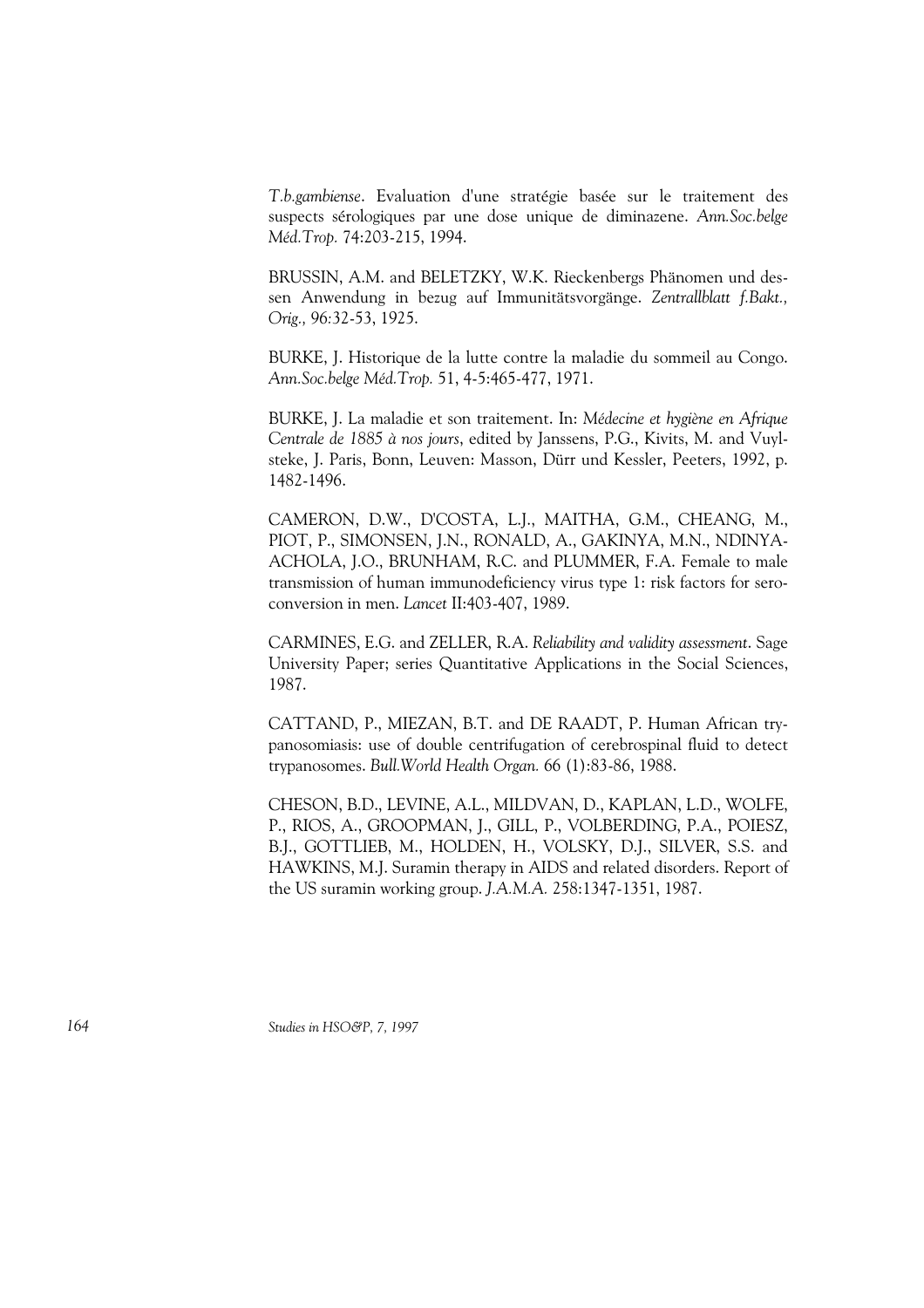COCHRANE, A.L. and HOLLAND, W.W. Validation of screening procedures. *Br.Med.Bull.* 27 (1):3-8, 1971.

COLTON, T. *Statistics in Medicine*. Boston:Little, Brown and Company, 1974.

CONTE, J.E., UPTON, R.A., PHELPS, R.T., WOFSY, C.B., ZURLINDEN, E. and LIN, E.T. Use of a specific and sensitive assay to determine pentamidine pharmacokinetics in patients with AIDS. *J.Infect.Dis.* 154:923-929, 1986.

CONTE, J.E. Pharmacokinetics of intravenous pentamidine in patients with normal renal function or receiving hemodialysis. *J.Infect.Dis.* 163:169- 175, 1991.

DAVIS, L.J. and BROWN, H.C. The adhesion phenomenon. *Trans.R.Soc.Trop.Med.Hyg.* 21:113, 1927.

DE RAADT, P. Epidemiological Models for African Trypanosomiasis: a Waste of Time? *Ann.Soc.belge Méd.Trop.* 69 (Suppl.1):7-10, 1989.

DRANSFIELD, R.D., WILLIAMS, B.G. and BRIGHTWELL, R. Control of Tsetse Flies and Trypanosomiasis: Myth or Reality? *Parasitol.Today* 7:287- 291, 1991.

DRUMMOND, M.F., STODDART, G.L. and TORRANCE, G.W. *Methods for the economic evaluation of health care programmes*. Oxford: Oxford University Press, 1987

DUBOIS, A. Notes sur l'auto-agglutination des hématies dans la trypanosomiase humaine. *Bull.Soc.Pathol.Exot.* 5:686-693, 1912.

DUGGAN, A.J. and HUTCHINSON, M.P. The efficacy of certain trypanocidal compounds against *Trypanosoma gambiense* infection in man. *Trans.R.Soc.Trop.Med.Hyg.* 44:535-544, 1951.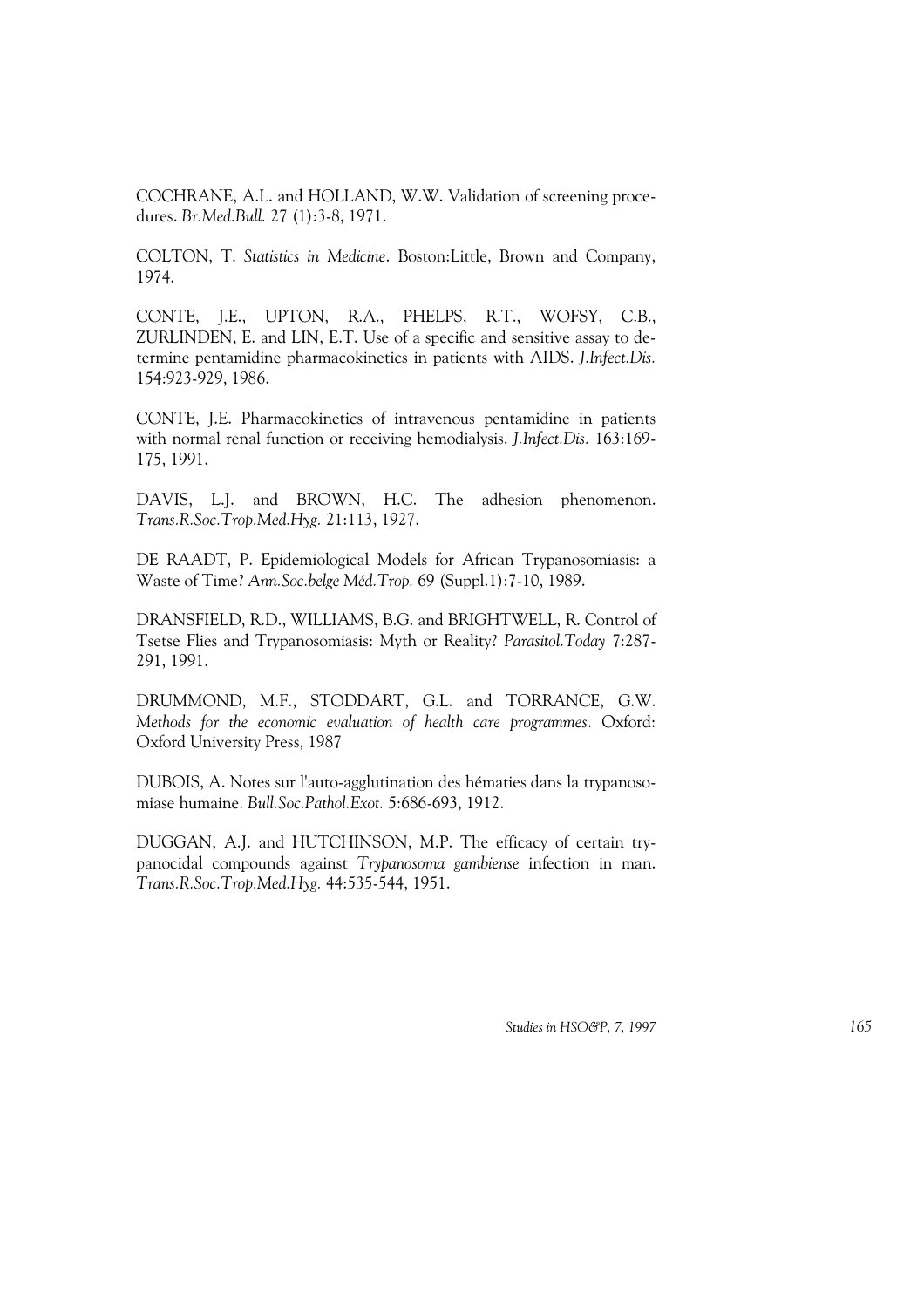DUKE, H.I. and WALLACE, J.M. Red cell adhesion in trypanosomiasis of man and animals. *Parasitology* 22:414-456, 1930.

DUKE, H.L. Studies on the factors that may influence the transmission of the polymorphic trypanosomes by tsetse. VI - On the duration of the biological cycle in *Glossina*. *Ann.Trop.Med.Parasitol.* 27:451-467, 1933.

DUKE, H.L. On the prophylactic action of "Bayer 205" against the trypanosomes of man. Concluding observations. *Lancet* 230 (i):463-469, 1936.

DUTERTRE, J. La trypanosomiase humaine africaine. *Méd.Afr.Noire* 15, N°4:147-177, 1968.

DUTTON, J.E., TODD, J.L. and CHRISTY, C. Gland Puncture in Trypanosomiasis. In: *Memoir XVI of the Liverpool School of Tropical Medicine*, 1904.

DUVALLET, G., SALIOU, P. and REY, J.L. Fiabilité de la réaction d'immunofluorescence indirecte pour le diagnostic de la trypanosomiase humaine africaine. *Médecine Tropicale* 38, N°5:513-518, 1978.

FERMANIAN, J. Mesure d'accord entre deux juges. Cas qualitatif. *Rev.Epidém.et Santé Publ.* 32:140-147, 1984.

FLEISS, J.L. *Statistical methods for rates and proportions*. John Wiley & Sons; Wiley series in probability and mathematical statistics, 1973.

FORD, J. Ideas which have influenced attempts to solve the problem of African trypanosomiasis. *Soc.Sci.Med.* 13B:269-276, 1979.

FRÉZIL, J.L. and COULM, J. Etude en immunofluorescence indirecte de 200 cas de trypanosomiase à *Trypanosoma gambiense*. *Bull.Soc.Pathol.Exot.* 70 (1):65-74, 1977.

FRÉZIL, J.L., EOUZAN, J.P., ALARY, J.CH., MALONGA, J.R. and GINOUX, P.Y. Epidémiologie de la trypanosomiase humaine en République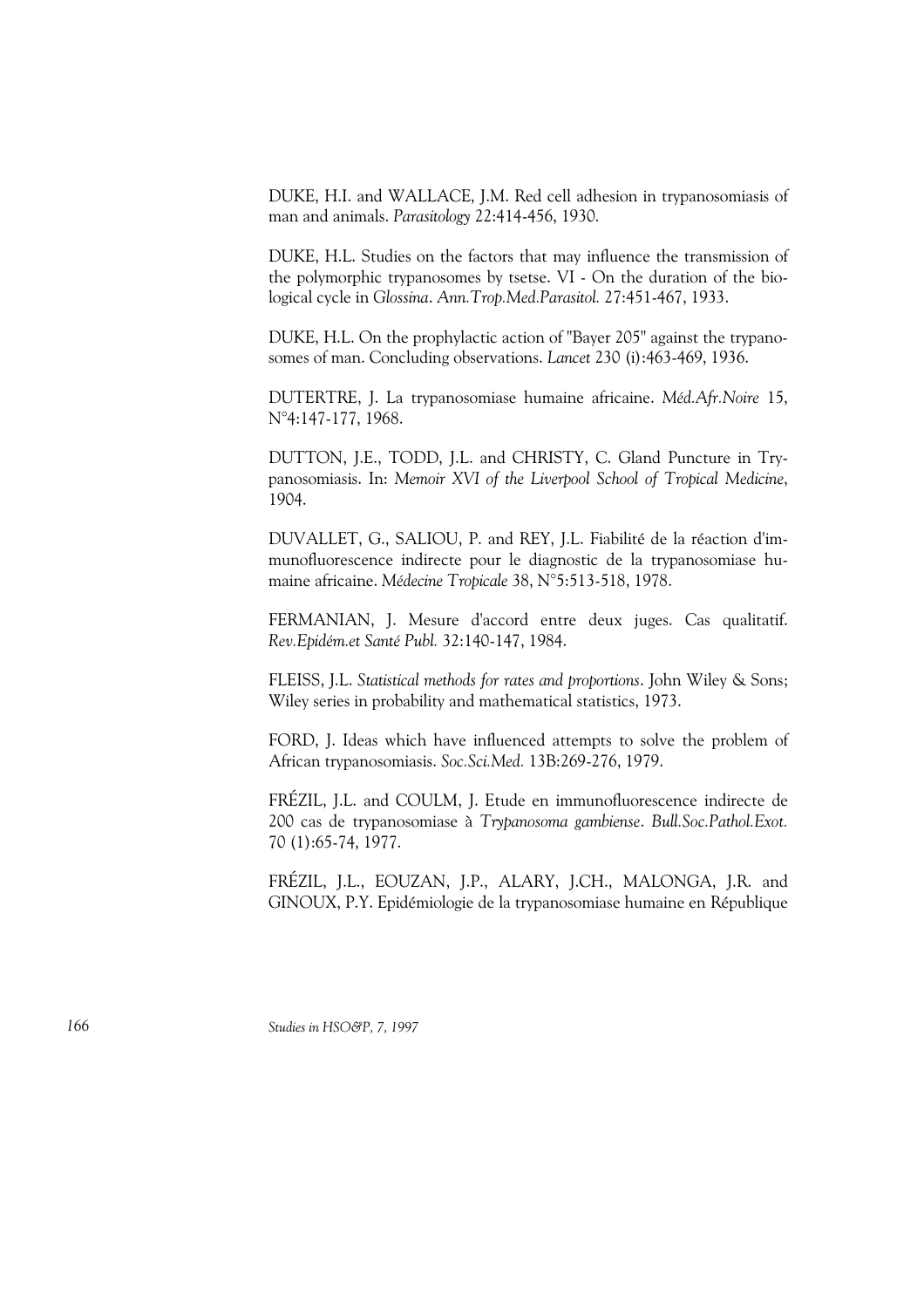Populaire du Congo. II - Le foyer du Niari. *Cah.ORSTOM,ser.Ent.med.et Parasitol.* XVIII (4):329-346, 1980.

FRÉZIL, J.L. *La trypanosomiase humaine en République Populaire du Congo*. Paris:Travaux et Documents de l'ORSTOM, 1983. pp. 1-156.

FRIEDHEIM, E.A.H. Mel B in the treatment of human trypanosomiasis. *Am.J.Trop.Med.* 29:173-180, 1949.

FRIEDHEIM, E.A.H. Mel B in the treatment of tryparsamide-resistant *T.gambiense* sleeping sickness: observations on drug resistance in the trypanosomes of the French Cameroun. *Am.J.Trop.Med.Hyg.* 31:218-227, 1951.

GALL, D. The chemoprophylaxis of sleeping sickness with the diamidines. *Ann.Trop.Med.Parasitol.* 48:242-258, 1954.

GINOUX, P.Y. and FRÉZIL, J.L. Recherches sur la latence clinique et la trypanotolérance humaine dans le foyer du Couloir du fleuve Congo. *Cah.ORSTOM,ser.Ent.med.et Parasitol.* 19:33-40, 1981.

GINOUX, P.Y., BISSADIDI, N. and FRÉZIL, J.L. Accidents observés lors du traitement de la trypanosomiase au Congo. *Med.Trop.* 44 (4):351-355, 1984.

GOUTEUX, J.P. Un foyer de maladie du sommeil sans glossine péridomestique: Kingoyi (Congo). *Ann.Soc.belge Méd.Trop.* 71:143-146, 1991.

HALLER, L., ADAMS, H., MEROUZE, F. and DAGO, A. Clinical and pathological aspects of human African trypanosomiasis (*T.b.gambiense* ) with particular reference to reactive arsenical encephalopathy. *Am.J.Trop.Med.Hyg.* 35:94-99, 1986.

HARDING, R.D. Late results of treatment of sleeping sickness in Sierra Leone by Antrypol tryparsamide pentamidine and propamidine singly and in various combinations. *Trans.R.Soc.Trop.Med.Hyg.* 39:99-124, 1945.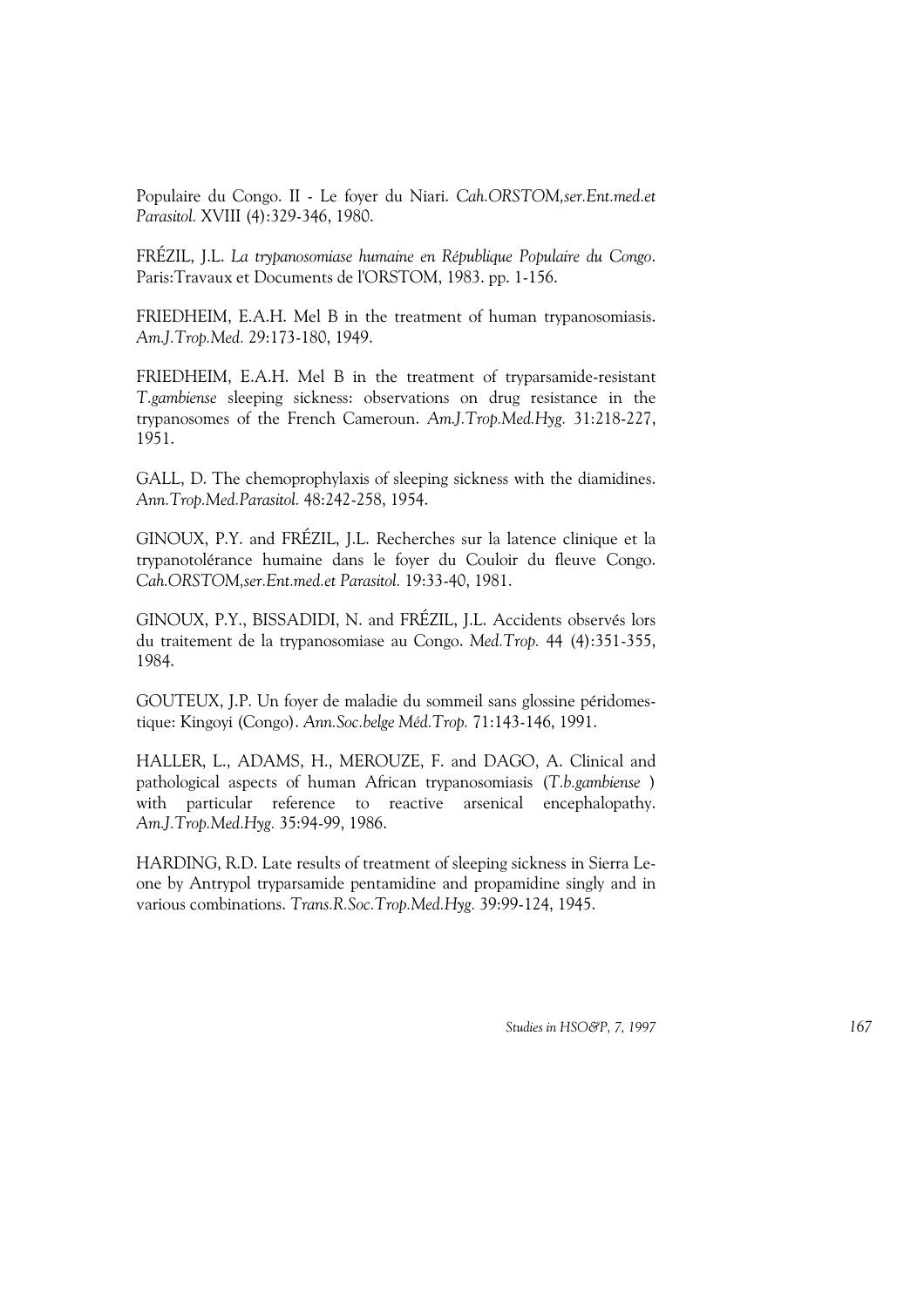HERVOUET, J.P. and LAVEISSIERE, C. Les interrelations homme/milieu/glossines et leurs répercussions sur le développement de la maladie du sommeil en secteur forestier de Côte d'Ivoire. In: *L'épidémiologie à la géographie humaine - Travaux et documents de géographie tropicale 1983 n° 48*, edited by CEGET (CNRS), and ACCT, 1983,

HERVOUET, J.P. and LAVEISSIERE, C. Ecologie humaine et maladie du sommeil en Côte d'Ivoire forestière. *Cah.O.R.S.T.O.M.,sér.Ent.méd.et Parasitol.* N° spécial:101-111, 1987.

HERVOUET, J.P. *Le mythe des vallées dépeuplées par l'onchocercose*. Montpellier:Cahiers GEOS N°18, Université Paul Valéry, 1990. pp. 1-35.

HERVOUET, J.P. and LAVEISSIERE, C. La trypanosomiase humaine: éléments d'épidémiologie. In: *Rapport final du seminaire de modellisation appliquée pour l'optimisation des prises de décisions et du suivi des programmes de contrôle de la maladie du sommeil (Daloa, Côte d'Ivoire, 28-30 octobre 1991)*, edited by Habbema, J.D.F. and De Muynck, A. Rotterdam: SP&MS, Université Erasmus, 1992a, p. 29-32.

HERVOUET, J.P. Facteurs humains de la THA: implications pour le contrôle et la pérennité des résultats. In: *Rapport final du seminaire de modellisation appliquée pour l'optimisation des prises de décisions et du suivi des programmes de contrôle de la maladie du sommeil (Daloa, Côte d'Ivoire, 28-30 octobre 1991)*, edited by Habbema, J.D.F. and De Muynck, A. Rotterdam: SP&MS, Université Erasmus, 1992b, p. 33-34.

HOLLAND, W.W. Screening: reasons to be cautious. *Br.Med.J.* 306:1222- 1223, 1993.

HUNTER, C.A., JENNINGS, F.W., ADAMS, J.H., MURRAY, M. and KENNEDY, P.G.E. Subcurative chemotherapy and fatal post-treatment reactive encephalopathies in African trypanosomiasis. *Lancet* 339:956-958, 1992.

JANNIN, J. *Analyse décisionnelle des stratégies de dépistage de la trypanosomiase à T. gambiense et conséquences sur les stratégies thérapeutiques (Congo)*.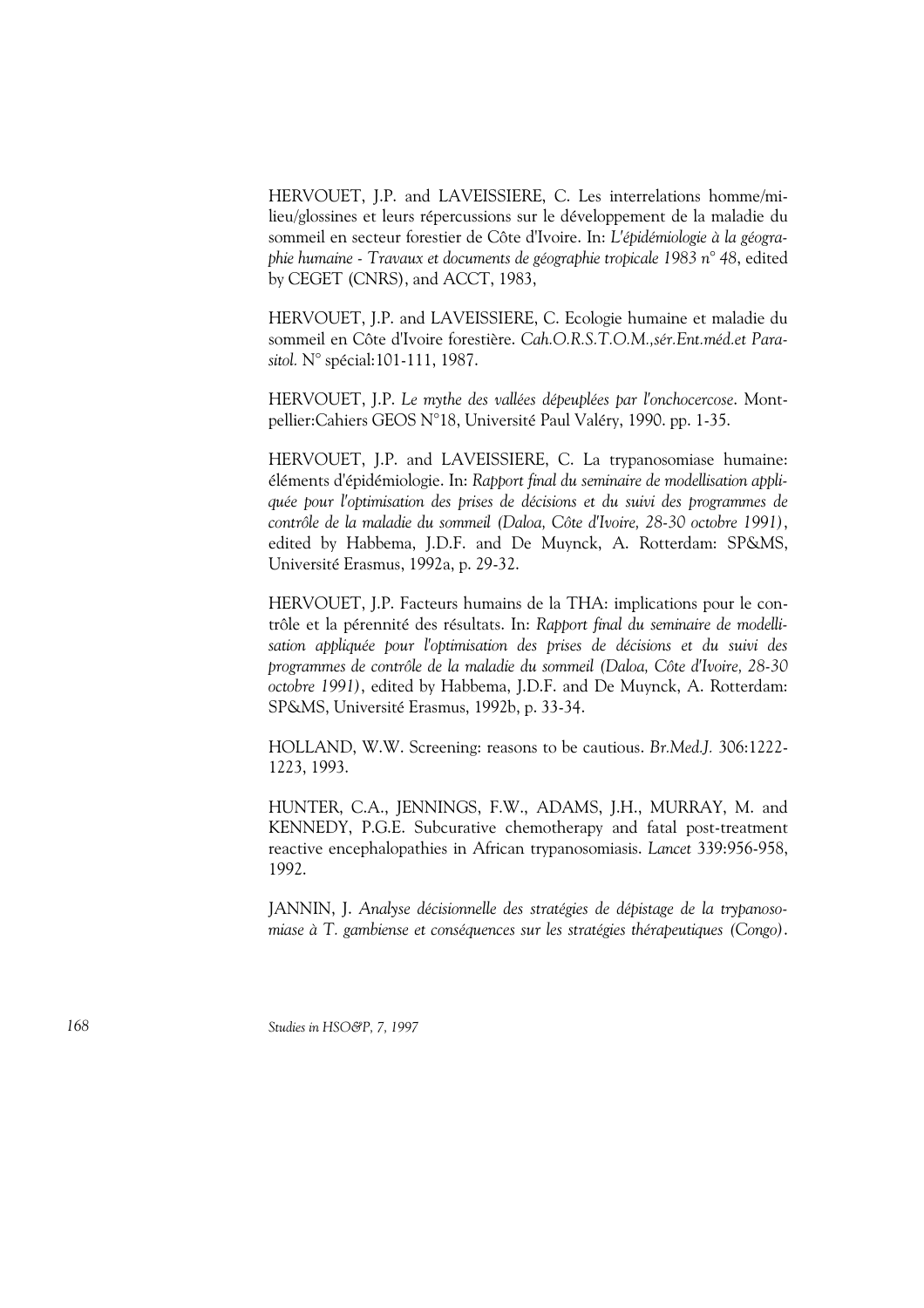Mémoire d'Etudes Approfondies, Université Pierre et Marie Curie 5 (Paris VI), 1991.

JANSSENS, P.G. and BURKE, J. Les trypanosomiases africaines. In: *Médecine et hygiène en Afrique Centrale de 1885 à nos jours*, edited by Janssens, P.G., Kivits, M. and Vuylsteke, J. Paris, Bonn, Leuven: Masson,S.A., Dürr und Kessler, Peeters, 1992, p. 1399-1535.

JENNI, L., MOLYNEUX, D.H., LIVESEY, J.L. and GALUN, R. Feeding behaviour of tsetse flies infected with salivarian trypanosomes. *Nature* 283 (5745):383-385, 1980.

JONCHERE, H. Chimioprophylaxie de la trypanosomiase humaine en Afrique Occidentale Française. *Bull.Soc.Pathol.Exot.Filiales.* 44:83-93, 1951.

JORDAN, A.M. Recent developments in the ecology and methods of control of tsetse flies (*Glossina* spp.)(Dipt.,Glossinidae) - a review. *Bull.Ent.Res.* 63:361-399, 1974.

KEGELS, G. *Development of a methodology for a feasible and efficient approach to health problems by basic health services in rural Africa. An application to sleeping sickness (Trypanosoma brucei gambiense).* Doctoral thesis, Antwerp: University of Antwerp, 1995

KEGELS, G., CRIEL, B., VAN LERBERGHE, W., MENTENS, H., MAGNUS, E. and VAN BALEN, H. Screening for *Trypanosoma brucei gambiense* antibodies with the indirect fluorescent antibody test (IFAT). Effect of age and previous treatment. *Ann.Soc.belge Méd.Trop.* 72:271-281, 1992.

KOLATA, G. Scrutinizing Sleeping Sickness. *Science* 226:956-959, 1985.

KORAN, L.M. The reliability of clinical methods, data and judgements. *N.Eng.J.Med.* 293:624-646, 1975.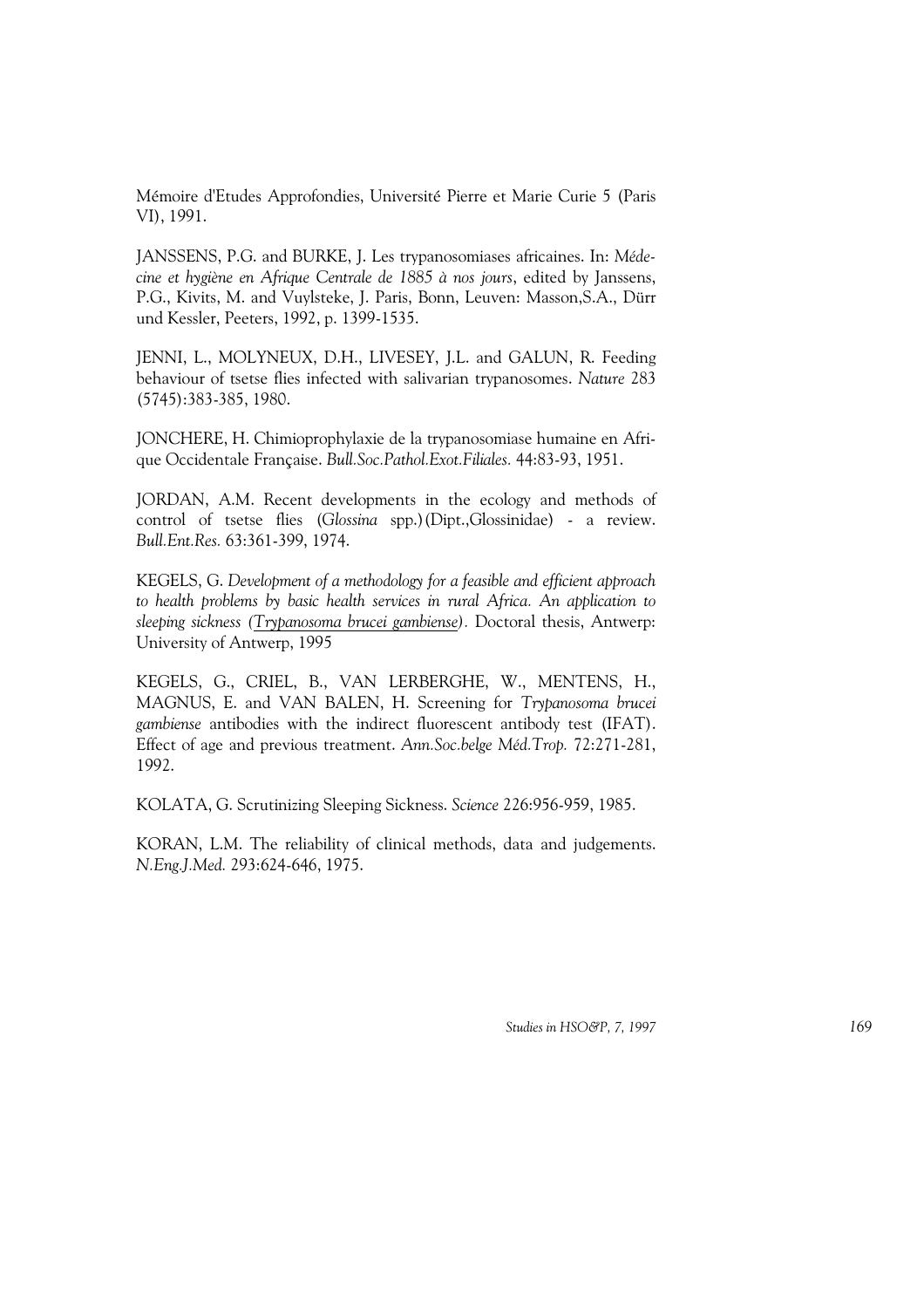KREISS, J., CARAEL, M. and MEHEUS, A. Role of sexually transmitted diseases in transmitting human immunodeficiency virus (Editorial). *Genitourin.Med.* 64:1-2, 1988.

LAGA, M., NZILA, N. and GOEMAN, J. The interrelationship of sexually transmitted diseases and HIV infection: implications for the control of both epidemics in Africa. *AIDS* 5 (Suppl.1):S55-S63, 1991.

LANCIEN, J. Lutte contre la maladie du sommeil dans le Sud-Est Ouganda par piégeage des glossines. *Ann.Soc.belge Méd.Trop.* 71 (Suppl.1):35-47, 1991.

LANCIEN, J. Coût et rendement des différentes stratégies de lutte (isolées ou combinées). In: *Rapport final du seminaire de modellisation appliquée pour l'optimisation des prises de décisions et du suivi des programmes de contrôle de la maladie du sommeil (Daloa, Côte d'Ivoire, 28-30 octobre 1991)*, edited by Habbema, J.D.F. and De Muynck, A. Rotterdam: SP&MS, Université Erasmus, 1992, p. 83-86.

LAVEISSIERE, C., GREBAUT, P., LEMASSON, J.-J., MEDA, H., COURET, D., DOUA, F. and BROU, N. *Les communautés rurales et la lutte contre la maladie du sommeil en forêt de Côte d'Ivoire. Publ. N° 13/IPR/RAP/90*. 1990. (UnPub)

LAVEISSIERE, C. and MEDA, A.H. Lutte antivectorielle: faisabilité dans le contexte d'un programme de contrôle, coût et rendement, pérennité. In: *Rapport final du seminaire de modellisation appliquée pour l'optimisation des prises de décisions et du suivi des programmes de contrôle de la maladie du sommeil (Daloa, Côte d'Ivoire, 28-30 octobre 1991)*, edited by Habbema, J.D.F. and De Muynck, A. Rotterdam: SP&SM, Université Erasmus, 1992a, p. 79-82.

LAVEISSIERE, C. and MEDA, H.H. La lutte par piègeage contre la maladie du sommeil: pas aussi simple que l'on croit. *Ann.Soc.belge Méd.Trop.* 72 (Suppl. 1):57-68, 1992b.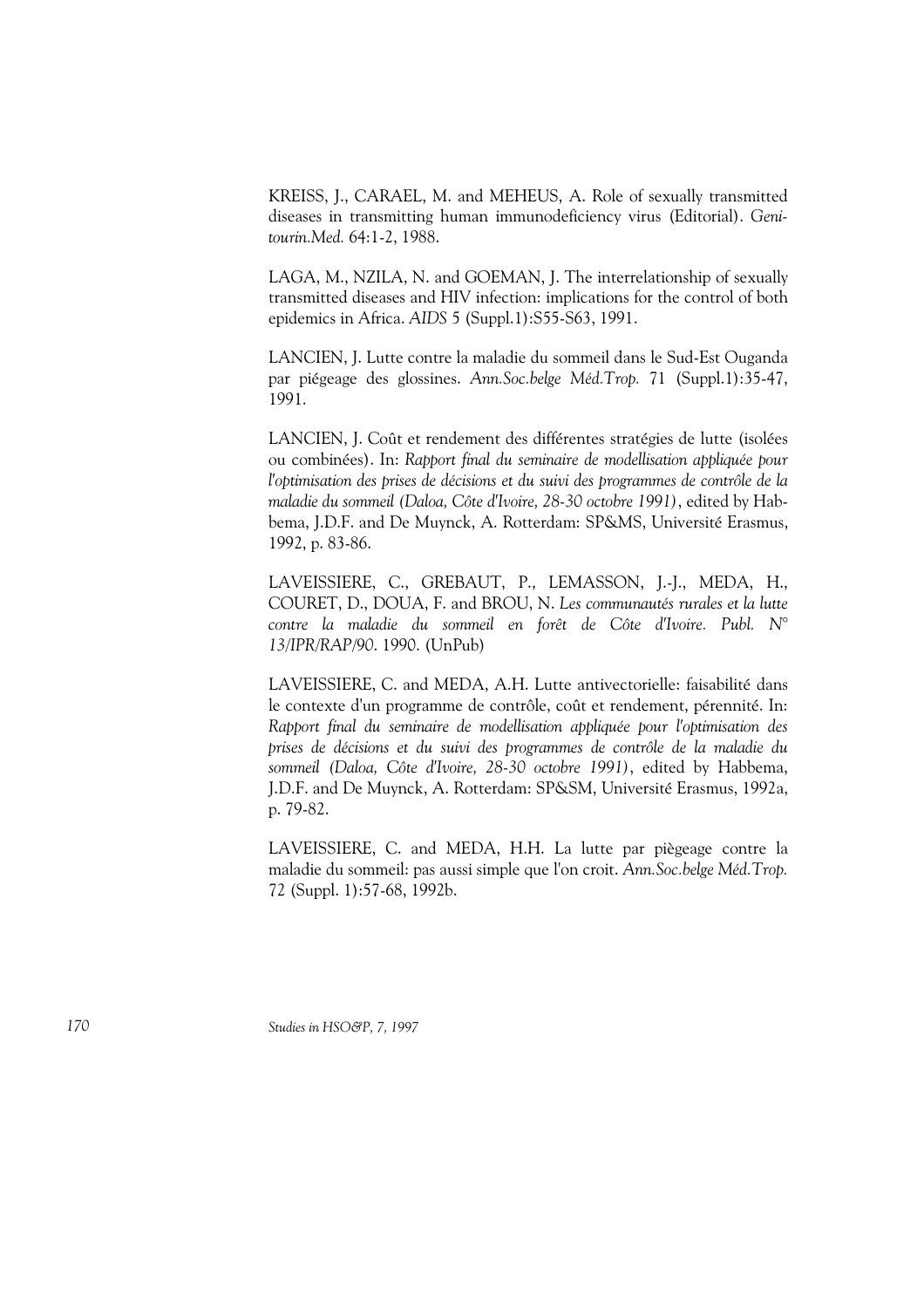LE RAY, D. Vector susceptibility to African trypanosomes. *Ann.Soc.belge Méd.Trop.* 69 (Suppl.1):165-171, 1989.

LEDENTU, G. and VAUCEL, M. Sur la valeur comparée de la réaction de Gaté et de l'auto-agglutination des hématies, comme signes de présomption de la maladie du sommeil. *Bull.Soc.Pathol.Exot.* 737-741, 1927.

LOURIE, E.M. The treatment of sleeping sickness in Sierra Leone. *Ann.Trop.Med.Parasit.* 36:113-131, 1942.

LUMSDEN, W.H.R., KIMBER, C.D. and STRANGE, M. *Trypanosoma brucei*: detection of low parasitemias in mice by miniature exchanger centrifugation technique. *Trans.R.Soc.Trop.Med.Hyg.* 71:421-422, 1977.

LYONS, M. *The colonial disease. A social history of sleeping sickness in northern Zaire, 1900-1940*. Cambridge:Cambridge University Press, 1992.

MAGNUS, E., VAN MEIRVENNE, N., VERVOORT, T., LE RAY, D. and WÉRY, M. Use of freeze-dried trypanosomes in the indirect fluorescent antibody test for the serodiagnosis of sleeping sickness. *Ann.Soc.belge Méd.Trop.* 58:103-109, 1978.

MATTERN, P. Etat actuel et résultats des techniques immunologiques utilisées à l'Institut Pasteur de Dakar pour le diagnostic et l'étude de la trypanosomiase humaine africaine. *Bull.World Health Organ.* 38:1-8, 1968.

MAUDLIN, I. and ELLIS, D.S. Association between intracellular rickettsial-like infections of midgut cells and susceptibility to trypanosome infection in *Glossina* spp. *Z.Parasitenkd.* 71:683-687, 1985.

MAUDLIN, I. and WELBURN, S.C. Tsetse immunity and the transmission of trypanosomiasis. *Parasitol.Today* 4:109-111, 1988.

MCCORMICK, J. and SKRABANEK, P. Coronary heart disease is not preventable by population interventions. *Lancet* ii:839-841, 1988.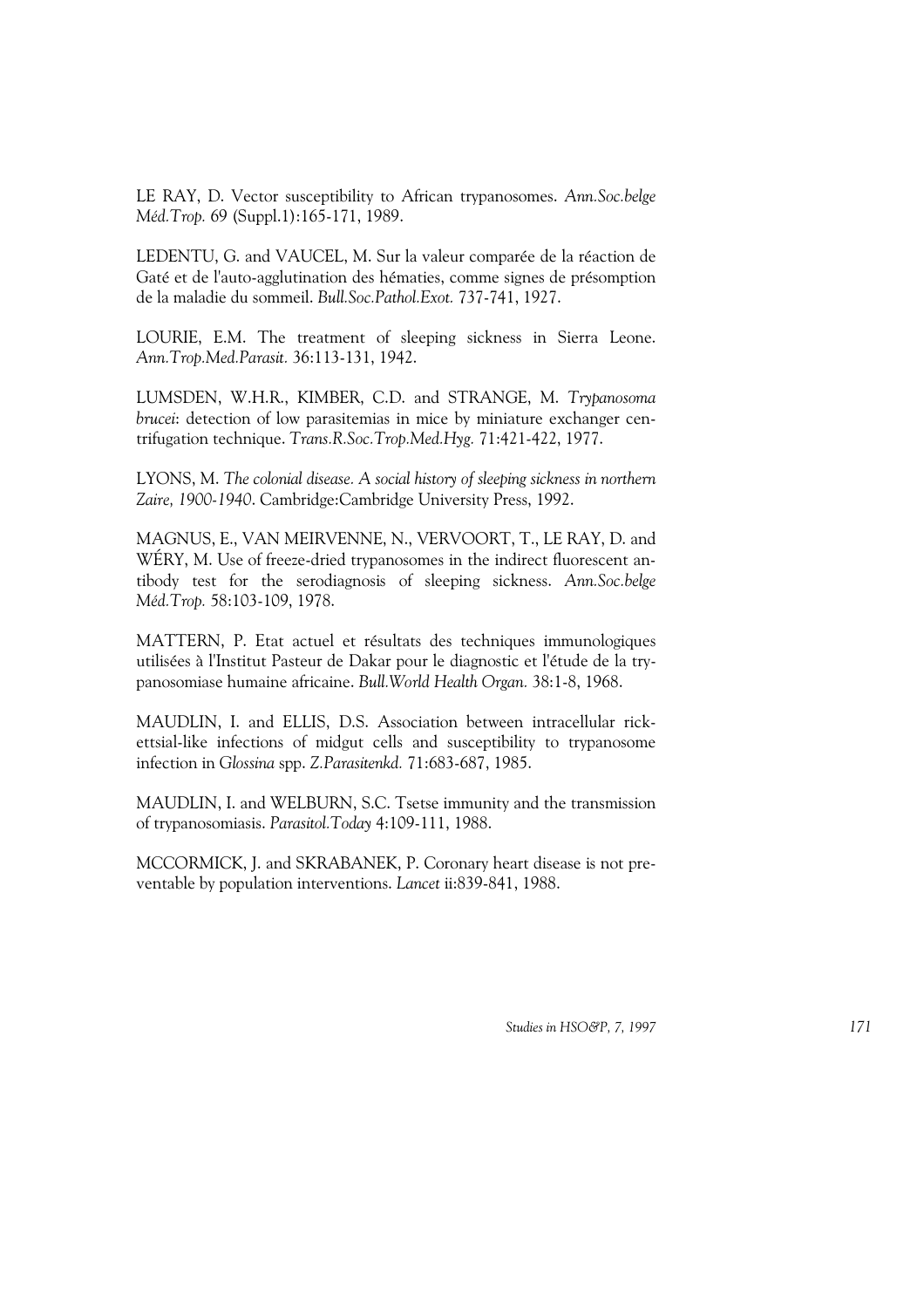MCCORMICK, J. Health promotion: the ethical dimension. *Lancet* 344:390-391, 1994.

MCGREGOR, I.A. Malaria and malnutrition. In: *Malaria, principles and practice of malariology*, edited by Wernsdorfer, W.H. and McGregor, I.A. London: Churchill, Livingstone, 1988, p. 753-767.

MEHEUS, A. Integration of Yaws Control and Primary Health Care. *Rev.Infect.Dis.* 7 (Suppl.2):S284-S288, 1985.

MENTENS, H. Dépistage passif et actif de la Trypanosomiase Humaine Africaine par les soins de santé primaires: opportunités et difficultés. In: *Rapport final du seminaire de modellisation appliquée pour l'optimisation des prises de décisions et du suivi des programmes de contrôle de la maladie du sommeil. (Daloa, Côte d'Ivoire, 28-30 octobre 1991)*, edited by Habbema, J.D.F. and De Muynck, A. Rotterdam: SP&MS, Université Erasmus, 1992, p. 73-78.

MERCENIER, P. *Démarche à suivre pour mettre au point un programme pour le contrôle d'une maladie transmissible. Démarche générale. L'approche verticale*. 1972. (UnPub)

MERCENIER, P. Potentiel des services de santé polyvalents pour la détection des malades trypanosés. *Ann.Soc.belg.Med.Trop.* 57(4-5):323-329, 1977.

MILORD, F. and PÉPIN, J. African trypanosomiasis: more aggressive treatment or more aggressive research? *Lancet* 340:250-251, 1992.

MILORD, F., PÉPIN, J., LOKO, L., ETHIER, L. and MPIA, B. Efficacy and toxicity of eflornithine for treatment of *Trypanosoma brucei gambiense* sleeping sickness. *Lancet* 340:652-655, 1992.

MOLOO, S.K., STEIGER, R.F., BRUN, R. and BOREHAM, P.F.L. Sleeping Sickness Survey in Musoma District, Tanzania. II. The Role of *Glossina* in the Transmission of Sleeping Sickness. *Acta Trop.* 28:189-205, 1971.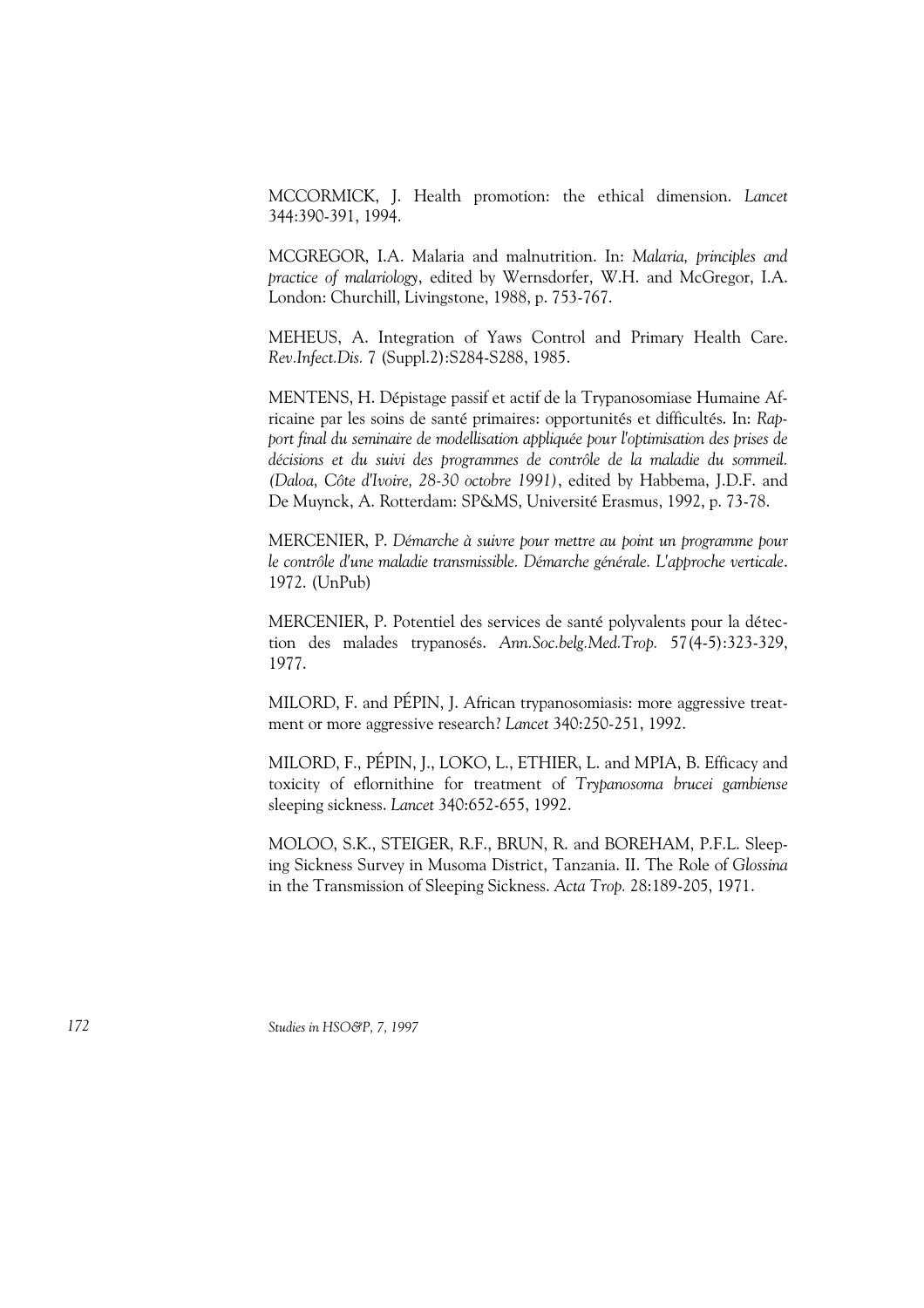MORRIS, K.R.S. The movement of sleeping sickness across Central Africa. *J.Trop.Med.Hyg.*:66:159-176, 1963.

MOTT, F.W. Histological observations on sleeping sickness and other trypanosome infections. *Report of the Sleeping Sickness Commission of the Royal Society* 7:3-45, 1906.

NEKPENI, E.B., EOUZAN, J.P. and DAGNOGO, M. Infection de *Glossina palpalis palpalis* (Diptera, Glossinidae) par les trypanosomes en zone forestière de Gagnoa en Côte d'Ivoire. *Trop.Med.Parasitol.* 42:399-403, 1991.

NEUJEAN, G. Considérations sur le contrôle de la thérapeutique de la maladie du sommeil. In: Bureau Permanent Interafricain de la Tsé-tsé et de la Trypanosomiase (BPITT) N° 176/0, I.S.C.T.R. (51) 22, 1951a.

NEUJEAN, G. Contribution à l'étude des liquides rachidiens et cephaliques dans la maladie du sommeil à '*Trypanosoma gambiense*'. *Ann.Soc.belge Méd.Trop.* 30:1125-1387, 1951b.

NEUJEAN, G. L'emploi de l'arsobal dans le traitement de la maladie du sommeil. In: Bureau Permanent Interafricain de la Tsé-tsé et de la Trypanosomiase (BPITT) N° 195 (2), I.S.C.T.R. (52) 22, 1952.

NEUJEAN, G. and EVENS, F. Diagnostic et traitement de la maladie du sommeil à *T. gambiense*. *Mém.Ac.R.Sc.Col.;Cl.Sc.Nat.et Méd.* VII, fasc. 2:1958.

NGAMPO, S. Quels sont les critères et les résultats d'efficacité et de létalité du traitement des cas résistants? L'expérience congolaise. In: *Rapport final du seminaire de modellisation appliquée pour l'optimisation des prises de décisions et du suivi des programmes de contrôle de la maladie du sommeil (Daloa, Côte d'Ivoire, 28-30 octobre 1991)*, edited by Habbema, J.D.F. and De Muynck, A. Rotterdam: SP&MS, Université Erasmus, 1992, p. 91-95.

NKANGA, N.G., MUTOMBO, L., KAZIDI, K. and KAZYUMBA, G.L. Neuropathies arsénicales après traitement de la trypanosomiase humaine au mélarsoprol. *Méd.Afr.Noire* 35:73-76, 1988.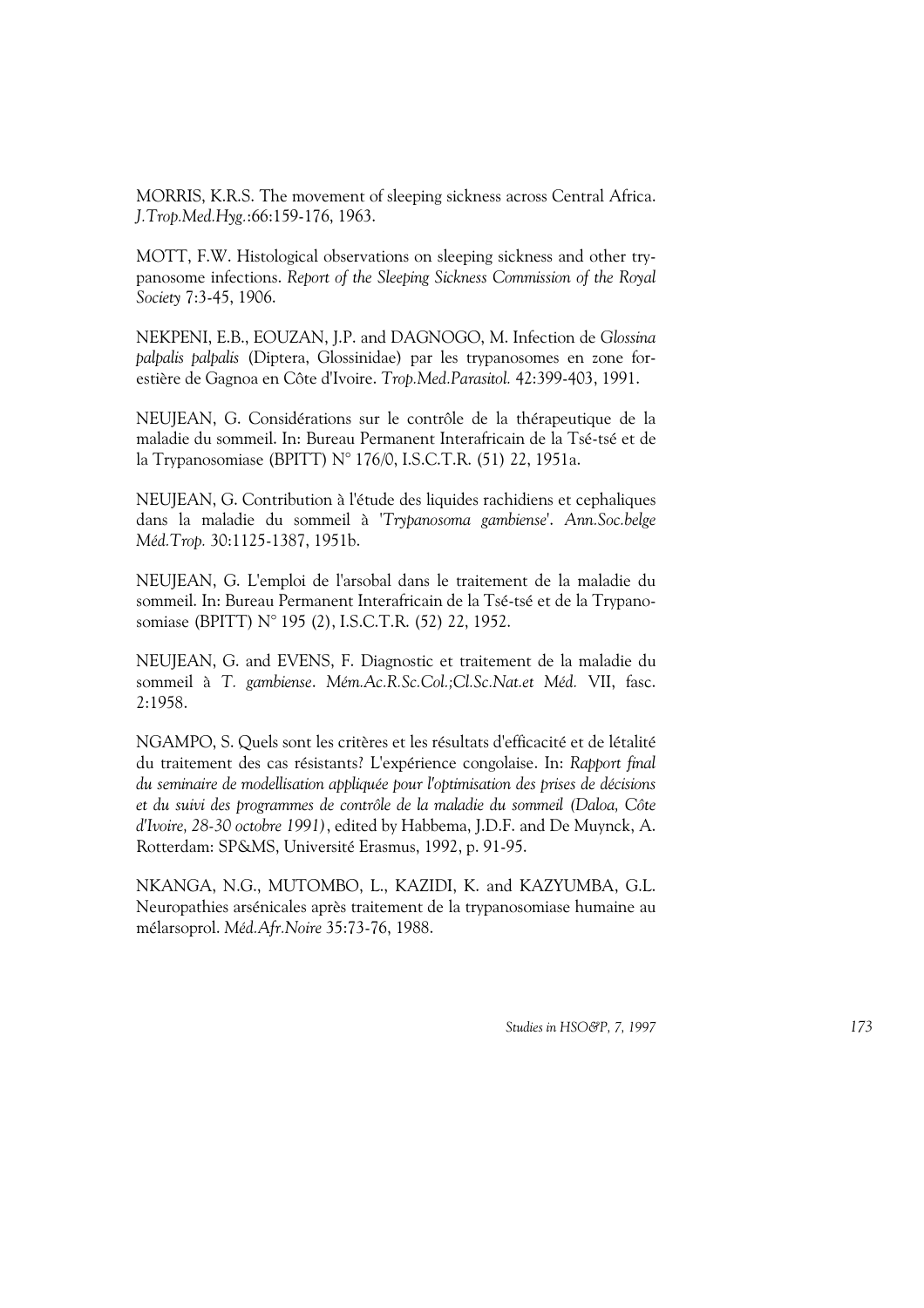NOIREAU, F., LEMESRE, L., NZOUKOUDI, M.Y., LOUEMBET, M.T., GOUTEUX, J.P. and FRÉZIL, J.L. Serodiagnosis of sleeping sickness in the Republic of the Congo : comparison of indirect immunofluorescent antibody test and card agglutination test. *Trans.R.Soc.Trop.Med.Hyg.* 82:237- 240, 1988.

NOIREAU, F., TOUDIC, A. and FRÉZIL, J.L. Red blood cells' auto-agglutination as an indicator test in human trypanosomiasis. *J.Trop.Med.Hyg.* 94:251-252, 1991.

ORGANISATION MONDIALE DE LA SANTÉ., *La trypanosomiase africaine: épidémiologie et lutte*. 1986.

ORMEROD, W.E. and VENKATESAN, A. The occult visceral phase of mammalian trypanosomes with special reference to the life cycle of *Trypanosoma* (Trypanozoon) *brucei*. *Trans.R.Soc.Trop.Med.Hyg.* 65:722-735, 1971.

ORMEROD, W.E. Development of *Trypanosoma brucei* in the mammalian host. In: *Biology of the Kinetoplastida. Vol.2*, edited by Lumsden, W.H.R. and Evans, D.A. London: Academic Press, 1979, p. 339-393.

ORMEROD, W.E. Hypothesis: the significance of Winterbottom's sign. *J.Trop.Med.Hyg.* 94:338-340, 1991.

PAQUET, C., ANCELLE, T., GASTELLU-ETCHEGORY, M., CASTILLA, J. and HARNDT, I. Persistance of antibodies to *Trypanosoma brucei gambiense* after treatment of human trypanosomiasis in Uganda. (Letter to the editor) *Lancet* 340:250, 1992.

PENCHENIER, L., JANNIN, J., MOULIA-PELAT, J.P., ELFASSI DE LA BAUME, F., FADAT, G., CHANFREAU, B. and EOZENOU, P. Le problème de l'interprétation du CATT dans le dépistage de la trypanosomiase humaine à *Trypanosoma brucei gambiense*. *Ann.Soc.belge Méd.Trop.* 71:221- 228, 1991.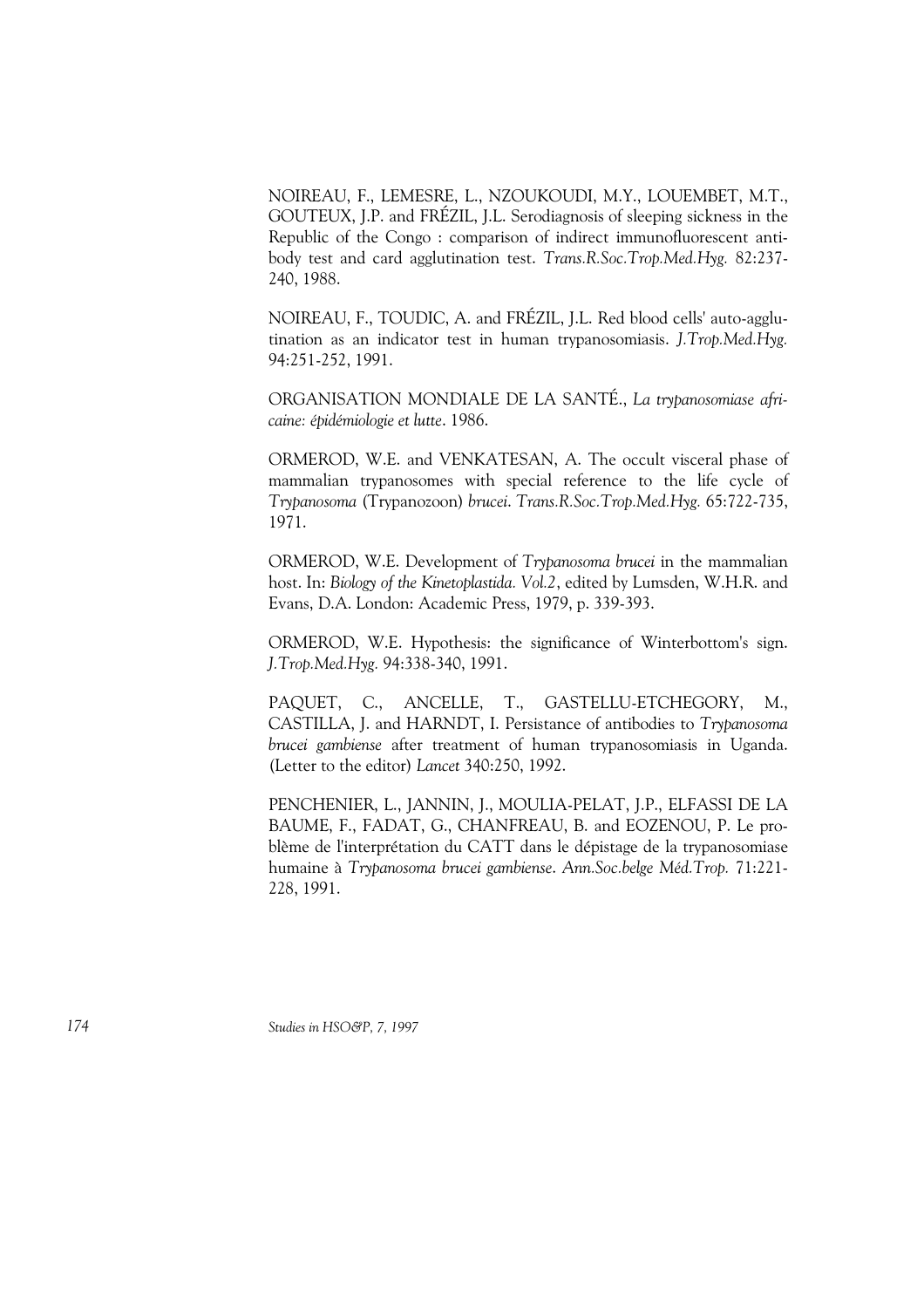PÉPIN, J., GUERN, C., MERCIER, D. and MOORE, P. Utilisation du Testryp (R) CATT pour le dépistage de la trypanosomiase à Nioki, Zaire. *Ann.Soc.belge Méd.Trop.* 66:213-224, 1986.

PÉPIN, J., MILORD, F., GUERN, C. and SCHECHTER, P.J. Difluoromethylornithine for Arseno-resistant *trypanosoma brucei gambiense* sleeping sickness. *Lancet* ii:1431-1433, 1987.

PÉPIN, J., MILORD, F., GUERN, C., MPIA, B., ETHIER, L. and MANSINSA, D. Trial of prednisolone for prevention of melarsoprol-induced encephalopathy in *gambiense* sleeping sickness. *Lancet* 333:1246- 1250, 1989.

PÉPIN, J. and MILORD, F. African trypanosomiasis and drug-induced encephalopathy: risk factors and pathogenesis. *Trans.R.Soc.Trop.Med.Hyg.* 85:222-224, 1991.

PÉPIN, J. and MILORD, F. The treatment of human African trypanosomiasis. *Adv.Parasitol.* 33:1-47, 1994.

PLUMMER, F.A., SIMONSEN, J.N., CAMERON, D.W., NDINYA-ACHOLA, J.O., KREISS, J.K., GAKINYA, M.N., WAIYAKI, P., CHEANG, M., PIOT, P., RONALD, A.R. and NGUGI, E.N. Cofactors in Male-Female Sexual Transmission of Human Immunodeficiency Virus Type 1. *J.Infect.Dis.* 160:233-239, 1989.

PRINS, G. But what was the disease? The present state of health and healing in African studies. *Past and Present* 124:170-171, 1989.

RILEY, R.L., MILLS, C.C., O'GRADY, F., SULTAN, L.U., WITTSTADT, F. and SHIVPURI, D.N. Infectiousness of air from a tuberculosis ward. *Am.Rev.Respir.Dis.* 85:511-525, 1962.

ROBERTSON, M. Notes on the polymorphism of *Trypanosoma gambiense* in the blood and its relation to the exogenous cycle in *Glossina palpalis*. *Report of the Sleeping Sickness Commission of the Royal Society* 13:94-110, 1913.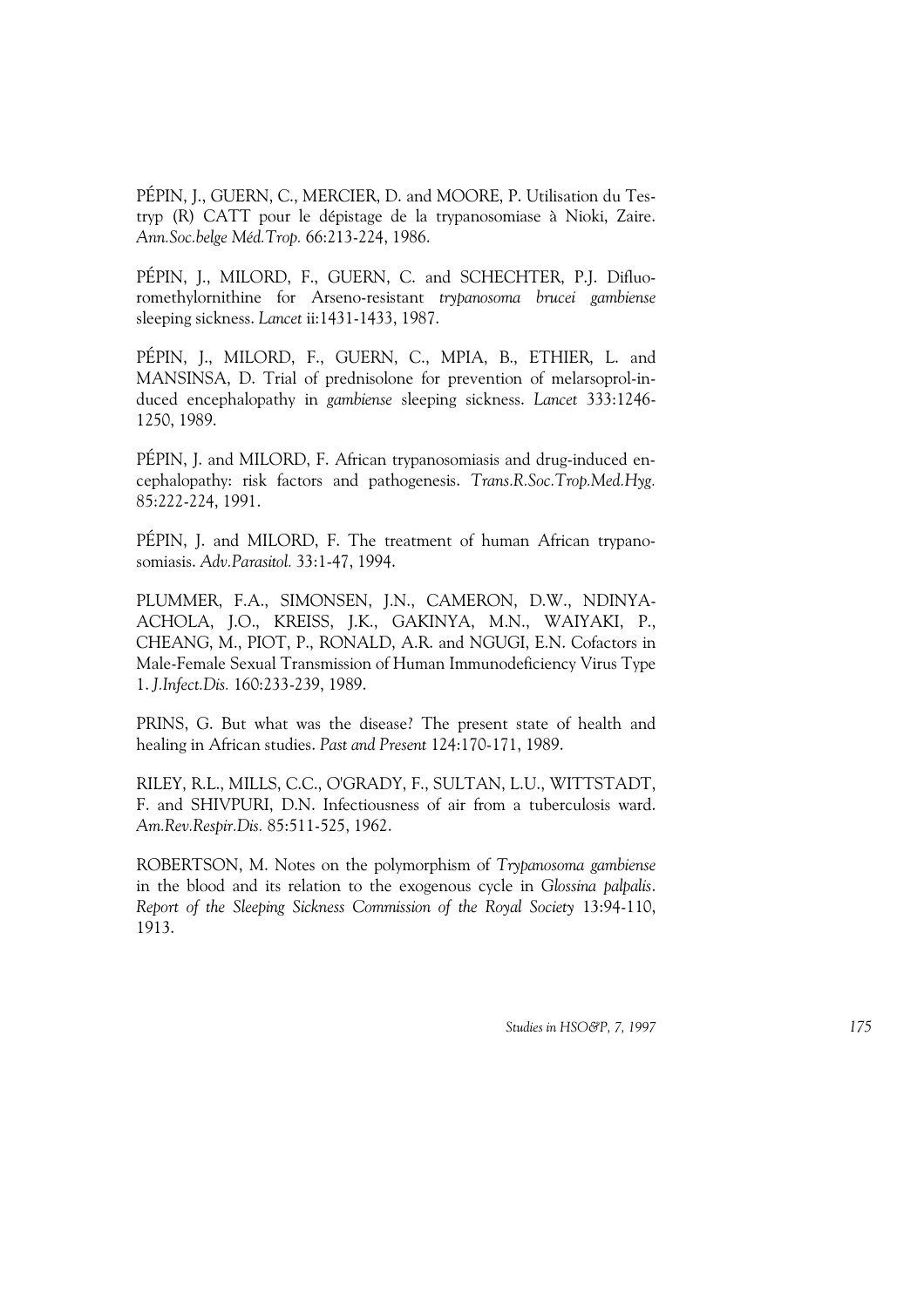ROGERS, D.J. and RANDOLPH, S.E. A review of density-dependent processes in tsetse populations. *Insect Sci.Applic.* 5 (5):397-402, 1984

SCHEFF, T.J. Decision rules, types of error, and their consequences in medical diagnosis. *Behav.Sci.* 8:97-107, 1963.

SEKETELI, A., JOHANNES, L., VAN DE LAAR, M. and KUZOE, F.A.S. Essais d'épandage au sol de la deltaméthrine poudre mouillable à différentes doses contre *Glossina palpalis* (s.l.) dans une zone forestière de Côte d'Ivoire. *Insect Sci.Applic.* 6, N°2:187-192, 1985

SEKETELI, A. Estimation de l''incidence de la trypanosomiase humaine à *trypanosoma brucei gambiense* à partir de paramètres épidémiologiques essentiellement liés au vecteur: cas d'un foyer de Côte d'Ivoire. *Ann.Soc.belge Méd.Trop.* 69 (Suppl.1): 125-135, 1989

SEKETELI, A. and KUZOE, F.A.S. Essais d'épandage au sol de trois pyréthrinoides de synthèse (OMS 2012 p.m. 10%, OMS 2013 p.m. 5%, OMS 3004 p.m. 5%) contre *Glossina palpalis palpalis* et *Glossina tachinoides* en zone préforestière de Côte d'Ivoire. *Insect Sci.Applic.* 7,N°6:763-769, 1986

SIMARRO, P.P., SIMA, F.O., MIR, M., MATEO, M.J. and ROCHE, J. La lutte contre la trypanosomiase humaine africaine dans le foyer de Luba en Guinée équatoriale: bilan de trois méthodes. *Bull.World Health Organ.* 69(4):451-457, 1991

SNOW, W.F., DECLERCK, J. and VAN NIEUWENHOVE, S. Watering sites in *Glossina fuscipes* habitat as the major foci for the transmission of *Gambiense* sleeping sickness in an endemic area of southern Sudan. *Ann.Soc.belge Méd.Trop.* 71:27-38, 1991

SWYNNERTON, C.F.M. An examination of the tsetse problem in North Mossurise, Portuguese East Africa. VII. Umzila's experiments in close settlement. *Bull.Ent.Res.* 11:331-335, 1921

TODD, J.L. A note on the occurrence of auto-agglutination of the red cells in human trypanosomiasis. *Bull.Soc.Pathol.Exot.* 3:438-443, 1910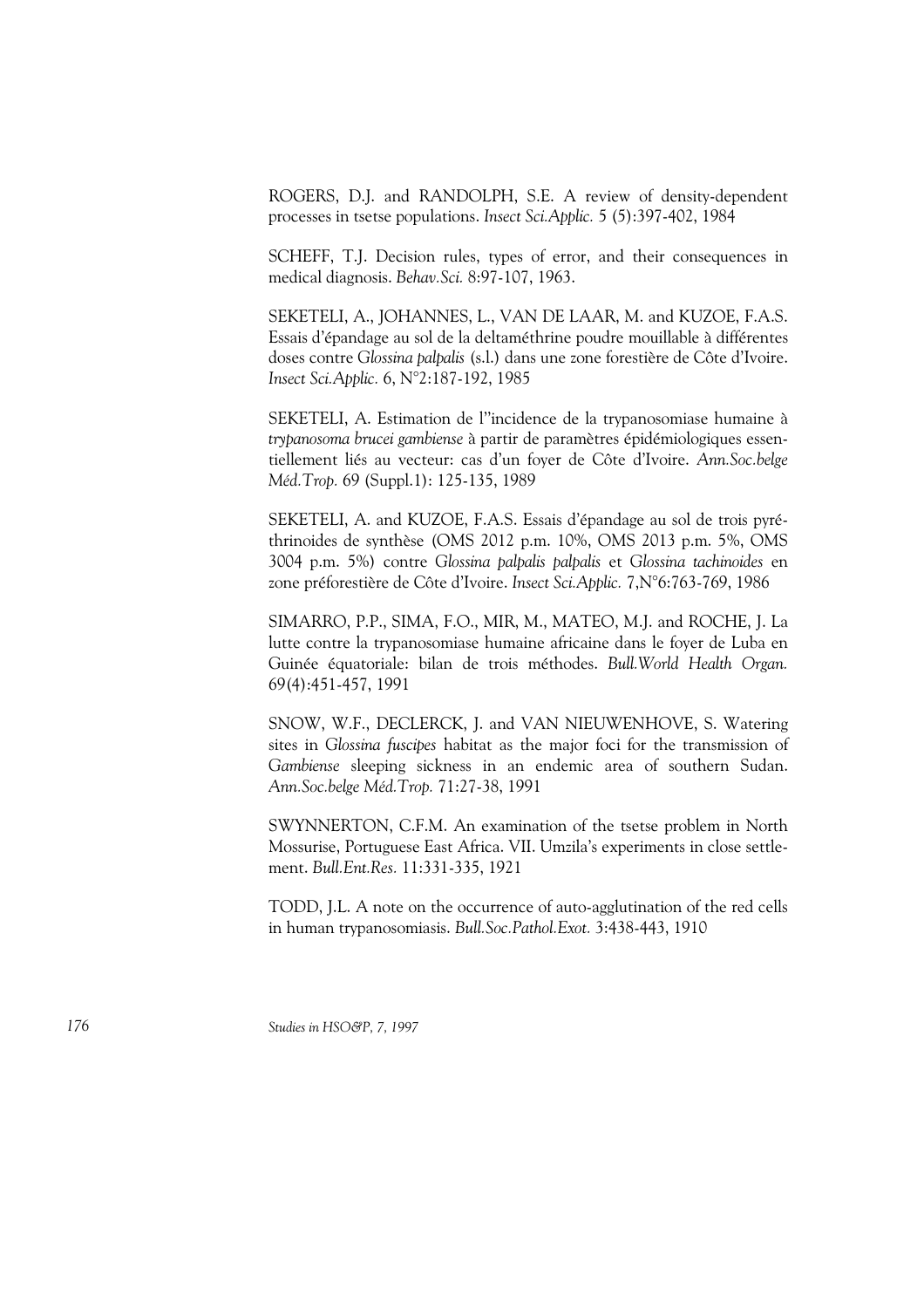TURNER, C.M., BARRY, J.D. and VICKERMAN, K. Loss of variable antigen during transformation of *Trypanosoma brucei rhodesiense* from bloodstream to procyclic forms in the tsetse fly. *Parasitol.Res.* 74:507-511, 1988

UNITÉ MOBILE B.C.T.- KASONGO, *Rapport d'activités pour l'Unité Mobile de Kasongo, exercice 1986*. 1990. (UnPub)

VAN HOOF, L., HENRARD, C. and PEEL, E. Pentamidine in the prevention and treatment of trypanosomiasis. *Trans.R.Soc.Trop.Med.Hyg.* 37(4):271-280, 1944

VAN HOOF, L., HENRARD, C. and PEEL, E. Chimioprophylaxie de la maladie du sommeil par la pentamidine. *Ann.Soc.belge Méd.Trop.* 26:371- 384, 1946

VAN HOOF, L. Observations on trypanosomiasis in the Belgian Congo. *Trans.R.Soc.Trop.Med.Hyg.* 40:728-761, 1947

VAN MARCK, E.A., LE RAY, D., BECKERS, A., JACOB, W., WERY, M. and GIGASE, P.L.J. Light and electron microscope studies on extravascular *Trypanosoma brucei gambiense* in the brain of chronically infected rodents. *Ann.Soc.belge Méd.Trop.* 61:57-78, 1981

VAN MEIRVENNE, N. and BÜSCHER, P. *Sodium Dodecyl Sulphate (SDS) as a hemolysing agent for direct blood examination for trypanosomes*. 1989. (UnPub)

VAN MEIRVENNE, N. Diagnosis of human African trypanosomiasis. *Ann.Soc.belge Méd.Trop.* 72 (Suppl.1):53-56, 1992

VAN NIEUWENHOVE, S. Trypanosomiase: efficacité et efficience des dépistages répétés. In: *Rapport final du seminaire de modellisation appliquée pour l'optimisation des prises de décisions et du suivi des programmes de contrôle de la maladie du sommeil (Daloa, Côte d'Ivoire, 28-30 octobre 1991)*, edited by Habbema, J.D.F. and De Muynck, A. Rotterdam: SP&MS, Université Erasmus, 1992a, p. 45-53.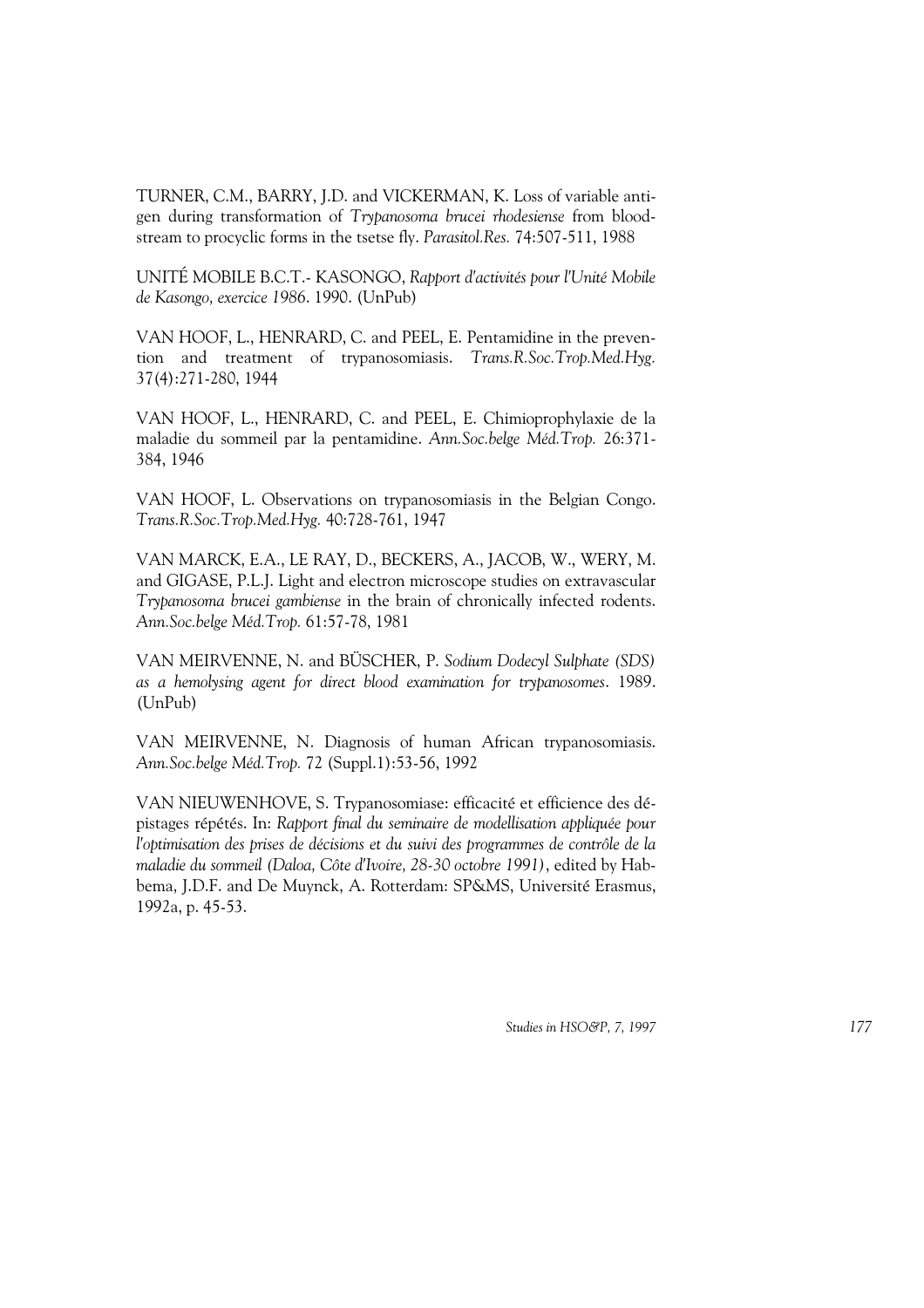VAN NIEUWENHOVE, S. Advances in sleeping sickness therapy. *Ann.Soc.belge Méd.Trop.* 72 (Suppl.):39-51, 1992b

VEATCH, E.P. Human trypanosomiasis in Liberia 1941-1944. *Am.J.Trop.Med.* 26 (5) (suppl.):5-56, 1946.

VOLLER, A. and DRAPER, C. Immunodiagnosis and sero-epidemiology of malaria. *British Medical Bulletin* 38:173-177, 1982.

WALKER, P.J. Reproduction and heredity in trypanosomes: a critical review dealing mainly with the African species in the mammalian host. *Int.Rev.Cytol.* 17:51-98, 1964

WARRINGTON YORKE, Auto-agglutination of red blood cells in trypanosomiasis. *Ann.Trop.Med.Parasitol.* vol.4, N°4:529-552, 1911

WÉRY, M. and MULUMBA, M.P. Detection of *Trypanosoma brucei gambiense* in the host and alternative sleeping sickness diagnostic approaches. *Ann.Soc.belge Med.Trop.* 69 (Suppl.1):181-187, 1988.

WÉRY, M., WÉRY-PASSKOF, S. and VAN WETTERE, P. The diagnosis of human African trypanosomiasis (*T. gambiense*) by use of fluorescent antibody test. Standardisation of an easy technique to be used in mass surveys. *Ann.Soc.belge Méd.Trop.* 50:613-634, 1970.

WIJERS, D.J.B. Factors that may influence the infection rate of *G. palpalis* with *Trypanosoma gambiense*. I. - The age of the fly at the time of the infected feed. *Ann.Trop.Med.Parasitol.* 52:385-390, 1958

WIJERS, D.J.B. and WILLETT, K.C. Factors that may influence the infection rate of G*lossina palpalis* with *Trypanosoma gambiense*. II. - The number and the morphology of the trypanosomes present in the blood of the host at the time of the infected feed. *Ann.Trop.Med.Parasitol.* 54:341-350, 1960

WILLIAMS, B., DRANSFIELD, R., BRIGHTWELL, R. and ROGERS, D. Where are we now? Trypanosomiasis. *Health Policy and Planning* 8(1):85-93, 1993.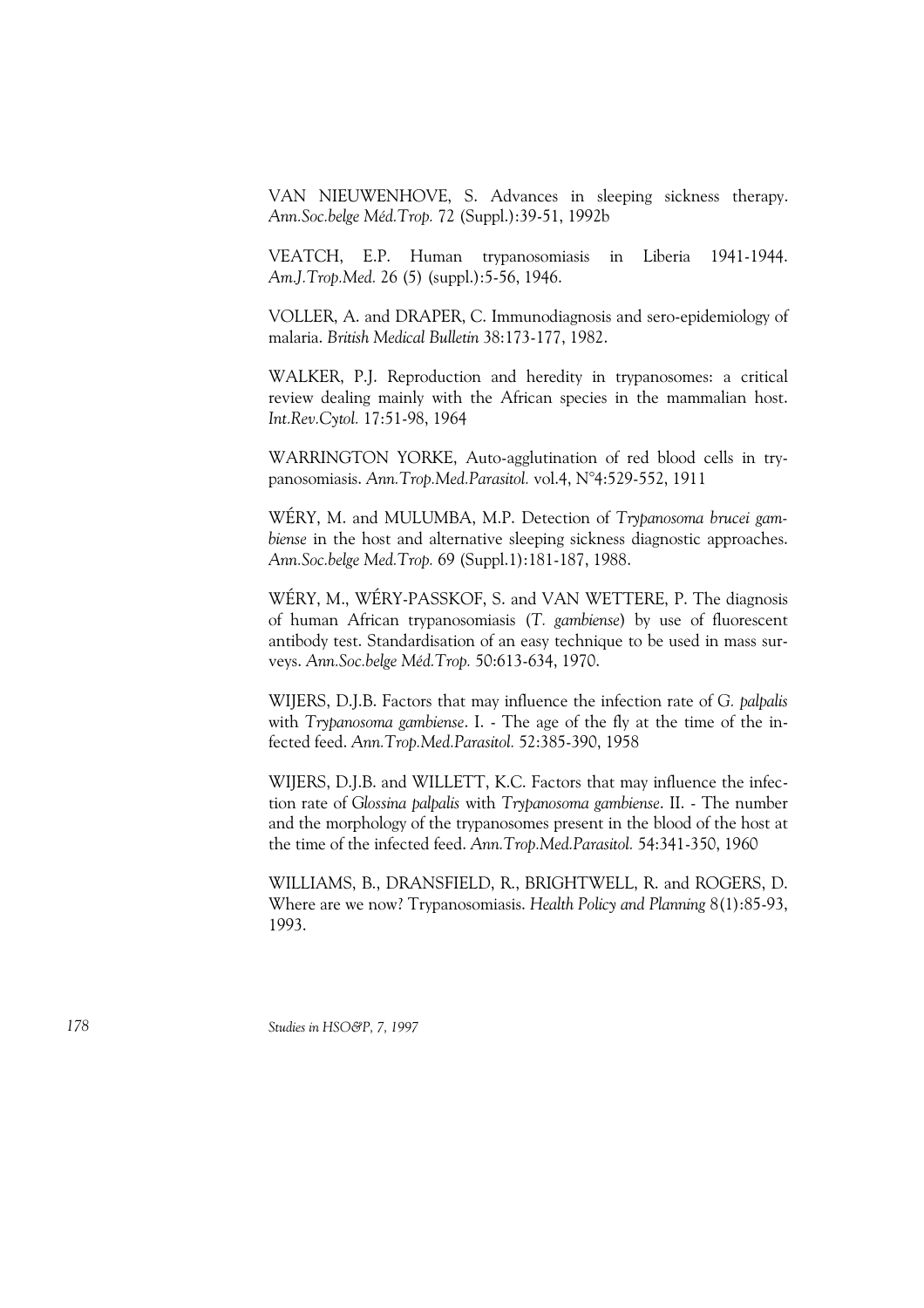WOO, P.T.K. The haematocrit centrifuge technique for the diagnosis of African trypanosomiasis. *Acta Trop.* 27:384-386, 1970.

WORLD HEALTH ORGANISATION, *Expert committee on tuberculosis. Eighth report*. W.H.O.; Technical report series, 290, 1964

*Studies in HSO&P, 7, 1997 179*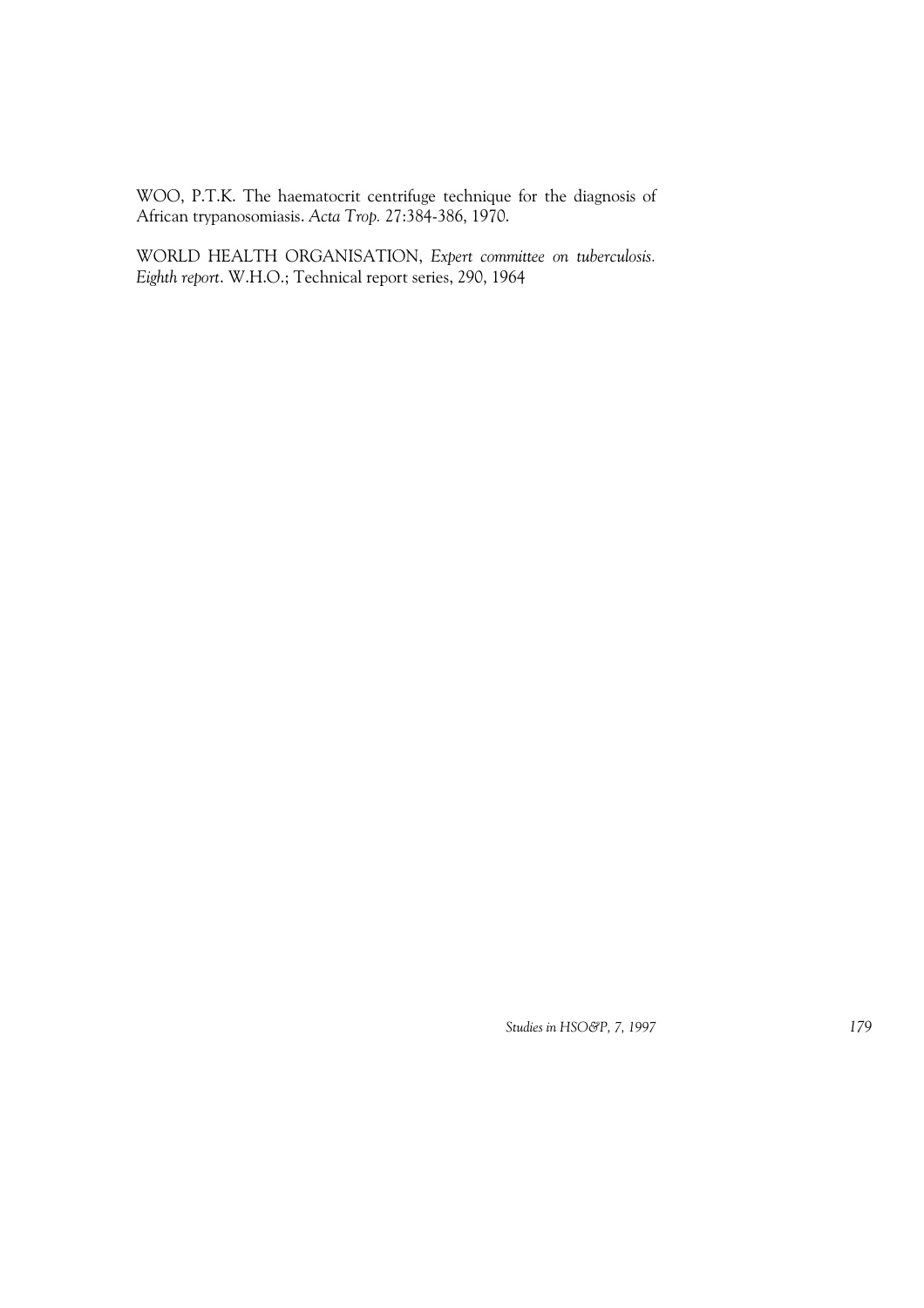*Studies in HSO&P, 7, 1997*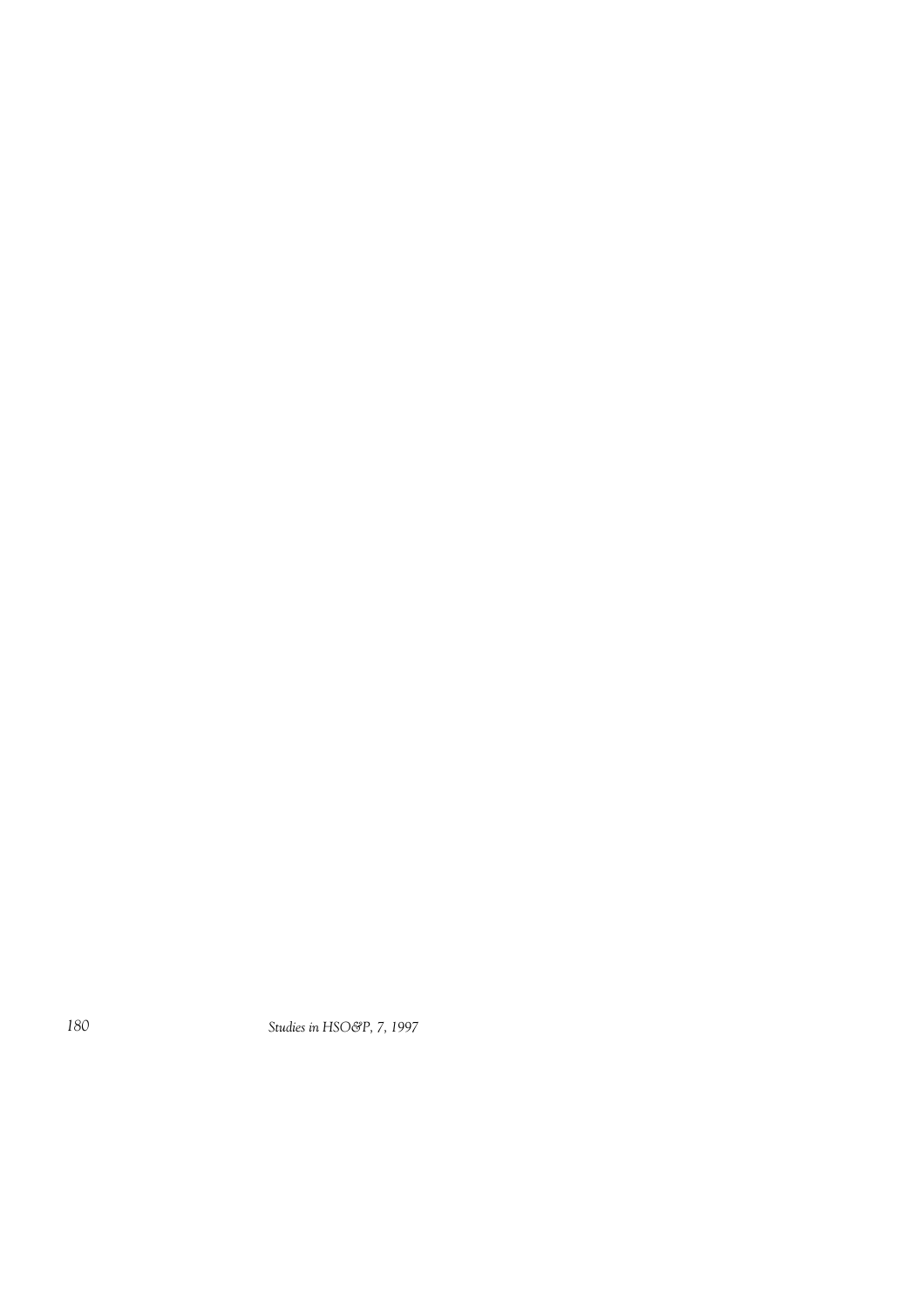## *Table of contents*

| 3. Conclusions with respect to the importance of the HAT problem 33           |  |
|-------------------------------------------------------------------------------|--|
|                                                                               |  |
|                                                                               |  |
| (1) Act on the contact between 'non-infected man' and 'contagious flies'38    |  |
|                                                                               |  |
| (3) act on the contact between 'contagious man' and 'uninfected fly' 48       |  |
|                                                                               |  |
| (5) Protecting uninfected man through (active) immunisation 64                |  |
|                                                                               |  |
|                                                                               |  |
| (8) Identify infected individuals before they start suffering and prevent the |  |
|                                                                               |  |
| (9) Identify infected individuals suffering from HAT and treat them74         |  |
|                                                                               |  |
|                                                                               |  |
|                                                                               |  |
|                                                                               |  |
|                                                                               |  |
|                                                                               |  |
| Characteristics of parasitologically confirmed cases 103                      |  |
|                                                                               |  |
| IV CONSEQUENCES FOR MANAGING THE WEST AFRICAN HAT                             |  |
| CONSEQUENCES WITH RESPECT TO THE DISEASE SYSTEM'S MODEL 107                   |  |

*Studies in HSO&P, 7, 1997 181*